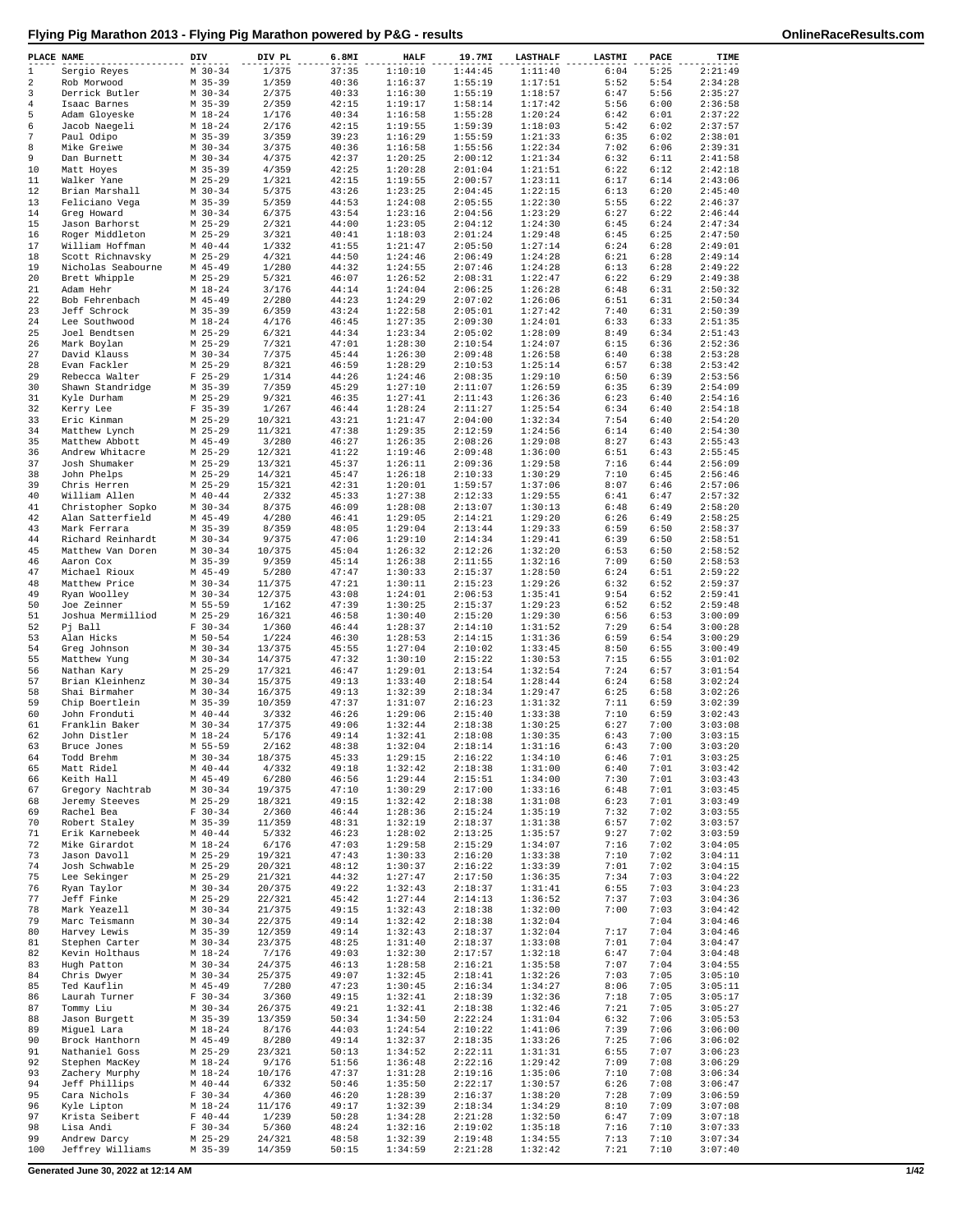| PLACE NAME |                                      | DIV                        | DIV PL           | 6.8MI          | <b>HALF</b>        | 19.7MI             | <b>LASTHALF</b>    | LASTMI       | PACE         | TIME               |
|------------|--------------------------------------|----------------------------|------------------|----------------|--------------------|--------------------|--------------------|--------------|--------------|--------------------|
| 101<br>102 | Jay Brewer                           | $M$ 45-49<br>$M$ 40-44     | 9/280<br>7/332   | 50:31<br>49:21 | 1:35:34<br>1:32:04 | 2:22:01<br>2:18:45 | 1:32:16<br>1:35:50 | 7:21<br>7:33 | 7:11<br>7:11 | 3:07:50<br>3:07:54 |
| 103        | Derek Jones<br>Pj Anderer            | $M$ 35-39                  | 15/359           | 49:38          | 1:33:09            | 2:19:35            | 1:34:50            | 7:35         | 7:11         | 3:07:59            |
| 104        | Grace Conrad                         | $F 30-34$                  | 6/360            | 47:20          | 1:30:56            | 2:18:01            | 1:37:07            | 8:01         | 7:11         | 3:08:03            |
| 105        | Eric Stanley                         | $M$ 30-34                  | 27/375           | 48:45          | 1:32:22            | 2:18:29            | 1:35:53            | 8:03         | 7:12         | 3:08:15            |
| 106<br>107 | Stephanie Telek<br>David Ahlert      | $F 18-24$<br>$M$ 45-49     | 1/217<br>10/280  | 48:12<br>50:20 | 1:31:55<br>1:34:44 | 2:19:39<br>2:22:01 | 1:36:25<br>1:33:54 | 6:57<br>7:03 | 7:12<br>7:12 | 3:08:19<br>3:08:37 |
| 108        | Kurt Fritzsche                       | $M$ 35-39                  | 16/359           | 50:14          | 1:35:00            | 2:22:20            | 1:33:45            | 6:47         | 7:13         | 3:08:45            |
| 109        | Chad Russell                         | $M$ 35-39                  | 17/359           | 48:27          | 1:31:02            | 2:18:06            | 1:37:45            | 7:54         | 7:13         | 3:08:46            |
| 110<br>111 | Peter Guza<br>Josh Taylor            | $M$ 30-34<br>$M$ 25-29     | 28/375<br>25/321 | 50:16<br>44:23 | 1:35:09<br>1:26:23 | 2:22:24<br>2:15:04 | 1:33:42<br>1:42:34 | 6:30<br>8:33 | 7:13<br>7:13 | 3:08:50<br>3:08:56 |
| 112        | Lisa Sand                            | $F$ 25-29                  | 2/314            | 50:19          | 1:35:06            | 2:22:25            | 1:33:51            | 7:06         | 7:13         | 3:08:57            |
| 113        | Ari MacKinnon                        | $M$ 30-34                  | 29/375           | 48:58          | 1:32:39            | 2:19:48            | 1:36:20            | 7:40         | 7:13         | 3:08:59            |
| 114        | Elijah Durian                        | $M_1 18 - 24$              | 12/176           | 50:12          | 1:36:16<br>1:30:29 | 2:23:53            | 1:32:52            | 6:26         | 7:14<br>7:14 | 3:09:07            |
| 115<br>116 | Patrick Hinson<br>Allen Higginbotham | $M_18-24$<br>$M$ 35-39     | 13/176<br>18/359 | 47:46<br>47:47 | 1:31:07            | 2:18:45<br>2:17:33 | 1:38:39<br>1:38:02 | 6:53<br>8:31 | 7:14         | 3:09:08<br>3:09:09 |
| 117        | Corey Tuck                           | $M$ 30-34                  | 30/375           | 50:09          | 1:34:48            | 2:22:23            | 1:34:22            | 6:52         | 7:14         | 3:09:10            |
| 118        | Hiroyuki Nojima                      | $M$ 30-34                  | 31/375           | 49:08          | 1:32:36            | 2:18:32            | 1:36:40            | 8:18         | 7:14         | 3:09:15            |
| 119<br>120 | Jason Krasnow                        | $M$ 35-39                  | 19/359           | 49:54<br>52:47 | 1:34:09            | 2:21:27<br>2:25:12 | 1:35:08<br>1:30:39 | 7:15         | 7:14<br>7:14 | 3:09:16<br>3:09:26 |
| 121        | Michael Banning<br>Jim Kelley        | $M_1 18 - 24$<br>$M$ 40-44 | 14/176<br>8/332  | 50:16          | 1:38:48<br>1:35:03 | 2:22:24            | 1:34:28            | 6:44<br>7:09 | 7:14         | 3:09:31            |
| 122        | Matthew Garrod                       | $M$ 35-39                  | 20/359           | 50:14          | 1:35:08            | 2:22:23            | 1:34:33            | 7:17         | 7:15         | 3:09:41            |
| 123        | Scott Bihl                           | $M$ 35-39                  | 21/359           | 50:14          | 1:35:03            | 2:22:23            | 1:34:38            | 7:17         | 7:15         | 3:09:41            |
| 124<br>125 | Tony Petruzzello<br>Bobby Catlett    | $M_18-24$<br>$M$ 40-44     | 15/176<br>9/332  | 50:13<br>49:49 | 1:35:00<br>1:34:47 | 2:22:27<br>2:22:19 | 1:35:29<br>1:35:55 | 7:06<br>7:32 | 7:17<br>7:17 | 3:10:28<br>3:10:41 |
| 126        | Jeff Taylor-Haas                     | $M$ 30-34                  | 32/375           | 50:12          | 1:34:58            | 2:22:30            | 1:35:57            | 7:27         | 7:18         | 3:10:55            |
| 127        | Mathew Koelsch                       | $M_18-24$                  | 16/176           | 48:18          | 1:32:51            | 2:20:11            | 1:38:20            | 7:39         | 7:18         | 3:11:11            |
| 128        | Matt Wysong                          | $M_18-24$                  | 17/176           | 46:31          | 1:28:08            | 2:18:38            | 1:43:04            | 7:35         | 7:18         | 3:11:12            |
| 129<br>130 | Jimmy Colling<br>Digger Daley        | $M$ 35-39<br>$M$ 40-44     | 22/359<br>10/332 | 50:47<br>49:43 | 1:35:51<br>1:34:01 | 2:22:46<br>2:21:56 | 1:35:22<br>1:37:15 | 7:41<br>7:36 | 7:18<br>7:18 | 3:11:12<br>3:11:16 |
| 131        | Dave Gudat                           | $M$ 40-44                  | 11/332           | 49:16          | 1:35:10            | 2:23:52            | 1:36:12            | 7:06         | 7:19         | 3:11:21            |
| 132        | Conrado Soria                        | $M$ 30-34                  | 33/375           | 50:06          | 1:34:42            | 2:22:06            | 1:36:42            | 7:45         | 7:19         | 3:11:23            |
| 133        | Alison Delgado                       | $F 30-34$                  | 7/360            | 47:23          | 1:31:33            | 2:20:45            | 1:40:17            | 7:58         | 7:20         | 3:11:49            |
| 134<br>135 | Court Laubach<br>Joshua Bolinger     | $M$ 40-44<br>$M$ 30-34     | 12/332<br>34/375 | 50:27<br>51:04 | 1:35:51<br>1:36:40 | 2:24:11<br>2:25:12 | 1:36:12<br>1:35:31 | 7:07<br>7:15 | 7:20<br>7:21 | 3:12:02<br>3:12:11 |
| 136        | Tim Clement                          | $M$ 50-54                  | 2/224            | 49:37          | 1:35:57            | 2:25:10            | 1:36:30            | 6:49         | 7:21         | 3:12:26            |
| 137        | Skye Taylor                          | $F 18-24$                  | 2/217            | 50:50          | 1:36:40            | 2:24:53            | 1:35:56            | 7:09         | 7:22         | 3:12:35            |
| 138        | Katie Singer                         | $F 30-34$                  | 8/360            | 49:14          | 1:34:01            | 2:21:45            | 1:38:39            | 8:20         | 7:22         | 3:12:39            |
| 139<br>140 | Neil Martin<br>Craig North           | M 55-59<br>M 55-59         | 3/162<br>4/162   | 49:02<br>50:55 | 1:33:25<br>1:36:42 | 2:22:03<br>2:25:03 | 1:39:16<br>1:36:08 | 7:33<br>7:07 | 7:22<br>7:22 | 3:12:41<br>3:12:49 |
| 141        | Jon Bielski                          | $M$ 35-39                  | 23/359           | 50:52          | 1:36:46            | 2:25:45            | 1:36:10            | 6:50         | 7:22         | 3:12:56            |
| 142        | Erin Bauer                           | $F 18-24$                  | 3/217            | 50:34          | 1:35:55            | 2:24:04            | 1:37:05            | 7:26         | 7:22         | 3:13:00            |
| 143        | Bryan Wiery                          | $M$ 35-39                  | 24/359           | 50:30          | 1:36:14            | 2:24:55            | 1:37:27            |              | 7:24         | 3:13:40            |
| 144<br>145 | Doug Maxwell<br>Luke Mafazy          | $M$ 45-49<br>$M$ 25-29     | 11/280<br>26/321 | 46:44<br>51:11 | 1:28:52<br>1:36:46 | 2:18:05<br>2:25:27 | 1:44:54<br>1:37:02 | 9:28<br>7:03 | 7:24<br>7:24 | 3:13:46<br>3:13:48 |
| 146        | Jonathan Spry                        | M 25-29                    | 27/321           | 49:17          | 1:33:11            | 2:21:28            | 1:40:38            | 7:57         | 7:24         | 3:13:48            |
| 147        | Donny Danner                         | $M$ 50-54                  | 3/224            | 50:24          | 1:33:56            | 2:19:50            | 1:39:54            | 9:26         | 7:24         | 3:13:50            |
| 148        | David Cook                           | $M$ 40-44                  | 13/332           | 51:09          | 1:36:50            | 2:25:48            | 1:37:00            | 7:03         | 7:24         | 3:13:50            |
| 149<br>150 | Matthew Perry<br>Adam Kline          | $M$ 30-34<br>$M$ 25-29     | 35/375<br>28/321 | 51:10<br>50:20 | 1:36:53<br>1:33:53 | 2:25:46<br>2:22:37 | 1:37:09<br>1:40:09 | 7:10<br>7:36 | 7:25<br>7:25 | 3:14:02<br>3:14:02 |
| 151        | Zach Perkins                         | $M_18-24$                  | 18/176           | 48:07          | 1:32:45            | 2:23:09            | 1:41:22            | 7:04         | 7:25         | 3:14:06            |
| 152        | Joe Rammelsberg                      | $M$ 30-34                  | 36/375           | 49:06          | 1:33:19            | 2:19:59            | 1:40:51            | 8:55         | 7:25         | 3:14:09            |
| 153        | Charles Gartland                     | M 55-59                    | 5/162            | 51:05          | 1:36:50            | 2:25:30            | 1:37:25            | 7:20         | 7:25         | 3:14:15            |
| 154<br>155 | Andrew Kossen<br>Jeremy Perry        | $M$ 40-44<br>$M$ 35-39     | 14/332<br>25/359 | 51:10<br>50:12 | 1:36:52<br>1:35:12 | 2:25:47<br>2:23:12 | 1:37:26<br>1:39:08 | 7:25<br>7:47 | 7:25<br>7:25 | 3:14:17<br>3:14:20 |
| 156        | Lisa Roe                             | $F 40 - 44$                | 2/239            | 49:16          | 1:33:33            | 2:22:53            | 1:40:49            | 7:28         | 7:26         | 3:14:22            |
| 157        | David Bruestle                       | $M$ 25-29                  | 29/321           | 51:09          | 1:36:56            | 2:25:49            | 1:37:27            | 7:28         | 7:26         | 3:14:22            |
| 158<br>159 | David McCray<br>Eric Hunziker        | $M$ 40-44<br>$M$ 40-44     | 15/332<br>16/332 | 49:13<br>51:17 | 1:33:57<br>1:36:52 | 2:23:11<br>2:25:52 | 1:40:26<br>1:37:38 | 7:47<br>7:34 | 7:26<br>7:26 | 3:14:22<br>3:14:30 |
| 160        | Arnulfo Quimare                      | $M$ 30-34                  | 37/375           | 46:52          | 1:28:23            | 2:19:00            | 1:46:11            | 8:25         | 7:26         | 3:14:33            |
| 161        | Jason Wilson                         | $M$ 35-39                  | 26/359           | 50:57          | 1:36:31            | 2:24:56            | 1:38:09            | 7:59         | 7:26         | 3:14:40            |
| 162<br>163 | Keith Tenoever                       | $M$ 40-44                  | 17/332           | 52:13<br>50:11 | 1:39:09            | 2:27:30<br>2:22:21 | 1:35:39<br>1:40:05 | 7:40         | 7:27<br>7:27 | 3:14:47<br>3:15:03 |
| 164        | Anthony Ripberger<br>Ken Taylor      | M 35-39<br>$M 50 - 54$     | 27/359<br>4/224  | 52:16          | 1:34:58<br>1:38:48 | 2:27:09            | 1:36:23            | 7:51<br>8:01 | 7:27         | 3:15:11            |
| 165        | Mark Ragase                          | $M$ 35-39                  | 28/359           | 51:10          | 1:36:53            | 2:25:49            | 1:38:22            | 7:57         | 7:28         | 3:15:14            |
| 166        | Mike Taylor                          | $M_18-24$                  | 19/176           | 51:10          | 1:36:38            | 2:24:29            | 1:38:44            | 8:16         | 7:28         | 3:15:22            |
| 167<br>168 | Phill Taylor<br>Phillip Ross         | $M_18-24$<br>$M$ 25-29     | 20/176<br>30/321 | 51:10<br>51:23 | 1:36:52<br>1:37:41 | 2:24:29<br>2:27:23 | 1:38:31<br>1:37:46 | 8:16<br>7:14 | 7:28<br>7:28 | 3:15:22<br>3:15:27 |
| 169        | Jeremy Heimerl                       | $M_18-24$                  | 21/176           | 52:33          | 1:39:17            | 2:28:12            | 1:36:12            | 6:56         | 7:28         | 3:15:28            |
| 170        | Tyler Phillips                       | $M 18 - 24$                | 22/176           | 55:21          | 1:41:28            | 2:26:32            | 1:34:02            | 8:18         | 7:28         | 3:15:29            |
| 171<br>172 | Daniel Cody                          | $M$ 30-34                  | 38/375           | 49:19<br>50:14 | 1:32:44            | 2:22:00            | 1:42:50            | 7:53<br>8:07 | 7:28         | 3:15:33            |
| 173        | Ryan Adcock<br>Sean Mooney           | $M$ 30-34<br>$M$ 30-34     | 39/375<br>40/375 | 53:16          | 1:35:04<br>1:39:20 | 2:22:25<br>2:28:31 | 1:40:32<br>1:36:19 | 7:11         | 7:28<br>7:29 | 3:15:36<br>3:15:39 |
| 174        | John Wulsin                          | $M$ 25-29                  | 31/321           | 52:36          | 1:39:30            | 2:28:25            | 1:36:13            | 6:41         | 7:29         | 3:15:43            |
| 175        | Michael Ooten                        | $M$ 25-29                  | 32/321           | 47:21          | 1:30:24            | 2:18:30            | 1:45:20            | 9:43         | 7:29         | 3:15:44            |
| 176        | Scott Goertemiller<br>Howard Miller  | $M$ 45-49                  | 12/280           | 49:20          | 1:34:30            | 2:24:34            | 1:41:53            | 7:36         | 7:30         | 3:16:23<br>3:16:25 |
| 177<br>178 | Carrie McCoy                         | $M$ 40-44<br>$F$ 25-29     | 18/332<br>3/314  | 49:17<br>51:27 | 1:33:25<br>1:37:12 | 2:23:52<br>2:27:06 | 1:43:00<br>1:39:22 | 7:53<br>7:23 | 7:30<br>7:31 | 3:16:33            |
| 179        | Ryan Enke                            | $M$ 30-34                  | 41/375           | 50:16          | 1:35:05            | 2:22:31            | 1:41:29            | 8:34         | 7:31         | 3:16:34            |
| 180        | Mike Becker                          | $M$ 45-49                  | 13/280           | 52:08          | 1:38:04            | 2:26:57            | 1:38:38            | 7:29         | 7:31         | 3:16:41            |
| 181        | Cory Clementz                        | $M_1 18 - 24$<br>$M$ 30-34 | 23/176           | 50:56          | 1:36:30            | 2:25:06            | 1:40:14            | 8:06<br>7:03 | 7:31<br>7:31 | 3:16:43<br>3:16:50 |
| 182<br>183 | Ryan Pubentz<br>Kevin Larson         | M 50-54                    | 42/375<br>5/224  | 52:35<br>52:18 | 1:39:06<br>1:38:51 | 2:28:15<br>2:27:51 | 1:37:44<br>1:38:08 | 7:47         | 7:32         | 3:16:58            |
| 184        | Jason Williams                       | $M$ 45-49                  | 14/280           | 50:34          | 1:35:25            | 2:24:55            | 1:41:36            | 8:16         | 7:32         | 3:17:01            |
| 185        | Emily Krumel                         | $F 18-24$                  | 4/217            | 52:10          | 1:38:33            | 2:27:01            | 1:38:34            | 7:49         | 7:32         | 3:17:06            |
| 186<br>187 | Dave Dail<br>Ivo Tatrik              | $M$ 30-34<br>$M$ 35-39     | 43/375<br>29/359 | 48:33<br>50:14 | 1:31:59<br>1:35:05 | 2:24:17<br>2:23:47 | 1:45:10<br>1:42:08 | 8:55<br>7:56 | 7:32<br>7:32 | 3:17:08<br>3:17:13 |
| 188        | Craig Feltmann                       | $M$ 40-44                  | 19/332           | 50:54          | 1:37:17            | 2:26:56            | 1:40:13            | 7:41         | 7:33         | 3:17:30            |
| 189        | Justin Zanotti                       | $M$ 25-29                  | 33/321           | 50:49          | 1:35:44            | 2:25:03            | 1:41:49            | 7:30         | 7:33         | 3:17:33            |
| 190        | Andrew Smiley                        | $M_18-24$                  | 24/176           | 52:08          | 1:37:35            | 2:25:33            | 1:40:00            | 8:23         | 7:33         | 3:17:34            |
| 191<br>192 | Wesley White<br>Morgan Powers        | $M$ 30-34<br>$F 18 - 24$   | 44/375<br>5/217  | 53:44<br>55:07 | 1:40:21<br>1:43:47 | 2:29:00<br>2:33:09 | 1:37:15<br>1:33:54 | 7:23<br>6:20 | 7:33<br>7:33 | 3:17:36<br>3:17:41 |
| 193        | Stephen Hibbs                        | $M$ 40-44                  | 20/332           | 49:51          | 1:34:32            | 2:22:04            | 1:43:26            | 8:59         | 7:34         | 3:17:58            |
| 194        | Griff Jones                          | $M$ 40-44                  | 21/332           | 50:50          | 1:36:45            | 2:25:51            | 1:41:17            | 8:36         | 7:34         | 3:18:01            |
| 195        | Tim Cantrell                         | $M$ 40-44                  | 22/332           | 50:53          | 1:36:46            | 2:25:47            | 1:41:16            | 8:37         | 7:34         | 3:18:02            |
| 196<br>197 | Jorge Kuljis<br>Harry Applegate      | $M$ 30-34<br>$M$ 30-34     | 45/375<br>46/375 | 54:43<br>49:17 | 1:42:49<br>1:32:42 | 2:31:45<br>2:18:46 | 1:35:44<br>1:45:58 | 7:01<br>9:15 | 7:35<br>7:35 | 3:18:33<br>3:18:40 |
| 198        | Ronald Ross                          | $M$ 25-29                  | 34/321           | 48:46          | 1:34:46            | 2:25:56            | 1:43:56            | 7:00         | 7:36         | 3:18:42            |
| 199        | Zach Sturwold                        | $M_18-24$                  | 25/176           | 52:15          | 1:38:56            | 2:29:31            | 1:39:48            | 7:22         | 7:36         | 3:18:44            |
| 200        | Don Haskell                          | M 35-39                    | 30/359           | 50:58          | 1:36:46            | 2:26:18            | 1:42:00            | 7:37         | 7:36         | 3:18:46            |

**Generated June 30, 2022 at 12:14 AM 2/42**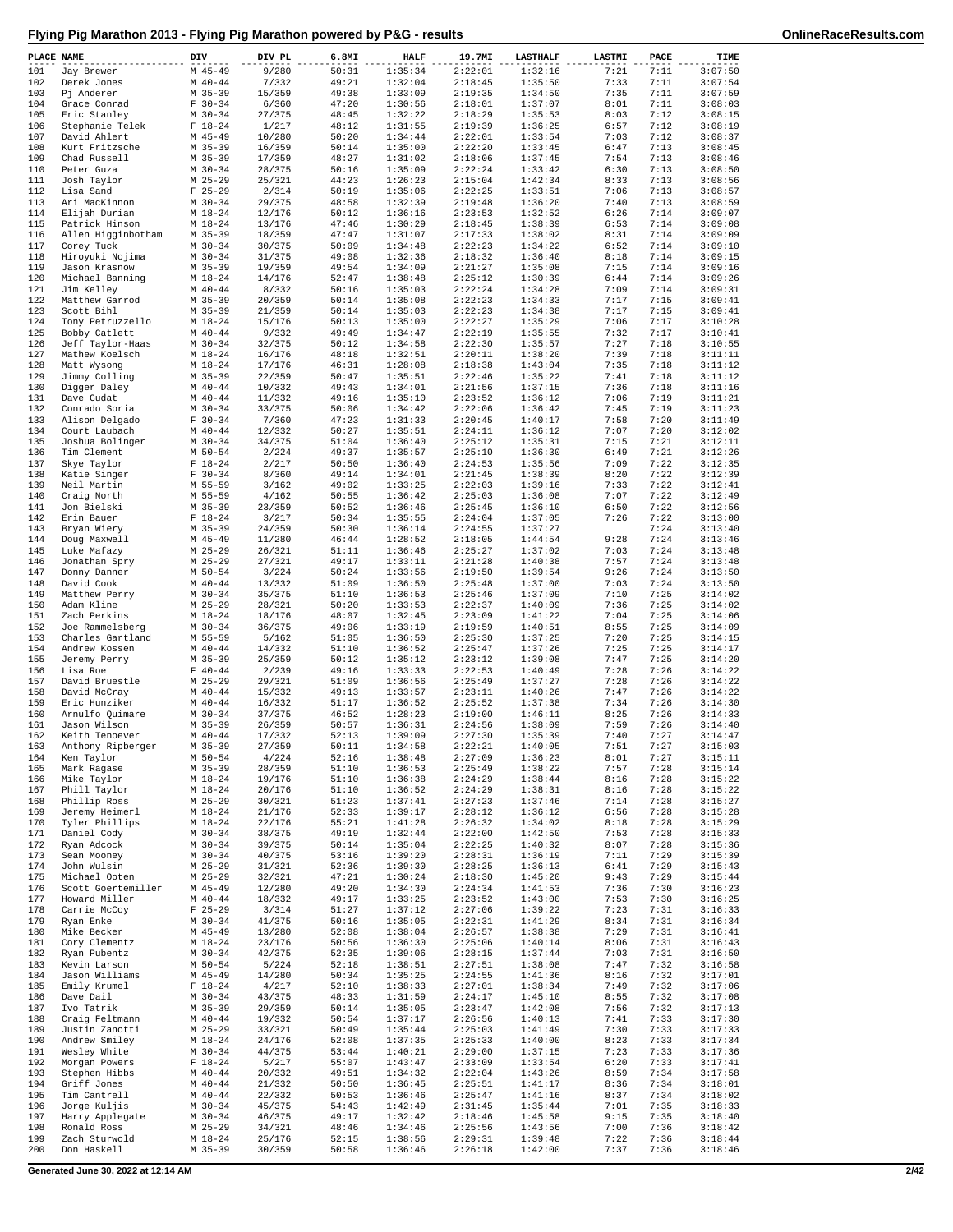| PLACE NAME |                                        | DIV                      | DIV PL           | 6.8MI          | <b>HALF</b>        | 19.7MI             | <b>LASTHALF</b>    | LASTMI       | PACE         | TIME               |
|------------|----------------------------------------|--------------------------|------------------|----------------|--------------------|--------------------|--------------------|--------------|--------------|--------------------|
| 201        | Benton Gady                            | $M$ 30-34                | 47/375           | 52:30          | 1:38:50            | 2:28:50            | 1:39:57            | 7:26         | 7:36         | 3:18:46            |
| 202<br>203 | Heather Corcoran<br>Tj Candy           | $F 40 - 44$<br>$M$ 50-54 | 3/239<br>6/224   | 50:45<br>49:21 | 1:37:45<br>1:34:42 | 2:28:17<br>2:23:27 | 1:41:02<br>1:44:12 | 7:50<br>9:03 | 7:36<br>7:36 | 3:18:47<br>3:18:53 |
| 204        | Kelly Meyer                            | $F 18-24$                | 6/217            | 52:10          | 1:38:32            | 2:28:54            | 1:40:22            | 7:27         | 7:36         | 3:18:54            |
| 205        | Anthony Ham                            | $M$ 35-39                | 31/359           | 49:18          | 1:32:51            | 2:20:26            | 1:46:04            | 8:29         | 7:36         | 3:18:54            |
| 206        | George Werner Jr.                      | $M$ 45-49                | 15/280           | 52:43          | 1:39:40            | 2:29:55            | 1:39:16            | 7:20         | 7:36         | 3:18:55            |
| 207        | Alanah Sonntag                         | $F 18-24$                | 7/217            | 46:44          | 1:32:42            | 2:25:02            | 1:46:16            | 8:08         | 7:36         | 3:18:58            |
| 208<br>209 | David Holmen<br>Curtis Oberschlake     | $M$ 50-54<br>$M_18-24$   | 7/224<br>26/176  | 50:48<br>51:45 | 1:37:19<br>1:38:00 | 2:27:49<br>2:28:00 | 1:41:42<br>1:41:01 | 7:30<br>7:29 | 7:36<br>7:36 | 3:19:00<br>3:19:01 |
| 210        | Meghan Munzel                          | $F$ 35-39                | 2/267            | 52:34          | 1:39:17            | 2:29:18            | 1:39:53            | 8:16         | 7:37         | 3:19:10            |
| 211        | Brandon Eagen                          | $M$ 25-29                | 35/321           | 52:35          | 1:39:13            | 2:29:13            | 1:39:59            | 7:27         | 7:37         | 3:19:12            |
| 212        | Benjamin Clare                         | $M$ 35-39                | 32/359           | 51:19          | 1:37:39            | 2:28:59            | 1:41:41            | 7:35         | 7:37         | 3:19:19            |
| 213        | Brian Svejkosky                        | $M_18-24$                | 27/176           | 51:01          | 1:37:33            | 2:28:18            | 1:41:50            | 7:25         | 7:37         | 3:19:23            |
| 214<br>215 | Casey McNealy<br>Caroline Grunenwald   | $M$ 18-24<br>$F$ 25-29   | 28/176<br>4/314  | 53:23<br>52:00 | 1:40:16<br>1:37:30 | 2:27:45<br>2:25:36 | 1:39:07<br>1:41:58 | 7:23<br>8:15 | 7:37<br>7:37 | 3:19:23<br>3:19:27 |
| 216        | Dan Lee                                | $M$ 35-39                | 33/359           | 52:37          | 1:39:31            | 2:29:44            | 1:39:57            | 7:48         | 7:37         | 3:19:28            |
| 217        | Tom Cady                               | $M$ 45-49                | 16/280           | 50:16          | 1:35:51            | 2:26:12            | 1:43:37            | 8:36         | 7:37         | 3:19:28            |
| 218        | Andrew Ulrey                           | $M_18-24$                | 29/176           | 52:40          | 1:39:33            | 2:29:45            | 1:39:56            | 7:48         | 7:37         | 3:19:28            |
| 219        | Zachary Phillips                       | $M_18-24$                | 30/176           | 51:22          | 1:37:37            | 2:28:42            | 1:41:58            | 7:14         | 7:38         | 3:19:34            |
| 220<br>221 | Daniel Heffernan Dds<br>Len Schuster   | M 55-59<br>M 50-54       | 6/162<br>8/224   | 51:37<br>50:15 | 1:36:58<br>1:35:01 | 2:25:35<br>2:22:23 | 1:42:42<br>1:44:46 | 8:36<br>8:23 | 7:38<br>7:38 | 3:19:39<br>3:19:46 |
| 222        | Sean Molony                            | $M$ 40-44                | 23/332           | 50:33          | 1:35:55            | 2:25:27            | 1:44:29            | 7:30         | 7:39         | 3:20:23            |
| 223        | Holly Mandzak                          | $F 18-24$                | 8/217            | 53:24          | 1:41:17            | 2:31:18            | 1:39:28            | 7:44         | 7:40         | 3:20:45            |
| 224        | Matthew Ferrara                        | $M$ 30-34                | 48/375           | 51:52          | 1:38:08            | 2:28:34            | 1:42:41            | 8:04         | 7:40         | 3:20:48            |
| 225<br>226 | Aaron Hawkins<br>Marc Nie              | $M$ 40-44<br>$M$ 18-24   | 24/332<br>31/176 | 53:20<br>46:42 | 1:39:35<br>1:27:31 | 2:28:55<br>2:13:16 | 1:41:14<br>1:53:23 | 7:44<br>9:33 | 7:40<br>7:41 | 3:20:49<br>3:20:54 |
| 227        | Jamey Rutschilling                     | $M$ 25-29                | 36/321           | 57:43          | 1:44:55            | 2:34:51            | 1:36:07            | 6:31         | 7:41         | 3:21:02            |
| 228        | Michael Absalon                        | $M$ 45-49                | 17/280           | 52:17          | 1:38:41            | 2:28:25            | 1:42:37            | 8:28         | 7:41         | 3:21:17            |
| 229        | Brian Gittinger                        | $M$ 30-34                | 49/375           | 50:14          | 1:35:08            | 2:25:53            | 1:46:12            | 7:56         | 7:42         | 3:21:19            |
| 230<br>231 | Jill Peters                            | $F$ 45-49                | 1/161            | 51:10          | 1:38:06            | 2:29:15            | 1:43:22<br>1:44:08 | 8:07         | 7:42         | 3:21:27            |
| 232        | Mike Meiners<br>Andrew Wetterer        | $M$ 35-39<br>$M$ 25-29   | 34/359<br>37/321 | 51:02<br>50:45 | 1:37:33<br>1:39:06 | 2:28:16<br>2:29:17 | 1:42:39            | 8:18<br>7:49 | 7:42<br>7:42 | 3:21:40<br>3:21:45 |
| 233        | Jeng-Yau Lin                           | $M$ 45-49                | 18/280           | 53:34          | 1:41:40            | 2:33:27            | 1:40:06            | 7:14         | 7:43         | 3:21:46            |
| 234        | Jeffrey Bigner                         | $M$ 25-29                | 38/321           | 52:55          | 1:39:46            | 2:29:58            | 1:42:01            | 7:58         | 7:43         | 3:21:46            |
| 235        | Renee Imbalzano Zegar F 35-39          |                          | 3/267            | 51:48          | 1:37:57            | 2:27:03            | 1:43:51            | 8:52         | 7:43         | 3:21:48            |
| 236        | Nicholas Ciaccio                       | $M$ 40-44                | 25/332           | 50:57          | 1:38:21            | 2:29:09            | 1:43:28            | 7:58         | 7:43         | 3:21:48            |
| 237<br>238 | MacK Exilus<br>Pat Tassone             | $M$ 25-29<br>$M$ 25-29   | 39/321<br>40/321 | 52:50<br>51:22 | 1:39:02<br>1:37:40 | 2:29:08<br>2:27:22 | 1:42:53<br>1:44:17 | 8:05<br>7:41 | 7:43<br>7:43 | 3:21:55<br>3:21:57 |
| 239        | Lawrence Droege                        | $M$ 30-34                | 50/375           | 52:27          | 1:38:59            | 2:29:21            | 1:43:14            | 7:59         | 7:44         | 3:22:13            |
| 240        | Jeremy Headrick                        | $M$ 40-44                | 26/332           | 52:35          | 1:39:27            | 2:30:24            | 1:42:50            | 7:44         | 7:44         | 3:22:16            |
| 241        | Rick Lukin                             | $M$ 45-49                | 19/280           | 49:33          | 1:36:10            | 2:29:29            | 1:46:12            | 7:46         | 7:44         | 3:22:21            |
| 242        | Jen Horenziak                          | $F 40 - 44$              | 4/239            | 52:13          | 1:39:11            | 2:29:51            | 1:43:10            | 8:40         | 7:44<br>7:45 | 3:22:21            |
| 243<br>244 | Matthew Feldhaus<br>Jed Hartings       | $M$ 25-29<br>$M$ 35-39   | 41/321<br>35/359 | 51:04<br>52:46 | 1:38:15<br>1:40:56 | 2:29:41<br>2:32:25 | 1:44:27<br>1:41:49 | 8:16<br>7:23 | 7:45         | 3:22:42<br>3:22:44 |
| 245        | Eric Gamble                            | $M$ 40-44                | 27/332           | 52:06          | 1:39:22            | 2:30:10            | 1:43:32            | 7:54         | 7:45         | 3:22:53            |
| 246        | Vincent Castrigano                     | $M$ 25-29                | 42/321           | 52:37          | 1:38:41            | 2:28:13            | 1:44:16            | 8:10         | 7:45         | 3:22:56            |
| 247        | Tom Stawicki                           | $M$ 35-39                | 36/359           | 53:37          | 1:41:38            | 2:33:23            | 1:41:29            | 7:23         | 7:46         | 3:23:06            |
| 248        | Darnell Roberts                        | $M$ 25-29                | 43/321           | 51:01          | 1:37:39            | 2:28:42            | 1:45:28            | 8:22         | 7:46         | 3:23:07            |
| 249<br>250 | Pat Brown<br>Brian Mills               | $M$ 35-39<br>$M$ 40-44   | 37/359<br>28/332 | 52:55<br>54:38 | 1:40:22<br>1:42:31 | 2:31:51<br>2:31:25 | 1:42:48<br>1:40:38 | 7:39<br>8:31 | 7:46<br>7:46 | 3:23:09<br>3:23:09 |
| 251        | Danilo Palazzo                         | $M$ 50-54                | 9/224            | 51:13          | 1:37:11            | 2:26:32            | 1:46:15            | 8:32         | 7:46         | 3:23:26            |
| 252        | Yuki Takahashi                         | $M$ 40-44                | 29/332           | 52:49          | 1:40:12            | 2:31:46            | 1:43:19            | 7:58         | 7:47         | 3:23:30            |
| 253        | Janette Adams Erchinge F 45-49         |                          | 2/161            | 51:55          | 1:38:35            | 2:28:41            | 1:45:05            | 8:28         | 7:47         | 3:23:39            |
| 254<br>255 | David Jepson<br>Charles Bell           | $M$ 35-39<br>$M$ 45-49   | 38/359<br>20/280 | 51:56<br>57:36 | 1:39:25<br>1:46:08 | 2:31:52<br>2:35:53 | 1:44:16<br>1:37:47 | 7:18<br>7:15 | 7:47<br>7:47 | 3:23:41<br>3:23:54 |
| 256        | Andrew Hebard                          | $M$ 40-44                | 30/332           | 52:24          | 1:39:29            | 2:29:52            | 1:44:30            | 8:35         | 7:48         | 3:23:58            |
| 257        | Tohru Kamiya                           | $M_18-24$                | 32/176           | 54:46          | 1:42:06            | 2:33:53            | 1:41:53            | 7:23         | 7:48         | 3:23:59            |
| 258        | Mark Warren                            | $M$ 40-44                | 31/332           | 56:33          | 1:46:04            | 2:37:19            | 1:37:55            | 6:47         | 7:48         | 3:23:59            |
| 259        | Liz Favret                             | $F 30-34$                | 9/360            | 53:57          | 1:43:07            | 2:34:22            | 1:40:54            | 7:16         | 7:48         | 3:24:00            |
| 260<br>261 | Stephen Sharp<br>Steve Horenziak       | $M$ 30-34<br>$M$ 35-39   | 51/375<br>39/359 | 53:55<br>52:14 | 1:41:34<br>1:39:34 | 2:33:08<br>2:30:17 | 1:42:30<br>1:44:30 | 7:52<br>7:55 | 7:48<br>7:48 | 3:24:03<br>3:24:04 |
| 262        | Matthew Fitzpatrick                    | $M$ 40-44                | 32/332           | 57:36          | 1:46:09            | 2:35:52            | 1:37:57            | 7:26         | 7:48         | 3:24:06            |
| 263        | Krishna Keelapatla                     | M 35-39                  | 40/359           | 53:01          | 1:41:39            | 2:33:25            | 1:42:28            | 7:42         | 7:48         | 3:24:07            |
| 264        | Tom Kaylor                             | $M$ 40-44                | 33/332           | 52:48          | 1:40:52            | 2:33:20            | 1:43:19            | 7:46         | 7:48         | 3:24:11            |
| 265        | Lisa Burkhead                          | $F 30-34$                | 10/360           | 52:43          | 1:40:45            | 2:32:03            | 1:43:29            | 8:15         | 7:48         | 3:24:14            |
| 266<br>267 | Dean Gaynier<br>Kevin Gady             | $M$ 35-39<br>$M$ 35-39   | 41/359<br>42/359 | 49:13<br>52:30 | 1:34:21<br>1:38:52 | 2:25:06<br>2:28:50 | 1:49:55<br>1:45:25 | 9:00<br>9:25 | 7:48<br>7:48 | 3:24:15<br>3:24:17 |
| 268        | Kyle Fahrenkamp                        | $M$ 35-39                | 43/359           | 53:36          | 1:41:44            | 2:33:29            | 1:42:39            | 8:03         | 7:48         | 3:24:22            |
| 269        | Roland Molina                          | $M$ 30-34                | 52/375           | 53:37          | 1:41:44            | 2:33:30            | 1:42:39            | 8:03         | 7:49         | 3:24:23            |
| 270        | David Zappe                            | $M$ 45-49                | 21/280           | 52:45          | 1:37:08            | 2:27:06            | 1:47:15            | 8:25         | 7:49         | 3:24:23            |
| 271        | Charles Brady                          | $M$ 45-49                | 22/280           | 53:37          | 1:41:41            | 2:33:28            | 1:42:48            | 7:58         | 7:49         | 3:24:28            |
| 272<br>273 | Casey Prosise<br>Ben Hiles             | $M$ 35-39<br>$M$ 30-34   | 44/359<br>53/375 | 52:49<br>49:50 | 1:38:17<br>1:36:08 | 2:29:46<br>2:28:47 | 1:46:17<br>1:48:28 | 7:38<br>8:06 | 7:49<br>7:49 | 3:24:34<br>3:24:35 |
| 274        | Jon Hostasa                            | $M$ 30-34                | 54/375           | 51:10          | 1:36:45            | 2:28:35            | 1:47:52            | 8:20         | 7:49         | 3:24:36            |
| 275        | Michael Mills                          | $M$ 30-34                | 55/375           | 52:39          | 1:39:30            | 2:30:17            | 1:45:07            | 8:16         | 7:49         | 3:24:37            |
| 276        | Brendan Leach                          | $M 18 - 24$              | 33/176           | 52:35          | 1:39:29            | 2:29:42            | 1:45:09            | 8:20         | 7:49         | 3:24:38            |
| 277        | Robert McNair                          | $M$ 30-34                | 56/375           | 53:23          | 1:41:27            | 2:33:15            | 1:43:18            | 7:44         | 7:49         | 3:24:44            |
| 278<br>279 | Brad Kopetsky<br>Andrew Michael        | $M$ 30-34<br>$M$ 25-29   | 57/375<br>44/321 | 51:39<br>53:45 | 1:38:07<br>1:42:01 | 2:29:51<br>2:33:41 | 1:46:41<br>1:42:48 | 8:07<br>7:56 | 7:49<br>7:50 | 3:24:48<br>3:24:49 |
| 280        | John Grubbs                            | $M$ 30-34                | 58/375           | 55:45          | 1:43:04            | 2:32:47            | 1:41:57            | 8:11         | 7:50         | 3:25:01            |
| 281        | Kristin Hoffman                        | $F$ 35-39                | 4/267            | 54:04          | 1:42:10            | 2:33:28            | 1:43:01            | 7:49         | 7:50         | 3:25:10            |
| 282        | Ryan Sano                              | $M_18-24$                | 34/176           | 52:30          | 1:39:00            | 2:29:44            | 1:46:24            | 8:13         | 7:51         | 3:25:23            |
| 283        | Nick Fallat                            | $M$ 30-34                | 59/375           | 52:39          | 1:39:25            | 2:29:48            | 1:46:01            | 8:50         | 7:51         | 3:25:26            |
| 284<br>285 | Mandahezi N. Solo<br>Michael Hallbauer | $M$ 35-39<br>$M$ 45-49   | 45/359<br>23/280 | 48:14<br>52:56 | 1:29:07<br>1:41:23 | 2:22:09<br>2:33:03 | 1:56:26<br>1:44:10 | 9:00<br>8:24 | 7:51<br>7:51 | 3:25:32<br>3:25:32 |
| 286        | Malcolm Oliver                         | $M$ 60-64                | 1/66             | 54:25          | 1:43:17            | 2:35:12            | 1:42:18            | 7:36         | 7:51         | 3:25:34            |
| 287        | Tim Westrich                           | $M$ 30-34                | 60/375           | 49:17          | 1:32:44            | 2:21:21            | 1:53:00            | 10:05        | 7:52         | 3:25:43            |
| 288        | Samuel Bockhorst                       | $M_18-24$                | 35/176           | 51:00          | 1:36:34            | 2:27:40            | 1:49:10            | 7:59         | 7:52         | 3:25:44            |
| 289        | Luca Daniele Bordin                    | $M$ 30-34                | 61/375           | 55:07          | 1:45:03            | 2:36:48            | 1:40:45            | 7:13         | 7:52         | 3:25:48            |
| 290<br>291 | Robert Nichols<br>Jongwan Kim          | $M$ 40-44<br>M 55-59     | 34/332<br>7/162  | 53:49<br>54:49 | 1:41:26<br>1:44:14 | 2:32:00<br>2:36:02 | 1:44:30<br>1:41:43 | 9:36<br>7:36 | 7:52<br>7:52 | 3:25:55<br>3:25:56 |
| 292        | Jason Sroufe                           | $M$ 35-39                | 46/359           | 52:40          | 1:40:32            | 2:31:26            | 1:45:29            | 7:57         | 7:52         | 3:26:00            |
| 293        | Jimmy Marshall                         | $M$ 30-34                | 62/375           | 50:16          | 1:35:42            | 2:27:08            | 1:50:28            | 8:46         | 7:53         | 3:26:09            |
| 294        | Andrew Toussant                        | $M$ 25-29                | 45/321           | 53:31          | 1:41:09            | 2:33:14            | 1:45:00            | 8:03         | 7:53         | 3:26:09            |
| 295        | Jake Curry                             | $M$ 25-29                | 46/321           | 49:16          | 1:32:43            | 2:25:54            | 1:53:29            | 8:20         | 7:53         | 3:26:12            |
| 296<br>297 | Scott Smith<br>Mark Minotti            | $M$ 35-39<br>$M$ 45-49   | 47/359<br>24/280 | 50:06<br>54:16 | 1:36:49<br>1:42:51 | 2:28:40<br>2:34:50 | 1:49:24<br>1:43:23 | 7:27         | 7:53<br>7:53 | 3:26:12<br>3:26:14 |
| 298        | John Harrast                           | $M$ 45-49                | 25/280           | 55:47          | 1:43:54            | 2:34:55            | 1:42:21            | 7:27         | 7:53         | 3:26:14            |
| 299        | Josh Robinson                          | $M_18-24$                | 36/176           | 53:39          | 1:42:04            | 2:35:38            | 1:44:12            | 6:59         | 7:53         | 3:26:16            |
| 300        | Patrick Grau                           | M 25-29                  | 47/321           | 54:11          | 1:43:31            | 2:33:46            | 1:42:49            | 7:48         | 7:53         | 3:26:19            |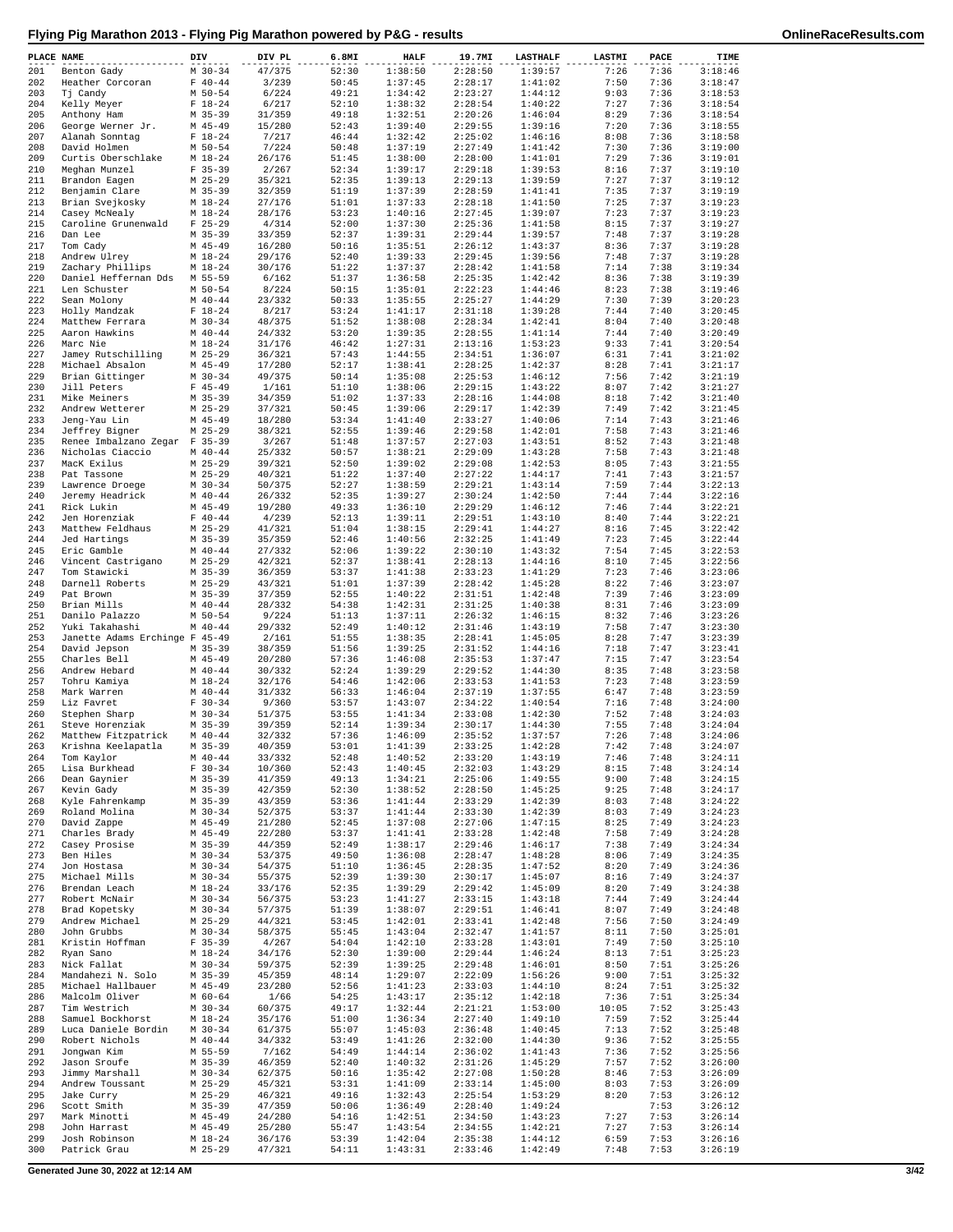| PLACE NAME |                                     | DIV                      | DIV PL           | 6.8MI          | <b>HALF</b>        | 19.7MI             | <b>LASTHALF</b>    | LASTMI        | PACE         | TIME               |
|------------|-------------------------------------|--------------------------|------------------|----------------|--------------------|--------------------|--------------------|---------------|--------------|--------------------|
| 301        | Elizabeth Tedsen                    | $F$ 25-29                | 5/314            | 49:28          | 1:36:31            | 2:30:27            | 1:49:53            | 8:39          | 7:53         | 3:26:24            |
| 302<br>303 | Bryan Prack<br>James Brescoll       | $M$ 35-39<br>$M$ 25-29   | 48/359<br>48/321 | 51:09<br>57:30 | 1:38:09<br>1:46:14 | 2:30:00<br>2:37:24 | 1:48:16<br>1:40:13 | 8:20<br>7:25  | 7:53<br>7:53 | 3:26:24<br>3:26:26 |
| 304        | Christian Jenkins                   | $M$ 40-44                | 35/332           | 54:58          | 1:44:11            | 2:35:50            | 1:42:19            | 8:02          | 7:53         | 3:26:29            |
| 305        | Dan Homan                           | M 50-54                  | 10/224           | 54:40          | 1:43:19            | 2:35:03            | 1:43:13            | 7:31          | 7:53         | 3:26:31            |
| 306<br>307 | Andrew Hobson<br>Fabian Leiva       | $M$ 30-34                | 63/375           | 54:54<br>55:09 | 1:43:38            | 2:34:49            | 1:42:58<br>1:43:25 | 8:17          | 7:54<br>7:54 | 3:26:35<br>3:26:39 |
| 308        | Madeline Jenkins                    | $M$ 35-39<br>$F 18-24$   | 49/359<br>9/217  | 52:49          | 1:43:15<br>1:40:54 | 2:34:26<br>2:35:14 | 1:45:45            | 7:53<br>7:21  | 7:54         | 3:26:39            |
| 309        | Ben Amlung                          | $M$ 35-39                | 50/359           | 54:10          | 1:42:30            | 2:33:29            | 1:44:14            | 8:12          | 7:54         | 3:26:43            |
| 310        | Mike Denton                         | $M$ 45-49                | 26/280           | 53:19          | 1:40:58            | 2:32:45            | 1:45:49            | 9:02          | 7:54         | 3:26:46            |
| 311<br>312 | Danny Wollner<br>Ethan Moore        | $M$ 25-29<br>$M$ 25-29   | 49/321<br>50/321 | 49:15<br>54:02 | 1:32:41<br>1:41:54 | 2:24:34<br>2:34:32 | 1:54:08<br>1:44:56 | 9:27<br>7:45  | 7:54<br>7:54 | 3:26:49<br>3:26:50 |
| 313        | Lance Bucher                        | $M$ 40-44                | 36/332           | 54:44          | 1:43:40            | 2:34:40            | 1:43:12            | 8:29          | 7:54         | 3:26:52            |
| 314        | Kevin McCleary                      | $M$ 45-49                | 27/280           | 50:08          | 1:36:58            | 2:28:37            | 1:49:56            | 8:18          | 7:54         | 3:26:54            |
| 315        | Andrew Evans                        | $M$ 25-29                | 51/321           | 55:00          | 1:44:30            | 2:36:47            | 1:42:26            | 6:53          | 7:54         | 3:26:56            |
| 316<br>317 | Bill Manuel<br>Jonathan Peets       | $M$ 35-39<br>$M$ 25-29   | 51/359<br>52/321 | 52:33<br>50:20 | 1:39:47<br>1:38:07 | 2:31:04<br>2:31:26 | 1:47:13<br>1:48:58 | 8:14<br>8:15  | 7:54<br>7:55 | 3:26:59<br>3:27:05 |
| 318        | Michiaki Inoue                      | M 45-49                  | 28/280           | 53:44          | 1:41:37            | 2:33:25            | 1:45:28            | 8:40          | 7:55         | 3:27:05            |
| 319        | Nicholas Sacksteder                 | $M$ 25-29                | 53/321           | 57:12          | 1:45:52            | 2:36:16            | 1:41:16            | 7:17          | 7:55         | 3:27:07            |
| 320        | Gary Nario                          | $M$ 40-44                | 37/332           | 51:11          | 1:41:55            | 2:33:40            | 1:45:13            | 8:10          | 7:55         | 3:27:08            |
| 321<br>322 | David Metka<br>Seth McLaughlin      | $M$ 50-54<br>$M$ 50-54   | 11/224<br>12/224 | 54:18<br>54:11 | 1:42:59<br>1:42:30 | 2:35:11<br>2:33:44 | 1:44:10<br>1:44:39 | 7:59<br>8:19  | 7:55<br>7:55 | 3:27:08<br>3:27:08 |
| 323        | Scott McCreight                     | $M$ 45-49                | 29/280           | 54:52          | 1:44:14            | 2:37:02            | 1:42:57            | 7:15          | 7:55         | 3:27:11            |
| 324        | Joshua Reed                         | $M$ 25-29                | 54/321           | 48:42          | 1:33:24            | 2:28:28            | 1:53:50            | 7:56          | 7:55         | 3:27:14            |
| 325<br>326 | Hannah Sutter                       | $F 18-24$<br>M 50-54     | 10/217           | 55:05          | 1:44:38            | 2:36:52            | 1:42:41<br>1:43:26 | 6:57          | 7:55<br>7:55 | 3:27:18<br>3:27:21 |
| 327        | David Dawson<br>Gary Dechert        | $M$ 35-39                | 13/224<br>52/359 | 54:32<br>54:25 | 1:43:55<br>1:42:49 | 2:35:32<br>2:34:32 | 1:44:32            | 8:01<br>8:04  | 7:55         | 3:27:21            |
| 328        | Mark Ernatt                         | M 50-54                  | 14/224           | 55:13          | 1:44:42            | 2:36:58            | 1:42:40            | 7:07          | 7:55         | 3:27:22            |
| 329        | Emily Spry                          | $F$ 25-29                | 6/314            | 54:53          | 1:44:25            | 2:36:43            | 1:42:58            | 7:14          | 7:55         | 3:27:23            |
| 330<br>331 | Brian Stumpo<br>Bryan Sucha         | $M$ 35-39<br>$M$ 40-44   | 53/359<br>38/332 | 55:02<br>53:19 | 1:44:22<br>1:41:55 | 2:36:07<br>2:33:38 | 1:43:05<br>1:45:38 | 7:55<br>8:22  | 7:56<br>7:56 | 3:27:26<br>3:27:33 |
| 332        | Allan Bennett                       | $M$ 50-54                | 15/224           | 54:50          | 1:42:13            | 2:32:27            | 1:45:22            | 9:40          | 7:56         | 3:27:35            |
| 333        | Angela Kasten                       | $F$ 25-29                | 7/314            | 55:00          | 1:43:05            | 2:35:46            | 1:44:31            | 7:36          | 7:56         | 3:27:36            |
| 334        | Ellen Nienhaus                      | $F$ 25-29                | 8/314            | 54:51          | 1:42:54            | 2:34:21            | 1:44:47            | 8:03          | 7:56         | 3:27:40            |
| 335<br>336 | Doyle Gross<br>Dave Maine           | $M$ 25-29<br>$M$ 40-44   | 55/321<br>39/332 | 57:26<br>55:13 | 1:45:53<br>1:44:19 | 2:36:06<br>2:35:44 | 1:41:53<br>1:43:27 | 9:03<br>7:35  | 7:56<br>7:56 | 3:27:45<br>3:27:45 |
| 337        | Jamie Insco                         | $M$ 25-29                | 56/321           | 54:53          | 1:44:24            | 2:36:44            | 1:43:27            | 7:41          | 7:56         | 3:27:51            |
| 338        | Rick Jones                          | $M$ 35-39                | 54/359           | 55:59          | 1:44:30            | 2:36:15            | 1:43:23            | 7:33          | 7:57         | 3:27:53            |
| 339        | Doug Lewis                          | $M$ 40-44                | 40/332           | 55:03          | 1:44:34            | 2:36:51            | 1:43:19            | 7:32          | 7:57         | 3:27:53            |
| 340<br>341 | Sean Mills<br>Irv Batten            | $M$ 25-29<br>M 50-54     | 57/321<br>16/224 | 51:15<br>42:24 | 1:36:49<br>1:25:34 | 2:25:50<br>2:16:59 | 1:51:10<br>2:02:26 | 8:57<br>9:50  | 7:57<br>7:57 | 3:27:58<br>3:28:00 |
| 342        | Matthew McLinn                      | $M$ 25-29                | 58/321           | 56:46          | 1:46:08            | 2:37:37            | 1:41:57            | 7:48          | 7:57         | 3:28:04            |
| 343        | Phil Dammarell                      | $M$ 45-49                | 30/280           | 55:30          | 1:44:40            | 2:36:55            | 1:43:29            | 7:39          | 7:57         | 3:28:08            |
| 344        | Roberto Matus                       | M 50-54                  | 17/224           | 55:05          | 1:44:38            | 2:36:53            | 1:43:31            | 7:41          | 7:57         | 3:28:08            |
| 345<br>346 | Shelley Todd<br>Ben Drexler         | $F 30-34$<br>$M_18-24$   | 11/360<br>37/176 | 51:11<br>56:10 | 1:40:06<br>1:45:19 | 2:35:00<br>2:38:35 | 1:48:04<br>1:42:51 | 8:11<br>7:20  | 7:57<br>7:57 | 3:28:09<br>3:28:10 |
| 347        | Sam Day                             | $M$ 25-29                | 59/321           | 55:22          | 1:44:19            | 2:36:19            | 1:43:55            | 7:25          | 7:57         | 3:28:14            |
| 348        | Jeff Stammen                        | $M$ 25-29                | 60/321           | 55:02          | 1:44:00            | 2:35:53            | 1:44:18            | 7:44          | 7:57         | 3:28:17            |
| 349        | Tim Clarke                          | $M$ 40-44                | 41/332           | 55:36          | 1:45:22            | 2:37:43            | 1:42:58            | 7:44          | 7:58         | 3:28:20            |
| 350<br>351 | Evan Wilder<br>Wendy Marshall       | $M_18-24$<br>$F$ 35-39   | 38/176<br>5/267  | 55:48<br>52:28 | 1:44:39<br>1:40:21 | 2:37:19<br>2:33:29 | 1:43:43<br>1:48:02 | 7:42<br>8:34  | 7:58<br>7:58 | 3:28:21<br>3:28:22 |
| 352        | Christine Pruitt                    | $F$ 35-39                | 6/267            | 55:05          | 1:44:01            | 2:36:35            | 1:44:22            | 7:34          | 7:58         | 3:28:23            |
| 353        | Richard Adrian                      | $M$ 40-44                | 42/332           | 55:26          | 1:43:31            | 2:37:17            | 1:44:52            | 7:33          | 7:58         | 3:28:23            |
| 354<br>355 | Ron Pollock<br>Julie Southworth     | $M$ 35-39<br>$F$ 25-29   | 55/359<br>9/314  | 54:52<br>55:19 | 1:43:10<br>1:44:46 | 2:35:15<br>2:37:00 | 1:45:16<br>1:43:41 | 7:35<br>7:30  | 7:58<br>7:58 | 3:28:25<br>3:28:26 |
| 356        | Scott Aston                         | $M$ 30-34                | 64/375           | 50:09          | 1:35:02            | 2:25:25            | 1:53:26            | 10:02         | 7:58         | 3:28:27            |
| 357        | Adam Jones                          | $M_18-24$                | 39/176           | 53:19          | 1:41:27            | 2:32:11            | 1:47:04            | 8:02          | 7:58         | 3:28:31            |
| 358        | Peter Alexander                     | $M$ 40-44                | 43/332           | 53:36          | 1:41:41            | 2:34:06            | 1:46:55            | 8:16          | 7:58         | 3:28:36            |
| 359<br>360 | Garrett Trubey<br>Ryen Lopresti     | $M$ 30-34<br>M 30-34     | 65/375<br>66/375 | 55:12<br>54:06 | 1:44:42<br>1:42:13 | 2:36:57<br>2:35:44 | 1:43:55<br>1:46:24 | 7:59<br>8:01  | 7:58<br>7:58 | 3:28:36<br>3:28:37 |
| 361        | Greg Robson                         | $M$ 35-39                | 56/359           | 55:51          | 1:45:05            | 2:36:31            | 1:43:33            | 8:31          | 7:58         | 3:28:37            |
| 362        | Tyler Frazier                       | $M$ 25-29                | 61/321           | 55:05          | 1:44:38            | 2:36:53            | 1:44:02            | 8:05          | 7:58         | 3:28:40            |
| 363        | Steve Torok                         | M 45-49                  | 31/280           | 55:05          | 1:44:38            | 2:36:53            | 1:44:02            | 8:05          | 7:58         | 3:28:40            |
| 364<br>365 | Steven Najjar<br>Justin Noppert     | $M$ 45-49<br>M 35-39     | 32/280<br>57/359 | 58:26<br>48:34 | 1:53:00<br>1:33:30 | 2:44:23<br>2:22:22 | 1:35:41<br>1:55:11 | 6:56<br>11:36 | 7:58<br>7:58 | 3:28:41<br>3:28:41 |
| 366        | Ron Branham                         | M 50-54                  | 18/224           | 54:52          | 1:43:54            | 2:36:49            | 1:44:47            | 8:00          | 7:58         | 3:28:41            |
| 367        | Jeremy Cherteiny                    | $M$ 30-34                | 67/375           | 52:24          | 1:39:00            | 2:30:33            | 1:49:46            | 9:24          | 7:59         | 3:28:45            |
| 368<br>369 | Chris Graham<br>Sean Pfister        | $M$ 35-39<br>$M$ 40-44   | 58/359<br>44/332 | 53:23<br>53:56 | 1:40:51<br>1:42:43 | 2:32:58<br>2:33:48 | 1:47:55<br>1:46:05 | 8:55<br>8:02  | 7:59<br>7:59 | 3:28:46<br>3:28:48 |
| 370        | Aaron Hemmert                       | $M$ 30-34                | 68/375           | 53:41          | 1:41:46            | 2:33:39            | 1:47:07            | 8:29          | 7:59         | 3:28:53            |
| 371        | Danny Shah                          | $M$ 25-29                | 62/321           | 55:43          | 1:45:51            | 2:38:00            | 1:43:05            | 7:17          | 7:59         | 3:28:56            |
| 372        | Daniel Kester                       | $M_18-24$                | 40/176           | 55:04          | 1:43:46            | 2:36:10            | 1:45:15            | 7:50          | 7:59         | 3:29:01            |
| 373<br>374 | Mike Lies<br>Mike See               | M 55-59<br>$M$ 45-49     | 8/162<br>33/280  | 53:17<br>54:57 | 1:43:53<br>1:44:26 | 2:37:28<br>2:36:41 | 1:45:08<br>1:44:46 | 7:46<br>8:17  | 7:59<br>8:00 | 3:29:01<br>3:29:11 |
| 375        | Kevin Levine                        | $M$ 45-49                | 34/280           | 54:46          | 1:44:05            | 2:36:35            | 1:45:13            | 8:13          | 8:00         | 3:29:18            |
| 376        | Hellen Scharff                      | $F 40 - 44$              | 5/239            | 53:28          | 1:41:47            | 2:33:40            | 1:47:38            | 8:36          | 8:00         | 3:29:25            |
| 377        | Scott Krause                        | $M$ 30-34                | 69/375           | 55:32          | 1:44:26            | 2:36:42            | 1:45:05            | 8:11          | 8:00         | 3:29:30            |
| 378<br>379 | Brian Kellerman<br>David Krekeler   | M 25-29<br>M 50-54       | 63/321<br>19/224 | 51:10<br>57:41 | 1:36:46<br>1:47:59 | 2:28:38<br>2:39:58 | 1:52:45<br>1:41:49 | 9:29<br>7:32  | 8:00<br>8:01 | 3:29:31<br>3:29:48 |
| 380        | Brian Schleeper                     | $M$ 40-44                | 45/332           | 55:27          | 1:44:52            | 2:35:35            | 1:44:57            | 8:05          | 8:01         | 3:29:48            |
| 381        | James Galloway                      | $M$ 30-34                | 70/375           | 50:50          | 1:37:44            | 2:32:38            | 1:52:05            | 8:32          | 8:01         | 3:29:48            |
| 382<br>383 | Armando Valerio<br>Colleen Devanney | $M$ 40-44<br>$F 30-34$   | 46/332<br>12/360 | 55:07<br>55:10 | 1:44:39<br>1:44:11 | 2:36:55<br>2:36:38 | 1:45:12<br>1:45:44 | 8:14<br>8:03  | 8:01<br>8:01 | 3:29:50<br>3:29:55 |
| 384        | Jennifer Pryor                      | $F$ 35-39                | 7/267            | 54:39          | 1:43:07            | 2:35:38            | 1:46:51            | 8:22          | 8:01         | 3:29:57            |
| 385        | Laurie Davis                        | $F 45 - 49$              | 3/161            | 55:19          | 1:44:42            | 2:37:16            | 1:45:24            | 8:11          | 8:02         | 3:30:06            |
| 386        | Stacey Darling                      | $F 30-34$                | 13/360           | 53:10          | 1:36:02            | 2:20:13            | 1:54:12            | 34:16         | 8:02         | 3:30:14            |
| 387<br>388 | Jeff Collins<br>Tara Teras          | $M$ 25-29<br>$F 35 - 39$ | 64/321<br>8/267  | 46:28<br>54:44 | 1:27:31<br>1:44:21 | 2:25:45<br>2:36:35 | 2:02:45<br>1:45:57 | 8:33<br>8:13  | 8:02<br>8:02 | 3:30:16<br>3:30:18 |
| 389        | Matthew Gager                       | $M$ 35-39                | 59/359           | 57:25          | 1:48:35            | 2:41:04            | 1:41:47            | 7:11          | 8:02         | 3:30:21            |
| 390        | Pattie Lucking                      | $F 50 - 54$              | 1/134            | 55:18          | 1:44:37            | 2:36:55            | 1:45:58            | 8:28          | 8:03         | 3:30:35            |
| 391        | Andrew Cassady                      | $M_18-24$                | 41/176           | 52:00          | 1:40:26            | 2:34:00            | 1:50:09            | 8:35          | 8:03         | 3:30:35            |
| 392<br>393 | Samuel Bell<br>Zachary Albaugh      | $M 18 - 24$<br>$M$ 35-39 | 42/176<br>60/359 | 51:59<br>54:55 | 1:40:26<br>1:43:17 | 2:34:01<br>2:34:31 | 1:50:10<br>1:47:24 | 8:36<br>7:52  | 8:03<br>8:03 | 3:30:35<br>3:30:40 |
| 394        | Marie Audett                        | $F$ 25-29                | 10/314           | 53:58          | 1:43:24            | 2:37:18            | 1:47:18            | 8:11          | 8:03         | 3:30:42            |
| 395        | David Humphrey                      | $M$ 50-54                | 20/224           | 55:40          | 1:45:38            | 2:39:16            | 1:45:26            | 7:30          | 8:04         | 3:31:03            |
| 396        | Nathan Thornton                     | M 35-39                  | 61/359           | 56:39          | 1:47:13            | 2:39:11            | 1:44:01            | 7:42          | 8:04         | 3:31:14            |
| 397<br>398 | Sarah Mennone<br>Sean Lovelace      | $F$ 25-29<br>$M$ 40-44   | 11/314<br>47/332 | 55:09<br>52:27 | 1:44:26<br>1:39:31 | 2:36:52<br>2:33:26 | 1:47:00<br>1:51:57 | 8:29<br>8:26  | 8:05<br>8:05 | 3:31:25<br>3:31:28 |
| 399        | Chris Cavanaugh                     | $M$ 40-44                | 48/332           | 46:50          | 1:31:22            | 2:27:23            | 2:00:07            | 8:41          | 8:05         | 3:31:28            |
| 400        | John Nguyen                         | M 45-49                  | 35/280           | 53:34          | 1:41:57            | 2:34:03            | 1:49:37            | 8:44          | 8:05         | 3:31:34            |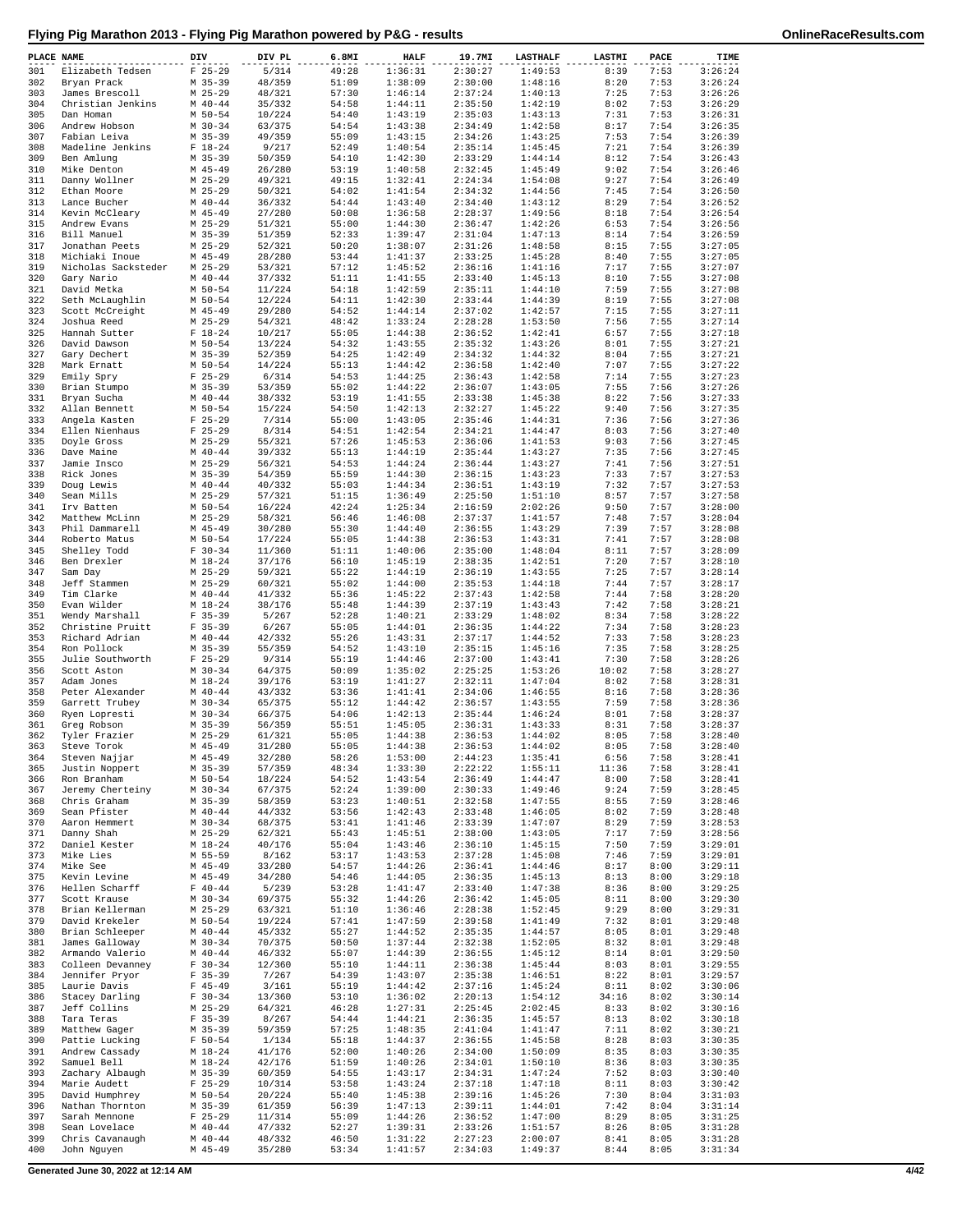| PLACE NAME |                                      | DIV                        | DIV PL           | 6.8MI            | <b>HALF</b>        | 19.7MI             | <b>LASTHALF</b>    | LASTMI        | PACE         | TIME               |
|------------|--------------------------------------|----------------------------|------------------|------------------|--------------------|--------------------|--------------------|---------------|--------------|--------------------|
| 401        | Jimmy Fryer                          | $M$ 50-54                  | 21/224           | 54:08            | 1:43:07            | 2:36:38            | 1:48:29            | 7:53          | 8:05         | 3:31:35            |
| 402<br>403 | Brian Bishop<br>Scott Badzik         | $M$ 40-44<br>$M$ 40-44     | 49/332<br>50/332 | 55:11<br>53:45   | 1:44:37<br>1:41:52 | 2:37:07<br>2:34:47 | 1:47:11<br>1:49:56 | 8:37<br>8:47  | 8:05<br>8:06 | 3:31:47<br>3:31:48 |
| 404        | John Schermerhorn                    | $M$ 25-29                  | 65/321           | 55:27            | 1:44:22            | 2:36:41            | 1:47:32            | 9:23          | 8:06         | 3:31:54            |
| 405        | Kelly Cropp                          | $F 50 - 54$                | 2/134            | 56:18            | 1:45:56            | 2:38:50            | 1:46:05            | 8:07          | 8:06         | 3:32:00            |
| 406        | Lyness Sondra                        | $F 30-34$                  | 14/360           | 57:51            | 1:48:38            | 2:41:41            | 1:43:25            | 7:26          | 8:06         | 3:32:03            |
| 407        | Kevin Fischio                        | $M$ 25-29                  | 66/321           | 53:43            | 1:41:52            | 2:34:18            | 1:50:29            | 8:17          | 8:07         | 3:32:20            |
| 408<br>409 | Ken Curran<br>Danny Finn             | $M_18-24$<br>$M$ 35-39     | 43/176<br>62/359 | 55:00<br>58:27   | 1:44:32<br>1:48:35 | 2:38:29<br>2:43:44 | 1:47:49<br>1:43:47 | 7:31<br>6:56  | 8:07<br>8:07 | 3:32:21<br>3:32:22 |
| 410        | Linda Curran                         | $F 40 - 44$                | 6/239            | 57:34            | 1:48:08            | 2:40:54            | 1:44:17            | 7:54          | 8:07         | 3:32:24            |
| 411        | Jens Sutmoller                       | $M$ 25-29                  | 67/321           | 58:12            | 1:47:15            | 2:38:45            | 1:45:10            | 8:20          | 8:07         | 3:32:25            |
| 412        | Michael Bellman                      | $M$ 45-49                  | 36/280           | 55:46            | 1:45:53            | 2:39:17            | 1:46:37            | 7:57          | 8:07         | 3:32:30            |
| 413        | Andy McGarvey                        | M 50-54                    | 22/224           | 56:01            | 1:45:56            | 2:38:42            | 1:46:36            | 8:27          | 8:07         | 3:32:32            |
| 414<br>415 | Raphael Thuin<br>Jennifer Begue      | $M$ 30-34<br>$F 30-34$     | 71/375<br>15/360 | 55:42<br>57:53   | 1:45:25<br>1:48:26 | 2:38:21<br>2:41:54 | 1:47:10<br>1:44:10 | 7:39<br>7:33  | 8:07<br>8:07 | 3:32:34<br>3:32:35 |
| 416        | Jackie Pfeiffer                      | $F 30-34$                  | 16/360           | 56:46            | 1:47:24            | 2:40:27            | 1:45:17            | 7:42          | 8:08         | 3:32:41            |
| 417        | Lindsay Martin                       | $F$ 25-29                  | 12/314           | 55:57            | 1:45:26            | 2:38:48            | 1:47:16            | 8:31          | 8:08         | 3:32:42            |
| 418        | Jake Crosley                         | $M_18-24$                  | 44/176           | 53:31            | 1:40:48            | 2:32:20            | 1:51:54            | 9:38          | 8:08         | 3:32:42            |
| 419        | Brett Nolan                          | $M$ 30-34                  | 72/375           | 57:27            | 1:47:27            | 2:40:22            | 1:45:17            | 7:31          | 8:08         | 3:32:43            |
| 420<br>421 | Craig Summe<br>Oisin Murphy          | $M_18-24$<br>$M$ 25-29     | 45/176<br>68/321 | 1:02:14<br>51:17 | 1:52:31<br>1:38:34 | 2:44:16<br>2:34:07 | 1:40:13<br>1:54:10 | 6:30<br>9:13  | 8:08<br>8:08 | 3:32:43<br>3:32:43 |
| 422        | Chris Heiden                         | $M$ 25-29                  | 69/321           | 55:59            | 1:45:11            | 2:38:32            | 1:47:35            | 8:16          | 8:08         | 3:32:46            |
| 423        | Andrew Heiden                        | $M$ 25-29                  | 70/321           | 55:59            | 1:45:40            | 2:38:34            | 1:47:07            | 8:16          | 8:08         | 3:32:46            |
| 424        | Tricia Thompson                      | $F$ 25-29                  | 13/314           | 56:13            | 1:46:50            | 2:40:26            | 1:46:02            | 7:31          | 8:08         | 3:32:51            |
| 425        | Danielle Schneider                   | $F$ 25-29                  | 14/314           | 56:13            | 1:46:42            | 2:40:51            | 1:46:12            | 7:31          | 8:08         | 3:32:54            |
| 426<br>427 | Stephanie Miller                     | $F 30-34$<br>$M$ 40-44     | 17/360<br>51/332 | 56:13<br>56:43   | 1:46:42<br>1:48:18 | 2:40:52<br>2:42:11 | 1:46:12<br>1:44:40 | 7:31<br>7:42  | 8:08<br>8:08 | 3:32:54<br>3:32:58 |
| 428        | Mike Cummings<br>John Skerl          | $M$ 35-39                  | 63/359           | 56:41            | 1:46:37            | 2:40:02            | 1:46:27            | 8:02          | 8:08         | 3:33:03            |
| 429        | Dan Kelly                            | $M$ 45-49                  | 37/280           | 58:06            | 1:48:57            | 2:40:28            | 1:44:08            | 7:29          | 8:08         | 3:33:04            |
| 430        | Chris Lenhof                         | $M$ 30-34                  | 73/375           | 53:30            | 1:44:50            | 2:37:04            | 1:48:16            | 9:23          | 8:08         | 3:33:06            |
| 431        | James Jansing                        | M 55-59                    | 9/162            | 56:21            | 1:46:14            | 2:39:40            | 1:46:54            | 7:57          | 8:09         | 3:33:08            |
| 432        | Seth Sweatt                          | $M$ 25-29                  | 71/321           | 58:20            | 1:48:50            | 2:41:44            | 1:44:19            | 7:31          | 8:09         | 3:33:09            |
| 433<br>434 | Steve Madden<br>Trevin Peterson      | M 55-59<br>$M_18-24$       | 10/162<br>46/176 | 54:38<br>55:49   | 1:43:58<br>1:40:53 | 2:37:37<br>2:30:14 | 1:49:15<br>1:52:34 | 8:42<br>8:21  | 8:09<br>8:09 | 3:33:12<br>3:33:26 |
| 435        | Russell Johnson                      | M 50-54                    | 23/224           | 55:10            | 1:45:15            | 2:40:20            | 1:48:13            | 7:50          | 8:09         | 3:33:27            |
| 436        | Jay Earich                           | M 55-59                    | 11/162           | 55:03            | 1:44:36            | 2:36:53            | 1:48:53            | 9:13          | 8:09         | 3:33:28            |
| 437        | Doug Dean                            | M 50-54                    | 24/224           | 55:02            | 1:44:33            | 2:37:01            | 1:49:02            | 8:59          | 8:10         | 3:33:35            |
| 438        | Abigail Cales                        | $F$ 25-29                  | 15/314           | 54:35            | 1:43:42            | 2:35:48            | 1:49:55            | 9:25          | 8:10         | 3:33:36            |
| 439        | Jenny Perrino                        | $F$ 25-29                  | 16/314           | 55:26            | 1:45:24            | 2:39:26            | 1:48:13            | 8:10          | 8:10         | 3:33:36<br>3:33:38 |
| 440<br>441 | Scott Plumley<br>Justin Heeger       | $M$ 45-49<br>$M$ 25-29     | 38/280<br>72/321 | 56:23<br>56:24   | 1:45:45<br>1:45:44 | 2:39:07<br>2:39:07 | 1:47:53<br>1:47:55 | 8:04<br>8:03  | 8:10<br>8:10 | 3:33:39            |
| 442        | Lorinda Limpf                        | $F$ 45-49                  | 4/161            | 54:48            | 1:44:56            | 2:38:55            | 1:48:44            | 8:25          | 8:10         | 3:33:40            |
| 443        | Benjamin Cox                         | $M$ 30-34                  | 74/375           | 56:38            | 1:46:54            | 2:41:15            | 1:46:52            | 7:30          | 8:10         | 3:33:45            |
| 444        | Jessica Smith                        | $F 18-24$                  | 11/217           | 54:58            | 1:44:32            | 2:39:42            | 1:49:16            | 7:53          | 8:10         | 3:33:47            |
| 445        | Scott Rose                           | $M$ 25-29                  | 73/321           | 55:52            | 1:45:10            | 2:37:21            | 1:48:42            | 10:22         | 8:10         | 3:33:52<br>3:33:59 |
| 446<br>447 | Robert Kappers<br>Ryan Nichols       | $M$ 25-29<br>M 35-39       | 74/321<br>64/359 | 54:38<br>54:45   | 1:43:32<br>1:43:42 | 2:36:46<br>2:36:12 | 1:50:28<br>1:50:19 | 8:33<br>11:09 | 8:11<br>8:11 | 3:34:00            |
| 448        | Ryan Sakemiller                      | $M$ 40-44                  | 52/332           | 55:11            | 1:44:39            | 2:38:38            | 1:49:23            | 7:54          | 8:11         | 3:34:02            |
| 449        | Ann Kim                              | $F$ 25-29                  | 17/314           | 55:16            | 1:46:02            | 2:40:50            | 1:48:03            | 8:00          | 8:11         | 3:34:04            |
| 450        | Kenji Heilman                        | $M$ 40-44                  | 53/332           | 56:13            | 1:46:52            | 2:40:53            | 1:47:16            | 8:11          | 8:11         | 3:34:08            |
| 451        | Monique Choquette                    | $F$ 35-39                  | 9/267            | 56:13            | 1:46:52            | 2:43:33            | 1:47:16            | 8:13          | 8:11         | 3:34:08            |
| 452<br>453 | Shenghe Zhan<br>Daniel Rabkin        | $M$ 45-49<br>$M$ 30-34     | 39/280<br>75/375 | 55:02<br>53:00   | 1:44:28<br>1:42:17 | 2:37:53<br>2:36:08 | 1:49:41<br>1:51:53 | 8:30<br>8:36  | 8:11<br>8:11 | 3:34:09<br>3:34:09 |
| 454        | Kelia Hamilton                       | $F 18-24$                  | 12/217           | 57:52            | 1:49:07            | 2:42:27            | 1:45:05            | 7:49          | 8:11         | 3:34:11            |
| 455        | Katie Kleeman                        | $F$ 35-39                  | 10/267           | 54:06            | 1:42:59            | 2:37:03            | 1:51:16            | 8:42          | 8:11         | 3:34:14            |
| 456        | Haley Moeller                        | $F 18-24$                  | 13/217           | 56:20            | 1:46:16            | 2:39:40            | 1:47:59            | 8:04          | 8:11         | 3:34:15            |
| 457        | Kacey Tulley                         | $F$ 35-39                  | 11/267           | 56:08            | 1:46:49            | 2:40:47            | 1:47:28            | 8:06          | 8:11         | 3:34:17            |
| 458<br>459 | Dan Strasser<br>Mark Feighery        | $M$ 35-39<br>M 55-59       | 65/359<br>12/162 | 56:07<br>55:12   | 1:46:37<br>1:44:43 | 2:40:37<br>2:38:54 | 1:47:44<br>1:49:38 | 8:07<br>8:19  | 8:11<br>8:11 | 3:34:20<br>3:34:21 |
| 460        | Jason Wise                           | $M$ 40-44                  | 54/332           | 55:55            | 1:45:26            | 2:41:25            | 1:48:58            | 7:48          | 8:11         | 3:34:24            |
| 461        | Matthew Reid                         | $M$ 30-34                  | 76/375           | 55:00            | 1:44:45            | 2:37:08            | 1:49:39            | 8:43          | 8:11         | 3:34:24            |
| 462        | Colleen Gallagher                    | $F$ 35-39                  | 12/267           | 57:36            | 1:48:43            | 2:42:43            | 1:45:44            | 7:14          | 8:12         | 3:34:27            |
| 463        | Lynn Burnett                         | M 55-59                    | 13/162           | 55:03            | 1:44:22            | 2:37:36            | 1:50:09            | 8:46          | 8:12         | 3:34:30            |
| 464<br>465 | Gretchen Schultz<br>Ben Fudge        | $F$ 25-29<br>$M_18-24$     | 18/314<br>47/176 | 57:32<br>54:17   | 1:47:44<br>1:41:37 | 2:41:30<br>2:35:36 | 1:46:48<br>1:52:56 | 8:17<br>8:30  | 8:12<br>8:12 | 3:34:31<br>3:34:32 |
| 466        | Sara George                          | $F$ 25-29                  | 19/314           | 55:14            | 1:45:16            | 2:40:25            | 1:49:17            | 8:14          | 8:12         | 3:34:32            |
| 467        | Holly Duncan                         | $F$ 25-29                  | 20/314           | 54:35            | 1:44:10            | 2:37:04            | 1:50:24            | 8:50          | 8:12         | 3:34:34            |
| 468        | Tom Ernst                            | $M$ 45-49                  | 40/280           | 57:09            | 1:47:29            | 2:40:05            | 1:47:07            | 8:20          | 8:12         | 3:34:35            |
| 469        | Skippy Steffen                       | $F$ 25-29                  | 21/314           | 54:55            | 1:44:32            | 2:38:48            | 1:50:04            | 7:44          | 8:12         | 3:34:36            |
| 470<br>471 | John Clopeck<br>Frank Irwin          | $M_1 18 - 24$<br>$M$ 50-54 | 48/176<br>25/224 | 53:18<br>56:29   | 1:42:41<br>1:46:50 | 2:37:06<br>2:40:53 | 1:51:56<br>1:47:48 | 8:35<br>8:05  | 8:12<br>8:12 | 3:34:36<br>3:34:38 |
| 472        | Erin Wuerdeman                       | $F$ 35-39                  | 13/267           | 57:51            | 1:48:38            | 2:42:08            | 1:46:03            | 7:53          | 8:12         | 3:34:41            |
| 473        | Kim Martin                           | $F 40 - 44$                | 7/239            | 53:53            | 1:43:54            | 2:38:44            | 1:50:47            | 8:42          | 8:12         | 3:34:41            |
| 474        | Christina Hill                       | $F$ 25-29                  | 22/314           | 53:16            | 1:42:41            | 2:37:31            | 1:52:00            | 8:14          | 8:12         | 3:34:41            |
| 475        | Mitsuyoshi Shinohara                 | $M$ 40-44                  | 55/332           | 55:15            | 1:44:45            | 2:37:04            | 1:50:05            | 8:12          | 8:12         | 3:34:50            |
| 476<br>477 | Joe Cobbs<br>Laurel Jacobs           | $M$ 35-39<br>$F 30-34$     | 66/359<br>18/360 | 1:00:02<br>55:29 | 1:52:04<br>1:47:07 | 2:44:53<br>2:41:32 | 1:42:51<br>1:47:49 | 7:12<br>8:03  | 8:13<br>8:13 | 3:34:55<br>3:34:55 |
| 478        | Adam Meyer                           | $M$ 35-39                  | 67/359           | 54:07            | 1:43:24            | 2:36:53            | 1:51:35            | 8:24          | 8:13         | 3:34:58            |
| 479        | Jeremy Price                         | $M$ 40-44                  | 56/332           | 54:04            | 1:42:24            | 2:36:13            | 1:52:41            | 9:17          | 8:13         | 3:35:04            |
| 480        | James Hagen                          | $M$ 45-49                  | 41/280           | 53:22            | 1:41:12            | 2:34:45            | 1:53:56            | 9:10          | 8:13         | 3:35:07            |
| 481        | Katherine Randall                    | $F 30-34$                  | 19/360           | 56:08            | 1:46:48            | 2:40:48            | 1:48:23            | 8:22          | 8:13         | 3:35:11            |
| 482        | Brandon Ferrell<br>Nathan Wenger     | $M$ 25-29                  | 75/321           | 53:28            | 1:42:13<br>1:48:10 | 2:36:29            | 1:53:07<br>1:47:13 | 8:30<br>8:16  | 8:14         | 3:35:20<br>3:35:22 |
| 483<br>484 | Regan Ziobro Henry                   | $M_18-24$<br>$F$ 25-29     | 49/176<br>23/314 | 59:28<br>57:27   | 1:48:10            | 2:40:58<br>2:41:43 | 1:47:14            | 8:01          | 8:14<br>8:14 | 3:35:24            |
| 485        | James Zahn                           | M 50-54                    | 26/224           | 56:28            | 1:47:33            | 2:40:12            | 1:47:57            | 9:01          | 8:14         | 3:35:29            |
| 486        | Rebecca Hug                          | $F 40 - 44$                | 8/239            | 57:32            | 1:48:15            | 2:41:21            | 1:47:15            | 8:21          | 8:14         | 3:35:30            |
| 487        | Shane Mueller                        | $M$ 25-29                  | 76/321           | 56:12            | 1:46:26            | 2:40:40            | 1:49:08            | 8:13          | 8:14         | 3:35:33            |
| 488        | Kyle Arvan                           | $M_18-24$                  | 50/176           | 48:30            | 1:33:57            | 2:30:49            | 2:01:38            | 9:30          | 8:14         | 3:35:35<br>3:35:39 |
| 489<br>490 | Thomas Andrews<br>Mike Futty         | M 55-59<br>M 50-54         | 14/162<br>27/224 | 56:04<br>56:19   | 1:46:39<br>1:45:57 | 2:41:13<br>2:39:39 | 1:49:01<br>1:49:51 | 8:26<br>8:44  | 8:14<br>8:15 | 3:35:47            |
| 491        | Brian Thesing                        | $M$ 25-29                  | 77/321           | 56:57            | 1:47:47            | 2:41:31            | 1:48:02            | 8:19          | 8:15         | 3:35:48            |
| 492        | Heather Kavanaugh                    | $F 30-34$                  | 20/360           | 53:02            | 1:41:54            | 2:35:39            | 1:53:57            | 10:16         | 8:15         | 3:35:50            |
| 493        | Richard Rothenberg                   | $M$ 35-39                  | 68/359           | 54:38            | 1:43:13            | 2:37:55            | 1:52:38            | 8:28          | 8:15         | 3:35:50            |
| 494        | Sarah Heffron                        | $F$ 35-39                  | 14/267           | 57:52            | 1:48:40            | 2:42:09            | 1:47:16            | 8:25          | 8:15         | 3:35:56            |
| 495<br>496 | Melanie Stegemiller<br>Nathan Osborn | $F 18-24$<br>$M$ 25-29     | 14/217<br>78/321 | 57:35<br>55:39   | 1:48:26<br>1:45:35 | 2:42:40<br>2:40:34 | 1:47:51<br>1:50:44 | 7:35<br>8:46  | 8:16<br>8:16 | 3:36:17<br>3:36:19 |
| 497        | Adrian Pirvu                         | $M$ 30-34                  | 77/375           | 59:45            | 1:49:19            | 2:41:16            | 1:47:05            | 8:03          | 8:16         | 3:36:23            |
| 498        | Jill Snitko                          | $F 30-34$                  | 21/360           | 58:50            | 1:49:02            | 2:41:35            | 1:47:23            | 8:26          | 8:16         | 3:36:25            |
| 499        | Steve Burchett                       | $M$ 35-39                  | 69/359           | 57:15            | 1:48:41            | 2:43:15            | 1:47:50            | 7:57          | 8:16         | 3:36:31            |
| 500        | Sarah Kempa                          | $F 18-24$                  | 15/217           | 56:45            | 1:47:35            | 2:40:30            | 1:49:00            | 8:30          | 8:16         | 3:36:35            |

**Generated June 30, 2022 at 12:14 AM 5/42**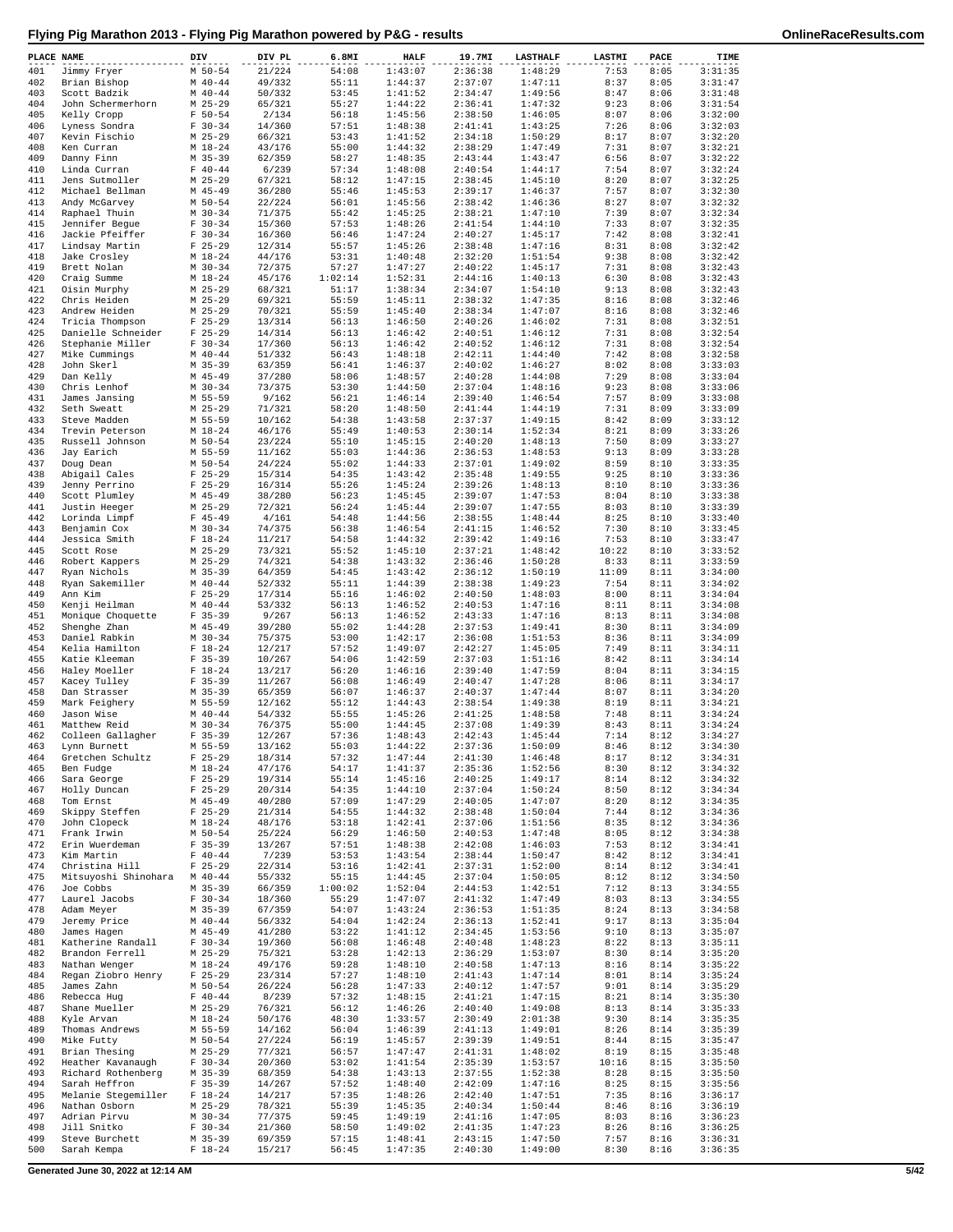| PLACE NAME |                                                 | DIV                      | DIV PL           | 6.8MI            | <b>HALF</b>        | 19.7MI             | <b>LASTHALF</b>    | LASTMI        | PACE         | TIME               |
|------------|-------------------------------------------------|--------------------------|------------------|------------------|--------------------|--------------------|--------------------|---------------|--------------|--------------------|
| 501        | Shari Dragovich                                 | $F$ 35-39                | 15/267           | 56:57            | 1:47:30            | 2:41:36            | 1:49:05            | 8:17          | 8:16         | 3:36:35            |
| 502        | Joseph O'Nan                                    | $M$ 35-39                | 70/359           | 55:42            | 1:44:59            | 2:39:03            | 1:51:40            | 9:00          | 8:17         | 3:36:39            |
| 503<br>504 | Elisa Edgar<br>Steve Carr                       | $F 40 - 44$<br>$M$ 35-39 | 9/239<br>71/359  | 58:04<br>57:20   | 1:47:58<br>1:50:16 | 2:42:38<br>2:44:37 | 1:48:44<br>1:46:27 | 8:05<br>7:48  | 8:17<br>8:17 | 3:36:41<br>3:36:42 |
| 505        | David Laroy                                     | $M$ 40-44                | 57/332           | 56:20            | 1:46:23            | 2:40:11            | 1:50:21            | 9:05          | 8:17         | 3:36:44            |
| 506        | Ellen Ormsby                                    | $F 30-34$                | 22/360           | 57:57            | 1:47:25            | 2:41:15            | 1:49:25            | 8:22          | 8:17         | 3:36:49            |
| 507        | Edward Ganley                                   | M 50-54                  | 28/224           | 56:45            | 1:47:38            | 2:42:20            | 1:49:20            | 8:17          | 8:17         | 3:36:58            |
| 508        | Matt Chumley                                    | $M$ 30-34                | 78/375           | 55:00            | 1:45:57            | 2:38:55            | 1:51:02            | 8:44          | 8:17         | 3:36:59            |
| 509<br>510 | Mark Ford<br>Randy Coons                        | M 55-59<br>M 55-59       | 15/162<br>16/162 | 54:12<br>57:49   | 1:42:53<br>1:49:47 | 2:36:11<br>2:44:56 | 1:54:09<br>1:47:22 | 10:15<br>7:52 | 8:17<br>8:18 | 3:37:02<br>3:37:09 |
| 511        | Don Belfort                                     | M 55-59                  | 17/162           | 58:50            | 1:50:00            | 2:43:28            | 1:47:12            | 8:25          | 8:18         | 3:37:12            |
| 512        | Abigail Wong                                    | $F 18-24$                | 16/217           | 58:51            | 1:50:51            | 2:45:24            | 1:46:24            | 8:15          | 8:18         | 3:37:15            |
| 513        | Stephen Hedger                                  | $M$ 25-29                | 79/321           | 59:12            | 1:50:24            | 2:44:33            | 1:47:05            | 8:02          | 8:18         | 3:37:28            |
| 514        | Pavel Atanasov                                  | $M$ 30-34                | 79/375           | 55:13            | 1:45:22            | 2:40:05            | 1:52:06            | 8:51          | 8:18         | 3:37:28            |
| 515<br>516 | Jessica Kirkpatrick                             | $F 30-34$                | 23/360           | 58:36            | 1:49:05<br>1:45:32 | 2:43:49<br>2:40:34 | 1:48:25            | 7:57          | 8:19         | 3:37:29<br>3:37:32 |
| 517        | Bill Haber<br>Gregory Roa                       | M 50-54<br>$M$ 35-39     | 29/224<br>72/359 | 54:51<br>59:24   | 1:50:35            | 2:44:38            | 1:52:01<br>1:46:59 | 8:00<br>7:45  | 8:19<br>8:19 | 3:37:33            |
| 518        | Alexander Yuskavage                             | $M$ 30-34                | 80/375           | 55:01            | 1:44:35            | 2:38:40            | 1:53:02            | 9:05          | 8:19         | 3:37:36            |
| 519        | Anthony Wintheiser                              | $M$ 25-29                | 80/321           | 57:40            | 1:48:19            | 2:42:40            | 1:49:19            | 7:55          | 8:19         | 3:37:37            |
| 520        | Nicola Lionetti                                 | $M$ 35-39                | 73/359           | 1:00:14          | 1:51:48            | 2:45:34            | 1:45:49            | 8:21          | 8:19         | 3:37:37            |
| 521        | William Gibson                                  | $M$ 40-44                | 58/332           | 58:35            | 1:49:49            | 2:43:59            | 1:47:49            | 8:01          | 8:19         | 3:37:38            |
| 522<br>523 | Stephen Schueller<br>Danae Brown                | $M$ 25-29<br>$F$ 25-29   | 81/321<br>24/314 | 55:07<br>54:54   | 1:44:42<br>1:44:31 | 2:38:30<br>2:38:47 | 1:52:59<br>1:53:10 | 9:02<br>9:13  | 8:19<br>8:19 | 3:37:40<br>3:37:41 |
| 524        | Kum Yu                                          | $M$ 25-29                | 82/321           | 57:57            | 1:49:02            | 2:42:49            | 1:48:41            | 8:18          | 8:19         | 3:37:42            |
| 525        | Justin Larson                                   | $M$ 30-34                | 81/375           | 55:21            | 1:43:00            | 2:36:54            | 1:54:46            | 8:33          | 8:19         | 3:37:45            |
| 526        | Matthew Faske                                   | $M$ 50-54                | 30/224           | 55:01            | 1:44:41            | 2:38:26            | 1:53:05            | 9:13          | 8:19         | 3:37:45            |
| 527        | Eric Koehler                                    | $M$ 30-34                | 82/375           | 54:45            | 1:43:56            | 2:37:51            | 1:53:54            | 8:59          | 8:19         | 3:37:50            |
| 528        | Michael Millhaem                                | $M$ 25-29                | 83/321<br>16/267 | 58:36<br>58:40   | 1:49:52<br>1:49:44 | 2:45:19            | 1:48:02            | 7:22          | 8:19         | 3:37:53            |
| 529<br>530 | Crystal Barton<br>John Christian Haught M 40-44 | $F$ 35-39                | 59/332           | 58:51            | 1:50:01            | 2:43:22<br>2:43:29 | 1:48:12<br>1:47:58 | 8:10<br>8:16  | 8:20<br>8:20 | 3:37:55<br>3:37:58 |
| 531        | Ron Limpf                                       | $M$ 45-49                | 42/280           | 50:38            | 1:37:11            | 2:33:43            | 2:00:50            | 8:11          | 8:20         | 3:38:01            |
| 532        | Heather Bilotta                                 | $F 40 - 44$              | 10/239           | 1:00:46          | 1:52:27            | 2:45:11            | 1:45:39            | 7:29          | 8:20         | 3:38:05            |
| 533        | Derrick Langfels                                | $M$ 30-34                | 83/375           | 56:11            | 1:47:40            | 2:43:17            | 1:50:26            | 8:17          | 8:20         | 3:38:06            |
| 534        | Matt Henger                                     | $M$ 35-39                | 74/359           | 58:22            | 1:49:01            | 2:43:14            | 1:49:08            | 8:25          | 8:20         | 3:38:09            |
| 535<br>536 | Katelyn Scheff                                  | $F$ 25-29<br>$M$ 40-44   | 25/314           | 58:39<br>55:49   | 1:49:55            | 2:45:21<br>2:41:19 | 1:48:15<br>1:51:45 | 7:57<br>8:30  | 8:20<br>8:20 | 3:38:09            |
| 537        | Darius Sabaliunas<br>Amado Casuga Jr            | $M$ 35-39                | 60/332<br>75/359 | 55:27            | 1:46:29<br>1:47:10 | 2:42:08            | 1:51:05            | 7:55          | 8:20         | 3:38:13<br>3:38:14 |
| 538        | Paul Cise                                       | $M$ 25-29                | 84/321           | 51:17            | 1:36:59            | 2:32:18            | 2:01:16            | 9:41          | 8:20         | 3:38:15            |
| 539        | Hilda Lewis                                     | $F 30-34$                | 24/360           | 54:03            | 1:44:52            | 2:40:34            | 1:53:24            | 8:24          | 8:20         | 3:38:15            |
| 540        | Ronald Ross                                     | $M$ 50-54                | 31/224           | 58:37            | 1:49:55            | 2:45:13            | 1:48:22            | 8:26          | 8:20         | 3:38:16            |
| 541        | Elizabeth Collins                               | $F$ 35-39                | 17/267           | 58:09            | 1:49:08            | 2:43:10            | 1:49:09            | 8:25          | 8:20         | 3:38:16            |
| 542<br>543 | Salli Jones<br>Raman Pfaff                      | $F 30-34$                | 25/360           | 58:26            | 1:48:24            | 2:42:41<br>2:45:07 | 1:49:57            | 7:42<br>7:41  | 8:20         | 3:38:20<br>3:38:27 |
| 544        | Mark Weaver                                     | $M$ 45-49<br>$M$ 50-54   | 43/280<br>32/224 | 58:26<br>58:38   | 1:49:39<br>1:51:48 | 2:45:17            | 1:48:49<br>1:46:43 | 8:20          | 8:21<br>8:21 | 3:38:30            |
| 545        | Tracy Sample                                    | $M$ 50-54                | 33/224           | 58:38            | 1:49:43            | 2:44:33            | 1:48:50            | 8:22          | 8:21         | 3:38:33            |
| 546        | David Hall                                      | $M_18-24$                | 51/176           | 1:02:16          | 1:51:38            | 2:42:27            | 1:46:57            | 9:12          | 8:21         | 3:38:34            |
| 547        | Rob Wasinger                                    | $M$ 45-49                | 44/280           | 56:14            | 1:47:40            | 2:42:15            | 1:50:56            | 8:42          | 8:21         | 3:38:35            |
| 548        | Erin Lawry                                      | $F 40 - 44$              | 11/239           | 56:59            | 1:48:20            | 2:43:30            | 1:50:17            | 8:19          | 8:21         | 3:38:37            |
| 549<br>550 | Nancy Muir                                      | $F 30-34$<br>$M$ 25-29   | 26/360<br>85/321 | 54:54<br>1:00:10 | 1:44:59<br>1:51:54 | 2:39:55<br>2:44:50 | 1:53:39<br>1:46:45 | 8:47<br>8:20  | 8:21<br>8:21 | 3:38:37<br>3:38:39 |
| 551        | Pg Sittenfeld<br>Jennie Jones                   | $F$ 35-39                | 18/267           | 57:40            | 1:48:59            | 2:43:45            | 1:49:41            | 8:16          | 8:21         | 3:38:40            |
| 552        | Timothy Tepe                                    | $M$ 25-29                | 86/321           | 57:37            | 1:48:23            | 2:42:54            | 1:50:18            | 8:35          | 8:21         | 3:38:40            |
| 553        | Sarah Landes                                    | $F$ 35-39                | 19/267           | 58:54            | 1:52:13            | 2:47:34            | 1:46:40            | 7:37          | 8:22         | 3:38:52            |
| 554        | Daniel Cooperider                               | $M_18-24$                | 52/176           | 1:00:01          | 1:52:17            | 2:46:16            | 1:46:37            | 6:44          | 8:22         | 3:38:53            |
| 555        | Bill Richardson                                 | $M$ 50-54                | 34/224           | 57:43            | 1:48:03            | 2:42:20<br>2:40:15 | 1:50:52<br>1:52:45 | 8:36          | 8:22         | 3:38:55<br>3:38:56 |
| 556<br>557 | Sara Loving<br>Samuel Montgomery                | $F$ 25-29<br>$M$ 30-34   | 26/314<br>84/375 | 55:54<br>55:16   | 1:46:12<br>1:46:13 | 2:42:26            | 1:52:51            | 8:41<br>8:06  | 8:22<br>8:22 | 3:39:04            |
| 558        | David Walton                                    | M 50-54                  | 35/224           | 57:40            | 1:47:59            | 2:41:06            | 1:51:09            | 9:01          | 8:22         | 3:39:07            |
| 559        | Timothy Larson                                  | $M$ 35-39                | 76/359           | 53:12            | 1:37:59            | 2:33:52            | 2:01:13            | 9:55          | 8:22         | 3:39:12            |
| 560        | Steven Niedermeier                              | $M_18-24$                | 53/176           | 57:54            | 1:49:16            | 2:44:39            | 1:49:57            | 8:14          | 8:22         | 3:39:13            |
| 561        | Matthew Scheidt                                 | $M$ 30-34                | 85/375           | 1:00:01          | 1:52:02            | 2:46:41            | 1:47:11            | 7:46<br>8:04  | 8:23         | 3:39:13            |
| 562<br>563 | John Dean<br>Chris Davis                        | $M$ 35-39<br>M 35-39     | 77/359<br>78/359 | 57:53<br>59:27   | 1:50:27<br>1:50:44 | 2:45:34<br>2:44:43 | 1:48:52<br>1:48:36 | 8:29          | 8:23<br>8:23 | 3:39:18<br>3:39:20 |
| 564        | Jeff Jones                                      | $M 50 - 54$              | 36/224           | 58:15            | 1:48:55            | 2:43:14            | 1:50:26            | 8:32          | 8:23         | 3:39:20            |
| 565        | Rose Ellen Lovett                               | $F 35-39$                | 20/267           | 55:32            | 1:45:45            | 2:41:16            | 1:53:36            | 8:35          | 8:23         | 3:39:21            |
| 566        | Derek Parker                                    | $M$ 30-34                | 86/375           | 53:37            | 1:41:43            | 2:36:20            | 1:57:39            | 8:55          | 8:23         | 3:39:22            |
| 567        | Shay Myers                                      | $M_18-24$                | 54/176           | 57:59            | 1:48:29            | 2:43:26            | 1:50:54            | 8:24          | 8:23         | 3:39:23            |
| 568<br>569 | Brian Smyth<br>Jennifer Reeder-Haley F 40-44    | $M$ 40-44                | 61/332<br>12/239 | 55:13<br>56:12   | 1:44:41<br>1:46:45 | 2:39:58<br>2:41:28 | 1:54:44<br>1:52:40 | 8:37<br>8:57  | 8:23<br>8:23 | 3:39:24<br>3:39:24 |
| 570        | Lauren Corrigan                                 | $F$ 25-29                | 27/314           | 59:41            | 1:50:49            | 2:43:58            | 1:48:36            | 8:25          | 8:23         | 3:39:25            |
| 571        | Andrea Berecz-Prewitt F 30-34                   |                          | 27/360           | 55:05            | 1:44:35            | 2:38:48            | 1:54:53            | 8:03          | 8:23         | 3:39:27            |
| 572        | Steve Hogan                                     | $M$ 45-49                | 45/280           | 55:19            | 1:45:07            | 2:40:04            | 1:54:21            | 9:25          | 8:23         | 3:39:27            |
| 573        | Hannah Ross                                     | $F 35-39$                | 21/267           | 58:38            | 1:49:24            | 2:44:13            | 1:50:07            | 8:17          | 8:23         | 3:39:30            |
| 574<br>575 | Gregory Skurow<br>David Corfman                 | $M$ 30-34<br>M 50-54     | 87/375<br>37/224 | 1:01:40<br>58:39 | 1:53:50<br>1:49:56 | 2:47:14<br>2:45:21 | 1:45:43<br>1:49:40 | 7:57<br>8:23  | 8:23<br>8:23 | 3:39:33<br>3:39:35 |
| 576        | Ed Baier                                        | $M$ 40-44                | 62/332           | 58:39            | 1:49:55            | 2:45:21            | 1:49:40            | 8:22          | 8:23         | 3:39:35            |
| 577        | Michael Benkert                                 | $M$ 25-29                | 87/321           | 58:30            | 1:48:33            | 2:43:37            | 1:51:06            | 8:41          | 8:23         | 3:39:39            |
| 578        | Matthew Yeager                                  | $M$ 30-34                | 88/375           | 55:04            | 1:43:31            | 2:40:37            | 1:56:08            | 8:40          | 8:23         | 3:39:39            |
| 579        | Baron Hill                                      | $M$ 30-34                | 89/375           | 57:15            | 1:49:25            | 2:44:41            | 1:50:15            | 8:14          | 8:23         | 3:39:39            |
| 580        | Mark Slagle                                     | $M$ 30-34                | 90/375<br>38/224 | 56:10            | 1:46:47            | 2:40:34            | 1:52:55            | 9:01          | 8:24         | 3:39:42            |
| 581<br>582 | Scott Meacham<br>Binyu Tian                     | M 50-54<br>M 55-59       | 18/162           | 55:40<br>57:37   | 1:45:10<br>1:48:38 | 2:40:04<br>2:45:12 | 1:54:36<br>1:51:09 | 9:24<br>8:05  | 8:24<br>8:24 | 3:39:46<br>3:39:47 |
| 583        | John Overwine                                   | $M$ 30-34                | 91/375           | 54:53            | 1:44:29            | 2:36:50            | 1:55:19            | 8:46          | 8:24         | 3:39:48            |
| 584        | Nathan Havens                                   | $M$ 35-39                | 79/359           | 51:11            | 1:40:02            | 2:37:28            | 1:59:47            | 9:30          | 8:24         | 3:39:48            |
| 585        | Josh Tracy                                      | $M$ 35-39                | 80/359           | 58:26            | 1:49:35            | 2:44:57            | 1:50:20            | 8:45          | 8:24         | 3:39:54            |
| 586        | Iris Mirelez                                    | $F 30 - 34$              | 28/360           | 57:57            | 1:48:45            | 2:43:50            | 1:51:13            | 8:38          | 8:24         | 3:39:57            |
| 587<br>588 | Shane Adams<br>Brett Swensgard                  | $M$ 40-44<br>$M$ 40-44   | 63/332<br>64/332 | 50:48<br>52:26   | 1:36:48<br>1:41:03 | 2:32:09<br>2:37:26 | 2:03:12<br>1:58:57 | 9:26<br>8:52  | 8:24<br>8:24 | 3:39:59<br>3:40:00 |
| 589        | Mike Thiess                                     | $M$ 35-39                | 81/359           | 55:32            | 1:45:39            | 2:40:50            | 1:54:22            | 9:03          | 8:24         | 3:40:01            |
| 590        | Linda Sharkey                                   | $F$ 45-49                | 5/161            | 55:43            | 1:46:18            | 2:42:05            | 1:53:45            | 8:56          | 8:24         | 3:40:02            |
| 591        | Harry Conn                                      | $M$ 45-49                | 46/280           | 57:54            | 1:49:12            | 2:44:31            | 1:50:55            | 8:32          | 8:25         | 3:40:06            |
| 592        | Rita Barnes                                     | $F 55 - 59$              | 1/58             | 58:38            | 1:49:24            | 2:45:20            | 1:50:46            | 8:17          | 8:25         | 3:40:09            |
| 593<br>594 | Eric Anderson                                   | $M$ 25-29                | 88/321           | 58:26<br>55:22   | 1:49:12<br>1:45:40 | 2:44:34<br>2:37:50 | 1:51:01<br>1:54:33 | 8:27<br>8:53  | 8:25<br>8:25 | 3:40:13<br>3:40:13 |
| 595        | Key Beck<br>Douglas McWhorter                   | $M$ 30-34<br>$M$ 30-34   | 92/375<br>93/375 | 1:01:24          | 1:53:25            | 2:47:52            | 1:46:50            | 7:40          | 8:25         | 3:40:14            |
| 596        | Emily Beech                                     | $F 18-24$                | 17/217           | 54:54            | 1:44:33            | 2:40:34            | 1:55:43            | 8:33          | 8:25         | 3:40:16            |
| 597        | Kelly Laskowski                                 | $F 30-34$                | 29/360           | 56:45            | 1:45:59            | 2:41:46            | 1:54:17            | 8:49          | 8:25         | 3:40:16            |
| 598        | Zachary Smail                                   | $M$ 30-34                | 94/375           | 1:07:32          | 2:02:05            | 2:54:39            | 1:38:13            | 6:31          | 8:25         | 3:40:17            |
| 599        | Dan Follmer                                     | M 35-39                  | 82/359           | 55:22            | 1:44:07            | 2:36:49            | 1:56:20            | 9:54          | 8:25         | 3:40:26            |
| 600        | Dave Leverage                                   | M 35-39                  | 83/359           | 58:19            | 1:49:40            | 2:45:06            | 1:50:53            | 8:17          | 8:26         | 3:40:32            |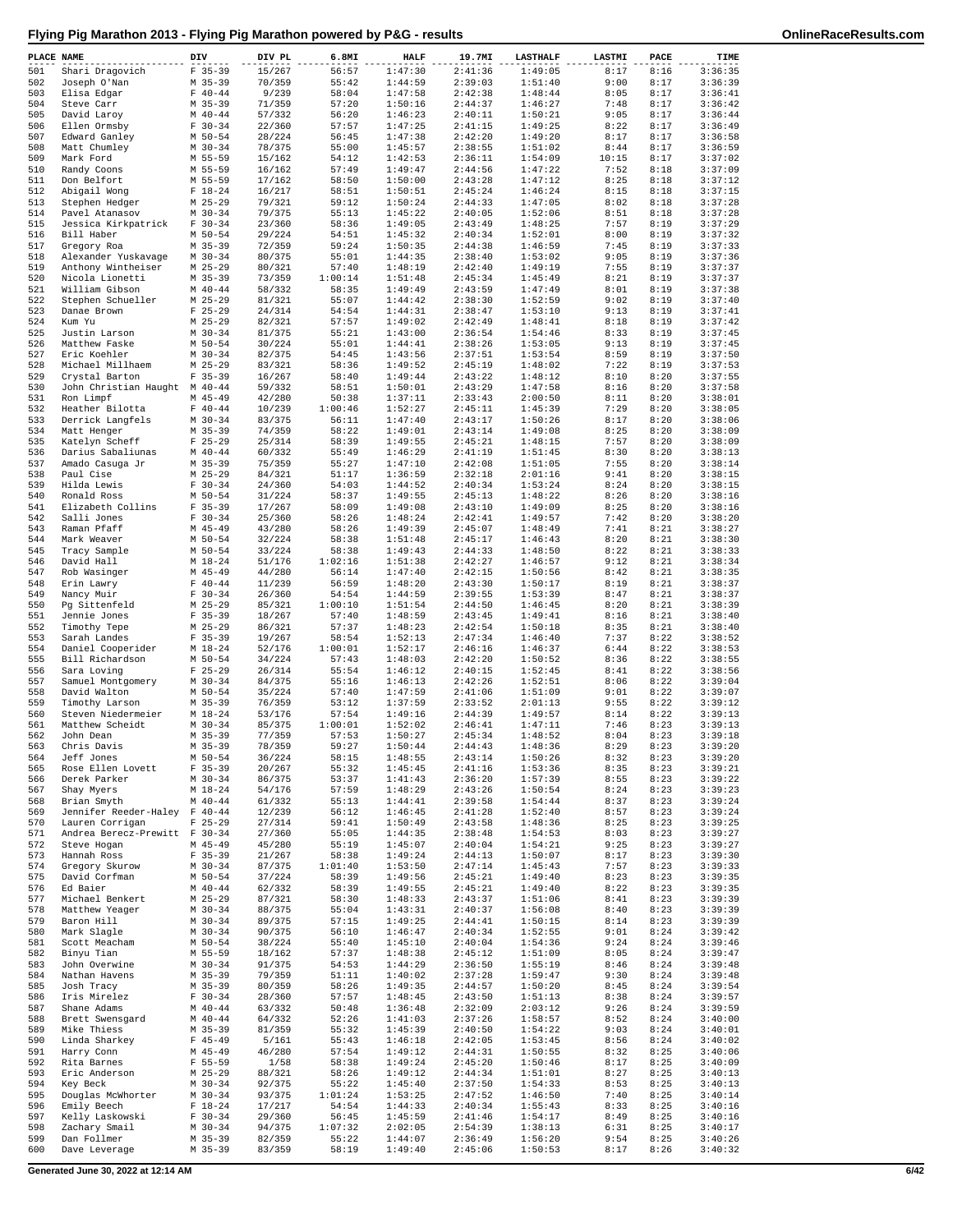| PLACE NAME |                                              | DIV                        | DIV PL            | 6.8MI            | <b>HALF</b>        | 19.7MI             | <b>LASTHALF</b>    | LASTMI        | PACE         | TIME               |
|------------|----------------------------------------------|----------------------------|-------------------|------------------|--------------------|--------------------|--------------------|---------------|--------------|--------------------|
| 601        | Vince Carter                                 | $M_18-24$                  | 55/176            | 1:10:54          | 1:59:01            | 2:50:36            | 1:41:33            | 7:09          | 8:26         | 3:40:33            |
| 602<br>603 | Kristoffer Bobila<br>Linda Elliott           | $M$ 35-39<br>$F$ 45-49     | 84/359<br>6/161   | 50:28<br>53:19   | 1:37:27<br>1:43:37 | 2:37:44<br>2:39:09 | 2:03:07<br>1:57:00 | 9:06<br>9:34  | 8:26<br>8:26 | 3:40:34<br>3:40:36 |
| 604        | Chris Beerman                                | $M$ 40-44                  | 65/332            | 56:04            | 1:46:10            | 2:40:23            | 1:54:29            | 9:48          | 8:26         | 3:40:38            |
| 605        | Vicki Bentley-Condit                         | $F 55 - 59$                | 2/58              | 58:39            | 1:51:34            | 2:47:03            | 1:49:08            | 7:48          | 8:26         | 3:40:41            |
| 606<br>607 | Natalie Cotela<br>Steve Wright               | $F 18-24$<br>$M$ 40-44     | 18/217<br>66/332  | 56:52<br>57:01   | 1:48:51<br>1:46:54 | 2:45:58<br>2:42:02 | 1:51:52<br>1:53:52 | 7:50<br>8:54  | 8:26<br>8:26 | 3:40:43<br>3:40:45 |
| 608        | Randy Nocks                                  | $M$ 40-44                  | 67/332            | 58:35            | 1:49:50            | 2:45:17            | 1:50:56            | 8:39          | 8:26         | 3:40:46            |
| 609        | Michael Pellegrino                           | $M$ 30-34                  | 95/375            | 58:38            | 1:49:38            | 2:44:39            | 1:51:08            | 8:54          | 8:26         | 3:40:46            |
| 610        | Daniel Kryst                                 | $M$ 30-34                  | 96/375            | 52:11            | 1:40:39            | 2:34:57            | 2:00:12            | 9:58          | 8:26         | 3:40:51            |
| 611<br>612 | Jim Marshall<br>Geoffrey Foote               | $M$ 60-64<br>$M$ 35-39     | 2/66<br>85/359    | 58:51<br>54:31   | 1:48:54<br>1:43:32 | 2:43:04<br>2:37:42 | 1:51:59<br>1:57:22 | 8:48<br>9:50  | 8:26<br>8:26 | 3:40:53<br>3:40:54 |
| 613        | Jim Sears                                    | M 65-69                    | 1/26              | 56:48            | 1:47:24            | 2:42:43            | 1:53:33            | 9:15          | 8:26         | 3:40:56            |
| 614        | Thomas Bane                                  | $M$ 30-34                  | 97/375            | 1:00:02          | 1:52:19            | 2:47:23            | 1:48:39            | 7:47          | 8:26         | 3:40:57            |
| 615<br>616 | Anne Terhaar<br>Gary Coovert                 | $F$ 25-29<br>$M$ 40-44     | 28/314<br>68/332  | 56:38<br>56:27   | 1:47:19<br>1:47:02 | 2:41:48<br>2:41:23 | 1:53:46<br>1:54:04 | 8:49<br>9:51  | 8:27<br>8:27 | 3:41:04<br>3:41:06 |
| 617        | Ian Mead                                     | $M$ 50-54                  | 39/224            | 58:41            | 1:50:24            | 2:45:26            | 1:50:50            | 8:38          | 8:27         | 3:41:14            |
| 618        | Corey Derenzy                                | $M$ 40-44                  | 69/332            | 57:34            | 1:48:38            | 2:44:28            | 1:52:44            | 8:14          | 8:27         | 3:41:22            |
| 619        | Tsveta Dikoff                                | $F$ 35-39                  | 22/267            | 56:03            | 1:47:34            | 2:43:59            | 1:53:51            | 8:50          | 8:28         | 3:41:25            |
| 620<br>621 | Jeffrey Bedree<br>Gary Zumbiel               | $M$ 35-39<br>M 55-59       | 86/359<br>19/162  | 53:33<br>58:41   | 1:42:37<br>1:49:57 | 2:38:14<br>2:45:23 | 1:58:49<br>1:51:36 | 9:57<br>9:15  | 8:28<br>8:28 | 3:41:26<br>3:41:32 |
| 622        | Chris Hall                                   | $M$ 30-34                  | 98/375            | 58:07            | 1:49:01            | 2:43:42            | 1:52:34            | 9:14          | 8:28         | 3:41:35            |
| 623        | Nathan York                                  | $M$ 30-34                  | 99/375            | 58:20            | 1:49:34            | 2:45:03            | 1:52:07            | 9:02          | 8:28         | 3:41:41            |
| 624<br>625 | Brandon Baker<br>Grania Frueh                | $M$ 30-34<br>$F 18-24$     | 100/375<br>19/217 | 52:39<br>1:02:15 | 1:39:33<br>1:53:52 | 2:35:40<br>2:47:56 | 2:02:22<br>1:48:04 | 10:17<br>7:55 | 8:29<br>8:29 | 3:41:55<br>3:41:55 |
| 626        | Nicole Burkemper                             | $F$ 25-29                  | 29/314            | 56:26            | 1:48:37            | 2:45:05            | 1:53:19            | 8:36          | 8:29         | 3:41:56            |
| 627        | Jeremiah Bargar                              | $M$ 35-39                  | 87/359            | 57:10            | 1:55:12            | 2:49:41            | 1:46:46            | 7:48          | 8:29         | 3:41:57            |
| 628        | Jacob Allenstein                             | $M$ 25-29                  | 89/321            | 57:45<br>55:01   | 1:48:02            | 2:42:30            | 1:54:04            | 8:10          | 8:29         | 3:42:06            |
| 629<br>630 | Nabeel Jadeed<br>Csaba Szaniszlo             | $M$ 35-39<br>$M$ 35-39     | 88/359<br>89/359  | 58:58            | 1:44:11<br>1:51:11 | 2:39:17<br>2:47:21 | 1:57:55<br>1:50:57 | 10:25         | 8:29<br>8:29 | 3:42:06<br>3:42:07 |
| 631        | Marco Ziegler                                | $M$ 45-49                  | 47/280            | 57:13            | 1:49:09            | 2:44:23            | 1:52:59            | 9:04          | 8:29         | 3:42:08            |
| 632        | Steven Schmidt                               | $M$ 40-44                  | 70/332            | 59:45            | 1:52:32            | 2:47:47            | 1:49:38            | 8:26          | 8:29         | 3:42:09            |
| 633<br>634 | Benjamin Medina<br>Thomas Dankenbring        | M 55-59<br>M 55-59         | 20/162<br>21/162  | 54:28<br>59:08   | 1:44:46<br>1:51:03 | 2:42:26<br>2:46:57 | 1:57:24<br>1:51:09 | 9:26<br>8:35  | 8:29<br>8:29 | 3:42:10<br>3:42:11 |
| 635        | Andy Garcia                                  | $M$ 35-39                  | 90/359            | 57:17            | 1:49:30            | 2:45:09            | 1:52:49            | 8:21          | 8:30         | 3:42:18            |
| 636        | David McBreen                                | $M$ 45-49                  | 48/280            | 52:37            | 1:39:32            | 2:31:13            | 2:02:47            | 12:02         | 8:30         | 3:42:19            |
| 637        | Greq Kline                                   | $M$ 35-39                  | 91/359            | 58:12            | 1:50:02            | 2:45:00            | 1:52:18            | 8:26          | 8:30         | 3:42:20            |
| 638<br>639 | Anne Severe<br>Jennifer Brown                | $F$ 25-29<br>$F 30-34$     | 30/314<br>30/360  | 54:25<br>58:43   | 1:45:01<br>1:51:30 | 2:41:43<br>2:47:51 | 1:57:20<br>1:50:54 | 8:54<br>8:00  | 8:30<br>8:30 | 3:42:20<br>3:42:23 |
| 640        | Julie Creech                                 | $F 18-24$                  | 20/217            | 59:04            | 1:51:39            | 2:47:24            | 1:50:47            | 8:04          | 8:30         | 3:42:25            |
| 641        | Christina Kostouros                          | $F 40 - 44$                | 13/239            | 59:08            | 1:51:34            | 2:47:03            | 1:50:55            | 8:22          | 8:30         | 3:42:29            |
| 642<br>643 | Amy Loscko<br>Jack Hatert                    | $F$ 25-29<br>$M$ 30-34     | 31/314<br>101/375 | 57:11<br>51:19   | 1:48:25<br>1:39:10 | 2:44:28<br>2:35:03 | 1:54:07<br>2:03:26 | 8:50<br>8:33  | 8:30<br>8:30 | 3:42:32<br>3:42:36 |
| 644        | Thomas Metz                                  | $M$ 45-49                  | 49/280            | 1:00:02          | 1:52:54            | 2:48:08            | 1:49:46            | 8:13          | 8:30         | 3:42:40            |
| 645        | Patrick Hasler                               | $M_18-24$                  | 56/176            | 58:42            | 1:51:23            | 2:50:53            | 1:51:20            | 6:46          | 8:30         | 3:42:42            |
| 646        | Jason Kyle Basil                             | $M_18-24$                  | 57/176            | 55:51            | 1:45:28            | 2:40:28            | 1:57:15            | 8:56          | 8:31         | 3:42:43            |
| 647<br>648 | Blair Rumley<br>Melissa Sinning              | $F 18-24$<br>$F 40 - 44$   | 21/217<br>14/239  | 56:24<br>58:06   | 1:46:26<br>1:50:20 | 2:40:56<br>2:46:28 | 1:56:22<br>1:52:32 | 8:29<br>8:33  | 8:31<br>8:31 | 3:42:48<br>3:42:51 |
| 649        | Rick Birgel                                  | $M$ 40-44                  | 71/332            | 58:05            | 1:50:15            | 2:46:26            | 1:52:43            | 8:43          | 8:31         | 3:42:57            |
| 650        | Ronald Ostry                                 | $M$ 50-54                  | 40/224            | 59:15            | 1:51:19            | 2:47:14            | 1:51:39            | 8:16          | 8:31         | 3:42:57            |
| 651<br>652 | Crystal Roesner<br>Conor Allen               | $F 40 - 44$<br>$M$ 30-34   | 15/239<br>102/375 | 57:55<br>56:31   | 1:49:58<br>1:47:12 | 2:45:37<br>2:42:07 | 1:53:01<br>1:55:47 | 8:29<br>9:37  | 8:31<br>8:31 | 3:42:58<br>3:42:59 |
| 653        | Alexandra Huskins                            | $F 18 - 24$                | 22/217            | 59:55            | 1:52:28            | 2:48:11            | 1:50:31            | 8:17          | 8:31         | 3:42:59            |
| 654        | Andrew Wells                                 | $M$ 35-39                  | 92/359            | 52:41            | 1:38:12            | 2:28:41            | 2:04:50            | 10:58         | 8:31         | 3:43:01            |
| 655        | Michael Galle                                | $M$ 50-54                  | 41/224            | 56:45            | 1:49:25            | 2:46:59            | 1:53:41            | 8:12          | 8:31         | 3:43:05<br>3:43:07 |
| 656<br>657 | James McKaskill<br>John Ditrick              | $M_1 18 - 24$<br>$M$ 40-44 | 58/176<br>72/332  | 54:29<br>1:00:48 | 1:43:09<br>1:53:25 | 2:40:41<br>2:47:48 | 1:59:58<br>1:49:44 | 9:38<br>8:06  | 8:31<br>8:32 | 3:43:09            |
| 658        | Zac Schneider                                | $M$ 40-44                  | 73/332            | 53:59            | 1:43:37            | 2:40:36            | 1:59:32            | 9:45          | 8:32         | 3:43:09            |
| 659        | Alex Zani                                    | $M_18-24$                  | 59/176            | 56:38            | 1:46:15            | 2:41:17            | 1:56:55            | 8:56          | 8:32         | 3:43:09            |
| 660<br>661 | Rick Kieser<br>Karen Pappas                  | $M$ 45-49<br>$F 40 - 44$   | 50/280<br>16/239  | 56:26<br>58:59   | 1:48:33<br>1:51:11 | 2:44:29<br>2:47:22 | 1:54:42<br>1:52:07 | 9:05<br>8:31  | 8:32<br>8:32 | 3:43:14<br>3:43:17 |
| 662        | Amy Lane                                     | $F 30-34$                  | 31/360            | 55:42            | 1:44:46            | 2:37:44            | 1:58:33            | 9:11          | 8:32         | 3:43:19            |
| 663        | Samuel Burling                               | M 30-34                    | 103/375           | 58:26            | 1:49:03            | 2:43:44            | 1:54:18            | 8:53          | 8:32         | 3:43:21            |
| 664        | John MacMillan                               | $M$ 40-44                  | 74/332            | 51:15            | 1:37:43<br>1:52:39 | 2:34:26            | 2:05:38            | 10:58         | 8:32         | 3:43:21            |
| 665<br>666 | Daniel Howe<br>Thomas Kraemer                | $M$ 30-34<br>M 50-54       | 104/375<br>42/224 | 1:01:14<br>59:15 | 1:51:27            | 2:47:28<br>2:47:33 | 1:50:43<br>1:51:56 | 8:20<br>8:21  | 8:32<br>8:32 | 3:43:22<br>3:43:23 |
| 667        | Ed Petit                                     | $M$ 30-34                  | 105/375           | 58:52            | 1:51:04            | 2:47:16            | 1:52:21            | 8:41          | 8:32         | 3:43:25            |
| 668        | Matt Zumbiel                                 | $M$ 30-34                  | 106/375           | 58:58            | 1:49:45            | 2:44:42            | 1:53:43            | 8:46          | 8:32         | 3:43:27            |
| 669<br>670 | Winnie Yaecker<br>Chris Knost                | $F$ 35-39<br>$M_18-24$     | 23/267<br>60/176  | 1:01:04<br>58:08 | 1:53:54<br>1:49:25 | 2:50:09<br>2:44:50 | 1:49:35<br>1:54:06 | 7:52<br>8:44  | 8:32<br>8:32 | 3:43:29<br>3:43:30 |
| 671        | Douglas Michel                               | $M$ 45-49                  | 51/280            | 58:07            | 1:49:39            | 2:46:27            | 1:53:52            | 8:47          | 8:32         | 3:43:31            |
| 672        | Jonathan Kroeger                             | $M$ 30-34                  | 107/375           | 57:52            | 1:48:53            | 2:46:07            | 1:54:42            | 7:57          | 8:32         | 3:43:35            |
| 673<br>674 | Keaton Reed<br>Joe Garrett                   | $M_18-24$<br>$M$ 40-44     | 61/176<br>75/332  | 55:48<br>1:01:04 | 1:44:38<br>1:53:54 | 2:37:20<br>2:50:10 | 1:59:01<br>1:49:45 | 9:11<br>7:46  | 8:33<br>8:33 | 3:43:38<br>3:43:38 |
| 675        | Dana Zappe                                   | $M$ 45-49                  | 52/280            | 54:40            | 1:46:08            | 2:44:38            | 1:57:44            | 8:46          | 8:33         | 3:43:51            |
| 676        | Rick Ruttinger                               | $M$ 35-39                  | 93/359            | 1:00:05          | 1:54:58            | 2:50:56            | 1:48:55            | 7:52          | 8:33         | 3:43:52            |
| 677        | Chris Ripley                                 | $M$ 35-39                  | 94/359            | 53:52            | 1:41:42            | 2:40:31            | 2:02:11            | 9:39          | 8:33         | 3:43:53            |
| 678<br>679 | Dan Willen<br>Marc Vendrell Cervante M 35-39 | $M$ 35-39                  | 95/359<br>96/359  | 52:52<br>59:30   | 1:43:21<br>1:51:45 | 2:41:02<br>2:48:02 | 2:00:34<br>1:52:13 | 10:06<br>8:15 | 8:33<br>8:33 | 3:43:54<br>3:43:57 |
| 680        | Jennifer Russo                               | $F$ 45-49                  | 7/161             | 57:43            | 1:50:22            | 2:47:46            | 1:53:44            | 8:40          | 8:34         | 3:44:05            |
| 681        | Dan Aerni                                    | $M$ 60-64                  | 3/66              | 1:00:10          | 1:53:40            | 2:47:44            | 1:50:26            | 8:34          | 8:34         | 3:44:05            |
| 682<br>683 | Steve Miller                                 | $M$ 35-39<br>$M$ 40-44     | 97/359<br>76/332  | 59:01<br>59:00   | 1:51:14<br>1:51:12 | 2:47:23<br>2:47:22 | 1:52:53<br>1:52:55 | 9:07<br>9:08  | 8:34         | 3:44:06<br>3:44:07 |
| 684        | Brian K. Young<br>Derek Tinnin               | $M$ 45-49                  | 53/280            | 55:39            | 1:46:11            | 2:43:25            | 1:57:57            | 8:16          | 8:34<br>8:34 | 3:44:08            |
| 685        | Benji Spurlock                               | $M$ 30-34                  | 108/375           | 1:00:50          | 1:53:19            | 2:48:26            | 1:50:52            | 8:24          | 8:34         | 3:44:10            |
| 686        | Matt Hartwell                                | $M_18-24$                  | 62/176            | 53:31            | 1:42:33            | 2:41:06            | 2:01:39            | 9:15          | 8:34         | 3:44:11            |
| 687<br>688 | David Isaac<br>Curtis Robison                | M 50-54<br>$M_18-24$       | 43/224<br>63/176  | 58:10<br>53:30   | 1:49:47<br>1:44:54 | 2:45:06<br>2:41:06 | 1:54:25<br>1:59:20 | 9:18<br>9:20  | 8:34<br>8:34 | 3:44:12<br>3:44:14 |
| 689        | Joshua Rice                                  | $M$ 35-39                  | 98/359            | 57:08            | 1:48:09            | 2:43:35            | 1:56:08            | 8:59          | 8:34         | 3:44:17            |
| 690        | Pia Lopresti                                 | $F 30-34$                  | 32/360            | 55:27            | 1:45:25            | 2:41:09            | 1:58:55            | 10:27         | 8:34         | 3:44:19            |
| 691<br>692 | Trevor Hannah<br>Scot Cunningham             | $M$ 30-34<br>M 50-54       | 109/375<br>44/224 | 55:21<br>58:24   | 1:44:58<br>1:49:40 | 2:40:24<br>2:45:07 | 1:59:23<br>1:54:42 | 8:53<br>9:20  | 8:34<br>8:34 | 3:44:21<br>3:44:21 |
| 693        | Chris Jones                                  | $M$ 40-44                  | 77/332            | 55:31            | 1:47:18            | 2:43:23            | 1:57:06            | 8:52          | 8:34         | 3:44:24            |
| 694        | Elizabeth Said                               | $F 40 - 44$                | 17/239            | 56:55            | 1:50:49            | 2:47:33            | 1:53:39            | 8:43          | 8:34         | 3:44:27            |
| 695<br>696 | Brian Curwin<br>Sean Garner                  | $M$ 40-44<br>$M$ 35-39     | 78/332<br>99/359  | 53:37<br>57:46   | 1:41:42<br>1:50:26 | 2:40:41<br>2:46:57 | 2:02:48<br>1:54:05 | 8:43<br>8:44  | 8:35<br>8:35 | 3:44:29<br>3:44:31 |
| 697        | Luke Pierson                                 | $M$ 35-39                  | 100/359           | 55:50            | 1:46:14            | 2:43:15            | 1:58:20            | 9:04          | 8:35         | 3:44:34            |
| 698        | Glenn McBride                                | $M$ 25-29                  | 90/321            | 56:48            | 1:47:58            | 2:43:57            | 1:56:37            | 9:32          | 8:35         | 3:44:34            |
| 699<br>700 | Kristy Brown<br>Ed Hess                      | $F 30-34$<br>$M$ 40-44     | 33/360            | 56:46<br>58:24   | 1:49:27            | 2:45:42            | 1:55:09            | 8:55<br>8:37  | 8:35<br>8:35 | 3:44:35<br>3:44:36 |
|            |                                              |                            | 79/332            |                  | 1:49:27            | 2:45:39            | 1:55:09            |               |              |                    |

**Generated June 30, 2022 at 12:14 AM 7/42**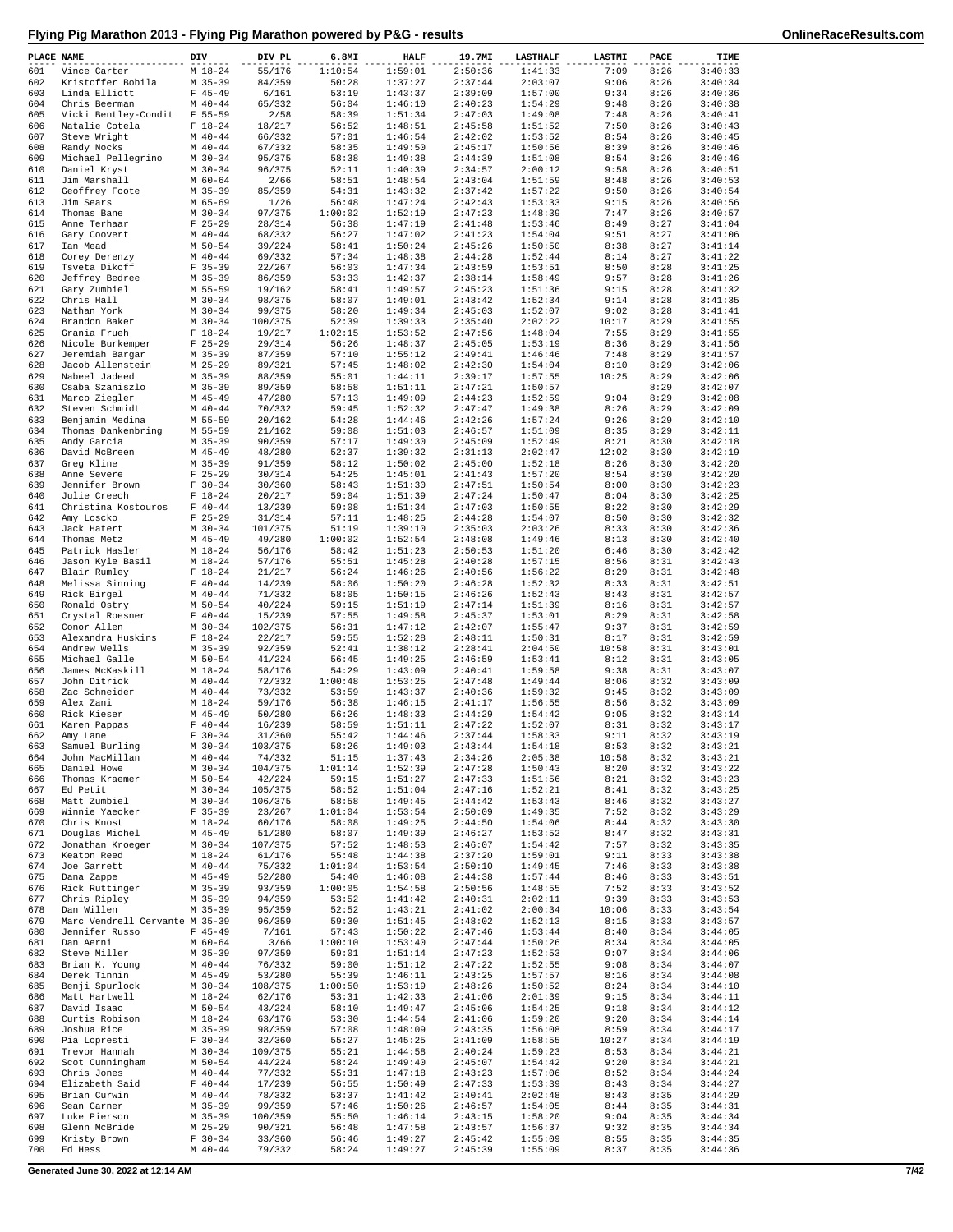|  | Flying Pig Marathon 2013 - Flying Pig Marathon powered by P&G - results |  |
|--|-------------------------------------------------------------------------|--|
|  |                                                                         |  |

| PLACE NAME |                                    | DIV                        | DIV PL             | 6.8MI              | <b>HALF</b>        | 19.7MI             | <b>LASTHALF</b>    | <b>LASTMI</b> | PACE         | TIME               |
|------------|------------------------------------|----------------------------|--------------------|--------------------|--------------------|--------------------|--------------------|---------------|--------------|--------------------|
| 701        | Robert Cesaro                      | $M$ 25-29                  | 91/321             | 59:00              | 1:51:12            | 2:47:22            | 1:53:26            | 9:14          | 8:35         | 3:44:38            |
| 702<br>703 | Brandon Garza<br>Greg Iding        | $M_1 18 - 24$<br>$M$ 40-44 | 64/176<br>80/332   | 57:43<br>59:52     | 1:50:19<br>1:51:20 | 2:46:13<br>2:47:03 | 1:54:20<br>1:53:22 | 8:49<br>8:51  | 8:35<br>8:35 | 3:44:38<br>3:44:42 |
| 704        | Adam Diebold                       | $M$ 35-39                  | 101/359            | 58:36              | 1:49:53            | 2:45:24            | 1:54:55            | 9:29          | 8:35         | 3:44:47            |
| 705        | Renee Swicegood                    | $F$ 35-39                  | 24/267             | 59:04              | 1:52:16            | 2:48:43            | 1:52:33            | 8:40          | 8:35         | 3:44:48            |
| 706        | Jill Hawse                         | $F 40 - 44$                | 18/239             | 59:04              | 1:52:17            | 2:48:42            | 1:52:32            | 8:48          | 8:35         | 3:44:48            |
| 707<br>708 | Cynthia Luna                       | $F 18-24$<br>$M$ 40-44     | 23/217             | 55:54<br>55:58     | 1:47:42<br>1:47:11 | 2:45:44<br>2:44:21 | 1:57:10<br>1:57:41 | 9:03<br>8:46  | 8:35<br>8:35 | 3:44:51<br>3:44:52 |
| 709        | Timothy Sendelbach<br>Ashley Couch | $F$ 25-29                  | 81/332<br>32/314   | 59:19              | 1:51:10            | 2:48:40            | 1:53:42            | 8:17          | 8:35         | 3:44:52            |
| 710        | Larry Scharfenberger               | M 55-59                    | 22/162             | 59:09              | 1:51:04            | 2:46:55            | 1:53:54            | 8:34          | 8:36         | 3:44:57            |
| 711        | Michael Glueckert                  | $M$ 30-34                  | 110/375            | 1:01:49            | 1:55:20            | 2:51:15            | 1:49:38            | 7:18          | 8:36         | 3:44:58            |
| 712        | Wayne Bey                          | $M$ 50-54                  | 45/224             | 53:39              | 1:42:04            | 2:39:20            | 2:02:58            | 9:29          | 8:36         | 3:45:01            |
| 713<br>714 | Sarah Gilpin<br>Cindy Wyant        | $F$ 35-39<br>$F 40 - 44$   | 25/267<br>19/239   | 1:00:18<br>59:25   | 1:53:49<br>1:52:42 | 2:50:46<br>2:48:50 | 1:51:13<br>1:52:20 | 8:18<br>8:25  | 8:36<br>8:36 | 3:45:01<br>3:45:02 |
| 715        | James Edgar                        | $M$ 40-44                  | 82/332             | 58:05              | 1:47:58            | 2:42:39            | 1:57:12            | 10:15         | 8:36         | 3:45:09            |
| 716        | Brandon Hood                       | $M$ 25-29                  | 92/321             | 52:26              | 1:43:51            | 2:43:27            | 2:01:19            | 8:41          | 8:36         | 3:45:10            |
| 717        | Brian Hart                         | $M$ 35-39                  | 102/359            | 1:00:25            | 1:52:05            | 2:47:33            | 1:53:05            | 8:48          | 8:36         | 3:45:10            |
| 718        | Chesleigh Hosler                   | $F$ 25-29                  | 33/314             | 56:51              | 1:50:26            | 2:48:07            | 1:54:46            | 8:19          | 8:36         | 3:45:11            |
| 719<br>720 | Lori Smith<br>David Kilsheimer     | $F$ 25-29<br>$M$ 35-39     | 34/314<br>103/359  | 56:31<br>55:56     | 1:49:30<br>1:45:24 | 2:47:38<br>2:39:03 | 1:55:43<br>1:59:52 | 8:44<br>10:30 | 8:36<br>8:36 | 3:45:13<br>3:45:15 |
| 721        | Carrie Apling                      | $F$ 35-39                  | 26/267             | 58:35              | 1:49:55            | 2:46:02            | 1:55:24            | 9:20          | 8:36         | 3:45:18            |
| 722        | Grant Stephenson                   | $M$ 45-49                  | 54/280             | 1:01:08            | 1:53:34            | 2:49:25            | 1:51:45            | 8:44          | 8:36         | 3:45:18            |
| 723        | Andrew Humphrey                    | $M$ 25-29                  | 93/321             | 58:59              | 1:52:11            | 2:48:08            | 1:53:12            | 8:12          | 8:37         | 3:45:22            |
| 724        | Dirk Yamamoto                      | $M$ 40-44                  | 83/332             | 1:02:37            | 1:56:31            | 2:52:26            | 1:48:52            | 7:49          | 8:37         | 3:45:22            |
| 725<br>726 | Ryan Rinn<br>Joanne Willcox        | $M_18-24$<br>$F 50 - 54$   | 65/176<br>3/134    | 1:00:36<br>59:07   | 1:53:12<br>1:51:55 | 2:49:40<br>2:48:54 | 1:52:18<br>1:53:40 | 8:43<br>8:23  | 8:37<br>8:37 | 3:45:30<br>3:45:34 |
| 727        | Ray Roberts                        | $M$ 45-49                  | 55/280             | 58:42              | 1:51:03            | 2:47:34            | 1:54:32            | 8:27          | 8:37         | 3:45:34            |
| 728        | Rob Johnson                        | $M$ 35-39                  | 104/359            | 56:16              | 1:46:47            | 2:43:54            | 1:58:53            | 9:53          | 8:37         | 3:45:39            |
| 729        | James Simon                        | $M$ 35-39                  | 105/359            | 56:16              | 1:46:50            | 2:44:36            | 1:58:52            | 9:04          | 8:37         | 3:45:41            |
| 730<br>731 | Jonathan Lihani<br>Chris Jenkins   | $M_18-24$<br>$M$ 40-44     | 66/176<br>84/332   | 1:01:40<br>58:47   | 1:49:37<br>1:51:09 | 2:45:33<br>2:47:41 | 1:56:05<br>1:54:35 | 8:32<br>9:01  | 8:37<br>8:37 | 3:45:42<br>3:45:44 |
| 732        | Kenji Shiota                       | $M$ 40-44                  | 85/332             | 58:29              | 1:49:45            | 2:45:11            | 1:56:00            | 9:11          | 8:37         | 3:45:45            |
| 733        | Scott Leyshon                      | $M$ 25-29                  | 94/321             | 59:14              | 1:52:54            | 2:50:04            | 1:52:58            | 7:29          | 8:38         | 3:45:52            |
| 734        | Matthew McCafferty                 | $M_18-24$                  | 67/176             | 1:01:17            | 1:52:26            | 2:46:07            | 1:53:26            | 8:02          | 8:38         | 3:45:52            |
| 735        | Bill Burns                         | M 55-59                    | 23/162             | 59:15              | 1:52:53            | 2:50:05            | 1:52:59            | 8:19          | 8:38         | 3:45:52            |
| 736<br>737 | Darris Blackford<br>Nicole Deblois | $M$ 45-49<br>$F$ 35-39     | 56/280             | 59:15<br>59:43     | 1:52:54<br>1:55:11 | 2:50:04<br>2:50:07 | 1:52:59<br>1:50:43 | 8:20<br>8:35  | 8:38<br>8:38 | 3:45:53<br>3:45:53 |
| 738        | Erica Minner                       | $F$ 25-29                  | 27/267<br>35/314   | 57:27              | 1:48:43            | 2:44:52            | 1:57:12            | 9:44          | 8:38         | 3:45:54            |
| 739        | Ashlee Holloway                    | $F$ 35-39                  | 28/267             | 59:32              | 1:51:37            | 2:47:56            | 1:54:18            | 8:17          | 8:38         | 3:45:55            |
| 740        | Ted Arlinghaus                     | $M$ 30-34                  | 111/375            | 53:56              | 1:44:13            | 2:42:51            | 2:01:45            | 8:59          | 8:38         | 3:45:58            |
| 741        | Katalin Navarre                    | $F 18-24$                  | 24/217             | 54:17              | 1:43:49            | 2:38:40            | 2:02:10            | 9:50          | 8:38         | 3:45:58            |
| 742<br>743 | Daniel Groll<br>Brian Wilson       | $M$ 25-29<br>$M$ 30-34     | 95/321<br>112/375  | 53:06<br>52:16     | 1:43:04<br>1:41:56 | 2:39:36<br>2:40:28 | 2:02:55<br>2:04:06 | 9:25<br>9:29  | 8:38<br>8:38 | 3:45:59<br>3:46:02 |
| 744        | Vaughn Garrett                     | $M$ 45-49                  | 57/280             | 55:38              | 1:44:30            | 2:39:18            | 2:01:33            | 10:31         | 8:38         | 3:46:03            |
| 745        | Matt Overley                       | M 35-39                    | 106/359            | 1:01:02            | 1:53:53            | 2:50:09            | 1:52:11            | 8:27          | 8:38         | 3:46:04            |
| 746        | Morgan Staley                      | $F$ 25-29                  | 36/314             | 1:00:29            | 1:53:27            | 2:50:17            | 1:52:50            | 8:33          | 8:39         | 3:46:17            |
| 747        | Susan Cundiff                      | $F 30-34$                  | 34/360             | 58:58              | 1:51:03            | 2:47:40            | 1:55:16            | 8:47          | 8:39         | 3:46:18            |
| 748<br>749 | Kevin Dryfuse<br>Shuji Yabe        | $M$ 30-34<br>$M$ 45-49     | 113/375<br>58/280  | 55:48<br>56:02     | 1:45:39<br>1:46:35 | 2:40:00<br>2:43:19 | 2:00:45<br>1:59:49 | 9:25<br>9:41  | 8:39<br>8:39 | 3:46:23<br>3:46:23 |
| 750        | Carissa Derr                       | $F$ 35-39                  | 29/267             | 56:26              | 1:48:04            | 2:44:49            | 1:58:22            | 9:06          | 8:39         | 3:46:26            |
| 751        | Mike Smith                         | M 55-59                    | 24/162             | 1:01:01            | 1:54:27            | 2:50:22            | 1:52:00            | 8:40          | 8:39         | 3:46:26            |
| 752        | Christine Roberts                  | $F$ 45-49                  | 8/161              | 59:00              | 1:52:02            | 2:49:58            | 1:54:30            | 8:05          | 8:39         | 3:46:31            |
| 753        | Perry Romanowski                   | $M$ 40-44                  | 86/332             | 59:04              | 1:50:38            | 2:46:47            | 1:55:56            | 9:20          | 8:39         | 3:46:34            |
| 754<br>755 | Andy Hung<br>Jonathon Defreytas    | $M$ 30-34<br>$M$ 35-39     | 114/375<br>107/359 | 1:03:51<br>57:15   | 1:56:17<br>1:48:47 | 2:49:44<br>2:45:50 | 1:50:19<br>1:57:53 | 8:39<br>9:06  | 8:39<br>8:40 | 3:46:35<br>3:46:39 |
| 756        | Teddy Hinnefeld                    | $M$ 25-29                  | 96/321             | 1:00:58            | 1:50:58            | 2:46:40            | 1:55:45            | 7:55          | 8:40         | 3:46:43            |
| 757        | Bobbie Dochstader                  | $F 30-34$                  | 35/360             | 56:09              | 1:47:07            | 2:44:57            | 1:59:37            | 8:57          | 8:40         | 3:46:43            |
| 758        | Christopher Wilbers                | $M$ 45-49                  | 59/280             | 1:01:36            | 1:53:50            | 2:50:20            | 1:52:58            | 8:00          | 8:40         | 3:46:47            |
| 759<br>760 | Matthew Baldwin                    | M 35-39                    | 108/359            | 1:04:38            | 1:56:46            | 2:51:03            | 1:50:03            | 8:46          | 8:40         | 3:46:49            |
| 761        | Brian Ramer<br>Rod Steensma        | $M$ 40-44<br>$M$ 40-44     | 87/332<br>88/332   | 56:13<br>59:17     | 1:48:23<br>1:51:45 | 2:45:33<br>2:48:33 | 1:58:28<br>1:55:07 | 8:38<br>8:42  | 8:40<br>8:40 | 3:46:50<br>3:46:52 |
| 762        | Brad Schadler                      | $M$ 35-39                  | 109/359            |                    |                    |                    |                    | 8:18          | 8:40         | 3:46:54            |
| 763        | Star Blackford                     | $F$ 35-39                  | 30/267             | 1:00:23            | 1:54:02            | 2:51:12            | 1:52:59            | 8:19          | 8:40         | 3:47:00            |
| 764        | Dakota Beerman                     | $M_18-24$                  | 68/176             | 51:14              | 1:38:58            | 2:38:16            | 2:08:09            | 10:25         | 8:41         | 3:47:06            |
| 765<br>766 | James McCoy<br>Mark Goldick        | $M$ 25-29<br>$M$ 45-49     | 97/321             | 58:24<br>54:52     | 1:48:53<br>1:44:24 | 2:43:25<br>2:39:22 | 1:58:15<br>2:02:47 | 9:56<br>9:27  | 8:41<br>8:41 | 3:47:08<br>3:47:10 |
| 767        | Mitch Heusmann                     | $M_18-24$                  | 60/280<br>69/176   | 49:12              | 1:38:18            | 2:42:45            | 2:08:54            | 9:11          | 8:41         | 3:47:12            |
| 768        | Chris Eckerle                      | $M$ 40-44                  | 89/332             | 1:01:07            | 1:55:14            | 2:52:21            | 1:51:59            | 7:57          | 8:41         | 3:47:13            |
| 769        | Lee Fox                            | $F 40 - 44$                | 20/239             | 59:31              | 1:52:09            | 2:49:15            | 1:55:10            | 8:32          | 8:41         | 3:47:18            |
| 770        | Rod Swisshelm                      | $M$ 40-44                  | 90/332             | 1:00:34            | 1:54:46            | 2:51:34            | 1:52:34            | 7:23          | 8:41         | 3:47:19            |
| 771<br>772 | David Heyburn<br>Eric Baldwin      | $M$ 25-29<br>$M$ 40-44     | 98/321<br>91/332   | 1:00:41<br>1:02:20 | 1:54:31<br>1:56:19 | 2:50:50<br>2:52:15 | 1:52:49<br>1:51:02 | 8:39<br>8:26  | 8:41<br>8:41 | 3:47:20<br>3:47:21 |
| 773        | Lana Jennett                       | $F$ 25-29                  | 37/314             | 58:57              | 1:51:09            | 2:47:22            | 1:56:18            | 9:20          | 8:41         | 3:47:26            |
| 774        | Kasi Kellam                        | $F$ 25-29                  | 38/314             | 55:42              | 1:44:58            | 2:40:57            | 2:02:30            | 10:14         | 8:41         | 3:47:27            |
| 775        | Jenna Brown                        | $F$ 25-29                  | 39/314             | 57:15              | 1:49:05            | 2:47:18            | 1:58:24            | 9:03          | 8:41         | 3:47:28            |
| 776        | Zhouyang Liu                       | $M$ 25-29                  | 99/321             | 58:21              | 1:52:37            | 2:50:52            | 1:54:52            | 7:53          | 8:41         | 3:47:28            |
| 777<br>778 | Clinton Trentman<br>Mark Loftin    | $M$ 30-34<br>$M$ 40-44     | 115/375<br>92/332  | 55:16<br>1:02:36   | 1:47:40<br>1:55:54 | 2:41:52<br>2:50:58 | 1:59:51<br>1:51:38 | 8:29<br>9:04  | 8:41<br>8:42 | 3:47:30<br>3:47:32 |
| 779        | Stuart Johnson                     | $M$ 25-29                  | 100/321            | 58:10              | 1:49:36            | 2:45:24            | 1:57:59            | 9:40          | 8:42         | 3:47:34            |
| 780        | Lisa Chamberlain                   | $F 30-34$                  | 36/360             | 1:00:05            | 1:53:31            | 2:50:50            | 1:54:04            | 8:18          | 8:42         | 3:47:34            |
| 781        | Todd Obbie                         | M 50-54                    | 46/224             | 1:00:29            | 1:54:33            | 2:51:13            | 1:53:02            | 8:32          | 8:42         | 3:47:34            |
| 782        | Mark Cook                          | $M$ 45-49                  | 61/280             | 59:48              | 1:52:39            | 2:49:30            | 1:55:00            | 9:20          | 8:42         | 3:47:38            |
| 783<br>784 | Don Reed<br>Mary Hubeaut           | M 50-54<br>$F$ 45-49       | 47/224<br>9/161    | 58:18<br>59:36     | 1:51:55<br>1:52:48 | 2:48:34<br>2:49:58 | 1:55:44<br>1:54:54 | 9:04<br>8:40  | 8:42<br>8:42 | 3:47:38<br>3:47:42 |
| 785        | Samantha Sheets                    | $F$ 25-29                  | 40/314             | 1:00:35            | 1:54:59            | 2:51:24            | 1:52:43            | 8:13          | 8:42         | 3:47:42            |
| 786        | Eric May                           | $M$ 35-39                  | 110/359            | 57:45              | 1:48:56            | 2:46:21            | 1:58:47            | 8:44          | 8:42         | 3:47:43            |
| 787        | Christopher Chartier               | $M$ 25-29                  | 101/321            | 1:02:52            | 1:58:05            | 2:56:09            | 1:49:42            | 7:33          | 8:42         | 3:47:46            |
| 788        | Ken Dunbar                         | $M$ 30-34                  | 116/375            | 59:01              | 1:51:20            | 2:47:30            | 1:56:29            | 8:23          | 8:42         | 3:47:48            |
| 789<br>790 | John Powell<br>Kelly Rouse         | $M$ 50-54<br>$F$ 25-29     | 48/224<br>41/314   | 59:05<br>56:32     | 1:51:21<br>1:47:40 | 2:48:55<br>2:43:37 | 1:56:28<br>2:00:10 | 8:48<br>9:48  | 8:42<br>8:42 | 3:47:49<br>3:47:49 |
| 791        | Jillian Fleming                    | $F 18-24$                  | 25/217             | 59:14              | 1:52:07            | 2:50:06            | 1:55:48            | 9:03          | 8:42         | 3:47:55            |
| 792        | Ellen Krantz - Buskovi F 40-44     |                            | 21/239             | 52:42              | 1:39:25            | 2:32:58            | 2:08:34            | 7:36          | 8:43         | 3:47:58            |
| 793        | Matthew Hennigan                   | $M$ 25-29                  | 102/321            | 58:32              | 1:49:36            | 2:42:26            | 1:58:24            | 12:09         | 8:43         | 3:47:59            |
| 794        | Kenny Noyes                        | $M$ 40-44                  | 93/332             | 57:57              | 1:50:14            | 2:47:59            | 1:57:46            | 9:06          | 8:43         | 3:48:00            |
| 795<br>796 | Hanna Vankuiken<br>Wayne Snyder    | $F$ 25-29<br>$M$ 45-49     | 42/314<br>62/280   | 52:46<br>57:49     | 1:43:33<br>1:50:38 | 2:41:38<br>2:48:45 | 2:04:30<br>1:57:26 | 10:23<br>8:50 | 8:43<br>8:43 | 3:48:02<br>3:48:04 |
| 797        | Dan Cremons                        | $M$ 25-29                  | 103/321            | 57:13              | 1:48:37            | 2:46:08            | 1:59:29            | 9:34          | 8:43         | 3:48:05            |
| 798        | Courtney Hentz                     | $F 18-24$                  | 26/217             | 57:13              | 1:48:37            | 2:46:08            | 1:59:29            | 9:35          | 8:43         | 3:48:05            |
| 799        | Adam Setterburg                    | $M_18-24$                  | 70/176             | 58:42              | 1:50:30            | 2:47:05            | 1:57:36            | 8:50          | 8:43         | 3:48:06            |
| 800        | Joanne Barrett                     | $F 40 - 44$                | 22/239             | 1:01:08            | 1:55:28            | 2:52:15            | 1:52:39            | 8:27          | 8:43         | 3:48:06            |

**Generated June 30, 2022 at 12:14 AM 8/42**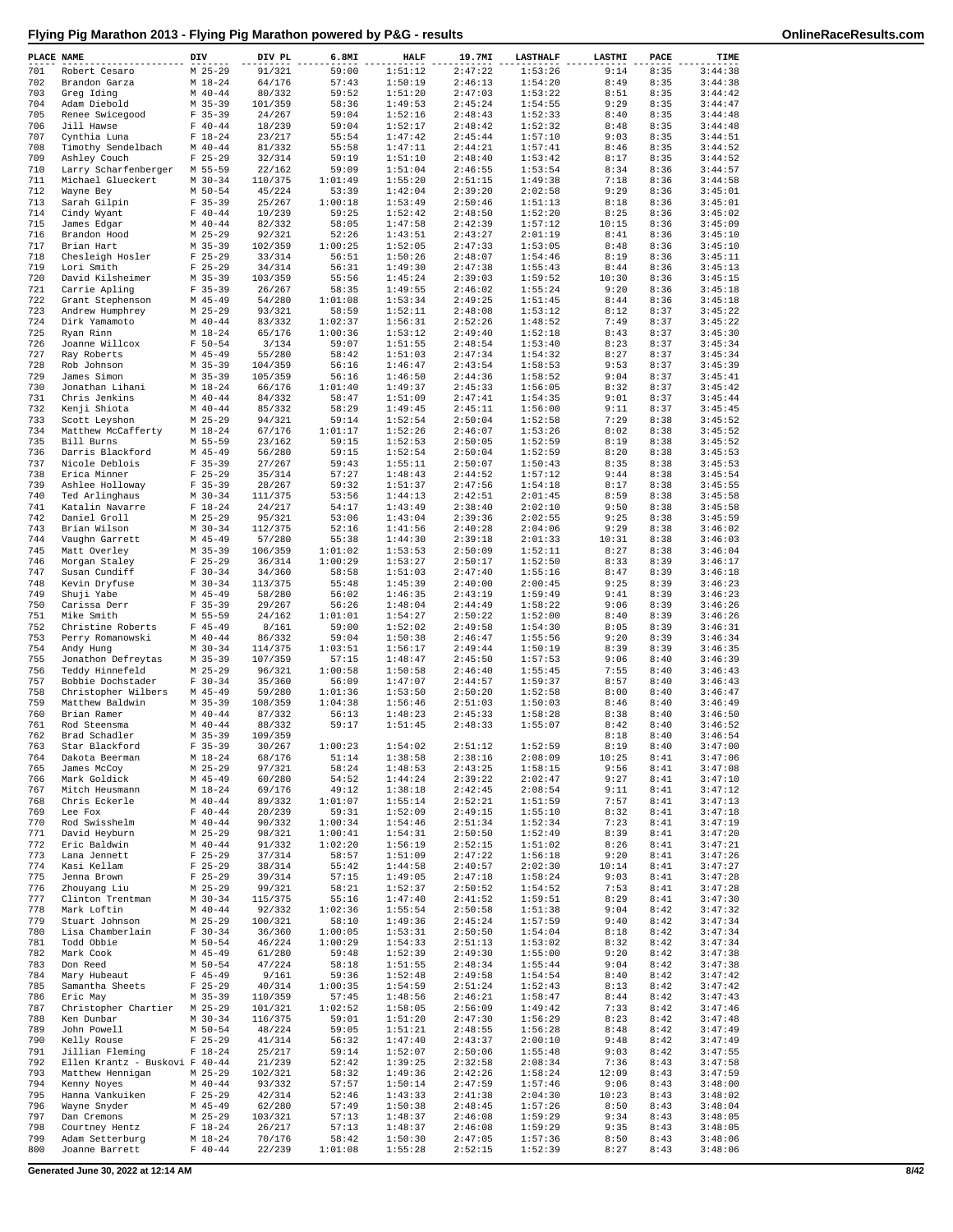| PLACE NAME |                                    | DIV                    | DIV PL             | 6.8MI              | <b>HALF</b>        | 19.7MI             | <b>LASTHALF</b>    | LASTMI        | PACE         | TIME               |
|------------|------------------------------------|------------------------|--------------------|--------------------|--------------------|--------------------|--------------------|---------------|--------------|--------------------|
| 801        | Nathan Paden                       | $M$ 45-49              | 63/280             | 1:00:33            | 1:54:34            | 2:51:03            | 1:53:35            | 8:44          | 8:43         | 3:48:09            |
| 802        | Amy Stoyles                        | $F 30-34$              | 37/360             | 55:01              | 1:44:43            | 2:39:41            | 2:03:28            | 12:17         | 8:43         | 3:48:10            |
| 803        | Teresa Scalard                     | $F$ 25-29              | 43/314             | 58:59              | 1:51:50            | 2:49:35            | 1:56:21            | 8:49          | 8:43         | 3:48:10            |
| 804<br>805 | Dennis Callovi                     | $M$ 35-39<br>$M$ 45-49 | 111/359<br>64/280  | 57:29<br>1:03:22   | 1:50:10<br>1:58:22 | 2:48:21<br>2:54:21 | 1:58:04<br>1:49:54 | 8:49<br>7:44  | 8:43<br>8:43 | 3:48:14<br>3:48:16 |
| 806        | Scott Beery<br>Kyle Osborn         | $M_18-24$              | 71/176             | 58:01              | 1:49:21            | 2:47:46            | 1:59:04            | 8:41          | 8:44         | 3:48:24            |
| 807        | Julie Yung                         | $F 30-34$              | 38/360             | 1:01:07            | 1:56:11            | 2:53:49            | 1:52:14            | 7:56          | 8:44         | 3:48:25            |
| 808        | Charles Meyer                      | $M_18-24$              | 72/176             | 50:17              | 1:39:31            | 2:40:19            | 2:08:57            | 9:18          | 8:44         | 3:48:28            |
| 809        | Rachel Summe                       | $F 30-34$              | 39/360             | 1:00:29            | 1:53:26            | 2:50:16            | 1:55:04            | 8:57          | 8:44         | 3:48:29            |
| 810        | Ann Amico Moran                    | $F 40 - 44$            | 23/239             | 59:28              | 1:52:14            | 2:48:51            | 1:56:19            | 9:08          | 8:44         | 3:48:33            |
| 811        | Scott Wever                        | $M$ 40-44              | 94/332             | 1:00:14            | 1:54:14            | 2:51:14            | 1:54:23            | 8:31          | 8:44         | 3:48:36            |
| 812<br>813 | Marcus Whisman<br>Sergio Chacon    | $M$ 30-34<br>$M$ 40-44 | 117/375<br>95/332  | 58:55<br>1:00:20   | 1:51:26<br>1:54:31 | 2:49:41<br>2:51:19 | 1:57:13<br>1:54:09 | 8:39<br>8:29  | 8:44<br>8:44 | 3:48:38<br>3:48:40 |
| 814        | David Groth                        | $M$ 45-49              | 65/280             | 1:00:44            | 1:55:17            | 2:51:41            | 1:53:24            | 8:11          | 8:44         | 3:48:41            |
| 815        | Mark Van Buskirk                   | $M$ 45-49              | 66/280             | 1:01:51            | 1:56:01            | 2:52:52            | 1:52:41            | 8:21          | 8:44         | 3:48:42            |
| 816        | Michelle Dafler                    | $F$ 35-39              | 31/267             | 1:01:50            | 1:56:02            | 2:52:53            | 1:52:41            | 8:21          | 8:44         | 3:48:42            |
| 817        | Matthew Westgate                   | $M$ 35-39              | 112/359            | 1:01:03            | 1:56:26            | 2:53:48            | 1:52:17            | 7:50          | 8:44         | 3:48:42            |
| 818        | Allison Jeric                      | $F 30-34$              | 40/360             | 1:01:09            | 1:55:01            | 2:52:06            | 1:53:47            | 8:30          | 8:44         | 3:48:47            |
| 819        | Patrick Krott                      | $M$ 25-29              | 104/321            | 1:01:09            | 1:55:10            | 2:52:06            | 1:53:38            | 8:30          | 8:44         | 3:48:47            |
| 820<br>821 | Phil Lachmann                      | $M$ 40-44<br>$F$ 25-29 | 96/332<br>44/314   | 1:00:26            | 1:54:37<br>1:54:44 | 2:51:26<br>2:51:34 | 1:54:12<br>1:54:06 | 8:35<br>8:25  | 8:44<br>8:45 | 3:48:48<br>3:48:49 |
| 822        | Emily Hensler<br>Heather Baxter    | $F$ 45-49              | 10/161             | 1:00:32<br>1:00:38 | 1:54:39            | 2:51:44            | 1:54:12            | 8:26          | 8:45         | 3:48:51            |
| 823        | Adam Pape                          | $M$ 35-39              | 113/359            | 58:08              | 1:49:47            | 2:47:05            | 1:59:04            | 8:52          | 8:45         | 3:48:51            |
| 824        | Tim Kerr                           | $M$ 30-34              | 118/375            | 1:00:34            | 1:54:47            | 2:51:37            | 1:54:09            | 8:29          | 8:45         | 3:48:56            |
| 825        | Kevin Hamilton                     | $M$ 45-49              | 67/280             | 59:31              | 1:53:19            | 2:51:42            | 1:55:40            | 8:36          | 8:45         | 3:48:59            |
| 826        | Jim Hansel                         | $M$ 40-44              | 97/332             | 1:02:18            | 1:55:21            | 2:53:25            | 1:53:40            | 7:53          | 8:45         | 3:49:00            |
| 827        | Daniel Coor                        | $M$ 25-29              | 105/321            | 1:03:25            | 1:58:05            | 2:54:36            | 1:50:58            | 7:24          | 8:45         | 3:49:03            |
| 828        | Jim Pappas                         | $M$ 45-49              | 68/280             | 58:20              | 1:50:14            | 2:47:04            | 1:58:51            | 9:49          | 8:45         | 3:49:05            |
| 829<br>830 | Andrew Royer<br>Grady Rogers       | $M$ 25-29<br>$M$ 30-34 | 106/321<br>119/375 | 1:02:06<br>52:37   | 1:57:28<br>1:41:37 | 2:53:05<br>2:40:11 | 1:51:37<br>2:07:29 | 8:37<br>10:10 | 8:45<br>8:45 | 3:49:05<br>3:49:06 |
| 831        | Chris Coco                         | $M$ 30-34              | 120/375            | 1:01:33            | 1:55:05            | 2:51:58            | 1:54:01            | 8:31          | 8:45         | 3:49:06            |
| 832        | Doug Stafford                      | M 55-59                | 25/162             | 1:02:34            | 1:56:51            | 2:52:25            | 1:52:16            | 8:45          | 8:45         | 3:49:06            |
| 833        | Ryan Gautschi                      | $M$ 25-29              | 107/321            | 59:45              | 1:52:32            | 2:47:51            | 1:56:35            | 9:01          | 8:45         | 3:49:07            |
| 834        | Megan Folkerth                     | $F$ 25-29              | 45/314             | 59:46              | 1:52:32            | 2:47:53            | 1:56:35            | 9:01          | 8:45         | 3:49:07            |
| 835        | Jacob Schutt                       | $M_18-24$              | 73/176             | 53:29              | 1:43:26            | 2:43:46            | 2:05:45            | 9:38          | 8:45         | 3:49:10            |
| 836        | Brian Rumschlag                    | $M$ 30-34              | 121/375            | 59:57              | 1:52:08            | 2:48:48            | 1:57:04            | 9:50          | 8:45         | 3:49:11            |
| 837        | Kevin Zidron                       | $M$ 25-29              | 108/321            | 1:00:22            | 1:54:34            | 2:51:22            | 1:54:39            | 8:56          | 8:45         | 3:49:12            |
| 838<br>839 | Bob Frymire<br>James Christian     | $M$ 50-54<br>$M$ 30-34 | 49/224<br>122/375  | 59:02<br>1:02:40   | 1:50:54<br>1:56:10 | 2:47:40<br>2:53:08 | 1:58:20<br>1:53:08 | 9:02<br>7:51  | 8:45<br>8:46 | 3:49:13<br>3:49:17 |
| 840        | Kyle Stechschulte                  | $M$ 30-34              | 123/375            | 56:23              | 1:47:02            | 2:45:10            | 2:02:19            | 9:39          | 8:46         | 3:49:21            |
| 841        | Suzanne Krudys                     | $F 50 - 54$            | 4/134              | 1:00:45            | 1:54:56            | 2:51:46            | 1:54:25            | 8:46          | 8:46         | 3:49:21            |
| 842        | Arturo Garcia                      | $M$ 35-39              | 114/359            | 55:13              | 1:45:20            | 2:42:10            | 2:04:03            | 11:20         | 8:46         | 3:49:23            |
| 843        | Michael Gastineau                  | M 55-59                | 26/162             | 58:00              | 1:48:46            | 2:45:51            | 2:00:38            | 9:53          | 8:46         | 3:49:24            |
| 844        | Beth Gilday                        | $F 50 - 54$            | 5/134              | 58:47              | 1:52:41            | 2:51:52            | 1:56:45            | 8:40          | 8:46         | 3:49:26            |
| 845        | Emil Chouinard                     | M 45-49                | 69/280             | 59:31              | 1:53:20            | 2:51:42            | 1:56:09            | 8:47          | 8:46         | 3:49:29            |
| 846        | Ken Kober                          | $M$ 30-34              | 124/375            | 58:31              | 1:49:41            | 2:45:02            | 1:59:49            | 10:32         | 8:46         | 3:49:29            |
| 847<br>848 | Adam Herman<br>Adam Pleiman        | $M$ 25-29<br>$M$ 30-34 | 109/321<br>125/375 | 55:40<br>59:57     | 1:45:35<br>1:51:59 | 2:43:21<br>2:48:38 | 2:03:56<br>1:57:34 | 8:59<br>9:12  | 8:46<br>8:46 | 3:49:31<br>3:49:32 |
| 849        | Charles Dolish                     | $M$ 30-34              | 126/375            | 58:37              | 1:49:58            | 2:45:43            | 1:59:35            | 10:01         | 8:46         | 3:49:32            |
| 850        | David Young                        | $M$ 45-49              | 70/280             | 1:00:30            | 1:53:32            | 2:50:30            | 1:56:01            | 9:07          | 8:46         | 3:49:32            |
| 851        | Brent Shirley                      | $M$ 25-29              | 110/321            | 55:05              | 1:44:57            | 2:43:39            | 2:04:37            | 9:40          | 8:46         | 3:49:33            |
| 852        | Mark Komanecky                     | $M$ 40-44              | 98/332             | 1:00:25            | 1:54:37            | 2:51:27            | 1:54:58            | 9:16          | 8:46         | 3:49:35            |
| 853        | Jennifer Sprague                   | $F 30-34$              | 41/360             | 1:00:25            | 1:54:37            | 2:51:25            | 1:54:58            | 9:17          | 8:46         | 3:49:35            |
| 854        | Matt Strasser                      | $M$ 25-29              | 111/321            | 1:00:53            | 1:54:00            | 2:50:42            | 1:55:39            | 8:49          | 8:46         | 3:49:38            |
| 855<br>856 | E.J. Minor<br>Jennifer Johnston    | $M$ 40-44<br>$F$ 45-49 | 99/332<br>11/161   | 59:28<br>59:08     | 1:50:34<br>1:52:19 | 2:46:47<br>2:49:44 | 1:59:05<br>1:57:24 | 9:15<br>8:50  | 8:46<br>8:47 | 3:49:39<br>3:49:43 |
| 857        | Jim White                          | $M$ 45-49              | 71/280             | 58:45              | 1:51:17            | 2:48:51            | 1:58:27            | 8:52          | 8:47         | 3:49:44            |
| 858        | Olivia Huprich                     | $F 18 - 24$            | 27/217             | 1:00:57            | 1:55:39            | 2:53:16            | 1:54:05            | 8:16          | 8:47         | 3:49:44            |
| 859        | Kathy Huettl                       | $F 40 - 44$            | 24/239             | 58:59              | 1:52:02            | 2:50:13            | 1:57:44            | 9:04          | 8:47         | 3:49:46            |
| 860        | Zachary Pettibone                  | $M$ 25-29              | 112/321            | 1:02:51            | 1:53:56            | 2:48:56            | 1:55:51            | 10:11         | 8:47         | 3:49:46            |
| 861        | William Pettibone                  | $M$ 50-54              | 50/224             | 1:02:51            | 1:53:57            | 2:48:56            | 1:55:50            | 10:12         | 8:47         | 3:49:47            |
| 862        | Marshall Hobel                     | $M$ 40-44              | 100/332            | 1:01:03            | 1:55:55            | 2:52:35            | 1:53:53            | 8:29          | 8:47         | 3:49:48            |
| 863<br>864 | Alexis Batausa<br>Travis Tedder    | $M$ 25-29<br>$M$ 35-39 | 113/321<br>115/359 | 1:03:55<br>54:20   | 1:59:41<br>1:43:56 | 2:57:19<br>2:40:25 | 1:50:09<br>2:05:55 | 7:18<br>10:25 | 8:47<br>8:47 | 3:49:49<br>3:49:50 |
| 865        | Mark Hausterman                    | $M$ 25-29              | 114/321            | 49:17              | 1:36:57            | 2:40:07            | 2:12:54            | 10:00         | 8:47         | 3:49:51            |
| 866        | Louisa Pecchioni                   | $F 35 - 39$            | 32/267             | 59:09              | 1:52:50            | 2:51:17            | 1:57:01            | 8:29          | 8:47         | 3:49:51            |
| 867        | Brett Peeling                      | M 35-39                | 116/359            | 58:25              | 1:53:44            | 2:50:39            | 1:56:09            | 8:48          | 8:47         | 3:49:52            |
| 868        | Scott Abbott                       | $M$ 35-39              | 117/359            | 59:10              | 1:53:56            | 2:52:57            | 1:55:57            | 8:05          | 8:47         | 3:49:53            |
| 869        | Steve Evans                        | $M$ 40-44              | 101/332            | 58:08              | 1:49:05            | 2:45:26            | 2:00:48            | 9:15          | 8:47         | 3:49:53            |
| 870        | Karen Schrodt                      | $F 40 - 44$            | 25/239             | 1:05:33            | 2:01:47            | 2:55:58<br>2:53:01 | 1:48:09            | 8:15          | 8:47         | 3:49:55            |
| 871<br>872 | Alex Nelson<br>Andrew Dolbier      | $M$ 25-29<br>$M$ 40-44 | 115/321<br>102/332 | 1:01:44<br>55:41   | 1:56:46<br>1:47:51 | 2:48:22            | 1:53:16<br>2:02:14 | 8:34<br>8:17  | 8:47<br>8:47 | 3:50:02<br>3:50:05 |
| 873        | Nicholas Lee                       | $M$ 30-34              | 127/375            | 58:51              | 1:50:49            | 2:48:23            | 1:59:19            | 9:20          | 8:47         | 3:50:08            |
| 874        | Vicki Diller                       | $F 18-24$              | 28/217             | 1:00:41            | 1:54:31            | 2:50:51            | 1:55:40            | 9:06          | 8:48         | 3:50:10            |
| 875        | Billy Williams                     | $M$ 30-34              | 128/375            | 58:33              | 1:51:34            | 2:49:22            | 1:58:38            | 9:35          | 8:48         | 3:50:11            |
| 876        | Craig Van Doren                    | M 55-59                | 27/162             | 56:13              | 1:46:52            | 2:45:19            | 2:03:21            | 9:02          | 8:48         | 3:50:12            |
| 877        | Brandon Neal                       | $M$ 40-44              | 103/332            | 58:36              | 1:50:21            | 2:47:58            | 1:59:52            | 9:45          | 8:48         | 3:50:12            |
| 878<br>879 | Michael Pfeffer<br>Jason Whitney   | M 50-54<br>$M$ 35-39   | 51/224<br>118/359  | 58:27<br>1:01:51   | 1:49:44<br>1:56:02 | 2:46:41<br>2:52:52 | 2:00:30<br>1:54:12 | 9:55<br>9:38  | 8:48<br>8:48 | 3:50:14<br>3:50:14 |
| 880        | Jay Herbert                        | $M$ 30-34              | 129/375            | 59:10              | 1:55:33            | 2:52:07            | 1:54:45            | 8:41          | 8:48         | 3:50:18            |
| 881        | Patrick Stephan                    | $M$ 35-39              | 119/359            | 1:00:40            | 1:54:30            | 2:51:27            | 1:55:50            | 9:39          | 8:48         | 3:50:19            |
| 882        | Dave Butler                        | $M$ 45-49              | 72/280             | 53:36              | 1:41:40            | 2:39:39            | 2:08:41            | 8:46          | 8:48         | 3:50:21            |
| 883        | Jerah Wesdorp                      | $M$ 25-29              | 116/321            | 58:51              | 1:52:26            | 2:51:34            | 1:57:55            | 9:07          | 8:48         | 3:50:21            |
| 884        | Jorge Sanchez                      | $M$ 25-29              | 117/321            | 59:09              | 1:50:57            | 2:48:49            | 1:59:25            | 10:59         | 8:48         | 3:50:22            |
| 885        | Matt Shumaker                      | $M$ 25-29              | 118/321            | 59:21              | 1:51:29            | 2:47:45            | 1:58:54            | 10:04         | 8:48         | 3:50:23            |
| 886<br>887 | Emilio Fernandez<br>Joshua Reckley | $M$ 50-54<br>$M$ 25-29 | 52/224             | 59:25              | 1:53:12            | 2:49:54            | 1:57:17            | 9:32<br>8:27  | 8:48<br>8:48 | 3:50:29<br>3:50:30 |
| 888        | Mark Jepson                        | $M$ 60-64              | 119/321<br>4/66    | 1:02:09<br>1:00:27 | 1:56:39<br>1:54:38 | 2:53:58<br>2:51:29 | 1:53:51<br>1:55:57 | 9:29          | 8:48         | 3:50:34            |
| 889        | Caleb Childers                     | $M_18-24$              | 74/176             | 1:00:04            | 1:53:18            | 2:51:29            | 1:57:20            | 8:37          | 8:49         | 3:50:37            |
| 890        | Brad Frank                         | $M$ 45-49              | 73/280             | 58:37              | 1:50:49            | 2:50:38            | 1:59:50            | 9:07          | 8:49         | 3:50:38            |
| 891        | Brad Daugherty                     | $M$ 30-34              | 130/375            | 59:47              | 1:55:10            | 2:54:01            | 1:55:32            | 8:14          | 8:49         | 3:50:41            |
| 892        | Bill Jones                         | $M$ 45-49              | 74/280             | 1:00:48            | 1:55:04            | 2:51:32            | 1:55:38            | 8:31          | 8:49         | 3:50:42            |
| 893        | Kara Llewellyn                     | $F 40 - 44$            | 26/239             | 1:00:25            | 1:55:33            | 2:53:15            | 1:55:12            | 8:29          | 8:49         | 3:50:44            |
| 894        | Debi Secor                         | $F 45 - 49$            | 12/161             | 59:50              | 1:53:45            | 2:52:30            | 1:57:00            | 8:44          | 8:49         | 3:50:45            |
| 895<br>896 | Connor McGowan<br>Colleen Darnell  | $M$ 25-29<br>$F 30-34$ | 120/321<br>42/360  | 1:00:07<br>1:00:24 | 1:53:18<br>1:53:37 | 2:51:31<br>2:50:08 | 1:57:27<br>1:57:15 | 9:02<br>9:20  | 8:49<br>8:49 | 3:50:45<br>3:50:52 |
| 897        | Nicole Koors                       | $F$ 25-29              | 46/314             | 54:14              | 1:43:31            | 2:43:29            | 2:07:24            | 9:53          | 8:49         | 3:50:54            |
| 898        | Alan Coppinger                     | M 55-59                | 28/162             | 1:03:09            | 1:56:14            | 2:54:33            | 1:54:44            | 8:15          | 8:49         | 3:50:57            |
| 899        | Abby Reese                         | $F 30-34$              | 43/360             | 56:50              | 1:49:19            | 2:48:18            | 2:01:40            | 9:16          | 8:49         | 3:50:58            |
| 900        | Bob Shewmaker                      | M 35-39                | 120/359            | 59:52              | 1:54:05            | 2:52:03            | 1:56:59            | 9:06          | 8:50         | 3:51:04            |

**Generated June 30, 2022 at 12:14 AM 9/42**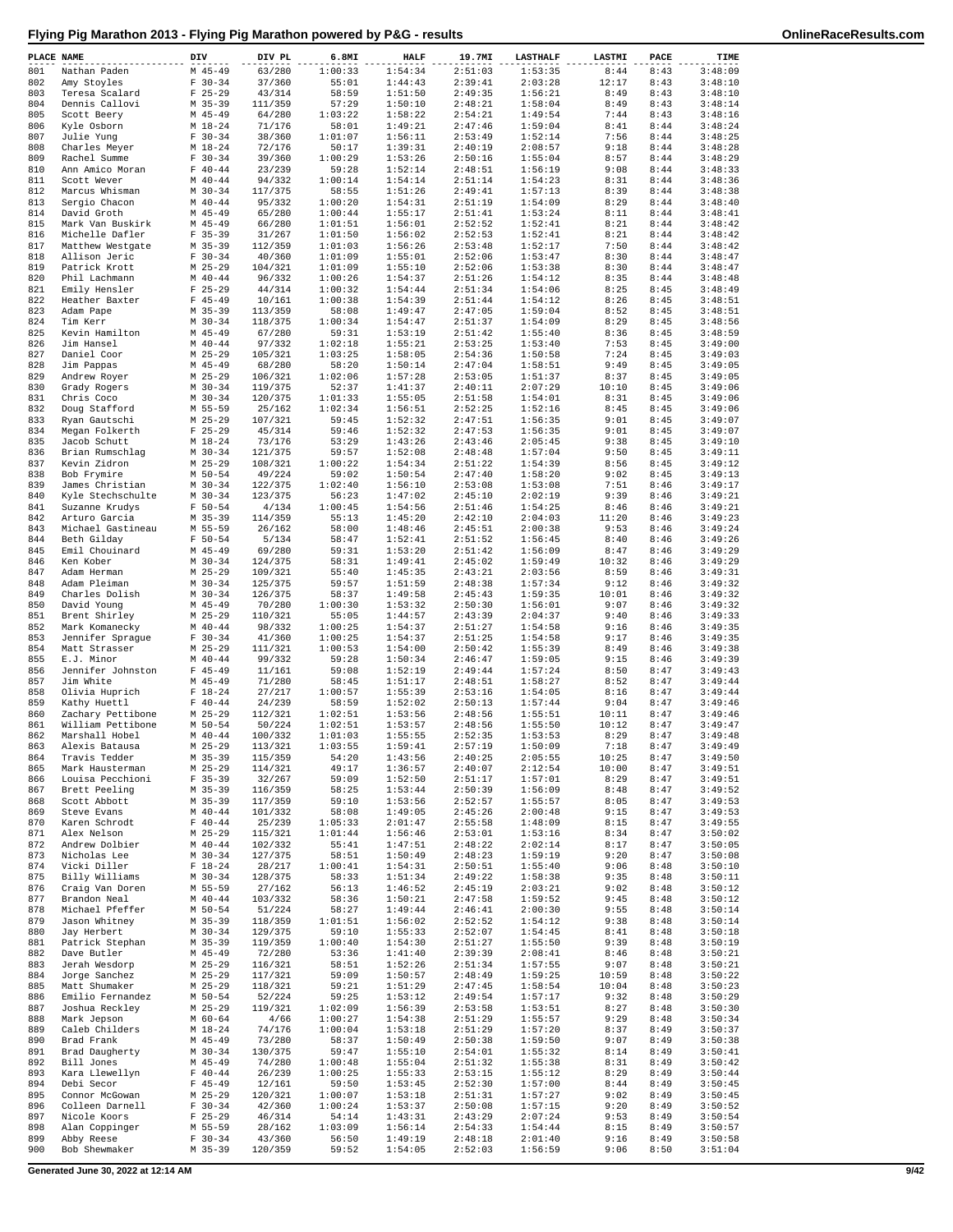| PLACE NAME |                                  | DIV                      | DIV PL             | 6.8MI              | <b>HALF</b>        | 19.7MI             | <b>LASTHALF</b>    | LASTMI        | PACE         | TIME               |
|------------|----------------------------------|--------------------------|--------------------|--------------------|--------------------|--------------------|--------------------|---------------|--------------|--------------------|
| 901        | Rachel Crone                     | $F 18-24$                | 29/217             | 1:02:07            | 1:57:34            | 2:55:34            | 1:53:31            | 7:59          | 8:50         | 3:51:04            |
| 902<br>903 | Jack Molitor<br>Matthew Halsey   | $M$ 25-29<br>$M$ 45-49   | 121/321<br>75/280  | 58:17<br>1:03:21   | 1:51:17<br>1:59:30 | 2:48:35<br>2:56:10 | 1:59:49<br>1:51:37 | 9:37<br>8:48  | 8:50<br>8:50 | 3:51:05<br>3:51:06 |
| 904        | Paul Olson                       | $M$ 35-39                | 121/359            | 56:17              | 1:52:43            | 2:48:18            | 1:58:36            | 9:45          | 8:50         | 3:51:18            |
| 905        | Dave Holladay                    | $M$ 40-44                | 104/332            | 59:05              | 1:51:25            | 2:47:40            | 1:59:54            | 10:13         | 8:50         | 3:51:19            |
| 906        | Jonathan Schmidt                 | $M_18-24$                | 75/176             | 1:01:13            | 1:54:57            | 2:52:27            | 1:56:23            | 9:10          | 8:50         | 3:51:19            |
| 907        | Jeff Vanway                      | $M$ 45-49                | 76/280             | 59:01              | 1:52:02            | 2:49:46            | 1:59:25            | 9:37          | 8:50         | 3:51:26            |
| 908<br>909 | Steve Henderson<br>Scott Gondeck | $M$ 30-34<br>$M$ 40-44   | 131/375<br>105/332 | 59:44<br>1:01:19   | 1:53:10<br>1:56:32 | 2:53:00<br>2:54:18 | 1:58:18<br>1:55:00 | 8:07<br>8:53  | 8:51<br>8:51 | 3:51:28<br>3:51:31 |
| 910        | Angela Hamilton                  | $F 50 - 54$              | 6/134              | 57:17              | 1:50:31            | 2:49:36            | 2:01:04            | 9:31          | 8:51         | 3:51:34            |
| 911        | Jason Woolley                    | $M$ 40-44                | 106/332            | 1:02:11            | 1:53:11            | 2:48:50            | 1:58:24            | 8:52          | 8:51         | 3:51:35            |
| 912        | Allison Zeiger                   | $F$ 35-39                | 33/267             | 1:01:10            | 1:55:30            | 2:53:40            | 1:56:09            | 8:50          | 8:51         | 3:51:39            |
| 913        | Cathy Stricker-Campton F 50-54   |                          | 7/134              | 1:00:25            | 1:55:34            | 2:53:40            | 1:56:06            | 8:41          | 8:51         | 3:51:40            |
| 914<br>915 | Ethan Fleck<br>Everett Dunaway   | $M$ 30-34<br>$M$ 45-49   | 132/375<br>77/280  | 57:02<br>1:00:21   | 1:48:37<br>1:54:19 | 2:48:32<br>2:51:47 | 2:03:11<br>1:57:30 | 8:42<br>8:50  | 8:51<br>8:51 | 3:51:47<br>3:51:48 |
| 916        | Natalie Mason                    | $F$ 35-39                | 34/267             | 1:00:45            | 1:54:47            | 2:52:13            | 1:57:06            | 9:11          | 8:51         | 3:51:52            |
| 917        | Stacy Doyon                      | $F 40 - 44$              | 27/239             | 1:02:22            | 1:57:08            | 2:54:56            | 1:54:48            | 8:22          | 8:52         | 3:51:56            |
| 918        | Brian Boyle                      | $M$ 40-44                | 107/332            | 55:42              | 1:47:42            | 2:48:46            | 2:04:14            | 8:38          | 8:52         | 3:51:56            |
| 919        | Robin Delnoce                    | $F 40 - 44$              | 28/239             | 1:03:32            | 1:57:56            | 2:55:16            | 1:54:03            | 8:18          | 8:52         | 3:51:59            |
| 920<br>921 | Juliane Young<br>Emilie Larosa   | $F 18-24$<br>$F$ 35-39   | 30/217<br>35/267   | 1:00:21<br>1:00:31 | 1:54:34<br>1:56:54 | 2:51:32<br>2:55:36 | 1:57:25<br>1:55:09 | 8:53<br>8:43  | 8:52<br>8:52 | 3:51:59<br>3:52:03 |
| 922        | Amy Heinz                        | $F 55 - 59$              | 3/58               | 1:01:54            | 1:55:47            | 2:54:27            | 1:56:17            | 8:01          | 8:52         | 3:52:03            |
| 923        | Jean Schmidt                     | $F 60 - 64$              | 1/26               | 1:00:31            | 1:56:53            | 2:55:37            | 1:55:11            | 8:43          | 8:52         | 3:52:03            |
| 924        | Rudy Saunders                    | $M_18-24$                | 76/176             | 55:40              | 1:45:06            | 2:46:26            | 2:06:58            | 8:06          | 8:52         | 3:52:04            |
| 925<br>926 | Sarah Argo                       | $F 30-34$<br>$M$ 40-44   | 44/360<br>108/332  | 1:00:23            | 1:54:35            | 2:51:25            | 1:57:33            | 9:00          | 8:52<br>8:52 | 3:52:07<br>3:52:08 |
| 927        | Robert Schmidt<br>Carri Haskins  | $F$ 35-39                | 36/267             | 59:26<br>59:25     | 1:52:03<br>1:52:03 | 2:50:27<br>2:50:27 | 2:00:06<br>2:00:06 | 9:38<br>9:39  | 8:52         | 3:52:08            |
| 928        | Ryan Albrecht                    | $M$ 35-39                | 122/359            | 1:01:05            | 1:55:15            | 2:53:53            | 1:57:01            | 8:25          | 8:52         | 3:52:16            |
| 929        | David MacKey                     | $M$ 25-29                | 122/321            | 58:59              | 1:51:33            | 2:50:21            | 2:00:46            | 9:00          | 8:52         | 3:52:18            |
| 930        | Russ Shurtz                      | $M$ 40-44                | 109/332            | 1:00:30            | 1:55:15            | 2:56:04            | 1:57:08            | 8:29          | 8:53         | 3:52:22            |
| 931<br>932 | Casey Huber<br>Michelle Finch    | M 55-59<br>$F$ 35-39     | 29/162<br>37/267   | 54:29<br>1:00:22   | 1:45:43<br>1:53:34 | 2:49:54<br>2:51:06 | 2:06:41<br>1:58:55 | 9:38<br>9:47  | 8:53<br>8:53 | 3:52:23<br>3:52:28 |
| 933        | Rj Winkler                       | $M$ 25-29                | 123/321            | 1:03:13            | 1:55:02            | 2:51:18            | 1:57:27            | 8:49          | 8:53         | 3:52:29            |
| 934        | Daniel Jackson                   | $M_18-24$                | 77/176             | 55:57              | 1:47:43            | 2:43:51            | 2:04:48            | 9:57          | 8:53         | 3:52:31            |
| 935        | William Kusnierz                 | $M$ 45-49                | 78/280             | 57:39              | 1:49:39            | 2:49:37            | 2:02:54            | 10:03         | 8:53         | 3:52:32            |
| 936        | Laine Johnson                    | $F 18 - 24$              | 31/217             | 1:02:16            | 1:55:52            | 2:53:25            | 1:56:41            | 8:59          | 8:53         | 3:52:33            |
| 937<br>938 | Gregory Sherrod<br>Eric Hines    | $M$ 25-29<br>$M$ 35-39   | 124/321<br>123/359 | 59:00<br>1:01:30   | 1:51:35<br>1:56:04 | 2:50:22<br>2:54:07 | 2:00:59<br>1:56:30 | 9:14<br>8:43  | 8:53<br>8:53 | 3:52:33<br>3:52:33 |
| 939        | Stephen Phillips                 | $M$ 30-34                | 133/375            | 1:02:03            | 1:56:25            | 2:54:56            | 1:56:10            | 8:12          | 8:53         | 3:52:34            |
| 940        | Megan Thomas                     | $F$ 25-29                | 47/314             | 56:09              | 1:46:56            | 2:48:34            | 2:05:41            | 8:42          | 8:53         | 3:52:37            |
| 941        | Karli Taylor                     | $F$ 35-39                | 38/267             | 1:04:23            | 1:58:48            | 2:57:29            | 1:53:52            | 8:03          | 8:53         | 3:52:40            |
| 942        | Melissa Patneaude                | $F 30-34$                | 45/360             | 1:04:23            | 1:58:47            | 2:57:30            | 1:53:53            | 8:03          | 8:53         | 3:52:40            |
| 943<br>944 | Don Honeycutt<br>Phuc Bui        | $M$ 50-54<br>$M$ 40-44   | 53/224<br>110/332  | 1:03:17<br>1:02:35 | 1:58:51<br>1:56:45 | 2:57:07<br>2:54:13 | 1:53:51<br>1:55:57 | 8:07<br>9:10  | 8:53<br>8:53 | 3:52:42<br>3:52:42 |
| 945        | Kriston Wilson                   | $F 30-34$                | 46/360             | 59:32              | 1:52:07            | 2:51:42            | 2:00:38            | 8:34          | 8:53         | 3:52:44            |
| 946        | Daniel Vonbenken                 | $M$ 30-34                | 134/375            | 59:37              | 1:54:10            | 2:51:22            | 1:58:35            | 9:17          | 8:53         | 3:52:45            |
| 947        | Michael Melchers                 | $M$ 30-34                | 135/375            | 58:36              | 1:51:20            | 2:48:57            | 2:01:27            | 9:32          | 8:54         | 3:52:47            |
| 948        | Matthew Brothers                 | $M$ 30-34                | 136/375            | 1:02:07            | 1:57:31            | 2:54:54            | 1:55:18            | 8:51          | 8:54         | 3:52:49            |
| 949<br>950 | Cassandra Brady<br>Thomas Snide  | $F 30-34$<br>$M$ 45-49   | 47/360<br>79/280   | 1:01:52<br>1:00:41 | 1:55:58<br>1:54:36 | 2:53:09<br>2:52:22 | 1:56:53<br>1:58:16 | 9:14<br>9:30  | 8:54<br>8:54 | 3:52:51<br>3:52:52 |
| 951        | Olivia Castellini                | $F$ 35-39                | 39/267             | 1:00:35            | 1:54:15            | 2:52:20            | 1:58:40            | 9:12          | 8:54         | 3:52:54            |
| 952        | Todd Clark                       | $M$ 40-44                | 111/332            | 1:01:56            | 1:57:02            | 2:55:31            | 1:55:52            | 8:15          | 8:54         | 3:52:54            |
| 953        | Beth Feller                      | $F$ 35-39                | 40/267             | 1:01:38            | 1:55:55            | 2:54:19            | 1:57:03            | 8:40          | 8:54         | 3:52:57            |
| 954        | David Brennan                    | $M$ 35-39                | 124/359            | 1:01:56            | 1:57:57            | 2:56:46            | 1:55:02            | 8:27          | 8:54         | 3:52:58            |
| 955<br>956 | Kevin Biggs<br>Bill Neumann      | $M$ 50-54<br>$M$ 50-54   | 54/224<br>55/224   | 54:22<br>59:24     | 1:43:23<br>1:52:38 | 2:41:52<br>2:51:23 | 2:09:40<br>2:00:25 | 11:30<br>9:40 | 8:54<br>8:54 | 3:53:03<br>3:53:03 |
| 957        | Daniel Moran                     | $M$ 45-49                | 80/280             | 55:05              | 1:50:20            | 2:53:36            | 2:02:46            | 8:04          | 8:54         | 3:53:05            |
| 958        | Jason Meeks                      | $M$ 40-44                | 112/332            | 1:00:38            | 1:56:15            | 2:54:46            | 1:56:50            | 8:52          | 8:54         | 3:53:05            |
| 959        | Shayne Laflin                    | $M$ 25-29                | 125/321            | 56:17              | 1:47:02            | 2:45:48            | 2:06:04            | 9:49          | 8:54         | 3:53:06            |
| 960        | Paul Reed                        | $M$ 45-49                | 81/280             | 58:28              | 1:48:37            | 2:43:56            | 2:04:35            | 9:24          | 8:55         | 3:53:12            |
| 961<br>962 | Shuji Nishiyama<br>Jeff Hern     | $M$ 35-39<br>$M$ 35-39   | 125/359<br>126/359 | 1:01:43<br>58:17   | 1:57:19<br>1:51:18 | 2:56:48<br>2:46:43 | 1:55:54<br>2:01:56 | 8:03<br>9:54  | 8:55<br>8:55 | 3:53:13<br>3:53:13 |
| 963        | Michael Molina                   | M 35-39                  | 127/359            | 53:35              | 1:42:40            | 2:41:34            | 2:10:34            | 9:12          | 8:55         | 3:53:14            |
| 964        | Adam Knecht                      | $M$ 40-44                | 113/332            | 56:22              | 1:49:49            | 2:50:21            | 2:03:26            | 9:04          | 8:55         | 3:53:15            |
| 965        | Evie Estes                       | $F$ 45-49                | 13/161             |                    | 1:52:51            | 2:53:05            | 2:00:25            | 8:50          | 8:55         | 3:53:15            |
| 966        | Doug Cassaro                     | $M$ 25-29                | 126/321            | 1:02:34            | 1:57:32            | 2:57:50            | 1:55:44            | 7:36          | 8:55         | 3:53:16            |
| 967<br>968 | Julie Courcier<br>Paul Wade      | $F$ 45-49<br>$M$ 45-49   | 14/161<br>82/280   | 58:47<br>58:43     | 1:50:25<br>1:51:42 | 2:49:55<br>2:50:32 | 2:02:52<br>2:01:35 | 9:58<br>9:38  | 8:55<br>8:55 | 3:53:17<br>3:53:17 |
| 969        | Ken Zambito                      | $M$ 45-49                | 83/280             | 59:38              | 1:53:58            | 2:51:13            | 1:59:23            | 9:55          | 8:55         | 3:53:20            |
| 970        | Kimberly Barnett                 | $F$ 25-29                | 48/314             | 1:00:36            | 1:55:24            | 2:54:35            | 1:57:57            | 8:22          | 8:55         | 3:53:21            |
| 971        | Jessica Stradtman                | $F 30-34$                | 48/360             | 1:00:36            | 1:55:23            | 2:54:35            | 1:57:58            | 8:21          | 8:55         | 3:53:21            |
| 972        | Dave Warren                      | $M$ 45-49                | 84/280             | 57:36              | 1:49:48            | 2:48:23            | 2:03:35            | 9:05          | 8:55         | 3:53:23            |
| 973<br>974 | Michael Bonomo<br>Gretchen Mahan | $M$ 30-34<br>$F$ 35-39   | 137/375<br>41/267  | 59:37<br>1:02:30   | 1:52:48<br>1:56:21 | 2:51:35<br>2:53:23 | 2:00:37<br>1:57:07 | 10:13<br>9:28 | 8:55<br>8:55 | 3:53:24<br>3:53:28 |
| 975        | Jonathan Ward                    | $M$ 25-29                | 127/321            | 59:05              | 1:53:08            | 2:48:41            | 2:00:23            | 9:25          | 8:55         | 3:53:30            |
| 976        | Kristen Noakes                   | $F 30-34$                | 49/360             | 58:24              | 1:50:21            | 2:51:26            | 2:03:12            | 8:29          | 8:55         | 3:53:33            |
| 977        | Joe Durrett                      | $M$ 30-34                | 138/375            | 1:00:10            | 1:53:52            | 2:51:53            | 1:59:43            | 9:33          | 8:55         | 3:53:35            |
| 978        | Ryan Cochrane                    | $M$ 25-29                | 128/321            | 56:54              | 1:50:09            | 2:50:04            | 2:03:28            | 8:37          | 8:55         | 3:53:36            |
| 979<br>980 | Michael Allen<br>John Wiebe      | $M$ 35-39<br>M 55-59     | 128/359<br>30/162  | 59:39<br>1:03:34   | 1:55:21<br>1:58:05 | 3:01:34<br>2:56:40 | 1:58:19<br>1:55:36 | 7:41<br>8:48  | 8:56<br>8:56 | 3:53:39<br>3:53:40 |
| 981        | Maria Dominguez                  | $F 40 - 44$              | 29/239             | 1:00:42            | 1:54:51            | 2:53:35            | 1:58:50            | 8:48          | 8:56         | 3:53:41            |
| 982        | Jill Meier                       | $F$ 45-49                | 15/161             | 1:00:29            | 1:54:43            | 2:54:39            | 1:59:03            | 8:56          | 8:56         | 3:53:45            |
| 983        | Korie Lance                      | $F$ 25-29                | 49/314             | 1:05:16            | 2:01:04            | 2:59:22            | 1:52:49            | 7:41          | 8:56         | 3:53:53            |
| 984        | Leanne Holbrook                  | $F 35 - 39$              | 42/267             | 1:01:19            | 1:57:08            | 2:55:44            | 1:56:45            | 8:50          | 8:56         | 3:53:53            |
| 985<br>986 | George Neville<br>Wendy Warner   | $M$ 40-44<br>$F 40 - 44$ | 114/332<br>30/239  | 56:51<br>1:00:18   | 1:50:12<br>1:53:54 | 2:54:02<br>2:52:30 | 2:03:41<br>2:00:00 | 7:52<br>9:29  | 8:56<br>8:56 | 3:53:53<br>3:53:53 |
| 987        | Edgar Zoz                        | $M$ 40-44                | 115/332            | 1:00:11            | 1:55:29            | 2:55:16            | 1:58:30            | 8:32          | 8:56         | 3:53:58            |
| 988        | Dana Stow                        | $F$ 35-39                | 43/267             | 58:24              | 1:52:03            | 2:51:11            | 2:01:56            | 9:50          | 8:56         | 3:53:58            |
| 989        | Jane Morris                      | $F 30-34$                | 50/360             | 56:39              | 1:49:29            | 2:49:00            | 2:04:32            | 10:22         | 8:56         | 3:54:00            |
| 990        | Kristin Wells                    | $F 30-34$                | 51/360             | 1:02:47            | 1:58:13            | 2:57:20            | 1:55:48            | 7:57          | 8:56         | 3:54:01            |
| 991<br>992 | Joan Ellis                       | $F 60 - 64$<br>$M_18-24$ | 2/26<br>78/176     | 56:18              | 1:50:50<br>1:32:42 | 2:48:28            | 2:03:13            | 9:34<br>10:57 | 8:56         | 3:54:03<br>3:54:05 |
| 993        | Matt Beck<br>Everett Nunlist     | $M$ 35-39                | 129/359            | 49:15<br>59:31     | 1:50:41            | 2:41:48<br>2:45:19 | 2:21:24<br>2:03:28 | 9:39          | 8:57<br>8:57 | 3:54:08            |
| 994        | Jeremy Couch                     | $M$ 35-39                | 130/359            | 1:01:36            | 1:54:53            | 2:50:12            | 1:59:16            | 9:53          | 8:57         | 3:54:09            |
| 995        | James MacArthur                  | $M$ 45-49                | 85/280             | 1:03:42            | 1:59:12            | 2:59:29            | 1:54:59            | 7:30          | 8:57         | 3:54:11            |
| 996        | Adam Terpstra                    | $M$ 25-29                | 129/321            | 1:02:07            | 1:57:31            | 2:54:52            | 1:56:43            | 8:47          | 8:57         | 3:54:13            |
| 997<br>998 | Tom McFarlin<br>Mallory Ward     | $M$ 40-44<br>$F 18-24$   | 116/332            | 1:00:25            | 1:53:40            | 2:51:50            | 2:00:36            | 9:50          | 8:57         | 3:54:16<br>3:54:16 |
| 999        | David Aguiar                     | $M$ 25-29                | 32/217<br>130/321  | 1:00:54<br>57:08   | 1:55:46<br>1:49:05 | 2:55:40<br>2:46:06 | 1:58:30<br>2:05:13 | 8:37<br>8:44  | 8:57<br>8:57 | 3:54:17            |
| 1000       | Chelsea Ferguson                 | $F 18-24$                | 33/217             | 1:03:22            | 1:59:08            | 2:57:51            | 1:55:12            | 8:22          | 8:57         | 3:54:20            |

**Generated June 30, 2022 at 12:14 AM 10/42**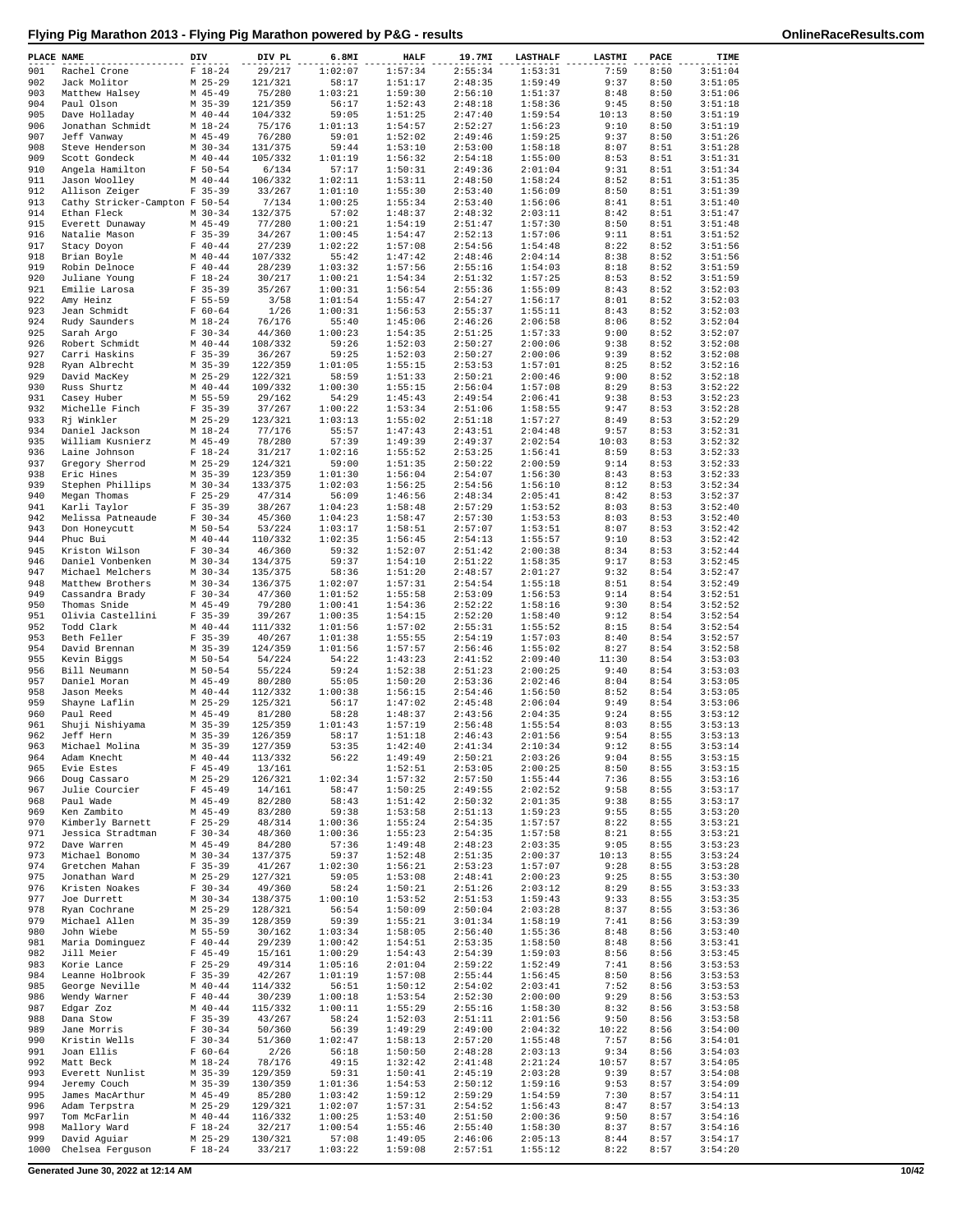| PLACE NAME   |                                              | DIV |                          | DIV PL             | 6.8MI              | <b>HALF</b>        | 19.7MI             | <b>LASTHALF</b>    | LASTMI        | PACE         | TIME               |
|--------------|----------------------------------------------|-----|--------------------------|--------------------|--------------------|--------------------|--------------------|--------------------|---------------|--------------|--------------------|
| 1001         | Bobby Moreland                               |     | $M$ 45-49                | 86/280             | 59:00              | 1:52:16            | 2:52:24            | 2:02:06            | 9:26          | 8:57         | 3:54:22            |
| 1002         | Tom Schraer                                  |     | $M$ 45-49                | 87/280             | 54:54              | 1:44:29            | 2:42:03            | 2:09:53<br>1:53:34 | 10:53         | 8:57         | 3:54:22            |
| 1003<br>1004 | Lauren Brown<br>Brooke Wainscott             |     | $F$ 25-29<br>$F 18-24$   | 50/314<br>34/217   | 1:04:13<br>58:05   | 2:00:50<br>1:49:42 | 2:59:02<br>2:49:12 | 2:04:42            | 7:59<br>9:29  | 8:57<br>8:57 | 3:54:23<br>3:54:23 |
| 1005         | Leslie Jane                                  |     | $F$ 35-39                | 44/267             | 1:02:32            | 1:56:55            | 2:56:08            | 1:57:29            | 8:40          | 8:57         | 3:54:24            |
| 1006         | Greg Uland                                   |     | $M$ 25-29                | 131/321            | 57:24              | 1:50:06            | 2:47:33            | 2:04:19            | 10:27         | 8:57         | 3:54:25            |
| 1007         | Wes Weaver                                   |     | $M$ 40-44                | 117/332            | 1:03:22            | 1:58:21            | 2:54:21            | 1:56:06            | 9:34          | 8:57         | 3:54:26            |
| 1008<br>1009 | Jennifer Brescoll<br>Kristina Tomlan         |     | $F 18 - 24$<br>$F$ 25-29 | 35/217<br>51/314   | 1:01:02<br>58:44   | 1:55:11<br>1:50:05 | 2:54:17<br>2:48:40 | 1:59:18<br>2:04:25 | 9:16<br>10:12 | 8:57<br>8:57 | 3:54:28<br>3:54:30 |
| 1010         | Glenn Henry                                  |     | $M$ 25-29                | 132/321            | 1:05:47            | 2:00:20            | 2:56:30            | 1:54:11            | 8:30          | 8:58         | 3:54:31            |
| 1011         | Jordan Simpson                               |     | $M$ 25-29                | 133/321            | 57:05              | 1:45:29            | 2:42:00            | 2:09:04            | 11:31         | 8:58         | 3:54:32            |
| 1012         | Michael Short                                |     | $M$ 30-34                | 139/375            | 56:34              | 1:48:55            | 2:46:34            | 2:05:41            | 10:24         | 8:58         | 3:54:36            |
| 1013         | Haley Fitzpatrick                            |     | $F 18-24$<br>$M$ 35-39   | 36/217             | 1:02:10<br>58:40   | 1:58:15            | 2:58:16<br>2:54:01 | 1:56:22            | 8:11          | 8:58         | 3:54:37            |
| 1014<br>1015 | Joe Rogers<br>Alan Schwartz                  |     | M 50-54                  | 131/359<br>56/224  | 1:02:27            | 1:52:53<br>1:57:58 | 2:56:19            | 2:01:44<br>1:56:41 | 8:43<br>8:47  | 8:58<br>8:58 | 3:54:37<br>3:54:38 |
| 1016         | Jennifer Lee                                 |     | $F$ 45-49                | 16/161             | 1:00:18            | 1:53:55            | 2:52:33            | 2:00:43            | 9:59          | 8:58         | 3:54:38            |
| 1017         | Katie Collins                                |     | $F$ 35-39                | 45/267             | 1:00:40            | 1:55:01            | 2:53:24            | 1:59:38            | 9:39          | 8:58         | 3:54:38            |
| 1018         | Daniel Noguera                               |     | $M$ 35-39                | 132/359            | 1:02:27            | 1:57:09            | 2:56:42            | 1:57:30            | 8:48          | 8:58         | 3:54:38            |
| 1019<br>1020 | Aaron Ehrle<br>Donne Abner                   |     | $M$ 25-29<br>$M$ 40-44   | 134/321<br>118/332 | 48:30<br>1:01:40   | 1:39:11<br>1:56:46 | 2:51:47<br>2:55:57 | 2:15:29<br>1:57:58 | 8:31<br>8:47  | 8:58<br>8:58 | 3:54:39<br>3:54:44 |
| 1021         | Shari Cooper                                 |     | $F 18-24$                | 37/217             | 1:00:54            | 1:55:47            | 2:55:39            | 1:58:59            | 8:55          | 8:58         | 3:54:45            |
| 1022         | Satoru Fuchise                               |     | $M$ 40-44                | 119/332            | 1:04:16            | 2:01:49            | 2:57:22            | 1:52:59            | 8:36          | 8:58         | 3:54:47            |
| 1023         | Michael Bitecofer                            |     | M 55-59                  | 31/162             | 57:33              | 1:49:55            | 2:50:41            | 2:04:54            | 9:18          | 8:58         | 3:54:48            |
| 1024<br>1025 | Susan Frye<br>Michael Leininger              |     | $F 40 - 44$<br>$M$ 30-34 | 31/239<br>140/375  | 59:40<br>1:01:26   | 1:54:36<br>1:54:36 | 2:52:58<br>2:52:37 | 2:00:14<br>2:00:15 | 9:25<br>9:12  | 8:58<br>8:58 | 3:54:50<br>3:54:50 |
| 1026         | Jennifer Lonneman                            |     | $F$ 35-39                | 46/267             | 58:34              | 1:52:42            | 2:52:27            | 2:02:11            | 9:21          | 8:58         | 3:54:52            |
| 1027         | John Snyder                                  |     | M 45-49                  | 88/280             | 1:01:46            | 1:56:16            | 2:56:06            | 1:58:39            | 8:40          | 8:58         | 3:54:54            |
| 1028         | Andrew Pratz                                 |     | $M$ 40-44                | 120/332            | 1:04:14            | 1:57:36            | 2:56:17            | 1:57:25            | 8:37          | 8:59         | 3:55:00            |
| 1029<br>1030 | Bruno Reynolds<br>Sean McGrory               |     | $M$ 60-64<br>$M$ 50-54   | 5/66<br>57/224     | 57:33<br>58:18     | 1:47:01<br>1:52:04 | 2:44:09<br>2:52:33 | 2:08:00<br>2:02:59 | 10:11<br>9:19 | 8:59<br>8:59 | 3:55:01<br>3:55:02 |
| 1031         | Benjamin Kinsella                            |     | $M$ 18-24                | 79/176             | 1:03:49            | 1:58:09            | 2:57:05            | 1:56:56            | 8:41          | 8:59         | 3:55:05            |
| 1032         | Valarie Barbour                              |     | $F$ 45-49                | 17/161             | 1:01:30            |                    |                    |                    | 8:22          | 8:59         | 3:55:06            |
| 1033         | Kevin Ash                                    |     | $M$ 25-29                | 135/321            | 1:02:55            | 1:57:57            | 2:55:18            | 1:57:09            | 10:49         | 8:59         | 3:55:06            |
| 1034         | Michael Wilburn                              |     | $M$ 30-34                | 141/375            | 1:00:36            | 1:56:09            | 2:55:14            | 1:58:57            | 9:06          | 8:59         | 3:55:06            |
| 1035<br>1036 | Nathan Culp<br>Melissa Yockey                |     | $M$ 30-34<br>$F 30-34$   | 142/375<br>52/360  | 1:00:24<br>1:00:30 | 1:54:26<br>1:55:29 | 2:52:58<br>2:54:52 | 2:00:42<br>1:59:38 | 9:01<br>9:13  | 8:59<br>8:59 | 3:55:07<br>3:55:07 |
| 1037         | Lisa Hall                                    |     | $F 40 - 44$              | 32/239             | 1:00:25            | 1:53:16            | 2:52:57            | 2:01:54            | 8:37          | 8:59         | 3:55:10            |
| 1038         | Scott Allison                                |     | $M$ 25-29                | 136/321            | 1:02:56            | 1:58:15            | 2:56:56            | 1:56:55            | 8:20          | 8:59         | 3:55:10            |
| 1039         | Craig Weigel                                 |     | $M$ 35-39                | 133/359            | 55:26              | 1:46:57            | 2:48:44            | 2:08:18            | 9:21          | 8:59         | 3:55:14            |
| 1040<br>1041 | Deelert Sombatthanasuk M 30-34<br>Paul Hudak |     | $M$ 45-49                | 143/375<br>89/280  | 1:03:39<br>59:44   | 1:58:27<br>1:53:53 | 2:56:13<br>2:52:45 | 1:56:48<br>2:01:26 | 8:44<br>9:45  | 8:59<br>8:59 | 3:55:14<br>3:55:18 |
| 1042         | Lei Yang                                     |     | $M$ 40-44                | 121/332            | 1:04:57            | 2:00:49            | 2:58:32            | 1:54:32            | 7:53          | 8:59         | 3:55:20            |
| 1043         | Lisa Consolino                               |     | $F$ 45-49                | 18/161             | 1:00:55            | 1:54:44            | 2:54:01            | 2:00:37            | 9:32          | 8:59         | 3:55:21            |
| 1044         | Kathryn Tolle                                |     | $F 18-24$                | 38/217             | 58:59              | 1:52:35            | 2:51:34            | 2:02:47            | 9:24          | 8:59         | 3:55:21            |
| 1045         | Larry Cook                                   |     | $M$ 45-49                | 90/280             | 1:07:19            | 2:05:14            | 3:02:23            | 1:50:11            | 7:36          | 9:00         | 3:55:25            |
| 1046<br>1047 | Kristina Indriksons<br>Amanda Coder          |     | $F$ 25-29<br>$F$ 35-39   | 52/314<br>47/267   | 1:01:37<br>1:01:31 | 1:57:04<br>1:56:26 | 2:56:55<br>2:55:38 | 1:58:26<br>1:59:07 | 8:17<br>9:05  | 9:00<br>9:00 | 3:55:29<br>3:55:33 |
| 1048         | Jennifer Suverkrup                           |     | $F$ 25-29                | 53/314             | 1:02:44            | 1:58:05            | 2:56:10            | 1:57:30            | 9:21          | 9:00         | 3:55:34            |
| 1049         | Elyse McCulla                                |     | $F$ 25-29                | 54/314             | 1:02:44            | 1:58:05            | 2:56:11            | 1:57:30            | 9:21          | 9:00         | 3:55:34            |
| 1050         | Rebecca Ammerman                             |     | $F$ 35-39                | 48/267             | 1:05:27            | 2:00:48            | 2:57:52            | 1:54:47            | 8:43          | 9:00         | 3:55:35            |
| 1051<br>1052 | Steve Brandstetter<br>M Mitchell             |     | M 50-54<br>$M$ 40-44     | 58/224<br>122/332  | 1:01:22<br>1:01:04 | 1:57:03<br>1:54:21 | 2:56:32<br>2:53:04 | 1:58:33<br>2:01:16 | 8:42<br>9:50  | 9:00<br>9:00 | 3:55:35<br>3:55:36 |
| 1053         | Glenn Carson                                 |     | M 65-69                  | 2/26               | 1:02:49            | 1:58:37            | 2:57:52            | 1:57:00            | 8:13          | 9:00         | 3:55:36            |
| 1054         | Michael Malanchuk                            |     | M 55-59                  | 32/162             | 1:02:04            | 1:56:50            | 2:56:42            | 1:58:48            | 9:03          | 9:00         | 3:55:38            |
| 1055         | Becky Nielsen                                |     | $F 40 - 44$              | 33/239             | 1:04:21            | 2:00:18            | 2:59:21            | 1:55:24            | 8:13          | 9:00         | 3:55:41            |
| 1056<br>1057 | Chris Lorenz<br>Terrance Fowler              |     | $M$ 30-34<br>M 55-59     | 144/375<br>33/162  | 58:28<br>58:29     | 1:49:32<br>1:49:45 | 2:47:36<br>2:49:35 | 2:06:19<br>2:06:06 | 10:05<br>9:56 | 9:01<br>9:01 | 3:55:50<br>3:55:50 |
| 1058         | Michael Wilson                               |     | $M$ 30-34                | 145/375            | 1:01:53            | 1:56:06            | 2:53:57            | 1:59:48            | 10:27         | 9:01         | 3:55:53            |
| 1059         | Leah Eqner                                   |     | $F$ 35-39                | 49/267             | 1:03:31            | 1:59:46            | 2:59:01            | 1:56:09            | 8:08          | 9:01         | 3:55:55            |
| 1060         | Ron O'Connor                                 |     | $M$ 30-34                | 146/375            | 58:05              | 1:50:58            | 2:52:31            | 2:04:57            | 9:25          | 9:01         | 3:55:55            |
| 1061<br>1062 | Jeff Stupak<br>Matthew Rhodes                |     | M 55-59<br>$M$ 40-44     | 34/162<br>123/332  | 1:02:54<br>1:00:16 | 1:57:20<br>1:54:23 | 2:55:50<br>2:54:08 | 1:58:35<br>2:01:35 | 9:18<br>9:05  | 9:01<br>9:01 | 3:55:55<br>3:55:58 |
|              | 1063 Mark Aguilar                            |     | $M$ 25-29                | 137/321            | 1:04:24            | 1:59:35            | 2:59:38            | 1:56:25            | 8:05          | 9:01         | 3:56:00            |
|              | 1064 David Mayer                             |     | M 50-54                  | 59/224             | 1:03:25            | 1:58:51            | 2:57:58            | 1:57:10            | 8:37          | 9:01         | 3:56:01            |
| 1065         | Nicole Dalton                                |     | $F 30-34$                | 53/360             | 1:02:24            | 2:00:26            | 2:50:26            | 1:55:38            | 9:33          | 9:01         | 3:56:03            |
| 1066<br>1067 | Sandra Canada<br>Jeff Jones                  |     | $F 50 - 54$<br>M 55-59   | 8/134<br>35/162    | 1:00:10<br>59:23   | 1:56:16<br>1:51:30 | 2:57:02<br>2:48:34 | 1:59:48<br>2:04:35 | 8:36<br>11:57 | 9:01<br>9:01 | 3:56:04<br>3:56:05 |
| 1068         | Jim Joyce                                    |     | $M$ 50-54                | 60/224             | 57:44              | 1:49:13            | 2:49:11            | 2:06:53            | 9:29          | 9:01         | 3:56:06            |
| 1069         | Sharon Young                                 |     | $F$ 45-49                | 19/161             | 1:02:36            | 1:57:50            | 2:58:14            | 1:58:17            | 8:46          | 9:01         | 3:56:06            |
| 1070         | Steve Enseleit                               |     | $M$ 35-39                | 134/359            | 1:03:43            | 1:58:49            | 2:58:03            | 1:57:19            | 8:34          | 9:01         | 3:56:07            |
| 1071         | Scott Hamilton                               |     | $M$ 45-49                | 91/280             | 59:30              | 1:52:44            | 2:53:39            | 2:03:24            | 10:02<br>8:08 | 9:01         | 3:56:08<br>3:56:08 |
| 1072<br>1073 | Leslie Aiken<br>Angie Wren                   |     | $F 18-24$<br>$F 40 - 44$ | 39/217<br>34/239   | 1:02:59<br>1:03:44 | 1:59:37<br>1:58:28 | 2:59:15<br>2:57:03 | 1:56:32<br>1:57:44 | 8:56          | 9:01<br>9:01 | 3:56:12            |
| 1074         | Frank Price                                  |     | $M$ 40-44                | 124/332            | 58:59              | 1:51:20            | 2:50:04            | 2:04:53            | 10:21         | 9:01         | 3:56:13            |
| 1075         | Dena Reilly                                  |     | $F 40 - 44$              | 35/239             | 1:01:47            | 1:56:47            | 2:56:14            | 1:59:27            | 9:15          | 9:01         | 3:56:13            |
| 1076         | Nancy Schoeneman                             |     | $F 50 - 54$              | 9/134              | 1:01:47            | 1:56:48            | 2:56:13            | 1:59:25            | 9:11          | 9:01         | 3:56:13            |
| 1077<br>1078 | Michael Grant<br>Phil Rudisill               |     | $M$ 35-39<br>$M$ 45-49   | 135/359<br>92/280  | 1:01:01<br>58:17   | 1:57:13<br>1:50:07 | 2:57:33<br>2:47:29 | 1:59:01<br>2:06:09 | 8:29<br>10:52 | 9:01<br>9:02 | 3:56:13<br>3:56:16 |
| 1079         | Corbin Woodling                              |     | $M$ 45-49                | 93/280             | 1:00:02            | 1:55:13            | 2:56:46            | 2:01:06            | 9:02          | 9:02         | 3:56:19            |
| 1080         | Susie Arshonsky                              |     | $F 30-34$                | 54/360             | 1:00:35            | 1:54:59            | 2:53:16            | 2:01:21            | 8:58          | 9:02         | 3:56:19            |
| 1081         | Sarah Newkirk                                |     | $F 18-24$                | 40/217             | 1:02:50            | 1:58:47            | 2:56:55            | 1:57:33            | 8:37          | 9:02         | 3:56:20            |
| 1083         | 1082 Eliza Roberts<br>Jeff Ginsburg          |     | $F 18-24$<br>M 50-54     | 41/217<br>61/224   | 58:20<br>59:29     | 1:51:51<br>1:52:04 | 2:52:49<br>2:50:51 | 2:04:31<br>2:04:19 | 9:08<br>10:03 | 9:02<br>9:02 | 3:56:22<br>3:56:22 |
| 1084         | Adam Lindley                                 |     | $M$ 25-29                | 138/321            | 1:01:16            | 1:54:58            | 2:53:03            | 2:01:27            | 9:39          | 9:02         | 3:56:24            |
| 1085         | Rachael Fernan                               |     | $F 30-34$                | 55/360             | 1:04:40            | 2:00:14            | 3:00:47            | 1:56:15            | 8:13          | 9:02         | 3:56:29            |
| 1086         | James Stevens                                |     | $M$ 40-44                | 125/332            | 55:13              | 1:45:51            | 2:49:07            | 2:10:38            | 9:54          | 9:02         | 3:56:29            |
| 1087<br>1088 | Angie Panno<br>Neil Borchers                 |     | $F$ 35-39<br>$M$ 30-34   | 50/267<br>147/375  | 1:02:34<br>1:02:13 | 1:58:33<br>1:58:00 | 2:58:31<br>2:57:27 | 1:57:57<br>1:58:31 | 8:18<br>8:41  | 9:02<br>9:02 | 3:56:29<br>3:56:30 |
| 1089         | Kent Snow                                    |     | M 55-59                  | 36/162             | 56:28              | 1:46:34            | 2:44:04            | 2:09:57            | 9:27          | 9:02         | 3:56:31            |
| 1090         | George Stefut                                |     | $M$ 45-49                | 94/280             | 1:05:52            | 2:03:02            | 3:00:55            | 1:53:30            | 8:26          | 9:02         | 3:56:32            |
| 1091         | Andrew Phillips                              |     | $M$ 30-34                | 148/375            | 1:01:33            | 1:58:42            | 3:02:21            | 1:57:53            | 8:00          | 9:02         | 3:56:35            |
| 1092         | Ron Maynor                                   |     | $M$ 50-54                | 62/224             | 1:00:16            | 1:53:08            | 2:53:01            | 2:03:30            | 9:49          | 9:02<br>9:02 | 3:56:37<br>3:56:37 |
| 1093<br>1094 | Jenni Love<br>Jeff Ladenburger               |     | $F$ 45-49<br>M 55-59     | 20/161<br>37/162   | 58:44<br>58:05     | 1:51:14<br>1:53:10 | 2:47:44<br>2:53:23 | 2:05:24<br>2:03:29 | 11:14<br>9:59 | 9:02         | 3:56:38            |
| 1095         | Chad Silker                                  |     | $M$ 30-34                | 149/375            | 59:57              | 1:56:37            | 2:58:35            | 2:00:06            | 8:13          | 9:03         | 3:56:43            |
| 1096         | Douglas McKenna                              |     | $M$ 30-34                | 150/375            | 59:57              | 1:56:37            | 2:58:37            | 2:00:06            | 8:14          | 9:03         | 3:56:43            |
| 1097         | Emily Yeater                                 |     | $F 18-24$                | 42/217             | 1:00:24            | 1:54:38            | 2:54:04            | 2:02:07            | 9:28          | 9:03         | 3:56:44            |
| 1098<br>1099 | Pamela Loebig<br>Steven Palmer               |     | $F$ 25-29<br>M 50-54     | 55/314<br>63/224   | 1:02:52<br>1:01:32 | 1:58:05<br>1:55:18 | 2:56:10<br>2:54:22 | 1:58:40<br>2:01:29 | 10:01<br>9:32 | 9:03<br>9:03 | 3:56:45<br>3:56:46 |
| 1100         | Tad Stricker                                 |     | $M$ 45-49                | 95/280             | 58:09              | 1:49:54            | 2:49:53            | 2:06:54            | 9:52          | 9:03         | 3:56:48            |

**Generated June 30, 2022 at 12:14 AM 11/42**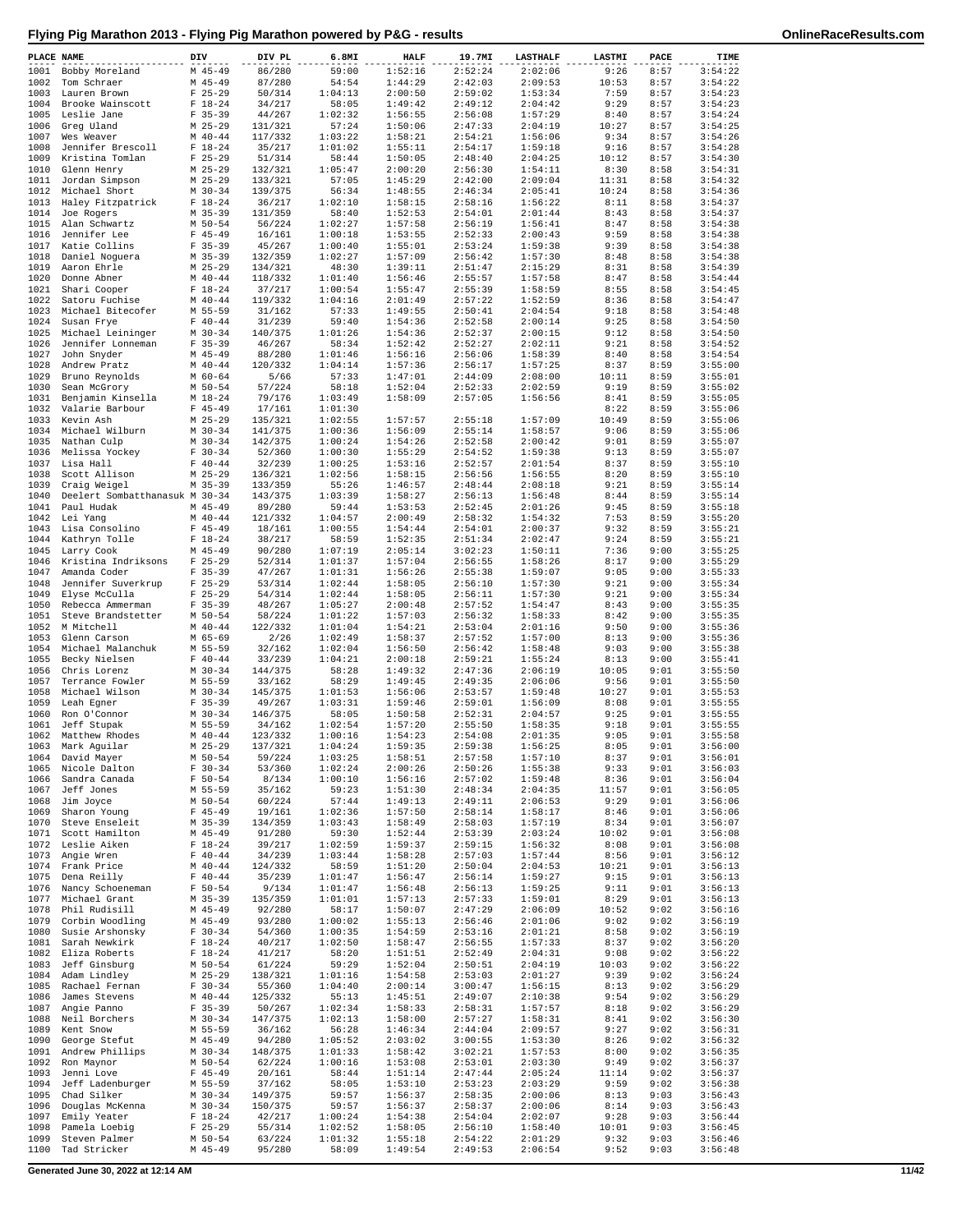| PLACE NAME   |                                         | DIV |                          | DIV PL             | 6.8MI              | <b>HALF</b>        | 19.7MI             | <b>LASTHALF</b>    | LASTMI        | PACE         | TIME               |
|--------------|-----------------------------------------|-----|--------------------------|--------------------|--------------------|--------------------|--------------------|--------------------|---------------|--------------|--------------------|
| 1101         | Adam Eskew                              |     | $M$ 35-39                | 136/359            | 54:55              | 1:48:50            | 2:49:44            | 2:08:00            | 10:00         | 9:03         | 3:56:50            |
| 1102         | Amy Englert                             |     | $F 18-24$                | 43/217             | 59:47              | 1:55:14            | 2:55:09            | 2:01:36            | 9:21          | 9:03         | 3:56:50            |
| 1103         | Juda McGannon                           |     | $F$ 45-49                | 21/161             | 59:25              | 1:54:43            | 2:54:32            | 2:02:08            | 9:26          | 9:03         | 3:56:50            |
| 1104         | Kyalo Muthiani                          |     | $M$ 40-44                | 126/332            | 1:02:20            | 1:58:12            | 2:58:48            | 1:58:40            | 7:49          | 9:03         | 3:56:52            |
| 1105<br>1106 | Gabriella Wolf<br>Joanna Etshokin       |     | $F 18-24$<br>$F 30-34$   | 44/217<br>56/360   | 1:03:35<br>56:17   | 1:59:32<br>1:53:08 | 2:59:35<br>2:55:09 | 1:57:21<br>2:03:47 | 7:33<br>9:19  | 9:03<br>9:03 | 3:56:53<br>3:56:54 |
| 1107         | William Holthaus                        |     | $M$ 30-34                | 151/375            | 1:03:15            | 1:58:02            | 2:56:59            | 1:58:54            | 8:45          | 9:03         | 3:56:56            |
| 1108         | Kristin Simpson                         |     | $F 18-24$                | 45/217             | 1:01:30            | 1:55:54            | 2:55:36            | 2:01:05            | 9:32          | 9:03         | 3:56:58            |
| 1109         | Sarah Stenger                           |     | $F 18-24$                | 46/217             | 1:03:35            | 1:59:33            | 2:59:37            | 1:57:27            | 7:40          | 9:03         | 3:57:00            |
| 1110         | Betty Baugh Harrison                    |     | $F 50 - 54$              | 10/134             | 1:01:41            | 1:57:19            | 2:57:29            | 1:59:43            | 8:32          | 9:03         | 3:57:01            |
| 1111         | Matt Shelley                            |     | $M$ 30-34                | 152/375            | 1:00:52            | 1:55:38            | 2:55:21            | 2:01:27            | 9:12          | 9:03         | 3:57:04            |
| 1112         | Scott Rousseau                          |     | $M_18-24$                | 80/176             | 1:03:12            | 1:57:41            | 2:58:59            | 1:59:25            | 8:35          | 9:03         | 3:57:05            |
| 1113         | Justin Kazensky                         |     | $M_18-24$                | 81/176<br>127/332  | 56:39              | 1:45:45            | 2:39:27            | 2:11:22            | 8:54          | 9:03         | 3:57:07<br>3:57:08 |
| 1114<br>1115 | Michael Laux<br>Michael Steigerwald     |     | $M$ 40-44<br>$M$ 45-49   | 96/280             | 1:01:09<br>1:03:17 | 1:57:18<br>1:58:29 | 2:56:30<br>2:56:49 | 1:59:50<br>1:58:43 | 9:32<br>8:56  | 9:04<br>9:04 | 3:57:11            |
| 1116         | Jeana Denardo                           |     | $F 18-24$                | 47/217             | 1:03:35            | 1:59:32            | 2:59:35            | 1:57:40            | 7:52          | 9:04         | 3:57:12            |
| 1117         | Chad Steioff                            |     | $M$ 40-44                | 128/332            | 1:00:18            | 1:54:44            | 2:52:51            | 2:02:31            | 8:38          | 9:04         | 3:57:14            |
| 1118         | Janet Geiger                            |     | $F 50 - 54$              | 11/134             | 59:58              | 1:53:31            | 2:52:55            | 2:03:46            | 9:57          | 9:04         | 3:57:16            |
| 1119         | Melissa Williams                        |     | $F 30-34$                | 57/360             | 1:03:55            | 1:59:32            | 2:59:14            | 1:57:46            | 8:28          | 9:04         | 3:57:17            |
| 1120         | Rosanne Kropp                           |     | $F 40 - 44$              | 36/239             | 1:00:24            | 1:54:36            | 2:54:28            | 2:02:42            | 9:37          | 9:04         | 3:57:17            |
| 1121         | Steve Moellering                        |     | $M$ 35-39                | 137/359            | 59:48              | 1:53:49            | 2:52:43            | 2:03:30            | 10:17         | 9:04         | 3:57:19            |
| 1122<br>1123 | Alex Shouldis<br>Chuck Pitz             |     | $M$ 25-29<br>$M$ 45-49   | 139/321<br>97/280  | 1:01:59<br>1:03:27 | 1:56:59<br>1:58:04 | 2:56:31<br>2:57:47 | 2:00:21<br>1:59:17 | 9:14<br>8:43  | 9:04<br>9:04 | 3:57:19<br>3:57:20 |
| 1124         | Nathan Johnson                          |     | $M$ 35-39                | 138/359            | 56:51              | 1:49:25            | 2:46:22            | 2:08:01            | 9:09          | 9:04         | 3:57:25            |
| 1125         | James Rice                              |     | M 50-54                  | 64/224             | 1:03:07            | 1:58:17            | 2:57:42            | 1:59:11            | 8:28          | 9:04         | 3:57:27            |
| 1126         | Nathan Kennard                          |     | $M$ 35-39                | 139/359            | 59:06              | 1:52:41            | 2:52:50            | 2:04:48            | 9:20          | 9:04         | 3:57:29            |
| 1127         | Justin Kaiser                           |     | $M$ 25-29                | 140/321            | 1:04:47            | 2:04:31            | 3:05:17            | 1:52:58            | 6:56          | 9:04         | 3:57:29            |
| 1128         | Michael McManus                         |     | $M$ 30-34                | 153/375            | 1:04:04            | 1:59:13            | 2:58:32            | 1:58:16            | 8:24          | 9:04         | 3:57:29            |
| 1129         | Olivia Cooke                            |     | $F 18-24$<br>$M$ 25-29   | 48/217             | 1:03:23            | 1:59:20<br>1:53:54 | 2:58:56            | 1:58:10            | 8:36          | 9:04         | 3:57:29            |
| 1130<br>1131 | John Schwirtz<br>Joshua Moreland        |     | $M$ 30-34                | 141/321<br>154/375 | 1:02:27<br>54:55   | 1:45:16            | 2:52:11<br>2:42:49 | 2:03:37<br>2:12:16 | 9:26<br>11:37 | 9:04<br>9:04 | 3:57:30<br>3:57:31 |
| 1132         | Derek Varney                            |     | $M$ 30-34                | 155/375            | 1:01:51            | 1:58:17            | 2:58:10            | 1:59:16            | 8:53          | 9:04         | 3:57:32            |
| 1133         | Jared Harvest                           |     | $M$ 30-34                | 156/375            | 1:01:52            | 1:58:20            | 2:58:10            | 1:59:14            | 8:53          | 9:04         | 3:57:33            |
| 1134         | John Gillard                            |     | $M$ 30-34                | 157/375            | 1:01:51            | 1:58:18            | 2:58:12            | 1:59:16            | 8:54          | 9:05         | 3:57:34            |
| 1135         | Anita Zonker                            |     | $F 60 - 64$              | 3/26               | 1:03:18            | 1:59:14            | 2:59:00            | 1:58:21            | 8:36          | 9:05         | 3:57:34            |
| 1136         | Nick Laboffe                            |     | $M$ 30-34                | 158/375            | 1:00:31            | 1:54:34            | 2:51:38            | 2:03:04            | 9:05          | 9:05         | 3:57:37            |
| 1137         | Dennis Kuhn                             |     | $M$ 45-49                | 98/280             | 1:03:28            | 1:59:08            | 2:59:24            | 1:58:32            | 8:22          | 9:05         | 3:57:39            |
| 1138         | Christopher Tompkins                    |     | $M$ 45-49                | 99/280             | 1:03:02            | 1:58:08            | 2:56:08            | 1:59:33            | 9:34          | 9:05         | 3:57:41            |
| 1139<br>1140 | Amy Wenger<br>Kevin Coons               |     | $F 30-34$<br>$M$ 25-29   | 58/360<br>142/321  | 1:01:58<br>1:02:56 | 1:57:18<br>1:57:46 | 2:57:23<br>2:57:10 | 2:00:23<br>1:59:59 | 9:04<br>8:49  | 9:05<br>9:05 | 3:57:41<br>3:57:44 |
| 1141         | Maegan Capuano                          |     | $F 18 - 24$              | 49/217             | 1:03:10            | 1:58:49            | 2:59:23            | 1:58:57            | 8:37          | 9:05         | 3:57:45            |
| 1142         | Laura Schemenauer                       |     | $F 18-24$                | 50/217             | 1:02:18            | 1:56:57            | 2:56:39            | 2:00:50            | 9:01          | 9:05         | 3:57:46            |
| 1143         | Stacy Marcus                            |     | $F$ 25-29                | 56/314             | 1:03:38            | 1:59:05            | 2:58:27            | 1:58:42            | 8:34          | 9:05         | 3:57:46            |
| 1144         | Kirstin Peters-Whetsto F 35-39          |     |                          | 51/267             | 1:03:09            | 1:59:09            | 2:58:15            | 1:58:38            | 8:58          | 9:05         | 3:57:47            |
| 1145         | Geoffrey Martin                         |     | $M$ 25-29                | 143/321            | 1:00:06            | 1:52:48            | 2:54:56            | 2:05:03            | 8:49          | 9:05         | 3:57:50            |
| 1146         | Toby Pinger                             |     | $M$ 40-44                | 129/332            | 1:00:23            | 1:55:51            | 2:55:09            | 2:02:00            | 10:09         | 9:05         | 3:57:51            |
| 1147<br>1148 | Jonny Leonard<br>Jeremy Bushey          |     | $M$ 30-34<br>$M_18-24$   | 159/375<br>82/176  | 57:02<br>55:43     | 1:47:00<br>1:47:31 | 2:46:24<br>2:50:58 | 2:10:52<br>2:10:21 | 11:21<br>9:35 | 9:05<br>9:05 | 3:57:51<br>3:57:51 |
| 1149         | Lenah Malala                            |     | $F$ 35-39                | 52/267             | 58:20              | 1:54:12            | 2:55:21            | 2:03:40            | 9:17          | 9:05         | 3:57:51            |
| 1150         | Anthony Dragovich                       |     | M 35-39                  | 140/359            | 1:02:18            | 1:57:54            | 2:57:22            | 1:59:58            | 8:55          | 9:05         | 3:57:52            |
| 1151         | Bobby Vigars                            |     | $M_18-24$                | 83/176             | 1:07:17            | 2:05:27            | 3:04:28            | 1:52:27            | 7:28          | 9:05         | 3:57:54            |
| 1152         | Lesley Rooke                            |     | $F$ 25-29                | 57/314             | 1:02:45            | 1:58:56            | 2:59:10            | 1:59:04            | 8:53          | 9:05         | 3:57:59            |
| 1153         | Michael Campbell                        |     | $M$ 40-44                | 130/332            | 1:02:40            | 1:57:24            | 2:56:49            | 2:00:37            | 9:20          | 9:06         | 3:58:01            |
| 1154         | Lloyd Cobble                            |     | $M$ 40-44                | 131/332            | 1:05:11            | 2:01:37            | 3:00:40            | 1:56:25            | 8:14          | 9:06         | 3:58:02            |
| 1155<br>1156 | Steve Gruber<br>Kristin Muccigrosso     |     | $M$ 50-54<br>$F$ 25-29   | 65/224<br>58/314   | 1:03:16<br>1:03:53 | 1:58:10<br>1:59:31 | 2:56:05<br>2:59:28 | 1:59:54<br>1:58:33 | 10:24<br>8:33 | 9:06<br>9:06 | 3:58:04<br>3:58:04 |
| 1157         | John Hudson                             |     | $M$ 35-39                | 141/359            | 1:03:49            | 2:00:30            | 2:59:37            | 1:57:36            | 8:50          | 9:06         | 3:58:06            |
| 1158         | Michael Beckmeyer                       |     | M 50-54                  | 66/224             | 1:02:58            | 1:58:32            | 2:57:19            | 1:59:37            | 8:41          | 9:06         | 3:58:09            |
| 1159         | David Andrade                           |     | $M$ 40-44                | 132/332            | 1:01:30            | 1:55:38            | 2:56:57            | 2:02:31            | 8:27          | 9:06         | 3:58:09            |
| 1160         | Justin Williams                         |     | $M$ 35-39                | 142/359            | 1:03:09            | 1:58:23            | 2:57:31            | 1:59:48            | 8:37          | 9:06         | 3:58:11            |
| 1161         | Suanne Davendonis                       |     | $F 50 - 54$              | 12/134             | 1:01:18            | 1:56:13            | 2:55:51            | 2:01:59            | 9:51          | 9:06         | 3:58:11            |
| 1162         | Ken Moore                               |     | $M$ 40-44                | 133/332            | 1:03:36            | 1:59:16            | 2:59:12            | 1:58:57            | 8:44          | 9:06         | 3:58:13            |
|              | 1163 Beth Zimpfer<br>1164 Timothy Meyer |     | $F 18-24$<br>$M$ 45-49   | 51/217<br>100/280  | 55:56<br>1:00:46   | 1:46:50<br>1:53:58 | 2:46:12<br>2:52:34 | 2:11:24<br>2:04:19 | 9:02<br>9:44  | 9:06<br>9:06 | 3:58:14<br>3:58:16 |
| 1165         | Chad Eberle                             |     | $M$ 40-44                | 134/332            | 1:05:10            | 2:02:20            | 3:01:00            | 1:55:57            | 8:19          | 9:06         | 3:58:17            |
| 1166         | Emily Bruns                             |     | $F 30-34$                | 59/360             | 1:01:50            | 1:56:48            | 2:57:13            | 2:01:31            | 9:04          | 9:06         | 3:58:18            |
| 1167         | James Kriz                              |     | $M$ 35-39                | 143/359            | 58:46              | 1:51:38            | 2:49:19            | 2:06:42            | 8:52          | 9:06         | 3:58:19            |
| 1168         | Joseph Gesior                           |     | $M$ 50-54                | 67/224             | 59:04              | 1:51:56            | 2:52:34            | 2:06:28            | 9:50          | 9:06         | 3:58:23            |
| 1169         | Matthew Debevec                         |     | $M$ 35-39                | 144/359            | 1:00:20            | 1:56:41            | 2:57:51            | 2:01:47            | 8:35          | 9:07         | 3:58:27            |
| 1170<br>1171 | Jerry Stahl<br>Joe Giordano             |     | $M$ 45-49<br>M 35-39     | 101/280<br>145/359 | 1:03:39<br>1:00:19 | 1:59:37<br>1:56:41 | 2:58:52            | 1:58:51<br>2:01:47 | 9:11          | 9:07<br>9:07 | 3:58:27<br>3:58:28 |
| 1172         | Robby Gilliam                           |     | $M$ 40-44                | 135/332            | 1:03:39            | 1:59:37            | 2:58:52            | 1:58:54            | 9:14          | 9:07         | 3:58:31            |
| 1173         | Patrick Heine                           |     | $M_18-24$                | 84/176             | 51:18              | 1:40:26            | 2:47:21            | 2:18:05            | 10:30         | 9:07         | 3:58:31            |
| 1174         | Mike Wheeler                            |     | M 55-59                  | 38/162             | 57:09              | 1:49:56            | 2:51:49            | 2:08:36            | 9:33          | 9:07         | 3:58:31            |
| 1175         | Doug Good                               |     | $M$ 40-44                | 136/332            | 1:03:02            | 1:59:05            | 2:59:09            | 1:59:29            | 8:57          | 9:07         | 3:58:33            |
|              | 1176 Ashley Kirkwood                    |     | $F 40 - 44$              | 37/239             | 1:00:23            | 1:54:21            | 2:53:35            | 2:04:14            | 9:49          | 9:07         | 3:58:34            |
| 1177<br>1178 | Annie Newman                            |     | $F 40 - 44$<br>$F$ 35-39 | 38/239             | 1:00:19            | 1:54:59<br>2:01:59 | 2:54:08<br>2:59:16 | 2:03:36<br>1:56:39 | 9:24<br>8:58  | 9:07<br>9:07 | 3:58:35<br>3:58:37 |
| 1179         | Sally Grunkemeyer<br>Theresa Lewis      |     | $F 40 - 44$              | 53/267<br>39/239   | 1:08:13<br>1:01:43 | 1:57:24            | 2:57:31            | 2:01:14            | 9:05          | 9:07         | 3:58:38            |
| 1180         | Keenan Riordan                          |     | $M$ 35-39                | 146/359            | 1:03:36            | 1:59:15            | 2:59:14            | 1:59:24            | 8:52          | 9:07         | 3:58:38            |
| 1181         | Ed Ferrell                              |     | $M$ 45-49                | 102/280            | 59:31              | 1:55:38            | 2:55:29            | 2:03:01            | 8:53          | 9:07         | 3:58:39            |
|              | 1182 Vito Carla                         |     | $M$ 30-34                | 160/375            | 51:00              | 1:40:29            | 2:41:45            | 2:18:10            | 9:34          | 9:07         | 3:58:39            |
| 1183         | Christopher Dennemann M 35-39           |     |                          | 147/359            | 1:04:27            | 2:00:22            | 3:00:26            | 1:58:18            | 8:29          | 9:07         | 3:58:39            |
| 1184         | Jeff Gross                              |     | $M$ 45-49                | 103/280            | 59:15              | 1:51:43            | 2:51:11            | 2:06:58            | 9:45          | 9:07         | 3:58:40            |
| 1185<br>1186 | Laura Arscott<br>Michael Klee           |     | $F 18-24$<br>M 65-69     | 52/217<br>3/26     | 59:44<br>59:54     | 1:52:41<br>1:51:05 | 2:55:22<br>2:48:12 | 2:05:59<br>2:07:36 | 9:04<br>10:17 | 9:07<br>9:07 | 3:58:40<br>3:58:41 |
| 1187         | Glynetta Vogt                           |     | $F$ 35-39                | 54/267             | 1:03:42            | 1:59:46            | 2:59:46            | 1:58:57            | 8:43          | 9:07         | 3:58:43            |
| 1188         | Arnaldo Vazquez                         |     | $M$ 30-34                | 161/375            | 57:11              | 1:52:13            | 2:54:14            | 2:06:31            | 8:59          | 9:07         | 3:58:44            |
| 1189         | Tana Kirkbride                          |     | $F 40 - 44$              | 40/239             | 1:05:37            | 2:02:45            | 3:01:27            | 1:56:02            | 8:27          | 9:07         | 3:58:47            |
| 1190         | Marina Herrman                          |     | $F 50 - 54$              | 13/134             | 1:01:54            | 1:58:18            | 2:58:38            | 2:00:30            | 9:01          | 9:07         | 3:58:47            |
| 1191         | Krystina Murawski                       |     | $F 18-24$                | 53/217             | 1:02:36            | 1:59:36            | 2:59:36            | 1:59:12            | 8:38          | 9:07         | 3:58:48            |
| 1192<br>1193 | Dan Might<br>Nick Rauer                 |     | $M$ 45-49<br>$M$ 30-34   | 104/280            | 1:03:33<br>1:05:36 | 1:58:47<br>2:03:08 | 2:58:33<br>3:02:04 | 2:00:02<br>1:55:41 | 9:13<br>8:33  | 9:07<br>9:07 | 3:58:48<br>3:58:49 |
| 1194         | Kristina Skurow                         |     | $F$ 25-29                | 162/375<br>59/314  | 1:01:50            | 1:57:09            | 2:56:46            | 2:01:41            | 10:04         | 9:07         | 3:58:49            |
| 1195         | Bernadette Nario                        |     | $F 40 - 44$              | 41/239             | 56:50              | 1:49:28            | 2:45:26            | 2:09:22            | 15:51         | 9:07         | 3:58:50            |
| 1196         | Bethany Linder                          |     | $F 30-34$                | 60/360             | 1:02:47            | 1:58:14            | 2:57:21            | 2:00:37            | 8:52          | 9:07         | 3:58:50            |
| 1197         | Jason MacDonald                         |     | $M$ 30-34                | 163/375            | 58:37              | 1:52:05            | 2:52:28            | 2:06:47            | 8:32          | 9:07         | 3:58:51            |
| 1198         | Joe Canter                              |     | $M$ 25-29                | 144/321            | 1:02:38            | 1:59:06            | 2:58:38            | 1:59:47            | 9:01          | 9:08         | 3:58:53            |
| 1199         | Gus Hutto                               |     | M 55-59                  | 39/162             | 1:01:48            | 1:56:13            | 2:56:17            | 2:02:40            | 9:13          | 9:08         | 3:58:53            |
| 1200         | Michael Colegrove                       |     | $M$ 35-39                | 148/359            | 1:00:34            | 1:54:47            | 2:55:04            | 2:04:08            | 8:50          | 9:08         | 3:58:54            |

**Generated June 30, 2022 at 12:14 AM 12/42**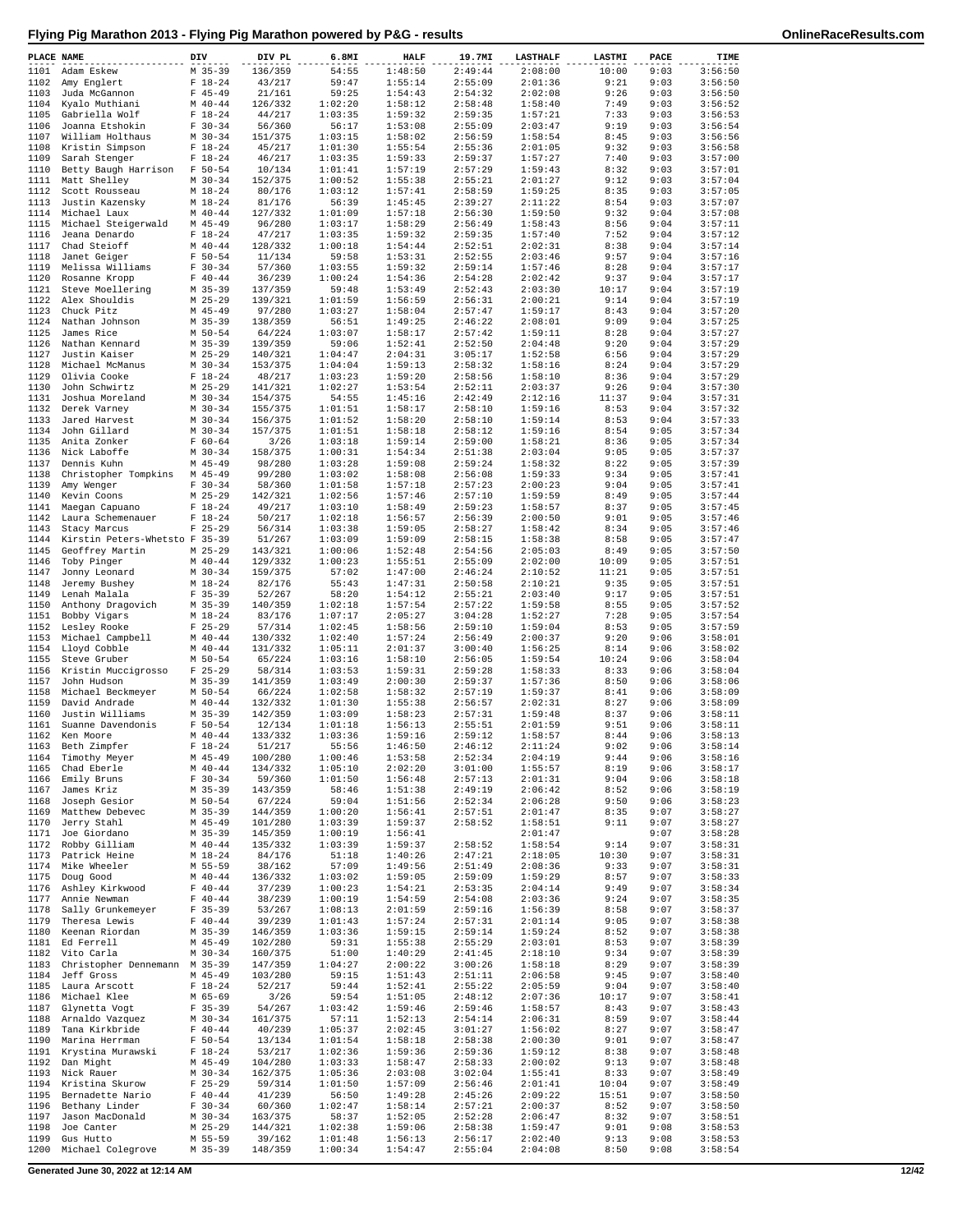|  |  | Flying Pig Marathon 2013 - Flying Pig Marathon powered by P&G - results |  |
|--|--|-------------------------------------------------------------------------|--|
|  |  |                                                                         |  |

| PLACE NAME   |                                               | DIV                      | DIV PL             | 6.8MI              | <b>HALF</b>        | 19.7MI             | <b>LASTHALF</b>    | LASTMI        | PACE         | TIME               |
|--------------|-----------------------------------------------|--------------------------|--------------------|--------------------|--------------------|--------------------|--------------------|---------------|--------------|--------------------|
|              | 1201 Erin McGhee                              | $F$ 45-49                | 22/161             | 1:01:57            | 1:57:05            | 2:57:23            | 2:01:52            | 9:05          | 9:08         | 3:58:57            |
| 1202         | Kathleen Fussinger                            | $F 50 - 54$              | 14/134             | 1:02:46            | 1:58:50            | 2:59:28            | 2:00:09            | 8:38          | 9:08         | 3:58:59            |
| 1203         | Christie Bane                                 | $F$ 35-39                | 55/267             | 1:02:29            | 1:57:44            | 2:58:35            | 2:01:17            | 8:57          | 9:08         | 3:59:00            |
| 1204<br>1205 | Kyle Muenker<br>Agnes Porell                  | $M_18-24$<br>$F 40 - 44$ | 85/176<br>42/239   | 49:16<br>1:04:25   | 1:35:03<br>1:59:30 | 2:38:41<br>2:59:13 | 2:24:06<br>1:59:40 | 11:34<br>8:38 | 9:08<br>9:08 | 3:59:08<br>3:59:10 |
| 1206         | Ryan Fortner                                  | M 35-39                  | 149/359            | 1:07:33            | 2:05:01            | 3:02:00            | 1:54:11            | 9:20          | 9:08         | 3:59:11            |
| 1207         | Chris Dixon                                   | M 35-39                  | 150/359            | 1:06:04            | 2:01:12            | 2:59:36            | 1:58:01            | 9:07          | 9:08         | 3:59:12            |
| 1208         | Teresa Guthrie                                | $F$ 45-49                | 23/161             | 1:03:25            | 1:58:21            | 2:57:04            | 2:00:52            | 9:39          | 9:08         | 3:59:13            |
| 1209         | Julia Anderson                                | $F 50 - 54$              | 15/134             | 1:03:34            | 1:59:39            | 2:59:42            | 1:59:34            | 8:59          | 9:08         | 3:59:13            |
| 1210         | Elizabeth Anderson                            | $F 30-34$                | 61/360             | 1:03:34            | 1:59:39            | 2:59:43            | 1:59:34            | 8:58          | 9:08         | 3:59:13            |
| 1211<br>1212 | Ryan Cooper<br>Patrick Rady                   | $M$ 35-39<br>$M$ 40-44   | 151/359<br>137/332 | 58:11<br>1:03:30   | 1:49:14<br>1:59:35 | 2:47:07<br>2:59:53 | 2:10:01<br>1:59:41 | 9:05<br>8:38  | 9:08<br>9:08 | 3:59:14<br>3:59:15 |
| 1213         | Marc Dungler                                  | $M$ 45-49                | 105/280            | 1:01:47            | 1:57:02            | 2:58:03            | 2:02:17            | 8:26          | 9:09         | 3:59:18            |
| 1214         | Barb Malott                                   | $F 50 - 54$              | 16/134             | 59:32              | 1:52:55            | 2:52:21            | 2:06:26            | 9:18          | 9:09         | 3:59:20            |
| 1215         | Arthur Golbert                                | M 55-59                  | 40/162             | 1:03:21            | 1:59:31            | 2:58:14            | 1:59:50            | 9:07          | 9:09         | 3:59:21            |
| 1216         | Darleen Sandoval                              | $F 40 - 44$              | 43/239             | 1:04:16            | 2:01:30            | 3:00:31            | 1:57:52            | 9:06          | 9:09         | 3:59:21            |
| 1217         | Angie Nolte                                   | $F 40 - 44$              | 44/239             | 1:01:50            | 1:56:40            | 2:57:12            | 2:02:42            | 8:56          | 9:09         | 3:59:22            |
| 1218<br>1219 | Damon Strickland<br>John Parkins              | $M$ 35-39<br>$M$ 35-39   | 152/359<br>153/359 | 1:03:24<br>1:01:56 | 1:58:06<br>1:57:02 | 2:55:08<br>3:00:36 | 2:01:18<br>2:02:23 | 10:24<br>8:22 | 9:09<br>9:09 | 3:59:23<br>3:59:25 |
| 1220         | Lars Mattgard                                 | $M$ 35-39                | 154/359            | 1:01:30            | 1:55:53            | 2:57:22            | 2:03:36            | 8:51          | 9:09         | 3:59:28            |
|              | 1221 Mark Casdorph                            | M 55-59                  | 41/162             | 58:57              | 1:51:11            | 2:52:10            | 2:08:18            | 10:06         | 9:09         | 3:59:29            |
| 1222         | Gary Cohee                                    | $M$ 60-64                | 6/66               | 59:00              | 1:55:50            | 2:56:00            | 2:03:41            | 9:36          | 9:09         | 3:59:30            |
| 1223         | Elizabeth Stockton                            | $F$ 35-39                | 56/267             | 1:05:16            | 2:03:43            | 3:04:39            | 1:55:49            | 8:29          | 9:09         | 3:59:32            |
| 1224         | Jesse Sestito                                 | $M$ 30-34                | 164/375            | 1:06:25            | 2:00:40            | 2:59:22            | 1:58:52            | 8:52          | 9:09         | 3:59:32            |
| 1225<br>1226 | Zachary Bisacky<br>Rachel Hartman             | $M$ 40-44<br>$F 40 - 44$ | 138/332<br>45/239  | 1:00:25<br>1:04:19 | 1:54:37<br>2:00:58 | 2:53:02<br>2:59:14 | 2:04:56<br>1:58:36 | 8:35<br>8:36  | 9:09<br>9:09 | 3:59:33<br>3:59:33 |
| 1227         | Michael Magnotta                              | M 55-59                  | 42/162             | 1:02:44            | 1:58:23            | 2:58:59            | 2:01:14            | 9:27          | 9:09         | 3:59:36            |
| 1228         | John Sinclair                                 | M 50-54                  | 68/224             | 1:03:29            | 1:59:23            | 3:00:33            | 2:00:16            | 8:30          | 9:09         | 3:59:39            |
| 1229         | Brian McHale                                  | $M$ 45-49                | 106/280            | 1:02:20            | 1:58:38            | 2:59:57            | 2:01:02            | 8:48          | 9:09         | 3:59:39            |
| 1230         | Christine Tokarz                              | $F$ 35-39                | 57/267             | 1:01:13            | 1:56:51            | 2:57:40            | 2:02:50            | 9:18          | 9:09         | 3:59:40            |
| 1231         | Cheehee Kim                                   | $F 40 - 44$              | 46/239             | 1:03:40            | 1:59:45<br>1:59:48 | 2:59:46<br>2:59:31 | 1:59:56            | 9:21          | 9:09         | 3:59:40<br>3:59:41 |
| 1232<br>1233 | Alina Nassar<br>Nathan Hall                   | $F$ 35-39<br>$M$ 40-44   | 58/267<br>139/332  | 1:02:53<br>1:03:41 | 1:59:46            | 2:59:52            | 1:59:54<br>1:59:56 | 8:54<br>9:22  | 9:09<br>9:09 | 3:59:41            |
| 1234         | Michelle Faust                                | $F$ 25-29                | 60/314             | 1:02:43            | 1:59:05            | 2:59:54            | 2:00:37            | 8:59          | 9:09         | 3:59:41            |
| 1235         | Steve Kirby                                   | M 50-54                  | 69/224             | 1:03:07            | 1:59:44            | 3:00:13            | 2:00:02            | 8:33          | 9:10         | 3:59:46            |
| 1236         | Molly Sturlis                                 | $F 18-24$                | 54/217             | 1:03:07            | 1:59:02            | 2:59:48            | 2:00:51            | 8:17          | 9:10         | 3:59:52            |
| 1237         | Mark Sheppard                                 | $M$ 45-49                | 107/280            | 1:06:06            | 2:03:21            | 3:01:37            | 1:56:32            | 8:43          | 9:10         | 3:59:52            |
| 1238<br>1239 | Dorothy Hafertepen<br>Jay Millovitsch         | $F 50 - 54$<br>$M$ 30-34 | 17/134<br>165/375  | 1:02:13<br>1:04:25 | 1:56:40<br>1:59:30 | 2:55:18<br>2:59:35 | 2:03:13<br>2:00:23 | 11:37<br>8:57 | 9:10<br>9:10 | 3:59:53<br>3:59:53 |
| 1240         | Jim James                                     | $M$ 35-39                | 155/359            | 1:04:47            | 2:01:20            | 3:01:21            | 1:58:34            | 8:23          | 9:10         | 3:59:53            |
| 1241         | Randy Fuerst                                  | M 45-49                  | 108/280            | 1:03:03            | 1:57:19            | 2:57:00            | 2:02:38            | 8:44          | 9:10         | 3:59:56            |
| 1242         | James Smiles                                  | $M$ 40-44                | 140/332            | 1:03:52            | 2:01:18            | 3:02:04            | 1:58:39            | 8:35          | 9:10         | 3:59:56            |
| 1243         | Bethany Williams                              | $F$ 25-29                | 61/314             | 1:05:38            | 2:03:24            | 3:03:09            | 1:56:33            | 7:38          | 9:10         | 3:59:57            |
| 1244         | Samantha Mickler                              | $F 18-24$                | 55/217             | 1:03:34            | 1:58:55            | 2:58:42            | 2:01:05            | 9:17          | 9:10         | 3:59:59            |
| 1245         | Stephanie Geiger                              | $F$ 25-29                | 62/314             | 1:04:35            | 2:02:21            | 3:01:46            | 1:57:39            | 8:43          | 9:10         | 3:59:59            |
| 1246<br>1247 | Katie Daly<br>David Krenk                     | $F$ 25-29<br>M 50-54     | 63/314<br>70/224   | 1:04:35<br>58:19   | 2:02:21<br>1:50:29 | 3:01:46<br>2:50:14 | 1:57:39<br>2:09:32 | 8:42<br>10:32 | 9:10<br>9:10 | 3:59:59<br>4:00:01 |
| 1248         | Sara Vincent                                  | $F 30-34$                | 62/360             | 1:00:30            | 1:53:04            | 2:50:40            | 2:07:01            | 9:03          | 9:10         | 4:00:05            |
| 1249         | Joanna Folz                                   | $F 30-34$                | 63/360             | 1:05:12            | 1:59:40            | 2:59:29            | 2:00:26            | 8:13          | 9:10         | 4:00:06            |
| 1250         | Scott Frimming                                | $M$ 45-49                | 109/280            | 56:26              | 1:49:51            | 2:50:31            | 2:10:21            | 10:24         | 9:11         | 4:00:12            |
| 1251         | Eric Rayvid                                   | $M$ 40-44                | 141/332            | 1:04:43            | 2:00:29            | 3:00:36            | 1:59:44            | 8:35          | 9:11         | 4:00:12            |
| 1252<br>1253 | Sean McHale                                   | $M$ 45-49<br>$M$ 30-34   | 110/280<br>166/375 | 1:02:20<br>1:03:25 | 1:57:45<br>1:59:13 | 2:55:20<br>2:59:18 | 2:02:30<br>2:01:05 | 10:15<br>8:48 | 9:11<br>9:11 | 4:00:15<br>4:00:17 |
| 1254         | Scott Ingram-Cotton<br>Jeremy Louis           | M 35-39                  | 156/359            | 58:35              | 1:49:55            | 2:52:24            | 2:10:27            | 8:51          | 9:11         | 4:00:22            |
| 1255         | Holly Crawford                                | $F 40 - 44$              | 47/239             | 1:07:17            | 2:04:15            | 3:03:47            | 1:56:08            | 8:27          | 9:11         | 4:00:22            |
| 1256         | Leanne Jepson                                 | $F$ 45-49                | 24/161             | 1:00:52            | 1:55:36            | 2:57:03            | 2:04:47            | 9:23          | 9:11         | 4:00:23            |
| 1257         | Caitlin Robie                                 | $F$ 25-29                | 64/314             | 1:05:47            | 2:02:22            | 3:02:17            | 1:58:02            | 8:21          | 9:11         | 4:00:24            |
| 1258         | Jennifer Klein                                | $F 30-34$                | 64/360             | 1:02:54            | 1:58:54            | 2:58:30            | 2:01:34            | 9:43          | 9:11         | 4:00:27            |
| 1259<br>1260 | Steve Hart<br>Jason Henage                    | M 50-54<br>$M$ 35-39     | 71/224<br>157/359  | 56:30<br>1:01:22   | 1:48:46<br>1:57:12 | 2:48:55<br>2:57:55 | 2:11:43<br>2:03:17 | 10:21<br>9:42 | 9:11<br>9:11 | 4:00:29<br>4:00:29 |
| 1261         | Benjamin Romine                               | $M$ 25-29                | 145/321            | 56:25              | 1:47:15            | 2:48:04            | 2:13:22            | 8:59          | 9:11         | 4:00:36            |
| 1262         | Tyler Griffith                                | $M_18-24$                | 86/176             | 50:37              | 1:37:22            | 2:43:42            | 2:23:17            | 11:37         | 9:12         | 4:00:38            |
|              | 1263 Jon Hofmann                              | $M$ 35-39                | 158/359            | 1:00:22            | 1:53:23            | 2:55:17            | 2:07:15            | 9:10          | 9:12         | 4:00:38            |
| 1264         | Marco A Benavides                             | $M$ 35-39                | 159/359            | 1:04:47            | 2:01:34            | 3:01:11            | 1:59:05            | 9:07          | 9:12         | 4:00:38            |
| 1265<br>1266 | Taylor Koopman<br>Dylan Tinnesz               | $M 18 - 24$<br>$M$ 40-44 | 87/176<br>142/332  | 58:25<br>1:03:23   | 1:48:54<br>1:59:06 | 2:49:51<br>3:00:50 | 2:11:46<br>2:01:34 | 8:04<br>8:45  | 9:12<br>9:12 | 4:00:39<br>4:00:39 |
| 1267         | Octavio Flores                                | $M$ 40-44                | 143/332            | 1:04:48            | 2:01:21            | 3:01:10            | 1:59:19            | 9:09          | 9:12         | 4:00:39            |
| 1268         | Alejandro Ramirez                             | $M$ 35-39                | 160/359            | 1:04:49            | 2:01:22            | 3:01:11            | 1:59:18            | 9:09          | 9:12         | 4:00:40            |
| 1269         | Roberto Ramirez                               | $M$ 35-39                | 161/359            | 1:04:48            | 2:01:23            | 3:01:11            | 1:59:18            | 9:09          | 9:12         | 4:00:40            |
| 1270         | Dianne Griesser                               | $F$ 45-49                | 25/161             | 58:27              | 1:50:30            | 2:50:20            | 2:10:13            | 9:21          | 9:12         | 4:00:42            |
| 1271<br>1272 | Randy Warren<br>Jenny Lopez Lancheros F 25-29 | $M$ 50-54                | 72/224<br>65/314   | 1:00:50<br>58:27   | 1:55:28<br>1:50:30 | 2:54:58<br>2:50:22 | 2:05:15<br>2:10:13 | 10:12<br>9:21 | 9:12<br>9:12 | 4:00:43<br>4:00:43 |
| 1273         | Jeff Scott                                    | $M_18-24$                | 88/176             | 54:49              | 1:45:25            | 2:49:28            | 2:15:20            | 9:00          | 9:12         | 4:00:44            |
| 1274         | Melissa Wilhelm                               | $F$ 25-29                | 66/314             | 1:03:31            | 2:00:45            | 2:59:32            | 2:00:01            | 9:15          | 9:12         | 4:00:45            |
| 1275         | Arthur Craig                                  | $M$ 45-49                | 111/280            | 1:02:22            | 1:58:33            | 2:57:44            | 2:02:14            | 8:36          | 9:12         | 4:00:46            |
| 1276         | Rhonda Bohannon                               | $F 55 - 59$              | 4/58               | 1:03:51            | 2:00:16            | 3:02:08            | 2:00:32            | 8:44          | 9:12         | 4:00:48            |
| 1277<br>1278 | Amy Singer<br>Racheal Head                    | $F$ 25-29<br>$F$ 35-39   | 67/314<br>59/267   | 56:22<br>1:09:03   | 1:49:37<br>2:05:18 | 2:53:00<br>3:03:31 | 2:11:12<br>1:55:41 | 9:45<br>8:29  | 9:12<br>9:12 | 4:00:48<br>4:00:58 |
| 1279         | Jason Blake                                   | $M$ 40-44                | 144/332            | 1:03:01            | 1:58:18            | 2:58:31            | 2:02:41            | 9:07          | 9:12         | 4:00:59            |
| 1280         | Kathy Hammel                                  | $F 55 - 59$              | 5/58               | 59:34              | 1:54:54            | 2:55:46            | 2:06:06            | 10:33         | 9:12         | 4:01:00            |
| 1281         | Travis Lee                                    | $M$ 30-34                | 167/375            | 1:01:49            | 1:57:09            | 2:56:39            | 2:03:55            | 9:01          | 9:13         | 4:01:04            |
| 1282         | Holly Begley                                  | $F 30-34$                | 65/360             | 1:05:49            | 2:03:05            | 3:02:39            | 1:57:59            | 8:14          | 9:13         | 4:01:04            |
| 1283<br>1284 | Michelle Hawthorne                            | $F 18-24$<br>$F$ 25-29   | 56/217             | 1:07:25<br>1:01:50 | 2:04:42<br>1:57:09 | 3:03:28<br>2:56:47 | 1:56:23<br>2:03:56 | 8:24<br>9:01  | 9:13<br>9:13 | 4:01:04<br>4:01:05 |
| 1285         | Holly Kuhn<br>Patrick McGilvray               | $M$ 45-49                | 68/314<br>112/280  | 1:03:34            | 2:00:18            | 3:00:41            | 2:00:49            | 9:03          | 9:13         | 4:01:07            |
| 1286         | Erin Focht                                    | $F$ 25-29                | 69/314             | 1:04:14            | 1:59:36            | 3:00:20            | 2:01:32            | 8:52          | 9:13         | 4:01:07            |
| 1287         | Kate Bernier                                  | $F$ 25-29                | 70/314             | 58:16              | 1:53:45            | 2:56:51            | 2:07:24            | 9:19          | 9:13         | 4:01:09            |
| 1288         | Jim Kuhns                                     | M 55-59                  | 43/162             | 1:03:23            | 1:58:05            | 2:54:34            | 2:03:05            | 11:59         | 9:13         | 4:01:09            |
| 1289         | Linda Heinold                                 | $F 55 - 59$              | 6/58               | 1:04:32            | 2:01:46            | 3:02:10            | 1:59:30            | 8:29          | 9:13         | 4:01:16            |
| 1290         | Edgar Sandoval                                | $M$ 45-49                | 113/280            | 1:01:52            | 1:58:33            | 3:01:17            | 2:02:45            | 9:18          | 9:13         | 4:01:18            |
| 1291<br>1292 | Sean McCarthy<br>Emily Matteo                 | M 50-54<br>$F$ 35-39     | 73/224<br>60/267   | 1:03:39<br>57:26   | 2:00:14<br>1:51:39 | 3:01:06<br>2:55:12 | 2:01:06<br>2:09:49 | 9:02<br>9:21  | 9:13<br>9:13 | 4:01:20<br>4:01:28 |
| 1293         | Kenya McNaught                                | $F 30-34$                | 66/360             | 1:01:54            | 1:58:11            | 2:59:05            | 2:03:18            | 9:42          | 9:13         | 4:01:28            |
| 1294         | Bill Schwecke                                 | M 50-54                  | 74/224             | 1:03:31            | 1:58:10            | 2:56:56            | 2:03:20            | 8:46          | 9:14         | 4:01:30            |
| 1295         | Richard Nagel                                 | M 65-69                  | 4/26               | 1:03:12            | 2:00:08            | 3:00:25            | 2:01:27            | 9:43          | 9:14         | 4:01:35            |
| 1296         | Kei Wakabayashi                               | $M$ 30-34                | 168/375            | 1:02:06            | 1:57:14            | 2:56:35            | 2:04:25            | 10:01         | 9:14         | 4:01:38            |
| 1297<br>1298 | Ross Hazlett<br>Doug Huff                     | $M$ 35-39<br>$M$ 30-34   | 162/359<br>169/375 | 58:19              | 1:49:19            | 2:50:49            | 2:12:21            | 9:41<br>8:51  | 9:14<br>9:14 | 4:01:40<br>4:01:43 |
| 1299         | Lacey Morris                                  | $F 30-34$                | 67/360             | 1:03:55            | 2:01:23            | 3:02:16            | 2:00:21            | 8:38          | 9:14         | 4:01:43            |
| 1300         | Kevin Wick                                    | $M$ 30-34                | 170/375            | 1:03:32            | 1:59:23            | 2:59:12            | 2:02:23            | 9:23          | 9:14         | 4:01:45            |

**Generated June 30, 2022 at 12:14 AM 13/42**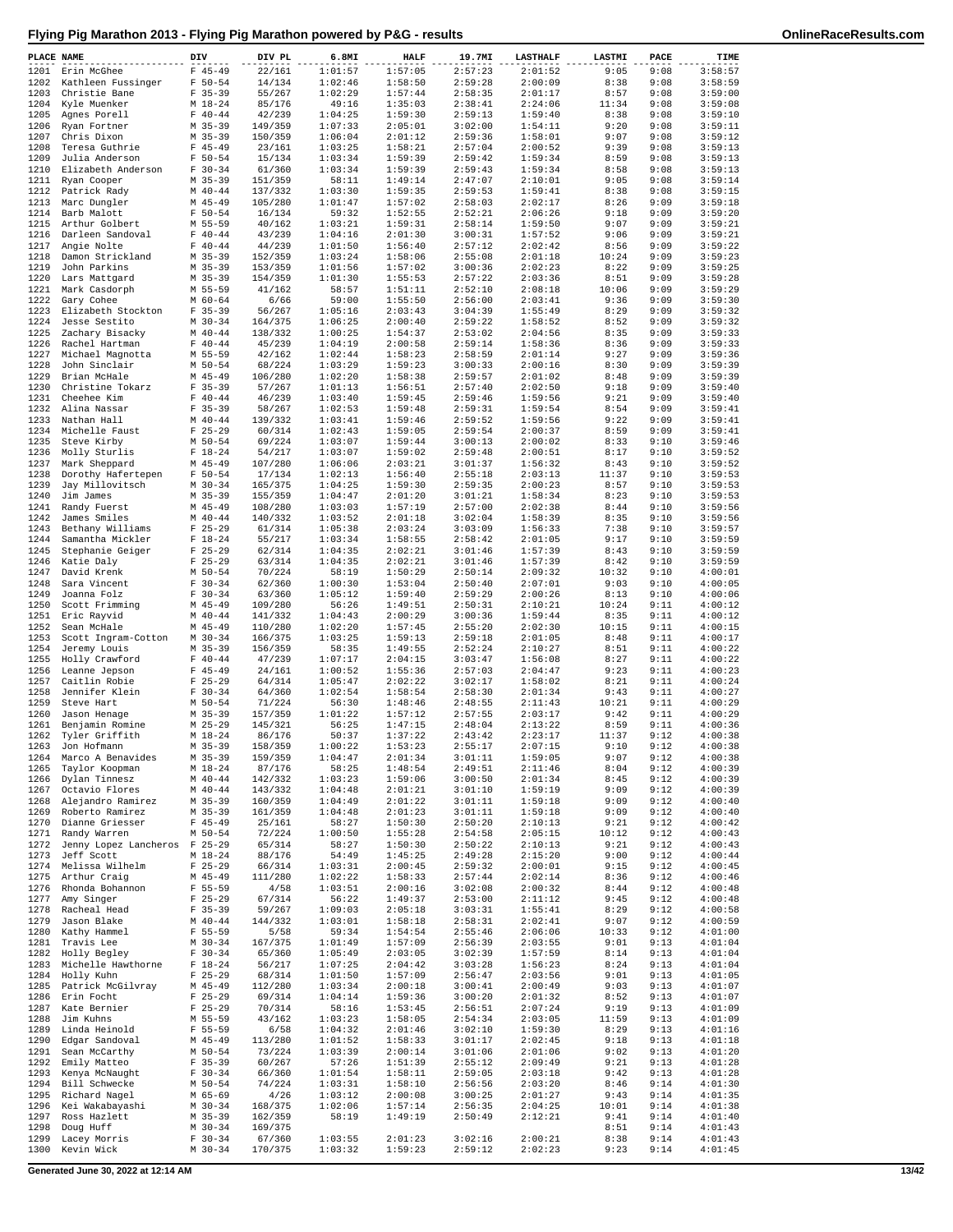|  | Flying Pig Marathon 2013 - Flying Pig Marathon powered by P&G - results |  |
|--|-------------------------------------------------------------------------|--|
|  |                                                                         |  |

| PLACE NAME   |                                        | DIV                      | DIV PL             | 6.8MI              | <b>HALF</b>        | 19.7MI             | <b>LASTHALF</b>    | LASTMI        | PACE         | TIME               |
|--------------|----------------------------------------|--------------------------|--------------------|--------------------|--------------------|--------------------|--------------------|---------------|--------------|--------------------|
| 1301         | Scott McAllister                       | $M$ 25-29                | 146/321            | 1:02:16            | 1:57:36            | 2:57:38            | 2:04:11            | 10:07         | 9:14         | 4:01:46            |
| 1302         | Karri Haffner                          | $F 40 - 44$              | 48/239             | 1:00:34            | 1:54:41            | 2:56:24            | 2:07:07            | 9:45          | 9:14         | 4:01:48            |
| 1303         | Gregory Stauffer                       | $M$ 50-54                | 75/224             | 56:03              | 1:53:11            | 2:57:16            | 2:08:40            | 8:57          | 9:14         | 4:01:50            |
| 1304<br>1305 | Christina Simmons<br>Mike Jovanovich   | $F 30-34$<br>M 55-59     | 68/360<br>44/162   | 1:06:23<br>1:03:30 | 2:04:14<br>2:01:46 | 3:03:16<br>3:03:07 | 1:57:45<br>2:00:15 | 8:50<br>7:38  | 9:15<br>9:15 | 4:01:58<br>4:02:00 |
| 1306         | Andrew Barde                           | $M$ 25-29                | 147/321            | 1:04:29            | 2:02:37            | 3:03:14            | 1:59:33            | 9:16          | 9:15         | 4:02:09            |
| 1307         | Stacy Braff                            | $F 50 - 54$              | 18/134             | 1:02:40            | 1:58:58            | 2:59:58            | 2:03:18            | 9:48          | 9:15         | 4:02:16            |
| 1308         | Hannah Merle                           | $F$ 35-39                | 61/267             | 1:00:18            | 1:54:27            | 2:52:47            | 2:07:50            | 8:41          | 9:15         | 4:02:16            |
| 1309         | Craig Houser                           | M 50-54                  | 76/224             | 1:04:58            | 2:06:07            | 3:07:45            | 1:56:10            | 7:15          | 9:15         | 4:02:17            |
| 1310<br>1311 | Tammy Horton<br>Chris Houser           | $F$ 45-49<br>$M$ 45-49   | 26/161<br>114/280  | 1:05:12<br>1:04:59 | 2:02:19<br>2:06:08 | 3:02:33<br>3:07:45 | 1:59:58<br>1:56:10 | 8:32<br>7:16  | 9:15<br>9:15 | 4:02:17<br>4:02:17 |
| 1312         | Caroline Keating                       | $F$ 25-29                | 71/314             | 56:13              | 1:47:23            | 2:49:57            | 2:15:00            | 9:43          | 9:16         | 4:02:23            |
| 1313         | Gary Meyer                             | $M$ 35-39                | 163/359            | 1:00:55            | 1:55:34            | 2:57:04            | 2:06:54            | 10:10         | 9:16         | 4:02:27            |
| 1314         | Brandon Henestofel                     | $M$ 25-29                | 148/321            | 1:02:35            | 1:57:23            | 2:57:32            | 2:05:08            | 10:11         | 9:16         | 4:02:30            |
| 1315         | Ken Cahill                             | M 55-59                  | 45/162             | 1:01:06            | 1:56:43            | 2:56:33            | 2:05:51            | 10:05         | 9:16         | 4:02:33            |
| 1316         | Paul Collins                           | M 50-54                  | 77/224             | 1:01:06            | 1:56:45            | 2:56:33            | 2:05:50            | 10:05         | 9:16         | 4:02:34            |
| 1317<br>1318 | Bob Clodfelter<br>Tracy Titcombe       | $M$ 45-49<br>$F$ 35-39   | 115/280<br>62/267  | 1:04:41<br>1:04:41 | 2:01:04<br>2:01:05 | 3:02:11<br>3:02:12 | 2:01:37<br>2:01:36 | 8:49<br>8:49  | 9:16<br>9:16 | 4:02:41<br>4:02:41 |
| 1319         | Rhonda Kempen                          | $F$ 35-39                | 63/267             | 1:06:20            | 2:03:06            | 3:02:54            | 1:59:36            | 8:57          | 9:16         | 4:02:41            |
| 1320         | Brian Keiner                           | $M$ 35-39                | 164/359            | 1:03:22            | 1:58:49            | 2:59:04            | 2:03:56            | 9:28          | 9:16         | 4:02:45            |
| 1321         | Kimberly Robinson                      | $F$ 45-49                | 27/161             | 58:24              | 1:50:28            | 2:51:47            | 2:12:17            | 10:06         | 9:16         | 4:02:45            |
| 1322         | Wendy Savino                           | $F 40 - 44$              | 49/239             | 1:04:27            | 2:01:54            | 3:04:10            | 2:00:56            | 8:34          | 9:17         | 4:02:49            |
| 1323<br>1324 | Ram Subbaraman<br>Susan Sacco          | $M$ 30-34<br>$F 50 - 54$ | 171/375<br>19/134  | 1:08:44<br>1:03:32 | 2:05:04<br>1:59:39 | 3:03:28<br>2:59:45 | 1:57:51<br>2:03:17 | 8:52<br>10:49 | 9:17<br>9:17 | 4:02:54<br>4:02:56 |
| 1325         | Casey Quinn                            | $F$ 25-29                | 72/314             | 1:06:15            | 2:03:37            | 3:04:05            | 1:59:23            | 8:39          | 9:17         | 4:03:00            |
| 1326         | Charlotte O'Neill                      | $F 40 - 44$              | 50/239             | 1:06:15            | 2:03:36            | 3:04:04            | 1:59:25            | 8:39          | 9:17         | 4:03:01            |
| 1327         | Claudia Sucha                          | $F 40 - 44$              | 51/239             | 1:04:52            | 2:01:26            | 3:03:25            | 2:01:38            | 8:51          | 9:17         | 4:03:04            |
| 1328         | Sara Johnson                           | $F$ 35-39                | 64/267             | 1:05:33            | 2:04:00            | 3:03:32            | 1:59:05            | 9:07          | 9:17         | 4:03:05            |
| 1329<br>1330 | Jennifer Huo                           | $F 18-24$<br>$M$ 35-39   | 57/217             | 1:00:07<br>1:01:51 | 1:56:08<br>1:56:35 | 2:59:49<br>2:57:00 | 2:07:03<br>2:06:45 | 9:13<br>9:43  | 9:17<br>9:18 | 4:03:11<br>4:03:19 |
| 1331         | Patrick Chilenski<br>Victoria Lovelace | $F$ 25-29                | 165/359<br>73/314  | 1:02:46            | 1:58:47            | 3:00:57            | 2:04:33            | 8:39          | 9:18         | 4:03:20            |
| 1332         | Rvosuke Wakita                         | $M$ 30-34                | 172/375            | 1:00:35            | 1:53:14            | 2:53:20            | 2:10:08            | 9:28          | 9:18         | 4:03:22            |
| 1333         | Christine Curry                        | $F$ 35-39                | 65/267             | 1:05:04            | 2:02:43            | 3:04:22            | 2:00:40            | 8:42          | 9:18         | 4:03:22            |
|              | 1334 Mick A. Dollenmayer               | $M$ 45-49                | 116/280            | 1:03:00            | 1:58:06            | 2:59:17            | 2:05:17            | 9:57          | 9:18         | 4:03:22            |
| 1335<br>1336 | Ron Deistler                           | $M$ 40-44<br>$M_18-24$   | 145/332            | 1:09:17<br>1:00:11 | 2:11:35<br>1:54:11 | 2:54:39<br>2:53:25 | 1:51:51<br>2:09:17 | 10:11         | 9:18<br>9:18 | 4:03:25<br>4:03:27 |
| 1337         | Nick Herrmann<br>Andrea Brunacini      | $F$ 25-29                | 89/176<br>74/314   | 1:05:45            | 2:02:20            | 3:03:39            | 2:01:10            | 10:01<br>8:04 | 9:18         | 4:03:29            |
| 1338         | Paul Seibert                           | $M$ 50-54                | 78/224             | 1:02:48            | 1:58:43            | 2:59:42            | 2:04:47            | 9:01          | 9:18         | 4:03:30            |
| 1339         | Sophia Mitchell                        | $F 18-24$                | 58/217             | 1:00:10            | 1:54:11            | 2:53:26            | 2:09:20            | 10:04         | 9:18         | 4:03:31            |
| 1340         | Anna Wiley                             | $F 18-24$                | 59/217             | 56:30              | 1:52:52            | 2:57:35            | 2:10:40            | 9:34          | 9:18         | 4:03:31            |
| 1341         | Brian Wilson                           | $M$ 45-49                | 117/280            | 1:00:41            | 1:54:53            | 2:54:04            | 2:08:43            | 10:50         | 9:18         | 4:03:36            |
| 1342<br>1343 | Robin McNeill<br>Hai-Ling Liao         | $F$ 35-39<br>$F 30-34$   | 66/267<br>69/360   | 1:06:09<br>58:54   | 2:03:54<br>1:53:00 | 3:04:15<br>2:57:16 | 1:59:45<br>2:10:44 | 8:12<br>9:29  | 9:18<br>9:19 | 4:03:38<br>4:03:44 |
| 1344         | Kyle Neumann                           | $M$ 30-34                | 173/375            | 57:22              | 1:50:59            | 2:52:27            | 2:12:45            | 10:21         | 9:19         | 4:03:44            |
| 1345         | Alecia Mamie                           | $F 30-34$                | 70/360             | 1:02:21            | 1:58:54            | 2:59:18            | 2:04:51            | 9:59          | 9:19         | 4:03:45            |
| 1346         | Matt Kesner                            | $M$ 25-29                | 149/321            | 1:02:09            | 1:55:46            | 2:57:29            | 2:08:01            | 9:51          | 9:19         | 4:03:46            |
| 1347         | Suzi Ramsey                            | $F 30-34$                | 71/360             | 1:04:55            | 2:01:26            | 3:02:56            | 2:02:23            | 8:51          | 9:19         | 4:03:48            |
| 1348<br>1349 | Shannon McKinley<br>Hermann Gruebler   | $F$ 35-39<br>$M$ 45-49   | 67/267<br>118/280  | 1:05:04<br>59:13   | 2:01:12<br>1:52:55 | 3:00:42<br>2:55:38 | 2:02:39<br>2:10:56 | 9:14<br>10:33 | 9:19<br>9:19 | 4:03:50<br>4:03:51 |
| 1350         | John Wasserman                         | $M$ 25-29                | 150/321            | 1:02:16            | 1:52:42            | 2:50:34            | 2:11:11            | 8:56          | 9:19         | 4:03:53            |
| 1351         | Mike Bertsch                           | $M$ 25-29                | 151/321            | 1:02:54            | 1:57:52            | 2:59:01            | 2:06:03            | 8:59          | 9:19         | 4:03:54            |
| 1352         | Luis Alvarez                           | $M$ 35-39                | 166/359            | 56:36              | 1:49:33            | 2:48:34            | 2:14:22            | 8:35          | 9:19         | 4:03:55            |
| 1353         | Ming Zhou                              | $M$ 45-49                | 119/280            | 1:03:49            | 2:00:33            | 3:01:58            | 2:03:25            | 9:41          | 9:19         | 4:03:58            |
| 1354         | Retta Kelley                           | $F$ 35-39                | 68/267             | 58:37              | 1:52:07            | 2:53:13<br>3:01:23 | 2:11:54            | 9:25          | 9:19         | 4:04:01            |
| 1355<br>1356 | Amy Voorhees<br>Peter Voorhees         | $F 40 - 44$<br>$M$ 40-44 | 52/239<br>146/332  | 1:02:40<br>1:02:41 | 1:58:53<br>1:58:52 | 3:01:23            | 2:05:13<br>2:05:14 | 9:48<br>9:47  | 9:19<br>9:19 | 4:04:06<br>4:04:06 |
| 1357         | Melissa Garreans                       | $F 50 - 54$              | 20/134             | 1:05:37            | 2:03:52            | 3:04:36            | 2:00:15            | 9:12          | 9:20         | 4:04:07            |
| 1358         | Francois Alarie                        | M 50-54                  | 79/224             | 1:03:25            | 1:58:05            | 2:58:01            | 2:06:03            | 11:15         | 9:20         | 4:04:08            |
| 1359         | Jessica Killian                        | $F 30-34$                | 72/360             | 1:06:33            | 2:03:57            | 3:04:27            | 2:00:13            | 9:22          | 9:20         | 4:04:09            |
| 1360         | Ron Bell                               | $M$ 40-44                | 147/332            | 1:01:45            | 1:55:23            | 2:57:21            | 2:08:48            | 9:47          | 9:20         | 4:04:11            |
| 1361<br>1362 | Derek O'Hagan<br>Gary Rizer            | $M$ 35-39<br>$M$ 50-54   | 167/359<br>80/224  | 1:03:13<br>59:14   | 2:00:07<br>1:52:57 | 2:59:56<br>2:55:07 | 2:04:05<br>2:11:15 | 10:17<br>9:58 | 9:20<br>9:20 | 4:04:11<br>4:04:11 |
| 1363         | Greg Pownell                           | $M$ 40-44                | 148/332            | 1:01:47            | 1:56:13            | 2:56:25            | 2:08:00            | 10:46         | 9:20         | 4:04:12            |
|              | 1364 Jason Lutz                        | $M$ 30-34                | 174/375            | 1:04:19            | 1:58:46            | 2:56:26            | 2:05:28            | 9:09          | 9:20         | 4:04:14            |
| 1365         | Elizabeth Patrick                      | $F$ 35-39                | 69/267             | 1:03:25            | 1:59:08            | 2:59:29            | 2:05:06            | 9:56          | 9:20         | 4:04:14            |
| 1366         | Christie Dunaway                       | $F 40 - 44$              | 53/239             | 1:03:32            | 1:59:51            | 3:00:01            | 2:04:27            | 9:50          | 9:20         | 4:04:17            |
| 1367<br>1368 | Mike Rosiello<br>Stephen MacE          | $M$ 40-44<br>$M$ 25-29   | 149/332<br>152/321 | 1:04:08<br>1:04:11 | 1:59:31<br>1:59:40 | 3:01:31<br>2:59:58 | 2:04:48<br>2:04:41 | 9:29<br>9:40  | 9:20<br>9:20 | 4:04:18<br>4:04:21 |
| 1369         | Katie Mideli                           | $F 18-24$                | 60/217             | 1:03:36            | 1:59:42            | 2:59:12            | 2:04:41            | 10:01         | 9:20         | 4:04:22            |
| 1370         | Danielle Terreri                       | $F 18-24$                | 61/217             | 1:03:35            | 1:59:42            | 2:59:10            | 2:04:42            | 10:02         | 9:20         | 4:04:23            |
| 1371         | Rebecca Weiner                         | $F 18-24$                | 62/217             | 1:04:34            | 2:02:43            | 3:04:16            | 2:01:41            | 8:40          | 9:20         | 4:04:24            |
| 1372         | George Beran                           | $M$ 45-49                | 120/280            | 1:03:18            | 1:59:50            | 3:01:11            | 2:04:35            | 9:48          | 9:20         | 4:04:24            |
| 1373<br>1374 | Matthew Tuerk<br>Vance Aummecgard      | $M$ 35-39<br>$M$ 40-44   | 168/359<br>150/332 | 1:02:54<br>1:01:27 | 1:58:42<br>1:54:06 | 2:59:10<br>2:50:18 | 2:05:44<br>2:10:21 | 10:03<br>8:51 | 9:20<br>9:20 | 4:04:25<br>4:04:26 |
| 1375         | Lisa Evers                             | $F$ 25-29                | 75/314             | 1:09:27            | 2:08:33            | 3:07:32            | 1:55:59            | 7:58          | 9:20         | 4:04:31            |
| 1376         | David M. Hagedorn                      | $M$ 30-34                | 175/375            | 1:04:52            | 1:59:36            | 3:01:14            | 2:04:58            | 9:46          | 9:21         | 4:04:34            |
| 1377         | Craig Waltz                            | $M_18-24$                | 90/176             | 1:02:32            | 1:57:25            | 2:57:34            | 2:07:15            | 8:42          | 9:21         | 4:04:40            |
| 1378         | Benjamin Plattner                      | $M$ 25-29                | 153/321            | 55:53              | 1:46:01            | 2:49:41            | 2:18:41            | 10:10         | 9:21         | 4:04:42            |
| 1379         | Lori Ye<br>Matt Kloss                  | $F 30-34$<br>$M$ 25-29   | 73/360             | 1:02:26            | 1:58:56<br>1:56:55 | 3:01:37            | 2:05:47            | 8:50<br>10:02 | 9:21<br>9:21 | 4:04:42<br>4:04:44 |
| 1380<br>1381 | Maria Van Etten                        | $F$ 25-29                | 154/321<br>76/314  | 1:02:08<br>1:04:54 | 2:00:17            | 2:57:40<br>2:59:33 | 2:07:50<br>2:04:30 | 10:53         | 9:21         | 4:04:46            |
| 1382         | Shelley Deem                           | $F$ 35-39                | 70/267             | 59:41              | 1:54:35            | 2:55:51            | 2:10:14            | 10:28         | 9:21         | 4:04:48            |
| 1383         | Elizabeth Schmidt                      | $F 30-34$                | 74/360             | 1:01:35            | 1:56:50            | 2:57:47            | 2:07:59            | 9:39          | 9:21         | 4:04:48            |
| 1384         | Courtney Couch                         | $F 30-34$                | 75/360             | 1:02:33            | 1:57:48            | 2:58:07            | 2:07:03            | 10:12         | 9:21         | 4:04:50            |
| 1385         | Stephanie Fuhr                         | $F 18-24$                | 63/217             | 1:05:47            | 2:02:22            | 3:02:17            | 2:02:30            | 9:27          | 9:21         | 4:04:51            |
| 1386<br>1387 | Richard Barton<br>Jessica Opiela       | $M$ 60-64<br>$F 30-34$   | 7/66<br>76/360     | 1:03:26<br>1:03:25 | 1:58:12<br>1:59:09 | 2:59:26<br>2:59:21 | 2:06:42<br>2:05:47 | 10:47<br>9:35 | 9:21<br>9:21 | 4:04:53<br>4:04:55 |
| 1388         | Courtney Barden Peters F 45-49         |                          | 28/161             | 1:06:57            | 2:05:19            | 3:08:16            | 1:59:37            | 8:04          | 9:21         | 4:04:56            |
| 1389         | Kyle Johnson                           | $M_18-24$                | 91/176             | 55:29              | 1:45:25            | 2:47:21            | 2:19:34            | 10:44         | 9:22         | 4:04:59            |
| 1390         | Taylor Sowers                          | $M_18-24$                | 92/176             | 55:31              | 1:46:55            | 2:52:16            | 2:18:06            | 10:45         | 9:22         | 4:05:00            |
| 1391         | Heidi Atwell                           | $F$ 35-39                | 71/267             | 1:03:51            | 2:01:50            | 3:02:35            | 2:03:18            | 9:21          | 9:22         | 4:05:07            |
| 1392<br>1393 | Andrea Brooks<br>Erin Petrovic         | $F 30-34$<br>$F$ 25-29   | 77/360<br>77/314   | 1:09:03<br>59:59   | 2:06:49<br>1:54:24 | 3:06:31<br>2:54:17 | 1:58:20<br>2:10:45 | 8:46<br>11:05 | 9:22<br>9:22 | 4:05:08<br>4:05:08 |
| 1394         | Blake Keathley                         | $M$ 40-44                | 151/332            | 1:03:08            | 1:58:51            | 2:59:17            | 2:06:23            | 9:51          | 9:22         | 4:05:13            |
| 1395         | Leanne Epling                          | $F 30-34$                | 78/360             | 1:07:08            | 2:05:53            | 3:06:47            | 1:59:24            | 8:46          | 9:22         | 4:05:16            |
| 1396         | Aaron Rhame                            | $M$ 35-39                | 169/359            | 1:03:02            | 1:59:45            | 3:00:53            | 2:05:35            | 8:50          | 9:22         | 4:05:19            |
| 1397         | Allison Stevie                         | $F 30-34$                | 79/360             | 1:03:22            | 1:59:56            | 3:00:38            | 2:05:26            | 9:25          | 9:22         | 4:05:22            |
| 1398<br>1399 | Jason Eliason<br>Tiger Kite            | $M$ 35-39<br>M 55-59     | 170/359<br>46/162  | 1:02:30<br>1:03:55 | 1:58:53<br>2:00:14 | 3:03:02<br>3:03:13 | 2:06:35<br>2:05:17 | 8:46<br>9:29  | 9:23<br>9:23 | 4:05:28<br>4:05:30 |
| 1400         | Erika Wells                            | $F 30-34$                | 80/360             | 1:02:43            | 2:00:53            | 3:03:22            | 2:04:38            | 8:59          | 9:23         | 4:05:31            |
|              |                                        |                          |                    |                    |                    |                    |                    |               |              |                    |

**Generated June 30, 2022 at 12:14 AM 14/42**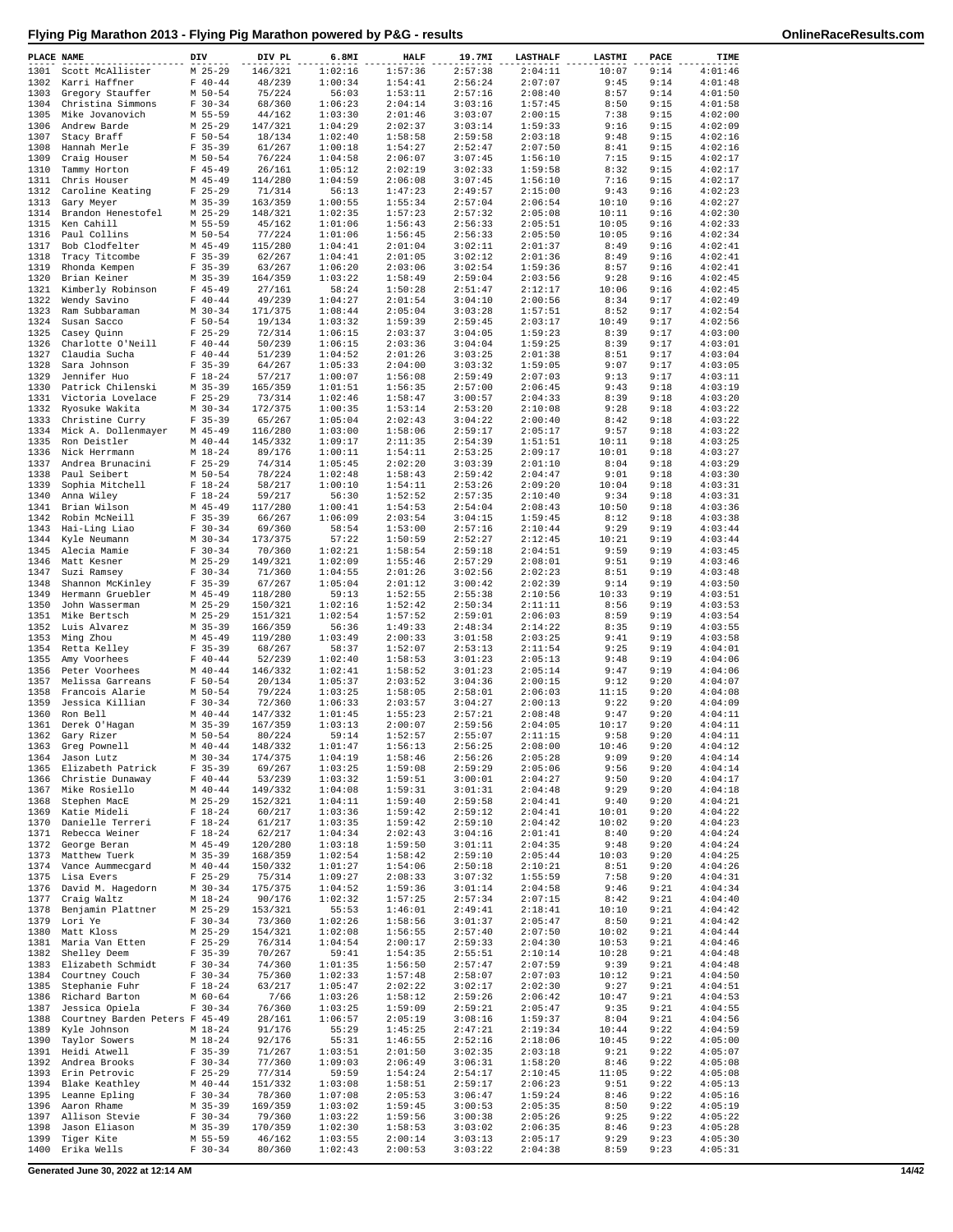|  |  | Flying Pig Marathon 2013 - Flying Pig Marathon powered by P&G - results |  |
|--|--|-------------------------------------------------------------------------|--|
|  |  |                                                                         |  |

| PLACE NAME   |                                        | DIV                      | DIV PL             | 6.8MI              | <b>HALF</b>        | 19.7MI             | <b>LASTHALF</b>    | LASTMI         | PACE         | TIME               |
|--------------|----------------------------------------|--------------------------|--------------------|--------------------|--------------------|--------------------|--------------------|----------------|--------------|--------------------|
| 1401         | Randy Sargent                          | $M$ 45-49                | 121/280            | 1:03:07            | 2:00:24            | 2:59:51            | 2:05:08            | 8:33           | 9:23         | 4:05:32            |
| 1402         | Tyler Wade                             | $M_18-24$                | 93/176             | 1:03:17            | 1:58:12            | 2:58:02            | 2:07:22            | 10:18          | 9:23         | 4:05:34            |
| 1403         | Dustin Wade                            | M 18-24                  | 94/176             | 1:03:19            | 1:58:14            | 2:58:03            | 2:07:21            | 10:19          | 9:23         | 4:05:35            |
| 1404         | Michael Marrero                        | M 55-59                  | 47/162             | 1:01:38            | 1:57:01            | 2:57:59            | 2:08:38            | 11:11          | 9:23         | 4:05:39            |
| 1405<br>1406 | Aaron Beckwith<br>Kevin Mudd           | $M$ 25-29<br>$M$ 50-54   | 155/321<br>81/224  | 1:02:48<br>1:00:40 | 1:58:53<br>1:55:31 | 3:00:00<br>3:01:20 | 2:06:48<br>2:10:11 | 8:51<br>9:02   | 9:23<br>9:23 | 4:05:40<br>4:05:41 |
| 1407         | Suzan Korman                           | $F 40 - 44$              | 54/239             | 1:04:28            | 2:01:00            | 3:02:17            | 2:04:42            | 9:08           | 9:23         | 4:05:42            |
| 1408         | Travis Robison                         | $M$ 35-39                | 171/359            | 56:43              | 1:50:15            | 2:54:25            | 2:15:27            | 9:26           | 9:23         | 4:05:42            |
| 1409         | Rebecca Derosa                         | $F$ 35-39                | 72/267             | 59:04              | 1:53:28            | 2:57:34            | 2:12:20            | 8:38           | 9:23         | 4:05:47            |
| 1410         | Henry Southgate                        | $M$ 30-34                | 176/375            | 56:55              | 1:47:06            | 2:45:47            | 2:18:42            | 10:51          | 9:23         | 4:05:48            |
| 1411         | W. Michael Southgate                   | M 55-59                  | 48/162             | 56:55              | 1:47:05            | 2:45:48            | 2:18:43            | 10:51          | 9:23         | 4:05:48            |
| 1412         | Keith Demaree                          | $M$ 30-34                | 177/375            | 1:03:05            | 2:00:02            | 3:01:33            | 2:05:47            | 9:37           | 9:23         | 4:05:49            |
| 1413<br>1414 | Matt Adam<br>Julie Young               | $M$ 40-44<br>$F 30-34$   | 152/332<br>81/360  | 55:53<br>1:06:22   | 1:47:49<br>2:05:17 | 2:50:12<br>3:07:08 | 2:18:00<br>2:00:44 | 12:37<br>8:30  | 9:23<br>9:24 | 4:05:49<br>4:06:00 |
| 1415         | Janet Spaulding                        | $F$ 35-39                | 73/267             | 1:06:05            | 2:02:38            | 3:03:24            | 2:03:23            | 8:59           | 9:24         | 4:06:00            |
| 1416         | Michael Gallenstein                    | $M_18-24$                | 95/176             | 1:07:51            | 2:07:14            | 3:08:57            | 1:58:48            | 8:05           | 9:24         | 4:06:02            |
| 1417         | Dan McManus                            | $M$ 45-49                | 122/280            | 1:03:29            | 1:59:18            | 3:00:33            | 2:06:49            | 10:13          | 9:24         | 4:06:07            |
| 1418         | Burke Neville                          | $M$ 40-44                | 153/332            | 1:03:28            | 1:59:17            | 3:00:32            | 2:06:51            | 10:13          | 9:24         | 4:06:07            |
| 1419         | Kelly Schoenefeld                      | $F 40 - 44$              | 55/239             | 1:00:02            | 1:59:00            | 3:10:00            | 2:07:09            | 7:59           | 9:24         | 4:06:08            |
| 1420         | Jesse Obert                            | $M$ 30-34                | 178/375            | 1:02:44            | 1:58:13            | 2:59:22            | 2:07:57            | 9:23           | 9:24         | 4:06:10            |
| 1421<br>1422 | Mark Simes<br>Michel Routhier          | $M$ 50-54<br>$M$ 45-49   | 82/224<br>123/280  | 1:02:19<br>53:25   | 1:59:53<br>1:49:18 | 3:01:13<br>3:06:50 | 2:06:19<br>2:16:56 | 9:41<br>8:49   | 9:24<br>9:24 | 4:06:11<br>4:06:14 |
| 1423         | Steve Hartong                          | $M$ 30-34                | 179/375            | 53:31              | 1:44:59            | 2:57:31            | 2:21:21            | 10:54          | 9:25         | 4:06:20            |
| 1424         | Jeanne Homan                           | $F$ 45-49                | 29/161             | 1:04:40            | 2:02:41            | 3:05:39            | 2:03:45            | 8:40           | 9:25         | 4:06:26            |
| 1425         | Silvia Owens                           | $F$ 25-29                | 78/314             | 58:41              | 1:53:26            | 2:58:48            | 2:13:01            | 9:16           | 9:25         | 4:06:26            |
| 1426         | Kelly Newton                           | $F 30-34$                | 82/360             | 1:03:31            | 1:59:46            | 3:01:08            | 2:06:47            | 10:31          | 9:25         | 4:06:32            |
| 1427         | Ashley Hoeffer                         | $F 18-24$                | 64/217             | 1:08:50            | 2:07:12            | 3:07:01            | 1:59:23            | 8:57           | 9:25         | 4:06:34            |
| 1428         | Kevin Blanton                          | $M$ 45-49                | 124/280            | 1:03:01            | 1:59:08            | 3:01:07            | 2:07:27            | 10:35          | 9:25         | 4:06:35            |
| 1429<br>1430 | Michael Hershman<br>Scott Geither      | $M$ 40-44<br>$M$ 25-29   | 154/332<br>156/321 | 1:03:26<br>54:53   | 1:58:50<br>1:47:17 | 2:57:57<br>2:51:45 | 2:07:51<br>2:19:28 | 10:59<br>10:13 | 9:25<br>9:26 | 4:06:40<br>4:06:44 |
| 1431         | Tom Schaefer                           | $M$ 50-54                | 83/224             | 56:40              | 1:49:06            | 2:52:11            | 2:17:40            | 11:24          | 9:26         | 4:06:45            |
| 1432         | Josh Dooley                            | $M$ 25-29                | 157/321            | 53:48              | 1:41:57            | 2:53:48            | 2:24:51            | 9:51           | 9:26         | 4:06:48            |
| 1433         | Jill Sturm                             | $F 40 - 44$              | 56/239             | 1:05:42            | 2:05:19            | 3:07:08            | 2:01:31            | 8:14           | 9:26         | 4:06:49            |
| 1434         | Logan Samson                           | $M$ 50-54                | 84/224             | 1:05:01            | 2:01:57            | 3:04:12            | 2:04:55            | 8:52           | 9:26         | 4:06:51            |
| 1435         | Sarah Sagers                           | $F$ 25-29                | 79/314             | 1:06:05            | 2:03:14            | 3:04:08            | 2:03:39            | 9:18           | 9:26         | 4:06:52            |
| 1436         | John Graves                            | $M$ 35-39                | 172/359            | 58:58              | 1:55:01            | 2:57:27            | 2:11:54            | 10:32          | 9:26         | 4:06:54            |
| 1437         | Jessica Roberts                        | $F$ 35-39                | 74/267             | 1:08:10            | 2:07:19            | 3:09:57            | 1:59:37            | 8:27           | 9:26         | 4:06:56            |
| 1438<br>1439 | Abby Walker<br>Mindy Stanislovaitis    | $F$ 35-39<br>$F 18-24$   | 75/267<br>65/217   | 1:08:10<br>56:07   | 2:07:19<br>1:51:19 | 3:09:56<br>2:57:04 | 1:59:40<br>2:15:44 | 8:30<br>9:50   | 9:26<br>9:26 | 4:06:59<br>4:07:02 |
| 1440         | Alexander Smith                        | $M_18-24$                | 96/176             | 1:06:14            | 2:02:18            | 3:02:09            | 2:04:45            | 7:41           | 9:26         | 4:07:03            |
| 1441         | Drew Clayton                           | $M$ 25-29                | 158/321            | 1:01:07            | 1:56:41            | 2:58:20            | 2:10:27            | 10:05          | 9:26         | 4:07:08            |
| 1442         | Michael Noonan                         | $M_18-24$                | 97/176             | 1:04:16            | 2:00:45            | 3:01:49            | 2:06:23            | 8:01           | 9:26         | 4:07:08            |
| 1443         | Richard Foley                          | $M$ 45-49                | 125/280            | 1:06:34            | 2:02:10            | 3:03:53            | 2:04:59            | 8:43           | 9:26         | 4:07:08            |
| 1444         | Austin Vonderhaar                      | $M$ 25-29                | 159/321            | 1:02:40            | 1:59:59            | 3:00:49            | 2:07:11            | 10:22          | 9:26         | 4:07:10            |
| 1445         | Steve Rhodes                           | $M$ 30-34                | 180/375            | 1:10:27            | 2:08:39            | 3:09:21            | 1:58:32            | 8:29           | 9:27         | 4:07:10            |
| 1446         | Rob Lowe                               | $M$ 40-44                | 155/332            | 1:03:25            | 2:03:14            | 3:02:42            | 2:03:57            | 10:02          | 9:27         | 4:07:11            |
| 1447<br>1448 | Greg Haenel<br>Steven Hopkins          | $M$ 45-49<br>$M$ 30-34   | 126/280<br>181/375 | 1:03:11<br>1:05:39 | 1:59:11<br>2:02:56 | 3:00:14<br>3:06:12 | 2:08:02<br>2:04:22 | 9:39<br>9:25   | 9:27<br>9:27 | 4:07:12<br>4:07:18 |
| 1449         | Arden Lowndes                          | $F 18-24$                | 66/217             | 1:06:36            | 2:06:10            | 3:06:43            | 2:01:10            | 9:10           | 9:27         | 4:07:19            |
| 1450         | James Ping                             | $M$ 45-49                | 127/280            | 1:03:38            | 2:00:05            | 3:02:25            | 2:07:15            | 9:21           | 9:27         | 4:07:20            |
| 1451         | Rachel Nelson                          | $F 18-24$                | 67/217             | 58:48              | 1:59:26            | 3:00:56            | 2:08:00            | 9:23           | 9:27         | 4:07:26            |
| 1452         | Jonathan Kelley                        | $M$ 35-39                | 173/359            | 57:36              | 1:55:10            | 3:01:06            | 2:12:19            | 9:17           | 9:27         | 4:07:28            |
| 1453         | Deena Casey                            | $F$ 35-39                | 76/267             | 1:04:26            | 2:01:53            | 3:06:16            | 2:05:37            | 8:56           | 9:27         | 4:07:30            |
| 1454         | Fitz Shelton                           | M 55-59                  | 49/162             | 1:03:10            | 1:59:53            | 3:03:11<br>2:53:42 | 2:07:38            | 9:29           | 9:27         | 4:07:30            |
| 1455<br>1456 | Keith Kleeman<br>Brian Shepherd        | $M$ 35-39<br>$M$ 45-49   | 174/359<br>128/280 | 1:00:34<br>1:02:48 | 1:54:41<br>1:58:39 | 2:59:44            | 2:12:51<br>2:08:55 | 11:53<br>9:28  | 9:27<br>9:27 | 4:07:31<br>4:07:33 |
| 1457         | Chad Fertick                           | $M$ 30-34                | 182/375            | 1:02:31            | 1:57:32            | 2:59:38            | 2:10:03            | 10:25          | 9:27         | 4:07:35            |
| 1458         | Melissa Doherty                        | $F 30-34$                | 83/360             | 59:50              | 1:55:25            | 2:59:49            | 2:12:11            | 9:03           | 9:27         | 4:07:36            |
| 1459         | Ethan Kuczkowski                       | $M$ 35-39                | 175/359            | 1:05:08            | 2:05:15            | 3:07:09            | 2:02:24            | 8:40           | 9:28         | 4:07:38            |
| 1460         | Stacey Marzheuser                      | $F 30-34$                | 84/360             | 1:04:27            | 2:02:11            | 3:03:23            | 2:05:28            | 9:20           | 9:28         | 4:07:39            |
| 1461         | Kathryn Huelsman                       | $F 30-34$                | 85/360             | 1:04:27            | 2:02:11            | 3:03:23            | 2:05:29            | 9:20           | 9:28         | 4:07:39            |
| 1462         | Kari Hobbs                             | $F$ 45-49                | 30/161<br>98/176   | 1:06:09<br>1:03:04 | 2:04:02            | 3:06:56            | 2:03:40            | 8:30           | 9:28         | 4:07:41            |
| 1464         | 1463 Jon Cline<br>Michael Davison      | M 18-24<br>$M$ 35-39     | 176/359            | 1:04:14            | 2:00:51<br>1:59:16 | 3:04:07<br>3:02:52 | 2:06:53<br>2:08:29 | 9:41<br>9:34   | 9:28<br>9:28 | 4:07:43<br>4:07:44 |
| 1465         | Dana Roberts                           | $F$ 25-29                | 80/314             | 1:00:34            | 1:53:19            | 2:59:48            | 2:14:31            | 9:20           | 9:28         | 4:07:49            |
| 1466         | Pamela Requr                           | $F 30-34$                | 86/360             | 1:06:22            | 2:02:04            | 3:06:14            | 2:05:48            | 9:00           | 9:28         | 4:07:51            |
| 1467         | Christine Arbasak                      | $F 50 - 54$              | 21/134             | 1:07:04            | 2:04:15            | 3:04:48            | 2:03:36            | 9:50           | 9:28         | 4:07:51            |
| 1468         | Justin Hartung                         | $M$ 30-34                | 183/375            | 1:01:30            | 1:55:52            | 2:58:11            | 2:12:00            | 10:02          | 9:28         | 4:07:52            |
| 1469         | Jody Malone                            | $M$ 45-49                | 129/280            | 1:06:04            | 2:04:01            | 3:06:58            | 2:03:53            | 9:08           | 9:28         | 4:07:53            |
| 1470<br>1471 | Christy Lauderback<br>Jennifer Burling | $F 40 - 44$<br>$F 30-34$ | 57/239<br>87/360   | 1:03:42<br>55:58   | 2:00:26<br>1:46:53 | 3:00:55<br>2:46:33 | 2:07:32<br>2:21:07 | 9:39<br>12:02  | 9:28<br>9:28 | 4:07:57<br>4:07:59 |
| 1472         | Kelly O'Connor                         | $F$ 45-49                | 31/161             | 1:01:10            | 1:57:54            | 2:59:38            | 2:10:06            | 10:41          | 9:28         | 4:08:00            |
| 1473         | Bill Gregory                           | $M$ 40-44                | 156/332            | 1:06:18            | 2:04:39            | 3:07:31            | 2:03:22            | 8:37           | 9:28         | 4:08:00            |
| 1474         | Rvan Huxtable                          | $M$ 25-29                | 160/321            | 1:02:12            | 2:00:34            | 3:03:14            | 2:07:28            | 9:38           | 9:28         | 4:08:02            |
| 1475         | Emily Huxtable                         | $F$ 25-29                | 81/314             | 1:02:13            | 2:00:34            | 3:03:16            | 2:07:28            |                | 9:28         | 4:08:02            |
| 1476         | Megan Gaffney                          | $F 30-34$                | 88/360             | 1:03:31            | 2:01:21            | 3:01:30            | 2:06:45            | 10:17          | 9:29         | 4:08:05            |
| 1477<br>1478 | Rodney Amburgy<br>Leanne Williams      | $M$ 45-49<br>$F 18-24$   | 130/280<br>68/217  | 1:04:34<br>1:04:27 | 2:05:57<br>2:00:35 | 3:09:40<br>3:01:45 | 2:02:09<br>2:07:35 | 8:11<br>8:35   | 9:29<br>9:29 | 4:08:06<br>4:08:09 |
| 1479         | Ron Auer                               | M 50-54                  | 85/224             | 1:04:29            | 2:02:11            | 3:03:04            | 2:06:00            | 9:35           | 9:29         | 4:08:10            |
| 1480         | William Miller                         | $M$ 25-29                | 161/321            | 59:26              | 1:54:04            | 2:56:50            | 2:14:08            | 10:31          | 9:29         | 4:08:11            |
| 1481         | John Jakmides                          | $M$ 25-29                | 162/321            | 59:24              | 1:54:04            | 2:58:14            | 2:14:07            | 10:32          | 9:29         | 4:08:11            |
| 1482         | Tonya Mann                             | $F$ 35-39                | 77/267             | 1:00:40            | 1:55:41            | 2:58:48            | 2:12:30            | 10:16          | 9:29         | 4:08:11            |
| 1483         | Jessica Heeter                         | $F 30-34$                | 89/360             | 1:03:32            | 1:59:53            | 3:03:27            | 2:08:19            | 9:37           | 9:29         | 4:08:11            |
| 1484         | Brandon Ebken                          | $M$ 35-39                | 177/359            | 1:02:45            | 1:59:47            | 3:00:33            | 2:08:26            | 10:07          | 9:29         | 4:08:12            |
| 1485<br>1486 | Gregory Doench<br>Rick Brown           | M 60-64<br>$M$ 60-64     | 8/66<br>9/66       | 1:07:27<br>1:03:19 | 2:05:47<br>1:59:23 | 3:07:15<br>2:59:59 | 2:02:28<br>2:08:54 | 8:44<br>9:48   | 9:29<br>9:29 | 4:08:15<br>4:08:17 |
| 1487         | Mitchell Miller                        | $M_18-24$                | 99/176             | 58:59              | 1:51:17            | 2:51:56            | 2:17:07            | 10:12          | 9:29         | 4:08:23            |
| 1488         | Matt Hudson                            | M 18-24                  | 100/176            | 57:29              | 1:50:11            | 2:53:48            | 2:18:13            | 11:36          | 9:29         | 4:08:24            |
| 1489         | Daniel Burghardt                       | $M$ 50-54                | 86/224             | 56:58              | 1:49:23            | 3:04:08            | 2:19:01            | 9:26           | 9:29         | 4:08:24            |
| 1490         | Bill Meyer                             | $M$ 45-49                | 131/280            | 1:05:17            | 2:04:07            | 3:06:53            | 2:04:25            | 9:16           | 9:30         | 4:08:32            |
| 1491         | Jacob Towner                           | $M 18-24$                | 101/176            | 58:42              | 1:51:25            | 2:51:24            | 2:17:08            | 12:03          | 9:30         | 4:08:32            |
| 1492         | Warren Sizemore                        | $M$ 30-34                | 184/375            | 1:02:14            | 2:00:10            | 3:04:37            | 2:08:24            | 8:55           | 9:30         | 4:08:33            |
| 1493<br>1494 | Kate Hattemer<br>Nicole Harrington     | $F$ 25-29<br>$F 40 - 44$ | 82/314<br>58/239   | 1:07:02<br>1:07:10 | 2:04:16<br>2:06:31 | 3:05:44<br>3:09:48 | 2:04:23<br>2:02:10 | 10:17<br>8:19  | 9:30<br>9:30 | 4:08:38<br>4:08:41 |
| 1495         | Chuck Altenau                          | M 55-59                  | 50/162             | 1:00:43            | 1:56:44            | 2:57:42            | 2:11:59            | 11:34          | 9:30         | 4:08:43            |
| 1496         | Steven Taylor                          | $M$ 45-49                | 132/280            | 1:02:11            | 1:58:08            | 2:59:20            | 2:10:35            | 9:52           | 9:30         | 4:08:43            |
| 1497         | Anna Stearns                           | $F 30-34$                | 90/360             | 1:03:25            | 1:59:08            | 2:59:51            | 2:09:36            | 9:19           | 9:30         | 4:08:43            |
| 1498         | Chad Stearns                           | $M$ 30-34                | 185/375            | 1:03:25            | 1:59:08            | 2:59:51            | 2:09:36            | 9:19           | 9:30         | 4:08:44            |
| 1499         | Sara Moreland                          | $F 18-24$                | 69/217             | 1:06:59            | 2:07:46            | 3:10:05            | 2:00:59            | 7:48           | 9:30         | 4:08:45            |
| 1500         | Brittany Gunther                       | $F 18-24$                | 70/217             | 1:03:36            | 1:59:43            | 3:03:18            | 2:09:04            | 9:01           | 9:30         | 4:08:46            |

**Generated June 30, 2022 at 12:14 AM 15/42**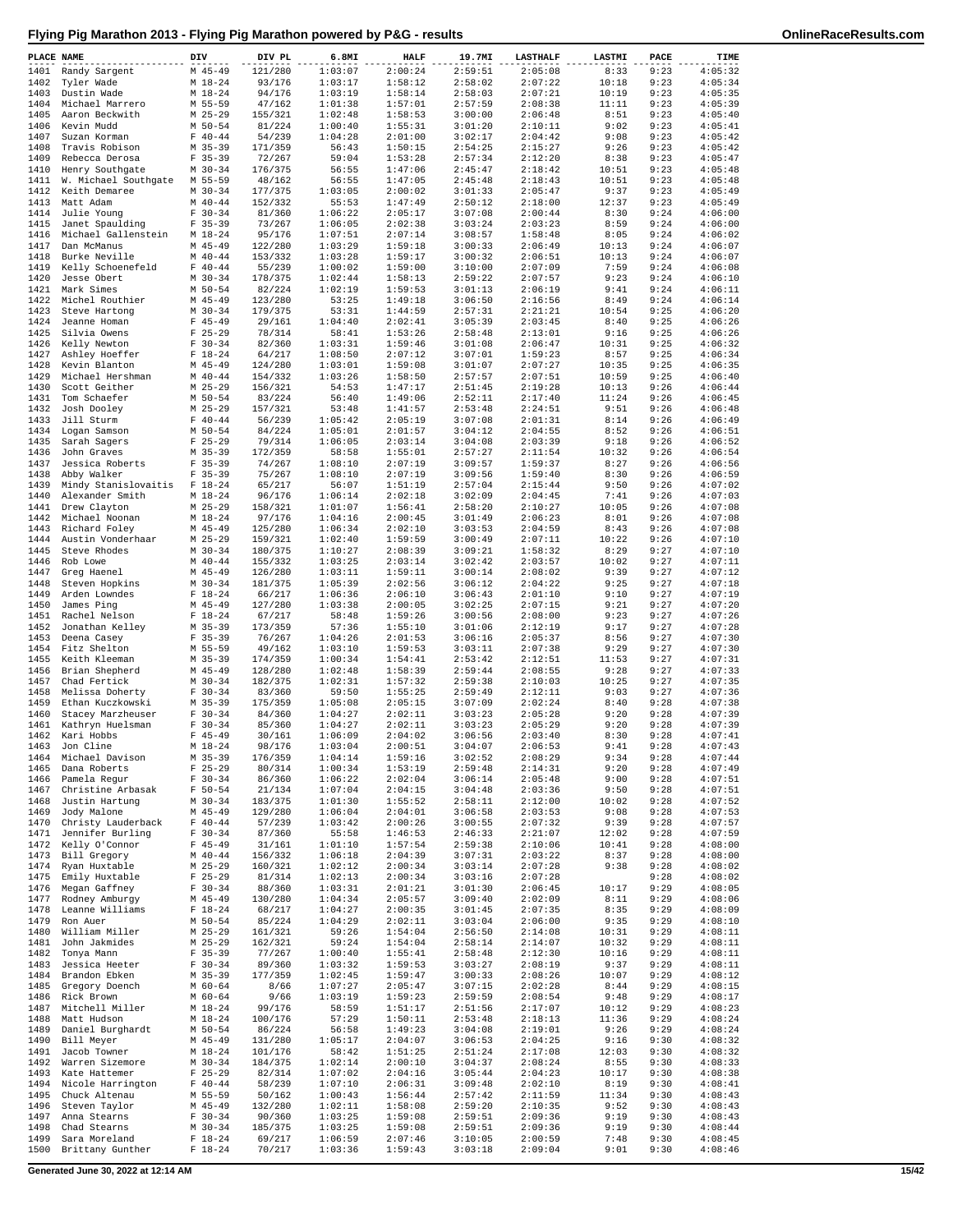| PLACE NAME   |                                     | DIV |                          | DIV PL             | 6.8MI              | <b>HALF</b>        | 19.7MI             | <b>LASTHALF</b>    | LASTMI         | PACE         | TIME               |
|--------------|-------------------------------------|-----|--------------------------|--------------------|--------------------|--------------------|--------------------|--------------------|----------------|--------------|--------------------|
| 1501         | Stuart Wilson                       |     | $M$ 25-29                | 163/321            | 1:06:11            | 2:04:00            | 3:06:57            | 2:04:48            | 9:17           | 9:30         | 4:08:48            |
| 1502         | Curtis Bailey                       |     | $M$ 25-29                | 164/321            | 58:31              | 1:54:25            | 3:02:06            | 2:14:24            | 9:04           | 9:30         | 4:08:48            |
| 1503<br>1504 | Sylvie Derrien<br>Patrick Putnam    |     | $F 50 - 54$<br>$M$ 25-29 | 22/134<br>165/321  | 1:07:08<br>1:02:15 | 2:05:09<br>1:57:47 | 3:06:59<br>3:01:35 | 2:03:44<br>2:11:06 | 9:30<br>9:35   | 9:30<br>9:30 | 4:08:52<br>4:08:53 |
| 1505         | Delicia Thompson                    |     | $F 40 - 44$              | 59/239             | 1:06:16            | 2:04:02            | 3:07:00            | 2:04:53            | 9:17           | 9:30         | 4:08:54            |
| 1506         | Melanie Lopes                       |     | $F 30-34$                | 91/360             | 1:04:41            | 2:02:41            | 3:05:11            | 2:06:16            | 9:26           | 9:31         | 4:08:56            |
| 1507         | Lora Ward                           |     | $F 40 - 44$              | 60/239             | 1:08:44            | 2:05:45            | 3:05:54            | 2:03:12            | 8:57           | 9:31         | 4:08:57            |
| 1508         | Brian Mains                         |     | $M$ 35-39                | 178/359            | 1:05:37            | 2:03:08            | 3:02:06            | 2:05:51            | 9:22           | 9:31         | 4:08:59            |
| 1509         | Kyler Thomas                        |     | $M$ 25-29                | 166/321            | 58:48              | 1:52:19            | 2:55:53            | 2:16:41            | 10:51          | 9:31         | 4:08:59            |
| 1510<br>1511 | Judith C. Brereton<br>Michael Rath  |     | $F 40 - 44$<br>$M$ 50-54 | 61/239<br>87/224   | 1:06:04<br>1:04:59 | 2:03:57<br>2:04:44 | 3:06:52<br>3:06:50 | 2:05:03<br>2:04:16 | 9:33<br>9:21   | 9:31<br>9:31 | 4:09:00<br>4:09:00 |
| 1512         | Gordon Yowell                       |     | $M$ 50-54                | 88/224             | 1:03:34            | 1:59:03            | 3:01:16            | 2:10:01            | 9:56           | 9:31         | 4:09:04            |
| 1513         | Dave Simonson                       |     | $M$ 35-39                | 179/359            | 1:08:41            | 2:05:59            | 3:08:44            | 2:03:06            | 8:43           | 9:31         | 4:09:04            |
| 1514         | Brandon Jackson                     |     | $M_18-24$                | 102/176            | 46:47              | 1:34:18            | 2:53:41            | 2:34:48            | 11:06          | 9:31         | 4:09:06            |
| 1515         | David McManama                      |     | $M$ 35-39                | 180/359            | 1:06:09            | 2:04:02            | 3:06:58            | 2:05:05            | 9:33           | 9:31         | 4:09:07            |
| 1516         | Cory Roupe                          |     | $M$ 30-34                | 186/375            | 1:01:09            | 1:54:31            | 2:56:49            | 2:14:37            | 11:26          | 9:31         | 4:09:07            |
| 1517<br>1518 | Kelly Watanabe<br>Stacey McConnell  |     | $F$ 45-49<br>$M$ 45-49   | 32/161<br>133/280  | 1:06:50<br>1:06:09 | 2:06:25<br>2:04:03 | 3:09:10<br>3:06:58 | 2:02:42<br>2:05:07 | 8:21<br>9:36   | 9:31<br>9:31 | 4:09:07<br>4:09:10 |
| 1519         | Joseph Malone                       |     | $M$ 30-34                | 187/375            | 1:04:49            | 1:59:30            | 3:01:32            | 2:09:40            | 9:14           | 9:31         | 4:09:10            |
| 1520         | Hai Sam                             |     | $M$ 40-44                | 157/332            | 54:42              | 1:47:14            | 2:55:50            | 2:21:58            | 11:08          | 9:31         | 4:09:11            |
| 1521         | Adam Crum                           |     | $M$ 30-34                | 188/375            | 1:04:52            | 2:02:06            | 3:03:49            | 2:07:08            | 9:32           | 9:31         | 4:09:14            |
| 1522         | James Morrell                       |     | $M$ 60-64                | 10/66              | 1:06:22            | 2:04:16            | 3:07:06            | 2:05:00            | 9:28           | 9:31         | 4:09:16            |
| 1523         | Adam Pearson                        |     | $M$ 30-34                | 189/375            | 1:00:23            | 1:54:16            | 2:53:58            | 2:15:02            | 9:55           | 9:31         | 4:09:17            |
| 1524<br>1525 | Eduardo Schor                       |     | M 55-59<br>$M$ 30-34     | 51/162             | 1:05:09            | 2:02:50            | 3:05:46<br>2:51:10 | 2:06:28            | 10:28          | 9:31<br>9:31 | 4:09:17<br>4:09:19 |
| 1526         | Federico Palacio<br>Jess Korner     |     | $F 30-34$                | 190/375<br>92/360  | 55:05<br>1:00:26   | 1:44:38<br>1:55:35 | 2:57:57            | 2:24:42<br>2:13:48 | 11:18<br>10:32 | 9:32         | 4:09:22            |
| 1527         | Susan Schoeny                       |     | $F 40 - 44$              | 62/239             | 1:07:03            | 2:05:20            | 3:06:31            | 2:04:06            | 9:06           | 9:32         | 4:09:25            |
| 1528         | Meghan Brown                        |     | $F$ 25-29                | 83/314             | 1:03:14            | 1:59:22            | 3:05:20            | 2:10:04            | 9:27           | 9:32         | 4:09:26            |
| 1529         | Shelly Haber                        |     | $F 50 - 54$              | 23/134             | 1:04:34            | 2:02:47            | 3:05:32            | 2:06:42            | 9:14           | 9:32         | 4:09:28            |
| 1530         | Rick Barquero                       |     | $M$ 40-44                | 158/332            | 1:08:12            | 2:06:31            | 3:08:18            | 2:02:59            | 9:05           | 9:32         | 4:09:29            |
| 1531         | John Barbaccia                      |     | M 50-54                  | 89/224             | 1:05:23            | 2:05:26<br>1:54:48 | 3:07:56            | 2:04:08<br>2:14:48 | 9:24           | 9:32         | 4:09:33            |
| 1532<br>1533 | Michael Viox<br>Nathaniel Allen     |     | $M_18-24$<br>$M$ 25-29   | 103/176<br>167/321 | 1:01:20<br>1:01:42 | 1:56:41            | 2:56:59<br>3:00:28 | 2:13:00            | 10:58<br>10:29 | 9:32<br>9:32 | 4:09:36<br>4:09:41 |
| 1534         | Rachel Yarman                       |     | $F 18-24$                | 71/217             | 1:07:52            | 2:03:56            | 3:05:50            | 2:05:46            | 9:22           | 9:32         | 4:09:41            |
| 1535         | Cathy Vonlehman                     |     | $F 30-34$                | 93/360             | 1:08:29            | 2:07:25            | 3:08:52            | 2:02:17            | 8:49           | 9:32         | 4:09:42            |
| 1536         | Samuel Newman                       |     | $M$ 25-29                | 168/321            | 1:03:57            | 1:59:19            | 3:02:08            | 2:10:24            | 9:36           | 9:32         | 4:09:42            |
| 1537         | Von Reagan                          |     | $M$ 25-29                | 169/321            | 1:04:42            | 2:02:50            | 3:03:12            | 2:06:57            | 10:12          | 9:32         | 4:09:46            |
| 1538         | Tyler Fields                        |     | $M_18-24$                | 104/176            | 58:10              | 1:50:00            | 2:49:14            | 2:19:50            | 10:02          | 9:33         | 4:09:50            |
| 1539<br>1540 | Adam Barton<br>Aimee Rhame          |     | $M$ 30-34<br>$F$ 35-39   | 191/375<br>78/267  | 1:03:54<br>1:03:39 | 1:59:15<br>1:59:46 | 2:59:45<br>3:01:21 | 2:10:37<br>2:10:08 | 9:27<br>10:05  | 9:33<br>9:33 | 4:09:51<br>4:09:53 |
| 1541         | Shannon Chaney-Whitson F 25-29      |     |                          | 84/314             | 1:07:26            | 2:07:50            | 3:11:58            | 2:02:04            | 8:38           | 9:33         | 4:09:53            |
| 1542         | Beth Van Haaren                     |     | $F$ 45-49                | 33/161             | 1:03:59            | 2:01:45            | 3:04:25            | 2:08:10            | 9:30           | 9:33         | 4:09:54            |
| 1543         | Paul Andrew                         |     | M 55-59                  | 52/162             | 1:07:02            | 2:04:50            | 3:08:35            | 2:05:05            | 8:42           | 9:33         | 4:09:55            |
| 1544         | Kelly Ewing                         |     | $F 30-34$                | 94/360             | 1:07:59            | 2:07:25            | 3:09:00            | 2:02:31            | 8:58           | 9:33         | 4:09:55            |
| 1545         | Brittney Graham                     |     | $F 18-24$                | 72/217             | 1:04:50            | 2:01:36            | 3:04:02            | 2:08:20            | 9:53           | 9:33         | 4:09:56            |
| 1546<br>1547 | Wyman Morriss<br>Matt Wallbrown     |     | $M$ 40-44<br>$M$ 35-39   | 159/332<br>181/359 | 1:00:58<br>1:01:04 | 1:55:23<br>1:57:35 | 2:58:59<br>3:01:45 | 2:14:37<br>2:12:29 | 11:03<br>9:11  | 9:33<br>9:33 | 4:09:59<br>4:10:04 |
| 1548         | Shirley Calvey                      |     | $F 60 - 64$              | 4/26               | 1:05:47            | 2:03:36            | 3:05:45            | 2:06:31            | 9:59           | 9:33         | 4:10:07            |
| 1549         | Sharmila Ballal                     |     | $F$ 45-49                | 34/161             | 1:10:00            | 2:09:21            | 3:10:39            | 2:00:48            | 8:48           | 9:33         | 4:10:09            |
| 1550         | John Wayne                          |     | $M$ 45-49                | 134/280            | 58:33              | 1:49:50            | 2:47:38            | 2:20:19            | 10:18          | 9:33         | 4:10:09            |
| 1551         | Chad Gemin                          |     | $M$ 30-34                | 192/375            | 57:45              | 1:50:12            | 2:52:01            | 2:20:00            | 10:33          | 9:33         | 4:10:11            |
| 1552         | Jillian Lipari                      |     | $F$ 25-29                | 85/314             | 1:07:52            | 2:03:56            | 3:03:39            | 2:06:16            | 9:37           | 9:33         | 4:10:12            |
| 1553<br>1554 | Sylvia Gleason<br>Amy Meyer         |     | $F 50 - 54$<br>$F$ 25-29 | 24/134<br>86/314   | 1:05:45<br>1:05:35 | 2:04:27<br>2:03:27 | 3:10:09<br>3:05:52 | 2:05:46<br>2:06:49 | 8:46<br>9:10   | 9:33<br>9:34 | 4:10:13<br>4:10:16 |
| 1555         | Dan Furnier                         |     | $M$ 45-49                | 135/280            | 1:07:05            | 2:05:59            | 3:08:52            | 2:04:17            | 8:53           | 9:34         | 4:10:16            |
| 1556         | David Brinker                       |     | $M$ 35-39                | 182/359            | 1:03:55            | 2:04:03            | 3:05:23            | 2:06:16            | 8:50           | 9:34         | 4:10:18            |
| 1557         | Adrienne Grogan                     |     | $F 18-24$                | 73/217             | 1:04:53            | 2:02:18            | 3:05:01            | 2:08:02            | 8:37           | 9:34         | 4:10:19            |
| 1558         | Kelly Adamson                       |     | $F 30-34$                | 95/360             | 1:04:52            | 2:03:50            | 3:05:58            | 2:06:30            | 9:38           | 9:34         | 4:10:19            |
| 1559<br>1560 | Kristin Plummer<br>Lisa Mirizzi     |     | $F 18 - 24$<br>$F 30-34$ | 74/217<br>96/360   | 1:04:53<br>1:06:22 | 2:02:18<br>2:05:18 | 3:05:01<br>3:07:08 | 2:08:02<br>2:05:03 | 8:37<br>9:09   | 9:34<br>9:34 | 4:10:20<br>4:10:21 |
| 1561         | Joshua Harper                       |     | $M$ 30-34                | 193/375            | 1:02:37            | 1:59:41            | 2:59:04            | 2:10:43            | 10:57          | 9:34         | 4:10:24            |
| 1562         | Kelsey Jurist                       |     | $F 18-24$                | 75/217             | 1:04:17            | 1:59:58            | 3:04:51            | 2:10:27            | 9:38           | 9:34         | 4:10:24            |
|              | 1563 Jeff Cramerding                |     | $M$ 40-44                | 160/332            | 1:04:30            | 2:01:15            | 3:05:13            | 2:09:15            | 9:32           | 9:34         | 4:10:30            |
|              | 1564 Ed Montgomery                  |     | $M$ 40-44                | 161/332            | 1:00:55            | 1:56:09            | 2:57:23            | 2:14:22            | 10:21          | 9:34         | 4:10:30            |
| 1565         | Jami Davis                          |     | $F 30-34$                | 97/360             | 1:04:17            | 2:03:14            | 3:07:17            | 2:07:19            | 9:15           | 9:34         | 4:10:33<br>4:10:33 |
| 1566<br>1567 | Melinda Frankenberg<br>Leigh Davis  |     | $F 18-24$<br>$F 40 - 44$ | 76/217<br>63/239   | 1:01:31<br>1:03:57 | 1:57:34<br>2:01:48 | 3:01:04<br>3:05:58 | 2:13:00<br>2:08:49 | 10:19<br>9:14  | 9:34<br>9:34 | 4:10:36            |
| 1568         | Lilit Baron                         |     | $F 30-34$                | 98/360             | 1:05:59            | 2:03:25            | 3:05:55            | 2:07:12            | 9:06           | 9:34         | 4:10:37            |
| 1569         | Carlene Absher                      |     | $F$ 35-39                | 79/267             | 1:07:27            | 2:06:25            | 3:07:01            | 2:04:18            | 9:08           | 9:35         | 4:10:43            |
| 1570         | Madison McCall                      |     | $F 18-24$                | 77/217             | 1:07:27            | 2:06:24            | 3:07:01            | 2:04:20            | 9:01           | 9:35         | 4:10:43            |
| 1571         | John Connor                         |     | M 55-59                  | 53/162             | 45:24              |                    |                    |                    | 16:03          | 9:35         | 4:10:44            |
| 1572<br>1573 | Jerry Stromme<br>Michel Sheer       |     | M 50-54<br>M 55-59       | 90/224<br>54/162   | 1:03:19<br>59:06   | 2:02:38<br>1:53:32 | 3:06:58<br>2:57:30 | 2:08:07<br>2:17:23 | 9:12<br>10:33  | 9:35<br>9:35 | 4:10:44<br>4:10:54 |
| 1574         | Anne Basden                         |     | $F$ 45-49                | 35/161             | 1:05:37            | 2:03:41            | 3:07:01            | 2:07:15            | 9:20           | 9:35         | 4:10:56            |
| 1575         | Greg Jackson                        |     | $M$ 35-39                | 183/359            | 50:51              | 1:39:31            | 2:42:09            | 2:31:26            | 13:25          | 9:35         | 4:10:56            |
| 1576         | Richard Emery                       |     | $M$ 25-29                | 170/321            | 1:03:52            | 1:59:42            | 3:01:52            | 2:11:18            | 9:25           | 9:35         | 4:10:59            |
| 1577         | Meryl Hattenbach                    |     | $F 40 - 44$              | 64/239             | 1:05:37            | 2:04:38            | 3:07:31            | 2:06:24            | 9:26           | 9:35         | 4:11:01            |
| 1578         | Kwame Adu-Wusu                      |     | $M$ 30-34                | 194/375            | 57:15              | 1:48:32            | 2:46:46            | 2:22:30            | 11:47          | 9:35         | 4:11:01            |
| 1579<br>1580 | Matthew Queen<br>Sarah Haidar       |     | $M$ 40-44<br>$F 18-24$   | 162/332<br>78/217  | 1:05:24<br>1:03:50 | 2:01:32<br>2:01:36 | 3:02:10<br>3:05:33 | 2:09:30<br>2:09:26 | 9:41<br>8:55   | 9:35<br>9:35 | 4:11:01<br>4:11:02 |
| 1581         | Dave Gillespie                      |     | M 50-54                  | 91/224             | 1:03:48            | 2:02:06            | 3:05:22            | 2:08:59            | 10:25          | 9:35         | 4:11:04            |
| 1582         | Bob Hill                            |     | $M$ 30-34                | 195/375            | 1:01:47            | 1:54:20            | 3:01:38            | 2:16:46            | 9:09           | 9:35         | 4:11:05            |
| 1583         | Jessica Schechtman                  |     | $F$ 25-29                | 87/314             | 1:08:24            | 2:07:20            | 3:08:51            | 2:03:46            | 8:29           | 9:35         | 4:11:06            |
| 1584         | Erica Bowen                         |     | $F 18-24$                | 79/217             | 1:02:39            | 1:59:53            | 3:01:25            | 2:11:14            | 9:45           | 9:36         | 4:11:06            |
| 1585         | Steven Klosinski                    |     | $M$ 30-34                | 196/375            | 1:06:26            | 2:05:20            | 3:07:54            | 2:05:47            | 9:17           | 9:36         | 4:11:07            |
| 1586<br>1587 | Catrina Ralston<br>Dylan Ralston    |     | $F$ 35-39<br>$M$ 40-44   | 80/267<br>163/332  | 1:07:15<br>1:07:15 | 2:07:25<br>2:07:25 | 3:09:02<br>3:09:00 | 2:03:48<br>2:03:48 | 9:05<br>9:05   | 9:36<br>9:36 | 4:11:12<br>4:11:13 |
| 1588         | Abbey Barwick                       |     | $F$ 25-29                | 88/314             | 1:01:21            | 1:59:48            | 3:05:33            | 2:11:26            | 9:48           | 9:36         | 4:11:14            |
| 1589         | Jessica Berning                     |     | $F$ 25-29                | 89/314             | 1:07:33            | 2:05:40            | 3:08:44            | 2:05:35            | 9:10           | 9:36         | 4:11:14            |
| 1590         | Gordon Heinold                      |     | M 55-59                  | 55/162             | 1:04:53            | 2:02:58            | 3:05:36            | 2:08:18            | 9:38           | 9:36         | 4:11:15            |
| 1591         | Chris Brox                          |     | $M$ 25-29                | 171/321            | 1:03:25            | 2:00:23            | 3:05:59            | 2:10:54            | 8:51           | 9:36         | 4:11:16            |
| 1592<br>1593 | Crystal O'Neill<br>Megan Theuerkorn |     | $F 30-34$<br>$F$ 25-29   | 99/360             | 1:03:25<br>1:08:10 | 2:00:26<br>2:07:15 | 3:06:03<br>3:10:16 | 2:10:51<br>2:04:03 | 8:50<br>8:27   | 9:36<br>9:36 | 4:11:17<br>4:11:18 |
| 1594         | Nancy Wilson                        |     | $F$ 25-29                | 90/314<br>91/314   | 1:08:10            | 2:07:17            | 3:10:16            | 2:04:01            | 8:27           | 9:36         | 4:11:18            |
| 1595         | Craig Brown                         |     | $M$ 35-39                | 184/359            | 1:04:48            | 2:02:37            | 3:04:55            | 2:08:44            | 9:23           | 9:36         | 4:11:21            |
| 1596         | Bryan Fairchild                     |     | $M$ 30-34                | 197/375            | 1:04:49            | 2:02:36            | 3:04:56            | 2:08:46            | 9:23           | 9:36         | 4:11:21            |
| 1597         | Jeremie Pollard                     |     | $M$ 35-39                | 185/359            | 1:01:08            | 1:56:39            | 3:02:03            | 2:14:47            | 10:14          | 9:36         | 4:11:26            |
| 1598         | Jeff Landers                        |     | $M$ 40-44                | 164/332            | 1:01:09            | 1:56:39            | 3:02:20            | 2:14:47            | 10:14          | 9:36         | 4:11:26            |
| 1599<br>1600 | Kelli Orr<br>Yvonne Lee             |     | $F$ 25-29<br>$F$ 35-39   | 92/314<br>81/267   | 1:07:27<br>1:05:11 | 2:06:25<br>2:06:35 | 3:07:01<br>3:10:23 | 2:05:02<br>2:04:53 | 9:43<br>9:25   | 9:36<br>9:36 | 4:11:26<br>4:11:28 |
|              |                                     |     |                          |                    |                    |                    |                    |                    |                |              |                    |

**Generated June 30, 2022 at 12:14 AM 16/42**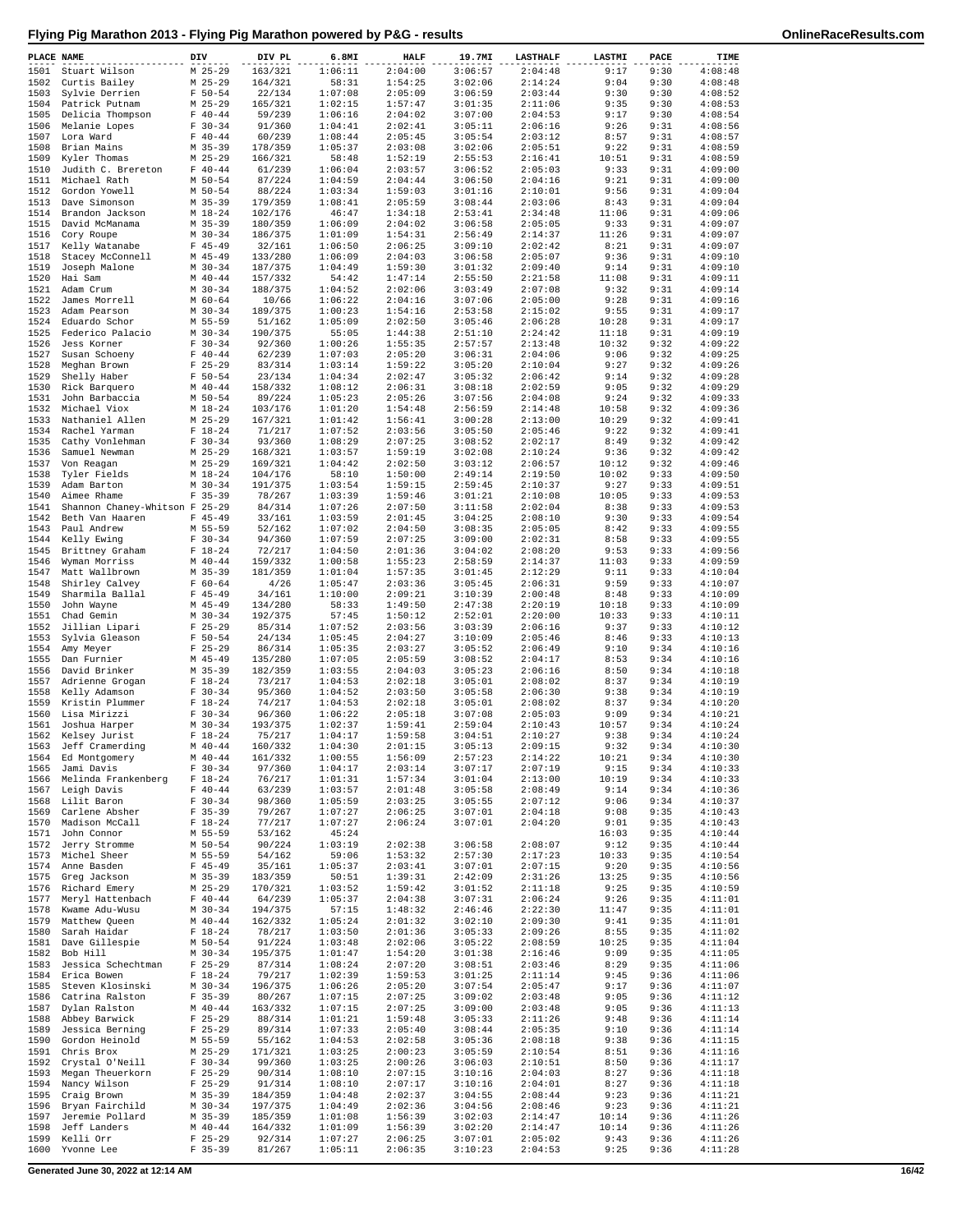|  |  | Flying Pig Marathon 2013 - Flying Pig Marathon powered by P&G - results |  |
|--|--|-------------------------------------------------------------------------|--|
|  |  |                                                                         |  |

| PLACE NAME   |                                       | DIV                      | DIV PL             | 6.8MI              | <b>HALF</b>        | 19.7MI             | <b>LASTHALF</b>    | LASTMI         | PACE         | TIME               |
|--------------|---------------------------------------|--------------------------|--------------------|--------------------|--------------------|--------------------|--------------------|----------------|--------------|--------------------|
| 1601         | Rachel Cartwright                     | $F 40 - 44$              | 65/239             | 1:03:30            | 2:02:12            | 3:06:02            | 2:09:18            | 9:40           | 9:36         | 4:11:30            |
| 1602         | April Tarvin                          | $F$ 35-39                | 82/267             | 1:07:42            | 2:06:18            | 3:09:38            | 2:05:16            | 9:43           | 9:37         | 4:11:33            |
| 1603         | Matthew Henson                        | $M$ 25-29                | 172/321            | 1:02:59            | 1:59:03            | 3:00:35            | 2:12:34            | 10:21          | 9:37         | 4:11:36            |
| 1604         | Jan Broyles                           | $F 50 - 54$              | 25/134             | 1:05:33            | 2:05:24            | 3:09:44            | 2:06:13            | 9:21           | 9:37         | 4:11:37            |
| 1605         | Eric Driscoll                         | $M$ 30-34                | 198/375            | 1:03:54            | 2:02:03            | 3:04:38            | 2:09:36            | 10:08          | 9:37         | 4:11:38            |
| 1606<br>1607 | Andy Picciano<br>Jessica Burg         | $M$ 30-34<br>$F 18-24$   | 199/375<br>80/217  | 1:01:23<br>59:49   | 1:57:09<br>1:57:19 | 3:05:33<br>3:01:51 | 2:14:30<br>2:14:22 | 9:56<br>10:32  | 9:37<br>9:37 | 4:11:38<br>4:11:40 |
| 1608         | Ron Weitzenkorn                       | M 55-59                  | 56/162             | 1:00:12            | 1:55:09            | 3:00:37            | 2:16:36            | 10:26          | 9:37         | 4:11:45            |
| 1609         | Jeffery Ballard                       | M 50-54                  | 92/224             | 1:07:42            | 2:07:14            | 3:10:54            | 2:04:35            | 8:26           | 9:37         | 4:11:49            |
| 1610         | Paul Rogers                           | $M$ 45-49                | 136/280            | 1:06:54            | 2:07:15            | 3:10:55            | 2:04:37            | 8:53           | 9:37         | 4:11:52            |
| 1611         | Dan Popowics                          | $M$ 45-49                | 137/280            | 1:01:56            | 1:57:49            | 3:01:56            | 2:14:03            | 9:45           | 9:37         | 4:11:52            |
| 1612         | Marcus Hawkins                        | $M$ 35-39                | 186/359            | 56:01              | 1:51:32            | 3:01:41            | 2:20:21            | 8:56           | 9:37         | 4:11:53            |
| 1613         | Doan Vu                               | M 55-59                  | 57/162             | 1:01:30            | 1:57:07            | 3:00:20            | 2:14:48            | 10:26          | 9:37         | 4:11:54            |
| 1614         | Amy Dunn                              | $F$ 45-49                | 36/161             | 1:02:04            | 2:00:15            | 3:04:55            | 2:11:43            | 9:37           | 9:37         | 4:11:57            |
| 1615         | Brian Aulick                          | $M$ 35-39                | 187/359            | 1:05:38            | 2:05:08            | 3:10:44            | 2:06:56            | 8:19           | 9:38         | 4:12:03            |
| 1616         | Stephen Gorman                        | M 50-54                  | 93/224             | 1:00:59            | 1:56:04            | 2:58:08            | 2:16:04            | 12:13          | 9:38         | 4:12:07            |
| 1617<br>1618 | Elizabeth McCreight<br>Mike Heffernan | $F$ 25-29<br>$M$ 35-39   | 93/314<br>188/359  | 1:09:16<br>1:04:20 | 2:09:57<br>2:00:02 | 3:12:11<br>3:04:09 | 2:02:11<br>2:12:08 | 8:33<br>10:08  | 9:38<br>9:38 | 4:12:07<br>4:12:09 |
| 1619         | Greg Hoener                           | $M$ 30-34                | 200/375            | 1:07:46            | 2:08:05            | 3:09:33            | 2:04:06            | 9:47           | 9:38         | 4:12:11            |
| 1620         | David Felblinger                      | $M$ 40-44                | 165/332            | 1:06:57            | 2:06:33            | 3:08:54            | 2:05:39            | 9:23           | 9:38         | 4:12:12            |
|              | 1621 Louis Hill Jr.                   | $M$ 35-39                | 189/359            | 1:00:47            | 1:56:44            | 3:02:19            | 2:15:30            | 9:52           | 9:38         | 4:12:14            |
|              | 1622 Kirk Forte                       | $M$ 30-34                | 201/375            | 1:07:24            | 2:08:47            | 3:09:28            | 2:03:29            | 9:09           | 9:38         | 4:12:16            |
| 1623         | Ronald Henschen                       | $M$ 35-39                | 190/359            | 1:06:09            | 2:07:30            | 3:09:56            | 2:04:48            | 9:05           | 9:38         | 4:12:18            |
|              | 1624 Erin Wertalik Eads               | $F 30-34$                | 100/360            | 1:01:24            | 1:57:58            | 3:00:31            | 2:14:22            | 11:21          | 9:38         | 4:12:20            |
| 1625         | Calob Thatcher                        | $M_18-24$                | 105/176            | 1:07:05            | 2:04:38            | 3:04:37            | 2:07:45            | 10:29          | 9:38         | 4:12:23            |
| 1626         | William Andreadis                     | $M$ 40-44                | 166/332            | 1:02:46            | 1:59:56            | 3:04:50            | 2:12:29            | 9:58           | 9:39         | 4:12:24            |
| 1627         | Catalina Stancescu                    | $F 40 - 44$              | 66/239             | 1:08:50            | 2:06:43            | 3:08:56            | 2:05:49            | 9:42           | 9:39         | 4:12:32            |
| 1628         | Courtney Scarberry                    | $F$ 25-29                | 94/314             | 1:05:47            | 2:03:38            | 3:07:38            | 2:08:57            | 9:24           | 9:39         | 4:12:34            |
| 1629<br>1630 | Gina Weisgerber                       | $F 40 - 44$<br>$M$ 25-29 | 67/239             | 1:02:59<br>1:03:09 | 2:00:38<br>1:59:29 | 3:02:37<br>3:03:05 | 2:11:58<br>2:13:08 | 10:59<br>10:06 | 9:39<br>9:39 | 4:12:36<br>4:12:37 |
| 1631         | Kevin Keske<br>Becky Gamble           | $F 40 - 44$              | 173/321<br>68/239  | 1:04:59            | 2:03:30            | 3:05:27            | 2:09:09            | 9:39           | 9:39         | 4:12:38            |
| 1632         | Dawn Lavey                            | $F 40 - 44$              | 69/239             | 1:03:30            | 2:01:05            | 3:07:00            | 2:11:34            | 9:32           | 9:39         | 4:12:38            |
| 1633         | Stephanie Arango                      | $F$ 25-29                | 95/314             | 1:12:28            | 2:09:47            | 3:07:29            | 2:02:56            | 9:00           | 9:39         | 4:12:42            |
| 1634         | Gary Wiest                            | $M$ 45-49                | 138/280            | 1:05:06            | 2:02:56            | 3:09:28            | 2:09:51            | 8:42           | 9:39         | 4:12:47            |
| 1635         | Phillip Harmon                        | $M$ 35-39                | 191/359            | 1:04:48            | 2:01:23            | 3:05:43            | 2:11:24            | 10:02          | 9:39         | 4:12:47            |
| 1636         | Michael Thalner                       | $M$ 35-39                | 192/359            | 1:01:28            | 1:56:39            | 3:00:02            | 2:16:09            | 9:29           | 9:39         | 4:12:48            |
| 1637         | Philip Jones                          | $M$ 25-29                | 174/321            | 1:03:09            | 2:00:50            | 2:58:45            | 2:12:00            | 11:34          | 9:39         | 4:12:49            |
| 1638         | Adrianne Jahnke                       | $F$ 25-29                | 96/314             | 1:04:27            | 2:02:40            | 3:08:01            | 2:10:11            | 9:32           | 9:39         | 4:12:50            |
| 1639         | Michael Murawski                      | $M$ 50-54                | 94/224             | 1:04:29            | 2:03:13            | 3:08:33            | 2:09:38            | 9:20           | 9:40         | 4:12:51            |
| 1640         | Brian Anderson                        | $M$ 25-29                | 175/321            | 1:07:12            | 2:05:00            | 3:07:28            | 2:07:51            | 8:36           | 9:40         | 4:12:51            |
| 1641<br>1642 | Keigo Suzuki                          | $M$ 40-44<br>$M$ 25-29   | 167/332<br>176/321 | 1:05:39<br>1:03:17 | 2:07:14<br>1:59:41 | 3:09:53<br>3:04:31 | 2:05:39<br>2:13:15 | 8:53<br>10:26  | 9:40<br>9:40 | 4:12:53<br>4:12:55 |
| 1643         | Gavi Begtrup<br>Brian Kessler         | $M$ 30-34                | 202/375            | 1:03:17            | 1:59:40            | 3:04:32            | 2:13:17            | 10:27          | 9:40         | 4:12:56            |
| 1644         | Mark Neely                            | $M$ 40-44                | 168/332            | 1:01:52            | 1:59:49            | 3:04:52            | 2:13:09            | 9:46           | 9:40         | 4:12:58            |
| 1645         | Tim Allen                             | $M$ 60-64                | 11/66              | 1:06:49            | 2:03:00            | 3:05:04            | 2:09:59            | 10:19          | 9:40         | 4:12:58            |
| 1646         | Allison Berger                        | $F 30-34$                | 101/360            | 1:03:33            | 1:59:43            | 3:03:46            | 2:13:16            | 9:48           | 9:40         | 4:12:58            |
| 1647         | Todd Griffis                          | $M$ 50-54                | 95/224             | 1:04:51            | 2:02:11            | 3:05:39            | 2:10:51            | 10:30          | 9:40         | 4:13:01            |
| 1648         | Tim Back                              | $M$ 50-54                | 96/224             | 1:00:53            | 1:55:45            | 2:55:41            | 2:17:19            | 13:26          | 9:40         | 4:13:03            |
| 1649         | Michael Hammonds                      | $M$ 40-44                | 169/332            | 59:22              | 1:52:23            | 2:51:21            | 2:20:42            | 9:43           | 9:40         | 4:13:05            |
| 1650         | Claire Greenberg                      | $F 50 - 54$              | 26/134             | 1:03:45            | 2:00:13            | 3:04:26            | 2:12:54            | 9:39           | 9:40         | 4:13:06            |
| 1651         | Scott McLaughlin                      | $M$ 40-44                | 170/332            | 1:04:53            | 2:01:57            | 3:08:46            | 2:11:11            | 8:51           | 9:40         | 4:13:07            |
| 1653         | 1652 Joel Varland<br>Carole Tiley     | $M$ 45-49<br>$F$ 25-29   | 139/280<br>97/314  | 1:00:51<br>59:36   | 1:52:58<br>2:00:04 | 2:52:57<br>3:05:00 | 2:20:10<br>2:13:05 | 10:46<br>9:31  | 9:40<br>9:40 | 4:13:08<br>4:13:09 |
| 1654         | Nicholas Hug                          | M 18-24                  | 106/176            | 1:05:29            | 2:00:55            | 3:04:14            | 2:12:14            | 10:11          | 9:40         | 4:13:09            |
| 1655         | Jean-Paul Fort                        | $M$ 50-54                | 97/224             | 1:00:47            | 1:55:19            | 2:58:31            | 2:17:52            | 11:54          | 9:40         | 4:13:11            |
| 1656         | Garvne Evans                          | $M$ 40-44                | 171/332            | 1:04:47            | 2:01:38            | 3:04:49            | 2:11:34            | 10:16          | 9:40         | 4:13:11            |
| 1657         | Jerry Wilson                          | M 55-59                  | 58/162             | 1:06:06            | 2:04:40            | 3:07:44            | 2:08:32            | 9:54           | 9:40         | 4:13:12            |
| 1658         | James Gray                            | M 55-59                  | 59/162             | 1:05:36            | 2:04:33            | 3:06:51            | 2:08:42            | 10:25          | 9:40         | 4:13:15            |
| 1659         | Matt Overbeck                         | $M$ 35-39                | 193/359            | 1:03:01            | 1:58:19            | 2:58:23            | 2:15:00            | 10:14          | 9:41         | 4:13:19            |
| 1660         | Ladonna Pitman                        | $F 30-34$                | 102/360            | 1:06:14            | 2:04:09            | 3:05:37            | 2:09:12            | 9:34           | 9:41         | 4:13:20            |
| 1661         | Stephan Boianoff                      | $M$ 40-44                | 172/332            | 55:20              | 1:45:02            | 2:44:29            | 2:28:20            | 16:16          | 9:41         | 4:13:22            |
| 1662         | Jaynie Taylor                         | $F 18-24$                | 81/217             | 1:02:45            | 1:58:22            | 3:05:37            | 2:15:01            | 8:59           | 9:41         | 4:13:23            |
| 1664         | 1663 Rachel Gibson<br>Terri Murphy    | $F 30-34$<br>$F 30-34$   | 103/360<br>104/360 | 1:04:39<br>1:00:54 | 2:03:24<br>1:57:05 | 3:08:37<br>3:03:14 | 2:10:01<br>2:16:21 | 8:34<br>10:13  | 9:41<br>9:41 | 4:13:25<br>4:13:26 |
| 1665         | Cedric Knox                           | $M$ 25-29                | 177/321            | 1:07:51            | 2:06:49            | 3:13:21            | 2:06:39            | 8:21           | 9:41         | 4:13:28            |
| 1666         | Alana Kennedy                         | $F 18-24$                | 82/217             | 1:06:34            | 2:04:50            | 3:07:59            | 2:08:43            | 9:00           | 9:41         | 4:13:32            |
| 1667         | John Kennedy                          | $M$ 25-29                | 178/321            | 1:06:34            | 2:05:32            | 3:07:59            | 2:08:01            | 9:01           | 9:41         | 4:13:33            |
| 1668         | Matthew Kennedy                       | $M$ 50-54                | 98/224             | 1:06:39            | 2:04:48            | 3:07:59            | 2:08:48            | 9:05           | 9:41         | 4:13:36            |
| 1669         | Thanh Clark                           | $F$ 45-49                | 37/161             | 1:06:05            | 2:05:20            | 3:08:36            | 2:08:19            | 9:56           | 9:41         | 4:13:39            |
| 1670         | Jacqueline Stewart                    | $F 50 - 54$              | 27/134             | 1:04:07            | 2:03:24            | 3:08:56            | 2:10:18            | 9:37           | 9:41         | 4:13:42            |
| 1671         | Emily Leising                         | $F$ 25-29                | 98/314             | 1:05:52            | 2:07:13            | 3:11:51            | 2:06:31            | 8:25           | 9:41         | 4:13:43            |
| 1672         | Joshua Mitchell                       | $M$ 30-34                | 203/375            | 1:02:03            | 1:58:10            | 3:03:02<br>3:10:13 | 2:15:36            | 8:42           | 9:42         | 4:13:45            |
| 1673         | Kristin Woodard                       | $F$ 45-49<br>$M$ 35-39   | 38/161             | 1:05:46<br>1:04:44 | 2:04:28            | 3:05:04            | 2:09:20            | 9:10           | 9:42<br>9:42 | 4:13:47<br>4:13:48 |
| 1674<br>1675 | Darren Roe<br>John Nerone             | $M$ 25-29                | 194/359<br>179/321 | 56:52              | 2:01:06<br>1:52:27 | 3:07:58            | 2:12:42<br>2:21:23 | 10:21<br>10:04 | 9:42         | 4:13:49            |
| 1676         | Breiana McKnight                      | $F$ 25-29                | 99/314             | 1:04:40            | 2:01:43            | 3:05:31            | 2:12:08            | 10:19          | 9:42         | 4:13:51            |
| 1677         | Jennifer Reschke                      | $F 30-34$                | 105/360            | 1:01:07            | 1:57:58            | 3:03:36            | 2:16:00            | 11:02          | 9:42         | 4:13:58            |
| 1678         | Tonia Sunderman                       | $F 40 - 44$              | 70/239             | 1:10:55            | 2:10:25            | 3:11:36            | 2:03:35            | 8:39           | 9:42         | 4:13:59            |
| 1679         | Brian Cucura                          | $M$ 35-39                | 195/359            | 1:04:35            | 2:03:43            | 3:07:52            | 2:10:18            | 9:34           | 9:42         | 4:14:01            |
| 1680         | Eric Vespierre                        | $M$ 45-49                | 140/280            | 1:08:56            | 2:05:29            | 3:07:29            | 2:08:40            | 10:29          | 9:42         | 4:14:08            |
| 1681         | Suzanne Terry                         | $F$ 35-39                | 83/267             | 1:03:16            | 1:59:09            | 3:02:40            | 2:15:01            | 9:49           | 9:43         | 4:14:09            |
| 1682         | Perry Ralenkotter                     | $M$ 45-49                | 141/280            | 1:00:25            | 1:56:52            | 3:02:23            | 2:17:21            |                | 9:43         | 4:14:13            |
| 1683         | Jonathan Huntington                   | $M$ 35-39                | 196/359            | 1:09:15            | 2:08:10            | 3:11:16            | 2:06:04            | 8:51           | 9:43         | 4:14:14            |
| 1684         | Deirdre Dick                          | $F 18-24$                | 83/217             | 1:07:35            | 2:05:48            | 3:08:49            | 2:08:30            | 8:52           | 9:43         | 4:14:18            |
| 1685         | Kait Seelig<br>Jeff Seelig            | $F 18-24$<br>$M_18-24$   | 84/217             | 1:07:50<br>1:07:50 | 2:04:17<br>2:04:16 | 3:05:50<br>3:05:50 | 2:10:03<br>2:10:04 | 10:14<br>10:14 | 9:43<br>9:43 | 4:14:20<br>4:14:20 |
| 1686<br>1687 | John Bradley                          | $M$ 40-44                | 107/176<br>173/332 | 1:07:06            | 2:05:01            | 3:06:33            | 2:09:21            | 10:19          | 9:43         | 4:14:22            |
| 1688         | Kelly Robson                          | $F 30-34$                | 106/360            | 1:07:32            | 2:06:30            | 3:10:10            | 2:07:52            | 9:20           | 9:43         | 4:14:22            |
| 1689         | Karen Oswald                          | $F 30-34$                | 107/360            | 1:08:50            | 2:08:59            | 3:13:49            | 2:05:31            | 8:17           | 9:43         | 4:14:29            |
| 1690         | Takuji Suzuki                         | $M$ 40-44                | 174/332            | 58:12              | 1:52:52            | 3:00:45            | 2:21:47            | 10:17          | 9:44         | 4:14:38            |
| 1691         | Ian Redfearn                          | $M$ 40-44                | 175/332            | 59:05              | 1:54:31            | 2:57:16            | 2:20:10            | 12:10          | 9:44         | 4:14:40            |
| 1692         | Lucas Kunk                            | $M$ 25-29                | 180/321            | 1:06:15            | 2:03:36            | 3:04:18            | 2:11:05            | 9:15           | 9:44         | 4:14:41            |
| 1693         | Stephen Temmesfeld                    | $M$ 30-34                | 204/375            | 1:08:00            | 2:07:53            | 3:11:14            | 2:06:49            | 9:50           | 9:44         | 4:14:42            |
| 1694         | Jason White                           | $M$ 35-39                | 197/359            | 55:46              | 1:48:50            | 2:58:21            | 2:25:53            | 10:38          | 9:44         | 4:14:42            |
| 1695         | Chinami Ikeda                         | $F$ 35-39                | 84/267             | 1:11:05            | 2:09:31            | 3:13:41            | 2:05:13            | 8:07           | 9:44         | 4:14:44            |
| 1696         | Hannah Gammon                         | $F$ 25-29                | 100/314            | 1:09:58            | 2:09:40            | 3:12:22            | 2:05:05            | 9:24           | 9:44         | 4:14:44            |
| 1697<br>1698 | Michael Pater                         | $M$ 30-34<br>$M$ 40-44   | 205/375            | 58:18              | 1:59:45<br>1:59:48 | 2:59:40<br>3:04:10 | 2:14:59            | 10:24          | 9:44<br>9:44 | 4:14:44<br>4:14:50 |
| 1699         | Rob Adams<br>John Graf                | M 45-49                  | 176/332<br>142/280 | 1:02:41<br>1:08:59 | 2:09:31            | 3:12:09            | 2:15:03<br>2:05:20 | 10:21<br>9:04  | 9:44         | 4:14:51            |
| 1700         | Melissa Arter                         | $F 35 - 39$              | 85/267             | 1:08:52            | 2:09:42            | 3:13:30            | 2:05:10            | 8:27           | 9:44         | 4:14:51            |
|              |                                       |                          |                    |                    |                    |                    |                    |                |              |                    |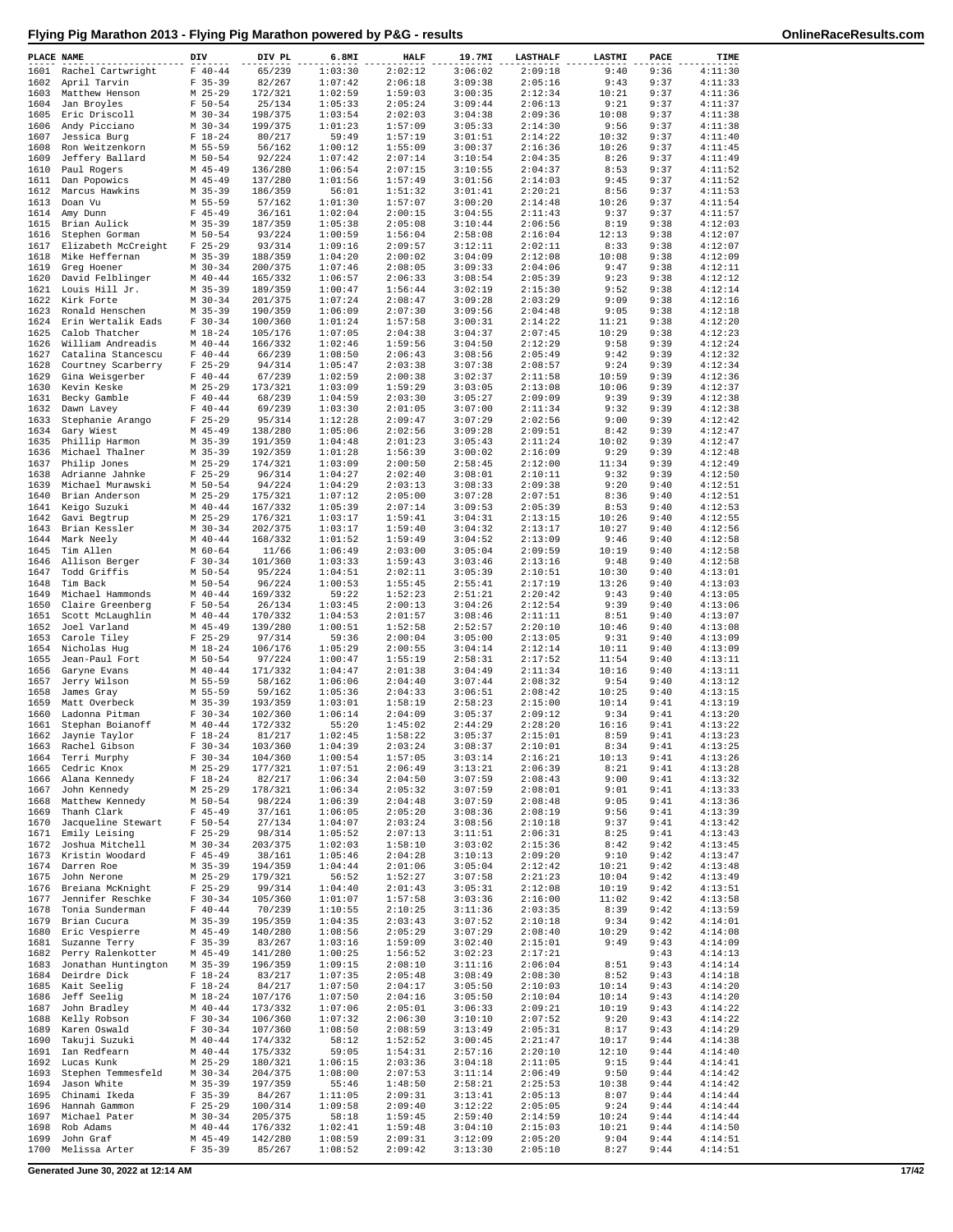| PLACE NAME   |                                             | DIV                      | DIV PL             | 6.8MI              | <b>HALF</b>        | 19.7MI             | <b>LASTHALF</b>    | LASTMI        | PACE         | TIME               |
|--------------|---------------------------------------------|--------------------------|--------------------|--------------------|--------------------|--------------------|--------------------|---------------|--------------|--------------------|
| 1701         | Danny Offill                                | $M$ 35-39                | 198/359            | 1:08:52            | 2:09:43            | 3:13:30            | 2:05:08            | 8:28          | 9:44         | 4:14:51            |
| 1702         | Shawn Walburn                               | $M$ 40-44                | 177/332            | 1:09:42            | 2:10:36            | 3:12:27            | 2:04:19            | 9:13          | 9:44         | 4:14:55            |
| 1703         | Meghan Zornes                               | $F$ 35-39                | 86/267             | 1:09:41            | 2:10:34            | 3:12:28            | 2:04:21            | 9:13          | 9:44         | 4:14:55            |
| 1704         | Yehor Hordenko                              | $M$ 25-29                | 181/321            | 57:48              | 1:54:14            | 3:02:04            | 2:20:45            | 10:48         | 9:44         | 4:14:59            |
| 1705<br>1706 | Gail Henney                                 | $M$ 45-49<br>$M$ 18-24   | 143/280            | 59:42              | 1:53:27            | 2:58:39            | 2:21:33            | 11:04         | 9:44         | 4:14:59<br>4:15:03 |
| 1707         | Neil White<br>Andrew Brown                  | $M$ 35-39                | 108/176<br>199/359 | 1:01:40<br>1:02:22 | 1:56:04<br>2:00:28 | 3:00:44<br>3:07:23 | 2:19:00<br>2:14:37 | 10:31<br>9:48 | 9:45<br>9:45 | 4:15:04            |
| 1708         | Glenn McAleenan                             | $M_18-24$                | 109/176            | 1:05:49            | 2:04:59            | 3:06:58            | 2:10:09            | 9:32          | 9:45         | 4:15:08            |
| 1709         | Jessica White                               | $F 18-24$                | 85/217             | 1:05:49            | 2:04:59            | 3:08:13            | 2:10:09            | 9:31          | 9:45         | 4:15:08            |
| 1710         | Mandy Still                                 | $F 30-34$                | 108/360            | 1:06:15            | 2:05:40            | 3:09:19            | 2:09:32            | 9:38          | 9:45         | 4:15:11            |
| 1711         | Benjamin Hamilton                           | $M$ 35-39                | 200/359            | 1:05:24            | 2:03:31            | 3:08:08            | 2:11:45            | 9:18          | 9:45         | 4:15:16            |
| 1712         | Amanda Sutton                               | $F 18-24$                | 86/217             | 1:06:16            | 2:05:03            | 3:10:07            | 2:10:15            | 9:28          | 9:45         | 4:15:17            |
| 1713         | Toshio Ohara                                | $M$ 45-49                | 144/280            | 56:11              | 1:46:46            | 2:42:02            | 2:28:32            | 16:35         | 9:45         | 4:15:17            |
| 1714         | Carl Siggett Jr.                            | $M$ 30-34                | 206/375            | 1:04:48            | 2:01:17            | 3:02:32            | 2:14:07            | 10:24         | 9:45         | 4:15:23            |
| 1715         | Barry Tobias                                | $M$ 30-34                | 207/375            | 1:04:46            | 2:02:06            | 3:07:24            | 2:13:25            | 9:40          | 9:46         | 4:15:30            |
| 1716<br>1717 | Kate Penn                                   | $F$ 25-29<br>$M$ 40-44   | 101/314<br>178/332 | 1:08:04<br>1:00:16 | 2:07:33<br>1:57:50 | 3:09:53<br>3:05:06 | 2:07:58<br>2:17:47 | 9:46<br>9:38  | 9:46<br>9:46 | 4:15:31<br>4:15:37 |
| 1718         | Pete Bryant<br>Nancy Bride                  | $F 40 - 44$              | 71/239             | 1:08:12            | 2:07:49            | 3:11:52            | 2:07:49            | 9:12          | 9:46         | 4:15:38            |
| 1719         | Brian Hensley                               | $M$ 40-44                | 179/332            | 1:00:32            | 1:57:21            | 3:03:13            | 2:18:17            | 9:38          | 9:46         | 4:15:38            |
| 1720         | Bleda Elibal                                | M 50-54                  | 99/224             | 1:06:26            | 2:03:05            | 3:09:10            | 2:12:38            | 8:29          | 9:46         | 4:15:42            |
| 1721         | Barbara Lee                                 | $F 30-34$                | 109/360            | 1:07:21            | 2:07:05            | 3:11:42            | 2:08:41            | 9:43          | 9:46         | 4:15:46            |
| 1722         | Grant Ridley                                | M 50-54                  | 100/224            | 1:07:20            | 2:06:14            | 3:12:20            | 2:09:32            | 10:16         | 9:46         | 4:15:46            |
| 1723         | Ken Huen                                    | $M$ 30-34                | 208/375            | 1:07:21            | 2:06:49            | 3:11:16            | 2:08:58            | 10:17         | 9:46         | 4:15:46            |
| 1724         | Daniel Willbrand                            | $M$ 35-39                | 201/359            | 59:40              | 1:55:22            | 3:01:35            | 2:20:25            | 10:45         | 9:46         | 4:15:47            |
| 1725         | Lorraine Huntley                            | $F$ 45-49                | 39/161             | 1:06:43            | 2:06:05            | 3:07:56            | 2:09:43            | 9:38          | 9:46         | 4:15:47            |
| 1726<br>1727 | Chad Gleiser<br>Jeanette George             | $M$ 30-34<br>$F 30-34$   | 209/375<br>110/360 | 1:01:04<br>1:06:42 | 1:56:56<br>2:04:44 | 3:01:59<br>3:07:58 | 2:18:52<br>2:11:06 | 11:03<br>9:30 | 9:46<br>9:46 | 4:15:47<br>4:15:49 |
| 1728         | Meg White                                   | $F$ 35-39                | 87/267             | 1:06:02            | 2:05:53            | 3:09:14            | 2:09:58            | 10:06         | 9:46         | 4:15:51            |
| 1729         | Lori McBroom                                | $F 40 - 44$              | 72/239             | 1:06:02            | 2:05:54            | 3:09:15            | 2:09:58            | 10:07         | 9:46         | 4:15:51            |
| 1730         | Allison Flesch                              | $F$ 25-29                | 102/314            | 1:09:14            | 2:11:49            | 3:16:23            | 2:04:07            | 8:21          | 9:47         | 4:15:55            |
| 1731         | Ryan Walker                                 | M 35-39                  | 202/359            | 1:03:47            | 1:59:39            | 3:02:18            | 2:16:19            | 12:11         | 9:47         | 4:15:58            |
| 1732         | Michelle Smith                              | $F 30-34$                | 111/360            | 1:07:52            | 2:08:28            | 3:12:32            | 2:07:31            | 9:08          | 9:47         | 4:15:59            |
| 1733         | Leigh Saulnier                              | $F 50 - 54$              | 28/134             | 1:05:09            | 2:04:26            | 3:09:03            | 2:11:37            | 10:15         | 9:47         | 4:16:03            |
| 1734         | Donald Pillittere                           | M 55-59                  | 60/162             | 1:09:56            | 2:09:36            | 3:11:42            | 2:06:36            | 10:22         | 9:47         | 4:16:12            |
| 1735         | Josh Welling                                | $M$ 30-34                | 210/375            | 1:08:33            | 2:09:09            | 3:14:52            | 2:07:11            | 7:59          | 9:47         | 4:16:20            |
| 1736         | James Murphy                                | M 50-54                  | 101/224            | 1:06:52            | 2:05:48            | 3:10:01            | 2:10:34<br>2:12:07 | 9:34          | 9:48         | 4:16:21            |
| 1737<br>1738 | Matthew Johns<br>Jeff Roeder                | $M$ 50-54<br>M 55-59     | 102/224<br>61/162  | 1:05:43<br>1:05:39 | 2:04:17<br>2:04:40 | 3:09:42<br>3:09:27 | 2:11:49            | 9:50<br>9:55  | 9:48<br>9:48 | 4:16:24<br>4:16:28 |
| 1739         | Kelly McNamara                              | $F 30-34$                | 112/360            | 1:10:06            | 2:10:03            | 3:13:30            | 2:06:26            | 9:15          | 9:48         | 4:16:29            |
| 1740         | Tim Auer                                    | $M$ 35-39                | 203/359            | 1:02:56            | 1:58:48            | 3:04:24            | 2:17:42            | 9:48          | 9:48         | 4:16:29            |
| 1741         | Dale Sanko                                  | $M$ 35-39                | 204/359            | 1:02:06            | 1:55:41            |                    | 2:20:52            | 9:47          | 9:48         | 4:16:33            |
| 1742         | Chris Snow                                  | M 65-69                  | 5/26               | 1:02:27            | 1:58:13            | 3:03:04            | 2:18:23            | 11:13         | 9:48         | 4:16:36            |
| 1743         | Mallory Madison                             | $M$ 40-44                | 180/332            | 1:01:20            | 2:00:18            | 3:07:36            | 2:16:19            | 10:37         | 9:48         | 4:16:36            |
| 1744         | Erik Barnum                                 | $M_18-24$                | 110/176            | 53:45              | 1:46:54            | 2:55:39            | 2:29:44            | 9:24          | 9:48         | 4:16:37            |
| 1745         | Les Rich                                    | $M$ 50-54                | 103/224            | 1:07:12            | 2:07:06            | 3:11:37            | 2:09:32            | 9:26          | 9:48         | 4:16:38            |
| 1746         | Alejandro Ramirez                           | $M$ 35-39                | 205/359            | 1:05:03            | 2:03:34            | 3:07:14            | 2:13:04            | 11:10         | 9:48         | 4:16:38            |
| 1747<br>1748 | Jessica Whitaker                            | $F$ 35-39<br>$M$ 30-34   | 88/267             | 1:07:12<br>1:07:12 | 2:07:05<br>2:07:06 | 3:11:38<br>3:11:38 | 2:09:33<br>2:09:32 | 9:26<br>9:27  | 9:48<br>9:48 | 4:16:38<br>4:16:38 |
| 1749         | Craig Luchtefeld<br>Matthew Stenger         | $M$ 25-29                | 211/375<br>182/321 | 1:09:44            | 2:09:18            | 3:13:02            | 2:07:22            | 9:29          | 9:48         | 4:16:39            |
| 1750         | Beth Wilkinson                              | $F$ 35-39                | 89/267             | 1:06:27            | 2:04:53            | 3:09:03            | 2:11:51            | 10:02         | 9:48         | 4:16:43            |
| 1751         | Jim Schmittel                               | $M$ 60-64                | 12/66              | 1:07:29            | 2:08:57            | 3:13:17            | 2:07:48            | 9:11          | 9:48         | 4:16:45            |
| 1752         | Bryan Waid                                  | $M$ 45-49                | 145/280            | 1:05:27            | 2:05:32            | 3:12:02            | 2:11:15            | 9:49          | 9:49         | 4:16:47            |
| 1753         | Mike Clark                                  | M 55-59                  | 62/162             | 1:02:39            | 1:59:59            | 3:06:59            | 2:16:50            | 9:14          | 9:49         | 4:16:49            |
| 1754         | Cori Huffman                                | $F 30-34$                | 113/360            | 1:06:20            | 2:06:04            | 3:09:42            | 2:10:47            | 9:33          | 9:49         | 4:16:51            |
| 1755         | Jeff Ruwe                                   | $M$ 25-29                | 183/321            | 1:03:14            | 1:59:21            | 3:05:19            | 2:17:31            | 9:52          | 9:49         | 4:16:51            |
| 1756         | Lindsay Seidel                              | $F 30-34$                | 114/360            | 1:05:08            | 2:03:31            | 3:11:58            | 2:13:21            | 8:38          | 9:49         | 4:16:52            |
| 1757<br>1758 | Chris MacKe                                 | $M$ 30-34<br>$M$ 50-54   | 212/375            | 1:03:27<br>1:07:35 | 2:02:11<br>2:08:03 | 3:07:36<br>3:12:55 | 2:14:43            | 10:05<br>9:06 | 9:49<br>9:49 | 4:16:54<br>4:16:57 |
| 1759         | Mark McFadden<br>William Harrington         | $M$ 40-44                | 104/224<br>181/332 | 1:00:27            | 1:55:22            | 2:59:56            | 2:08:55<br>2:21:37 | 10:29         | 9:49         | 4:16:58            |
| 1760         | Omar Nash                                   | $M$ 35-39                | 206/359            | 1:01:23            | 2:01:47            | 3:09:48            | 2:15:12            | 10:25         | 9:49         | 4:16:58            |
| 1761         | Patrick Sullivan                            | $M_18-24$                | 111/176            | 1:01:10            | 2:01:33            | 3:12:04            | 2:15:28            | 7:13          | 9:49         | 4:17:00            |
| 1762         | Maria Felblinger                            | $F$ 25-29                | 103/314            | 1:03:52            | 1:59:31            | 2:59:45            | 2:17:32            | 10:34         | 9:49         | 4:17:02            |
| 1763         | Steven Parent                               | M 55-59                  | 63/162             | 56:37              | 1:48:51            | 2:48:16            | 2:28:12            | 13:53         | 9:49         | 4:17:03            |
| 1764         | Brian Bucher                                | $M$ 35-39                | 207/359            | 1:07:43            | 2:05:59            | 3:08:54            | 2:11:07            | 10:08         | 9:49         | 4:17:05            |
| 1765         | Amy Ramsdell                                | $F 40 - 44$              | 73/239             | 1:08:13            | 2:08:53            | 3:12:43            | 2:08:16            | 9:13          | 9:49         | 4:17:09            |
| 1766         | Jason Stevens<br>Chris Mashburn             | $M$ 40-44                | 182/332            | 1:11:27            | 2:14:33            | 3:18:22            | 2:02:39            | 8:54          | 9:49         | 4:17:12            |
| 1767<br>1768 | Jenny Mashburn                              | $M$ 45-49<br>$F 50 - 54$ | 146/280<br>29/134  | 1:05:40<br>1:05:40 | 2:07:27<br>2:06:23 | 3:11:31<br>3:11:31 | 2:09:47<br>2:10:51 | 9:22<br>9:22  | 9:50<br>9:50 | 4:17:13<br>4:17:13 |
| 1769         | Bill Kehoe                                  | M 70-74                  | 1/15               | 1:08:28            | 2:08:49            | 3:12:39            | 2:08:25            | 9:20          | 9:50         | 4:17:14            |
| 1770         | Douglas Hogue                               | $M$ 30-34                | 213/375            | 1:03:27            | 2:00:43            | 3:05:47            | 2:16:32            | 10:37         | 9:50         | 4:17:14            |
| 1771         | Nathan Bentley                              | $M$ 35-39                | 208/359            | 1:09:15            | 2:08:42            | 3:12:56            | 2:08:33            | 9:18          | 9:50         | 4:17:14            |
| 1772         | Michael Weisgerber                          | $M$ 45-49                | 147/280            | 59:11              | 1:57:05            | 3:02:52            | 2:20:12            | 13:36         | 9:50         | 4:17:16            |
| 1773         | Patrick Hannahan                            | $M$ 25-29                | 184/321            | 1:02:27            | 2:02:00            | 3:06:28            | 2:15:22            | 10:48         | 9:50         | 4:17:22            |
| 1774         | Erica Boden                                 | $F 18-24$                | 87/217             | 1:02:36            | 2:00:38            | 3:07:01            | 2:16:46            | 9:44          | 9:50         | 4:17:24            |
| 1775<br>1776 | Wendy Lloyd                                 | $F 30-34$<br>$M$ 45-49   | 115/360<br>148/280 | 1:09:57            | 2:13:34<br>2:13:34 | 3:16:03<br>3:16:03 | 2:03:53<br>2:03:53 | 9:15          | 9:50<br>9:50 | 4:17:27<br>4:17:27 |
| 1777         | Daniel Schmit<br>Peter Sullivan             | $M$ 35-39                | 209/359            | 1:09:57            | 2:04:01            |                    | 2:13:28            | 9:15<br>10:42 | 9:50         | 4:17:29            |
| 1778         | Tiffany Rule                                | $F 40 - 44$              | 74/239             | 1:06:08<br>1:04:43 | 2:05:26            | 3:06:56<br>3:11:22 | 2:12:06            | 10:02         | 9:50         | 4:17:31            |
| 1779         | Don Clowe                                   | $M$ 40-44                | 183/332            | 1:02:42            | 1:58:13            | 3:02:43            | 2:19:19            | 9:58          | 9:50         | 4:17:32            |
| 1780         | Victoria Lekson                             | $F 18-24$                | 88/217             | 1:01:37            | 1:58:59            | 3:05:19            | 2:18:34            | 9:59          | 9:50         | 4:17:33            |
| 1781         | Thomas Pritt                                | M 50-54                  | 105/224            | 1:07:44            | 2:05:18            | 3:07:46            | 2:12:17            | 9:56          | 9:50         | 4:17:35            |
| 1782         | Scott Boden                                 | $M$ 45-49                | 149/280            | 1:02:36            | 2:00:38            | 3:07:01            | 2:16:58            | 9:55          | 9:50         | 4:17:36            |
| 1783         | Jennifer Cheng                              | $F 30-34$                | 116/360            | 1:08:26            | 2:09:21            | 3:14:29            | 2:08:17            | 9:04          | 9:50         | 4:17:38            |
| 1784         | Caesar Lastimosa                            | $M$ 35-39                | 210/359            | 1:08:26            | 2:09:21            | 3:14:26            | 2:08:17            | 9:07          | 9:50         | 4:17:38            |
| 1785         | Nathaniel Patschke                          | $M$ 45-49                | 150/280            | 1:04:43            | 2:04:05            | 3:07:06            | 2:13:40            | 11:33         | 9:51         | 4:17:44            |
| 1786<br>1787 | Laurie Kile<br>Stephanie Nenninger          | $F$ 45-49<br>$F$ 35-39   | 40/161<br>90/267   | 1:05:04<br>1:06:41 | 2:02:42<br>2:04:52 | 3:07:44<br>3:10:36 | 2:15:03<br>2:12:56 | 10:24<br>9:14 | 9:51<br>9:51 | 4:17:45<br>4:17:48 |
| 1788         | Jason Duncan                                | $M$ 40-44                | 184/332            | 58:41              | 1:50:35            | 2:48:20            | 2:27:14            | 14:07         | 9:51         | 4:17:48            |
| 1789         | Megan Horsley                               | $F$ 25-29                | 104/314            | 1:07:41            | 2:06:19            | 3:10:38            | 2:11:33            | 9:27          | 9:51         | 4:17:51            |
| 1790         | Mitch Casey                                 | M 50-54                  | 106/224            | 1:08:46            | 2:08:05            | 3:11:37            | 2:09:47            | 9:34          | 9:51         | 4:17:51            |
| 1791         | Crystal Evetts                              | $F 30-34$                | 117/360            | 1:05:13            | 2:04:17            | 3:09:37            | 2:13:35            | 10:03         | 9:51         | 4:17:51            |
| 1792         | Sarah Young-Niemeier                        | $F 30-34$                | 118/360            | 1:05:12            | 2:04:17            | 3:09:37            | 2:13:35            | 10:03         | 9:51         | 4:17:51            |
| 1793         | David Colegrove                             | $M$ 40-44                | 185/332            | 1:04:38            | 2:04:11            | 3:10:04            | 2:13:41            | 9:54          | 9:51         | 4:17:51            |
| 1794         | Justin Dobbs                                | $M$ 30-34                | 214/375            | 1:06:05            | 2:04:23            | 3:08:37            | 2:13:30            | 10:08         | 9:51         | 4:17:53            |
| 1795<br>1796 | Chad Domby                                  | $M$ 40-44                | 186/332            | 59:11              | 1:54:03            | 2:57:28            | 2:23:51            | 10:17         | 9:51         | 4:17:54            |
| 1797         | Lisa Adams<br>Maria Noemi De Guzman F 35-39 | $F$ 35-39                | 91/267<br>92/267   | 1:10:22<br>1:09:45 | 2:14:50<br>2:09:18 | 3:18:30<br>3:13:46 | 2:03:05<br>2:08:38 | 8:20<br>9:33  | 9:51<br>9:51 | 4:17:55<br>4:17:55 |
| 1798         | Kanishka Mapa                               | $M$ 30-34                | 215/375            | 55:50              | 1:47:17            | 2:56:57            | 2:30:41            | 8:40          | 9:51         | 4:17:57            |
| 1799         | Anne Dressler                               | $F 18-24$                | 89/217             | 1:08:57            | 2:08:57            | 3:13:36            | 2:09:02            | 9:39          | 9:51         | 4:17:58            |
| 1800         | Ann Marie Phaneuf                           | $F 50 - 54$              | 30/134             | 1:08:45            | 2:09:07            | 3:13:44            | 2:08:55            | 9:52          | 9:51         | 4:18:02            |

**Generated June 30, 2022 at 12:14 AM 18/42**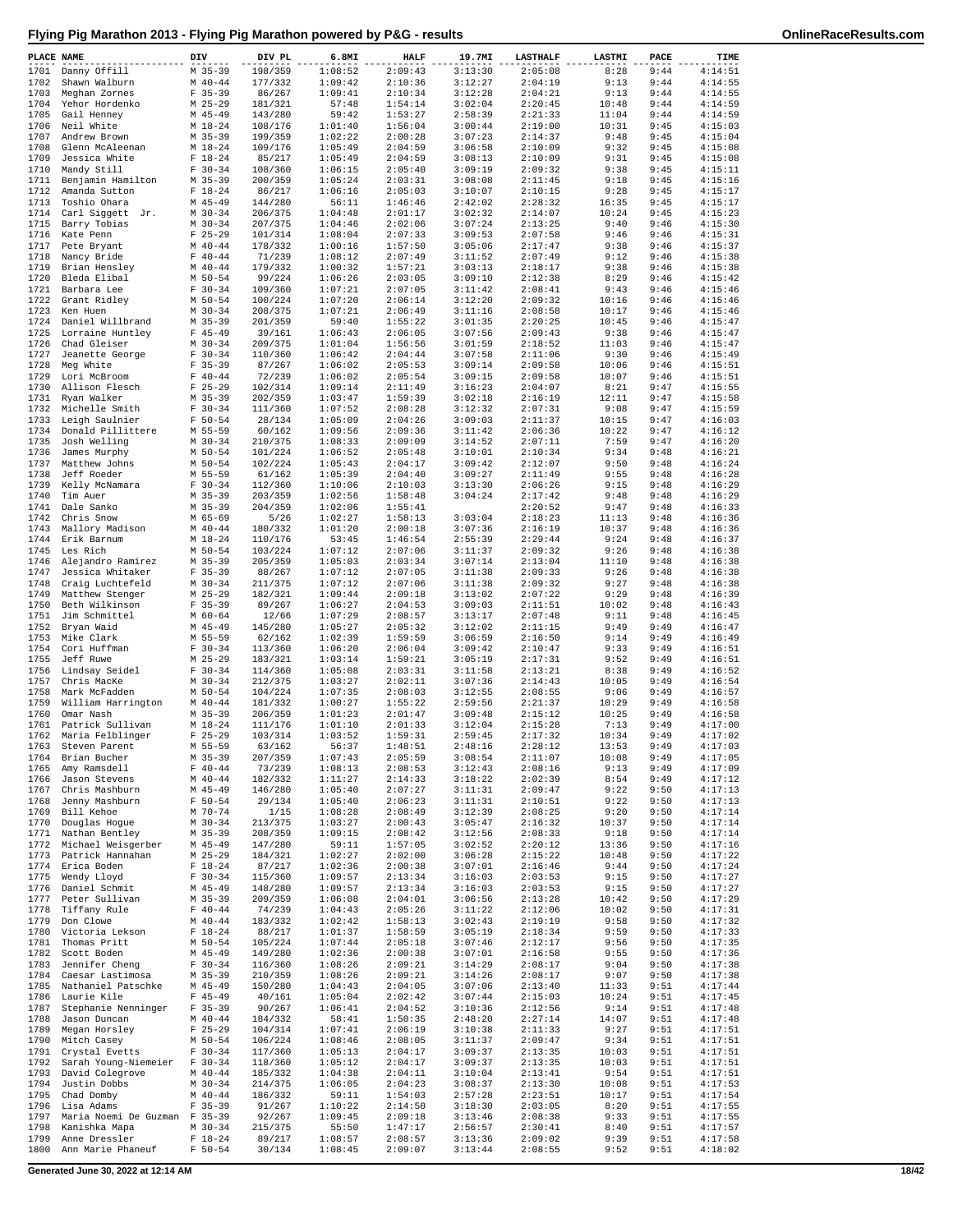| PLACE NAME   |                                     | DIV                         | DIV PL             | 6.8MI              | <b>HALF</b>        | 19.7MI             | <b>LASTHALF</b>    | LASTMI         | PACE         | TIME               |
|--------------|-------------------------------------|-----------------------------|--------------------|--------------------|--------------------|--------------------|--------------------|----------------|--------------|--------------------|
| 1801         | Amy Anslinger                       | $F$ 35-39                   | 93/267             | 1:08:43            | 2:09:44            | 3:14:48            | 2:08:22            | 9:16           | 9:52         | 4:18:06            |
| 1802         | Tim Gasson                          | $M$ 35-39                   | 211/359            | 1:05:09            | 2:03:10            | 3:06:04            | 2:14:57            | 11:06          | 9:52         | 4:18:07            |
| 1803         | Kathleen Schnelle                   | $F 30-34$                   | 119/360            | 1:10:36            | 2:10:05            | 3:12:17            | 2:08:04            | 10:25          | 9:52         | 4:18:08            |
| 1804<br>1805 | Nathan Jamison<br>Jeannie Helsel    | $M$ 25-29<br>$F$ 35-39      | 185/321<br>94/267  | 1:06:56<br>1:00:44 | 2:05:26<br>1:57:18 | 3:11:18<br>3:06:26 | 2:12:46<br>2:20:54 | 9:40<br>10:08  | 9:52<br>9:52 | 4:18:12<br>4:18:12 |
| 1806         | Molly Brown                         | $F 30-34$                   | 120/360            | 1:06:13            | 2:05:29            | 3:10:42            | 2:12:44            | 9:57           | 9:52         | 4:18:12            |
| 1807         | Katie Glaser                        | $F 30-34$                   | 121/360            | 1:06:13            | 2:05:29            | 3:10:40            | 2:12:44            | 9:58           | 9:52         | 4:18:12            |
| 1808         | John Corey                          | $M$ 45-49                   | 151/280            | 1:08:45            | 2:10:44            | 3:13:04            | 2:07:33            | 10:22          | 9:52         | 4:18:16            |
| 1809         | Maggie Sauerhage                    | $F 18-24$                   | 90/217             | 1:09:01            | 2:09:16            | 3:11:28            | 2:09:03            | 9:46           | 9:52         | 4:18:18            |
| 1810         | Scott Szumanski                     | $M$ 60-64                   | 13/66              | 1:09:14            | 2:09:20            | 3:14:13            | 2:08:59            | 9:27           | 9:52         | 4:18:18            |
| 1811<br>1812 | Joann McDaniel<br>Wes Finley        | $F 40 - 44$<br>$M$ 35-39    | 75/239<br>212/359  | 1:07:01<br>1:03:25 | 2:07:40<br>1:59:38 | 3:12:28<br>3:02:26 | 2:10:39<br>2:18:42 | 10:16<br>11:28 | 9:52<br>9:52 | 4:18:19<br>4:18:19 |
| 1813         | Joel Fritz                          | $M_18-24$                   | 112/176            | 1:11:33            | 2:14:32            | 3:20:10            | 2:03:49            | 7:43           | 9:52         | 4:18:20            |
| 1814         | Aaron Spiegel                       | $M$ 35-39                   | 213/359            | 1:10:26            | 2:10:44            | 3:15:10            | 2:07:36            | 8:53           | 9:52         | 4:18:20            |
| 1815         | Joe Voskuhl                         | $M$ 45-49                   | 152/280            | 1:03:47            | 1:59:49            | 3:03:32            | 2:18:33            | 10:36          | 9:52         | 4:18:21            |
| 1816         | Derrick Scovanner                   | $M$ 25-29                   | 186/321            | 58:44              | 1:54:00            | 3:01:21            | 2:24:29            | 11:36          | 9:52         | 4:18:28            |
| 1817         | Aaron Eckerle                       | $M$ 45-49                   | 153/280            | 1:06:12            | 2:05:49            | 3:08:49            | 2:12:43            | 12:22          | 9:53         | 4:18:32            |
| 1818         | Jason Runyan<br>Michele Murray      | $M$ 35-39                   | 214/359<br>95/267  | 50:50              | 1:48:20            | 3:13:24            | 2:30:16            | 9:49           | 9:53         | 4:18:35            |
| 1819<br>1820 | Lynne Froling                       | $F$ 35-39<br>$F 40 - 44$    | 76/239             | 1:06:09<br>1:06:09 | 2:07:59<br>2:07:59 | 3:13:57<br>3:13:57 | 2:10:37<br>2:10:38 | 9:04<br>9:04   | 9:53<br>9:53 | 4:18:36<br>4:18:37 |
| 1821         | Natalie Doyle                       | $F$ 45-49                   | 41/161             | 1:10:35            | 2:07:14            | 3:10:54            | 2:11:25            | 10:16          | 9:53         | 4:18:39            |
| 1822         | Paul Rizzo                          | $M$ 45-49                   | 154/280            | 1:02:43            | 1:58:31            | 3:05:28            | 2:20:12            | 9:44           | 9:53         | 4:18:42            |
| 1823         | Andrew Palassis                     | $M$ 25-29                   | 187/321            | 1:05:36            | 2:02:42            | 3:08:37            | 2:16:01            | 10:00          | 9:53         | 4:18:42            |
| 1824         | Gary Daignault                      | $M$ 60-64                   | 14/66              | 1:06:13            | 2:07:15            | 3:13:40            | 2:11:28            | 9:18           | 9:53         | 4:18:43            |
| 1825         | Michael Mordini                     | $M$ 35-39                   | 215/359            | 1:04:39            | 2:05:10            | 3:09:51            | 2:13:34            | 8:46           | 9:53         | 4:18:43            |
| 1826<br>1827 | Eric Schorling<br>Brian Derouen     | $M$ 25-29<br>M 35-39        | 188/321<br>216/359 | 1:08:06<br>1:09:24 | 2:08:40<br>2:09:17 | 3:14:01<br>3:14:13 | 2:10:03<br>2:09:27 | 9:01<br>9:51   | 9:53<br>9:53 | 4:18:43<br>4:18:43 |
| 1828         | John Schorling                      | M 55-59                     | 64/162             | 1:08:07            | 2:08:41            | 3:14:02            | 2:10:04            | 9:02           | 9:53         | 4:18:44            |
| 1829         | Kelly Schorling                     | $F 18-24$                   | 91/217             | 1:05:36            | 2:08:42            | 3:14:02            | 2:10:03            | 9:02           | 9:53         | 4:18:44            |
| 1830         | Cynthia Flischel                    | $F 30-34$                   | 122/360            | 1:09:20            | 2:12:54            | 3:16:31            | 2:05:52            | 8:46           | 9:53         | 4:18:45            |
| 1831         | Jennifer Moak                       | $F$ 45-49                   | 42/161             | 1:09:31            | 2:10:29            | 3:15:20            | 2:08:17            | 9:24           | 9:53         | 4:18:46            |
| 1832         | Maston Klein                        | $M$ 30-34                   | 216/375            | 1:08:09            | 2:08:07            | 3:13:37            | 2:10:42            | 9:21           | 9:53         | 4:18:49            |
| 1833<br>1834 | Roselynn Bedoya                     | $F 30-34$<br>$M$ 25-29      | 123/360            | 1:04:49<br>1:04:49 | 2:05:49<br>2:05:50 | 3:11:55<br>3:11:54 | 2:13:03<br>2:13:01 | 9:48<br>9:49   | 9:53<br>9:53 | 4:18:51<br>4:18:51 |
| 1835         | Jonathan Alaya<br>Daniel Marchesani | $M_18-24$                   | 189/321<br>113/176 | 1:01:32            | 1:58:41            | 3:04:52            | 2:20:18            | 10:10          | 9:54         | 4:18:58            |
| 1836         | Lorrie Gardner                      | $F 40 - 44$                 | 77/239             | 1:09:00            | 2:08:23            | 3:13:50            | 2:10:36            | 9:58           | 9:54         | 4:18:59            |
| 1837         | William Stobart                     | M 65-69                     | 6/26               | 1:04:49            | 2:09:16            | 3:13:57            | 2:09:46            | 10:16          | 9:54         | 4:19:02            |
| 1838         | Eric Woolf                          | $M$ 30-34                   | 217/375            | 1:00:14            | 1:54:42            | 3:00:32            | 2:24:21            | 11:56          | 9:54         | 4:19:03            |
| 1839         | Wendy Roy                           | $F$ 35-39                   | 96/267             | 1:05:51            | 2:08:12            | 3:13:05            | 2:10:52            | 9:54           | 9:54         | 4:19:04            |
| 1840         | Kelly Hurley                        | $F 30 - 34$                 | 124/360            | 1:11:35            | 2:14:34            | 3:17:34            | 2:04:35            | 8:18           | 9:54         | 4:19:09            |
| 1841<br>1842 | Daryl R Lehman<br>Leando Banks      | $M$ 60-64<br>$M$ 25-29      | 15/66<br>190/321   | 1:09:11<br>45:22   | 2:10:17<br>1:28:42 | 3:15:46<br>2:36:28 | 2:08:54<br>2:50:29 | 9:17<br>14:09  | 9:54<br>9:54 | 4:19:10<br>4:19:11 |
| 1843         | Stephen Szuber                      | M 55-59                     | 65/162             | 1:06:38            | 2:05:29            | 3:08:25            | 2:13:43            | 10:40          | 9:54         | 4:19:11            |
| 1844         | Jessica Overley                     | $F$ 35-39                   | 97/267             | 1:05:31            | 2:04:08            | 3:09:22            | 2:15:03            | 9:25           | 9:54         | 4:19:11            |
| 1845         | Lisa Amrine                         | $F 30-34$                   | 125/360            | 1:08:19            | 2:07:30            | 3:12:58            | 2:11:41            | 9:23           | 9:54         | 4:19:11            |
| 1846         | Melinda Hofmeister                  | $F$ 25-29                   | 105/314            | 1:08:23            | 2:08:08            | 3:13:22            | 2:11:06            | 9:43           | 9:54         | 4:19:13            |
| 1847         | Gregory Pietrusinski                | $M$ 40-44                   | 187/332            | 1:08:23            | 2:08:06            | 3:13:22            | 2:11:07            | 9:43           | 9:54         | 4:19:13            |
| 1848         | Shawn Coots                         | $M$ 30-34                   | 218/375            | 1:12:14            | 2:17:32            | 3:21:39            | 2:01:42            | 8:17           | 9:54         | 4:19:14            |
| 1849<br>1850 | Bruce Henry<br>Michael Busken       | $M$ 45-49<br>$M$ 35-39      | 155/280<br>217/359 | 1:08:56<br>1:09:01 | 2:09:13<br>2:08:41 | 3:13:52<br>3:14:08 | 2:10:01<br>2:10:35 | 10:24<br>9:54  | 9:54<br>9:54 | 4:19:14<br>4:19:16 |
| 1851         | Jennifer Lipscomb                   | $F 30-34$                   | 126/360            | 1:04:27            | 2:04:22            | 3:11:11            | 2:14:55            | 9:14           | 9:54         | 4:19:17            |
| 1852         | Jennifer Turpin                     | $F 30-34$                   | 127/360            | 1:08:43            | 2:09:43            | 3:14:48            | 2:09:35            | 10:26          | 9:54         | 4:19:17            |
| 1853         | Natacha Benoit-Hansen F 35-39       |                             | 98/267             | 1:01:28            | 1:59:14            | 3:05:51            | 2:20:06            | 9:31           | 9:54         | 4:19:19            |
| 1854         | Jon Velasco                         | $M$ 45-49                   | 156/280            | 1:07:16            | 2:09:04            | 3:14:18            | 2:10:18            | 9:56           | 9:54         | 4:19:21            |
| 1855         | Iain Hughes                         | $M$ 50-54                   | 107/224            | 1:09:23            | 2:09:24            | 3:14:13            | 2:09:59            | 10:20          | 9:54         | 4:19:23            |
| 1856<br>1857 | Brad Huffman<br>Caitlin Holmes      | $M$ 35-39<br>$F$ 25-29      | 218/359<br>106/314 | 1:07:53<br>1:06:05 | 2:11:15<br>2:06:29 | 3:14:35<br>3:12:29 | 2:08:09<br>2:12:55 | 8:42<br>9:56   | 9:54<br>9:55 | 4:19:23<br>4:19:24 |
| 1858         | Heath Williams                      | $M$ 40-44                   | 188/332            | 1:01:04            | 1:59:35            | 3:08:45            | 2:19:50            | 10:08          | 9:55         | 4:19:24            |
| 1859         | Char Bledsoe                        | $F 50 - 54$                 | 31/134             | 1:09:15            | 2:09:25            | 3:14:13            | 2:10:02            | 10:23          | 9:55         | 4:19:26            |
| 1860         | Barbara White                       | $F 50 - 54$                 | 32/134             | 1:09:53            | 2:11:54            | 3:17:16            | 2:07:38            | 9:06           | 9:55         | 4:19:32            |
| 1861         | Joshua Henderson                    | $M$ 25-29                   | 191/321            | 55:50              | 1:45:51            | 3:04:48            | 2:33:42            | 8:40           | 9:55         | 4:19:32            |
| 1862         | Julie Mitchell                      | $F 30-34$                   | 128/360            | 1:03:16            | 1:59:09            | 3:05:33            | 2:20:28            | 11:48          | 9:55         | 4:19:37            |
| 1863<br>1864 | Becky Jetter<br>Sonia Gomes         | $F 18-24$<br>$F 50 - 54$    | 92/217<br>33/134   | 1:10:19<br>1:08:04 | 2:11:13<br>2:08:38 | 3:17:11<br>3:14:25 | 2:08:26<br>2:11:02 | 8:49<br>10:00  | 9:55<br>9:55 | 4:19:39<br>4:19:40 |
| 1865         | Rick Britton                        | M 55-59                     | 66/162             | 1:07:29            | 2:07:52            | 3:12:12            | 2:11:49            | 9:23           | 9:55         | 4:19:40            |
| 1866         | Martin Fritzhand                    | M 70-74                     | 2/15               | 1:09:18            | 2:08:33            | 3:13:18            | 2:11:12            | 10:22          | 9:55         | 4:19:44            |
| 1867         | Tom Walsh                           | $M$ 30-34                   | 219/375            | 1:09:24            | 2:09:26            | 3:14:18            | 2:10:20            | 9:29           | 9:55         | 4:19:45            |
| 1868         | Becky Francis                       | $F 40 - 44$                 | 78/239             | 1:08:59            | 2:07:36            | 3:11:54            | 2:12:11            | 10:14          | 9:55         | 4:19:46            |
| 1869         | Thomas Debari                       | M 55-59                     | 67/162             | 1:08:46            | 2:07:31            | 3:13:15            | 2:12:17            | 9:28           | 9:55         | 4:19:47            |
| 1870<br>1871 | Ellen Shaffer<br>Stephan Young      | $F 30-34$<br>M 55-59        | 129/360<br>68/162  | 1:00:37<br>1:06:26 | 1:55:04<br>2:06:16 | 2:59:27<br>3:11:32 | 2:24:44<br>2:13:32 | 11:34<br>10:25 | 9:55<br>9:55 | 4:19:47<br>4:19:48 |
| 1872         | Paul Sturlis                        | $M$ 45-49                   | 157/280            | 1:12:56            | 2:13:33            | 3:18:39            | 2:06:18            | 8:36           | 9:56         | 4:19:50            |
| 1873         | William Abplanalp                   | M 50-54                     | 108/224            | 59:39              | 1:56:29            | 3:05:44            | 2:23:23            | 10:31          | 9:56         | 4:19:52            |
| 1874         | Nathaniel Kinkopf                   | $M 18 - 24$                 | 114/176            | 1:01:12            | 1:59:23            | 3:02:29            | 2:20:31            | 10:44          | 9:56         | 4:19:53            |
| 1875         | Christopher Shook                   | M 50-54                     | 109/224            | 1:06:51            | 2:06:36            | 3:12:44            | 2:13:23            | 10:03          | 9:56         | 4:19:58            |
| 1876         | Michelle Menke                      | $F$ 25-29                   | 107/314            | 1:03:20            | 2:00:59            | 3:06:54            | 2:19:02            | 10:34          | 9:56         | 4:20:01            |
| 1877<br>1878 | Brian Kinne<br>Brittney Smith       | $35 - 39$<br>М<br>$F$ 25-29 | 219/359<br>108/314 | 1:03:21<br>1:04:08 | 2:01:00<br>2:03:32 | 3:06:54<br>3:09:36 | 2:19:02<br>2:16:31 | 10:34<br>10:41 | 9:56<br>9:56 | 4:20:02<br>4:20:03 |
| 1879         | Tyler Campbell                      | $M_18-24$                   | 115/176            | 1:07:33            | 2:10:06            | 3:13:55            | 2:10:01            | 10:28          | 9:56         | 4:20:06            |
| 1880         | Joana Williams                      | $F 30-34$                   | 130/360            | 1:00:10            | 1:59:29            | 3:08:31            | 2:20:39            | 9:05           | 9:56         | 4:20:08            |
| 1881         | Benjamin Danziger                   | $M$ 25-29                   | 192/321            | 58:52              | 1:56:34            | 3:03:58            | 2:23:35            | 8:31           | 9:56         | 4:20:09            |
| 1882         | Spencer Koch                        | $M$ 30-34                   | 220/375            | 1:05:38            | 2:02:38            | 3:07:56            | 2:17:33            | 10:32          | 9:56         | 4:20:10            |
| 1883         | Peter Whitby                        | $M$ 45-49                   | 158/280            | 58:32              | 1:54:59            | 3:03:51            | 2:25:18            | 10:42          | 9:57         | 4:20:16            |
| 1884<br>1885 | David Valdez<br>Kevin May           | M 50-54<br>$M$ 40-44        | 110/224<br>189/332 | 1:05:52<br>1:01:16 | 2:07:15<br>1:58:46 | 3:11:53<br>3:13:40 | 2:13:03<br>2:21:33 | 10:14<br>8:34  | 9:57<br>9:57 | 4:20:17<br>4:20:18 |
| 1886         | Kelly Tarbet                        | $F 18-24$                   | 93/217             | 1:07:35            | 2:05:49            | 3:08:49            | 2:14:30            | 9:49           | 9:57         | 4:20:18            |
| 1887         | Matt Schwartz                       | $M$ 25-29                   | 193/321            | 55:04              | 1:43:02            | 2:57:26            | 2:37:18            | 11:19          | 9:57         | 4:20:20            |
| 1888         | Laurie Hess                         | $F 55 - 59$                 | 7/58               | 1:06:28            | 2:08:25            | 3:12:30            | 2:11:57            | 10:38          | 9:57         | 4:20:21            |
| 1889         | Julie Mundey                        | $F 30-34$                   | 131/360            | 1:08:53            | 2:10:16            | 3:15:03            | 2:10:06            | 9:43           | 9:57         | 4:20:22            |
| 1890         | Alicia Friedberg                    | $F 30-34$                   | 132/360            | 1:08:43            | 2:09:43            | 3:14:48            | 2:10:42            | 11:33          | 9:57         | 4:20:24            |
| 1891<br>1892 | Laura Temming<br>Andrew Melchers    | $F$ 25-29<br>$M$ 35-39      | 109/314<br>220/359 | 57:30<br>57:54     | 1:51:45<br>1:50:40 | 2:57:36            | 2:28:42<br>2:29:47 | 12:17<br>8:35  | 9:57<br>9:57 | 4:20:26<br>4:20:27 |
| 1893         | Chris Whitesell                     | M 50-54                     | 111/224            | 1:09:55            | 2:11:25            | 3:17:55            | 2:09:02            | 8:53           | 9:57         | 4:20:27            |
| 1894         | Laura Harto                         | $F$ 45-49                   | 43/161             | 1:06:43            | 2:04:52            | 3:11:17            | 2:15:37            | 9:41           | 9:57         | 4:20:28            |
| 1895         | Brian English                       | $M$ 45-49                   | 159/280            | 1:07:59            | 2:09:18            | 3:13:17            | 2:11:19            | 9:14           | 9:57         | 4:20:36            |
| 1896         | Paul Balent                         | $M$ 40-44                   | 190/332            | 1:02:03            | 1:56:52            | 3:06:25            | 2:23:47            | 9:39           | 9:57         | 4:20:38            |
| 1897         | Joe Rizzo                           | M 55-59                     | 69/162             | 1:05:03            | 2:04:24            | 3:08:37            | 2:16:15            | 10:24          | 9:57         | 4:20:38            |
| 1898<br>1899 | Jamie Heidorn<br>Jodi Levermann     | $F$ 25-29<br>$F$ 25-29      | 110/314<br>111/314 | 1:13:57<br>1:05:40 | 2:18:24<br>2:04:49 | 3:20:25<br>3:10:12 | 2:02:16<br>2:15:52 | 8:03<br>10:33  | 9:57<br>9:57 | 4:20:39<br>4:20:40 |
| 1900         | Rebecca Grimes                      | $F 18-24$                   | 94/217             | 1:07:25            | 2:07:48            | 3:15:27            | 2:12:56            | 8:33           | 9:58         | 4:20:43            |
|              |                                     |                             |                    |                    |                    |                    |                    |                |              |                    |

**Generated June 30, 2022 at 12:14 AM 19/42**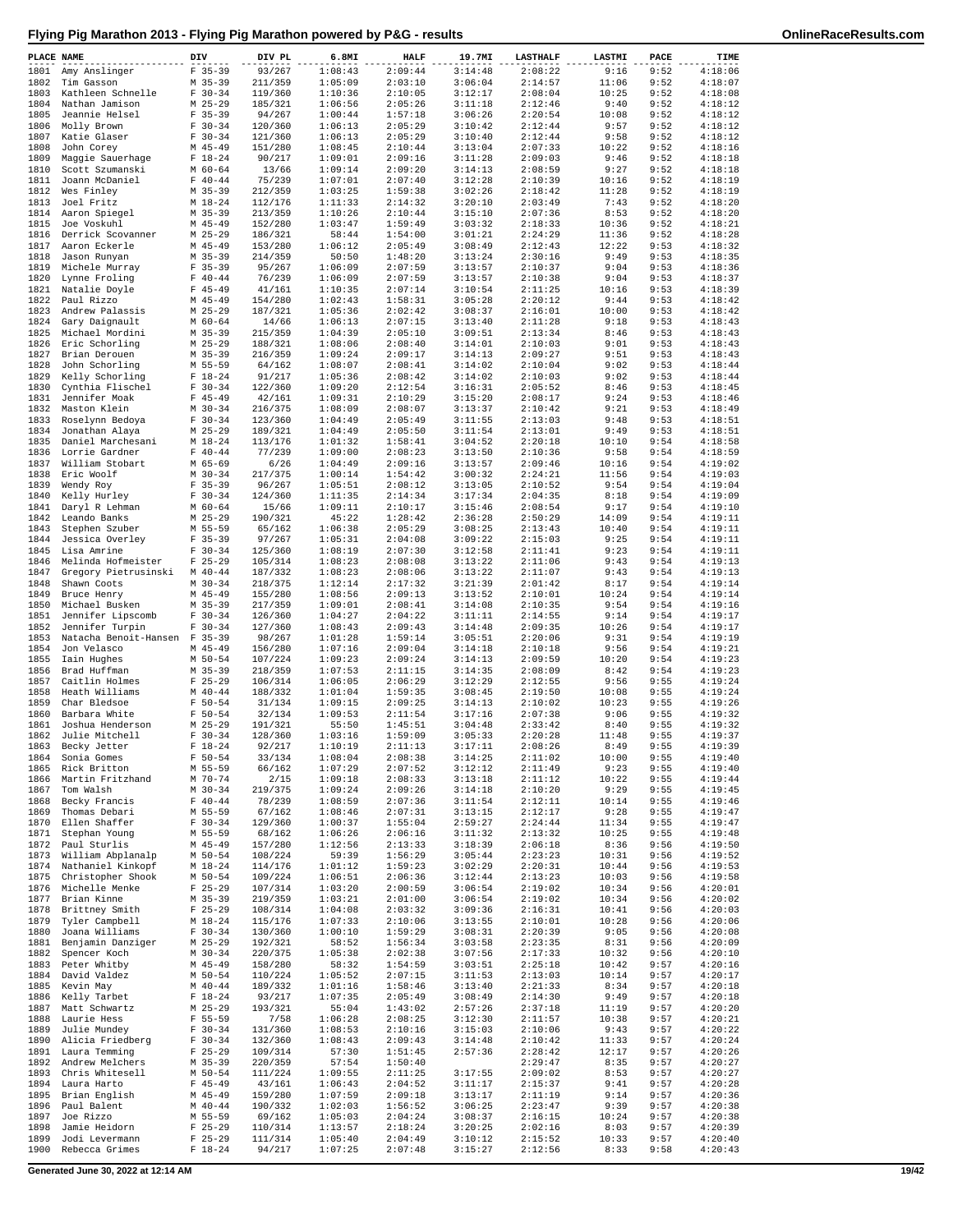| PLACE NAME   |                                     | DIV |                          | DIV PL             | 6.8MI              | <b>HALF</b>        | 19.7MI             | <b>LASTHALF</b>    | LASTMI         | PACE           | TIME               |
|--------------|-------------------------------------|-----|--------------------------|--------------------|--------------------|--------------------|--------------------|--------------------|----------------|----------------|--------------------|
| 1901         | Jennifer Gilbert                    |     | $F 18-24$                | 95/217             | 1:10:20            | 2:12:14            | 3:19:44            | 2:08:33            | 8:54           | 9:58           | 4:20:47            |
| 1902         | Jaclyn Johnson                      |     | $F 18-24$                | 96/217             | 1:10:20<br>1:05:53 | 2:12:16            | 3:19:45            | 2:08:32            | 8:54           | 9:58           | 4:20:48<br>4:20:49 |
| 1903<br>1904 | Michele Pfeiffer<br>John Pfeiffer   |     | $F 40 - 44$<br>$M$ 40-44 | 79/239<br>191/332  | 1:06:37            | 2:03:28<br>2:05:36 | 3:08:16<br>3:09:21 | 2:17:21<br>2:15:13 | 10:49<br>10:49 | 9:58<br>9:58   | 4:20:49            |
| 1905         | Matt Hannahan                       |     | $M$ 30-34                | 221/375            | 1:02:55            | 1:59:02            | 3:07:14            | 2:21:48            | 10:53          | 9:58           | 4:20:49            |
| 1906         | Jim Reis                            |     | $M$ 40-44                | 192/332            | 58:48              | 1:54:42            | 3:04:19            | 2:26:09            | 11:49          | 9:58           | 4:20:51            |
| 1907         | Paul Abplanalp                      |     | $M$ 30-34                | 222/375            | 1:09:08            | 2:08:38            | 3:14:41            | 2:12:15            | 9:39           | 9:58           | 4:20:53            |
| 1908<br>1909 | Christine Davis<br>Michelle Bayus   |     | $F$ 25-29<br>$F 40 - 44$ | 112/314<br>80/239  | 1:03:03<br>1:07:47 | 1:58:13<br>2:09:14 | 3:12:07<br>3:14:13 | 2:22:43<br>2:11:42 | 9:49<br>9:56   | 9:58<br>9:58   | 4:20:55<br>4:20:56 |
| 1910         | Shannon May                         |     | $F 40 - 44$              | 81/239             | 1:08:37            | 2:08:40            | 3:16:07            | 2:12:18            | 10:03          | 9:58           | 4:20:57            |
| 1911         | Michael Bush                        |     | $M$ 45-49                | 160/280            | 1:03:45            | 2:02:24            | 3:11:24            | 2:18:36            | 8:59           | 9:58           | 4:20:59            |
| 1912         | Leah Boerger                        |     | $F 30-34$                | 133/360            | 1:05:46            | 2:04:46            | 3:09:34            | 2:16:15            | 9:47           | 9:58           | 4:21:00            |
| 1913         | Diane Peterson                      |     | $F 40 - 44$              | 82/239             | 1:06:23            | 2:09:44            | 3:15:11            | 2:11:19            | 10:02          | 9:58           | 4:21:02            |
| 1914<br>1915 | Ann Zoller<br>Juan Diaz             |     | $F 18-24$<br>$M$ 35-39   | 97/217<br>221/359  | 1:10:40<br>1:04:42 | 2:15:16<br>2:05:07 | 3:19:58<br>3:11:35 | 2:05:47<br>2:15:57 | 8:24<br>10:12  | 9:58<br>9:58   | 4:21:02<br>4:21:03 |
| 1916         | Sarai Crane                         |     | $F 30-34$                | 134/360            | 1:08:16            | 2:08:15            | 3:14:16            | 2:12:49            | 9:24           | 9:58           | 4:21:03            |
| 1917         | Gerald King                         |     | $M$ 40-44                | 193/332            | 1:01:24            | 1:59:14            | 3:04:50            | 2:21:52            | 10:24          | 9:58           | 4:21:05            |
| 1918         | Chad Davidson                       |     | $M$ 35-39                | 222/359            | 58:46              | 1:52:48            | 3:00:38            | 2:28:18            | 11:42          | 9:58           | 4:21:05            |
| 1919<br>1920 | Rachel David<br>Jessica Reisner     |     | $F 18-24$<br>$F 30-34$   | 98/217<br>135/360  | 1:06:23<br>1:02:12 | 2:09:45<br>2:02:45 | 3:15:11<br>3:11:18 | 2:11:21<br>2:18:21 | 10:04<br>9:28  | 9:58<br>9:58   | 4:21:05<br>4:21:06 |
| 1921         | Jonathan Finn                       |     | $M$ 25-29                | 194/321            | 1:03:24            | 1:58:43            | 3:05:10            | 2:22:26            | 10:16          | 9:58           | 4:21:08            |
| 1922         | Eric Yeiser                         |     | $M$ 40-44                | 194/332            | 1:10:15            | 2:08:50            | 3:12:21            | 2:12:20            | 10:38          | 9:59           | 4:21:09            |
| 1923         | David Rathman                       |     | $M$ 25-29                | 195/321            | 59:50              | 1:53:46            | 3:18:17            | 2:27:27            | 8:40           | 9:59           | 4:21:13            |
| 1924<br>1925 | James Seeger<br>Jennifer Black      |     | $M$ 45-49<br>$F 60 - 64$ | 161/280<br>5/26    | 1:02:58<br>1:09:49 | 1:58:17<br>2:11:53 | 3:07:29<br>3:16:46 | 2:22:56<br>2:09:25 | 10:44<br>9:39  | 9:59<br>9:59   | 4:21:13<br>4:21:17 |
| 1926         | Brandon Endres                      |     | $M$ 35-39                | 223/359            | 1:07:01            | 2:06:00            | 3:10:41            | 2:15:25            | 10:39          | 9:59           | 4:21:25            |
| 1927         | Kelly Degenhardt                    |     | $F$ 35-39                | 99/267             | 1:06:12            | 2:06:58            | 3:13:22            | 2:14:29            | 10:04          | 9:59           | 4:21:26            |
| 1928         | Sean Hoyer                          |     | $M$ 35-39                | 224/359            | 1:10:37            | 2:11:34            | 3:18:47            | 2:09:57            | 9:14           | 9:59           | 4:21:30            |
| 1929<br>1930 | Amy Nash<br>J Jill Cummins          |     | $F$ 35-39<br>$F 55 - 59$ | 100/267<br>8/58    | 1:02:36<br>1:06:44 | 2:01:03<br>2:07:31 | 3:07:53<br>3:13:28 | 2:20:29<br>2:14:01 | 10:05<br>10:04 | 9:59<br>9:59   | 4:21:31<br>4:21:32 |
| 1931         | Nathan Lennon                       |     | $M$ 35-39                | 225/359            | 1:08:17            | 2:10:11            | 3:15:33            | 2:11:23            | 9:56           | 9:59           | 4:21:34            |
| 1932         | Sharon Turner                       |     | $F$ 45-49                | 44/161             | 59:51              |                    | 2:54:40            |                    | 11:53          | 10:00          | 4:21:37            |
| 1933         | Kathy Robbins Goldschm F 60-64      |     |                          | 6/26               | 1:02:52            | 1:59:50            | 3:04:16            | 2:21:48            | 10:39          | 10:00          | 4:21:38            |
| 1934         | Matthew Sigler                      |     | $M$ 30-34                | 223/375            | 1:06:41            | 2:06:10            | 3:11:48            | 2:15:30            | 9:35           | 10:00          | 4:21:39            |
| 1935<br>1936 | Matt Beck<br>Lacey Sapkiewicz       |     | $M$ 30-34<br>$F 30-34$   | 224/375<br>136/360 | 1:02:29<br>1:09:15 | 1:57:24<br>2:11:14 | 2:58:50<br>3:18:17 | 2:24:17<br>2:10:26 | 9:32<br>8:59   | 10:00<br>10:00 | 4:21:40<br>4:21:40 |
| 1937         | Gail Severt                         |     | $F 50 - 54$              | 34/134             | 1:09:25            | 2:09:22            | 3:14:14            | 2:12:19            | 9:58           | 10:00          | 4:21:41            |
| 1938         | Robin Dakin                         |     | $M$ 45-49                | 162/280            | 1:06:21            | 2:04:39            | 3:07:00            | 2:17:05            | 11:53          | 10:00          | 4:21:43            |
| 1939         | Peter Wack                          |     | $M$ 45-49                | 163/280            | 1:06:22            | 2:04:38            | 3:06:59            | 2:17:06            | 11:54          | 10:00          | 4:21:44            |
| 1940         | Tom Duffee                          |     | M 55-59                  | 70/162             | 1:00:31            | 1:58:25            | 3:07:14            | 2:23:20            | 10:14          | 10:00          | 4:21:45            |
| 1941<br>1942 | Marley Doyle<br>Mary Cahill         |     | $F$ 25-29<br>$F$ 45-49   | 113/314<br>45/161  | 1:00:15<br>1:03:16 | 1:55:05<br>2:03:19 | 3:06:35            | 2:26:40<br>2:18:28 | 11:11<br>8:48  | 10:00<br>10:00 | 4:21:45<br>4:21:47 |
| 1943         | Kristina Dattilo                    |     | $F 30-34$                | 137/360            | 1:10:05            | 2:11:47            | 3:16:24            | 2:10:03            | 9:35           | 10:00          | 4:21:49            |
| 1944         | Erin Kiely                          |     | $F$ 25-29                | 114/314            | 1:10:05            | 2:11:47            | 3:16:24            | 2:10:03            | 9:36           | 10:00          | 4:21:50            |
| 1945         | Alyssa Hagy                         |     | $F$ 25-29                | 115/314            | 1:10:05            | 2:11:47            | 3:16:24            | 2:10:03            | 9:36           | 10:00          | 4:21:50            |
| 1946<br>1947 | Elizabeth Blythe<br>Megan Meconi    |     | $F 30-34$<br>$F 30-34$   | 138/360<br>139/360 | 1:03:21<br>1:05:43 | 1:58:25<br>2:05:00 | 3:03:03<br>3:11:23 | 2:23:32<br>2:16:59 | 12:04<br>10:43 | 10:00<br>10:00 | 4:21:57<br>4:21:59 |
| 1948         | Jim Whittenburg                     |     | $M$ 50-54                | 112/224            | 1:07:03            | 2:07:55            | 3:15:59            | 2:14:07            | 9:06           | 10:01          | 4:22:01            |
| 1949         | Diane Hanes                         |     | $F$ 35-39                | 101/267            | 1:07:18            | 2:07:13            | 3:13:09            | 2:14:53            | 10:32          | 10:01          | 4:22:05            |
| 1950         | Brandon Riggins                     |     | $M_18-24$                | 116/176            | 1:09:58            | 2:10:45            | 3:17:33            | 2:11:22            | 8:39           | 10:01          | 4:22:06            |
| 1951<br>1952 | Krystin Turner<br>Andrew Schehr     |     | $F$ 35-39<br>$M$ 35-39   | 102/267<br>226/359 | 1:06:12<br>1:12:46 | 2:06:58<br>2:14:51 | 3:13:22<br>3:17:39 | 2:15:09<br>2:07:17 | 10:40<br>9:35  | 10:01<br>10:01 | 4:22:07<br>4:22:07 |
| 1953         | Elizabeth Dooley                    |     | $F 18-24$                | 99/217             | 1:05:57            | 2:02:53            | 3:07:56            | 2:19:20            | 11:22          | 10:01          | 4:22:12            |
| 1954         | James Sutter                        |     | M 55-59                  | 71/162             | 1:07:00            | 2:06:18            | 3:09:19            | 2:15:55            | 10:53          | 10:01          | 4:22:13            |
| 1955         | Stephen Ellis                       |     | $M$ 25-29                | 196/321            | 1:05:52            | 2:07:19            | 3:13:38            | 2:14:56            | 10:08          | 10:01          | 4:22:14            |
| 1956<br>1957 | Brvan Powell<br>Kevin Pater         |     | $M$ 35-39<br>$M$ 30-34   | 227/359<br>225/375 | 1:02:34<br>55:24   | 2:00:13<br>1:49:13 | 3:08:32<br>3:06:32 | 2:22:08<br>2:33:08 | 10:41<br>10:14 | 10:01<br>10:01 | 4:22:21<br>4:22:21 |
| 1958         | Matthew Hoholek                     |     | $M$ 35-39                | 228/359            | 1:07:32            | 2:08:22            | 3:14:46            | 2:14:01            | 9:51           | 10:01          | 4:22:22            |
| 1959         | Susan Chu                           |     | $F 50 - 54$              | 35/134             | 1:07:44            | 2:07:41            | 3:15:01            | 2:14:43            | 9:35           | 10:01          | 4:22:23            |
| 1960         | Bray Shamblin                       |     | $M$ 25-29                | 197/321            | 1:06:20            | 2:06:42            | 3:09:54            | 2:15:41            | 9:22           | 10:01          | 4:22:23            |
| 1961<br>1962 | Mark Campbell<br>Jessi Uland        |     | $M$ 40-44<br>$F$ 25-29   | 195/332<br>116/314 | 1:10:16<br>1:01:10 | 2:15:16<br>1:59:46 | 3:20:45<br>3:08:17 | 2:07:08<br>2:22:42 | 9:02<br>9:03   | 10:01<br>10:02 | 4:22:24<br>4:22:27 |
|              | 1963 Shari Andrews                  |     | $F 50 - 54$              | 36/134             | 1:01:34            | 1:58:44            | 3:02:36            | 2:23:44            | 10:38          | 10:02          | 4:22:28            |
| 1964         | Stephen Moore                       |     | $M$ 40-44                | 196/332            | 1:09:29            | 2:11:02            | 3:15:35            | 2:11:30            | 10:36          | 10:02          | 4:22:31            |
| 1965         | William Pitman                      |     | M 55-59                  | 72/162             | 1:09:28            | 2:15:22            | 3:17:56            | 2:07:11            | 9:40           | 10:02          | 4:22:33            |
| 1966         | Carol Wildermuth                    |     | $F$ 35-39                | 103/267            | 1:08:44            | 2:07:44            | 3:16:04            | 2:14:52            | 9:17           | 10:02          | 4:22:36<br>4:22:37 |
| 1967<br>1968 | John Stepherson<br>Charles Schreier |     | $M$ 45-49<br>$M$ 30-34   | 164/280<br>226/375 | 1:00:01<br>1:09:22 | 1:54:54<br>2:09:13 | 3:04:01<br>3:14:22 | 2:27:43<br>2:13:25 | 10:22<br>9:43  | 10:02<br>10:02 | 4:22:37            |
| 1969         | William Wells III                   |     | $M$ 25-29                | 198/321            | 1:04:46            | 2:01:52            | 3:04:09            | 2:20:50            | 9:20           | 10:02          | 4:22:42            |
| 1970         | Josh Clarke                         |     | $M$ 25-29                | 199/321            | 1:04:24            | 2:01:29            | 3:16:29            | 2:21:19            | 9:15           | 10:02          | 4:22:48            |
| 1971         | Cory Disbennett                     |     | $M_18-24$                | 117/176            | 1:03:58            | 2:01:25            | 3:09:38            | 2:21:24            | 8:05           | 10:02          | 4:22:49            |
| 1972<br>1973 | Helen Garen<br>Katie Byers          |     | $F$ 45-49<br>$F 30-34$   | 46/161<br>140/360  | 1:05:21<br>1:10:13 | 2:06:19<br>2:11:25 | 3:14:39<br>3:16:52 | 2:16:30<br>2:11:25 | 9:53<br>9:47   | 10:02<br>10:02 | 4:22:49<br>4:22:49 |
| 1974         | David Mosko                         |     | $M$ 50-54                | 113/224            | 1:09:43            | 2:12:23            | 3:18:32            | 2:10:27            | 9:35           | 10:02          | 4:22:49            |
| 1975         | Matthew Thompson                    |     | $M$ 25-29                | 200/321            | 1:08:39            | 2:08:06            | 3:12:55            | 2:14:44            | 9:45           | 10:02          | 4:22:50            |
| 1976         | Alisha Lawrence                     |     | $F$ 25-29                | 117/314            | 1:09:34            | 2:12:13            | 3:18:30            | 2:10:38            | 9:07           | 10:02          | 4:22:50            |
| 1977<br>1978 | Amy Le Jeune<br>Patrick Ederer      |     | $F$ 25-29<br>$M$ 25-29   | 118/314<br>201/321 | 1:09:36<br>1:03:10 | 2:10:59<br>2:02:21 | 3:16:26<br>3:10:40 | 2:11:55<br>2:20:37 | 9:05<br>9:19   | 10:03<br>10:03 | 4:22:54<br>4:22:57 |
| 1979         | Geraldine Hough                     |     | $F$ 25-29                | 119/314            | 58:45              | 1:56:28            | 3:06:52            | 2:26:32            | 10:37          | 10:03          | 4:22:59            |
| 1980         | Troy Saunders                       |     | $M$ 40-44                | 197/332            | 1:09:04            | 2:12:12            | 3:19:17            | 2:10:53            | 9:09           | 10:03          | 4:23:04            |
| 1981         | Tatsuhisa Shimomura                 |     | $M$ 40-44                | 198/332            | 1:05:01            | 2:00:22            | 3:08:20            | 2:22:45            | 11:39          | 10:03          | 4:23:07            |
| 1982         | Eric Van Doren                      |     | $M$ 25-29                | 202/321            | 1:09:00            | 2:10:15            | 3:15:57            | 2:12:53            | 9:33           | 10:03          | 4:23:08            |
| 1983<br>1984 | Robin Auerbach<br>Wayne Lambert     |     | $F$ 45-49<br>$M$ 60-64   | 47/161<br>16/66    | 1:04:33<br>1:04:33 | 2:01:48<br>2:01:48 | 3:10:25<br>3:10:27 | 2:21:20<br>2:21:20 | 10:41<br>10:41 | 10:03<br>10:03 | 4:23:08<br>4:23:08 |
| 1985         | Beau Robinson                       |     | $M_18-24$                | 118/176            | 1:11:02            | 2:14:02            | 3:18:57            | 2:09:08            | 9:21           | 10:03          | 4:23:09            |
| 1986         | Bob Jackson                         |     | $M$ 60-64                | 17/66              | 59:59              | 1:56:18            | 3:06:06            | 2:26:53            | 11:14          | 10:03          | 4:23:11            |
| 1987         | Gregory Erdman                      |     | $M$ 40-44                | 199/332            | 1:03:01            | 1:59:58            | 3:05:02            | 2:23:14            | 11:34          | 10:03          | 4:23:12            |
| 1988<br>1989 | Thomas Hill<br>Jeffrey Vennemann    |     | $M$ 25-29<br>$M$ 30-34   | 203/321<br>227/375 | 59:06<br>1:05:53   | 1:54:35<br>2:07:01 | 3:01:13<br>3:13:25 | 2:28:38<br>2:16:23 | 11:47<br>9:51  | 10:03<br>10:04 | 4:23:12<br>4:23:23 |
| 1990         | Chad Gibson                         |     | $M$ 30-34                | 228/375            | 1:08:09            | 2:08:05            | 3:13:37            | 2:15:19            | 10:25          | 10:04          | 4:23:24            |
| 1991         | Sally Vennemann                     |     | $F$ 25-29                | 120/314            | 1:05:53            | 2:07:00            | 3:13:27            | 2:16:24            | 9:51           | 10:04          | 4:23:24            |
| 1992         | Vickie Devine                       |     | $F 55 - 59$              | 9/58               | 1:08:41            | 2:10:36            | 3:19:12            | 2:12:52            | 9:36           | 10:04          | 4:23:28            |
| 1993<br>1994 | Aaron Sinica<br>Timothy Sparks      |     | $M$ 30-34<br>$F$ 25-29   | 229/375<br>121/314 | 1:05:59<br>59:13   | 2:07:11<br>1:51:07 | 3:14:31<br>2:55:11 | 2:16:22<br>2:32:27 | 9:10<br>13:02  | 10:04<br>10:04 | 4:23:33<br>4:23:33 |
| 1995         | Bryce Larson                        |     | $M$ 30-34                | 230/375            | 1:10:52            | 2:11:15            | 3:16:06            | 2:12:19            | 9:01           | 10:04          | 4:23:34            |
| 1996         | June Piscitelli                     |     | $F 50 - 54$              | 37/134             | 1:05:19            | 2:05:53            | 3:11:27            | 2:17:41            | 10:15          | 10:04          | 4:23:34            |
| 1997         | Ben Pedigo                          |     | $M_18-24$                | 119/176            | 1:05:35            | 2:02:36            | 3:07:14            | 2:20:59            | 10:49          | 10:04          | 4:23:35            |
| 1998<br>1999 | Gordon Harvey<br>Megan Storms       |     | $M$ 45-49<br>$F$ 35-39   | 165/280<br>104/267 | 1:10:22<br>1:10:23 | 2:12:54<br>2:12:53 | 3:15:47<br>3:15:48 | 2:10:42<br>2:10:43 | 9:30<br>9:30   | 10:04<br>10:04 | 4:23:36<br>4:23:36 |
| 2000         | Mallory Niemer                      |     | $F 18-24$                | 100/217            | 1:02:40            | 2:00:02            | 3:09:04            | 2:23:37            | 10:22          | 10:04          | 4:23:39            |
|              |                                     |     |                          |                    |                    |                    |                    |                    |                |                |                    |

**Generated June 30, 2022 at 12:14 AM 20/42**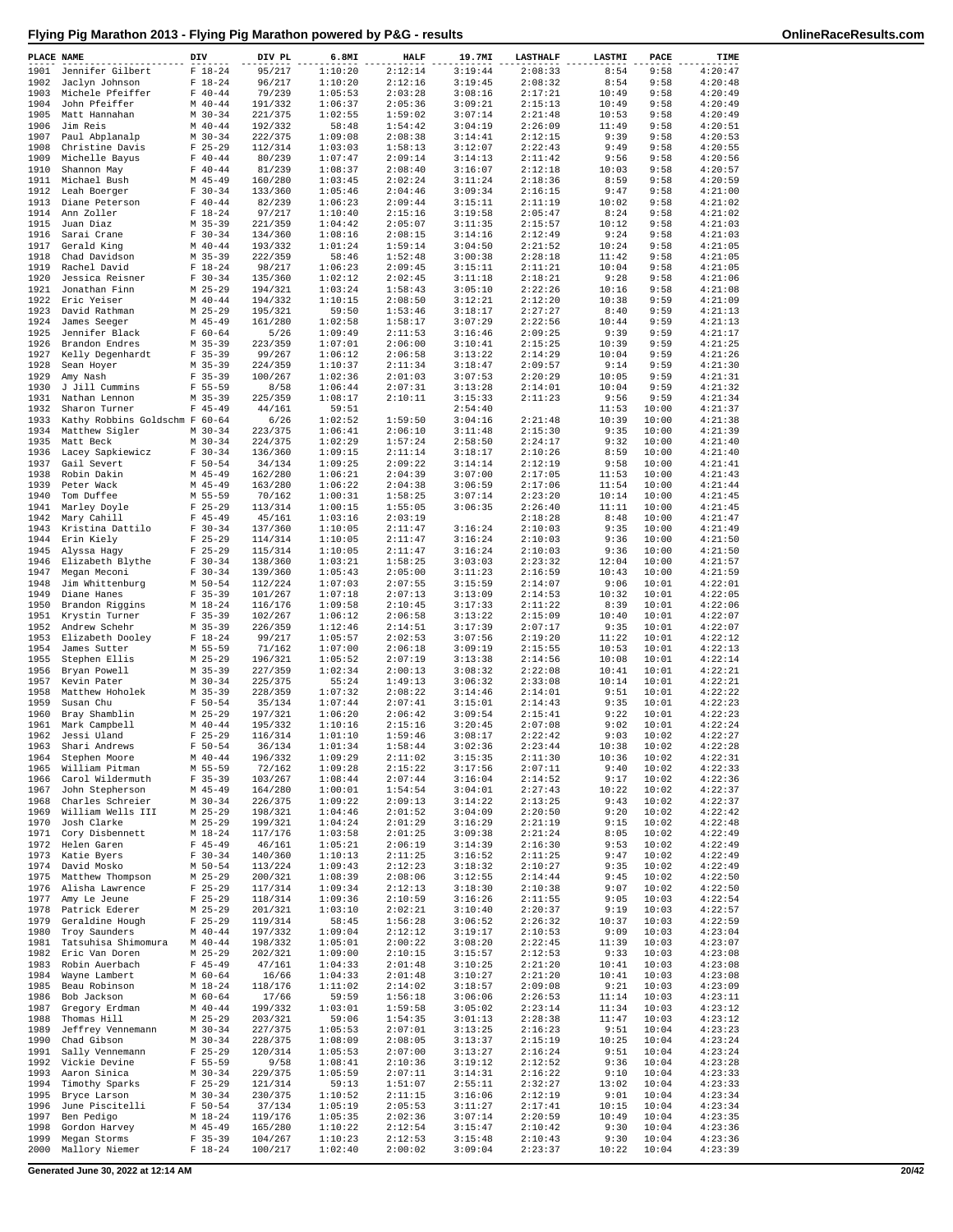| PLACE NAME   |                                          | DIV                        | DIV PL             | 6.8MI              | <b>HALF</b>        | 19.7MI             | <b>LASTHALF</b>    | LASTMI         | PACE           | TIME               |
|--------------|------------------------------------------|----------------------------|--------------------|--------------------|--------------------|--------------------|--------------------|----------------|----------------|--------------------|
| 2001         | Joseph Bunke                             | $M$ 25-29                  | 204/321            | 1:02:18            | 1:55:33            | 3:04:48            | 2:28:07            | 8:04           | 10:04          | 4:23:39            |
| 2002         | Rick Sorcek                              | $M$ 60-64                  | 18/66              | 1:11:45            | 2:16:26            | 3:20:58            | 2:07:16            | 9:31           | 10:04          | 4:23:41            |
| 2003         | Tim Warren                               | $M$ 60-64                  | 19/66              | 1:11:45            | 2:16:25            | 3:20:58            | 2:07:16            | 9:31           | 10:04          | 4:23:41            |
| 2004         | Mark O'Bryan                             | $M$ 40-44                  | 200/332            | 59:51              | 1:54:05            | 3:00:12            | 2:29:46            | 9:43           | 10:05          | 4:23:50            |
| 2005<br>2006 | Scott Schroeder<br>Joshua Smith          | $M$ 30-34<br>$M$ 30-34     | 231/375<br>232/375 | 59:51<br>1:05:49   | 1:54:37<br>2:02:44 | 3:00:12<br>3:07:24 | 2:29:15<br>2:21:09 | 9:44<br>12:22  | 10:05<br>10:05 | 4:23:51<br>4:23:53 |
| 2007         | Rick Journey                             | $M$ 45-49                  | 166/280            | 1:08:52            | 2:10:15            | 3:17:59            | 2:13:40            | 9:37           | 10:05          | 4:23:54            |
| 2008         | Kierston Brickweg                        | $F$ 25-29                  | 122/314            | 1:09:08            | 2:09:29            | 3:15:17            | 2:14:27            | 10:00          | 10:05          | 4:23:55            |
| 2009         | David Cunningham                         | M 50-54                    | 114/224            | 1:09:14            | 2:09:02            | 3:14:35            | 2:14:56            | 10:12          | 10:05          | 4:23:58            |
| 2010         | Tara Steed                               | $F$ 25-29                  | 123/314            | 1:03:27            | 2:00:43            | 3:06:02            | 2:23:16            | 11:02          | 10:05          | 4:23:59            |
| 2011         | Gary Voge                                | NO AGE                     | 1/3                | 1:06:33            | 2:07:07            | 3:13:43            | 2:16:53            | 10:18          | 10:05          | 4:23:59            |
| 2012         | Julie Werle                              | $F 40 - 44$                | 83/239             | 1:08:51            | 2:10:57            | 3:15:31            | 2:13:04            | 10:32          | 10:05          | 4:24:01            |
| 2013<br>2014 | Rhonda Prince-Smith<br>Karen Crane       | $F 40 - 44$<br>$F 55 - 59$ | 84/239<br>10/58    | 1:08:40<br>1:08:11 | 2:07:51<br>2:09:33 | 3:11:45<br>3:16:01 | 2:16:14<br>2:14:33 | 11:22<br>10:07 | 10:05<br>10:05 | 4:24:05<br>4:24:06 |
| 2015         | Rob Ryan                                 | $M$ 35-39                  | 229/359            | 1:05:23            | 2:04:28            | 3:10:56            | 2:19:41            | 10:18          | 10:05          | 4:24:08            |
| 2016         | Stacy Welling                            | $F 50 - 54$                | 38/134             | 1:04:45            | 2:03:07            | 3:09:51            | 2:21:06            | 10:28          | 10:06          | 4:24:13            |
| 2017         | Megan Anello                             | $F$ 45-49                  | 48/161             | 1:10:41            | 2:15:15            | 3:21:13            | 2:08:58            | 8:37           | 10:06          | 4:24:13            |
| 2018         | Jerry Olsen                              | M 50-54                    | 115/224            | 1:03:18            | 2:04:12            | 3:12:25            | 2:20:08            | 10:19          | 10:06          | 4:24:19            |
| 2019         | Joshua Wymer                             | $M$ 25-29                  | 205/321            | 1:12:50            | 2:14:04            | 3:16:21            | 2:10:20            | 10:35          | 10:06          | 4:24:24            |
| 2020         | Jessica Wymer                            | $F$ 25-29                  | 124/314            | 1:12:50            | 2:14:04            | 3:16:22            | 2:10:20            | 10:35          | 10:06          | 4:24:24            |
| 2021<br>2022 | James Welland<br>Liz Snyder              | M 55-59<br>$F$ 35-39       | 73/162<br>105/267  | 1:08:30<br>1:06:37 | 2:08:50<br>2:06:45 | 3:14:38<br>3:13:45 | 2:15:37<br>2:17:46 | 10:17<br>9:32  | 10:06<br>10:06 | 4:24:26<br>4:24:30 |
| 2023         | Rebecca Kollstedt                        | $F$ 18-24                  | 101/217            | 1:06:12            | 2:09:22            | 3:17:19            | 2:15:10            | 9:54           | 10:06          | 4:24:32            |
| 2024         | Alison Slagle                            | $F$ 25-29                  | 125/314            | 1:10:02            | 2:11:57            | 3:19:27            | 2:12:36            | 9:22           | 10:06          | 4:24:33            |
| 2025         | Katie Whitling                           | $F$ 25-29                  | 126/314            | 1:11:16            | 2:15:16            | 3:22:12            | 2:09:18            | 9:04           | 10:06          | 4:24:34            |
| 2026         | Matthew Merrill                          | $M$ 30-34                  | 233/375            | 1:06:11            | 2:06:57            | 3:11:48            | 2:17:39            | 10:50          | 10:06          | 4:24:36            |
| 2027         | Anna Morgen                              | $F 30 - 34$                | 141/360            | 1:09:58            | 2:10:26            | 3:16:19            | 2:14:15            | 10:38          | 10:07          | 4:24:40            |
| 2028         | Debbie Tighe                             | $F 55 - 59$                | 11/58              | 1:13:45            | 2:16:09            | 3:21:40            | 2:08:31            | 8:51           | 10:07          | 4:24:40            |
| 2029<br>2030 | Emily Brown<br>Doug Miller               | $F 18-24$<br>$M$ 40-44     | 102/217<br>201/332 | 1:13:37<br>1:09:13 | 2:15:13<br>2:10:56 | 3:23:16<br>3:17:14 | 2:09:33<br>2:13:51 | 8:17<br>9:26   | 10:07<br>10:07 | 4:24:46<br>4:24:47 |
| 2031         | Dale Stapler                             | M 55-59                    | 74/162             | 1:09:24            | 2:10:22            | 3:17:02            | 2:14:27            | 10:03          | 10:07          | 4:24:48            |
| 2032         | Ken Wallace                              | $M$ 40-44                  | 202/332            | 1:06:58            | 2:10:22            | 3:17:36            | 2:14:27            | 9:34           | 10:07          | 4:24:49            |
| 2033         | John Buch                                | M 55-59                    | 75/162             | 1:10:02            | 2:10:27            | 3:15:17            | 2:14:27            | 11:06          | 10:07          | 4:24:53            |
|              | 2034 Hiroki Sakaguchi                    | $M$ 30-34                  | 234/375            | 1:11:55            | 2:16:03            | 3:21:44            | 2:08:51            | 8:58           | 10:07          | 4:24:53            |
| 2035         | Matt Smith                               | $M$ 25-29                  | 206/321            | 1:05:15            | 2:03:11            | 3:08:02            | 2:21:43            | 11:30          | 10:07          | 4:24:53            |
| 2036         | Phil Kirby                               | $M$ 40-44                  | 203/332            | 1:07:44            | 2:08:20            | 3:14:49            | 2:16:36            | 10:56          | 10:07          | 4:24:56            |
| 2037         | Keith Kirby<br>Dallas Fischer            | $M$ 40-44<br>$F 30 - 34$   | 204/332<br>142/360 | 1:07:44<br>1:03:09 | 2:08:20<br>2:03:44 | 3:14:48            | 2:16:38            | 10:57          | 10:07          | 4:24:57<br>4:24:58 |
| 2038<br>2039 | Jen Thies                                | $F$ 35-39                  | 106/267            | 1:07:53            | 2:07:56            | 3:14:26<br>3:11:53 | 2:21:14<br>2:17:03 | 9:24<br>11:02  | 10:07<br>10:07 | 4:24:58            |
| 2040         | Ian Goodison-Powell                      | $M$ 45-49                  | 167/280            | 1:05:04            | 2:03:41            | 3:12:44            | 2:21:18            | 9:52           | 10:07          | 4:24:59            |
| 2041         | Janean Parsons                           | $F$ 35-39                  | 107/267            | 1:05:59            | 2:07:13            | 3:14:33            | 2:17:46            | 10:14          | 10:07          | 4:24:59            |
| 2042         | Kris Titko                               | $F$ 45-49                  | 49/161             | 1:10:01            | 2:09:20            | 3:14:16            | 2:15:41            | 10:48          | 10:07          | 4:25:01            |
| 2043         | Scott Schroeder                          | $M$ 40-44                  | 205/332            | 1:05:08            | 2:03:30            | 3:11:57            | 2:21:38            | 8:40           | 10:08          | 4:25:08            |
| 2044         | Beth Wengrow                             | $F$ 35-39                  | 108/267            | 1:09:12            | 2:09:21            | 3:14:48            | 2:15:48            | 10:43          | 10:08          | 4:25:09            |
| 2045         | Mark Scott                               | M 50-54                    | 116/224            | 1:01:21            | 1:58:55            | 3:09:19            | 2:26:16            | 11:41          | 10:08          | 4:25:11            |
| 2046<br>2047 | Emily Beiting<br>Jim Wimmers             | $F 18-24$<br>$M$ 60-64     | 103/217<br>20/66   | 1:10:40<br>1:08:17 | 2:15:15<br>2:08:54 | 3:19:58<br>3:15:23 | 2:09:57<br>2:16:20 | 9:32<br>10:37  | 10:08<br>10:08 | 4:25:12<br>4:25:13 |
| 2048         | Justin Garleb                            | $M$ 25-29                  | 207/321            | 1:12:13            | 2:15:08            | 3:22:46            | 2:10:08            | 8:18           | 10:08          | 4:25:15            |
| 2049         | Ashley Hood                              | $F$ 25-29                  | 127/314            | 1:08:57            | 2:09:13            | 3:14:55            | 2:16:03            | 11:22          | 10:08          | 4:25:16            |
| 2050         | Alvin Eder                               | M 60-64                    | 21/66              | 1:08:57            | 2:09:12            | 3:14:56            | 2:16:04            | 11:21          | 10:08          | 4:25:16            |
| 2051         | Iddo Friedberg                           | $M$ 45-49                  | 168/280            | 1:10:15            | 2:12:44            | 3:17:47            | 2:12:38            | 9:44           | 10:08          | 4:25:22            |
| 2052         | Charles Kelly                            | M 50-54                    | 117/224            | 1:14:46            | 2:18:41            | 3:22:55            | 2:06:44            | 9:11           | 10:08          | 4:25:24            |
| 2053<br>2054 | Robert Kalfus<br>Jo-Anne Rankin          | M 55-59<br>$F 50 - 54$     | 76/162             | 1:10:26<br>1:03:42 | 2:09:33<br>2:01:44 | 3:14:35<br>3:10:55 | 2:15:55<br>2:23:45 | 10:37<br>10:23 | 10:08<br>10:08 | 4:25:27<br>4:25:29 |
| 2055         | Daniel Carlson                           | $M$ 40-44                  | 39/134<br>206/332  | 1:01:46            | 2:00:39            | 3:11:54            | 2:24:52            | 10:17          | 10:09          | 4:25:31            |
| 2056         | Cory Ross                                | $M$ 18-24                  | 120/176            | 1:15:31            | 2:20:07            | 3:24:14            | 2:05:24            | 8:21           | 10:09          | 4:25:31            |
| 2057         | Yana Duke                                | $F 40 - 44$                | 85/239             | 1:11:38            | 2:14:02            | 3:20:03            | 2:11:30            | 9:44           | 10:09          | 4:25:31            |
| 2058         | Stephen Magneson                         | $M$ 25-29                  | 208/321            | 1:12:53            | 2:17:33            | 3:27:54            | 2:08:00            | 8:03           | 10:09          | 4:25:32            |
| 2059         | Carol Krizman                            | $F$ 45-49                  | 50/161             | 1:14:09            | 2:17:16            | 3:21:53            | 2:08:17            | 9:09           | 10:09          | 4:25:33            |
| 2060         | Alex Greenberg                           | $M$ 25-29                  | 209/321            | 53:20              | 1:43:32            | 2:52:05            | 2:42:06            | 11:52          | 10:09          | 4:25:38            |
| 2061         | Marc Chiaramonte                         | $M$ 40-44<br>$M$ 30-34     | 207/332            | 1:08:51<br>1:08:51 | 2:09:31<br>2:09:30 | 3:16:38            | 2:16:08            | 9:39           | 10:09<br>10:09 | 4:25:39<br>4:25:39 |
|              | 2062 Scott Kessler<br>2063 Patrice Mosby | $F 50 - 54$                | 235/375<br>40/134  | 1:08:13            | 2:10:16            | 3:16:38<br>3:16:40 | 2:16:10<br>2:15:25 | 9:40<br>10:06  | 10:09          | 4:25:40            |
| 2064         | Michael McAllister                       | $M_1 18 - 24$              | 121/176            | 1:00:47            | 2:06:28            | 3:16:17            | 2:19:15            | 9:14           | 10:09          | 4:25:42            |
| 2065         | Amanda Sherman                           | $F 30 - 34$                | 143/360            | 1:07:41            | 2:06:18            | 3:12:46            | 2:19:25            | 9:28           | 10:09          | 4:25:43            |
| 2066         | Jody Gastrich                            | $F 35 - 39$                | 109/267            | 1:07:41            | 2:06:18            | 3:12:45            | 2:19:27            | 9:30           | 10:09          | 4:25:44            |
| 2067         | Laura Frankenfeld                        | $F 18-24$                  | 104/217            | 1:08:32            | 2:10:06            | 3:17:00            | 2:15:39            | 10:07          | 10:09          | 4:25:45            |
| 2068         | Carolyn Leonard                          | $F 55 - 59$                | 12/58              | 1:10:46            | 2:15:54            | 3:24:07            | 2:09:52            | 8:49           | 10:09          | 4:25:45            |
| 2069<br>2070 | Joe Dahle<br>Amy Pynn                    | $M$ 45-49<br>$F$ 35-39     | 169/280<br>110/267 | 1:03:49<br>1:03:49 | 2:04:05<br>2:04:05 | 3:12:55<br>3:12:56 | 2:21:42<br>2:21:45 | 10:33<br>10:35 | 10:09<br>10:09 | 4:25:47<br>4:25:49 |
| 2071         | Ben Taylor                               | $M$ 30-34                  | 236/375            | 1:11:37            | 2:14:56            | 3:20:45            | 2:10:58            | 9:57           | 10:09          | 4:25:53            |
| 2072         | Glenn Goodman                            | $M$ 30-34                  | 237/375            | 1:05:08            | 2:03:30            | 3:11:57            | 2:22:29            | 9:32           | 10:10          | 4:25:59            |
| 2073         | Benjamin Faranda                         | $M$ 40-44                  | 208/332            | 1:04:30            | 2:00:55            | 3:10:12            | 2:25:07            | 9:54           | 10:10          | 4:26:01            |
| 2074         | Ashley Appleman                          | $F$ 25-29                  | 128/314            | 1:07:22            | 2:08:59            | 3:14:47            | 2:17:03            | 10:29          | 10:10          | 4:26:02            |
| 2075         | Jon Dreibelbis                           | $M$ 40-44                  | 209/332            | 1:14:15            | 2:15:12            | 3:19:12            | 2:10:51            | 10:05          | 10:10          | 4:26:02            |
| 2076         | Charles Toomer<br>Jim Ogden              | M 50-54<br>$M$ 50-54       | 118/224            | 1:05:30<br>1:03:43 | 2:04:50<br>2:04:19 | 3:12:10<br>3:12:38 | 2:21:16<br>2:21:51 | 11:20<br>10:51 | 10:10<br>10:10 | 4:26:06<br>4:26:10 |
| 2077<br>2078 | Greg Wright                              | $M$ 30-34                  | 119/224<br>238/375 | 1:03:53            | 2:05:14            | 3:12:24            | 2:20:57            | 10:07          | 10:10          | 4:26:10            |
| 2079         | Scott Ervin                              | $M$ 35-39                  | 230/359            | 1:09:14            | 2:08:58            | 3:15:11            | 2:17:13            | 10:05          | 10:10          | 4:26:11            |
| 2080         | Brandy Campbell                          | $F$ 35-39                  | 111/267            | 1:09:42            | 2:11:29            | 3:18:36            | 2:14:43            | 10:17          | 10:10          | 4:26:11            |
| 2081         | Julie Hoffman                            | $F$ 35-39                  | 112/267            | 1:10:42            | 2:12:36            | 3:19:09            | 2:13:36            | 10:05          | 10:10          | 4:26:12            |
| 2082         | Jill Schaffeld                           | $F 30-34$                  | 144/360            | 1:10:43            | 2:12:38            | 3:19:09            | 2:13:35            | 10:05          | 10:10          | 4:26:12            |
| 2083         | Anthony Asher                            | $M_18-24$                  | 122/176            | 1:14:57            | 2:19:10            | 3:25:06            | 2:07:04            | 8:11           | 10:10          | 4:26:13            |
| 2084<br>2085 | Mike Saylor<br>Mike Garnick              | $M$ 40-44<br>$M$ 25-29     | 210/332<br>210/321 | 1:11:37<br>1:06:15 | 2:14:57<br>2:03:35 | 3:20:45<br>3:07:27 | 2:11:17<br>2:22:43 | 10:16<br>9:39  | 10:10<br>10:10 | 4:26:13<br>4:26:18 |
| 2086         | Todd Kelly                               | $M$ 35-39                  | 231/359            | 1:09:47            | 2:10:31            | 3:16:19            | 2:15:52            | 10:08          | 10:10          | 4:26:22            |
| 2087         | Matthew Boldt                            | $M_18-24$                  | 123/176            | 1:08:15            | 2:08:40            | 3:13:06            | 2:17:43            | 10:13          | 10:11          | 4:26:23            |
| 2088         | Chris Terzian                            | $M$ 50-54                  | 120/224            | 1:10:11            | 2:13:00            | 3:21:29            | 2:13:23            | 9:09           | 10:11          | 4:26:23            |
| 2089         | Stephan Carnesi                          | $M$ 40-44                  | 211/332            | 1:06:07            | 2:06:33            | 3:15:36            | 2:19:51            | 9:58           | 10:11          | 4:26:24            |
| 2090         | Kristi Greco                             | $F$ 35-39                  | 113/267            | 1:10:46            | 2:15:55            | 3:24:07            | 2:10:30            | 9:12           | 10:11          | 4:26:25            |
| 2091         | Bob Smaltz                               | $M$ 50-54                  | 121/224            | 1:02:48            | 2:02:41            | 3:12:20            | 2:23:46            | 10:41          | 10:11          | 4:26:26            |
| 2092<br>2093 | Mark Sager<br>Steve Sagel                | $M$ 25-29<br>$M$ 25-29     | 211/321<br>212/321 | 1:09:06<br>1:08:40 | 2:10:59<br>2:07:54 | 3:19:25<br>3:18:22 | 2:15:28<br>2:18:33 | 9:49<br>8:51   | 10:11<br>10:11 | 4:26:27<br>4:26:27 |
| 2094         | Weston Voss                              | $M$ 25-29                  | 213/321            | 1:08:41            | 2:07:53            | 3:18:22            | 2:18:35            | 8:52           | 10:11          | 4:26:27            |
| 2095         | Susie White                              | $F 40 - 44$                | 86/239             | 1:09:54            | 2:13:13            | 3:21:03            | 2:13:15            | 9:35           | 10:11          | 4:26:27            |
| 2096         | Michelle Bellman                         | $F 18-24$                  | 105/217            | 1:02:01            | 1:58:39            | 3:02:55            | 2:27:51            | 10:42          | 10:11          | 4:26:29            |
| 2097         | Max Swartz                               | $M_1 18 - 24$              | 124/176            | 59:53              | 1:55:25            | 3:04:43            | 2:31:05            | 10:46          | 10:11          | 4:26:30            |
| 2098         | Lindsey Durham                           | $F$ 25-29                  | 129/314            | 1:06:32            | 2:08:17            | 3:16:16            | 2:18:19            | 10:11          | 10:11          | 4:26:35            |
| 2099         | Lee Hill Adamcik                         | $F$ 45-49                  | 51/161             | 1:06:13            | 2:07:07            | 3:17:17            | 2:19:29            | 10:03          | 10:11          | 4:26:35            |
| 2100         | Doug Meyer                               | $M$ 30-34                  | 239/375            | 1:04:22            | 2:04:46            | 3:12:45            | 2:21:50            | 9:58           | 10:11          | 4:26:36            |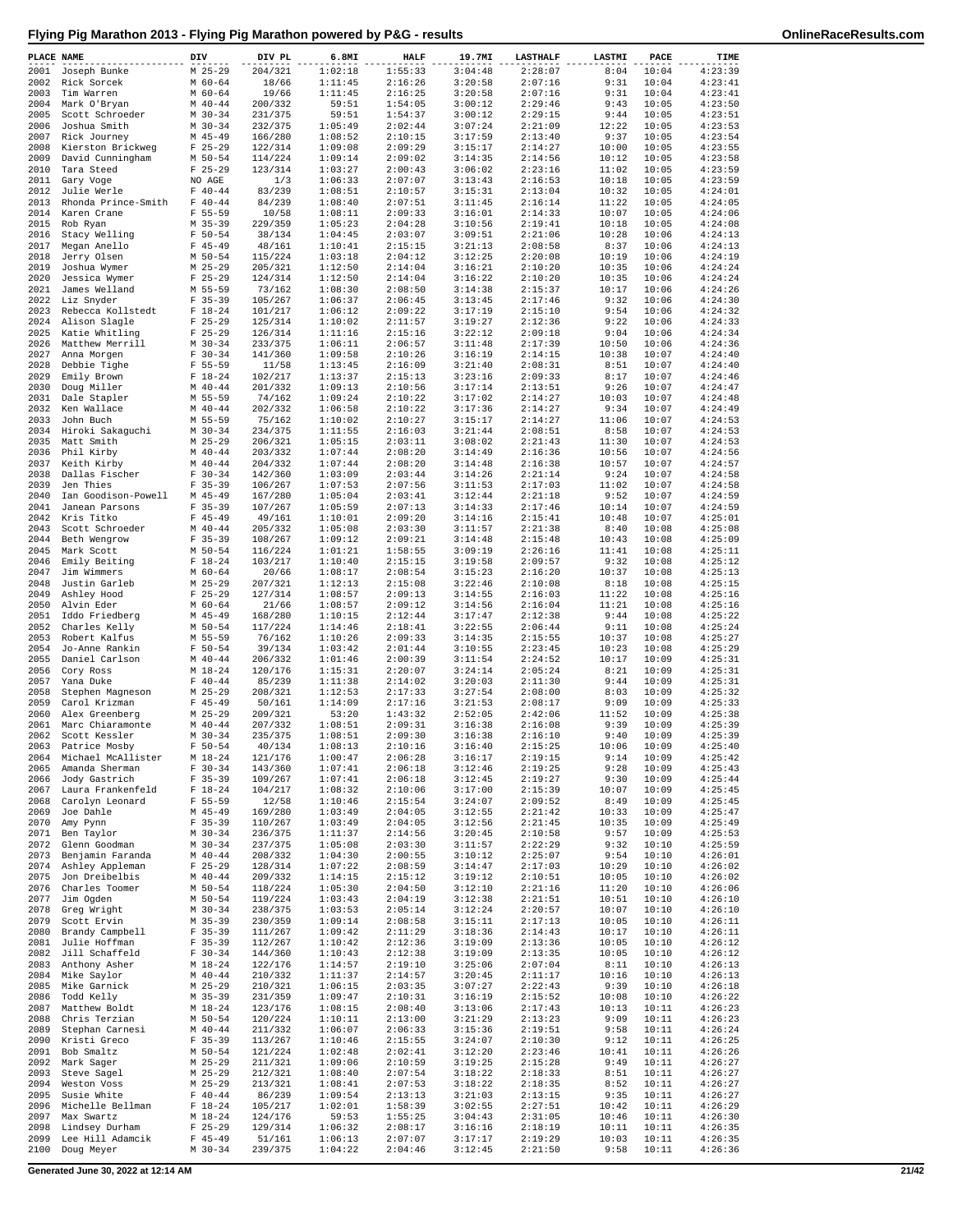| PLACE NAME   |                                                   | DIV                    | DIV PL             | 6.8MI              | <b>HALF</b>        | 19.7MI             | <b>LASTHALF</b>    | LASTMI         | PACE           | TIME               |
|--------------|---------------------------------------------------|------------------------|--------------------|--------------------|--------------------|--------------------|--------------------|----------------|----------------|--------------------|
| 2101         | Brian D Foy                                       | $M$ 40-44              | 212/332            | 1:09:20            | 2:12:49            | 3:20:54            | 2:13:48            | 10:15          | 10:11          | 4:26:36            |
|              | 2102 Kara Knoth                                   | $F$ 25-29              | 130/314            | 59:45              | 1:58:28            | 3:08:46            | 2:28:09            | 11:36          | 10:11          | 4:26:37            |
| 2103         | Paul Boehm Jr                                     | $M$ 45-49              | 170/280            | 1:10:51            | 2:12:10            | 3:18:49            | 2:14:29            | 9:47           | 10:11          | 4:26:39            |
| 2104<br>2105 | Kenneth Sova                                      | M 55-59                | 77/162<br>78/162   | 1:00:18<br>1:06:29 | 1:57:09<br>2:06:09 | 3:05:16<br>3:15:39 | 2:29:30            | 11:08<br>9:46  | 10:11<br>10:11 | 4:26:39<br>4:26:39 |
| 2106         | David M Lindgren<br>Joanna Skeen                  | M 55-59<br>$F 40 - 44$ | 87/239             | 1:08:19            | 2:11:04            | 3:21:07            | 2:20:30<br>2:15:37 | 9:42           | 10:11          | 4:26:40            |
| 2107         | Amie Tighe                                        | $F$ 35-39              | 114/267            | 1:07:53            | 2:05:55            | 3:09:34            | 2:20:47            | 10:52          | 10:11          | 4:26:41            |
| 2108         | Angela McDorman                                   | $F$ 45-49              | 52/161             | 1:03:36            | 2:03:28            | 3:06:07            | 2:23:16            | 10:00          | 10:11          | 4:26:44            |
| 2109         | Montsho Pettaway                                  | $F$ 35-39              | 115/267            | 1:15:40            | 2:14:09            | 3:18:40            | 2:12:36            | 9:50           | 10:11          | 4:26:44            |
| 2110         | Sara Wallace                                      | $F$ 25-29              | 131/314            | 1:08:09            | 2:10:01            | 3:19:41            | 2:16:46            | 9:32           | 10:11          | 4:26:47            |
| 2111         | Hillary Mayne                                     | $F 30-34$              | 145/360            | 1:08:29            | 2:09:13            | 3:17:18            | 2:17:38            | 9:55           | 10:12          | 4:26:51            |
| 2112         | Paul Krone                                        | $M$ 25-29              | 214/321            | 1:02:06<br>1:09:38 | 2:00:38            | 3:09:22<br>3:19:18 | 2:26:17            | 11:14          | 10:12          | 4:26:55            |
| 2113<br>2114 | Rob Sprengard<br>Maria Edwards                    | $M$ 60-64<br>$F 30-34$ | 22/66<br>146/360   | 1:08:30            | 2:12:18<br>2:09:09 | 3:14:58            | 2:14:37<br>2:17:51 | 10:12<br>11:40 | 10:12<br>10:12 | 4:26:55<br>4:27:00 |
| 2115         | Paul Caylor                                       | M 50-54                | 122/224            | 1:10:21            | 2:12:13            | 3:19:05            | 2:14:48            | 10:10          | 10:12          | 4:27:00            |
| 2116         | Jenny Ort                                         | $F 40 - 44$            | 88/239             | 1:11:47            | 2:13:40            | 3:19:42            | 2:13:23            | 9:01           | 10:12          | 4:27:02            |
| 2117         | Allyson Rutherford                                | $F 30-34$              | 147/360            | 1:10:01            | 2:11:57            | 3:19:30            | 2:15:06            | 10:37          | 10:12          | 4:27:03            |
| 2118         | Brad Locke                                        | $M$ 30-34              | 240/375            | 1:10:58            | 2:10:20            | 3:14:40            | 2:16:43            | 9:04           | 10:12          | 4:27:03            |
| 2119         | Frank Liegibel                                    | $M$ 50-54              | 123/224            | 1:10:30            | 2:17:18            | 3:13:21            | 2:09:54            | 11:25          | 10:12          | 4:27:11            |
| 2120         | Tamara Taggart                                    | $F 30-34$              | 148/360            | 1:06:18            | 2:07:06            | 3:14:01            | 2:20:13            | 10:15          | 10:13          | 4:27:18            |
| 2121<br>2122 | Steve Ozinga<br>Maggie Tamborski                  | $M$ 45-49<br>$F 18-24$ | 171/280<br>106/217 | 1:10:13<br>1:01:38 | 2:11:47<br>2:02:43 | 3:18:43<br>3:13:25 | 2:15:35<br>2:24:40 | 9:46<br>10:30  | 10:13<br>10:13 | 4:27:21<br>4:27:22 |
| 2123         | Cheryl Besl                                       | $F 40 - 44$            | 89/239             | 1:09:31            | 2:11:20            | 3:18:47            | 2:16:03            | 10:09          | 10:13          | 4:27:22            |
| 2124         | Tara McHenry                                      | $F 30-34$              | 149/360            | 1:09:03            | 2:07:59            | 3:15:38            | 2:19:24            | 9:15           | 10:13          | 4:27:23            |
| 2125         | Jill Cruse                                        | $F 18-24$              | 107/217            | 1:06:22            | 2:07:31            | 3:15:24            | 2:19:55            | 11:03          | 10:13          | 4:27:25            |
| 2126         | Tami McCurry                                      | $F 40 - 44$            | 90/239             | 1:04:12            | 2:03:44            | 3:12:50            | 2:23:44            | 10:49          | 10:13          | 4:27:27            |
| 2127         | Larry Holt                                        | M 50-54                | 124/224            | 1:04:12            | 2:04:05            | 3:12:50            | 2:23:24            | 10:50          | 10:13          | 4:27:28            |
| 2128         | Kelly Gaul                                        | $F 30-34$              | 150/360            | 1:09:25            | 2:09:41            | 3:20:14<br>3:12:30 | 2:17:50            | 9:51           | 10:13          | 4:27:31            |
| 2129<br>2130 | Sharon Christian<br>Joseph Fritz                  | $F$ 25-29<br>$M$ 50-54 | 132/314<br>125/224 | 1:00:56<br>1:11:33 | 1:59:35<br>2:14:32 | 3:20:10            | 2:27:58<br>2:13:01 | 9:50<br>10:13  | 10:13<br>10:13 | 4:27:32<br>4:27:33 |
| 2131         | Chester True                                      | M 55-59                | 79/162             | 1:17:00            | 2:18:43            | 3:23:52            | 2:08:50            | 8:56           | 10:13          | 4:27:33            |
| 2132         | Philip Esterle                                    | $M$ 45-49              | 172/280            | 1:06:22            | 2:06:47            | 3:17:26            | 2:20:50            | 9:30           | 10:13          | 4:27:36            |
| 2133         | Tara Carpenter                                    | $F 30-34$              | 151/360            | 1:06:01            | 2:08:39            | 3:19:14            | 2:18:58            | 9:37           | 10:13          | 4:27:37            |
| 2134         | M. Brian Davis                                    | M 55-59                | 80/162             | 1:13:44            | 2:18:09            | 3:24:46            | 2:09:29            | 9:18           | 10:13          | 4:27:37            |
| 2135         | Sarah Livingstone                                 | $F 55 - 59$            | 13/58              | 1:09:53            | 2:13:01            | 3:20:05            | 2:14:40            | 9:52           | 10:13          | 4:27:41            |
| 2136         | Ramadurai Ram                                     | $M$ 45-49              | 173/280            | 1:02:48            | 1:58:19            | 3:07:30            | 2:29:23            | 10:04          | 10:13          | 4:27:41            |
| 2137         | Mohammad Latifi                                   | M 55-59                | 81/162<br>213/332  | 1:12:52            | 2:16:13            | 3:23:55            | 2:11:29            | 8:19           | 10:13<br>10:14 | 4:27:41<br>4:27:46 |
| 2138<br>2139 | Scott Vieson<br>Brent Petry                       | $M$ 40-44<br>M 50-54   | 126/224            | 1:09:09<br>1:09:26 | 2:09:01<br>2:11:16 | 3:14:02<br>3:17:08 | 2:18:45<br>2:16:32 | 10:52<br>9:42  | 10:14          | 4:27:48            |
| 2140         | John Petry                                        | $M_18-24$              | 125/176            | 1:09:26            | 2:11:16            | 3:17:08            | 2:16:33            | 9:43           | 10:14          | 4:27:48            |
| 2141         | David Collett                                     | $M$ 25-29              | 215/321            | 1:04:45            | 2:04:14            | 3:14:16            | 2:23:36            | 10:29          | 10:14          | 4:27:49            |
| 2142         | Brian Walker                                      | M 35-39                | 232/359            | 1:02:39            | 1:59:25            | 3:12:57            | 2:28:30            | 9:53           | 10:14          | 4:27:55            |
| 2143         | Rosemary Dominguez                                | $F$ 25-29              | 133/314            | 1:07:39            | 2:08:26            | 3:19:00            | 2:19:32            | 9:42           | 10:14          | 4:27:58            |
| 2144         | Gregory Loughnane                                 | $M_18-24$              | 126/176            | 59:20              | 1:54:50            | 3:08:26            | 2:33:09            | 8:40           | 10:14          | 4:27:59            |
| 2145         | Melissa Bushman                                   | $F$ 45-49              | 53/161             | 1:08:15            | 2:09:38            | 3:18:32            | 2:18:23            | 9:25           | 10:14          | 4:28:00            |
| 2146<br>2147 | Morgan Green<br>Becky Morris                      | $F 18-24$<br>$F$ 35-39 | 108/217<br>116/267 | 1:11:43<br>1:06:43 | 2:13:48<br>2:08:12 | 3:22:02<br>3:17:15 | 2:14:15<br>2:19:51 | 9:18<br>10:42  | 10:14<br>10:14 | 4:28:03<br>4:28:03 |
| 2148         | David Garza                                       | $M$ 45-49              | 174/280            | 55:41              | 1:45:05            | 3:01:40            | 2:43:00            | 9:10           | 10:14          | 4:28:04            |
| 2149         | Cristin Reid                                      | $F 40 - 44$            | 91/239             | 1:07:10            | 2:06:22            | 3:14:58            | 2:21:43            | 10:11          | 10:14          | 4:28:05            |
| 2150         | David Patterson                                   | $M$ 50-54              | 127/224            | 1:09:35            | 2:11:03            | 3:20:31            | 2:17:02            | 9:09           | 10:14          | 4:28:05            |
| 2151         | Julia Karney                                      | $F 30-34$              | 152/360            | 1:02:43            | 2:03:22            | 3:11:06            | 2:24:45            | 11:25          | 10:14          | 4:28:07            |
| 2152         | Jessica Baker                                     | $F$ 25-29              | 134/314            | 1:13:50            | 2:18:40            | 3:26:58            | 2:09:28            | 8:09           | 10:14          | 4:28:07            |
| 2153         | Gabrielle Lee                                     | $F 18-24$              | 109/217            | 1:10:09            | 2:13:29            | 3:21:10            | 2:14:40            | 9:38           | 10:15          | 4:28:08            |
| 2154<br>2155 | Tara Evans<br>Joseph Handojo                      | $F$ 25-29<br>M 50-54   | 135/314<br>128/224 | 1:10:10<br>1:12:53 | 2:13:30<br>2:16:13 | 3:21:11<br>3:23:54 | 2:14:41<br>2:12:00 | 9:46<br>8:49   | 10:15<br>10:15 | 4:28:11<br>4:28:12 |
| 2156         | Kevin Apsley                                      | M 55-59                | 82/162             | 1:05:53            | 2:05:50            | 3:14:54            | 2:22:23            | 9:35           | 10:15          | 4:28:13            |
| 2157         | Eli McPheron                                      | $M$ 30-34              | 241/375            | 1:09:26            | 2:09:40            | 3:14:46            | 2:18:36            | 10:29          | 10:15          | 4:28:16            |
| 2158         | Becky Perri                                       | $F$ 45-49              | 54/161             | 1:09:51            | 2:13:00            | 3:20:32            | 2:15:17            | 10:07          | 10:15          | 4:28:16            |
| 2159         | Bob Jones                                         | M 55-59                | 83/162             | 1:04:27            | 2:06:04            | 3:12:43            | 2:22:12            | 14:05          | 10:15          | 4:28:16            |
| 2160         | Wes Reynolds                                      | M 55-59                | 84/162             | 1:05:28            | 2:04:13            | 3:14:16            | 2:24:04            | 11:19          | 10:15          | 4:28:16            |
| 2161         | Kimberly Mikla                                    | $F 40 - 44$            | 92/239             | 1:04:48            | 2:07:18            | 3:16:19            | 2:21:02            | 11:29          | 10:15          | 4:28:19            |
| 2162         | Matt Schumacher<br>2163 Kenneth Sirois            | $M$ 45-49<br>M 65-69   | 175/280<br>7/26    | 1:04:47<br>1:11:14 | 2:07:17<br>2:15:58 | 3:16:14<br>3:22:40 | 2:21:03<br>2:12:22 | 11:40<br>9:41  | 10:15<br>10:15 | 4:28:20<br>4:28:20 |
|              | 2164 Zev Winkelman                                | $M$ 30-34              | 242/375            | 1:08:47            | 2:11:49            | 3:19:27            | 2:16:33            | 9:31           | 10:15          | 4:28:22            |
| 2165         | Bobby Smith                                       | $M$ 40-44              | 214/332            | 1:10:21            | 2:12:50            | 3:20:16            | 2:15:33            | 10:06          | 10:15          | 4:28:23            |
| 2166         | Kourtney Thomas                                   | $F$ 25-29              | 136/314            | 1:08:18            | 2:09:07            | 3:20:37            | 2:19:17            | 9:25           | 10:15          | 4:28:23            |
| 2167         | Matt Feller                                       | M 35-39                | 233/359            | 1:10:17            | 2:13:15            | 3:20:20            | 2:15:10            | 9:57           | 10:15          | 4:28:24            |
| 2168         | Bailey Menke                                      | $F$ 18-24              | 110/217            | 1:08:35            | 2:11:25            | 3:19:19            | 2:17:01            | 8:54           | 10:15          | 4:28:25            |
| 2169         | Frank Osborne                                     | M 65-69                | 8/26               | 1:11:11            | 2:15:17            | 3:23:00            | 2:13:09            | 9:58           | 10:15          | 4:28:26            |
| 2171         | 2170 Blaine Menke<br>Nolan Owen                   | $F$ 18-24<br>$M$ 45-49 | 111/217<br>176/280 | 1:08:35<br>1:05:42 | 2:11:27<br>2:05:07 | 3:19:20<br>3:14:30 | 2:16:59<br>2:23:21 | 8:55<br>9:40   | 10:15<br>10:15 | 4:28:26<br>4:28:27 |
| 2172         | Ana Medina                                        | $F 30-34$              | 153/360            | 1:10:15            | 2:12:26            | 3:20:24            | 2:16:03            | 9:52           | 10:15          | 4:28:29            |
| 2173         | Shawn Hryb                                        | $M$ 25-29              | 216/321            | 59:47              | 2:00:17            | 3:09:38            | 2:28:14            | 12:51          | 10:15          | 4:28:30            |
|              | 2174 Paola Biro                                   | $F$ 35-39              | 117/267            | 1:10:18            | 2:12:20            | 3:19:22            | 2:16:13            | 9:55           | 10:15          | 4:28:32            |
|              | 2175 Bruce Goff                                   | M 50-54                | 129/224            | 1:09:19            | 2:11:37            | 3:19:11            | 2:16:57            | 11:04          | 10:15          | 4:28:34            |
|              | 2176 Shaun Patsy                                  | $M \ 30-34$            | 243/375            | 1:09:29            | 2:12:25            | 3:20:38            | 2:16:10            | 9:59           | 10:16          | 4:28:35            |
| 2177<br>2178 | Natalie Navellier<br>Ralph S Demoranville M 60-64 | $F$ 25-29              | 137/314<br>23/66   | 1:12:35<br>1:08:20 | 2:16:02<br>2:09:24 | 3:23:00<br>3:15:23 | 2:12:35<br>2:19:17 | 8:47<br>11:43  | 10:16<br>10:16 | 4:28:37<br>4:28:41 |
| 2179         | W. Jason Riggs                                    | $M$ 25-29              | 217/321            | 1:10:15            | 2:09:12            | 3:13:49            | 2:19:36            | 10:45          | 10:16          | 4:28:47            |
| 2180         | Jody Tyrpak                                       | $F 40 - 44$            | 93/239             | 1:10:27            | 2:13:50            | 3:20:42            | 2:14:57            | 9:52           | 10:16          | 4:28:47            |
| 2181         | Nestor Melnyk                                     | $M$ 45-49              | 177/280            | 1:13:08            | 2:20:13            | 3:24:12            | 2:08:36            | 9:50           | 10:16          | 4:28:48            |
| 2182         | Lynne Trenkelbach                                 | $F$ 25-29              | 138/314            | 1:09:41            | 2:10:35            | 3:17:43            | 2:18:17            | 10:21          | 10:16          | 4:28:52            |
| 2183         | Lesli Brower                                      | $F 40-44$              | 94/239             | 1:08:50            | 2:13:35            | 3:20:57            | 2:15:24            | 10:38          | 10:16          | 4:28:59            |
| 2184         | Andrew Donelan                                    | M 25-29                | 218/321            | 1:03:56            | 1:59:17            | 3:05:08            | 2:29:43            | 10:17          | 10:16          | 4:28:59            |
| 2185<br>2186 | Kelli Powers<br>Shayne Cole                       | $F$ 35-39<br>$M$ 40-44 | 118/267<br>215/332 | 1:09:25<br>1:12:13 | 2:12:06<br>2:15:10 | 3:19:53<br>3:22:04 | 2:16:58<br>2:13:56 | 10:35<br>9:56  | 10:17<br>10:17 | 4:29:03<br>4:29:06 |
| 2187         | Chris Gutman                                      | M 30-34                | 244/375            | 1:11:58            | 2:14:56            | 3:21:44            | 2:14:11            | 9:51           | 10:17          | 4:29:06            |
| 2188         | Greg McCarty                                      | $M$ 40-44              | 216/332            | 1:09:15            | 2:13:07            | 3:21:17            | 2:15:59            | 10:01          | 10:17          | 4:29:06            |
| 2189         | Michael Rimler                                    | $M$ 35-39              | 234/359            | 1:10:10            | 2:13:32            | 3:21:13            | 2:15:36            | 10:36          | 10:17          | 4:29:07            |
| 2190         | Bob Engel                                         | M 55-59                | 85/162             | 1:10:10            | 2:13:31            | 3:21:12            | 2:15:37            | 10:36          | 10:17          | 4:29:08            |
| 2191         | James Brown                                       | $M$ 70-74              | 3/15               | 1:09:37            | 2:09:21            | 3:17:53            | 2:19:48            | 10:44          | 10:17          | 4:29:08            |
| 2192<br>2193 | Jessica Litt<br>Kirk Wiley                        | $F$ 45-49<br>M 45-49   | 55/161<br>178/280  | 1:09:10<br>1:08:00 | 2:11:25<br>2:09:17 | 3:18:59<br>3:18:55 | 2:17:49<br>2:19:57 | 10:51<br>10:27 | 10:17<br>10:17 | 4:29:13<br>4:29:13 |
| 2194         | James Murphy                                      | $M$ 45-49              | 179/280            | 1:05:35            | 2:04:51            | 3:13:42            | 2:24:24            | 10:46          | 10:17          | 4:29:15            |
| 2195         | Nicole Palazzolo                                  | $F 18-24$              | 112/217            | 1:04:08            | 2:05:00            | 3:16:48            | 2:24:16            | 9:59           | 10:17          | 4:29:15            |
| 2196         | Erin Fussinger                                    | $F$ 25-29              | 139/314            | 1:10:37            | 2:13:28            | 3:22:10            | 2:15:50            | 9:55           | 10:17          | 4:29:17            |
| 2197         | Erica Garleb                                      | $F$ 25-29              | 140/314            | 1:12:37            | 2:14:37            | 3:22:17            | 2:14:42            | 9:52           | 10:17          | 4:29:19            |
|              | 2198 Jill Mirts                                   | $F$ 45-49              | 56/161             | 1:09:13            | 2:09:01            | 3:16:58            | 2:20:22            | 10:10          | 10:17          | 4:29:23            |
| 2199         | Robert Pritchard                                  | $M$ 40-44              | 217/332            | 1:10:34            | 2:11:24            | 3:17:34            | 2:17:59            | 9:53           | 10:17          | 4:29:23            |
| 2200         | Christine Rygielski                               | $F$ 35-39              | 119/267            | 1:05:57            | 2:08:27            | 3:18:56            | 2:20:59            | 10:25          | 10:17          | 4:29:25            |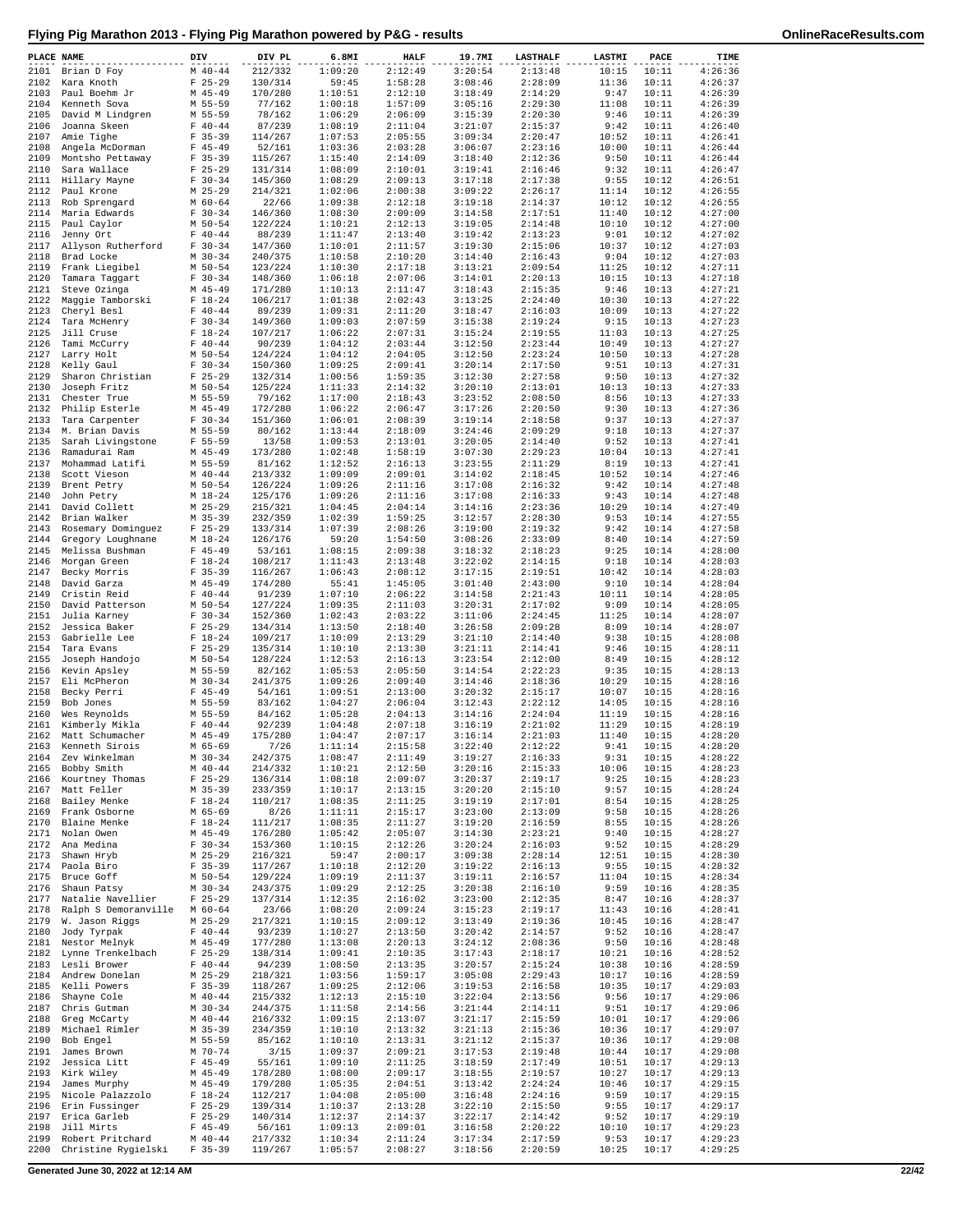| PLACE NAME   |                                                     | DIV                      | DIV PL             | 6.8MI              | <b>HALF</b>        | 19.7MI             | <b>LASTHALF</b>    | LASTMI         | PACE           | TIME               |
|--------------|-----------------------------------------------------|--------------------------|--------------------|--------------------|--------------------|--------------------|--------------------|----------------|----------------|--------------------|
| 2201         | Kimberly Cooper                                     | $F 30-34$                | 154/360            | 1:04:03            | 2:04:44            | 3:16:01            | 2:24:42            | 10:12          | 10:17          | 4:29:25            |
| 2202         | Cathy Woods                                         | $F 50 - 54$              | 41/134             | 1:08:41            | 2:10:37            | 3:19:12            | 2:18:49            | 11:20          | 10:17          | 4:29:26            |
| 2203         | Kristina Kountouris                                 | $F 18-24$                | 113/217            | 1:02:43            | 2:01:20            | 3:12:49            | 2:28:06            | 10:26          | 10:17          | 4:29:26            |
| 2204         | Eddie Santini                                       | $M$ 30-34                | 245/375            | 1:09:06            | 2:08:36            | 3:14:43            | 2:20:50            | 10:12          | 10:18          | 4:29:26            |
| 2205<br>2206 | Max Thatcher<br>Sharon Hojnacki                     | $M$ 40-44<br>$F 40 - 44$ | 218/332<br>95/239  | 1:07:05<br>1:11:29 | 2:06:02<br>2:14:46 | 3:13:45<br>3:22:09 | 2:23:25<br>2:14:42 | 10:34<br>9:55  | 10:18<br>10:18 | 4:29:27<br>4:29:28 |
| 2207         | Fernando Ramirez                                    | M 50-54                  | 130/224            | 1:02:26            | 2:02:00            | 3:11:45            | 2:27:29            | 11:16          | 10:18          | 4:29:28            |
| 2208         | Shawna Gugel                                        | $F 40 - 44$              | 96/239             | 1:10:23            | 2:13:06            | 3:21:35            | 2:16:26            | 10:12          | 10:18          | 4:29:31            |
| 2209         | Sean Lynd                                           | $M$ 45-49                | 180/280            | 1:09:52            | 2:12:50            | 3:20:37            | 2:16:44            | 10:09          | 10:18          | 4:29:34            |
| 2210         | Mohamed Banoun                                      | $M$ 60-64                | 24/66              | 1:10:25            | 2:13:03            | 3:19:40            | 2:16:35            | 10:55          | 10:18          | 4:29:38            |
| 2211         | Dean Catalano                                       | $M$ 40-44                | 219/332            | 1:07:12            | 2:07:01            | 3:15:16            | 2:22:38            | 10:08          | 10:18          | 4:29:38            |
| 2212<br>2213 | Jennifer Crawford<br>Robert Lane                    | $F$ 35-39<br>$M_18-24$   | 120/267<br>127/176 | 1:02:55<br>1:13:25 | 2:03:35<br>2:18:13 | 3:14:15<br>3:27:20 | 2:26:06<br>2:11:29 | 10:21<br>9:23  | 10:18<br>10:18 | 4:29:41<br>4:29:42 |
| 2214         | Erin Sheehy                                         | $F$ 18-24                | 114/217            | 1:10:09            | 2:13:26            | 3:21:10            | 2:16:23            | 9:19           | 10:18          | 4:29:48            |
| 2215         | Julie Sweeney                                       | $F 50 - 54$              | 42/134             | 1:08:13            | 2:10:16            | 3:19:24            | 2:19:33            | 10:03          | 10:18          | 4:29:48            |
| 2216         | Shannon Dunham                                      | $F$ 25-29                | 141/314            | 1:09:59            | 2:11:37            | 3:19:21            | 2:18:14            | 10:05          | 10:18          | 4:29:51            |
| 2217         | Lynne Niederkorn                                    | $F 40 - 44$              | 97/239             | 1:10:12            | 2:14:45            | 3:22:32            | 2:15:07            | 10:08          | 10:18          | 4:29:51            |
| 2218<br>2219 | Pamela Lauroff<br>Tammy Devilbiss                   | $F 40 - 44$<br>$F$ 45-49 | 98/239<br>57/161   | 1:04:28<br>1:04:56 | 2:05:16<br>2:02:49 | 3:18:45<br>3:05:45 | 2:24:37<br>2:27:05 | 9:55<br>9:13   | 10:19<br>10:19 | 4:29:53<br>4:29:53 |
| 2220         | Adrian Hawk                                         | $F 30-34$                | 155/360            | 1:09:59            | 2:11:37            | 3:19:22            | 2:18:16            | 10:07          | 10:19          | 4:29:53            |
| 2221         | Landi Wilson                                        | $F 18-24$                | 115/217            | 1:11:22            | 2:10:08            | 3:14:34            | 2:19:50            | 8:51           | 10:19          | 4:29:58            |
| 2222         | Yemisi Igbonegun                                    | $F$ 25-29                | 142/314            | 1:08:38            | 2:12:21            | 3:22:25            | 2:17:39            | 9:22           | 10:19          | 4:30:00            |
| 2223         | Troy McGuire                                        | $M$ 40-44                | 220/332            | 58:27              | 1:53:02            | 3:09:57            | 2:36:59            | 11:55          | 10:19          | 4:30:00            |
| 2224<br>2225 | Meghan Tarkington                                   | $F$ 25-29<br>$F 18-24$   | 143/314            | 1:08:38<br>1:14:17 | 2:12:21<br>2:16:40 | 3:22:25<br>3:22:40 | 2:17:40<br>2:13:21 | 9:21<br>9:44   | 10:19<br>10:19 | 4:30:00<br>4:30:01 |
| 2226         | Kelly Keeney<br>Lori Kane                           | $F$ 45-49                | 116/217<br>58/161  | 1:05:37            | 2:04:16            | 3:16:18            | 2:25:46            | 9:08           | 10:19          | 4:30:02            |
| 2227         | Rob Runkle                                          | $M$ 40-44                | 221/332            | 1:08:58            | 2:07:59            | 3:15:20            | 2:22:04            | 10:46          | 10:19          | 4:30:02            |
| 2228         | Karla Foster                                        | $F$ 25-29                | 144/314            | 1:08:58            | 2:08:00            | 3:15:21            | 2:22:03            | 10:47          | 10:19          | 4:30:03            |
| 2229         | Jeff Pytlinski                                      | $M$ 35-39                | 235/359            | 1:04:40            | 2:04:58            | 3:16:27            | 2:25:06            | 9:53           | 10:19          | 4:30:03            |
| 2230         | Emily Spinelli                                      | $F 18-24$                | 117/217            | 1:14:55<br>1:10:53 | 2:20:55            | 3:27:18            | 2:09:08            | 8:55           | 10:19          | 4:30:03<br>4:30:04 |
| 2231<br>2232 | Ann Marie Atchley<br>Mary Berta Coggeshall F 40-44  | $F$ 35-39                | 121/267<br>99/239  | 1:05:52            | 2:19:47<br>2:06:47 | 3:25:59<br>3:15:17 | 2:10:17<br>2:23:23 | 9:06<br>11:10  | 10:19<br>10:19 | 4:30:10            |
| 2233         | Max Zima                                            | $M$ 30-34                | 246/375            | 1:14:07            | 2:17:16            | 3:26:36            | 2:12:58            | 8:13           | 10:19          | 4:30:13            |
|              | 2234 Jeff Fox                                       | $M$ 40-44                | 222/332            | 59:58              | 1:58:07            | 3:12:26            | 2:32:15            | 10:24          | 10:20          | 4:30:21            |
| 2235         | Christine Rini                                      | $F$ 25-29                | 145/314            | 1:01:24            | 2:00:13            | 3:08:33            | 2:30:11            | 10:18          | 10:20          | 4:30:23            |
| 2236         | Kenneth Tenebro                                     | $M$ 35-39                | 236/359            | 1:13:11            | 2:17:02            | 3:23:35            | 2:13:25            | 10:15          | 10:20          | 4:30:27            |
| 2237         | Justin Stump                                        | $M$ 30-34                | 247/375<br>223/332 | 1:05:42            | 2:07:22            | 3:18:17            | 2:23:06            | 10:29          | 10:20          | 4:30:27            |
| 2238<br>2239 | Brian Lyons<br>James Willis                         | $M$ 40-44<br>$M$ 35-39   | 237/359            | 1:10:55<br>1:10:45 | 2:13:06<br>2:17:31 | 3:20:30<br>3:23:48 | 2:17:29<br>2:13:03 | 10:46<br>9:51  | 10:20<br>10:20 | 4:30:34<br>4:30:34 |
| 2240         | Ben Carpenter                                       | $M$ 25-29                | 219/321            | 1:10:25            | 2:13:10            | 3:20:22            | 2:17:27            | 9:46           | 10:20          | 4:30:37            |
| 2241         | Shinji Serizawa                                     | $M$ 35-39                | 238/359            | 59:00              | 1:53:34            | 3:12:55            | 2:37:04            | 11:48          | 10:20          | 4:30:37            |
| 2242         | Samantha Greene                                     | $F$ 25-29                | 146/314            | 1:10:25            | 2:13:14            | 3:20:22            | 2:17:24            | 9:46           | 10:20          | 4:30:37            |
| 2243         | Mega Arcot                                          | $M$ 35-39                | 239/359            | 1:03:29            | 2:00:02            | 3:04:35            | 2:30:39            | 8:55           | 10:20          | 4:30:40            |
| 2244<br>2245 | David Alexander<br>Brett Smith                      | $M$ 45-49<br>$M_18-24$   | 181/280<br>128/176 | 1:16:25<br>1:12:59 | 2:23:41<br>2:17:37 | 3:30:15<br>3:24:36 | 2:07:01<br>2:13:07 | 8:16<br>9:32   | 10:20<br>10:20 | 4:30:41<br>4:30:44 |
| 2246         | Scott Rudy                                          | M 50-54                  | 131/224            | 1:11:57            | 2:12:36            | 3:18:51            | 2:18:09            | 10:56          | 10:21          | 4:30:45            |
| 2247         | Casey McNutt                                        | $F 30 - 34$              | 156/360            | 1:11:56            | 2:12:35            | 3:18:48            | 2:18:11            | 10:56          | 10:21          | 4:30:45            |
| 2248         | Charles Oatman                                      | $M$ 60-64                | 25/66              | 1:11:05            | 2:13:46            | 3:23:05            | 2:16:59            | 10:23          | 10:21          | 4:30:45            |
| 2249         | Chelsea Blankenship                                 | $F$ 25-29                | 147/314            | 1:06:12            | 2:09:22            | 3:19:40            | 2:21:25            | 10:06          | 10:21          | 4:30:46            |
| 2250<br>2251 | Andrew Rohlfs<br>Holly Banner                       | $M$ 25-29<br>$F$ 25-29   | 220/321<br>148/314 | 1:10:52<br>1:10:38 | 2:15:08<br>2:15:38 | 3:23:23<br>3:21:11 | 2:15:39<br>2:15:10 | 10:43<br>9:58  | 10:21<br>10:21 | 4:30:47<br>4:30:47 |
| 2252         | Susan MacPherson                                    | $F 30-34$                | 157/360            | 1:09:22            | 2:12:25            | 3:19:38            | 2:18:23            | 10:19          | 10:21          | 4:30:48            |
| 2253         | Ashley Brinkman                                     | $F$ 25-29                | 149/314            | 1:09:45            | 2:12:27            | 3:19:38            | 2:18:22            | 10:20          | 10:21          | 4:30:48            |
| 2254         | Jay Yuan                                            | $M$ 45-49                | 182/280            | 1:11:30            | 2:14:30            | 3:22:27            | 2:16:22            | 10:09          | 10:21          | 4:30:51            |
| 2255         | Floyd Anthony Skeans                                | $M$ 40-44                | 224/332            | 1:22:58            | 2:24:12            | 3:24:43            | 2:06:41            | 10:24          | 10:21          | 4:30:52            |
| 2256<br>2257 | Chris Lanfersiek<br>Jason Crouch                    | $M$ 30-34<br>M 35-39     | 248/375<br>240/359 | 1:03:40<br>1:07:23 | 2:01:40<br>2:06:48 | 3:11:41<br>3:14:35 | 2:29:15<br>2:24:07 | 10:25<br>10:31 | 10:21<br>10:21 | 4:30:55<br>4:30:55 |
| 2258         | Wesleigh Todd                                       | $F 18-24$                | 118/217            | 1:07:45            | 2:10:04            | 3:19:16            | 2:20:54            | 8:43           | 10:21          | 4:30:57            |
| 2259         | Roger Wright                                        | $M$ 50-54                | 132/224            | 1:06:38            | 2:05:42            | 3:19:02            | 2:25:19            | 9:48           | 10:21          | 4:31:00            |
| 2260         | Mark Sackett                                        | M 65-69                  | 9/26               | 1:06:00            | 2:07:13            | 3:14:26            | 2:23:52            | 10:42          | 10:21          | 4:31:05            |
| 2261         | Rebecca Nelson                                      | $F$ 35-39                | 122/267            | 1:05:58            | 2:11:40            | 3:22:56            | 2:19:30            | 9:46           | 10:21          | 4:31:09            |
|              | 2262 Derrick Omlor                                  | $M$ 30-34<br>M 25-29     | 249/375            | 1:03:07<br>1:06:37 | 2:02:15<br>2:05:57 | 3:16:00<br>3:16:24 | 2:28:55<br>2:25:14 | 8:43<br>9:52   | 10:21<br>10:21 | 4:31:10<br>4:31:10 |
|              | 2263 Anthony Bloemer<br>2264 Steve Tullis           | $M$ 50-54                | 221/321<br>133/224 | 1:07:14            | 2:09:09            | 3:18:45            | 2:22:06            | 10:49          | 10:22          | 4:31:14            |
|              | 2265 Elizabeth Kiefer                               |                          | 158/360            | 1:12:02            | 2:15:26            | 3:24:31            | 2:15:49            | 9:29           | 10:22          | 4:31:15            |
|              | 2266 David Plemons                                  | $F 30-34$<br>M $40-44$   | 225/332            | 1:01:19            | 1:57:07            | 3:05:25            | 2:34:10            | 11:26          | 10:22          | 4:31:17            |
|              | 2267 Geoffrey Philbrick                             | M 55-59                  | 86/162             | 1:01:09            | 1:56:19            | 3:05:27            | 2:35:00            | 11:08          | 10:22          | 4:31:18            |
|              | 2268 Chris Meyer                                    | $M 18-24$                | 129/176            | 53:30              | 1:41:36            | 2:46:08            | 2:49:48            | 16:22          | 10:22          | 4:31:24            |
|              | 2269 Ildiko Babka<br>2270 Nicki Dyer                | $F$ 45-49<br>$F 40-44$   | 59/161<br>100/239  | 1:10:11<br>1:09:43 | 2:12:01<br>2:11:05 | 3:20:52<br>3:19:58 | 2:19:24<br>2:20:25 | 10:19<br>10:48 | 10:22<br>10:22 | 4:31:24<br>4:31:30 |
|              | 2271 Justin Phillips                                | $M \ 30 - 34$            | 250/375            | 1:10:23            | 2:14:30            | 3:22:54            | 2:17:01            | 9:43           | 10:22          | 4:31:31            |
|              | 2272 Mary Kain                                      | $F 18-24$                | 119/217            | 1:10:09            | 2:10:14            | 3:17:52            | 2:21:20            | 9:50           | 10:22          | 4:31:33            |
|              | 2273 Brooke Dinsmore                                | $F$ 25-29                | 150/314            | 1:11:27            | 2:14:26            | 3:21:48            | 2:17:08            | 10:01          | 10:22          | 4:31:34            |
|              | 2274 Juan Romero                                    | M 45-49                  | 183/280            | 1:10:25            | 2:15:23            | 3:22:27            | 2:16:11            | 10:26          | 10:22          | 4:31:34            |
|              | 2275 Kara Collins<br>2276 Leah Tyzinski             | $F$ 25-29<br>$F$ 25-29   | 151/314<br>152/314 | 1:08:17<br>1:14:30 | 2:08:50<br>2:21:55 | 3:17:03<br>3:26:25 | 2:22:47<br>2:09:42 | 10:07<br>8:29  | 10:22<br>10:22 | 4:31:36<br>4:31:37 |
| 2277         | Simone Hernandez                                    | $F 18-24$                | 120/217            | 1:09:23            | 2:12:27            | 3:20:23            | 2:19:12            | 11:06          | 10:23          | 4:31:38            |
|              | 2278 Allen Wu                                       | M 35-39                  | 241/359            | 1:09:38            | 2:10:50            | 3:20:24            | 2:20:49            | 11:18          | 10:23          | 4:31:39            |
|              | 2279 Matthew Defoe                                  | $M$ 35-39                | 242/359            | 1:09:23            | 2:12:03            | 3:21:48            | 2:19:37            | 9:29           | 10:23          | 4:31:39            |
|              | 2280 Andrew Rust                                    | M 25-29                  | 222/321            | 1:09:23            | 2:12:02            | 3:22:11            | 2:19:38            | 9:29           | 10:23          | 4:31:40            |
|              | 2281 John Richeson<br>2282 William Paugh            | M 55-59<br>$M$ 45-49     | 87/162<br>184/280  | 1:04:48            | 2:05:29            | 2:50:01<br>3:13:34 | 2:26:18            | 16:34<br>11:33 | 10:23<br>10:23 | 4:31:44<br>4:31:47 |
|              | 2283 Theresa Baker                                  | $F$ 35-39                | 123/267            | 1:10:37            | 2:13:51            | 3:21:30            | 2:17:56            | 10:25          | 10:23          | 4:31:47            |
|              | 2284 Heather Craft                                  | $F$ 25-29                | 153/314            | 1:14:55            | 2:19:08            | 3:27:07            | 2:12:45            | 8:34           | 10:23          | 4:31:52            |
|              | 2285 Ben Allan                                      | $M$ 35-39                | 243/359            | 1:10:20            | 2:11:26            | 3:16:50            | 2:20:27            | 11:09          | 10:23          | 4:31:53            |
|              | 2286 Thomas Kunkel                                  | $M$ 60-64                | 26/66              | 1:10:38            | 2:11:58            | 3:19:03            | 2:19:56            | 10:41          | 10:23          | 4:31:54            |
| 2287         | Syed Hashmi<br>2288 Bill Gallagher                  | M 55-59<br>M 55-59       | 88/162<br>89/162   | 1:04:14<br>1:06:42 | 2:04:28<br>2:08:03 | 3:16:50<br>3:16:49 | 2:27:28<br>2:23:53 | 9:44<br>9:31   | 10:23<br>10:23 | 4:31:55<br>4:31:56 |
| 2289         | David Dressler                                      | M 55-59                  | 90/162             | 1:08:56            | 2:08:55            | 3:15:40            | 2:23:03            | 11:33          | 10:23          | 4:31:58            |
| 2290         | Randy Wiggins                                       | M 18-24                  | 130/176            | 1:06:56            | 2:10:23            | 3:15:30            | 2:21:37            | 8:46           | 10:23          | 4:31:59            |
|              | 2291 George Reazer                                  | $M$ 45-49                | 185/280            | 1:07:38            | 2:08:38            | 3:18:23            | 2:23:22            | 11:51          | 10:23          | 4:32:00            |
|              | 2292 Kelly Olliges                                  | $F 30-34$                | 159/360            | 1:10:25            | 2:13:12            | 3:20:48            | 2:18:50            | 10:36          | 10:23          | 4:32:01            |
| 2293         | Joel Tantlinger<br>2294 Jacqueline Koustmer F 25-29 | $M \ 30-34$              | 251/375<br>154/314 | 1:04:47<br>1:12:35 | 2:05:29<br>2:16:04 | 3:16:28<br>3:23:01 | 2:26:33<br>2:16:00 | 10:49<br>9:45  | 10:23<br>10:23 | 4:32:02<br>4:32:03 |
| 2295         | Shelly Latsha                                       | $F$ 45-49                | 60/161             | 1:10:10            | 2:13:24            | 3:21:31            | 2:18:42            | 9:54           | 10:24          | 4:32:05            |
|              | 2296 Laura Hennigan                                 | $F$ 25-29                | 155/314            | 1:06:01            | 2:08:48            | 3:19:05            | 2:23:19            | 9:54           | 10:24          | 4:32:06            |
| 2297         | Fiona Cosham                                        | $F$ 45-49                | 61/161             | 1:10:58            | 2:17:26            | 3:25:36            | 2:14:41            | 9:13           | 10:24          | 4:32:06            |
| 2298         | Scott Garrett                                       | $M$ 40-44                | 226/332            | 1:07:35            | 2:07:47            | 3:16:33            | 2:24:22            | 11:26          | 10:24          | 4:32:08            |
| 2299         | Cassie George<br>2300 Brittni Beck                  | $F 30-34$<br>$F$ 25-29   | 160/360<br>156/314 | 1:11:23<br>1:11:23 | 2:18:07<br>2:18:06 | 3:24:58<br>3:24:59 | 2:14:03<br>2:14:04 | 9:34<br>10:14  | 10:24<br>10:24 | 4:32:09<br>4:32:10 |
|              |                                                     |                          |                    |                    |                    |                    |                    |                |                |                    |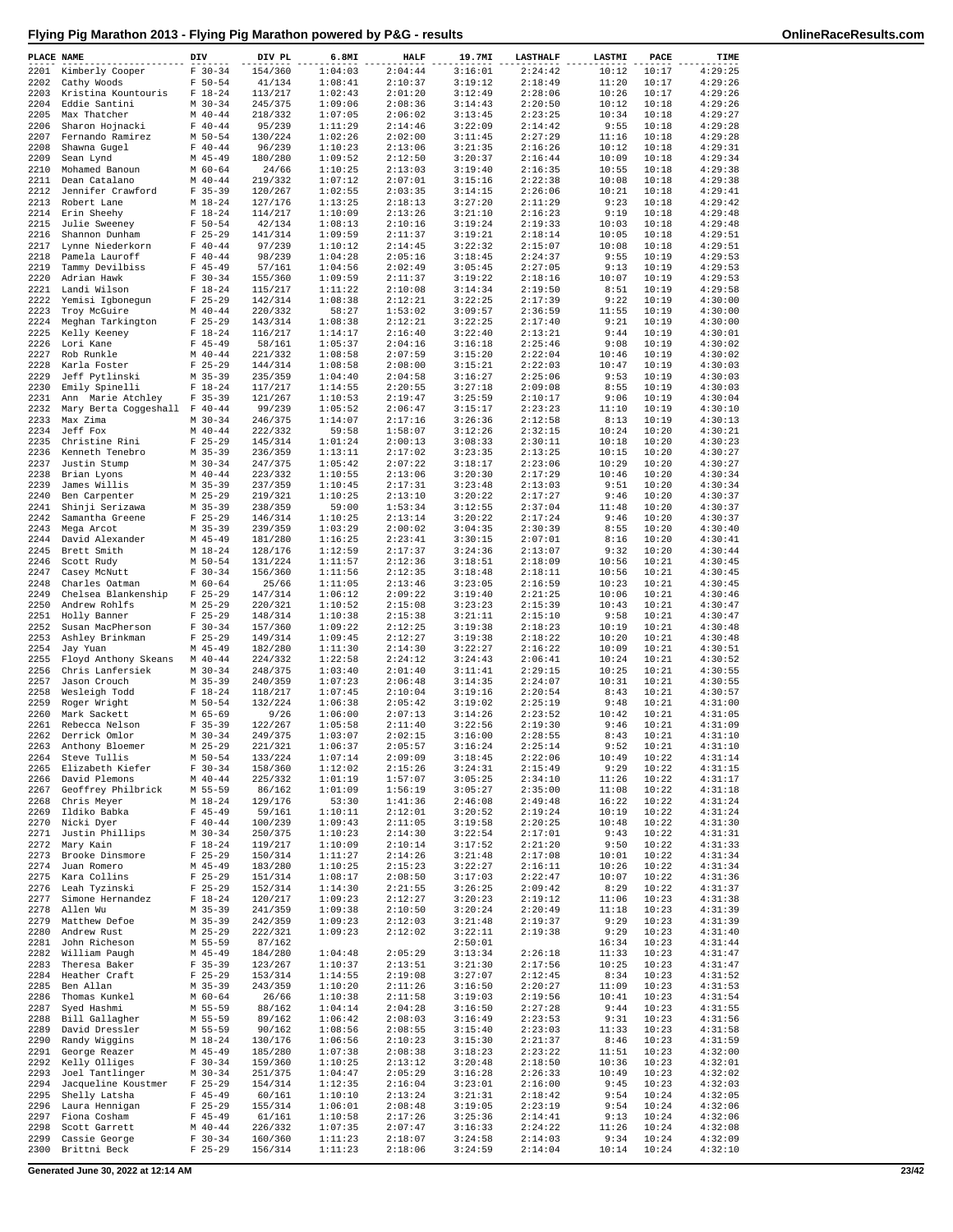|  | Flying Pig Marathon 2013 - Flying Pig Marathon powered by P&G - results |  |
|--|-------------------------------------------------------------------------|--|
|  |                                                                         |  |

| PLACE NAME   |                                                | DIV |                          | DIV PL             | 6.8MI              | <b>HALF</b>        | 19.7MI             | <b>LASTHALF</b>    | LASTMI         | PACE           | TIME               |
|--------------|------------------------------------------------|-----|--------------------------|--------------------|--------------------|--------------------|--------------------|--------------------|----------------|----------------|--------------------|
| 2301         | Brian Valore                                   |     | $M$ 35-39                | 244/359            | 1:01:57            | 2:00:27            | 3:13:35            | 2:31:45            | 11:05          | 10:24          | 4:32:11            |
| 2302         | Samantha Mihalovich                            |     | $F 18-24$                | 121/217            | 1:09:27            | 2:14:25            | 3:23:23            | 2:17:51            | 9:36           | 10:24          | 4:32:15            |
| 2303         | Courtney Morgan                                |     | $F 18-24$                | 122/217            | 1:09:27            | 2:14:26            | 3:23:23            | 2:17:50            | 9:36           | 10:24          | 4:32:15            |
| 2304         | Jennifer Baker                                 |     | $F$ 45-49                | 62/161             | 1:03:22            | 2:02:06            | 3:12:55            | 2:30:10            | 10:51          | 10:24          | 4:32:16            |
| 2305<br>2306 | Nicki Smith<br>Yohei Matsuura                  |     | $F$ 25-29<br>$M$ 35-39   | 157/314<br>245/359 | 1:06:21<br>1:12:20 | 2:06:28<br>2:13:46 | 3:17:25<br>3:21:58 | 2:25:52<br>2:18:36 | 9:48<br>10:52  | 10:24<br>10:24 | 4:32:20<br>4:32:22 |
| 2307         | Karla Park                                     |     | $F 18-24$                | 123/217            | 1:03:55            | 2:05:25            | 3:17:49            | 2:26:59            | 10:25          | 10:24          | 4:32:24            |
| 2308         | Amanda Cunningham                              |     | $F$ 25-29                | 158/314            | 1:11:05            | 2:14:06            | 3:22:38            | 2:18:19            | 9:31           | 10:24          | 4:32:25            |
| 2309         | Benjamin Zerhusen                              |     | $M_18-24$                | 131/176            | 1:11:08            | 2:16:57            | 3:25:03            | 2:15:33            | 9:12           | 10:25          | 4:32:30            |
| 2310         | Sarah Martynowski                              |     | $F 18-24$                | 124/217            | 1:11:08            | 2:16:57            | 3:25:05            | 2:15:34            | 9:11           | 10:25          | 4:32:31            |
| 2311         | Daphne Bryant                                  |     | $F 30-34$                | 161/360            | 1:12:01            | 2:13:39            | 3:22:37            | 2:18:53            | 9:35           | 10:25          | 4:32:32            |
| 2312         | Jeff Suesser                                   |     | $M$ 45-49                | 186/280            | 1:09:32            | 2:09:31            | 3:16:09            | 2:23:03            | 11:57          | 10:25          | 4:32:34            |
| 2313         | Michael Owsiak                                 |     | $M$ 25-29                | 223/321            | 59:01              | 1:53:26            | 3:04:39            | 2:39:11            | 12:25          | 10:25          | 4:32:36<br>4:32:43 |
| 2314<br>2315 | Margaret Hurley<br>Emily Stansbury             |     | $F 50 - 54$<br>$F 30-34$ | 43/134<br>162/360  | 1:10:40<br>1:14:07 | 2:14:03<br>2:19:55 | 3:23:40<br>3:27:33 | 2:18:40<br>2:12:50 | 9:55<br>9:12   | 10:25<br>10:25 | 4:32:44            |
| 2316         | Mark Stansbury                                 |     | $M$ 30-34                | 252/375            | 1:14:08            | 2:19:56            | 3:27:35            | 2:12:49            | 9:12           | 10:25          | 4:32:45            |
| 2317         | Ashley Rich                                    |     | $F$ 25-29                | 159/314            | 1:11:55            | 2:15:55            | 3:23:50            | 2:16:55            | 10:27          | 10:25          | 4:32:49            |
| 2318         | Miles Phelps                                   |     | $M$ 30-34                | 253/375            | 1:06:25            | 2:06:09            | 3:10:58            | 2:26:42            | 11:30          | 10:25          | 4:32:50            |
| 2319         | Shannon Kelsey                                 |     | $F$ 35-39                | 124/267            | 1:09:16            | 2:11:14            | 3:19:59            | 2:21:37            | 10:43          | 10:25          | 4:32:51            |
| 2320         | Mya Stierwalt                                  |     | $F 30-34$                | 163/360            | 1:01:20            | 1:57:02            | 3:06:18            | 2:35:55            | 9:44           | 10:26          | 4:32:57            |
| 2321         | Josh Stierwalt                                 |     | $M$ 30-34                | 254/375            | 1:01:20            | 1:57:01            | 3:06:18            | 2:35:56            | 9:44           | 10:26          | 4:32:57            |
| 2322<br>2323 | Rachael Mintz-Cole<br>Antonio Mondragon        |     | $F 30-34$<br>$M$ 40-44   | 164/360<br>227/332 | 1:09:13<br>1:11:15 | 2:09:23<br>2:16:01 | 3:18:52<br>3:25:08 | 2:23:40<br>2:17:04 | 11:43<br>10:42 | 10:26<br>10:26 | 4:33:02<br>4:33:04 |
| 2324         | Jenny Stinson                                  |     | $F 50 - 54$              | 44/134             | 1:10:02            | 2:15:38            | 3:23:47            | 2:17:34            | 10:11          | 10:26          | 4:33:11            |
| 2325         | Brian Bradley                                  |     | $M_18-24$                | 132/176            | 1:01:06            | 1:55:28            | 2:58:47            | 2:37:45            | 9:56           | 10:26          | 4:33:13            |
| 2326         | Danielle Meinhardt                             |     | $F$ 25-29                | 160/314            | 1:14:56            | 2:19:09            | 3:27:09            | 2:14:05            | 9:07           | 10:26          | 4:33:13            |
| 2327         | Carter Hamilton                                |     | $M$ 40-44                | 228/332            | 1:12:48            | 2:15:50            | 3:24:12            | 2:17:24            | 10:24          | 10:26          | 4:33:14            |
| 2328         | Justin McKee                                   |     | $M_18-24$                | 133/176            | 1:07:40            | 2:09:53            | 3:17:42            | 2:23:21            | 12:12          | 10:26          | 4:33:14            |
| 2329         | Pascal Innocenti                               |     | $M$ 30-34                | 255/375            | 1:11:12            | 2:11:01            | 3:21:23<br>3:24:50 | 2:22:14<br>2:16:02 | 10:41          | 10:26          | 4:33:15<br>4:33:15 |
| 2330<br>2331 | Sharon Frick<br>Brian Pesci                    |     | $F 40 - 44$<br>$M$ 30-34 | 101/239<br>256/375 | 1:13:01<br>1:08:09 | 2:17:14<br>2:07:18 | 3:13:44            | 2:25:58            | 9:58<br>10:34  | 10:26<br>10:26 | 4:33:16            |
| 2332         | Gregory Tyzinski                               |     | $M$ 25-29                | 224/321            | 1:14:57            | 2:19:11            | 3:27:09            | 2:14:06            | 9:09           | 10:26          | 4:33:17            |
| 2333         | Walt Hand                                      |     | M 50-54                  | 134/224            | 1:10:06            | 2:13:09            | 3:21:23            | 2:20:10            | 10:52          | 10:26          | 4:33:18            |
| 2334         | Shane Sampson                                  |     | $M$ 45-49                | 187/280            | 1:11:20            | 2:15:48            | 3:25:44            | 2:17:32            | 9:17           | 10:26          | 4:33:20            |
| 2335         | Julie Ziegler                                  |     | $F$ 25-29                | 161/314            | 1:09:22            | 2:11:44            | 3:20:48            | 2:21:38            | 10:44          | 10:27          | 4:33:22            |
| 2336         | Elizabeth MacK                                 |     | $F$ 25-29                | 162/314            | 1:09:23            | 2:11:44            | 3:20:45            | 2:21:38            | 10:45          | 10:27          | 4:33:22            |
| 2337         | Joseph Beairsto                                |     | $M$ 25-29                | 225/321            | 59:29              | 1:56:23            | 3:14:23            | 2:37:00            | 10:59          | 10:27          | 4:33:23            |
| 2338         | Amanda Evans                                   |     | $F 18-24$                | 125/217            | 1:02:25            | 2:01:22            | 3:12:23<br>3:19:32 | 2:32:02            | 11:37          | 10:27          | 4:33:23            |
| 2339<br>2340 | Jessica Markham<br>Paul Vondermeulen           |     | $F$ 35-39<br>$M$ 45-49   | 125/267<br>188/280 | 1:07:24<br>1:12:48 | 2:08:17<br>2:15:41 | 3:24:12            | 2:25:09<br>2:17:45 | 10:50<br>9:55  | 10:27<br>10:27 | 4:33:25<br>4:33:25 |
| 2341         | Crystal Moses                                  |     | $F 30-34$                | 165/360            | 1:07:27            | 2:11:34            | 3:23:48            | 2:21:53            | 10:29          | 10:27          | 4:33:26            |
| 2342         | Nicole White                                   |     | $F 30-34$                | 166/360            | 1:05:03            | 2:06:44            | 3:21:41            | 2:26:44            | 9:56           | 10:27          | 4:33:27            |
| 2343         | Scott Buckley                                  |     | $M$ 50-54                | 135/224            | 1:10:20            | 2:13:33            | 3:21:30            | 2:19:55            | 11:03          | 10:27          | 4:33:28            |
| 2344         | Shawn Dorsey                                   |     | $M$ 25-29                | 226/321            | 1:08:58            | 2:11:39            | 3:21:41            | 2:21:49            | 11:13          | 10:27          | 4:33:28            |
| 2345         | Kathryn Hines                                  |     | $F$ 35-39                | 126/267            | 1:06:22            | 2:09:02            | 3:19:52            | 2:24:28            | 10:27          | 10:27          | 4:33:30            |
| 2346         | James Hines                                    |     | $M$ 35-39                | 246/359            | 1:06:22            | 2:09:03            | 3:19:52            | 2:24:27            | 10:27          | 10:27          | 4:33:30            |
| 2347<br>2348 | Tom Parker<br>Ashley Welker                    |     | $M$ 50-54<br>$F$ 25-29   | 136/224<br>163/314 | 1:13:42<br>1:12:48 | 2:18:39<br>2:16:58 | 3:25:43<br>3:26:02 | 2:14:52<br>2:16:32 | 9:35<br>9:59   | 10:27<br>10:27 | 4:33:30<br>4:33:30 |
| 2349         | Jordan Diegmueller                             |     | $F 30-34$                | 167/360            | 1:12:48            | 2:16:57            | 3:26:02            | 2:16:34            | 10:00          | 10:27          | 4:33:30            |
| 2350         | Misti Rogers                                   |     | $F$ 25-29                | 164/314            | 1:08:59            | 2:11:38            | 3:21:41            | 2:21:53            | 11:15          | 10:27          | 4:33:31            |
| 2351         | Timothy Stenger                                |     | M 50-54                  | 137/224            | 1:06:48            | 2:06:07            | 3:11:41            | 2:27:25            | 12:18          | 10:27          | 4:33:31            |
|              | 2352 Brittany Roesel                           |     | $F$ 25-29                | 165/314            | 1:12:49            | 2:16:59            | 3:26:04            | 2:16:33            | 10:00          | 10:27          | 4:33:32            |
| 2353         | Michele Brock                                  |     | $F 40 - 44$              | 102/239            | 1:09:22            | 2:13:23            | 3:22:58            | 2:20:12            | 9:56           | 10:27          | 4:33:34            |
| 2354         | Maria Huehn                                    |     | $F$ 45-49                | 63/161             | 1:09:22            | 2:13:23            | 3:22:57            | 2:20:12            | 9:56           | 10:27          | 4:33:34            |
| 2355<br>2356 | John Sadusky<br>Jim Clouse                     |     | $M$ 35-39<br>$M$ 40-44   | 247/359<br>229/332 | 1:06:08<br>1:12:51 | 2:04:10<br>2:17:45 | 3:11:55<br>3:28:37 | 2:29:25<br>2:15:53 | 13:23<br>9:17  | 10:27<br>10:27 | 4:33:35<br>4:33:38 |
| 2357         | Emily Fox                                      |     | $F$ 25-29                | 166/314            | 1:11:09            | 2:14:50            | 3:22:04            | 2:18:50            | 10:16          | 10:27          | 4:33:39            |
| 2358         | Madeline Fienup                                |     | $F$ 25-29                | 167/314            | 1:13:35            | 2:19:38            | 3:27:46            | 2:14:05            | 9:37           | 10:27          | 4:33:43            |
| 2359         | Eric Stephenson                                |     | $M$ 40-44                | 230/332            | 59:59              | 2:00:19            | 3:16:42            | 2:33:25            | 10:34          | 10:27          | 4:33:43            |
| 2360         | Amanda Yiznitsky                               |     | $F 30-34$                | 168/360            | 1:12:22            | 2:15:28            | 3:24:32            | 2:18:17            | 9:56           | 10:27          | 4:33:44            |
| 2361         | Mark Lamping                                   |     | $M$ 40-44                | 231/332            | 1:11:43            | 2:19:17            | 3:26:53            | 2:14:29            | 10:00          | 10:27          | 4:33:46            |
| 2362         | Suttan Geiser                                  |     | $F$ 45-49                | 64/161             | 1:12:25            | 2:19:16            | 3:26:52            | 2:14:32            | 10:05          | 10:27          | 4:33:48            |
| 2364         | 2363 John Rewwer<br>Kate Rewwer                |     | $M$ 40-44<br>$F 40 - 44$ | 232/332<br>103/239 | 1:12:23<br>1:12:25 | 2:19:17<br>2:19:18 | 3:26:52<br>3:26:53 | 2:14:32<br>2:14:31 | 10:05<br>10:03 | 10:27<br>10:28 | 4:33:48<br>4:33:48 |
| 2365         | Helen Lamping                                  |     | $F 40 - 44$              | 104/239            | 1:12:24            | 2:19:18            | 3:26:53            | 2:14:31            | 10:02          | 10:28          | 4:33:48            |
| 2366         | Nicole Yung                                    |     | $F 30-34$                | 169/360            | 1:09:14            | 2:11:47            | 3:21:21            | 2:22:06            | 10:39          | 10:28          | 4:33:53            |
| 2367         | Kelly Kramer                                   |     | $F$ 25-29                | 168/314            | 1:13:58            | 2:15:51            | 3:25:34            | 2:18:05            | 10:24          | 10:28          | 4:33:56            |
| 2368         | Katie Holocher                                 |     | $F$ 25-29                | 169/314            | 1:13:57            | 2:17:07            | 3:25:37            | 2:16:49            | 10:16          | 10:28          | 4:33:56            |
| 2369         | Chris Kramer                                   |     | $M$ 25-29                | 227/321            | 1:13:56            | 2:15:52            | 3:25:35            | 2:18:05            | 10:25          | 10:28          | 4:33:56            |
| 2370         | Ashlie Chaniott                                |     | $F$ 25-29                | 170/314            | 1:04:09            | 2:04:35            | 3:13:28            | 2:29:22            | 11:24          | 10:28          | 4:33:56            |
| 2371<br>2372 | Kenny Holocher<br>Simone Mahoney               |     | $M$ 25-29<br>$F 30-34$   | 228/321<br>170/360 | 1:13:58<br>1:10:46 | 2:17:06<br>2:10:40 | 3:25:37<br>3:18:27 | 2:16:51<br>2:23:21 | 10:16<br>11:43 | 10:28<br>10:28 | 4:33:57<br>4:34:01 |
| 2373         | Teri Theiler                                   |     | $F 40 - 44$              | 105/239            | 1:10:12            | 2:13:04            | 3:20:48            | 2:21:01            | 11:37          | 10:28          | 4:34:05            |
| 2374         | Kristin Allen                                  |     | $F 40 - 44$              | 106/239            | 1:06:45            | 2:08:43            | 3:20:46            | 2:25:27            | 11:07          | 10:28          | 4:34:09            |
| 2375         | Sara Marshall                                  |     | $F 18-24$                | 126/217            | 1:07:26            | 2:08:04            | 3:18:37            | 2:26:06            | 10:50          | 10:28          | 4:34:09            |
| 2376         | David C. Hagedorn                              |     | $M$ 60-64                | 27/66              | 1:12:25            | 2:16:37            | 3:24:27            | 2:17:33            | 10:31          | 10:28          | 4:34:10            |
| 2377         | Adam Clouse                                    |     | $M$ 35-39                | 248/359            | 1:06:14            | 2:07:23            | 3:16:24            | 2:26:52            | 11:20          | 10:29          | 4:34:14            |
| 2378         | Josh Eschenbach                                |     | $M$ 25-29                | 229/321            | 1:09:09            | 2:09:11            | 3:18:25            | 2:25:04            | 9:14           | 10:29          | 4:34:15            |
| 2379<br>2380 | Margaret-Ellen Jeffrey F 30-34<br>Mark Stenger |     | $M$ 50-54                | 171/360<br>138/224 | 1:14:36<br>1:10:30 | 2:18:41<br>2:15:45 | 3:28:12<br>3:24:12 | 2:15:35<br>2:18:34 | 9:23<br>10:51  | 10:29<br>10:29 | 4:34:16<br>4:34:18 |
| 2381         | Jasmeet Paul                                   |     | $M$ 30-34                | 257/375            | 1:08:03            | 2:08:25            | 3:15:14            | 2:25:55            | 11:36          | 10:29          | 4:34:20            |
| 2382         | Kelly Collins                                  |     | $F 30-34$                | 172/360            | 1:08:04            | 2:08:24            | 3:15:13            | 2:25:57            | 11:34          | 10:29          | 4:34:20            |
| 2383         | David W. Dixon                                 |     | $M$ 45-49                | 189/280            | 1:06:59            | 2:07:14            | 3:17:55            | 2:27:08            | 10:00          | 10:29          | 4:34:22            |
| 2384         | Lauren Kinker                                  |     | $F 30-34$                | 173/360            | 1:13:34            | 2:15:44            | 3:24:03            | 2:18:38            | 10:08          | 10:29          | 4:34:22            |
| 2385         | Annie Beck                                     |     | $F$ 25-29                | 171/314            | 1:02:59            | 2:03:32            | 3:17:51            | 2:30:51            | 10:38          | 10:29          | 4:34:23            |
| 2386         | Sarah Lowry                                    |     | $F 30-34$                | 174/360            | 1:02:59            | 2:03:30            | 3:17:50            | 2:30:53            | 10:37          | 10:29          | 4:34:23            |
| 2387         | Debbie Thomas                                  |     | $F 40 - 44$<br>$M$ 45-49 | 107/239            | 1:06:34            | 2:08:43            | 3:20:33            | 2:25:44            | 10:42          | 10:29          | 4:34:27<br>4:34:29 |
| 2388<br>2389 | John Keegan<br>Michael Hutton                  |     | $M$ 45-49                | 190/280<br>191/280 | 1:12:06<br>1:08:45 | 2:15:38<br>2:09:06 | 3:22:30<br>3:20:28 | 2:18:52<br>2:25:25 | 11:00<br>10:12 | 10:29<br>10:29 | 4:34:31            |
| 2390         | Qiang Han                                      |     | $M$ 25-29                | 230/321            | 1:15:34            | 2:16:47            | 3:30:05            | 2:17:46            | 8:57           | 10:29          | 4:34:32            |
| 2391         | Scott Morehead                                 |     | $M$ 40-44                | 233/332            | 1:11:00            | 2:14:59            | 3:22:58            | 2:19:36            | 10:21          | 10:29          | 4:34:34            |
| 2392         | Christina Shane                                |     | $F 30-34$                | 175/360            | 1:07:41            | 2:10:47            | 3:21:58            | 2:23:52            | 9:49           | 10:29          | 4:34:39            |
| 2393         | Greg Schwartz                                  |     | $M$ 30-34                | 258/375            | 1:07:40            | 2:10:47            | 3:21:58            | 2:23:52            | 9:50           | 10:29          | 4:34:39            |
| 2394         | Kathy Lindstrom                                |     | $F 40 - 44$              | 108/239            | 1:07:12            | 2:14:10            | 3:24:37            | 2:20:37            | 10:28          | 10:30          | 4:34:46            |
| 2395<br>2396 | Melissa Rice<br>Douglas Shumway Jr             |     | $F 30-34$<br>$M$ 30-34   | 176/360            | 1:17:48<br>1:09:45 | 2:23:03<br>2:12:34 | 3:29:57<br>3:22:04 | 2:11:45<br>2:22:13 | 9:36<br>9:55   | 10:30<br>10:30 | 4:34:47<br>4:34:47 |
| 2397         | Jose Centeno                                   |     | M 55-59                  | 259/375<br>91/162  | 1:08:51            | 2:10:28            | 3:16:08            | 2:24:20            | 12:12          | 10:30          | 4:34:47            |
| 2398         | Marcus Dykes                                   |     | $M$ 35-39                | 249/359            | 59:55              | 1:57:12            | 3:12:21            | 2:37:36            | 10:55          | 10:30          | 4:34:48            |
| 2399         | Kelly Beagle                                   |     | $F$ 25-29                | 172/314            | 1:11:19            | 2:14:03            | 3:22:05            | 2:20:49            | 10:35          | 10:30          | 4:34:51            |
| 2400         | Christopher Meoak                              |     | $M$ 35-39                | 250/359            | 1:08:52            | 2:11:56            | 3:21:29            | 2:22:58            | 11:01          | 10:30          | 4:34:53            |

**Generated June 30, 2022 at 12:14 AM 24/42**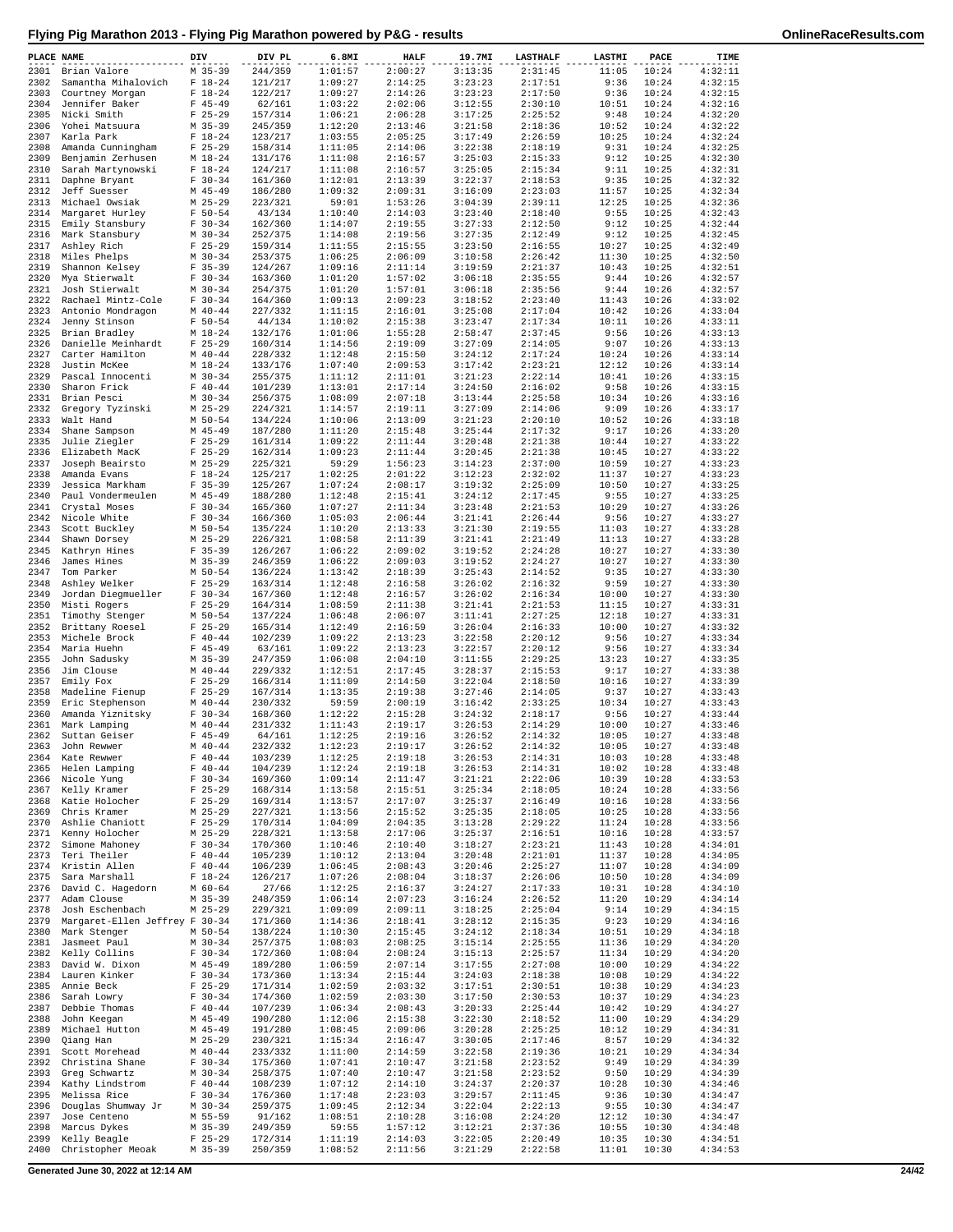| PLACE NAME   |                                        | DIV                      | DIV PL             | 6.8MI              | <b>HALF</b>        | 19.7MI             | <b>LASTHALF</b>    | LASTMI         | PACE           | TIME               |
|--------------|----------------------------------------|--------------------------|--------------------|--------------------|--------------------|--------------------|--------------------|----------------|----------------|--------------------|
| 2401         | Andrew Piccinin                        | $M$ 30-34                | 260/375            | 1:07:31            | 2:10:15            | 3:19:35            | 2:24:40            | 9:35           | 10:30          | 4:34:54            |
| 2402         | Mandy Morgan                           | $F$ 35-39                | 127/267            | 1:09:16            | 2:09:59            | 3:16:32            | 2:25:03            | 11:44          | 10:30          | 4:35:01            |
| 2403         | Aubrey Isaacson                        | $F 18-24$                | 127/217            | 1:13:48            | 2:17:36            | 3:26:53            | 2:17:27            | 9:34           | 10:30          | 4:35:03            |
| 2404         | Allison Meyer                          | $F$ 25-29                | 173/314            | 1:01:47            | 2:03:16            | 3:23:17            | 2:31:49            | 10:58          | 10:30          | 4:35:05            |
| 2405<br>2406 | Jamie Lacivita<br>Amy Tomaszewski      | $M$ 40-44<br>$F$ 45-49   | 234/332<br>65/161  | 1:14:26<br>1:09:36 | 2:20:13<br>2:13:18 | 3:22:57<br>3:24:19 | 2:14:53<br>2:21:49 | 11:39<br>11:12 | 10:30<br>10:31 | 4:35:06<br>4:35:07 |
| 2407         | Jennifer Wolf                          | $F 40 - 44$              | 109/239            | 1:11:04            | 2:12:19            | 3:21:54            | 2:22:50            | 11:26          | 10:31          | 4:35:09            |
| 2408         | Jeanine Doyle                          | $F 50 - 54$              | 45/134             | 1:11:04            | 2:12:19            | 3:21:55            | 2:22:50            | 11:26          | 10:31          | 4:35:09            |
| 2409         | Jennifer Moree                         | $F 55 - 59$              | 14/58              | 1:15:08            | 2:20:32            | 3:29:19            | 2:14:38            | 9:30           | 10:31          | 4:35:10            |
| 2410         | Bryan Colpo                            | $M$ 35-39                | 251/359            | 1:08:03            | 2:10:43            | 3:20:31            | 2:24:29            | 11:56          | 10:31          | 4:35:11            |
| 2411         | Andrew Bendle                          | $M_18-24$                | 134/176            | 1:03:40            | 1:59:47            | 3:10:34            | 2:35:27            | 9:56           | 10:31          | 4:35:13            |
| 2412         | Sarah Decker                           | $F$ 35-39                | 128/267            | 1:10:02            | 2:14:27            | 3:23:08            | 2:20:47            | 10:23          | 10:31          | 4:35:13            |
| 2413         | Robbie Williams<br>Adison Jones        | $M$ 30-34                | 261/375            | 1:06:00            | 2:06:04            | 3:20:40<br>3:23:21 | 2:29:10            | 10:32          | 10:31          | 4:35:13<br>4:35:14 |
| 2414<br>2415 | John Ebel                              | $M_18-24$<br>M 50-54     | 135/176<br>139/224 | 1:10:32<br>1:08:52 | 2:19:25<br>2:11:17 | 3:20:43            | 2:15:50<br>2:23:59 | 9:46<br>11:19  | 10:31<br>10:31 | 4:35:16            |
| 2416         | Eddie Hofstetter                       | $M$ 40-44                | 235/332            | 1:14:54            | 2:17:34            | 3:25:03            | 2:17:43            | 10:43          | 10:31          | 4:35:17            |
| 2417         | Brandon Beal                           | $M$ 35-39                | 252/359            | 1:07:03            | 2:06:25            | 3:15:58            | 2:28:52            | 11:42          | 10:31          | 4:35:17            |
| 2418         | Chris Campbell                         | $M$ 30-34                | 262/375            | 57:13              | 1:54:20            | 3:08:20            | 2:41:02            | 10:13          | 10:31          | 4:35:22            |
| 2419         | Tacy Rupp                              | $F$ 45-49                | 66/161             | 1:12:27            | 2:16:31            | 3:26:12            | 2:18:54            | 10:32          | 10:31          | 4:35:25            |
| 2420         | Terry Martin                           | $M$ 45-49                | 192/280            | 1:07:11            | 2:10:48            | 3:21:34            | 2:24:37            | 10:33          | 10:31          | 4:35:25            |
| 2421         | David Borden                           | $M$ 45-49                | 193/280            | 1:07:10            | 2:10:08            | 3:21:49            | 2:25:18            | 10:36          | 10:31          | 4:35:26            |
| 2422<br>2423 | Maila Windsor<br>Lauren Haar           | $F 30-34$<br>$F$ 25-29   | 177/360<br>174/314 | 1:10:38<br>1:09:20 | 2:12:32<br>2:12:52 | 3:22:37<br>3:22:49 | 2:23:00<br>2:22:46 | 10:41<br>10:10 | 10:31<br>10:32 | 4:35:31<br>4:35:38 |
| 2424         | Scott Hunter                           | $M$ 25-29                | 231/321            | 1:10:19            | 2:11:13            | 3:18:03            | 2:24:28            | 11:20          | 10:32          | 4:35:40            |
| 2425         | Matthew Smith                          | $M$ 30-34                | 263/375            | 1:06:13            | 2:04:56            | 3:13:53            | 2:30:45            | 10:59          | 10:32          | 4:35:41            |
| 2426         | David Andes                            | $M$ 40-44                | 236/332            | 1:12:06            | 2:14:53            | 3:22:09            | 2:20:49            | 10:07          | 10:32          | 4:35:41            |
| 2427         | Alexander Gehler                       | M 35-39                  | 253/359            | 1:13:08            | 2:17:02            | 3:25:29            | 2:18:41            | 10:39          | 10:32          | 4:35:43            |
| 2428         | Maydivi Perez                          | $F$ 35-39                | 129/267            | 1:22:32            | 2:28:55            | 3:34:57            | 2:06:50            | 8:53           | 10:32          | 4:35:44            |
| 2429         | John Kihm                              | $M$ 30-34                | 264/375            | 1:22:32            | 2:28:53            | 3:34:58            | 2:06:52            | 8:54           | 10:32          | 4:35:45            |
| 2430         | Laurie Whorley                         | $F$ 35-39                | 130/267            | 1:14:30            | 2:20:09            | 3:28:30            | 2:15:38            | 9:57           | 10:32          | 4:35:46            |
| 2431         | Dave Obermeyer                         | $M$ 25-29                | 232/321            | 1:04:41<br>1:00:10 | 2:04:07            | 3:19:01            | 2:31:43            | 11:05          | 10:32          | 4:35:50            |
| 2432<br>2433 | Michele Rivera<br>Jeff Drum            | $F 40 - 44$<br>$M$ 45-49 | 110/239<br>194/280 | 1:04:04            | 1:54:50<br>2:04:50 | 3:00:41<br>3:18:15 | 2:41:02<br>2:31:03 | 11:53<br>11:02 | 10:32<br>10:32 | 4:35:52<br>4:35:53 |
|              | 2434 Vany Valle                        | $M$ 30-34                | 265/375            | 1:10:15            | 2:12:26            | 3:20:25            | 2:23:28            | 8:30           | 10:32          | 4:35:54            |
| 2435         | Hilary Gwisdala                        | $F$ 25-29                | 175/314            | 1:10:25            | 2:13:57            | 3:25:26            | 2:22:00            | 9:48           | 10:32          | 4:35:57            |
| 2436         | Keith Kallberg                         | M 65-69                  | 10/26              | 1:12:59            | 2:19:16            | 3:29:11            | 2:16:47            | 10:05          | 10:33          | 4:36:02            |
| 2437         | Lindsey Dao                            | $F 30-34$                | 178/360            | 1:07:51            | 2:10:53            | 3:21:48            | 2:25:12            | 10:44          | 10:33          | 4:36:04            |
| 2438         | George Williams                        | M 55-59                  | 92/162             | 1:00:57            | 2:01:45            | 3:13:30            | 2:34:22            | 11:21          | 10:33          | 4:36:07            |
| 2439         | Joseph Lewis                           | $M$ 30-34                | 266/375            | 1:07:55            | 2:06:04            | 3:12:09            | 2:30:04            | 10:36          | 10:33          | 4:36:08            |
| 2440         | Diane Brozek                           | $F 50 - 54$              | 46/134             |                    |                    |                    |                    | 8:41           | 10:33          | 4:36:09            |
| 2441         | Fei Ma                                 | $M$ 35-39                | 254/359            | 1:05:06<br>1:07:44 | 2:02:05            | 3:12:19<br>3:25:43 | 2:34:15            | 12:15          | 10:33          | 4:36:19            |
| 2442<br>2443 | Anthony Campanello<br>Steve Wilsbacher | $M$ 30-34<br>M 35-39     | 267/375<br>255/359 | 1:07:11            | 2:13:22<br>2:09:52 | 3:21:56            | 2:22:58<br>2:26:29 | 10:25<br>10:57 | 10:33<br>10:33 | 4:36:20<br>4:36:21 |
| 2444         | Stephen Nesbitgt                       | $M$ 30-34                | 268/375            | 1:07:49            | 2:09:32            | 3:18:28            | 2:26:55            | 10:56          | 10:34          | 4:36:27            |
| 2445         | Allison Kinneberg                      | $F$ 25-29                | 176/314            | 1:08:51            | 2:11:39            | 3:21:57            | 2:24:48            | 11:16          | 10:34          | 4:36:27            |
| 2446         | Jonathan Walker                        | $M$ 30-34                | 269/375            | 1:08:53            | 2:11:42            | 3:21:55            | 2:24:46            | 11:16          | 10:34          | 4:36:27            |
| 2447         | Eric Neefus                            | $M$ 30-34                | 270/375            | 1:07:49            | 2:09:31            | 3:18:27            | 2:26:57            | 10:58          | 10:34          | 4:36:28            |
| 2448         | Michelle Thumann                       | $F$ 35-39                | 131/267            | 1:11:01            | 2:13:55            | 3:24:14            | 2:22:40            | 10:16          | 10:34          | 4:36:34            |
| 2449         | Rodney Whisman                         | $M$ 45-49                | 195/280            | 1:08:14            | 2:09:07            | 3:18:57            | 2:27:29            | 11:13          | 10:34          | 4:36:35            |
| 2450         | Mercedes Fussnecker                    | $F 18-24$                | 128/217            | 1:09:01            | 2:10:57            | 3:20:37            | 2:25:38            | 11:17          | 10:34          | 4:36:35            |
| 2451<br>2452 | Chad Apple                             | $M$ 30-34<br>$F$ 35-39   | 271/375<br>132/267 | 1:02:23<br>1:01:18 | 1:59:27<br>2:00:44 | 3:15:02<br>3:16:48 | 2:37:13<br>2:35:56 | 11:06<br>11:55 | 10:34<br>10:34 | 4:36:39<br>4:36:40 |
| 2453         | Laurie Cyr<br>Trayce Krauth            | $F$ 45-49                | 67/161             | 1:20:33            | 2:27:34            | 3:33:39            | 2:09:11            | 9:41           | 10:34          | 4:36:45            |
| 2454         | Donald Manfria                         | $M$ 50-54                | 140/224            | 1:03:39            | 1:59:44            | 3:10:30            | 2:37:02            | 13:11          | 10:34          | 4:36:46            |
| 2455         | Rebecca Pietak                         | $F$ 25-29                | 177/314            | 1:13:48            | 2:17:18            | 3:25:40            | 2:19:33            | 10:10          | 10:34          | 4:36:50            |
| 2456         | Heather Ryder                          | $F 40 - 44$              | 111/239            | 1:05:08            | 2:05:53            | 3:21:52            | 2:30:59            | 10:33          | 10:35          | 4:36:51            |
| 2457         | Debra Hildebrand                       | $F$ 45-49                | 68/161             | 1:12:50            | 2:18:00            | 3:25:39            | 2:18:59            | 10:46          | 10:35          | 4:36:58            |
| 2458         | Anne Metzler                           | $F 40 - 44$              | 112/239            | 1:13:11            | 2:18:53            | 3:30:39            | 2:18:06            | 9:15           | 10:35          | 4:36:59            |
| 2459         | Kent Hulick                            | $M$ 40-44                | 237/332            | 1:04:54            | 2:05:31            | 3:19:46            | 2:31:29            | 10:48          | 10:35          | 4:36:59            |
| 2460<br>2461 | Stephanie Jackson<br>Dan Benscoter     | $F 30-34$<br>$M$ 30-34   | 179/360<br>272/375 | 59:27<br>1:04:04   | 2:05:59<br>1:59:03 | 3:31:59<br>3:09:54 | 2:31:02<br>2:37:58 | 9:13<br>10:23  | 10:35<br>10:35 | 4:37:00<br>4:37:01 |
| 2462         | Keith Gapuz                            | $M$ 35-39                | 256/359            | 1:09:49            | 2:11:40            | 3:22:08            | 2:25:23            | 11:09          | 10:35          | 4:37:03            |
|              | 2463 Thomas Laux                       | $M$ 50-54                | 141/224            | 1:01:09            | 2:04:36            | 3:19:59            | 2:32:30            | 9:13           | 10:35          | 4:37:05            |
| 2464         | Lissa Cleary                           | $F 40 - 44$              | 113/239            | 1:13:10            | 2:18:52            | 3:30:38            | 2:18:16            | 9:23           | 10:35          | 4:37:07            |
| 2465         | Justin Klefeker                        | $M$ 35-39                | 257/359            | 1:03:23            | 2:02:44            | 3:14:29            | 2:34:26            | 12:20          | 10:35          | 4:37:09            |
| 2466         | Ashli Crowe                            | $F 18-24$                | 129/217            | 1:13:23            | 2:18:59            | 3:30:24            | 2:18:12            | 9:19           | 10:35          | 4:37:10            |
| 2467         | Nacky Koma                             | $F$ 35-39                | 133/267            | 1:10:56            | 2:15:31            | 3:26:03            | 2:21:40            | 10:21          | 10:35          | 4:37:10            |
| 2468         | Daniel Sweeney                         | $M$ 25-29                | 233/321            | 1:08:24            | 2:09:24            | 3:20:35            | 2:27:48            | 11:35          | 10:35          | 4:37:12            |
| 2469<br>2470 | Scott Graham<br>Katherine Wenning      | $M$ 45-49<br>$F 30-34$   | 196/280<br>180/360 | 1:12:05<br>1:15:48 | 2:18:15<br>2:21:03 | 3:28:34<br>3:28:53 | 2:18:59<br>2:16:14 | 9:44<br>9:55   | 10:35<br>10:35 | 4:37:13<br>4:37:16 |
| 2471         | Denise Doughty                         | $F 40 - 44$              | 114/239            | 1:10:52            | 2:18:27            | 3:30:08            | 2:18:54            | 10:09          | 10:36          | 4:37:20            |
| 2472         | Paul Comer                             | $M$ 40-44                | 238/332            | 1:05:11            | 2:02:40            | 3:07:10            | 2:34:41            | 10:03          | 10:36          | 4:37:21            |
| 2473         | Brittany Moe                           | $F 18-24$                | 130/217            | 1:15:03            | 2:19:28            | 3:27:04            | 2:17:54            | 9:53           | 10:36          | 4:37:22            |
| 2474         | Andrew Howard                          | $M$ 30-34                | 273/375            | 1:12:50            | 2:17:00            | 3:26:07            | 2:20:27            | 9:42           | 10:36          | 4:37:26            |
| 2475         | Marla Biondo                           | $F 40 - 44$              | 115/239            | 1:08:45            | 2:08:46            | 3:20:09            | 2:28:43            | 12:14          | 10:36          | 4:37:29            |
| 2476         | Sarah Lockwood-Taylor F 40-44          |                          | 116/239            | 1:12:49            | 2:21:13            | 3:31:20            | 2:16:17            | 9:16           | 10:36          | 4:37:30            |
| 2477         | Kelly Saavedra                         | $F 40 - 44$              | 117/239            | 1:10:41            | 2:16:04            | 3:25:21            | 2:21:28            | 10:57          | 10:36          | 4:37:32            |
| 2478         | Michael Bekele                         | $M$ 60-64                | 28/66<br>93/162    | 1:06:07            | 2:07:26            | 3:14:58            | 2:30:09            | 10:53          | 10:36          | 4:37:35<br>4:37:36 |
| 2479<br>2480 | Daniel Canter<br>Amanda Runnion        | M 55-59<br>$F 30-34$     | 181/360            | 1:09:18<br>1:06:09 | 2:09:23<br>2:08:48 | 3:14:51<br>3:22:15 | 2:28:14<br>2:28:50 | 11:42<br>9:51  | 10:36<br>10:36 | 4:37:37            |
| 2481         | John Pope Ii                           | $M$ 35-39                | 258/359            | 1:15:24            | 2:25:34            | 3:33:14            | 2:12:04            | 8:29           | 10:36          | 4:37:37            |
| 2482         | Thomas Braun                           | M 55-59                  | 94/162             | 1:09:52            | 2:13:11            | 3:23:39            | 2:24:27            | 11:19          | 10:36          | 4:37:38            |
| 2483         | Ron Scheetz                            | M 50-54                  | 142/224            | 1:10:29            | 2:13:26            | 3:23:12            | 2:24:15            | 11:29          | 10:36          | 4:37:41            |
| 2484         | Kevin Buckley                          | $M$ 25-29                | 234/321            | 1:05:35            | 2:04:07            | 3:17:02            | 2:33:34            | 11:06          | 10:36          | 4:37:41            |
| 2485         | Tom McCullough                         | $M$ 30-34                | 274/375            | 1:05:50            | 2:05:28            | 3:15:37            | 2:32:20            | 11:16          | 10:37          | 4:37:47            |
| 2486         | Ashley Bryant                          | $F$ 25-29                | 178/314            | 1:04:54            | 2:08:44            | 3:19:39            | 2:29:05            | 11:23          | 10:37          | 4:37:48            |
| 2487         | Courtney Markham-Abedi F 35-39         |                          | 134/267            | 1:11:13            | 2:15:11            | 3:24:22            | 2:22:41            | 10:17          | 10:37          | 4:37:51            |
| 2488<br>2489 | Lisa Clements<br>Shannon Abbott        | $F 40 - 44$<br>$F$ 25-29 | 118/239<br>179/314 | 1:12:21<br>1:06:24 | 2:16:28<br>2:04:41 | 3:24:28<br>3:14:32 | 2:21:25<br>2:33:12 | 9:44<br>11:31  | 10:37<br>10:37 | 4:37:53<br>4:37:53 |
| 2490         | David Kohus                            | $M$ 45-49                | 197/280            | 1:12:48            | 2:18:48            | 3:27:45            | 2:19:12            | 10:55          | 10:37          | 4:37:59            |
| 2491         | Nicole Fields                          | $F 30-34$                | 182/360            | 1:07:27            | 2:06:23            | 3:15:57            | 2:31:37            | 10:11          | 10:37          | 4:37:59            |
| 2492         | Carla Dreyer                           | $F$ 35-39                | 135/267            | 1:07:19            | 2:09:35            | 3:23:42            | 2:28:26            | 10:29          | 10:37          | 4:38:01            |
| 2493         | Catherine Rosevear                     | $F 30-34$                | 183/360            | 1:11:28            | 2:17:18            | 3:27:08            | 2:20:48            | 10:32          | 10:37          | 4:38:05            |
| 2494         | Kevin Ford                             | M 50-54                  | 143/224            | 1:04:56            | 1:59:17            | 2:58:43            | 2:38:49            | 17:06          | 10:37          | 4:38:06            |
| 2495         | Gene Zackerman                         | M 55-59                  | 95/162             | 1:06:06            | 2:08:41            | 3:16:15            | 2:29:27            | 12:11          | 10:37          | 4:38:07            |
| 2496         | Les Whorton                            | $M_18-24$                | 136/176            | 1:03:00            | 2:04:47            | 3:20:42            | 2:33:33            | 10:14          | 10:38          | 4:38:20            |
| 2497<br>2498 | Julie Smith<br>Myles Apo               | $F$ 45-49<br>$M$ 50-54   | 69/161<br>144/224  | 1:09:37<br>1:10:29 | 2:11:42<br>2:14:46 | 3:21:28<br>3:23:27 | 2:26:39<br>2:23:46 | 11:01<br>11:01 | 10:38<br>10:38 | 4:38:20<br>4:38:32 |
| 2499         | Peyton Webb                            | $M$ 35-39                | 259/359            | 1:05:06            | 2:07:47            | 3:15:58            | 2:30:47            | 11:25          | 10:38          | 4:38:33            |
| 2500         | Mark Sutter                            | M 55-59                  | 96/162             | 1:02:38            | 2:07:04            | 3:21:40            | 2:31:31            | 11:36          | 10:38          | 4:38:34            |
|              |                                        |                          |                    |                    |                    |                    |                    |                |                |                    |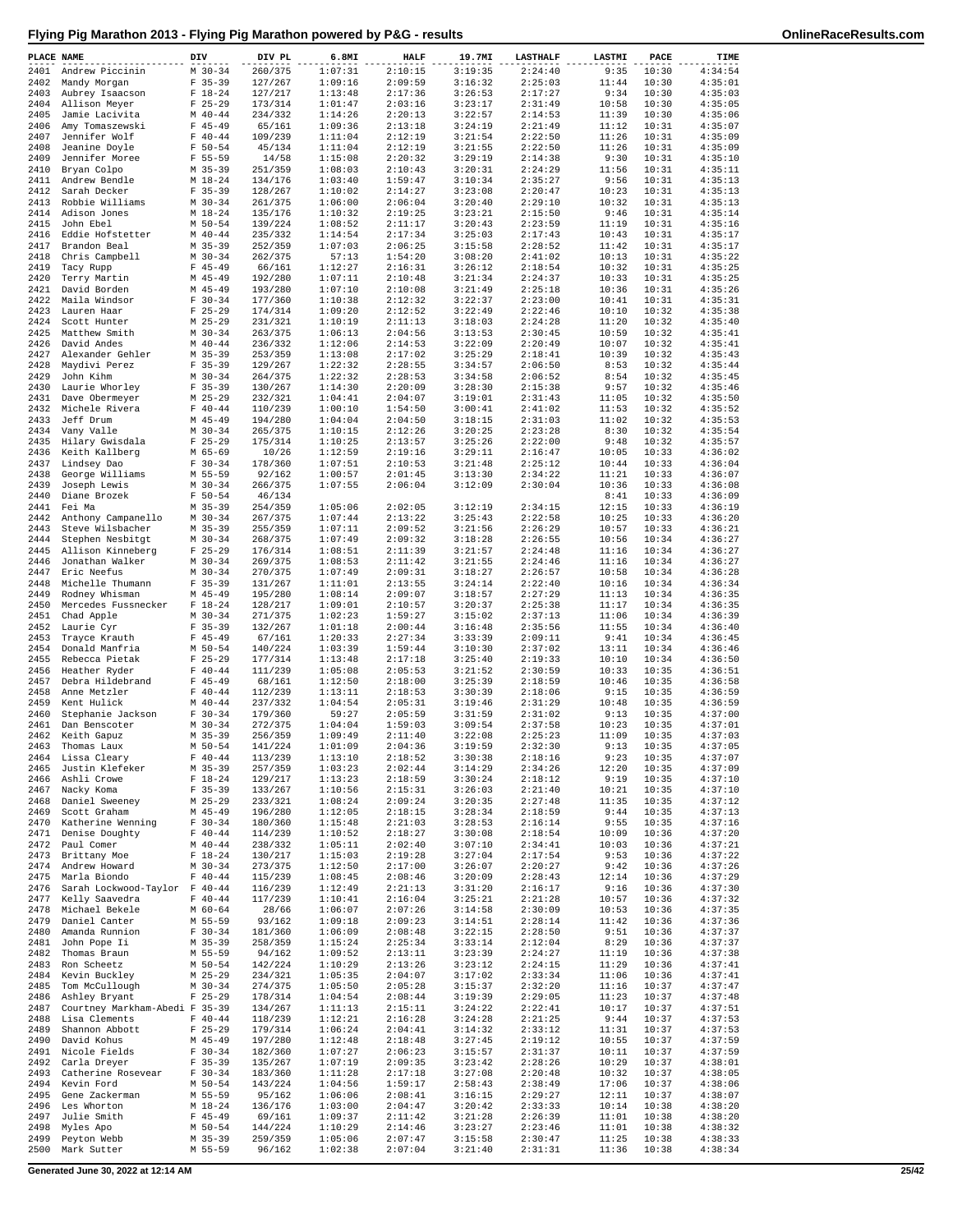| PLACE NAME   |                                    | DIV |                          | DIV PL             | 6.8MI              | HALF               | 19.7MI             | <b>LASTHALF</b>    | LASTMI         | PACE           | TIME               |
|--------------|------------------------------------|-----|--------------------------|--------------------|--------------------|--------------------|--------------------|--------------------|----------------|----------------|--------------------|
| 2501         | Steven Pinsky                      |     | $M$ 30-34                | 275/375            | 1:08:46            | 2:08:05            |                    | 2:30:31            | 13:04          | 10:38          | 4:38:35            |
| 2502         | Angie Harrison                     |     | $F 30-34$<br>$F 30 - 34$ | 184/360            | 1:14:24            | 2:19:05<br>2:12:26 | 3:29:03<br>3:24:42 | 2:19:37<br>2:26:17 | 10:10          | 10:39          | 4:38:41<br>4:38:43 |
| 2503<br>2504 | Kate Lanza<br>Daniel Hallforth     |     | M 55-59                  | 185/360<br>97/162  | 1:08:30<br>1:12:54 | 2:17:13            | 3:27:06            | 2:21:31            | 10:52<br>10:39 | 10:39<br>10:39 | 4:38:44            |
| 2505         | Glenn Saler                        |     | M 35-39                  | 260/359            | 1:07:31            | 2:08:14            | 3:19:03            | 2:30:33            | 11:46          | 10:39          | 4:38:47            |
| 2506         | John Rutherford                    |     | M 35-39                  | 261/359            | 1:14:39            | 2:20:55            | 3:31:03            | 2:17:53            | 9:29           | 10:39          | 4:38:48            |
| 2507         | Jessica Wolf                       |     | $F$ 25-29                | 180/314            | 1:06:18            | 2:07:20            | 3:22:06            | 2:31:29            | 11:09          | 10:39          | 4:38:48            |
| 2508<br>2509 | Michael Aquilina<br>Amie Kanzeg    |     | $M$ 45-49<br>$F 30-34$   | 198/280<br>186/360 | 1:09:30<br>1:12:44 | 2:13:52<br>2:15:35 | 3:23:27<br>3:26:06 | 2:24:58<br>2:23:15 | 10:13<br>10:04 | 10:39<br>10:39 | 4:38:50<br>4:38:50 |
| 2510         | Brian Audia                        |     | $M$ 40-44                | 239/332            | 1:13:11            | 2:15:29            | 3:21:52            | 2:23:23            | 10:50          | 10:39          | 4:38:51            |
| 2511         | Melissa Audia                      |     | $F$ 35-39                | 136/267            | 1:05:46            | 2:07:59            | 3:20:34            | 2:30:53            | 10:50          | 10:39          | 4:38:51            |
| 2512         | Anthony McCormack                  |     | $M$ 30-34                | 276/375            | 1:10:50            | 2:14:09            | 3:24:55            | 2:24:46            | 10:28          | 10:39          | 4:38:54            |
| 2513         | Dennis Stadelman                   |     | M 50-54                  | 145/224            | 1:11:24            | 2:14:15            | 3:23:51            | 2:24:40            | 10:50          | 10:39          | 4:38:54            |
| 2514<br>2515 | Jodie Hofacre<br>Takeyuki Sakama   |     | $F 40 - 44$<br>M 35-39   | 119/239<br>262/359 | 1:10:18<br>1:10:41 | 2:12:47<br>2:11:27 | 3:22:40<br>3:24:04 | 2:26:11<br>2:27:33 | 10:50<br>10:21 | 10:39<br>10:39 | 4:38:58<br>4:39:00 |
| 2516         | Adam Bryant                        |     | $M$ 25-29                | 235/321            | 1:10:28            | 2:13:33            | 3:23:34            | 2:25:31            | 9:58           | 10:40          | 4:39:03            |
| 2517         | Jolin Wall                         |     | $F$ 45-49                | 70/161             | 1:15:11            | 2:20:22            | 3:31:41            | 2:18:42            | 9:54           | 10:40          | 4:39:03            |
| 2518         | Joshua Phillips                    |     | $M$ 25-29                | 236/321            | 1:09:03            | 2:13:12            | 3:23:25            | 2:25:55            | 10:19          | 10:40          | 4:39:07            |
| 2519         | Daryl Osuch                        |     | $M$ 30-34                | 277/375            | 1:04:54            | 2:05:25            | 3:17:08            | 2:33:44            | 10:54          | 10:40          | 4:39:08            |
| 2520<br>2521 | William Treacle<br>Cynthia Berning |     | $M$ 35-39<br>$F 30-34$   | 263/359<br>187/360 | 1:13:01<br>1:08:02 | 2:20:02<br>2:10:45 | 3:27:18<br>3:23:24 | 2:19:14<br>2:28:33 | 10:59<br>11:51 | 10:40<br>10:40 | 4:39:16<br>4:39:18 |
| 2522         | Kevin Walke                        |     | M 18-24                  | 137/176            | 1:07:29            | 2:09:26            | 3:22:39            | 2:29:53            | 10:28          | 10:40          | 4:39:19            |
| 2523         | Dennis Stevens                     |     | $M$ 40-44                | 240/332            | 1:08:06            | 2:10:58            | 3:23:10            | 2:28:29            | 10:45          | 10:40          | 4:39:26            |
| 2524         | Walter Fitzgerald                  |     | M 55-59                  | 98/162             | 1:12:34            | 2:17:12            | 3:26:55            | 2:22:16            | 10:11          | 10:40          | 4:39:27            |
| 2525<br>2526 | Jillian Heim<br>Laura Waldron      |     | $F$ 25-29<br>$F$ 25-29   | 181/314<br>182/314 | 1:15:03<br>1:10:51 | 2:19:58<br>2:22:00 | 3:29:47<br>3:27:30 | 2:19:30<br>2:17:32 | 10:04<br>10:01 | 10:40<br>10:41 | 4:39:28<br>4:39:32 |
| 2527         | Sahle Demessie                     |     | M 50-54                  | 146/224            | 1:03:28            | 2:04:45            | 3:17:30            | 2:34:49            | 11:29          | 10:41          | 4:39:33            |
| 2528         | Matt Rheude                        |     | $M$ 25-29                | 237/321            | 1:08:24            | 2:12:32            | 3:22:09            | 2:27:02            | 11:07          | 10:41          | 4:39:34            |
| 2529         | Bess Gustafson                     |     | $F 18-24$                | 131/217            | 1:13:45            | 2:23:12            | 3:33:50            | 2:16:24            | 8:29           | 10:41          | 4:39:36            |
| 2530         | Lynda Burkholder                   |     | $F$ 25-29                | 183/314            | 1:07:12            | 2:07:54            | 3:14:06            | 2:31:46            | 14:47          | 10:41          | 4:39:39            |
| 2531<br>2532 | Rachael Fuls<br>Joshua Honaker     |     | $F 18-24$<br>$M$ 30-34   | 132/217<br>278/375 | 1:13:45<br>1:11:27 | 2:23:13<br>2:15:15 | 3:33:50<br>3:26:18 | 2:16:30<br>2:24:29 | 8:35<br>9:54   | 10:41<br>10:41 | 4:39:42<br>4:39:43 |
| 2533         | Beth Martin                        |     | $F 40 - 44$              | 120/239            | 1:15:29            | 2:20:21            | 3:31:01            | 2:19:27            | 10:20          | 10:41          | 4:39:47            |
| 2534         | Koko Bellamy                       |     | $F$ 45-49                | 71/161             | 1:15:29            | 2:20:21            | 3:31:01            | 2:19:28            | 10:20          | 10:41          | 4:39:48            |
| 2535         | Richard Pryor                      |     | $M$ 40-44                | 241/332            | 1:08:40            | 2:08:17            | 3:16:38            | 2:31:37            | 12:48          | 10:41          | 4:39:54            |
| 2536         | Adrianna Shembel                   |     | $F 30-34$                | 188/360            | 1:11:17            | 2:15:55            | 3:27:15            | 2:24:01            | 10:57          | 10:42          | 4:39:55            |
| 2537<br>2538 | Annalee Peters<br>Anne Gesior      |     | $F 30-34$<br>$F 50 - 54$ | 189/360<br>47/134  | 1:08:01<br>1:10:08 | 2:14:01<br>2:13:14 | 3:30:08<br>3:26:15 | 2:25:55<br>2:26:46 | 10:01<br>11:13 | 10:42<br>10:42 | 4:39:55<br>4:40:00 |
| 2539         | Jim McNelly                        |     | M 50-54                  | 147/224            | 1:00:27            | 1:52:13            | 2:59:06            | 2:47:48            | 14:17          | 10:42          | 4:40:01            |
| 2540         | Nichole Cokrlic                    |     | $F 40 - 44$              | 121/239            | 1:14:00            | 2:17:19            | 3:26:30            | 2:22:44            | 10:26          | 10:42          | 4:40:02            |
| 2541         | Sury Peddireddi                    |     | $M$ 45-49                | 199/280            | 1:09:26            | 2:11:03            | 3:22:06            | 2:29:01            | 11:33          | 10:42          | 4:40:04            |
| 2542         | Bob Obert                          |     | $M$ 60-64                | 29/66              | 1:12:14            | 2:18:46            | 3:29:05            | 2:21:18            | 12:20          | 10:42          | 4:40:04            |
| 2543<br>2544 | Diana Brinker<br>Melissa Kittrell  |     | $F 30-34$<br>$F 40 - 44$ | 190/360<br>122/239 | 1:02:46<br>59:58   | 2:01:45<br>2:00:06 | 3:16:28            | 2:38:20<br>2:40:00 | 11:36<br>11:44 | 10:42<br>10:42 | 4:40:05<br>4:40:05 |
| 2545         | Mary Harokopus                     |     | $F 50 - 54$              | 48/134             | 1:13:55            | 2:19:04            | 3:30:27            | 2:21:02            | 10:13          | 10:42          | 4:40:05            |
| 2546         | Nicole Vonbenken                   |     | $F 30-34$                | 191/360            | 1:02:16            | 2:03:01            | 3:22:38            | 2:37:06            | 11:07          | 10:42          | 4:40:07            |
| 2547         | Jamie Lorton                       |     | $F$ 35-39                | 137/267            | 1:10:00            | 2:11:50            | 3:28:36            | 2:28:21            | 9:46           | 10:42          | 4:40:10            |
| 2548         | Amber Palassis                     |     | $F$ 25-29                | 184/314            | 1:11:44            | 2:17:08            | 3:28:57            | 2:23:03            | 10:17          | 10:42          | 4:40:11            |
| 2549<br>2550 | Dana Altenburger<br>Steve Pfeffer  |     | $F 30-34$<br>$M$ 45-49   | 192/360<br>200/280 | 1:09:17<br>1:12:45 | 2:14:24<br>2:16:48 | 3:28:06<br>3:23:45 | 2:25:48<br>2:23:24 | 9:18<br>11:53  | 10:42<br>10:42 | 4:40:11<br>4:40:11 |
| 2551         | Cheryl Rogers                      |     | $F 40 - 44$              | 123/239            | 1:12:59            | 2:21:04            | 3:30:03            | 2:19:08            | 10:38          | 10:42          | 4:40:11            |
| 2552         | Terry Dammeyer                     |     | M 50-54                  | 148/224            | 1:09:10            | 2:12:31            |                    | 2:27:46            | 12:46          | 10:42          | 4:40:16            |
| 2553         | Karen Smith                        |     | $F 40 - 44$              | 124/239            | 1:13:14            | 2:20:00            | 3:28:08            | 2:20:20            | 9:41           | 10:42          | 4:40:19            |
| 2554<br>2555 | Corinne Miller<br>Brian Tolin      |     | $F 18-24$<br>$M$ 25-29   | 133/217<br>238/321 | 1:04:09<br>1:08:26 | 2:05:11<br>2:12:29 | 3:18:51<br>3:24:25 | 2:35:13<br>2:27:56 | 12:09<br>10:04 | 10:43<br>10:43 | 4:40:24<br>4:40:25 |
| 2556         | Gabriel Dikong                     |     | $M$ 30-34                | 279/375            | 54:20              | 1:53:00            | 3:12:39            | 2:47:27            | 9:48           | 10:43          | 4:40:26            |
| 2557         | Aaron Mundy                        |     | M 35-39                  | 264/359            | 1:13:51            | 2:18:41            | 3:28:35            | 2:21:46            | 10:37          | 10:43          | 4:40:27            |
| 2558         | Kelly Michael                      |     | $F$ 25-29                | 185/314            | 1:12:10            | 2:18:33            | 3:29:36            | 2:21:55            | 10:43          | 10:43          | 4:40:27            |
| 2559         | Sarah Shaffer                      |     | $F$ 25-29                | 186/314            | 1:08:02            | 2:10:42            | 3:20:45            | 2:29:46            | 11:40          | 10:43          | 4:40:28            |
| 2560<br>2561 | Lily Szoka<br>Robb Mangold         |     | $F$ 25-29<br>$M$ 50-54   | 187/314<br>149/224 | 1:13:47<br>1:12:47 | 2:17:36<br>2:15:42 | 3:27:28<br>3:24:13 | 2:23:00<br>2:24:54 | 9:49<br>11:55  | 10:43<br>10:43 | 4:40:35<br>4:40:35 |
| 2562         | Erica Hug Willenbrink F 30-34      |     |                          | 193/360            | 1:16:12            | 2:23:58            | 3:34:14            | 2:16:47            | 9:25           | 10:43          | 4:40:44            |
|              | 2563 Michael Willenbrink M 30-34   |     |                          | 280/375            | 1:16:12            | 2:23:56            | 3:34:14            | 2:16:48            |                | $9:26$ 10:43   | 4:40:44            |
|              | 2564 Bryan Preston                 |     | $M$ 35-39                | 265/359            | 1:13:49            | 2:22:13            | 3:33:04            | 2:18:46            | 10:34          | 10:44          | 4:40:59            |
| 2565<br>2566 | Suzanne O Carson<br>Adam Marotta   |     | $F 55 - 59$<br>$M_18-24$ | 15/58              | 1:09:08            | 2:12:55            | 3:24:15<br>3:06:11 | 2:28:05            | 11:40<br>11:02 | 10:44<br>10:44 | 4:40:59<br>4:41:02 |
| 2567         | Jason Behler                       |     | $M$ 25-29                | 138/176<br>239/321 | 59:55<br>1:10:19   | 1:52:32<br>2:14:14 | 3:24:58            | 2:48:30<br>2:26:51 | 10:49          | 10:44          | 4:41:05            |
| 2568         | Kimberly Reed                      |     | $F$ 35-39                | 138/267            | 1:10:47            | 2:13:42            | 3:27:30            | 2:27:25            | 9:39           | 10:44          | 4:41:07            |
| 2569         | Laura Hernandez                    |     | $F$ 25-29                | 188/314            | 1:09:34            | 2:11:59            | 3:24:40            | 2:29:08            | 10:37          | 10:44          | 4:41:07            |
| 2570         | Kim Hall                           |     | $F$ 35-39                | 139/267            | 1:09:30<br>1:13:50 | 2:14:50            | 3:26:39<br>3:32:47 | 2:26:19            | 10:07          | 10:44          | 4:41:08            |
| 2571<br>2572 | Ben Neureiter<br>Monika Nunez      |     | $M$ 30-34<br>$F$ 25-29   | 281/375<br>189/314 | 1:14:44            | 2:21:12<br>2:21:07 | 3:30:15            | 2:19:57<br>2:20:03 | 9:22<br>10:09  | 10:44<br>10:44 | 4:41:08<br>4:41:10 |
| 2573         | Katherine Clopeck                  |     | $F$ 25-29                | 190/314            | 1:05:38            | 2:09:50            | 3:24:16            | 2:31:21            | 11:17          | 10:44          | 4:41:10            |
| 2574         | Nathan Colglazier                  |     | $M$ 25-29                | 240/321            | 1:16:32            | 2:22:38            | 3:33:11            | 2:18:32            | 10:20          | 10:44          | 4:41:10            |
| 2575         | Isabelle Saint-Laurent F 50-54     |     |                          | 49/134             | 1:09:00            | 2:12:19            | 3:21:38            | 2:28:52            | 12:45          | 10:44          | 4:41:11            |
| 2576         | Gary Auffart                       |     | $M$ 35-39                | 266/359<br>242/332 | 1:08:23<br>1:15:23 | 2:12:32            | 3:22:09            | 2:28:40            | 12:12          | 10:44          | 4:41:12            |
| 2577<br>2578 | Rob Bunting<br>Michael Steuerwald  |     | $M$ 40-44<br>$M$ 25-29   | 241/321            | 1:13:35            | 2:20:49<br>2:18:36 | 3:29:59<br>3:28:00 | 2:20:26<br>2:22:42 | 11:07<br>11:03 | 10:45<br>10:45 | 4:41:15<br>4:41:17 |
| 2579         | Scott Leblanc                      |     | $M$ 40-44                | 243/332            | 1:13:37            | 2:21:26            | 3:30:59            | 2:19:53            | 10:33          | 10:45          | 4:41:18            |
| 2580         | Patrick Gillard                    |     | $M$ 30-34                | 282/375            | 1:12:52            | 2:17:36            | 3:28:49            | 2:23:45            | 10:27          | 10:45          | 4:41:20            |
| 2581         | Jeffrey Guy                        |     | $M$ 35-39                | 267/359            | 1:10:24            | 2:13:39            | 3:23:09            | 2:27:44            | 11:11          | 10:45          | 4:41:22            |
| 2582<br>2583 | Lynette Gifford<br>Dave Sullivan   |     | $F$ 45-49<br>M 50-54     | 72/161<br>150/224  | 1:14:37<br>1:10:40 | 2:18:24<br>2:14:25 | 3:31:28<br>3:27:07 | 2:23:03<br>2:27:04 | 10:12<br>11:30 | 10:45<br>10:45 | 4:41:27<br>4:41:28 |
| 2584         | Paul Wagner                        |     | $M$ 30-34                | 283/375            | 1:08:31            | 2:09:34            | 3:18:24            | 2:31:56            | 10:06          | 10:45          | 4:41:29            |
| 2585         | Michelle Snyder                    |     | $F 30-34$                | 194/360            | 1:17:29            | 2:21:08            | 3:29:59            | 2:20:22            | 10:56          | 10:45          | 4:41:29            |
| 2586         | Evard Wagoner                      |     | $M$ 25-29                | 242/321            | 1:08:32            | 2:09:34            | 3:18:25            | 2:31:56            | 10:05          | 10:45          | 4:41:29            |
| 2587         | Jennifer Sackrison                 |     | $F$ 25-29                | 191/314            | 1:13:37            | 2:21:21            | 3:32:09            | 2:20:10            | 10:08          | 10:45          | 4:41:30            |
| 2588<br>2589 | Erica Palmer<br>Kerri Caruso       |     | $F 40 - 44$<br>$F$ 35-39 | 125/239<br>140/267 | 1:08:06<br>1:07:30 | 2:10:44<br>2:10:59 | 3:25:51<br>3:21:56 | 2:30:46<br>2:30:32 | 10:10<br>12:15 | 10:45<br>10:45 | 4:41:30<br>4:41:31 |
| 2590         | Pam Fourie                         |     | $F 50 - 54$              | 50/134             | 1:15:21            | 2:23:51            | 3:32:53            | 2:17:42            | 10:12          | 10:45          | 4:41:32            |
| 2591         | Eric Lawson                        |     | M 50-54                  | 151/224            | 1:12:13            | 2:20:05            | 3:32:19            | 2:21:36            | 10:10          | 10:46          | 4:41:41            |
| 2592         | Amanda Pingston                    |     | $F 40 - 44$              | 126/239            | 1:10:47            | 2:13:44            | 3:27:32            | 2:28:00            | 10:01          | 10:46          | 4:41:43            |
| 2593<br>2594 | Cindy McIntosh                     |     | $F 40 - 44$              | 127/239            | 1:13:12            | 2:20:16            | 3:32:46            | 2:21:28            | 10:10          | 10:46          | 4:41:44            |
| 2595         | Jean Guerrettaz<br>Anthony Ritchie |     | $F$ 25-29<br>$M$ 25-29   | 192/314<br>243/321 | 1:03:46<br>1:04:07 | 2:04:35<br>2:01:36 | 3:21:10<br>3:15:40 | 2:37:11<br>2:40:18 | 11:01<br>9:18  | 10:46<br>10:46 | 4:41:46<br>4:41:53 |
| 2596         | Charlene Doering                   |     | $F$ 25-29                | 193/314            | 1:11:42            | 2:16:57            | 3:29:00            | 2:25:03            | 9:41           | 10:46          | 4:42:00            |
| 2597         | Gordon Reid                        |     | $M$ 35-39                | 268/359            | 1:16:09            | 2:24:08            | 3:35:15            | 2:17:55            | 9:00           | 10:46          | 4:42:03            |
| 2598         | Mollie Gallagher                   |     | $F 18-24$                | 134/217            | 1:06:42            | 2:12:50            | 3:29:05            | 2:29:13            | 9:52           | 10:46          | 4:42:03            |
| 2599<br>2600 | Thierry Derrien<br>Chyon-Hwa Yeh   |     | M 50-54<br>$F 50 - 54$   | 152/224<br>51/134  | 1:10:10<br>1:16:31 | 2:16:04<br>2:20:02 | 3:25:48<br>3:32:03 | 2:26:04<br>2:22:10 | 11:19<br>9:25  | 10:47<br>10:47 | 4:42:08<br>4:42:12 |
|              |                                    |     |                          |                    |                    |                    |                    |                    |                |                |                    |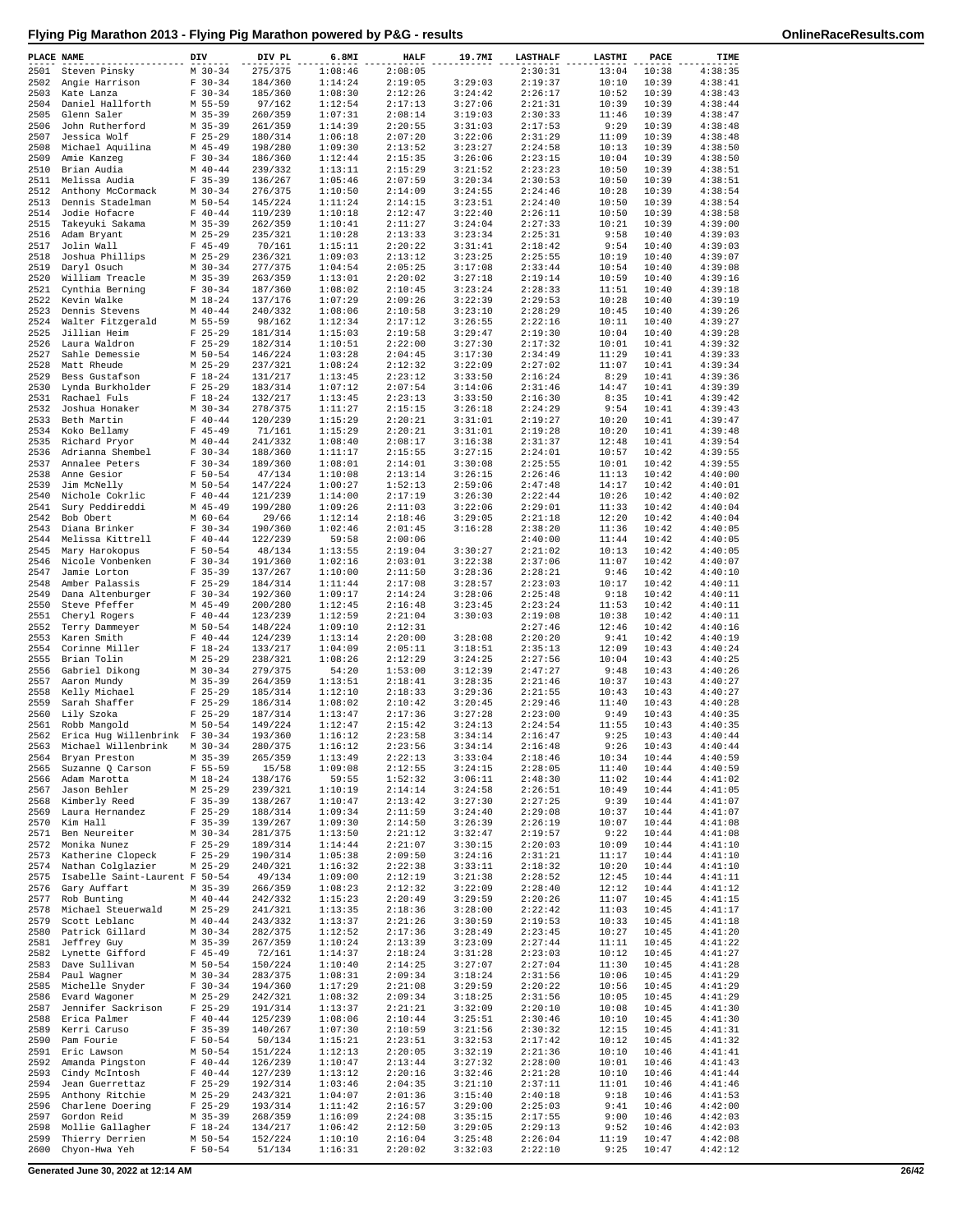| PLACE NAME   |                                                 | DIV                        | DIV PL             | 6.8MI              | <b>HALF</b>        | 19.7MI             | <b>LASTHALF</b>    | <b>LASTMI</b>  | PACE           | TIME               |
|--------------|-------------------------------------------------|----------------------------|--------------------|--------------------|--------------------|--------------------|--------------------|----------------|----------------|--------------------|
| 2602         | 2601 David Smith<br>Collette Williams           | $M$ 45-49<br>$F 18-24$     | 201/280<br>135/217 | 1:08:42<br>1:08:29 | 2:14:32<br>2:18:51 | 3:29:19<br>3:29:12 | 2:27:41<br>2:23:23 | 10:21<br>9:15  | 10:47<br>10:47 | 4:42:12<br>4:42:14 |
| 2603         | Jaimee Shearn                                   | $F 18-24$                  | 136/217            | 1:08:29            | 2:18:51            | 3:29:12            | 2:23:23            | 9:15           | 10:47          | 4:42:14            |
| 2604         | Joe Adamcik                                     | $M$ 45-49                  | 202/280            | 1:13:45            | 2:19:30            | 3:29:06            | 2:22:45            | 10:43          | 10:47          | 4:42:14            |
| 2605         | Luke Hueckel                                    | $M$ 30-34                  | 284/375            | 1:09:19            | 2:17:54            | 3:26:17            | 2:24:22            | 10:43          | 10:47          | 4:42:16            |
| 2606<br>2607 | Elyse Hueckel<br>Cheri Fennell                  | $F 18-24$<br>$F$ 35-39     | 137/217<br>141/267 | 1:09:19<br>1:08:22 | 2:17:55<br>2:10:27 | 3:26:18<br>3:20:16 | 2:24:22<br>2:31:50 | 10:43<br>10:36 | 10:47<br>10:47 | 4:42:16<br>4:42:17 |
| 2608         | Jenny Haglage                                   | $F 30-34$                  | 195/360            | 1:13:47            | 2:20:55            | 3:33:23            | 2:21:24            | 10:07          | 10:47          | 4:42:19            |
| 2609         | Molly Schall                                    | $F 18-24$                  | 138/217            | 1:16:32            | 2:26:23            | 3:34:59            | 2:15:56            | 10:05          | 10:47          | 4:42:19            |
| 2610<br>2611 | Sam McFarland<br>Jason Heinen                   | M 18-24<br>$M$ 35-39       | 139/176<br>269/359 | 57:19<br>1:11:43   | 1:53:31<br>2:16:38 | 3:02:50<br>3:30:05 | 2:48:49<br>2:25:47 | 12:30<br>11:13 | 10:47<br>10:47 | 4:42:19<br>4:42:25 |
| 2612         | Karen Dangel                                    | $F 40 - 44$                | 128/239            | 1:08:14            | 2:09:37            | 3:18:33            | 2:32:52            | 12:17          | 10:47          | 4:42:28            |
| 2613         | Perry Atkins                                    | M 55-59                    | 99/162             | 1:11:53            | 2:19:04            | 3:29:42            | 2:23:30            | 10:39          | 10:48          | 4:42:34            |
| 2614         | Jessica Rodkey                                  | $F$ 35-39                  | 142/267            | 1:07:35            | 2:06:59            | 3:17:02            | 2:35:37            | 11:01          | 10:48          | 4:42:36            |
| 2615<br>2616 | Jeremy Rogers<br>Gavin Schertzing               | $M$ 35-39<br>$M$ 25-29     | 270/359<br>244/321 | 1:12:42<br>1:01:48 | 2:17:34<br>1:56:47 | 3:29:17<br>3:06:08 | 2:25:06<br>2:46:02 | 10:26<br>12:33 | 10:48<br>10:48 | 4:42:40<br>4:42:49 |
| 2617         | Elizabeth Moles                                 | $F 40 - 44$                | 129/239            | 1:05:39            | 2:10:20            | 3:25:54            | 2:32:34            | 8:50           | 10:48          | 4:42:53            |
| 2618         | Eric O'Brien                                    | $M_18-24$                  | 140/176            | 1:12:25            | 2:16:01            | 3:23:57            | 2:26:55            | 10:25          | 10:48          | 4:42:55            |
| 2619         | Dan Scharff                                     | M 50-54                    | 153/224            | 1:09:50            | 2:10:43            | 3:16:59            | 2:32:14            | 12:52          | 10:48          | 4:42:57            |
| 2620<br>2621 | Sonja Smallwood<br>Ryan Varhola                 | $F 40 - 44$<br>$M_18-24$   | 130/239<br>141/176 | 1:11:07<br>1:09:21 | 2:15:11<br>2:12:04 | 3:24:44<br>3:26:09 | 2:27:46<br>2:30:53 | 11:09<br>10:10 | 10:48<br>10:48 | 4:42:57<br>4:42:57 |
| 2622         | Elizabeth Hiller                                | $F 18-24$                  | 139/217            | 1:09:21            | 2:12:30            | 3:26:09            | 2:30:27            | 10:09          | 10:48          | 4:42:57            |
| 2623         | Elizabeth Gottfried                             | $F$ 35-39                  | 143/267            | 1:11:03            | 2:16:14            | 3:27:50            | 2:26:44            | 10:53          | 10:48          | 4:42:57            |
| 2624         | Nikki Bisig                                     | $F 40 - 44$                | 131/239            | 1:12:22            | 2:18:06            | 3:28:31            | 2:24:55            | 11:35          | 10:49          | 4:43:00            |
| 2625<br>2626 | Jake Adams<br>Bridget Duggan                    | $M$ 30-34<br>$F$ 45-49     | 285/375<br>73/161  | 1:12:22<br>1:12:22 | 2:16:58<br>2:18:06 | 3:29:11<br>3:28:31 | 2:26:03<br>2:24:55 | 10:39<br>11:34 | 10:49<br>10:49 | 4:43:01<br>4:43:01 |
| 2627         | Simon Heath                                     | $M$ 35-39                  | 271/359            | 1:15:53            | 2:22:50            | 3:36:38            | 2:20:13            | 9:31           | 10:49          | 4:43:03            |
| 2628         | Terri Medina                                    | $M$ 35-39                  | 272/359            | 1:14:06            | 2:24:04            | 3:40:10            | 2:19:00            | 8:40           | 10:49          | 4:43:03            |
| 2629<br>2630 | Linda Cochran<br>Debbie Hoque                   | $F$ 45-49<br>$F 55 - 59$   | 74/161<br>16/58    | 1:07:23<br>1:16:10 | 2:10:28<br>2:21:36 | 3:22:54<br>3:31:47 | 2:32:37<br>2:21:37 | 11:56<br>10:48 | 10:49<br>10:49 | 4:43:05<br>4:43:13 |
| 2631         | Mark Janosky                                    | M 55-59                    | 100/162            | 1:13:47            | 2:18:41            | 3:31:19            | 2:24:32            | 10:13          | 10:49          | 4:43:13            |
| 2632         | Joe Gast                                        | $M$ 40-44                  | 244/332            |                    |                    | 1:33:00            |                    |                | 10:49          | 4:43:20            |
| 2633         | Abigail Krammer                                 | $F 18-24$                  | 140/217            | 1:12:34            | 2:18:00            | 3:28:23            | 2:25:28            | 10:46          | 10:50          | 4:43:27            |
| 2634         | Aly Moniaci                                     | $F 18-24$                  | 141/217            | 1:12:34            | 2:18:00<br>2:19:37 | 3:28:23            | 2:25:28            | 10:46          | 10:50          | 4:43:28            |
| 2635<br>2636 | Karen Khodadadi<br>Bill Buzek                   | $F 50 - 54$<br>M 65-69     | 52/134<br>11/26    | 1:14:28<br>1:12:21 | 2:18:08            | 3:31:47<br>3:31:17 | 2:23:51<br>2:25:27 | 10:44<br>10:16 | 10:50<br>10:50 | 4:43:28<br>4:43:34 |
| 2637         | Rob Peterson                                    | $M$ 40-44                  | 245/332            | 1:04:41            | 2:07:11            | 3:23:53            | 2:36:24            | 11:42          | 10:50          | 4:43:34            |
| 2638         | Joel Tejeda                                     | $M$ 50-54                  | 154/224            | 1:03:49            | 2:05:53            | 3:22:11            | 2:37:47            | 10:12          | 10:50          | 4:43:39            |
| 2639         | Joshua Satterlee                                | $M$ 30-34                  | 286/375            | 57:04              | 2:01:16            | 3:22:11            | 2:42:26<br>2:31:53 | 10:32          | 10:50          | 4:43:41            |
| 2640<br>2641 | Greg Watkins<br>Steve Schwalbach                | $M$ 40-44<br>$M$ 45-49     | 246/332<br>203/280 | 1:07:49<br>1:13:24 | 2:11:50<br>2:19:16 | 3:26:05<br>3:32:40 | 2:24:29            | 10:10<br>11:49 | 10:50<br>10:50 | 4:43:43<br>4:43:45 |
| 2642         | Bryan Veal                                      | M 55-59                    | 101/162            | 1:13:23            | 2:19:16            | 3:32:38            | 2:24:30            | 11:16          | 10:50          | 4:43:45            |
| 2643         | William Schroeder                               | M 60-64                    | 30/66              | 1:09:39            | 2:13:20            | 3:26:22            | 2:30:27            | 11:41          | 10:50          | 4:43:46            |
| 2644         | Kristy Voorhees                                 | $F 30-34$                  | 196/360            | 1:16:36            | 2:28:50            | 3:43:42            | 2:15:01            | 8:11           | 10:50          | 4:43:50            |
| 2645<br>2646 | Ty Carver<br>Kelly Snoke                        | $M$ 40-44<br>$F 30-34$     | 247/332<br>197/360 | 1:10:02<br>1:17:52 | 2:17:48<br>2:26:29 | 3:30:36<br>3:36:19 | 2:26:06<br>2:17:25 | 10:23<br>10:29 | 10:51<br>10:51 | 4:43:53<br>4:43:54 |
| 2647         | Katelyn Jarvis                                  | $F 18-24$                  | 142/217            | 1:11:09            | 2:15:46            | 3:30:46            | 2:28:13            | 9:38           | 10:51          | 4:43:58            |
| 2648         | Julie Koehne                                    | $F 40 - 44$                | 132/239            | 1:11:09            | 2:15:47            | 3:30:47            | 2:28:12            | 9:37           | 10:51          | 4:43:58            |
| 2649         | Alan Hernandez                                  | $M$ 35-39                  | 273/359            | 1:00:38            | 2:04:15            |                    | 2:39:44            | 12:32          | 10:51          | 4:43:58<br>4:44:03 |
| 2650<br>2651 | Ashley Sliter<br>Corinne Reich                  | $F$ 25-29<br>$F$ 45-49     | 194/314<br>75/161  | 1:07:31<br>1:16:43 | 2:09:29<br>2:22:27 | 3:24:19<br>3:33:05 | 2:34:34<br>2:21:37 | 10:00<br>9:40  | 10:51<br>10:51 | 4:44:04            |
| 2652         | Jennie Roe                                      | $F$ 35-39                  | 144/267            | 1:06:54            | 2:09:48            | 3:24:17            | 2:34:17            | 11:07          | 10:51          | 4:44:05            |
| 2653         | Bryan Barthlow                                  | $M$ 30-34                  | 287/375            | 1:12:10            | 2:14:57            | 3:29:26            | 2:29:08            | 11:28          | 10:51          | 4:44:05            |
| 2654<br>2655 | Geoff Babbitt<br>Mark Millburg                  | $M$ 45-49<br>$M$ 60-64     | 204/280<br>31/66   | 1:10:44<br>1:11:10 | 2:14:49<br>2:15:47 | 3:26:13<br>3:27:48 | 2:29:18<br>2:28:20 | 11:33<br>11:26 | 10:51<br>10:51 | 4:44:06<br>4:44:07 |
| 2656         | Greg Marion                                     | $M$ 45-49                  | 205/280            | 1:11:10            | 2:15:46            | 3:27:49            | 2:28:21            | 11:26          | 10:51          | 4:44:07            |
| 2657         | Lance Adams                                     | M 50-54                    | 155/224            | 1:12:23            | 2:14:00            | 3:21:02            | 2:30:08            | 13:11          | 10:51          | 4:44:08            |
| 2658         | Cory Mitchell                                   | $M$ 25-29                  | 245/321            | 1:10:01            | 2:13:59            | 3:29:05            | 2:30:10            | 11:16          | 10:51          | 4:44:09            |
| 2659<br>2660 | Justin Everette<br>Allison Tomich               | $M$ 30-34<br>$F$ 25-29     | 288/375<br>195/314 | 1:10:19<br>1:11:40 | 2:11:14<br>2:21:34 | 3:18:29<br>3:33:16 | 2:32:56<br>2:22:38 | 12:16<br>10:52 | 10:51<br>10:51 | 4:44:10<br>4:44:11 |
| 2661         | Emily Kelly                                     | $F$ 25-29                  | 196/314            | 1:11:40            | 2:21:32            | 3:33:16            | 2:22:40            | 10:51          | 10:51          | 4:44:11            |
| 2662         | Christina Bodde                                 | $F 30-34$                  | 198/360            | 1:11:08            | 2:16:25            | 3:29:43            | 2:27:48            | 10:28          | 10:51          | 4:44:12            |
| 2663         | Mark Freeman                                    | M 55-59<br>$F 18 - 24$     | 102/162<br>143/217 | 1:13:22<br>1:15:11 | 2:19:40<br>2:21:45 | 3:28:54<br>3:31:52 | 2:24:34<br>2:22:32 | 11:55<br>11:03 | 10:51<br>10:52 | 4:44:13<br>4:44:17 |
| 2664<br>2665 | Erin Loman<br>Josh Mitzen                       | $M$ 45-49                  | 206/280            | 1:09:34            | 2:12:50            | 3:27:15            | 2:31:31            | 10:47          | 10:52          | 4:44:20            |
| 2666         | Jennifer Von Luehrte                            | $F 30-34$                  | 199/360            | 1:12:59            | 2:23:58            | 3:36:34            | 2:20:24            | 9:00           | 10:52          | 4:44:21            |
| 2667         | Matthew Leathers                                | $M$ 30-34                  | 289/375            | 1:15:25            | 2:21:18            | 3:34:05            | 2:23:11            | 10:01          | 10:52          | 4:44:28            |
| 2668<br>2669 | Victor McCane<br>Melanie Rose                   | $M 50 - 54$<br>$F 30-34$   | 156/224<br>200/360 | 1:13:00<br>1:13:11 | 2:21:33<br>2:20:00 | 3:34:26<br>3:33:07 | 2:22:55<br>2:24:33 | 10:25<br>10:33 | 10:52<br>10:52 | 4:44:28<br>4:44:32 |
| 2670         | Sandy Rhodes                                    | $F$ 45-49                  | 76/161             | 1:11:42            | 2:17:47            | 3:30:51            | 2:26:49            | 10:39          | 10:52          | 4:44:36            |
| 2671         | Elizabeth Green                                 | $F 50 - 54$                | 53/134             | 1:12:49            | 2:17:35            | 3:29:52            | 2:27:03            | 10:25          | 10:52          | 4:44:38            |
| 2672         | Andrew Moore                                    | M 50-54                    | 157/224            | 1:18:20            | 2:27:02            | 3:37:14            | 2:17:37            | 9:58           | 10:52          | 4:44:38            |
| 2673<br>2674 | Amy Gruver<br>Nisha Panday                      | $F$ 45-49<br>$F$ 35-39     | 77/161<br>145/267  | 1:11:11<br>1:14:08 | 2:17:00<br>2:19:23 | 3:27:27<br>3:31:10 | 2:27:43<br>2:25:22 | 10:46<br>10:49 | 10:52<br>10:53 | 4:44:42<br>4:44:44 |
| 2675         | Margaret Hauser                                 | $F$ 25-29                  | 197/314            | 1:13:45            | 2:23:13            | 3:33:55            | 2:21:34            | 10:07          | 10:53          | 4:44:46            |
| 2676         | Devyn Griesser                                  | $F$ 25-29                  | 198/314            | 1:13:45            | 2:23:14            | 3:33:55            | 2:21:33            | 10:07          | 10:53          | 4:44:46            |
| 2677         | Catherine Gaynier                               | $F 30-34$                  | 201/360            | 59:12              | 1:55:25            | 3:07:21            | 2:49:23            | 15:58          | 10:53          | 4:44:47            |
| 2678<br>2679 | Jim Donaldson<br>Ben Kroell                     | $M$ 45-49<br>$M$ 25-29     | 207/280<br>246/321 | 1:05:21<br>1:02:55 | 2:07:09<br>2:01:47 | 3:24:11<br>3:18:25 | 2:37:40<br>2:43:02 | 12:08<br>11:55 | 10:53<br>10:53 | 4:44:48<br>4:44:49 |
| 2680         | Douglas Worsley                                 | $M$ 35-39                  | 274/359            | 1:06:03            | 2:09:14            | 3:27:07            | 2:35:39            | 9:53           | 10:53          | 4:44:52            |
| 2681         | Lindsey Jacob                                   | $F 30-34$                  | 202/360            | 1:12:49            | 2:16:54            | 3:30:20            | 2:27:59            | 10:22          | 10:53          | 4:44:53            |
| 2682<br>2683 | Leslie Vaughn<br>Sheila Gagnon                  | $F$ 35-39<br>$F$ 35-39     | 146/267<br>147/267 | 1:12:11<br>1:12:11 | 2:20:20<br>2:20:20 | 3:33:14<br>3:33:14 | 2:24:35<br>2:24:36 | 10:34<br>10:34 | 10:53<br>10:53 | 4:44:55<br>4:44:55 |
| 2684         | John Leugers                                    | $M$ 45-49                  | 208/280            | 1:06:39            | 2:07:32            | 3:22:42            | 2:37:25            | 10:52          | 10:53          | 4:44:57            |
| 2685         | Caroline West                                   | $F 18-24$                  | 144/217            | 1:07:09            | 2:11:20            | 3:25:26            | 2:33:38            | 10:58          | 10:53          | 4:44:57            |
| 2686         | Kelly Fonkalsrud                                | $F$ 45-49                  | 78/161             | 1:09:56            | 2:14:47            | 3:31:21            | 2:30:13            | 10:34          | 10:53          | 4:44:59            |
| 2687<br>2688 | Courtney Sheldon Felle F 30-34<br>Andrea Bakker | $F$ 35-39                  | 203/360<br>148/267 | 1:04:03<br>1:14:50 | 2:07:21<br>2:21:57 | 3:26:01<br>3:34:24 | 2:37:41<br>2:23:08 | 11:34<br>10:27 | 10:53<br>10:53 | 4:45:02<br>4:45:05 |
| 2689         | Chad Baxendale                                  | $M$ 35-39                  | 275/359            | 1:11:42            | 2:19:47            | 3:32:25            | 2:25:21            | 10:57          | 10:53          | 4:45:07            |
| 2690         | Beth Wilbanks                                   | $F$ 45-49                  | 79/161             | 1:13:09            | 2:19:39            | 3:33:02            | 2:25:31            | 10:06          | 10:54          | 4:45:09            |
| 2691         | Matthew Gore                                    | $M$ 25-29                  | 247/321            | 1:04:05            | 2:02:58            | 3:17:53            | 2:42:14            | 11:46          | 10:54          | 4:45:12            |
| 2692<br>2693 | Kim Wanamaker<br>John Burch                     | $F 40 - 44$<br>$M$ 45-49   | 133/239<br>209/280 | 1:10:59<br>1:16:15 | 2:17:28<br>2:19:31 | 3:30:16<br>3:32:44 | 2:27:44<br>2:25:43 | 11:21<br>11:47 | 10:54<br>10:54 | 4:45:12<br>4:45:13 |
| 2694         | Jeffrey Hirsch                                  | M 55-59                    | 103/162            | 1:08:51            | 2:11:40            | 3:20:51            | 2:33:33            | 13:09          | 10:54          | 4:45:13            |
| 2695         | Anne-Cecile Huby                                | $F 30-34$                  | 204/360            | 1:06:50            | 2:06:14            | 3:16:05            | 2:39:01            | 14:34          | 10:54          | 4:45:15            |
| 2696         | Kazuhide Kuranari                               | $M$ 40-44                  | 248/332            | 1:11:56            | 2:16:12            | 3:24:09            | 2:29:04            | 13:21          | 10:54          | 4:45:15            |
| 2697<br>2698 | Janet Suttmiller<br>Jim Bulach                  | $F 55 - 59$<br>$M 50 - 54$ | 17/58<br>158/224   | 1:10:57<br>1:12:51 | 2:18:00<br>2:17:44 | 3:31:18<br>3:28:37 | 2:27:18<br>2:27:35 | 10:52<br>11:28 | 10:54<br>10:54 | 4:45:18<br>4:45:19 |
| 2699         | Candy Davis                                     | $F 55 - 59$                | 18/58              | 1:10:21            | 2:17:07            | 3:25:38            | 2:28:19            | 12:02          | 10:54          | 4:45:25            |
| 2700         | Michael Bierner                                 | M 55-59                    | 104/162            | 1:15:02            | 2:21:16            | 3:32:54            | 2:24:10            | 11:01          | 10:54          | 4:45:26            |

**Generated June 30, 2022 at 12:14 AM 27/42**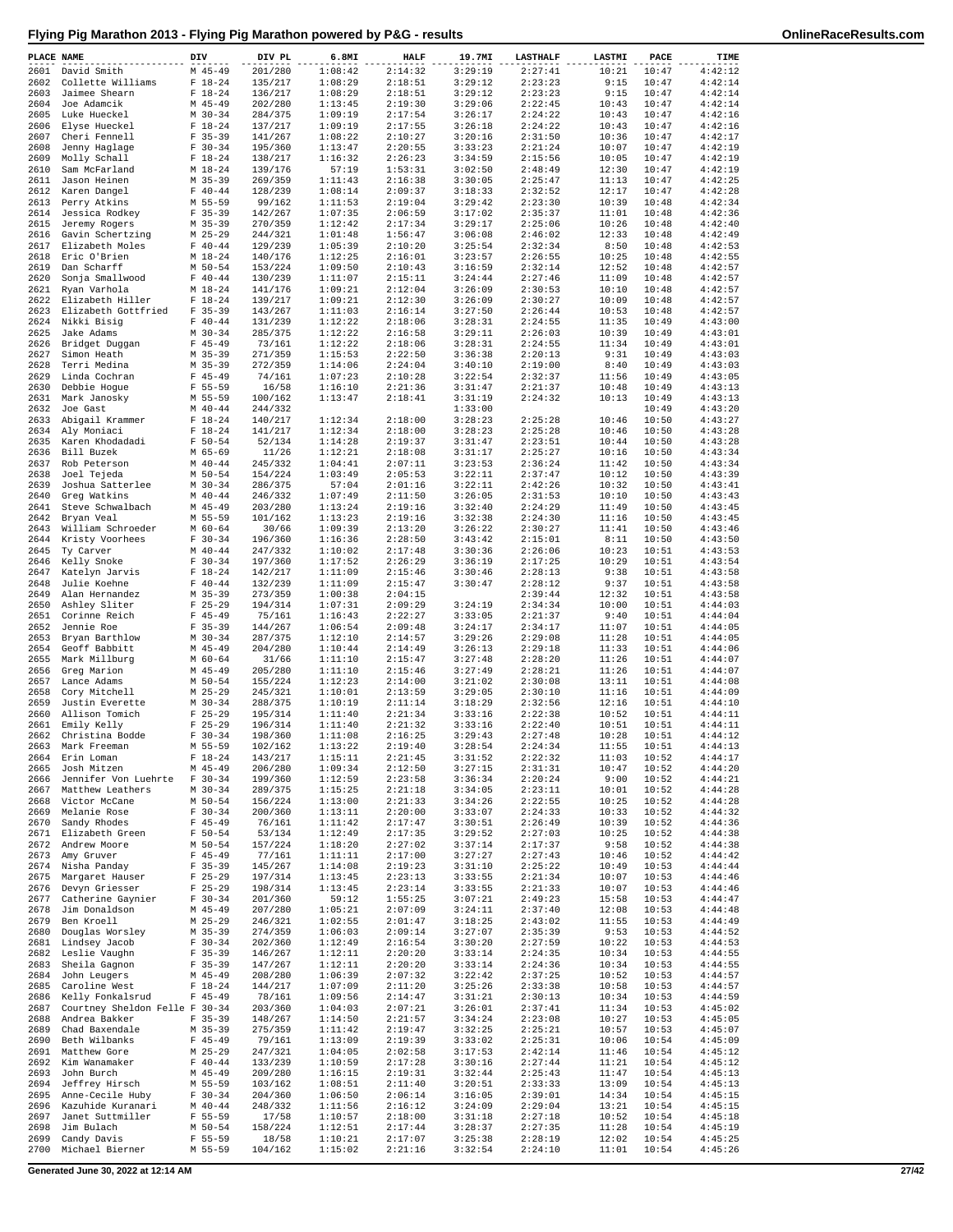| PLACE NAME   |                                         | DIV                        | DIV PL             | 6.8MI              | <b>HALF</b>        | 19.7MI             | <b>LASTHALF</b>    | LASTMI         | PACE           | TIME               |
|--------------|-----------------------------------------|----------------------------|--------------------|--------------------|--------------------|--------------------|--------------------|----------------|----------------|--------------------|
|              | 2701 Eugene Vanleeuwen                  | $M$ 50-54                  | 159/224            | 1:13:09            | 2:20:13            | 3:31:13            | 2:25:16            | 10:13          | 10:54          | 4:45:28            |
| 2702         | Catherine Johnson                       | $F 55 - 59$                | 19/58              | 1:15:05            | 2:21:01            | 3:31:53            | 2:24:30            | 11:35          | 10:54          | 4:45:30            |
| 2703         | Jon D. Teuscher                         | $M$ 60-64                  | 32/66              | 1:18:25            | 2:28:24            | 3:28:03            | 2:17:07            | 11:33          | 10:54          | 4:45:31            |
| 2704         | Joe Bishop                              | M 55-59                    | 105/162            | 1:15:10            | 2:20:33            | 3:30:17            | 2:24:58            | 10:51          | 10:54          | 4:45:31            |
| 2705<br>2706 | Sheri Hodson<br>Jonathan Leonard        | $F$ 45-49<br>$M$ 25-29     | 80/161<br>248/321  | 1:08:00<br>1:14:04 | 2:13:47<br>2:20:44 | 3:29:09<br>3:32:21 | 2:31:47<br>2:24:52 | 10:26<br>11:35 | 10:54<br>10:54 | 4:45:33<br>4:45:35 |
| 2707         | Kyle Schneider                          | $M$ 30-34                  | 290/375            | 1:14:07            | 2:20:45            | 3:32:22            | 2:24:52            | 11:34          | 10:55          | 4:45:36            |
| 2708         | Lisa Whiteman                           | $F$ 25-29                  | 199/314            | 1:14:13            | 2:21:56            | 3:33:37            | 2:23:41            | 10:45          | 10:55          | 4:45:37            |
| 2709         | Jacqueline Muzyka                       | $F$ 25-29                  | 200/314            | 1:12:21            | 2:18:05            | 3:31:34            | 2:27:35            | 10:43          | 10:55          | 4:45:40            |
| 2710         | Chris Toelke                            | $M$ 25-29                  | 249/321            | 59:46              | 1:57:17            | 3:17:22            | 2:48:28            | 11:52          | 10:55          | 4:45:44            |
| 2711         | Andrew Gantzer                          | $M$ 25-29                  | 250/321            | 1:08:45            | 2:10:07            | 3:22:10            | 2:35:44            | 11:15          | 10:55          | 4:45:51            |
| 2712         | Donald Morris                           | $M$ 40-44                  | 249/332            | 1:13:00            | 2:17:45            | 3:27:15            | 2:28:08            | 10:43          | 10:55          | 4:45:52            |
| 2713         | Abby Nurre                              | $F 18-24$                  | 145/217            | 1:06:21            | 2:11:17            | 3:25:35            | 2:34:36            | 11:59          | 10:55          | 4:45:52            |
| 2714         | Michael Wolff                           | $M$ 40-44                  | 250/332            | 56:51              | 1:51:54            | 3:10:21            | 2:54:03            | 9:19           | 10:55          | 4:45:56            |
| 2715         | Carrie Farler                           | $F 30-34$                  | 205/360<br>201/314 | 1:11:28            | 2:15:27            | 3:28:58            | 2:30:32<br>2:18:43 | 11:19<br>10:37 | 10:55          | 4:45:59<br>4:46:03 |
| 2716<br>2717 | Jill Gast<br>Kristen Marshall           | $F$ 25-29<br>$F 18-24$     | 146/217            | 1:18:26<br>1:06:45 | 2:27:20<br>2:08:49 | 3:37:00<br>3:25:29 | 2:37:16            | 11:38          | 10:56<br>10:56 | 4:46:04            |
| 2718         | Sarah Taylor                            | $F$ 25-29                  | 202/314            | 1:10:18            | 2:17:10            | 3:32:21            | 2:28:57            | 10:38          | 10:56          | 4:46:07            |
| 2719         | John Borntrager                         | $M$ 30-34                  | 291/375            | 1:02:31            | 2:08:46            | 3:34:01            | 2:37:25            | 9:32           | 10:56          | 4:46:11            |
| 2720         | Gaurav Aggarwal                         | $M$ 30-34                  | 292/375            | 1:14:42            | 2:19:09            | 3:25:38            | 2:27:02            | 14:40          | 10:56          | 4:46:11            |
| 2721         | Matthew Roberts                         | $M$ 40-44                  | 251/332            | 1:10:40            | 2:22:19            | 3:36:18            | 2:23:55            | 9:31           | 10:56          | 4:46:14            |
| 2722         | Steve Ulm                               | $M$ 60-64                  | 33/66              | 1:13:33            | 2:20:08            | 3:28:22            | 2:26:07            | 12:00          | 10:56          | 4:46:15            |
| 2723         | Eric Pritt                              | $M_18-24$                  | 142/176            | 1:13:03            | 2:18:10            | 3:33:37            | 2:28:11            | 8:41           | 10:56          | 4:46:20            |
| 2724         | Kasi Meyer                              | $F$ 35-39                  | 149/267            | 1:13:41            | 2:23:43            | 3:35:45            | 2:22:40            | 10:26          | 10:56          | 4:46:23            |
| 2725         | Eileen Roth                             | $F$ 45-49                  | 81/161             | 1:13:41            | 2:23:43            | 3:35:51            | 2:22:40            | 10:22          | 10:56          | 4:46:23            |
| 2726         | Richard White                           | M 55-59                    | 106/162            | 1:08:16            | 2:10:24            | 3:21:30            | 2:36:00            | 13:37          | 10:56          | 4:46:24            |
| 2727         | Jeanne James                            | $F 50 - 54$<br>$F 40 - 44$ | 54/134             | 1:12:11            | 2:17:48            | 3:31:16            | 2:28:38            | 11:08          | 10:56          | 4:46:25            |
| 2728<br>2729 | Jessica McLennan<br>Tim Speed           | M 50-54                    | 134/239<br>160/224 | 1:12:55<br>1:14:54 | 2:18:12<br>2:24:19 | 3:32:34<br>3:36:32 | 2:28:16<br>2:22:13 | 10:31<br>10:35 | 10:56<br>10:57 | 4:46:27<br>4:46:31 |
| 2730         | Caroline Edsell                         | $F 30-34$                  | 206/360            | 1:07:08            | 2:08:59            | 3:26:55            | 2:37:35            | 10:15          | 10:57          | 4:46:34            |
| 2731         | Lindsay West                            | $F$ 25-29                  | 203/314            | 1:07:07            | 2:09:00            | 3:26:57            | 2:37:34            | 10:15          | 10:57          | 4:46:34            |
| 2732         | Eric Seaburn                            | $M_18-24$                  | 143/176            | 1:08:44            | 2:08:46            | 3:24:52            | 2:37:49            | 9:51           | 10:57          | 4:46:35            |
| 2733         | Nicholas Boxold                         | $M$ 25-29                  | 251/321            | 1:08:06            | 2:05:42            | 3:12:34            | 2:40:53            | 12:14          | 10:57          | 4:46:35            |
| 2734         | Danielle Erley                          | $F$ 35-39                  | 150/267            | 1:15:29            | 2:19:42            | 3:27:07            | 2:26:54            | 11:56          | 10:57          | 4:46:36            |
| 2735         | Jeff June                               | $M$ 45-49                  | 210/280            | 1:01:35            | 1:58:22            | 3:07:46            | 2:48:15            | 11:07          | 10:57          | 4:46:37            |
| 2736         | Betsy Jones                             | $F$ 35-39                  | 151/267            | 1:17:57            | 2:27:32            | 3:42:46            | 2:19:09            | 8:47           | 10:57          | 4:46:41            |
| 2737         | Paige Robinson                          | $F 18-24$                  | 147/217            | 1:12:18            | 2:16:43            | 3:28:35            | 2:30:02            | 10:53          | 10:57          | 4:46:45            |
| 2738         | Shu Sasaki                              | $M$ 40-44                  | 252/332            | 1:10:10            | 2:14:36            | 3:24:46            | 2:32:12            | 10:54          | 10:57          | 4:46:47            |
| 2739<br>2740 | Beth Erdley                             | $F 50 - 54$                | 55/134             | 1:12:02            | 2:18:21            | 3:31:29            | 2:28:28            | 10:58<br>11:01 | 10:57          | 4:46:48            |
| 2741         | Debbie Brown<br>Amanda Gooch            | $F 55 - 59$<br>$F 40 - 44$ | 20/58<br>135/239   | 1:12:22<br>1:12:21 | 2:18:57<br>2:18:59 | 3:32:08<br>3:32:08 | 2:27:53<br>2:27:51 | 11:02          | 10:57<br>10:57 | 4:46:49<br>4:46:49 |
| 2742         | Janell Hill                             | $F$ 25-29                  | 204/314            | 1:11:09            | 2:17:29            | 3:30:33            | 2:29:22            | 10:48          | 10:57          | 4:46:50            |
| 2743         | Anthony Knoll                           | $M$ 25-29                  | 252/321            | 1:11:57            | 2:15:11            | 3:26:50            | 2:31:42            | 11:49          | 10:57          | 4:46:53            |
| 2744         | Brian Tumlin                            | $M$ 45-49                  | 211/280            | 1:16:25            | 2:26:35            | 3:37:55            | 2:20:20            | 9:40           | 10:58          | 4:46:55            |
| 2745         | Stacie Tumlin                           | $F 35-39$                  | 152/267            | 1:16:25            | 2:26:34            | 3:37:53            | 2:20:22            | 9:40           | 10:58          | 4:46:56            |
| 2746         | Larry Gray                              | $M$ 50-54                  | 161/224            | 1:10:42            | 2:16:04            | 3:28:33            | 2:30:57            | 11:37          | 10:58          | 4:47:01            |
| 2747         | Rebekah Williams                        | $F 40 - 44$                | 136/239            | 1:06:31            | 2:10:50            | 3:24:19            | 2:36:13            | 10:34          | 10:58          | 4:47:02            |
| 2748         | Jaime Byerly                            | $F$ 35-39                  | 153/267            | 1:16:24            | 2:24:04            | 3:35:03            | 2:23:00            | 10:13          | 10:58          | 4:47:03            |
| 2749         | Michelle Thompson                       | $F 40 - 44$                | 137/239            | 1:16:25            | 2:24:05            | 3:35:03            | 2:22:59            | 10:17          | 10:58          | 4:47:04            |
| 2750         | Karen Kedanis                           | $F 40 - 44$<br>$F 30-34$   | 138/239            | 1:16:24            | 2:24:05            | 3:35:02            | 2:23:01            | 10:17          | 10:58          | 4:47:06            |
| 2751<br>2752 | Kathryn Reading<br>Carol Dobis          | $F 50 - 54$                | 207/360<br>56/134  | 1:09:42<br>1:10:16 | 2:14:31<br>2:16:59 | 3:30:18<br>3:30:17 | 2:32:37<br>2:30:09 | 10:08<br>11:06 | 10:58<br>10:58 | 4:47:08<br>4:47:08 |
| 2753         | Craig Kelly                             | $M$ 60-64                  | 34/66              | 1:04:28            | 2:06:42            | 3:21:42            | 2:40:27            | 12:30          | 10:58          | 4:47:09            |
| 2754         | Valentine Bickett                       | $M$ 35-39                  | 276/359            | 1:11:42            | 2:15:41            | 3:29:02            | 2:31:32            | 11:35          | 10:58          | 4:47:13            |
| 2755         | Juan Valdez                             | $M$ 35-39                  | 277/359            | 1:09:52            | 2:13:37            | 3:28:24            | 2:33:37            | 10:45          | 10:58          | 4:47:13            |
| 2756         | Jim Devanney                            | M 65-69                    | 12/26              | 1:18:31            | 2:25:09            | 3:35:04            | 2:22:07            | 11:07          | 10:58          | 4:47:15            |
| 2757         | James Roberts                           | M 55-59                    | 107/162            | 1:14:43            | 2:21:36            | 3:34:04            | 2:25:40            | 10:57          | 10:58          | 4:47:15            |
| 2758         | Sara Richart                            | $F$ 25-29                  | 205/314            | 1:13:25            | 2:19:09            | 3:32:40            | 2:28:07            | 10:31          | 10:58          | 4:47:16            |
| 2759         | Erin Davis                              | $F$ 45-49                  | 82/161             | 1:10:16            | 2:18:47            | 3:30:06            | 2:28:31            | 11:04          | 10:58          | 4:47:17            |
| 2760         | Michael Riley                           | $M$ 35-39                  | 278/359            | 1:08:00            | 2:08:53            | 3:18:27            | 2:38:26            | 14:33          | 10:58          | 4:47:18            |
| 2761<br>2762 | Cheryl Benson<br>Traci Hummer           | $F$ 45-49<br>$F$ 35-39     | 83/161<br>154/267  | 1:10:16<br>1:18:21 | 2:18:48<br>2:27:28 | 3:30:04<br>3:37:54 | 2:28:32<br>2:19:55 | 11:06<br>10:27 | 10:58<br>10:59 | 4:47:19<br>4:47:22 |
|              | 2763 Andrew Glassman                    | $M$ 40-44                  | 253/332            | 1:19:30            | 2:26:48            | 3:37:47            | 2:20:36            | 10:23          | 10:59          | 4:47:24            |
| 2764         | Blake Hudson                            | $M$ 45-49                  | 212/280            | 1:12:55            | 2:18:39            | 3:31:11            | 2:28:46            | 11:06          | 10:59          | 4:47:24            |
| 2765         | Allison Krentz                          | $F 30 - 34$                | 208/360            | 1:06:16            | 2:12:49            | 3:30:28            | 2:34:36            | 11:07          | 10:59          | 4:47:25            |
| 2766         | Erin Williams                           | $F 30-34$                  | 209/360            | 1:12:55            | 2:18:11            | 3:32:56            | 2:29:16            | 10:32          | 10:59          | 4:47:26            |
| 2767         | Jim Walsh                               | M 60-64                    | 35/66              | 1:14:42            | 2:23:34            | 3:35:07            | 2:23:54            | 10:41          | 10:59          | 4:47:27            |
| 2768         | Renee Steele                            | $F 55 - 59$                | 21/58              | 1:11:06            | 2:16:34            | 3:28:40            | 2:30:54            | 11:54          | 10:59          | 4:47:28            |
| 2769         | Matt Gwisdala                           | $M$ 25-29                  | 253/321            | 1:10:24            | 2:13:56            | 3:26:08            | 2:33:32            | 12:39          | 10:59          | 4:47:28            |
| 2770         | Richard Albanese                        | $M$ 40-44                  | 254/332            | 1:16:04            | 2:23:39            | 3:35:59            | 2:23:53            | 10:12          | 10:59          | 4:47:32            |
| 2771<br>2772 | Trent Morrow<br>Veronika Cook           | $M$ 40-44<br>$F 40 - 44$   | 255/332<br>139/239 | 1:14:08<br>1:09:31 | 2:25:17<br>2:13:22 | 3:38:40<br>3:30:01 | 2:22:19<br>2:34:16 | 9:41<br>10:45  | 10:59<br>10:59 | 4:47:36<br>4:47:37 |
| 2773         | Peter Gibson                            | M 55-59                    | 108/162            | 1:09:10            | 2:08:54            | 3:18:41            | 2:38:43            | 13:05          | 10:59          | 4:47:37            |
| 2774         | Jimmy Kearns                            | $M$ 35-39                  | 279/359            | 1:13:04            | 2:14:44            | 3:24:25            | 2:32:57            | 18:57          | 10:59          | 4:47:41            |
| 2775         | Lindsay Green                           | $F$ 25-29                  | 206/314            | 1:12:47            | 2:16:09            | 3:31:53            | 2:31:34            | 10:09          | 10:59          | 4:47:43            |
| 2776         | Donna Percy                             | $F 55 - 59$                | 22/58              | 1:11:22            | 2:16:44            | 3:31:02            | 2:31:03            | 10:48          | 10:59          | 4:47:46            |
| 2777         | Roger Foley                             | $M$ 25-29                  | 254/321            | 1:12:48            | 2:16:56            | 3:26:14            | 2:30:52            | 10:44          | 11:00          | 4:47:47            |
| 2778         | Michael Taylor                          | $M$ 35-39                  | 280/359            | 1:13:24            | 2:20:13            | 3:29:54            | 2:27:38            | 12:04          | 11:00          | 4:47:50            |
| 2779         | Lindsey McCormick                       | $F$ 25-29                  | 207/314            | 1:16:33            | 2:22:20            | 3:34:21            | 2:25:33            | 10:53          | 11:00          | 4:47:53            |
| 2780         | Chris Ainsworth                         | $M$ 40-44                  | 256/332            | 1:14:47            | 2:21:47            | 3:31:20            | 2:26:06            | 12:24          | 11:00          | 4:47:53            |
| 2781         | Anne Broadhurst                         | $F$ 25-29                  | 208/314            | 1:16:33            | 2:22:18            | 3:34:20            | 2:25:36            | 10:54          | 11:00          | 4:47:54            |
| 2782         | John Kovacs                             | $M$ 45-49<br>$F$ 25-29     | 213/280            | 1:15:32<br>1:11:19 | 2:22:15<br>2:16:12 | 3:34:40            | 2:25:40            | 9:59<br>9:53   | 11:00<br>11:00 | 4:47:55<br>4:47:55 |
| 2783<br>2784 | Emily Longenecker<br>Sarah Ashley Solie | $F$ 35-39                  | 209/314<br>155/267 | 1:08:02            | 2:14:01            | 3:31:09<br>3:30:49 | 2:31:43<br>2:33:56 | 10:22          | 11:00          | 4:47:56            |
| 2785         | Max Ii Ray                              | $M_18-24$                  | 144/176            | 1:04:55            | 2:08:05            | 3:28:26            | 2:39:52            | 11:23          | 11:00          | 4:47:57            |
| 2786         | Garrett Vonberge                        | $M_18-24$                  | 145/176            | 1:04:55            | 2:08:15            | 3:28:25            | 2:39:43            | 11:20          | 11:00          | 4:47:57            |
| 2787         | Kenneth Stone                           | $M$ 45-49                  | 214/280            | 1:08:28            | 2:10:36            | 3:25:24            | 2:37:22            | 12:10          | 11:00          | 4:47:57            |
| 2788         | Gary Dibble                             | $M$ 35-39                  | 281/359            | 1:06:47            | 2:09:29            | 3:22:49            | 2:38:31            | 10:07          | 11:00          | 4:47:59            |
| 2789         | David Wehrle                            | $M$ 30-34                  | 293/375            | 1:06:21            | 2:13:26            | 3:32:55            | 2:34:37            |                | 11:00          | 4:48:02            |
| 2790         | Nobuaki Oyama                           | $M$ 45-49                  | 215/280            | 1:06:41            | 2:12:00            | 3:30:14            | 2:36:09            | 10:55          | 11:00          | 4:48:08            |
| 2791         | Laura Middleton                         | $F 30-34$                  | 210/360            | 1:11:21            | 2:17:52            | 3:31:16            | 2:30:30            | 11:21          | 11:01          | 4:48:22            |
| 2792         | Doug Gladman                            | $M$ 40-44                  | 257/332            | 1:11:21            | 2:17:53            | 3:31:18            | 2:30:31            | 11:22          | 11:01          | 4:48:23            |
| 2793         | Kay Williams                            | $F 40 - 44$<br>$F$ 25-29   | 140/239            | 1:11:17            | 2:18:33            | 3:34:16            | 2:29:56            | 10:14          | 11:01          | 4:48:29<br>4:48:32 |
| 2794<br>2795 | Stacey Sides<br>Blair Tobler            | $F$ 25-29                  | 210/314<br>211/314 | 1:08:54<br>1:14:07 | 2:13:01<br>2:22:54 | 3:28:24<br>3:37:53 | 2:35:31<br>2:25:41 | 11:30<br>10:19 | 11:01<br>11:01 | 4:48:34            |
| 2796         | Christine Lien                          | $F 30-34$                  | 211/360            | 1:10:11            | 2:18:06            | 3:33:28            | 2:30:35            | 9:33           | 11:02          | 4:48:40            |
| 2797         | Chris Holzheu                           | $M$ 35-39                  | 282/359            | 1:07:40            | 2:22:10            | 3:35:10            | 2:26:31            | 10:07          | 11:02          | 4:48:40            |
| 2798         | Emily Reed                              | $F$ 35-39                  | 156/267            | 1:11:02            | 2:17:43            | 3:31:56            | 2:30:58            | 10:48          | 11:02          | 4:48:40            |
| 2799         | Mark Knigga                             | M 50-54                    | 162/224            | 1:11:06            | 2:15:57            | 3:30:13            | 2:32:49            | 10:33          | 11:02          | 4:48:45            |
| 2800         | Jeff Lichtenberg                        | $M$ 30-34                  | 294/375            | 1:11:52            | 2:15:13            | 3:25:43            | 2:33:34            | 11:35          | 11:02          | 4:48:47            |

**Generated June 30, 2022 at 12:14 AM 28/42**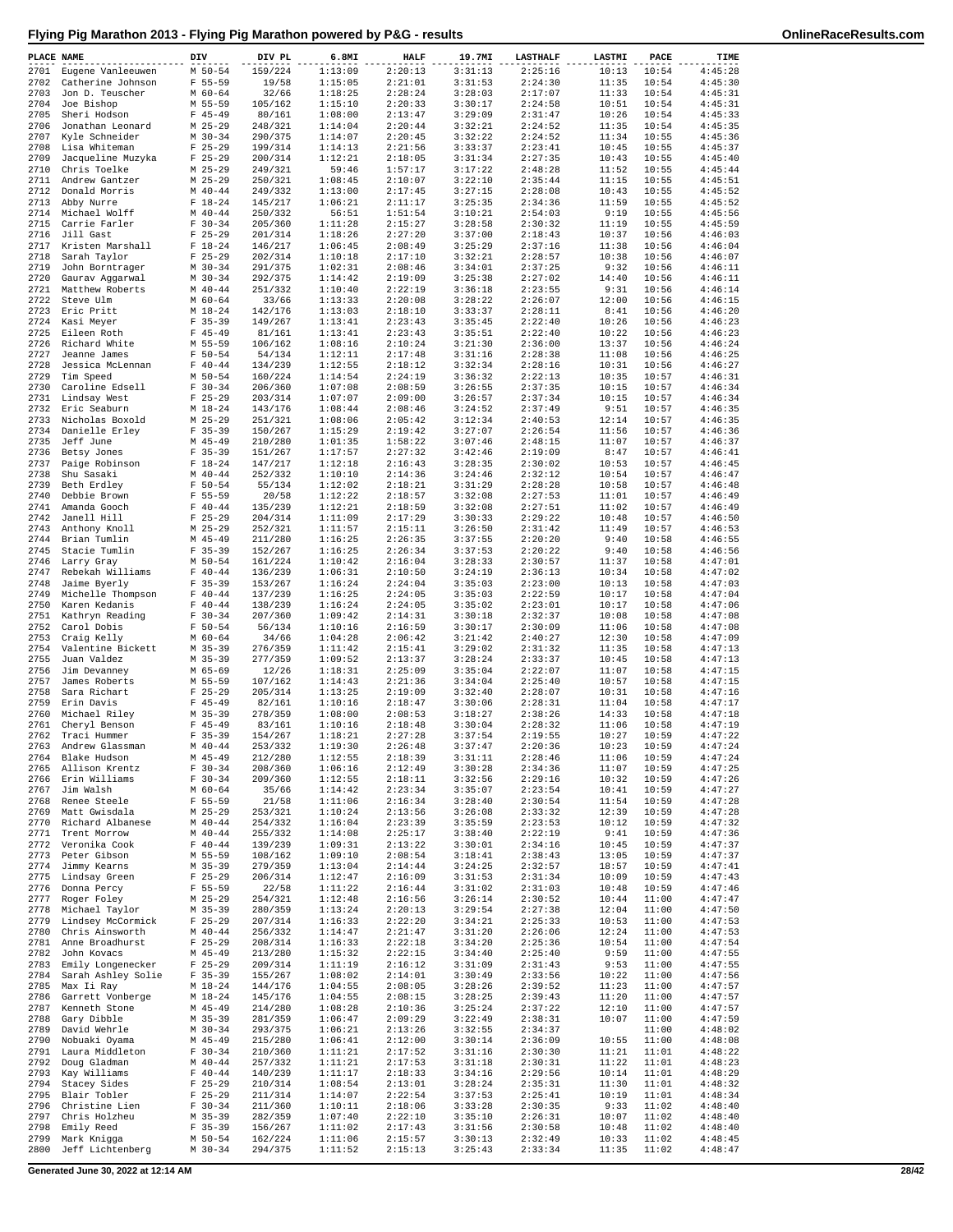| PLACE NAME   |                                      | DIV                      | DIV PL             | 6.8MI              | <b>HALF</b>        | 19.7MI             | <b>LASTHALF</b>    | LASTMI         | PACE           | TIME               |
|--------------|--------------------------------------|--------------------------|--------------------|--------------------|--------------------|--------------------|--------------------|----------------|----------------|--------------------|
|              | 2801 Patrick Rudolph                 | $M$ 25-29                | 255/321            | 1:12:13            | 2:21:24            | 3:32:19            | 2:27:25            | 11:21          | 11:02          | 4:48:49            |
|              | 2802 Kenneth Bean                    | M 50-54                  | 163/224            | 1:16:39            | 2:22:35            | 3:34:58            | 2:26:16            | 10:22          | 11:02          | 4:48:51            |
| 2803         | Richard Fox                          | $M$ 30-34                | 295/375            | 1:10:06            | 2:13:28            | 3:31:40            | 2:35:24            | 9:32           | 11:02          | 4:48:51            |
| 2804<br>2805 | Ciara McClellan<br>Kellie Gustin     | $F$ 25-29<br>$F 18-24$   | 212/314<br>148/217 | 1:12:04<br>1:12:04 | 2:16:01<br>2:16:00 | 3:30:22<br>3:30:24 | 2:32:52<br>2:32:53 | 10:14<br>10:14 | 11:02<br>11:02 | 4:48:52<br>4:48:52 |
| 2806         | Ed English                           | M 50-54                  | 164/224            | 1:10:12            | 2:16:01            |                    | 2:32:52            | 10:34          | 11:02          | 4:48:53            |
| 2807         | Joseph Hargett                       | $M$ 35-39                | 283/359            | 1:18:18            | 2:23:49            | 3:34:44            | 2:25:04            | 10:23          | 11:02          | 4:48:53            |
| 2808         | Rick Mullins                         | $M$ 35-39                | 284/359            | 1:18:08            | 2:24:26            | 3:35:20            | 2:24:32            | 10:54          | 11:02          | 4:48:57            |
| 2809         | Rod Smallwood                        | $M$ 40-44                | 258/332            | 1:09:15            | 2:11:08            | 3:27:31            | 2:37:53            | 11:38          | 11:02          | 4:49:00            |
| 2810<br>2811 | Cindy Perlman<br>Lisa Davenport      | $F 50 - 54$<br>$F$ 45-49 | 57/134<br>84/161   | 1:11:57<br>1:11:36 | 2:19:38<br>2:14:24 | 3:32:11<br>3:28:45 | 2:29:23<br>2:34:37 | 11:45<br>11:49 | 11:02<br>11:02 | 4:49:01<br>4:49:01 |
| 2812         | Charles Carroll                      | $M$ 30-34                | 296/375            | 1:13:01            | 2:18:22            | 3:29:46            | 2:30:39            | 8:45           | 11:02          | 4:49:01            |
| 2813         | Mary Lee                             | $F 40 - 44$              | 141/239            | 1:13:21            | 2:19:04            | 3:31:34            | 2:29:57            | 11:21          | 11:02          | 4:49:01            |
| 2814         | Luke Starkey                         | $M$ 30-34                | 297/375            | 1:07:19            | 2:11:37            | 3:23:14            | 2:37:28            | 11:21          | 11:02          | 4:49:04            |
| 2815         | Kyle Depue                           | $M$ 35-39                | 285/359            | 1:09:14            | 2:16:27            | 3:27:23            | 2:32:39            | 12:24          | 11:03          | 4:49:05            |
| 2816         | Tom Partipilo                        | M 50-54                  | 165/224            | 1:11:30            | 2:16:45            | 3:32:18            | 2:32:21            | 11:32          | 11:03          | 4:49:06            |
| 2817         | James Smith                          | $M$ 30-34<br>$F$ 35-39   | 298/375            | 1:11:27<br>1:15:25 | 2:16:41<br>2:21:57 | 3:31:58<br>3:37:13 | 2:32:25            | 11:06          | 11:03          | 4:49:06            |
| 2818<br>2819 | Lisa Spears<br>Paul Haubner          | $M$ 45-49                | 157/267<br>216/280 | 1:15:25            | 2:21:56            | 3:37:13            | 2:27:10<br>2:27:12 | 10:24<br>10:24 | 11:03<br>11:03 | 4:49:07<br>4:49:07 |
| 2820         | Jason Riffle                         | $M$ 35-39                | 286/359            | 1:17:11            | 2:25:31            | 3:36:52            | 2:23:46            | 10:59          | 11:03          | 4:49:16            |
| 2821         | Julie Shannon                        | $F 55 - 59$              | 23/58              | 1:11:04            | 2:17:54            | 3:32:52            | 2:31:25            | 11:06          | 11:03          | 4:49:19            |
| 2822         | Ashley Campbell                      | $F$ 25-29                | 213/314            | 1:03:53            | 2:05:13            | 3:36:53            | 2:44:08            | 10:47          | 11:03          | 4:49:21            |
| 2823         | Samuel Reddick                       | $M$ 30-34                | 299/375            | 1:06:37            | 2:12:13            |                    | 2:37:09            | 12:23          | 11:03          | 4:49:22            |
| 2824         | Darren Matchison                     | $M$ 30-34                | 300/375            | 1:08:52            | 2:11:50            | 3:27:10            | 2:37:33            | 11:16          | 11:03          | 4:49:22            |
| 2825<br>2826 | Joshua Hendrickson<br>Matt Morris    | $M$ 30-34<br>$M$ 40-44   | 301/375<br>259/332 | 1:06:39<br>1:03:24 | 2:11:24<br>2:04:32 | 3:34:53<br>3:31:15 | 2:38:04<br>2:44:59 | 11:27<br>8:46  | 11:03<br>11:03 | 4:49:27<br>4:49:30 |
| 2827         | Bristol Hartlage                     | $F 30-34$                | 212/360            | 1:07:34            | 2:12:06            | 3:29:39            | 2:37:26            | 10:40          | 11:03          | 4:49:31            |
| 2828         | Emily Bolander                       | $F$ 25-29                | 214/314            | 1:12:18            | 2:17:42            | 3:31:13            | 2:31:51            | 11:33          | 11:04          | 4:49:32            |
| 2829         | Carol Dox                            | $F 40 - 44$              | 142/239            | 1:06:32            | 2:10:53            | 3:26:09            | 2:38:39            | 11:53          | 11:04          | 4:49:32            |
| 2830         | Matthew Butler                       | $M$ 35-39                | 287/359            | 1:18:11            | 2:29:10            | 3:41:46            | 2:20:24            | 9:00           | 11:04          | 4:49:34            |
| 2831         | Chris Prosser                        | $M$ 35-39                | 288/359            | 59:24              | 2:03:07            | 3:22:42            | 2:46:28            | 11:22          | 11:04          | 4:49:35            |
| 2832         | Tj Zakowski                          | $M$ 30-34                | 302/375            | 1:12:06            | 2:18:41            | 3:32:03            | 2:30:57            | 11:21          | 11:04          | 4:49:37            |
| 2834         | 2833 Erin Price<br>Ben Tracey        | $F$ 25-29<br>$M$ 25-29   | 215/314<br>256/321 | 1:07:21<br>1:06:58 | 2:12:43<br>2:04:53 | 3:27:40<br>3:25:25 | 2:37:00<br>2:44:51 | 11:00<br>11:50 | 11:04<br>11:04 | 4:49:43<br>4:49:44 |
| 2835         | Matt Butler                          | $M$ 35-39                | 289/359            |                    |                    |                    |                    | 9:40           | 11:04          | 4:49:45            |
| 2836         | Ashlee Butler                        | $F$ 35-39                | 158/267            | 1:15:23            | 2:27:33            | 3:38:07            | 2:22:13            | 9:41           | 11:04          | 4:49:45            |
| 2837         | Emilie McLaughlin                    | $F$ 35-39                | 159/267            | 1:10:08            | 2:12:43            | 3:28:02            | 2:37:06            | 12:21          | 11:04          | 4:49:49            |
| 2838         | Paul Wisnewski                       | M 50-54                  | 166/224            | 1:06:07            | 2:12:58            | 3:31:32            | 2:36:53            | 11:28          | 11:04          | 4:49:51            |
| 2839         | Lisa Roa                             | $F 30 - 34$              | 213/360            | 1:13:18            | 2:19:37            | 3:35:14            | 2:30:17            | 9:46           | 11:04          | 4:49:53            |
| 2840         | Kevin Hanrahan                       | $M$ 35-39                | 290/359            | 1:15:07            | 2:21:36            | 3:33:41            | 2:28:18            | 11:16          | 11:04          | 4:49:54            |
| 2841         | Katherine Siren                      | $F$ 25-29                | 216/314            | 1:18:34            | 2:27:05            | 3:39:51            | 2:22:54            | 9:03           | 11:05          | 4:49:59            |
| 2842<br>2843 | Angela Wilson<br>Kandi Crowe         | $F$ 35-39<br>$F 30-34$   | 160/267<br>214/360 | 1:10:14<br>1:09:32 | 2:17:45<br>2:15:59 | 3:34:23<br>3:33:23 | 2:32:16<br>2:34:03 | 10:23<br>10:49 | 11:05<br>11:05 | 4:50:01<br>4:50:02 |
| 2844         | Matthew Kuhn                         | $M_18-24$                | 146/176            | 56:10              | 1:56:36            | 3:19:48            | 2:53:29            | 8:58           | 11:05          | 4:50:04            |
| 2845         | Michael Wyant                        | $M$ 30-34                | 303/375            | 1:04:33            | 2:08:19            | 3:25:34            | 2:41:46            | 11:23          | 11:05          | 4:50:04            |
| 2846         | Matthew Hanley                       | $M$ 30-34                | 304/375            | 1:08:39            | 2:10:05            | 3:42:17            | 2:40:02            | 9:06           | 11:05          | 4:50:07            |
| 2847         | Terrence McMahon                     | $M$ 25-29                | 257/321            | 1:08:23            | 2:11:21            | 3:26:07            | 2:38:47            | 11:33          | 11:05          | 4:50:08            |
| 2848         | Michael Dewson                       | M 55-59                  | 109/162            | 1:08:07            | 2:10:08            | 3:26:01            | 2:40:03            | 12:02          | 11:05          | 4:50:10            |
| 2849         | Kate Ritter                          | $F 18-24$                | 149/217            | 1:16:27            | 2:24:08            | 3:36:43            | 2:26:05            | 10:30          | 11:05          | 4:50:12            |
| 2850<br>2851 | Roni Williams<br>Lois Zins           | $F 30-34$<br>$F 30-34$   | 215/360<br>216/360 | 1:09:50<br>1:15:28 | 2:12:14<br>2:23:29 | 3:27:07<br>3:38:11 | 2:38:02<br>2:26:50 | 12:42<br>10:33 | 11:05<br>11:05 | 4:50:15<br>4:50:18 |
| 2852         | Lee Reynolds                         | $F$ 25-29                | 217/314            | 1:02:08            | 2:00:44            | 3:15:18            | 2:49:37            | 16:00          | 11:05          | 4:50:21            |
| 2853         | Sue Visser                           | $F 50 - 54$              | 58/134             | 1:16:18            | 2:24:26            | 3:38:00            | 2:26:03            | 10:56          | 11:06          | 4:50:29            |
| 2854         | Benjamin Dobler                      | $M_18-24$                | 147/176            | 1:05:07            | 2:10:44            | 3:29:28            | 2:39:46            | 10:12          | 11:06          | 4:50:30            |
| 2855         | Craig Seelig                         | $M$ 45-49                | 217/280            | 1:10:26            | 2:13:49            | 3:25:59            | 2:36:42            | 13:08          | 11:06          | 4:50:30            |
| 2856         | Cathy Kimble                         | $F$ 45-49                | 85/161             | 1:13:19            | 2:18:44            | 3:33:04            | 2:31:58            | 11:25          | 11:06          | 4:50:41            |
| 2857<br>2858 | Rick Keiner<br>Robert Krone          | $M$ 35-39<br>M 55-59     | 291/359<br>110/162 | 1:03:33<br>1:12:55 | 2:05:49<br>2:17:35 | 3:29:10<br>3:29:51 | 2:44:54<br>2:33:09 | 11:35<br>12:56 | 11:06<br>11:06 | 4:50:43<br>4:50:44 |
| 2859         | Theresa Szczerban                    | $F 30-34$                | 217/360            | 1:11:51            | 2:24:47            | 3:40:53            | 2:25:58            | 10:17          | 11:06          | 4:50:45            |
| 2860         | Stacey Wooden                        | $F$ 45-49                | 86/161             | 1:17:01            | 2:25:06            | 3:37:42            | 2:25:40            | 9:53           | 11:06          | 4:50:46            |
|              | 2861 Lauren Berger                   | $F$ 25-29                | 218/314            | 1:12:18            | 2:16:19            | 3:27:40            | 2:34:31            | 11:41          | 11:06          | 4:50:50            |
|              | 2862 Sarah Perrino                   | $F$ 25-29                | 219/314            | 1:15:19            | 2:24:41            | 3:39:37            | 2:26:10            | 10:07          | 11:07          | 4:50:50            |
|              | 2863 Brigid Kelly                    | $F 30-34$                | 218/360            | 1:12:53            | 2:19:42            | 3:37:11            | 2:31:09            | 10:20          | 11:07          | 4:50:51            |
|              | 2864 Rick Weber<br>2865 Evan Kittaka | M 55-59<br>$M_18-24$     | 111/162<br>148/176 | 1:11:08<br>1:01:20 | 2:15:44<br>2:03:47 | 3:31:14<br>3:29:16 | 2:35:10<br>2:47:11 | 11:18<br>9:50  | 11:07<br>11:07 | 4:50:53<br>4:50:57 |
| 2866         | Derek Monroe                         | M 35-39                  | 292/359            | 1:11:24            | 2:20:32            | 3:34:37            | 2:30:30            | 10:57          | 11:07          | 4:51:02            |
| 2867         | Audrey Landefeld                     | $F$ 25-29                | 220/314            | 1:13:24            | 2:19:04            | 3:35:24            | 2:32:00            | 10:11          | 11:07          | 4:51:04            |
| 2868         | Bryan Lamb                           | M 35-39                  | 293/359            | 1:03:21            | 1:58:26            | 3:14:30            | 2:52:48            | 12:02          | 11:07          | 4:51:13            |
| 2869         | Jerl Patton                          | M 65-69                  | 13/26              | 1:16:21            | 2:25:28            | 3:39:58            | 2:25:47            | 10:34          | 11:07          | 4:51:14            |
| 2870         | Stephen Helms                        | M 60-64                  | 36/66              | 1:08:34            | 2:10:15            | 3:29:44            | 2:41:00            | 11:38          | 11:07          | 4:51:14            |
| 2871         | Phil Blosser<br>2872 Karen Hawkes    | M 55-59<br>F 50-54       | 112/162<br>59/134  | 1:09:56<br>1:16:03 | 2:16:10<br>2:24:19 | 3:30:36<br>3:38:59 | 2:35:07<br>2:26:58 | 12:13<br>11:28 | 11:07<br>11:07 | 4:51:16<br>4:51:16 |
|              | 2873 Francis Desousa                 | $M$ 50-54                | 167/224            | 1:17:04            | 2:23:20            | 3:37:13            | 2:27:59            | 10:45          | 11:08          | 4:51:19            |
| 2874         | Jeanette Puskas                      | $F$ 35-39                | 161/267            | 1:11:20            | 2:16:38            | 3:30:30            | 2:34:41            |                | 11:08          | 4:51:19            |
| 2875         | Jane Mays                            | $F 40-44$                | 143/239            | 1:11:52            | 2:20:40            | 3:30:39            | 2:30:41            | 10:37          | 11:08          | 4:51:20            |
|              | 2876 Heather Maglicic                | $F 40-44$                | 144/239            | 1:18:52            | 2:28:28            | 3:41:27            | 2:22:54            | 10:14          | 11:08          | 4:51:22            |
| 2877         | Rodney Rubin                         | M 50-54                  | 168/224            | 1:13:54            | 2:25:18            | 3:41:16            | 2:26:12            | 10:05          | 11:08          | 4:51:29            |
| 2878         | Adam Visnic                          | $M \ 30 - 34$            | 305/375            | 57:50              | 2:03:17            | 3:24:33            | 2:48:15            | 11:57          | 11:08          | 4:51:31            |
| 2879         | Michael Oeder<br>2880 Brenda Gutmann | $M$ 40-44<br>F 50-54     | 260/332<br>60/134  | 1:02:19<br>1:15:41 | 2:06:54<br>2:24:36 | 3:28:29<br>3:38:56 | 2:44:39<br>2:26:58 | 10:54<br>10:39 | 11:08<br>11:08 | 4:51:33<br>4:51:34 |
| 2881         | Whitney Braden                       | $F 30-34$                | 219/360            | 1:08:25            | 2:15:53            | 3:35:46            | 2:35:41            | 9:10           | 11:08          | 4:51:34            |
|              | 2882 Sophia Zachau                   | F 55-59                  | 24/58              | 1:13:21            | 2:19:14            | 3:34:35            | 2:32:21            | 11:22          | 11:08          | 4:51:35            |
| 2883         | Karyn Latter                         | $F$ 45-49                | 87/161             | 1:15:15            | 2:23:07            | 3:37:28            | 2:28:30            | 11:14          | 11:08          | 4:51:36            |
|              | 2884 Kristie McAdoo                  | $F 40-44$                | 145/239            | 1:08:25            | 2:15:54            | 3:35:46            | 2:35:43            | 9:13           | 11:08          | 4:51:37            |
|              | 2885 Michele Wales                   | $F 40-44$                | 146/239            | 1:15:54            | 2:23:46            | 3:33:56            | 2:27:53            | 10:27          | 11:08          | 4:51:39            |
|              | 2886 Alice Xiao                      | $F 30-34$                | 220/360            | 1:27:38            | 2:36:12            | 3:39:43            | 2:15:29            | 9:02           | 11:08          | 4:51:41            |
| 2887         | Daniel Beaudry<br>2888 Gary Payne    | $M$ 40-44<br>M 60-64     | 261/332<br>37/66   | 1:05:28<br>1:16:32 | 2:06:54<br>2:24:11 | 3:27:40<br>3:34:37 | 2:44:50<br>2:27:35 | 13:00<br>10:45 | 11:09<br>11:09 | 4:51:44<br>4:51:45 |
| 2889         | William Wolfe                        | $M$ 40-44                | 262/332            | 1:08:20            | 2:08:24            | 3:13:27            | 2:43:24            | 10:42          | 11:09          | 4:51:48            |
| 2890         | Claire Stobart                       | $F 30-34$                | 221/360            | 1:07:19            | 2:16:52            | 3:32:55            | 2:34:58            | 10:53          | 11:09          | 4:51:49            |
|              | 2891 Nathan Cherry                   | M 35-39                  | 294/359            | 1:14:50            | 2:25:48            | 3:39:52            | 2:26:03            | 10:23          | 11:09          | 4:51:50            |
| 2892         | Su Gipson                            | $F$ 35-39                | 162/267            | 1:14:37            | 2:19:28            | 3:34:12            | 2:32:23            | 10:10          | 11:09          | 4:51:51            |
| 2893         | Kendra Guynan                        | $F$ 25-29                | 221/314            | 1:12:00            | 2:14:41            | 3:27:59            | 2:37:11            | 11:33          | 11:09          | 4:51:51            |
| 2894         | Jamie Weinstock                      | $F 30-34$                | 222/360            | 1:09:43            | 2:15:40            | 3:33:52            | 2:36:12            | 10:18          | 11:09          | 4:51:52            |
| 2895<br>2896 | Richard Roberson<br>Joe Dietrich     | M 70-74<br>M 50-54       | 4/15<br>169/224    | 1:12:14<br>1:09:27 | 2:20:44<br>2:15:10 | 3:36:21<br>3:32:03 | 2:31:12<br>2:36:52 | 10:57<br>11:12 | 11:09<br>11:09 | 4:51:55<br>4:52:02 |
| 2897         | Rachael Dellapietra                  | $F 30-34$                | 223/360            | 1:10:37            | 2:17:50            | 3:33:07            | 2:34:15            | 11:18          | 11:09          | 4:52:04            |
| 2898         | Howard Buchanan                      | $M$ 45-49                | 218/280            | 1:13:01            | 2:17:08            | 3:31:30            | 2:34:56            | 11:03          | 11:09          | 4:52:04            |
| 2899         | Jill Delong                          | $F$ 35-39                | 163/267            | 1:14:42            | 2:24:03            | 3:37:48            | 2:28:03            | 11:03          | 11:09          | 4:52:05            |
| 2900         | Jung Ja An                           | $F 65 - 69$              | 1/11               | 1:16:18            | 2:24:01            | 3:37:46            | 2:28:06            | 11:31          | 11:09          | 4:52:06            |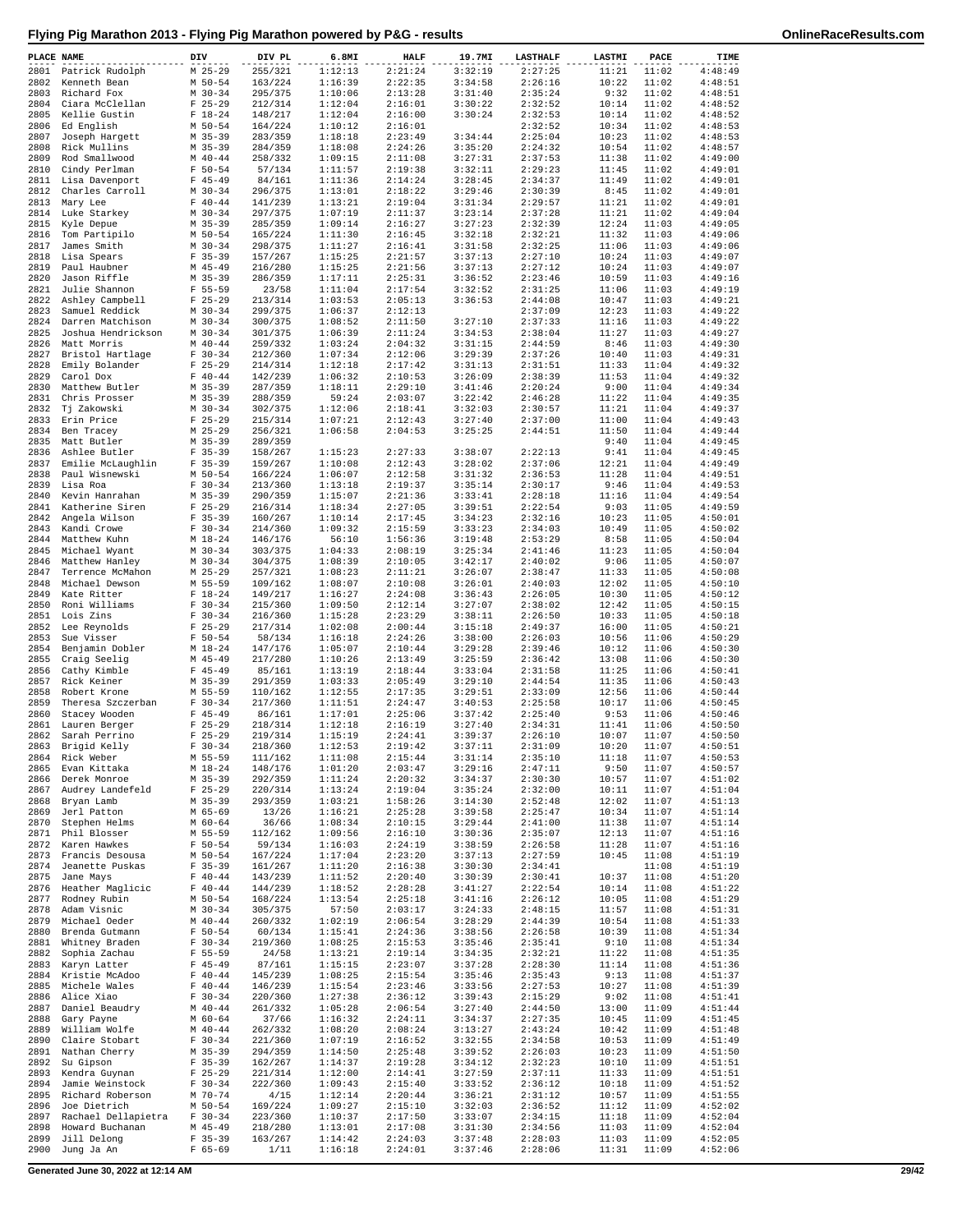| PLACE NAME   |                                              | DIV                      | DIV PL             | 6.8MI              | <b>HALF</b>        | 19.7MI             | <b>LASTHALF</b>    | <b>LASTMI</b>  | PACE           | TIME               |
|--------------|----------------------------------------------|--------------------------|--------------------|--------------------|--------------------|--------------------|--------------------|----------------|----------------|--------------------|
| 2901         | Chung Cha Park                               | M 70-74                  | 5/15               | 1:16:19            | 2:24:02            | 3:37:48            | 2:28:06            | 12:17          | 11:09          | 4:52:07            |
| 2902         | Adam Trunzo                                  | $M$ 25-29                | 258/321            | 1:12:53            | 2:17:36            | 3:28:06            | 2:34:36            | 12:30          | 11:10          | 4:52:11            |
| 2903<br>2904 | Lorane Smith<br>Amanda Stoutenburg           | $F$ 35-39<br>$F$ 25-29   | 164/267<br>222/314 | 1:08:25<br>1:18:34 | 2:15:54<br>2:27:05 | 3:35:51<br>3:39:49 | 2:36:18<br>2:25:07 | 9:41<br>11:08  | 11:10<br>11:10 | 4:52:12<br>4:52:12 |
| 2905         | Will Nastold                                 | $M$ 25-29                | 259/321            | 1:09:19            | 2:12:25            | 3:26:28            | 2:39:50            | 11:18          | 11:10          | 4:52:15            |
| 2906         | Hamilton Costa                               | $M$ 35-39                | 295/359            | 1:10:55            | 2:15:50            | 3:31:43            | 2:36:27            | 11:59          | 11:10          | 4:52:16            |
| 2907         | Tim Dunn                                     | $M$ 25-29                | 260/321            | 1:02:27            | 1:58:30            | 3:07:46            | 2:53:49            | 12:07          | 11:10          | 4:52:18            |
| 2908         | Jennifer Soto                                | $F$ 45-49                | 88/161             | 1:15:17            | 2:22:45            | 3:37:34            | 2:29:35            | 10:13          | 11:10          | 4:52:20            |
| 2909         | Karen Cooper                                 | $F 50 - 54$              | 61/134             | 1:14:20            | 2:22:58            | 3:40:01            | 2:29:25            | 11:11          | 11:10          | 4:52:22            |
| 2910<br>2911 | Korey Ketterman<br>Vincent Dinapoli          | $F$ 25-29<br>$M$ 30-34   | 223/314<br>306/375 | 1:17:16<br>1:06:35 | 2:26:49<br>2:10:46 | 3:40:36<br>3:29:30 | 2:25:41<br>2:41:50 | 9:51<br>11:55  | 11:10<br>11:11 | 4:52:30<br>4:52:35 |
| 2912         | Sean Davis                                   | M 35-39                  | 296/359            | 1:09:50            | 2:12:48            | 3:27:49            | 2:39:50            | 10:21          | 11:11          | 4:52:38            |
| 2913         | John Samson                                  | $M$ 40-44                | 263/332            | 1:13:58            | 2:22:04            | 3:36:07            | 2:30:35            | 10:47          | 11:11          | 4:52:39            |
| 2914         | Jennifer Lord                                | $F$ 35-39                | 165/267            | 1:08:16            | 2:14:34            | 3:33:23            | 2:38:07            | 11:20          | 11:11          | 4:52:40            |
| 2915         | Stephanie Noltemeyer                         | $F 30-34$                | 224/360            | 1:12:25            | 2:24:23            | 3:38:57            | 2:28:21            | 9:30           | 11:11          | 4:52:43            |
| 2916         | Mary Greiner                                 | $F 30-34$                | 225/360            | 1:18:39            | 2:30:54            | 3:43:53            | 2:21:51            | 9:53           | 11:11          | 4:52:45            |
| 2917<br>2918 | Christina North<br>Mike Frey                 | $F 30-34$<br>M 50-54     | 226/360<br>170/224 | 1:18:40<br>1:11:03 | 2:30:54<br>2:15:48 | 3:43:53<br>3:29:45 | 2:21:52<br>2:36:58 | 9:54<br>13:02  | 11:11<br>11:11 | 4:52:45<br>4:52:46 |
| 2919         | Mary Cherry                                  | $F$ 35-39                | 166/267            | 1:17:17            | 2:22:39            | 3:38:03            | 2:30:07            | 10:46          | 11:11          | 4:52:46            |
| 2920         | Stephanie Glass                              | $F 18-24$                | 150/217            | 1:07:59            | 2:10:19            | 3:32:07            | 2:42:31            | 10:15          | 11:11          | 4:52:49            |
| 2921         | Paul Franke                                  | M 50-54                  | 171/224            | 1:08:28            | 2:16:16            | 3:33:31            | 2:36:35            | 11:55          | 11:11          | 4:52:51            |
| 2922         | Zachary Meyer                                | $M_18-24$                | 149/176            | 1:09:45            | 2:12:21            | 3:25:34            | 2:40:34            | 14:01          | 11:11          | 4:52:54            |
| 2923         | Nicole Miller                                | $F$ 45-49                | 89/161             | 1:18:47            | 2:28:55            | 3:44:55            | 2:24:02            | 9:20           | 11:11          | 4:52:57            |
| 2924<br>2925 | Rob Carlisle<br>Allan Skinner                | $M$ 45-49<br>M 35-39     | 219/280<br>297/359 | 1:12:35<br>1:11:29 | 2:19:43<br>2:12:08 | 3:34:10<br>3:24:21 | 2:33:18<br>2:40:53 | 11:54<br>12:39 | 11:11<br>11:11 | 4:53:00<br>4:53:01 |
| 2926         | Katrinka Castle                              | $F 40 - 44$              | 147/239            | 1:12:39            | 2:19:46            | 3:33:54            | 2:33:23            | 11:51          | 11:12          | 4:53:08            |
| 2927         | Kristi Liberati                              | $F 40 - 44$              | 148/239            | 1:14:08            | 2:22:13            | 3:34:49            | 2:30:58            | 11:19          | 11:12          | 4:53:10            |
| 2928         | Dennis Conroy Jr                             | $M$ 45-49                | 220/280            | 1:10:53            | 2:15:34            | 3:30:17            | 2:37:42            | 13:48          | 11:12          | 4:53:16            |
| 2929         | Mark Wehry                                   | M 45-49                  | 221/280            | 1:09:08            | 2:17:22            | 3:33:18            | 2:35:59            | 11:35          | 11:12          | 4:53:21            |
| 2930         | Johanna Hall                                 | $F 30-34$                | 227/360            | 1:18:32            | 2:23:04            | 3:35:47            | 2:30:19            | 11:09          | 11:12          | 4:53:22            |
| 2931<br>2932 | Jason Bengtson<br>Karen Lubbers              | $M$ 35-39<br>$F 60 - 64$ | 298/359<br>7/26    | 1:18:00<br>1:18:41 | 2:25:23<br>2:30:54 | 3:40:05<br>3:43:53 | 2:28:01<br>2:22:30 | 10:13<br>10:32 | 11:12<br>11:12 | 4:53:24<br>4:53:24 |
| 2933         | James Patterson                              | M 55-59                  | 113/162            | 1:12:37            | 2:22:25            | 3:36:50            | 2:31:01            | 11:12          | 11:12          | 4:53:26            |
| 2934         | Alison Gray                                  | $F 50 - 54$              | 62/134             | 1:10:43            | 2:20:11            | 3:36:56            | 2:33:16            | 10:59          | 11:12          | 4:53:27            |
| 2935         | Lynnette Estrem                              | $F 30-34$                | 228/360            | 1:13:35            | 2:20:46            | 3:35:15            | 2:32:44            | 11:54          | 11:13          | 4:53:30            |
| 2936         | Erin Smith                                   | $F$ 25-29                | 224/314            | 1:12:38            | 2:17:37            | 3:34:06            | 2:35:56            | 11:23          | 11:13          | 4:53:32            |
| 2937         | Amy Kaufman                                  | $F 30-34$                | 229/360            | 1:16:04            | 2:26:37            | 3:40:19            | 2:26:57            | 10:44          | 11:13          | 4:53:33            |
| 2938<br>2939 | Alisa Regensburger<br>Anna Meeks             | $F$ 35-39<br>$F$ 25-29   | 167/267<br>225/314 | 1:04:54<br>1:11:44 | 2:06:21<br>2:21:49 | 3:23:12<br>3:36:43 | 2:47:13<br>2:31:45 | 10:58<br>11:52 | 11:13<br>11:13 | 4:53:33<br>4:53:33 |
| 2940         | Tim Dippold                                  | $M$ 40-44                | 264/332            | 1:03:01            | 2:04:06            | 3:24:05            | 2:49:28            | 12:37          | 11:13          | 4:53:34            |
| 2941         | Jeff Westfall                                | $M$ 40-44                | 265/332            | 1:09:15            | 2:12:55            | 3:33:48            | 2:40:45            | 10:59          | 11:13          | 4:53:39            |
| 2942         | Anthony Malott                               | $M$ 25-29                | 261/321            | 1:13:17            | 2:16:58            | 3:29:42            | 2:36:43            | 11:43          | 11:13          | 4:53:40            |
| 2943         | Sondra Jarvis                                | $F$ 45-49                | 90/161             | 1:15:54            | 2:23:59            | 3:39:07            | 2:29:43            | 10:48          | 11:13          | 4:53:41            |
| 2944         | Rick Rose                                    | $M$ 45-49                | 222/280            | 1:10:53            | 2:15:30            | 3:27:43            | 2:38:19            | 14:22          | 11:13          | 4:53:49            |
| 2945<br>2946 | Daniel George                                | $M$ 45-49<br>M 50-54     | 223/280<br>172/224 | 1:07:01<br>1:10:53 | 2:10:57<br>2:15:25 | 3:29:15<br>3:27:42 | 2:42:52<br>2:38:24 | 11:02<br>14:21 | 11:13<br>11:13 | 4:53:49<br>4:53:49 |
| 2947         | John Ruthven<br>Christopher Phillips M 55-59 |                          | 114/162            | 1:19:43            | 2:25:11            | 3:36:07            | 2:28:39            | 10:29          | 11:13          | 4:53:49            |
| 2948         | Shinya Uetake                                | $M$ 35-39                | 299/359            | 1:07:29            | 2:12:53            | 3:28:50            | 2:40:59            | 11:56          | 11:13          | 4:53:52            |
| 2949         | Andrea Carroll                               | $F$ 25-29                | 226/314            | 1:20:14            | 2:34:51            | 3:48:00            | 2:19:03            | 8:51           | 11:14          | 4:53:54            |
| 2950         | Catherine Hilbert                            | $F$ 25-29                | 227/314            | 1:14:20            | 2:22:20            | 3:38:42            | 2:31:37            | 11:16          | 11:14          | 4:53:57            |
| 2951         | Jennifer Antaki                              | $F 40 - 44$              | 149/239            | 1:13:48            | 2:22:22            | 3:38:43            | 2:31:35            | 11:16          | 11:14          | 4:53:57            |
| 2952<br>2953 | David Jaspers<br>Michael Metherd             | $M$ 50-54<br>$M$ 25-29   | 173/224<br>262/321 | 1:12:35<br>1:13:37 | 2:21:04<br>2:21:23 | 3:34:06<br>3:37:52 | 2:33:01<br>2:32:44 | 11:13<br>11:36 | 11:14<br>11:14 | 4:54:05<br>4:54:06 |
| 2954         | Michael Brummer                              | M 55-59                  | 115/162            | 1:17:09            | 2:28:58            | 3:43:01            | 2:25:11            | 9:17           | 11:14          | 4:54:09            |
| 2955         | Jason Hornbeck                               | $M$ 35-39                | 300/359            | 1:11:24            | 2:19:08            | 3:37:01            | 2:35:03            | 10:51          | 11:14          | 4:54:10            |
| 2956         | Bridget Smith                                | $F$ 35-39                | 168/267            | 1:15:30            | 2:22:56            | 3:38:39            | 2:31:16            | 10:57          | 11:14          | 4:54:12            |
| 2957         | Julie Lowry                                  | $F$ 35-39                | 169/267            | 1:12:53            | 2:19:51            | 3:33:44            | 2:34:23            | 13:03          | 11:14          | 4:54:14            |
| 2958         | Melanie Wolicki                              | $F 30-34$                | 230/360            | 1:10:41            | 2:16:24            | 3:34:09            | 2:37:52            | 10:22          | 11:14          | 4:54:16            |
| 2959<br>2960 | John Meier<br>Cathy Timmins                  | $M$ 60-64<br>$F 40 - 44$ | 38/66<br>150/239   | 1:10:32<br>1:16:09 | 2:14:40<br>2:25:12 | 3:31:08<br>3:42:03 | 2:39:39<br>2:29:08 | 11:48<br>9:50  | 11:14<br>11:14 | 4:54:19<br>4:54:19 |
| 2961         | Megan Dincher                                | $F 18-24$                | 151/217            | 1:14:58            | 2:22:55            | 3:36:58            | 2:31:26            | 11:36          | 11:15          | 4:54:21            |
|              | 2962 Erin Graham                             | $F 18-24$                | 152/217            | 1:14:58            | 2:22:55            | 3:36:56            | 2:31:26            | 11:36          | 11:15          | 4:54:21            |
|              | 2963 Brian Whitling                          | M 25-29                  | 263/321            | 1:11:18            | 2:15:18            | 3:32:24            | 2:39:04            | 10:19          | 11:15          | 4:54:22            |
| 2964         | Jenny Lu                                     | $F 18-24$                | 153/217            | 1:10:49            | 2:18:23            | 3:39:05            | 2:36:04            | 10:37          | 11:15          | 4:54:26            |
| 2965         | Heidi Birnbaum<br>Ryan Jost                  | $F 40 - 44$              | 151/239            | 1:08:21<br>1:11:54 | 2:14:51            | 3:32:30            | 2:39:39            | 12:44          | 11:15          | 4:54:29            |
| 2966<br>2967 | Julie O'Connell                              | $M$ 30-34<br>$F$ 45-49   | 307/375<br>91/161  | 1:16:15            | 2:18:33<br>2:28:02 | 3:33:59<br>3:41:44 | 2:35:58<br>2:26:35 | 11:21<br>10:15 | 11:15<br>11:15 | 4:54:30<br>4:54:36 |
| 2968         | Bill Rellar                                  | $M$ 45-49                | 224/280            | 1:10:53            | 2:15:25            | 3:33:34            | 2:39:14            | 11:09          | 11:15          | 4:54:39            |
| 2969         | Mary Hyde                                    | $F 50 - 54$              | 63/134             | 1:15:20            | 2:24:07            | 3:38:39            | 2:30:34            | 12:04          | 11:15          | 4:54:41            |
| 2970         | Tammy Kunard                                 | $F$ 35-39                | 170/267            | 1:10:45            | 2:15:30            | 3:32:46            | 2:39:13            | 9:51           | 11:15          | 4:54:43            |
| 2971         | Cat Hiles                                    | $F$ 25-29                | 228/314            | 1:12:23            | 2:19:08            | 3:37:26            | 2:35:38            | 10:49          | 11:15          | 4:54:45            |
| 2972<br>2973 | Karen Halm<br>Rebecca Denning                | $F 50 - 54$<br>$F 30-34$ | 64/134<br>231/360  | 1:18:21<br>1:07:55 | 2:30:03<br>2:15:23 | 3:44:22<br>3:34:04 | 2:24:53<br>2:39:36 | 10:22<br>10:57 | 11:16<br>11:16 | 4:54:55<br>4:54:59 |
| 2974         | Barbara Szep                                 | $F$ 35-39                | 171/267            | 1:10:46            | 2:15:31            | 3:32:45            | 2:39:30            | 10:06          | 11:16          | 4:55:00            |
| 2975         | Beatrice Morgan                              | $F 30-34$                | 232/360            | 1:08:55            | 2:15:47            | 3:30:54            | 2:39:15            | 11:10          | 11:16          | 4:55:01            |
| 2976         | John Schwartz                                | $M$ 40-44                | 266/332            | 1:12:14            | 2:18:15            | 3:37:10            | 2:36:47            | 11:02          | 11:16          | 4:55:02            |
| 2977         | Tina Hogeman                                 | $F 50 - 54$              | 65/134             | 1:17:21            | 2:26:30            | 3:41:01            | 2:28:39            | 10:24          | 11:16          | 4:55:09            |
| 2978         | Hope Wilkes                                  | $F 18-24$                | 154/217            | 1:13:22            | 2:20:56            | 3:37:10            | 2:34:15            | 10:04          | 11:16          | 4:55:10            |
| 2979<br>2980 | David Lasse<br>Dave Platz                    | $M$ 60-64<br>$M$ 45-49   | 39/66<br>225/280   | 1:14:57<br>1:16:35 | 2:22:26<br>2:28:46 | 3:36:31<br>3:40:38 | 2:32:49<br>2:26:30 | 12:21<br>11:56 | 11:17<br>11:17 | 4:55:14<br>4:55:15 |
| 2981         | Sandee Fillios                               | $F$ 35-39                | 172/267            | 1:16:12            | 2:26:36            | 3:41:49            | 2:28:43            | 10:37          | 11:17          | 4:55:18            |
| 2982         | Gerard Mercier                               | $M$ 45-49                | 226/280            | 1:18:44            | 2:27:00            | 3:39:12            | 2:28:20            | 11:36          | 11:17          | 4:55:20            |
| 2983         | Ali Simonson                                 | $F$ 35-39                | 173/267            | 1:08:50            | 2:14:19            | 3:30:26            | 2:41:04            | 11:23          | 11:17          | 4:55:22            |
| 2984         | Heather Schuler                              | $F$ 25-29                | 229/314            | 1:12:47            | 2:20:56            | 3:35:52            | 2:34:35            | 11:26          | 11:17          | 4:55:31            |
| 2985<br>2986 | Tim Pederson<br>McKenzie Zimmerman           | $M$ 35-39<br>$F 18-24$   | 301/359<br>155/217 | 1:08:17<br>1:11:22 | 2:11:48<br>2:17:14 | 3:29:45<br>3:35:01 | 2:43:49<br>2:38:24 | 11:12<br>10:58 | 11:17<br>11:18 | 4:55:37<br>4:55:38 |
| 2987         | Elizabeth Lame                               | $F$ 25-29                | 230/314            | 1:16:34            | 2:26:11            | 3:40:46            | 2:29:28            | 9:46           | 11:18          | 4:55:39            |
| 2988         | Brittany Yoder                               | $F$ 25-29                | 231/314            | 1:06:45            | 2:16:01            | 3:37:53            | 2:39:41            | 9:34           | 11:18          | 4:55:41            |
| 2989         | Johnny Pickle                                | $M$ 35-39                | 302/359            | 1:06:13            | 2:09:36            | 3:30:44            | 2:46:11            | 10:51          | 11:18          | 4:55:46            |
| 2990         | Dean Chai                                    | $M$ 30-34                | 308/375            | 1:16:41            | 2:24:18            | 3:36:02            | 2:31:29            | 11:01          | 11:18          | 4:55:46            |
| 2991         | Thomas Kimball                               | M 55-59                  | 116/162            | 1:13:42            | 2:16:39            | 3:27:50            | 2:39:08            | 13:31          | 11:18          | 4:55:47            |
| 2992<br>2993 | William Pierson<br>Peter Rothgery            | $M$ 40-44<br>$M$ 30-34   | 267/332<br>309/375 | 1:14:25<br>1:09:48 | 2:20:41<br>2:12:10 | 3:35:08<br>3:26:41 | 2:35:07<br>2:43:42 | 10:58<br>12:55 | 11:18<br>11:18 | 4:55:47<br>4:55:52 |
| 2994         | Mike Martin                                  | $M$ 40-44                | 268/332            | 1:15:13            | 2:23:16            | 3:38:40            | 2:32:43            | 11:15          | 11:18          | 4:55:58            |
| 2995         | Trisha Moorehead                             | $F 30-34$                | 233/360            | 1:14:24            | 2:25:50            | 3:40:48            | 2:30:14            | 10:52          | 11:18          | 4:56:03            |
| 2996         | Kelly Pfannenstiel                           | $F 50 - 54$              | 66/134             | 1:15:05            | 2:26:27            | 3:50:07            | 2:29:37            | 8:58           | 11:18          | 4:56:03            |
| 2997         | Jeanne Kozelek                               | $F 40 - 44$              | 152/239            | 1:14:24            | 2:25:48            | 3:40:48            | 2:30:16            | 10:52          | 11:18          | 4:56:03            |
| 2998<br>2999 | Danny Jasper<br>Jonathan Flores              | $M$ 30-34<br>$M$ 25-29   | 310/375<br>264/321 | 1:12:35<br>1:11:42 | 2:21:19<br>2:19:46 | 3:36:40<br>3:36:25 | 2:34:46<br>2:36:21 | 10:36<br>9:20  | 11:19<br>11:19 | 4:56:05<br>4:56:06 |
| 3000         | Erin Bjerkaas                                | $F 30-34$                | 234/360            | 1:15:09            | 2:25:30            | 3:44:17            | 2:30:39            | 10:14          | 11:19          | 4:56:09            |
|              |                                              |                          |                    |                    |                    |                    |                    |                |                |                    |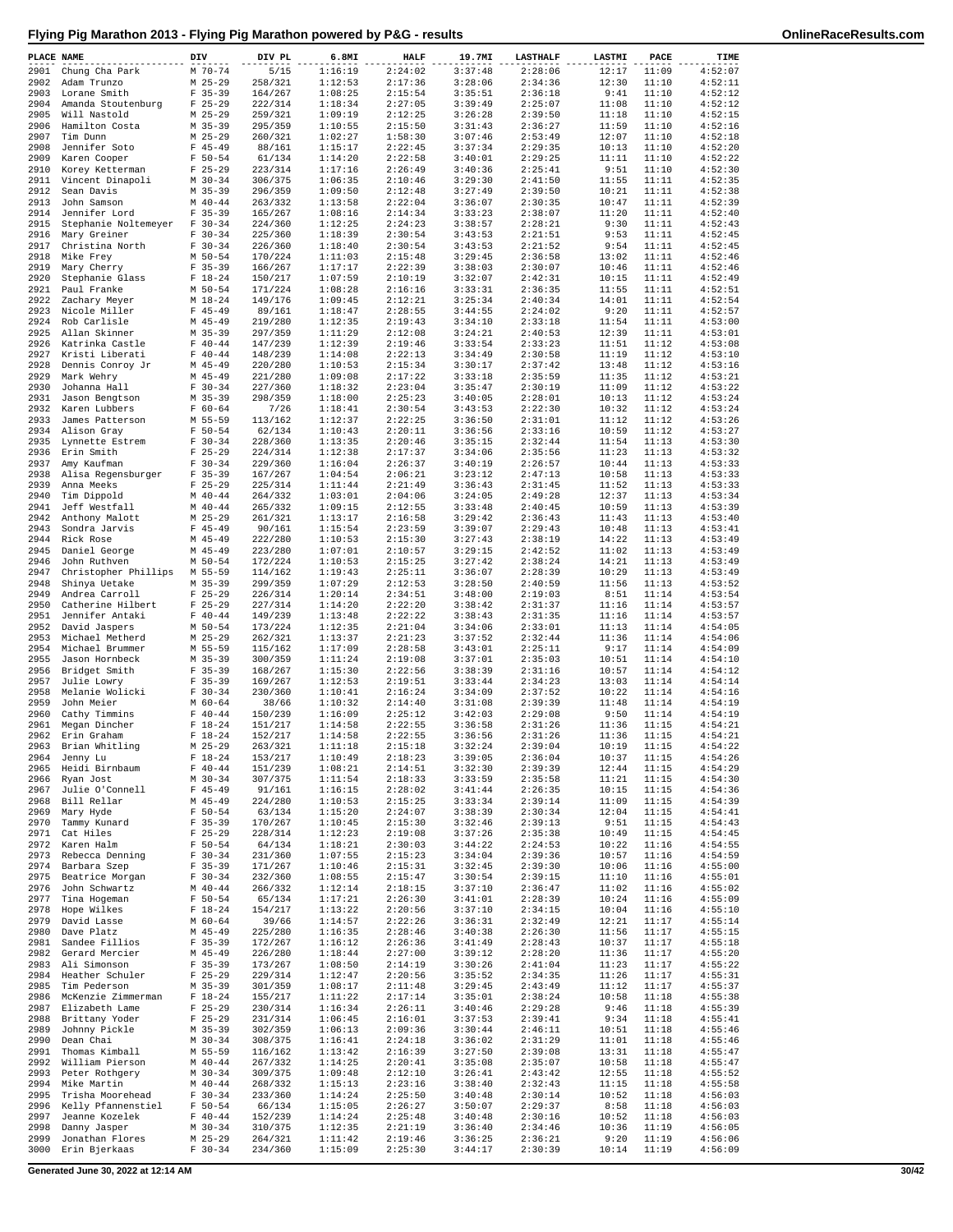| PLACE NAME   |                                             | DIV                      | DIV PL             | 6.8MI              | <b>HALF</b>        | 19.7MI             | <b>LASTHALF</b>    | LASTMI         | PACE           | TIME               |
|--------------|---------------------------------------------|--------------------------|--------------------|--------------------|--------------------|--------------------|--------------------|----------------|----------------|--------------------|
|              | 3001 Kristopher Bjerkaas                    | M 35-39                  | 303/359            | 1:15:09            | 2:25:29            | 3:44:17            | 2:30:40            | 10:14          | 11:19          | 4:56:09            |
| 3002         | Scott Snyder                                | M 50-54                  | 174/224            | 1:07:30            | 2:14:38            | 3:31:55            | 2:41:32            | 12:30          | 11:19          | 4:56:10            |
| 3003         | Alexandria Natal<br>Nires Amor Casimero     | $F 18-24$                | 156/217            | 1:09:36            | 2:14:42<br>2:24:05 | 3:37:14            | 2:41:29<br>2:32:17 | 10:02          | 11:19          | 4:56:10            |
| 3004<br>3005 | James Davis                                 | $F 30-34$<br>$M$ 30-34   | 235/360<br>311/375 | 1:14:04<br>1:11:44 | 2:18:32            | 3:40:10<br>3:36:20 | 2:37:51            | 10:20<br>11:17 | 11:19<br>11:19 | 4:56:21<br>4:56:22 |
| 3006         | Ryan Aldrich                                | $M$ 30-34                | 312/375            | 1:10:13            | 2:17:33            | 3:37:59            | 2:38:54            | 10:31          | 11:19          | 4:56:26            |
| 3007         | Cathy Russo                                 | $F 50 - 54$              | 67/134             | 1:13:50            |                    |                    |                    | 12:33          | 11:19          | 4:56:28            |
| 3008         | Joan Buhr                                   | $F$ 45-49                | 92/161             | 1:13:50            | 2:22:15            | 3:36:21            | 2:34:14            | 12:33          | 11:19          | 4:56:28            |
| 3009         | Guy Clanton                                 | $M$ 35-39                | 304/359            | 1:13:35            | 2:23:15            | 3:33:57            | 2:33:20            | 11:47          | 11:20          | 4:56:34            |
| 3010<br>3011 | Damitria Saler<br>Joshua Danis              | $F$ 35-39<br>$M$ 25-29   | 174/267<br>265/321 | 1:11:03<br>1:07:43 | 2:17:54<br>2:09:05 | 3:34:59<br>3:25:52 | 2:38:44<br>2:47:34 | 11:43<br>12:17 | 11:20<br>11:20 | 4:56:37<br>4:56:39 |
| 3012         | Fred Perrino                                | M 55-59                  | 117/162            | 1:16:12            | 2:24:25            | 3:40:40            | 2:32:15            | 11:28          | 11:20          | 4:56:39            |
| 3013         | Susan Perrino                               | F 55-59                  | 25/58              | 1:16:12            | 2:24:25            | 3:40:40            | 2:32:15            | 11:27          | 11:20          | 4:56:39            |
| 3014         | Stephanie Allen                             | $F 30-34$                | 236/360            | 1:18:44            | 2:29:31            | 3:43:19            | 2:27:11            | 10:02          | 11:20          | 4:56:42            |
| 3015         | Terry Bierman                               | M 55-59                  | 118/162            | 1:17:08            | 2:28:59            | 3:43:01            | 2:27:46            | 11:53          | 11:20          | 4:56:44            |
| 3016<br>3017 | Roger Kinder<br>Brian Phillips              | M 65-69<br>$M$ 30-34     | 14/26<br>313/375   | 1:17:09<br>1:13:18 | 2:28:59<br>2:19:38 | 3:42:59<br>3:35:14 | 2:27:46<br>2:37:13 | 11:53<br>13:20 | 11:20<br>11:20 | 4:56:44<br>4:56:51 |
| 3018         | Rebecca Foster                              | $F$ 25-29                | 232/314            | 1:12:20            | 2:20:53            | 3:38:56            | 2:36:02            | 11:10          | 11:20          | 4:56:54            |
| 3019         | Danielle Kraatz                             | $F$ 35-39                | 175/267            | 1:18:11            | 2:30:21            | 3:44:03            | 2:26:34            | 10:52          | 11:20          | 4:56:55            |
| 3020         | Adrienne Eastlake                           | $F$ 35-39                | 176/267            | 1:18:10            | 2:30:19            | 3:44:06            | 2:26:36            | 10:51          | 11:20          | 4:56:55            |
| 3021         | Sara Simpson                                | $F$ 25-29                | 233/314            | 1:09:06            | 2:16:31            | 3:34:14            | 2:40:24            | 11:50          | 11:20          | 4:56:55            |
| 3022         | Amy Davis                                   | $F 30-34$                | 237/360            | 1:23:23            | 2:33:53            | 3:45:03            | 2:23:03            | 10:29          | 11:20          | 4:56:56            |
| 3023<br>3024 | Lisa Stang<br>Kathy Roe                     | $F 18-24$<br>$F 50 - 54$ | 157/217<br>68/134  | 1:16:26<br>1:23:38 | 2:24:18<br>2:33:41 | 3:40:59<br>3:48:08 | 2:32:39<br>2:23:17 | 10:55<br>10:31 | 11:21<br>11:21 | 4:56:57<br>4:56:57 |
| 3025         | Pamela Card                                 | $F$ 35-39                | 177/267            | 1:01:27            | 2:08:43            | 3:39:39            | 2:48:16            | 10:04          | 11:21          | 4:56:58            |
| 3026         | Lori Gerkin                                 | $F 40 - 44$              | 153/239            | 1:15:31            | 2:23:55            | 3:39:35            | 2:33:09            | 11:38          | 11:21          | 4:57:03            |
| 3027         | Cynthia Kopeny                              | $F 30-34$                | 238/360            | 1:15:31            | 2:23:57            | 3:39:37            | 2:33:07            | 11:34          | 11:21          | 4:57:04            |
| 3028         | Patricia Schmidt Moore F 35-39              |                          | 178/267            | 1:12:44            | 2:23:04            | 3:41:33            | 2:34:03            | 10:20          | 11:21          | 4:57:06            |
| 3029<br>3030 | Brandon Walsh                               | $M$ 18-24<br>$M$ 40-44   | 150/176            | 1:07:39<br>1:02:10 | 2:12:48            | 3:33:53            | 2:44:19<br>2:58:21 | 10:20          | 11:21          | 4:57:07            |
| 3031         | Eric Melaro<br>Jasmine Swann                | $F 30 - 34$              | 269/332<br>239/360 | 1:09:22            | 1:58:48<br>2:14:55 | 3:22:48<br>3:38:04 | 2:42:14            | 10:42<br>10:57 | 11:21<br>11:21 | 4:57:08<br>4:57:09 |
| 3032         | Terry Seeberger                             | M 55-59                  | 119/162            | 1:11:25            | 2:16:52            | 3:31:21            | 2:40:18            | 12:04          | 11:21          | 4:57:10            |
| 3033         | Michael Piergalski                          | $M$ 25-29                | 266/321            | 1:11:26            | 2:16:51            | 3:31:14            | 2:40:19            | 12:05          | 11:21          | 4:57:10            |
| 3034         | Derek Bibler                                | $M$ 25-29                | 267/321            | 1:08:06            | 2:10:28            | 3:30:08            | 2:46:46            | 11:24          | 11:21          | 4:57:14            |
| 3035         | Jim Fischer                                 | $M$ 30-34                | 314/375            | 1:07:20            | 2:10:42            | 3:34:59            | 2:46:37            | 10:12          | 11:21          | 4:57:18            |
| 3036<br>3037 | Evan Wong                                   | $M_18-24$<br>$F 40 - 44$ | 151/176<br>154/239 | 1:08:59<br>1:09:58 | 2:16:22<br>2:18:47 | 3:40:29<br>3:38:04 | 2:40:57<br>2:38:37 | 9:36<br>11:42  | 11:21<br>11:22 | 4:57:19<br>4:57:24 |
| 3038         | Seret Rafferty<br>Brian Foltz               | $M$ 25-29                | 268/321            | 1:14:07            | 2:22:13            | 3:36:40            | 2:35:12            | 12:30          | 11:22          | 4:57:24            |
| 3039         | Juan Perches                                | $M$ 30-34                | 315/375            | 1:06:40            | 2:10:26            | 3:30:31            | 2:47:03            | 11:57          | 11:22          | 4:57:28            |
| 3040         | Laurie Bilovesky                            | $F$ 35-39                | 179/267            | 1:14:30            | 2:25:22            | 3:42:05            | 2:32:09            | 10:32          | 11:22          | 4:57:30            |
| 3041         | Dawn Mueller                                | $F 40 - 44$              | 155/239            | 1:12:18            | 2:22:50            | 3:39:14            | 2:34:47            | 12:04          | 11:22          | 4:57:37            |
| 3042         | Adel Erdaty                                 | $M$ 40-44                | 270/332            | 58:55              | 2:01:38            | 3:31:52            | 2:56:02            | 11:21          | 11:22          | 4:57:40            |
| 3043<br>3044 | Adam Templeton                              | $M$ 40-44<br>$F 40 - 44$ | 271/332<br>156/239 | 1:18:05<br>1:15:31 | 2:27:33<br>2:24:55 | 3:43:09<br>3:38:52 | 2:30:08<br>2:32:50 | 10:33<br>10:50 | 11:22<br>11:22 | 4:57:41<br>4:57:44 |
| 3045         | Kimberly Villena<br>Brian Shaw              | $M$ 40-44                | 272/332            | 1:10:41            | 2:12:08            | 3:27:04            | 2:45:36            | 12:15          | 11:22          | 4:57:44            |
| 3046         | Tim Bath                                    | M 35-39                  | 305/359            | 1:10:41            | 2:12:09            | 3:27:05            | 2:45:36            | 12:15          | 11:22          | 4:57:45            |
| 3047         | William Mertz                               | $M$ 30-34                | 316/375            | 1:14:30            | 2:21:58            | 3:32:40            | 2:35:51            | 11:58          | 11:22          | 4:57:48            |
| 3048         | Lisa Lamphere                               | $F 30-34$                | 240/360            | 1:11:20            | 2:15:14            | 3:34:36            | 2:42:41            | 11:28          | 11:23          | 4:57:54            |
| 3049         | Michael McPeek                              | M 45-49                  | 227/280            | 1:12:06            | 2:23:00            | 3:40:28            | 2:35:01            | 10:49          | 11:23          | 4:58:00            |
| 3050<br>3051 | Brigitta Cersovsky<br>Janell Hartman        | $F 50 - 54$<br>$F$ 35-39 | 69/134<br>180/267  | 1:12:26<br>1:16:14 | 2:27:06<br>2:24:55 | 3:43:03<br>3:41:01 | 2:30:55<br>2:33:07 | 11:08<br>9:57  | 11:23<br>11:23 | 4:58:01<br>4:58:01 |
| 3052         | Mike Kercsmar                               | $M$ 40-44                | 273/332            | 1:17:41            | 2:26:36            | 3:41:00            | 2:31:28            | 11:09          | 11:23          | 4:58:04            |
| 3053         | Billie Jo Mendoza                           | $F$ 45-49                | 93/161             | 1:11:17            | 2:21:55            | 3:38:53            | 2:36:11            | 11:37          | 11:23          | 4:58:06            |
| 3054         | Robert Charvat                              | $M$ 25-29                | 269/321            | 1:18:52            | 2:28:57            | 3:45:00            | 2:29:16            | 10:38          | 11:23          | 4:58:13            |
| 3055         | Ken Chestek                                 | M 55-59                  | 120/162            | 1:15:17            | 2:24:18            | 3:38:08            | 2:34:00            | 12:57          | 11:24          | 4:58:17            |
| 3056         | Chloe Hausfeld                              | $F$ 25-29                | 234/314            | 1:14:24            | 2:23:17            | 3:39:09            | 2:35:04            | 11:06          | 11:24          | 4:58:20            |
| 3057<br>3058 | Kristie Boehner<br>Charles Heritage         | $F$ 25-29<br>M 55-59     | 235/314<br>121/162 | 1:14:24<br>1:13:25 | 2:23:17<br>2:19:51 | 3:39:11<br>3:31:17 | 2:35:04<br>2:38:31 | 11:05<br>13:13 | 11:24<br>11:24 | 4:58:21<br>4:58:22 |
| 3059         | Tom Gilb                                    | $M$ 40-44                | 274/332            | 1:15:28            | 2:26:45            | 3:44:56            | 2:31:43            | 10:47          | 11:24          | 4:58:27            |
| 3060         | James Paschal                               | $M$ 40-44                | 275/332            | 1:18:47            | 2:28:35            | 3:42:28            | 2:29:54            | 11:50          | 11:24          | 4:58:28            |
| 3061         | Meagan Jones                                | $F$ 35-39                | 181/267            | 1:17:43            | 2:25:54            | 3:42:55            | 2:32:36            | 10:57          | 11:24          | 4:58:29            |
|              | 3062 Dean Jones                             | $M$ 40-44                | 276/332            | 1:17:43            | 2:25:54            | 3:42:54            | 2:32:36            | 10:59          | 11:24          | 4:58:30            |
|              | 3063 Carrie Schulze<br>3064 Steve Schoppert | $F 40-44$<br>$M$ 45-49   | 157/239<br>228/280 | 1:18:49<br>1:07:57 | 2:28:54<br>2:16:44 | 3:44:56<br>3:34:10 | 2:29:37<br>2:41:49 | 10:25<br>12:11 | 11:24<br>11:24 | 4:58:30<br>4:58:33 |
|              | 3065 Ronald Loper                           | M 70-74                  | 6/15               | 1:16:45            | 2:24:20            | 3:40:21            | 2:34:14            | 11:35          | 11:24          | 4:58:34            |
| 3066         | Charles Varney                              | $M$ 45-49                | 229/280            | 1:19:42            | 2:30:42            | 3:39:09            | 2:27:53            | 12:06          | 11:24          | 4:58:34            |
|              | 3067 Chrissie Groewa                        | $F 40 - 44$              | 158/239            | 1:23:37            | 2:41:23            | 3:50:39            | 2:17:18            | 9:58           | 11:24          | 4:58:41            |
| 3068         | Jessica Hilst                               | $F 30-34$                | 241/360            | 1:09:30            | 2:15:43            | 3:31:13            | 2:42:59            | 12:48          | 11:25          | 4:58:42            |
| 3069         | Melissa Ginsburg<br>3070 Kevin Dooley       | $F 30-34$<br>$M$ 35-39   | 242/360            | 1:17:24<br>1:18:12 | 2:31:19<br>2:32:08 | 3:44:04<br>3:46:03 | 2:27:31<br>2:26:50 | 10:37<br>10:29 | 11:25<br>11:25 | 4:58:50<br>4:58:58 |
| 3071         | Karl-Peter Hammer                           | $M$ 25-29                | 306/359<br>270/321 | 1:10:40            | 2:17:52            | 3:35:58            | 2:41:11            | 10:43          | 11:25          | 4:59:02            |
| 3072         | Rachel Hammer                               | $F$ 25-29                | 236/314            | 1:10:39            | 2:17:53            | 3:35:57            | 2:41:10            | 10:43          | 11:25          | 4:59:02            |
|              | 3073 Chris Park                             | $M_18-24$                | 152/176            | 1:04:03            | 2:10:11            | 3:27:09            | 2:48:53            | 10:07          | 11:25          | 4:59:04            |
|              | 3074 Michael Lamers                         | $M$ 45-49                | 230/280            | 1:18:26            | 2:29:16            | 3:44:59            | 2:29:50            | 10:56          | 11:25          | 4:59:05            |
| 3075<br>3076 | Jennifer Black                              | $F 50 - 54$              | 70/134             | 1:16:49            | 2:25:08            | 3:41:10            | 2:33:59            | 11:13          | 11:25          | 4:59:06<br>4:59:07 |
| 3077         | Justin King<br>Kwok Leung                   | M 35-39<br>$M$ 50-54     | 307/359<br>175/224 | 1:18:12<br>1:13:30 | 2:32:09<br>2:18:42 | 3:46:03<br>3:37:01 | 2:26:59<br>2:40:25 | 10:38<br>12:31 | 11:25<br>11:25 | 4:59:07            |
| 3078         | Stacy Embretson                             | $F 40-44$                | 159/239            | 1:09:42            | 2:16:00            | 3:39:18            | 2:43:15            | 10:02          | 11:26          | 4:59:14            |
| 3079         | Randolph Garcia                             | $M$ 25-29                | 271/321            | 1:09:42            | 2:16:01            | 3:39:17            | 2:43:14            | 10:02          | 11:26          | 4:59:14            |
| 3080         | Kathy Ray Schickel                          | $F 50 - 54$              | 71/134             | 1:07:20            | 2:09:49            | 3:34:41            | 2:49:31            | 12:05          | 11:26          | 4:59:20            |
| 3081         | Kristen Jones                               | $F$ 25-29                | 237/314            | 1:15:29            | 2:28:26            | 3:45:57            | 2:30:55            | 10:08          | 11:26          | 4:59:21            |
|              | 3082 Robert Bowers                          | $M$ 50-54                | 176/224            | 1:10:43            | 2:19:38            | 3:40:16            | 2:39:43            | 13:11          | 11:26          | 4:59:21            |
| 3083<br>3084 | Brian Simpson<br>Theresa Dahl               | $M$ 40-44<br>$F$ 45-49   | 277/332<br>94/161  | 1:17:32<br>1:17:33 | 2:27:37<br>2:27:38 | 3:42:57<br>3:42:58 | 2:31:48<br>2:31:48 | 11:02<br>11:03 | 11:26<br>11:26 | 4:59:25<br>4:59:25 |
| 3085         | Laura Markham                               | $F 30-34$                | 243/360            | 1:13:04            | 2:20:08            | 3:37:08            | 2:39:18            | 10:56          | 11:26          | 4:59:25            |
| 3086         | Alexandra Cartwright F 18-24                |                          | 158/217            | 1:13:04            | 2:20:07            | 3:37:08            | 2:39:19            | 10:56          | 11:26          | 4:59:26            |
| 3087         | Susan Biehle-Hulette F 35-39                |                          | 182/267            | 1:14:55            | 2:22:34            | 3:37:12            | 2:36:54            | 11:37          | 11:26          | 4:59:28            |
| 3088         | John Frazey                                 | $M$ 35-39                | 308/359            | 1:10:16            | 2:20:50            |                    | 2:38:43            | 11:44          | 11:26          | 4:59:32            |
| 3089         | Bob Fleming                                 | M 45-49                  | 231/280            | 1:14:31            | 2:23:40            | 3:39:33            | 2:35:54            | 10:22          | 11:26          | 4:59:33            |
| 3090<br>3091 | Katelyn Gulat<br>Casey Boland               | $F 18-24$<br>$F 18-24$   | 159/217<br>160/217 | 1:16:33<br>1:16:33 | 2:29:45<br>2:29:45 | 3:45:26<br>3:45:26 | 2:29:55<br>2:29:55 | 10:15<br>10:16 | 11:27<br>11:27 | 4:59:39<br>4:59:39 |
| 3092         | Dennis Lubas                                | M 35-39                  | 309/359            | 1:15:40            | 2:26:55            | 3:41:36            | 2:32:45            | 10:49          | 11:27          | 4:59:40            |
| 3093         | Erin Giblin                                 | $F$ 25-29                | 238/314            | 1:08:36            | 2:12:34            | 3:31:18            | 2:47:06            | 11:06          | 11:27          | 4:59:40            |
|              | 3094 Dave Hechler                           | $M$ 50-54                | 177/224            | 1:18:57            | 2:26:52            | 3:40:56            | 2:32:49            | 11:20          | 11:27          | 4:59:41            |
| 3095         | Charlene Badenhop                           | $F 40-44$                | 160/239            | 1:18:48            | 2:28:54            | 3:46:17            | 2:30:49            | 11:36          | 11:27          | 4:59:42            |
| 3096<br>3097 | Melanie Owen<br>Dan Jansen                  | $F 40-44$<br>$M$ 40-44   | 161/239<br>278/332 | 1:18:48<br>1:11:02 | 2:28:55<br>2:19:32 | 3:44:57<br>3:34:22 | 2:30:48<br>2:40:14 | 11:36<br>12:16 | 11:27<br>11:27 | 4:59:42<br>4:59:45 |
| 3098         | Megan Piotrowski                            | $F 18-24$                | 161/217            | 1:00:09            | 2:05:44            | 3:30:58            | 2:54:01            | 10:03          | 11:27          | 4:59:45            |
| 3099         | Casey Hogan                                 | $M$ 30-34                | 317/375            | 1:12:29            | 2:19:54            | 3:36:28            | 2:39:53            | 9:49           | 11:27          | 4:59:47            |
| 3100         | Kelly Brauchla                              | $F 30-34$                | 244/360            | 1:12:30            | 2:19:56            | 3:36:30            | 2:39:53            | 9:51           | 11:27          | 4:59:49            |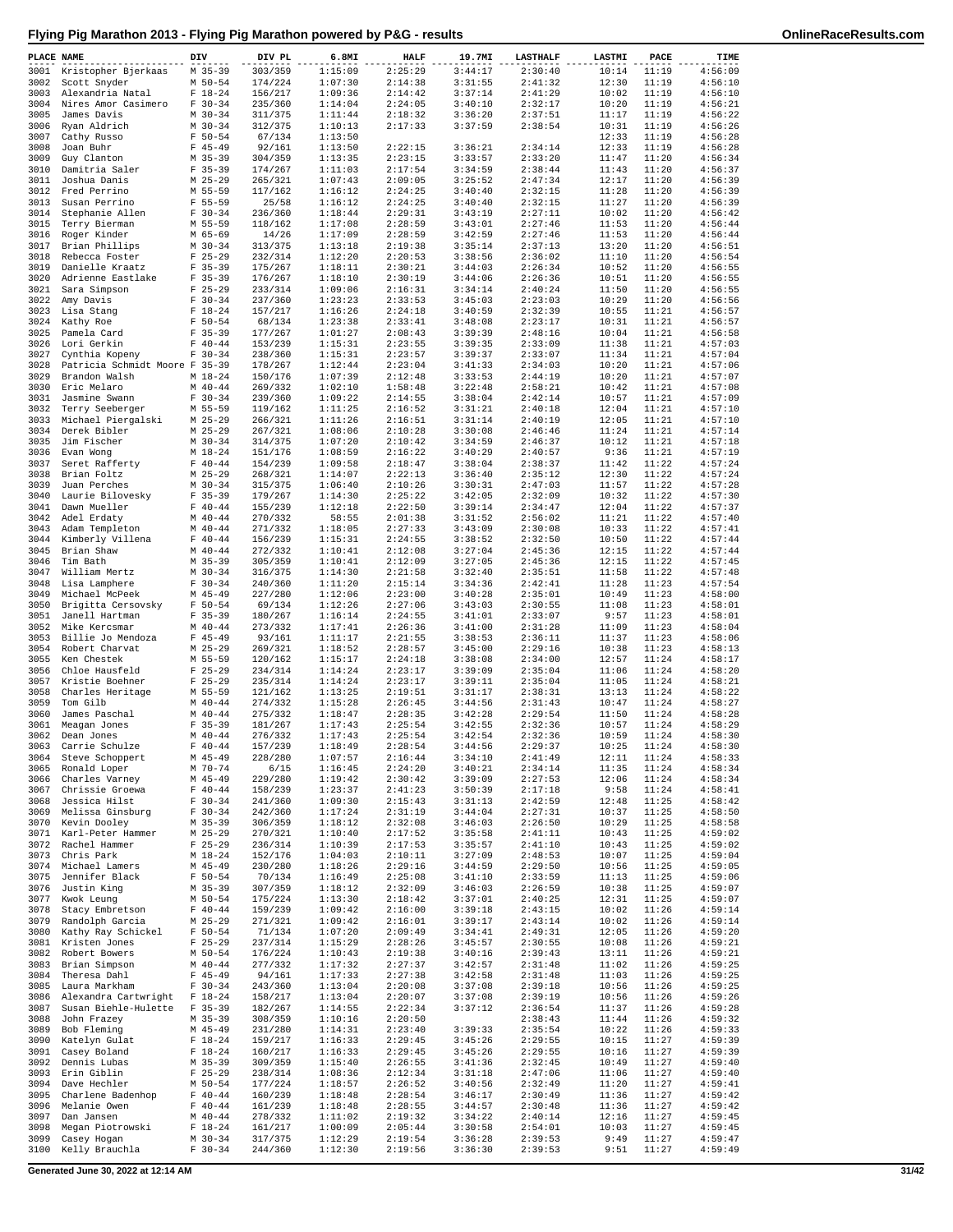| PLACE NAME   |                                           | DIV                      | DIV PL             | 6.8MI              | <b>HALF</b>        | 19.7MI             | <b>LASTHALF</b>    | <b>LASTMI</b>  | PACE           | TIME               |
|--------------|-------------------------------------------|--------------------------|--------------------|--------------------|--------------------|--------------------|--------------------|----------------|----------------|--------------------|
| 3101         | K. Yuki Hayashi                           | $F$ 35-39                | 183/267            | 1:15:35            | 2:24:37            | 3:44:48            | 2:35:16            | 10:53          | 11:27          | 4:59:53            |
| 3102         | Gary Updyke                               | $M$ 60-64                | 40/66              | 1:21:34            | 2:29:35            | 3:45:03            | 2:30:19            | 10:14          | 11:27          | 4:59:53            |
| 3103         | Senthil Ramasamy                          | $M$ 35-39                | 310/359            | 1:17:23            | 2:27:32            | 3:44:51            | 2:32:23            | 11:07          | 11:27          | 4:59:54            |
| 3104         | Ben Curtis                                | $M$ 45-49                | 232/280            | 1:11:56            | 2:16:25            | 3:35:04            | 2:43:33            | 12:07          | 11:27          | 4:59:57            |
| 3105<br>3106 | Melanie Reade<br>Amy Thompson             | $F$ 25-29<br>$F 30-34$   | 239/314<br>245/360 | 1:10:12<br>1:08:26 | 2:16:18<br>2:16:05 | 3:34:09<br>3:35:08 | 2:43:42<br>2:43:59 | 12:08<br>12:42 | 11:27<br>11:28 | 4:59:59<br>5:00:03 |
| 3107         | Stephanie Saylor                          | $F 30-34$                | 246/360            | 1:16:58            | 2:28:11            | 3:44:37            | 2:31:57            | 9:55           | 11:28          | 5:00:08            |
| 3108         | Paul Waller Ii                            | $M_18-24$                | 153/176            | 1:12:56            | 2:22:53            | 3:39:41            | 2:37:21            | 11:00          | 11:28          | 5:00:14            |
| 3109         | Georgia Damalas Snodgr F 40-44            |                          | 162/239            | 1:13:23            | 2:21:36            | 3:38:59            | 2:38:49            | 11:56          | 11:28          | 5:00:24            |
| 3110         | Jennifer Tiller                           | $F$ 35-39                | 184/267            | 1:13:24            | 2:21:34            | 3:38:59            | 2:38:50            | 11:54          | 11:28          | 5:00:24            |
| 3111         | Benjamin Weldon                           | $M$ 25-29                | 272/321            | 1:08:59            | 2:11:55            | 3:34:48            | 2:48:37            | 11:44          | 11:29          | 5:00:31            |
| 3112         | Jennifer Vonrissen                        | $F 30-34$                | 247/360            | 1:08:36            | 2:17:47            | 3:39:01            | 2:42:47            | 11:32          | 11:29          | 5:00:34            |
| 3113         | Michael Poehner                           | $M$ 30-34                | 318/375            | 1:04:16            | 2:09:49            | 3:31:16            | 2:50:46            | 12:08          | 11:29          | 5:00:34            |
| 3114<br>3115 | Mandy Agnew                               | $F$ 25-29<br>$F$ 45-49   | 240/314            | 1:10:37<br>1:14:41 | 2:19:14<br>2:21:18 | 3:41:15<br>3:35:49 | 2:41:36<br>2:39:34 | 10:46<br>13:27 | 11:29<br>11:29 | 5:00:49<br>5:00:51 |
| 3116         | Deborah Lazerson<br>Kristina Apke         | $F 40 - 44$              | 95/161<br>163/239  | 1:18:37            | 2:32:01            | 3:49:50            | 2:28:55            | 9:18           | 11:30          | 5:00:55            |
| 3117         | Laura Wartel                              | $F$ 45-49                | 96/161             | 1:17:56            | 2:28:55            | 3:46:33            | 2:32:05            | 10:55          | 11:30          | 5:00:59            |
| 3118         | Carolyn Mobley                            | $F 50 - 54$              | 72/134             | 1:16:43            | 2:27:18            | 3:42:46            | 2:33:43            | 11:23          | 11:30          | 5:01:00            |
| 3119         | Amy Barrett                               | $F 40 - 44$              | 164/239            | 1:19:49            | 2:33:45            | 3:48:18            | 2:27:21            | 10:53          | 11:30          | 5:01:06            |
| 3120         | David Robinson                            | $M$ 60-64                | 41/66              | 1:18:08            | 2:33:32            | 3:48:09            | 2:27:36            | 11:09          | 11:30          | 5:01:07            |
| 3121         | Mark Gonzalez                             | M 50-54                  | 178/224            | 1:03:22            | 2:05:08            | 3:31:16            | 2:56:03            | 11:05          | 11:30          | 5:01:10            |
| 3122         | Marianna Lang                             | $F 18-24$                | 162/217            | 1:09:45            | 2:18:23            | 3:38:17            | 2:42:59            | 10:58          | 11:31          | 5:01:22            |
| 3123<br>3124 | Michael Rhodes<br>William Wickert         | $M$ 50-54<br>$M$ 30-34   | 179/224<br>319/375 | 1:15:00<br>1:14:17 | 2:24:26<br>2:24:15 | 3:41:38<br>3:42:56 | 2:36:57<br>2:37:09 | 11:15<br>10:48 | 11:31<br>11:31 | 5:01:22<br>5:01:23 |
| 3125         | Jodie Roedersheimer                       | $F 30-34$                | 248/360            | 1:14:17            | 2:24:17            | 3:42:56            | 2:37:07            | 10:48          | 11:31          | 5:01:23            |
| 3126         | Joanne Gorski                             | $F$ 45-49                | 97/161             | 1:11:30            | 2:23:10            | 3:27:24            | 2:38:15            | 13:27          | 11:31          | 5:01:24            |
| 3127         | Imran Khan                                | $M$ 40-44                | 279/332            | 1:11:10            | 2:19:55            | 3:39:22            | 2:41:45            | 11:45          | 11:31          | 5:01:39            |
| 3128         | Bridget Temple                            | $F 30-34$                | 249/360            | 1:10:52            | 2:17:40            | 3:42:42            | 2:44:03            | 10:52          | 11:31          | 5:01:42            |
| 3129         | Alena Cushman                             | $F 30-34$                | 250/360            | 1:10:52            | 2:17:40            | 3:42:43            | 2:44:04            | 10:54          | 11:31          | 5:01:44            |
| 3130         | Paul Brown                                | $M$ 40-44                | 280/332            | 1:12:59            | 2:22:44            | 3:44:46            | 2:39:00            | 10:01          | 11:31          | 5:01:44            |
| 3131         | David Lupcke                              | $M$ 45-49                | 233/280            | 1:18:03            | 2:27:41            | 3:44:17            | 2:34:04            | 11:00          | 11:31          | 5:01:44            |
| 3132         | Heather Gensiejewski                      | $F$ 25-29                | 241/314            | 1:18:39            | 2:29:23            | 3:57:43            | 2:32:23            | 7:24           | 11:32          | 5:01:45            |
| 3133<br>3134 | Edwin Fuller                              | $M$ 50-54                | 180/224            | 1:23:18<br>1:20:24 | 2:31:13<br>2:29:37 | 3:45:29<br>3:43:49 | 2:30:37            | 10:05          | 11:32<br>11:32 | 5:01:50<br>5:01:50 |
| 3135         | Loren Cotton<br>Andrea McLearen           | $M$ 25-29<br>$F 30 - 34$ | 273/321<br>251/360 | 1:10:23            | 2:19:31            | 3:35:34            | 2:32:13<br>2:42:22 | 11:06<br>12:13 | 11:32          | 5:01:53            |
| 3136         | Lauren Burkhart                           | $F$ 25-29                | 242/314            | 1:14:04            | 2:19:46            | 3:39:32            | 2:42:11            | 11:47          | 11:32          | 5:01:57            |
| 3137         | Jackie Quispe                             | $F$ 25-29                | 243/314            | 1:13:51            | 2:18:57            | 3:32:25            | 2:43:01            | 13:43          | 11:32          | 5:01:58            |
| 3138         | Jessica Schaaf                            | $F 18-24$                | 163/217            | 1:13:51            | 2:18:56            | 3:32:25            | 2:43:03            | 13:42          | 11:32          | 5:01:58            |
| 3139         | Sandy Assum                               | $F 55 - 59$              | 26/58              | 1:14:56            | 2:25:19            | 3:42:29            | 2:36:40            | 11:50          | 11:32          | 5:01:58            |
| 3140         | Greq Levens                               | M 45-49                  | 234/280            | 1:22:04            | 2:34:42            | 3:48:56            | 2:27:16            | 11:02          | 11:32          | 5:01:58            |
| 3141         | Dacia McCoy                               | $F$ 25-29                | 244/314            | 1:20:08            | 2:33:28            | 3:49:36            | 2:28:33            | 10:29          | 11:32          | 5:02:00            |
| 3142         | Michelle Foster                           | $F$ 45-49                | 98/161             | 1:20:07            | 2:33:26            | 3:49:33            | 2:28:35            | 10:30          | 11:32          | 5:02:01            |
| 3143         | Jennifer Turk                             | $F 30-34$                | 252/360            | 1:20:08            | 2:33:28            | 3:49:34            | 2:28:33            | 10:30          | 11:32          | 5:02:01            |
| 3144<br>3145 | Lou Lemmers                               | $M$ 45-49<br>$F$ 45-49   | 235/280<br>99/161  | 1:05:40<br>1:12:30 | 2:12:15<br>2:21:42 | 3:41:04<br>3:41:13 | 2:49:49<br>2:40:25 | 11:44<br>11:20 | 11:32<br>11:32 | 5:02:03<br>5:02:06 |
| 3146         | Traci Lambert<br>Daniel Guthrie           | $M_18-24$                | 154/176            | 1:08:13            | 2:14:40            | 3:37:13            | 2:47:27            | 12:01          | 11:32          | 5:02:06            |
| 3147         | Victoria Dominach                         | $F 18-24$                | 164/217            | 1:12:59            | 2:21:30            | 3:42:41            | 2:40:41            | 10:51          | 11:32          | 5:02:10            |
| 3148         | Lori Hensley                              | $F$ 35-39                | 185/267            | 1:12:58            | 2:21:31            | 3:42:39            | 2:40:40            | 10:53          | 11:32          | 5:02:11            |
| 3149         | Bruce Favret                              | M 60-64                  | 42/66              | 1:18:11            | 2:30:20            | 3:44:05            | 2:31:54            | 11:50          | 11:33          | 5:02:14            |
| 3150         | Joe Wong                                  | $M$ 40-44                | 281/332            | 1:17:10            | 2:28:41            | 3:44:33            | 2:33:35            | 11:47          | 11:33          | 5:02:16            |
| 3151         | Jon Baron                                 | $M$ 40-44                | 282/332            | 1:22:27            | 2:30:30            | 3:45:15            | 2:31:48            | 11:05          | 11:33          | 5:02:18            |
| 3152         | Lynn Enke                                 | $F 30-34$                | 253/360            | 1:08:41            | 2:16:26            | 3:37:20            | 2:45:53            | 12:08          | 11:33          | 5:02:19            |
| 3153         | Mindy Stephens                            | $F 30-34$                | 254/360            | 1:18:35            | 2:29:59            | 3:46:22            | 2:32:22            | 11:27          | 11:33          | 5:02:21            |
| 3154<br>3155 | Chuck Allen<br>Vincent Ochwat             | $M$ 40-44<br>$M$ 45-49   | 283/332<br>236/280 | 1:21:00<br>1:22:27 | 2:34:00<br>2:30:33 | 3:50:20<br>3:45:15 | 2:28:23<br>2:31:52 | 9:04<br>11:11  | 11:33<br>11:33 | 5:02:22<br>5:02:25 |
| 3156         | Catherine Aldrich                         | $F 55 - 59$              | 27/58              | 1:16:09            | 2:28:22            | 3:42:45            | 2:34:05            | 11:32          | 11:33          | 5:02:27            |
| 3157         | Paul Rousseau                             | $M$ 30-34                | 320/375            | 1:16:10            | 2:20:18            | 3:40:47            | 2:42:14            | 9:46           | 11:33          | 5:02:31            |
| 3158         | Heather McAninch                          | $F 40 - 44$              | 165/239            | 1:18:48            | 2:30:48            | 3:48:06            | 2:31:45            | 10:35          | 11:33          | 5:02:32            |
| 3159         | Domitilia Dos Santos                      | $F 55 - 59$              | 28/58              | 1:12:09            | 2:25:57            | 3:46:12            | 2:36:36            | 12:22          | 11:33          | 5:02:32            |
| 3160         | Gary Grosch                               | M 55-59                  | 122/162            | 1:05:34            | 2:07:50            | 3:17:12            | 2:54:47            | 15:42          | 11:33          | 5:02:37            |
| 3161         | Craig Westphal                            | $M$ 35-39                | 311/359            | 1:18:48            | 2:27:58            | 3:44:12            | 2:34:43            | 11:06          | 11:34          | 5:02:40            |
|              | 3162 Ricardo Berns                        | $M$ 60-64<br>$F 18 - 24$ | 43/66              | 1:08:09            | 2:12:53<br>2:17:54 | 3:33:32<br>3:37:17 | 2:49:49            | 12:31          | 11:34<br>11:34 | 5:02:42<br>5:02:45 |
|              | 3163 Rebecca Schilling<br>3164 Jill Rider | $F 30-34$                | 165/217<br>255/360 | 1:09:44<br>1:23:14 | 2:37:27            | 3:51:32            | 2:44:52<br>2:25:23 | 11:58<br>11:21 | 11:34          | 5:02:50            |
| 3165         | Michael Potter                            | $M$ 35-39                | 312/359            | 1:15:24            | 2:19:40            | 3:37:16            | 2:43:15            | 11:11          | 11:34          | 5:02:55            |
| 3166         | Blythe Rogers                             | $F 30-34$                | 256/360            | 1:15:24            | 2:19:39            | 3:37:16            | 2:43:16            | 11:11          | 11:34          | 5:02:55            |
| 3167         | Peggy Casey                               | $F 40 - 44$              | 166/239            | 1:11:14            | 2:19:49            | 3:39:59            | 2:43:13            | 12:36          | 11:34          | 5:03:01            |
| 3168         | Katherine Murphy                          | $F 30-34$                | 257/360            | 1:10:49            | 2:17:42            | 3:35:38            | 2:45:21            | 13:12          | 11:34          | 5:03:03            |
| 3169         | Jim Beshalske                             | M 60-64                  | 44/66              | 1:11:22            | 2:18:28            | 3:40:57            | 2:44:45            | 11:43          | 11:35          | 5:03:12            |
| 3170         | Rocio Mondragon                           | $F$ 35-39                | 186/267            | 1:11:23            | 2:21:51            | 3:40:39            | 2:41:26            | 10:25          | 11:35          | 5:03:16            |
| 3171         | Courtney Lillquist                        | $F$ 25-29<br>$M$ 25-29   | 245/314            | 1:13:53            | 2:24:09            | 3:43:43            | 2:39:08<br>2:42:04 | 11:47          | 11:35          | 5:03:17<br>5:03:17 |
| 3172<br>3173 | Tyler Means<br>Greg Bell                  | $M$ 50-54                | 274/321<br>181/224 | 1:18:50<br>1:10:39 | 2:21:14<br>2:11:57 | 3:40:21<br>3:27:10 | 2:51:25            | 9:26<br>14:26  | 11:35<br>11:35 | 5:03:22            |
| 3174         | Edward Prekelezaj                         | $M$ 30-34                | 321/375            | 1:05:25            | 2:10:18            | 3:34:19            | 2:53:08            | 12:49          | 11:35          | 5:03:26            |
| 3175         | Star Staubach                             | $F$ 35-39                | 187/267            | 1:13:21            | 2:22:34            | 3:42:17            | 2:40:57            | 10:33          | 11:36          | 5:03:30            |
| 3176         | Briana Smith                              | $F 30-34$                | 258/360            | 1:10:06            | 2:15:29            | 3:34:36            | 2:48:02            | 10:33          | 11:36          | 5:03:31            |
| 3177         | Jay Eiteljorge                            | $M$ 35-39                | 313/359            | 1:14:00            | 2:26:45            | 3:53:44            | 2:36:57            | 9:16           | 11:36          | 5:03:41            |
| 3178         | Andrea Nelson                             | $F 30-34$                | 259/360            | 1:13:30            | 2:19:38            | 3:39:26            | 2:44:05            | 11:28          | 11:36          | 5:03:43            |
| 3179         | Matthew Tyla                              | M 35-39                  | 314/359            | 1:14:50            | 2:20:13            | 3:38:28            | 2:43:30            | 13:14          | 11:36          | 5:03:43            |
| 3180         | Tracey Woodson                            | $F 40 - 44$              | 167/239            | 1:11:31            | 2:18:43            | 3:35:39            | 2:45:03            | 11:57          | 11:36          | 5:03:46            |
| 3181         | Joy Pope                                  | $F$ 35-39                | 188/267            | 1:15:24            | 2:25:45            | 3:42:32            | 2:38:11            | 11:34          | 11:36          | 5:03:55            |
| 3182<br>3183 | David Borton<br>Alicia Bowman             | M 25-29<br>$F$ 35-39     | 275/321<br>189/267 | 1:12:55<br>1:12:05 | 2:22:25<br>2:18:49 | 3:37:40<br>3:37:43 | 2:41:39<br>2:45:20 | 11:51<br>12:51 | 11:37<br>11:37 | 5:04:03<br>5:04:09 |
| 3184         | Lindsey Beiting                           | $F$ 25-29                | 246/314            | 1:09:17            | 2:14:05            | 3:34:06            | 2:50:15            | 11:31          | 11:37          | 5:04:19            |
| 3185         | Hisashi Arai                              | $M$ 40-44                | 284/332            | 59:52              | 1:56:15            | 3:20:53            | 3:08:04            | 14:35          | 11:37          | 5:04:19            |
| 3186         | Matt Oneill                               | $M$ 50-54                | 182/224            |                    |                    | 3:33:50            |                    | 11:18          | 11:37          | 5:04:21            |
| 3187         | Amber Del Re                              | $F$ 35-39                | 190/267            | 1:09:23            | 2:12:11            | 3:40:22            | 2:52:10            | 10:11          | 11:37          | 5:04:21            |
| 3188         | Michael Del Re                            | $M$ 35-39                | 315/359            | 1:09:23            | 2:12:11            | 3:40:21            | 2:52:11            | 10:10          | 11:37          | 5:04:22            |
| 3189         | David Daniel                              | M 55-59                  | 123/162            | 1:11:50            | 2:21:04            | 3:41:10            | 2:43:20            | 12:17          | 11:38          | 5:04:23            |
| 3190<br>3191 | Michelle Beach<br>Monique Andersen        | $F 30-34$<br>$F 50 - 54$ | 260/360<br>73/134  | 1:11:50<br>1:12:55 | 2:21:04<br>2:22:22 | 3:41:09<br>3:45:43 | 2:43:20<br>2:42:11 | 12:16<br>11:46 | 11:38<br>11:38 | 5:04:23<br>5:04:33 |
| 3192         | Paul Huffman                              | $M$ 25-29                | 276/321            | 1:10:01            | 2:13:29            | 3:30:47            | 2:51:06            | 15:41          | 11:38          | 5:04:34            |
| 3193         | Valencia Mitchell                         | $F$ 35-39                | 191/267            | 1:12:15            | 2:20:45            | 3:37:48            | 2:43:51            | 12:07          | 11:38          | 5:04:35            |
| 3194         | Tim Cuttle                                | M 50-54                  | 183/224            | 1:13:31            | 2:21:09            | 3:38:12            | 2:43:27            | 12:31          | 11:38          | 5:04:35            |
| 3195         | Donna Sarky                               | $F 50 - 54$              | 74/134             | 1:21:02            | 2:33:04            | 3:49:08            | 2:31:43            | 11:45          | 11:38          | 5:04:47            |
| 3196         | Terry Pugh                                | M 50-54                  | 184/224            | 1:15:13            | 2:22:50            | 3:40:33            | 2:41:59            | 12:09          | 11:39          | 5:04:49            |
| 3197         | Egbert Jakobs                             | $M$ 45-49                | 237/280            | 1:13:18            | 2:19:08            | 3:39:41            | 2:45:46            | 13:41          | 11:39          | 5:04:54            |
| 3198<br>3199 | Justin Whiteman<br>Deborah Thompson       | $M$ 35-39<br>$F$ 45-49   | 316/359<br>100/161 | 1:14:13<br>1:16:04 | 2:21:56<br>2:27:15 | 3:40:57            | 2:42:59<br>2:37:46 | 11:00<br>10:42 | 11:39<br>11:39 | 5:04:55<br>5:05:01 |
| 3200         | Jessica Roedersheimer F 30-34             |                          | 261/360            |                    |                    | 3:46:47            |                    | 11:57          | 11:39          | 5:05:12            |

**Generated June 30, 2022 at 12:14 AM 32/42**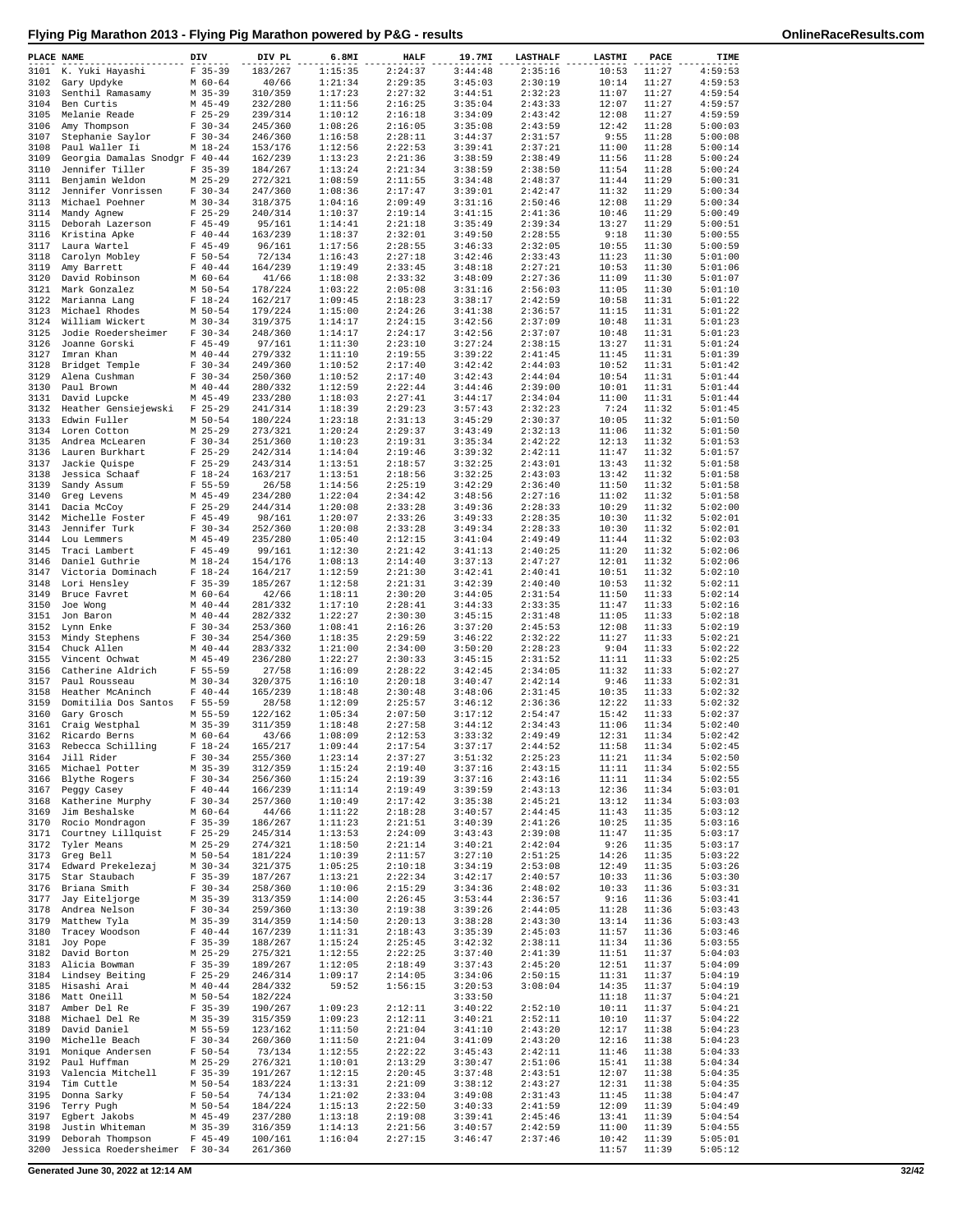| PLACE NAME   |                                       | DIV                         | DIV PL             | 6.8MI              | <b>HALF</b>        | 19.7MI             | <b>LASTHALF</b>    | LASTMI         | PACE           | TIME               |
|--------------|---------------------------------------|-----------------------------|--------------------|--------------------|--------------------|--------------------|--------------------|----------------|----------------|--------------------|
| 3201         | Roxane Westover                       | $F$ 25-29                   | 247/314            | 1:16:06            | 2:26:32            | 3:44:37            | 2:38:43            | 12:25          | 11:40          | 5:05:14            |
| 3202         | Brittany Calhoun                      | $F 18-24$                   | 166/217            | 1:10:35            | 2:23:26            | 3:48:31            | 2:41:55            | 10:37          | 11:40          | 5:05:21            |
| 3203         | Ryan Engle                            | $M$ 35-39                   | 317/359            | 1:13:16            | 2:19:31            | 3:35:44            | 2:45:51            | 10:40          | 11:40          | 5:05:21            |
| 3204         | Jessyca Wojtkiewicz                   | $F 30-34$                   | 262/360            | 1:16:26            | 2:28:19            | 3:46:52            | 2:37:04            | 11:23          | 11:40          | 5:05:23            |
| 3205<br>3206 | Teri Monti<br>Kimberly Majick         | $F 55 - 59$<br>$F 40 - 44$  | 29/58<br>168/239   | 1:12:31            | 2:21:16            | 3:44:47<br>3:40:36 | 2:44:08            | 11:08<br>12:43 | 11:40<br>11:40 | 5:05:23<br>5:05:29 |
| 3207         | Justin Cook                           | $M$ 25-29                   | 277/321            | 1:05:50            | 2:09:43            | 3:37:17            | 2:55:47            | 10:44          | 11:40          | 5:05:30            |
| 3208         | Robin Waymire                         | $F$ 45-49                   | 101/161            | 1:25:44            | 2:35:16            | 3:50:40            | 2:30:17            | 11:17          | 11:40          | 5:05:33            |
| 3209         | Kate Westerhaus                       | $F$ 25-29                   | 248/314            |                    | 2:31:06            | 3:50:47            | 2:34:30            | 10:20          | 11:40          | 5:05:35            |
| 3210         | Jim O'Donnell                         | $M$ 45-49                   | 238/280            | 1:16:41            | 2:25:48            | 3:49:57            | 2:39:50            | 10:53          | 11:40          | 5:05:38            |
| 3211         | Scott Galloway                        | $M$ 40-44                   | 285/332            | 1:10:44            | 2:13:56            | 3:30:55            | 2:51:46            | 12:28          | 11:41          | 5:05:42            |
| 3212         | Randy McCully                         | $M$ 30-34                   | 322/375            | 1:14:28            | 2:21:47            | 3:39:39            | 2:44:05            | 14:10          | 11:41          | 5:05:51            |
| 3213         | Kristine Simmermon                    | $F$ 35-39                   | 192/267            | 1:15:55            | 2:30:11            | 3:45:42            | 2:35:43            | 11:48          | 11:41          | 5:05:53<br>5:05:56 |
| 3214<br>3215 | Jason Myers<br>Genevieve Ratti        | $M$ 35-39<br>$F 30-34$      | 318/359<br>263/360 | 1:17:14<br>1:12:38 | 2:24:29<br>2:23:09 | 3:43:02<br>3:42:03 | 2:41:27<br>2:42:50 | 11:57<br>12:32 | 11:41<br>11:41 | 5:05:58            |
| 3216         | Sarah Perine                          | $F$ 25-29                   | 249/314            | 1:20:36            | 2:35:12            | 3:53:58            | 2:30:50            | 11:02          | 11:41          | 5:06:02            |
| 3217         | Victoria Farmer                       | $F 30-34$                   | 264/360            | 1:22:32            | 2:36:52            | 3:53:57            | 2:29:18            | 10:44          | 11:42          | 5:06:09            |
| 3218         | Sarah Dills                           | $F 30-34$                   | 265/360            | 1:20:38            | 2:35:16            | 3:53:59            | 2:30:56            | 10:43          | 11:42          | 5:06:11            |
| 3219         | Matthew Lafkas                        | $M$ 30-34                   | 323/375            | 1:06:18            | 2:10:56            | 3:39:45            | 2:55:20            | 10:41          | 11:42          | 5:06:15            |
| 3220         | Polly Brown                           | $F$ 45-49                   | 102/161            | 1:15:49            | 2:25:22            | 3:45:41            | 2:40:54            | 11:53          | 11:42          | 5:06:16            |
| 3221         | Douglass Dye                          | $M$ 45-49                   | 239/280            | 1:12:15            | 2:19:46            | 3:47:33            | 2:46:34            | 11:54          | 11:42          | 5:06:19            |
| 3222<br>3223 | Kathryn Williams<br>Cari Covey        | $F 50 - 54$<br>$F$ 45-49    | 75/134<br>103/161  | 1:11:47<br>1:17:12 | 2:20:56<br>2:30:08 | 3:42:17<br>3:47:34 | 2:45:27<br>2:36:16 | 11:43<br>11:24 | 11:42<br>11:42 | 5:06:23<br>5:06:23 |
| 3224         | Calvin Covey                          | $M$ 45-49                   | 240/280            | 1:17:12            | 2:30:08            | 3:47:36            | 2:36:16            | 11:24          | 11:42          | 5:06:23            |
| 3225         | Stephanie Hughes                      | $F$ 45-49                   | 104/161            | 1:11:48            | 2:20:55            | 3:42:19            | 2:45:29            | 12:10          | 11:42          | 5:06:24            |
| 3226         | Trudy Humphreys                       | $F$ 45-49                   | 105/161            | 1:16:37            | 2:25:29            | 3:45:07            | 2:40:57            | 11:02          | 11:42          | 5:06:25            |
| 3227         | Theresa Lynch                         | $F 50 - 54$                 | 76/134             | 1:16:40            | 2:28:58            | 3:45:31            | 2:37:36            | 10:56          | 11:43          | 5:06:34            |
| 3228         | Jennifer Ziehl                        | $F 40 - 44$                 | 169/239            | 1:16:13            | 2:26:34            | 3:48:29            | 2:40:03            | 10:57          | 11:43          | 5:06:37            |
| 3229         | David Johnson                         | $M$ 35-39                   | 319/359            | 1:19:52            | 2:34:07            | 3:49:58            | 2:32:34            | 9:45           | 11:43          | 5:06:41            |
| 3230         | David Moore                           | $M$ 45-49                   | 241/280            | 1:19:53            | 2:34:06            | 3:49:58<br>3:38:27 | 2:32:35            | 9:46           | 11:43          | 5:06:41            |
| 3231<br>3232 | Mike Lehnert<br>Christopher Beasley   | $M$ 45-49<br>$M_18-24$      | 242/280<br>155/176 | 1:09:11<br>1:21:10 | 2:14:04<br>2:26:36 | 3:45:25            | 2:52:44<br>2:40:17 | 9:51<br>9:49   | 11:43<br>11:43 | 5:06:48<br>5:06:53 |
| 3233         | Stacy Honnert                         | $F 30-34$                   | 266/360            | 1:12:08            | 2:22:34            | 3:43:36            | 2:44:23            | 11:37          | 11:43          | 5:06:56            |
| 3234         | Kevin Hensley                         | $M$ 30-34                   | 324/375            | 1:09:13            | 2:12:36            | 3:32:08            | 2:54:23            | 13:14          | 11:43          | 5:06:58            |
| 3235         | Carrieanne Hershman                   | $F 30-34$                   | 267/360            | 1:22:13            | 2:35:43            | 3:52:44            | 2:31:21            | 9:49           | 11:44          | 5:07:04            |
| 3236         | Ted Ward                              | $M$ 40-44                   | 286/332            | 1:13:06            | 2:21:39            | 3:38:26            | 2:45:26            | 14:44          | 11:44          | 5:07:05            |
| 3237         | Keith Ryan                            | $M$ 40-44                   | 287/332            | 1:12:36            | 2:19:47            | 3:40:56            | 2:47:19            | 13:05          | 11:44          | 5:07:05            |
| 3238         | Douglas Drakeley                      | $M$ 50-54                   | 185/224            | 1:17:15            | 2:26:09            | 3:43:31            | 2:41:01            | 12:25          | 11:44          | 5:07:09            |
| 3239         | Mike Jantausch                        | $M$ 40-44                   | 288/332            | 1:10:38<br>1:15:07 | 2:15:57            | 3:33:58            | 2:51:17<br>2:43:05 | 12:16          | 11:44          | 5:07:13            |
| 3240<br>3241 | Evelyn Gonzalez<br>Vickie Saccone     | $F 55 - 59$<br>$F 55 - 59$  | 30/58<br>31/58     | 1:16:51            | 2:24:11<br>2:28:02 | 3:45:06<br>3:45:55 | 2:39:17            | 11:54<br>11:51 | 11:44<br>11:44 | 5:07:15<br>5:07:19 |
| 3242         | Lisa Grippe                           | $F 50 - 54$                 | 77/134             | 1:09:03            | 2:13:35            | 3:35:10            | 2:53:49            | 14:02          | 11:44          | 5:07:24            |
| 3243         | Thelma Helms                          | $F 50 - 54$                 | 78/134             | 1:22:13            | 2:35:42            | 3:52:44            | 2:31:44            | 10:10          | 11:44          | 5:07:25            |
| 3244         | Darcey Voelker                        | $F$ 45-49                   | 106/161            | 1:13:00            | 2:23:10            | 3:42:00            | 2:44:19            | 11:56          | 11:45          | 5:07:28            |
| 3245         | Veronica Rogala                       | $F 18-24$                   | 167/217            | 1:10:05            | 2:19:38            | 3:44:50            | 2:48:00            | 11:51          | 11:45          | 5:07:37            |
| 3246         | Tamara Wilson                         | $F 50 - 54$                 | 79/134             | 1:14:24            | 2:28:38            | 3:46:18            | 2:39:06            | 11:27          | 11:45          | 5:07:44            |
| 3247<br>3248 | Joe Dollries                          | $M$ 45-49                   | 243/280            | 1:16:35            | 2:24:00            | 3:42:35            | 2:43:52            | 13:30          | 11:45          | 5:07:52            |
| 3249         | Mary Signorelli<br>Shirley Sirois     | $F 50 - 54$<br>$F 65 - 69$  | 80/134<br>2/11     | 1:14:22<br>1:17:39 | 2:25:14<br>2:29:55 | 3:45:11<br>3:49:23 | 2:42:46<br>2:38:10 | 11:32<br>11:32 | 11:46<br>11:46 | 5:08:00<br>5:08:05 |
| 3250         | Sarah Bischoff                        | $F$ 25-29                   | 250/314            | 1:14:49            | 2:24:59            | 3:47:34            | 2:43:07            | 11:31          | 11:46          | 5:08:06            |
| 3251         | Joetta Schmitt                        | $F$ 45-49                   | 107/161            | 1:13:05            | 2:22:06            | 3:45:14            | 2:46:08            | 12:08          | 11:46          | 5:08:14            |
| 3252         | Tonya Bauman                          | $F 18-24$                   | 168/217            | 1:07:29            | 2:08:48            | 3:40:50            | 2:59:31            | 12:02          | 11:47          | 5:08:18            |
| 3253         | Charles Bauman                        | $M$ 25-29                   | 278/321            | 1:07:29            | 2:08:50            | 3:40:52            | 2:59:29            | 12:02          | 11:47          | 5:08:18            |
| 3254         | Karen Bruce                           | $F 30-34$                   | 268/360            | 1:18:37            | 2:32:00            | 3:49:54            | 2:36:20            | 11:32          | 11:47          | 5:08:19            |
| 3255         | Debby Cowles                          | $F 50 - 54$                 | 81/134             | 1:18:37            | 2:32:00            | 3:49:50            | 2:36:20            | 11:32          | 11:47          | 5:08:19            |
| 3256<br>3257 | Jeffrey Hollington<br>Kevin Bowlin    | $M$ 40-44<br>$M$ 30-34      | 289/332<br>325/375 | 1:19:07<br>1:13:03 | 2:31:01<br>2:21:18 | 3:49:41<br>3:42:54 | 2:37:19<br>2:47:06 | 10:42<br>11:20 | 11:47<br>11:47 | 5:08:20<br>5:08:23 |
| 3258         | Matthew Cooney                        | $M$ 40-44                   | 290/332            | 1:10:38            | 2:13:59            | 3:32:25            | 2:54:36            | 15:56          | 11:47          | 5:08:35            |
| 3259         | Cynthia Yu                            | $F 40 - 44$                 | 170/239            | 1:19:11            | 2:30:31            | 3:48:06            | 2:38:10            | 12:43          | 11:47          | 5:08:40            |
| 3260         | Andrey Lobko                          | $M$ 30-34                   | 326/375            | 1:19:11            | 2:30:29            | 3:48:06            | 2:38:15            | 12:47          | 11:47          | 5:08:44            |
| 3261         | Matteo Salerno Uriarte M 40-44        |                             | 291/332            | 1:09:12            | 2:14:48            | 3:35:39            | 2:54:02            | 12:34          | 11:48          | 5:08:50            |
| 3262         | Crystal Doyle                         | $F 18-24$                   | 169/217            | 1:13:59            | 2:26:22            | 3:49:31            | 2:42:33            | 10:24          | 11:48          | 5:08:54            |
|              | 3263 Tracy Starnes                    | $F$ 35-39                   | 193/267            | 1:13:59            | 2:26:24            | 3:49:31            | 2:42:31            | 10:23          | 11:48          | 5:08:54            |
| 3265         | 3264 Ashley Cunha<br>Danielle Ralston | $F 40 - 44$<br>$F 30-34$    | 171/239<br>269/360 | 1:15:52<br>1:17:30 | 2:26:36<br>2:31:11 | 3:46:14<br>3:50:29 | 2:42:20<br>2:37:45 | 11:36<br>11:57 | 11:48<br>11:48 | 5:08:55<br>5:08:56 |
| 3266         | Brandon Barnes                        | $M$ 35-39                   | 320/359            | 1:07:23            | 2:12:30            |                    | 2:56:27            | 13:52          | 11:48          | 5:08:57            |
| 3267         | Blair Meiser                          | $M$ 30-34                   | 327/375            | 1:15:59            | 2:22:30            | 3:39:25            | 2:46:31            | 13:04          | 11:48          | 5:09:00            |
| 3268         | Terry Birgel                          | $M$ 40-44                   | 292/332            | 1:09:59            | 2:13:09            | 3:26:21            | 2:55:53            | 16:08          | 11:48          | 5:09:02            |
| 3269         | Gina Ruedebusch                       | $F$ 35-39                   | 194/267            | 1:12:50            | 2:18:06            | 3:38:44            | 2:51:05            | 12:50          | 11:48          | 5:09:10            |
| 3270         | Karen Goodner                         | $F 30-34$                   | 270/360            | 1:21:00            | 2:34:25            | 3:49:39            | 2:34:47            | 10:21          | 11:49          | 5:09:11            |
| 3271         | Michael Kriston<br>Alaina Riggs       | $M$ 30-34<br>$F$ 25-29      | 328/375            | 1:16:56            | 2:22:05            | 3:41:46            | 2:47:08            | 13:27          | 11:49          | 5:09:13<br>5:09:21 |
| 3272<br>3273 | Jacob Riggs                           | $M$ 25-29                   | 251/314<br>279/321 | 1:06:06<br>1:06:06 | 2:13:08<br>2:13:08 | 3:39:37<br>3:39:33 | 2:56:14<br>2:56:17 | 11:43<br>11:46 | 11:49<br>11:49 | 5:09:24            |
| 3274         | Don Robinson                          | M 75-79                     | 1/5                | 1:20:48            | 2:35:33            | 3:53:02            | 2:33:59            | 11:27          | 11:49          | 5:09:31            |
| 3275         | Danielle Waymire                      | $F$ 25-29                   | 252/314            | 1:22:26            | 2:33:16            | 3:50:57            | 2:36:20            | 11:13          | 11:49          | 5:09:35            |
| 3276         | Mickie Bevill                         | $F$ 45-49                   | 108/161            | 1:14:50            | 2:25:42            | 3:42:18            | 2:43:58            | 11:31          | 11:50          | 5:09:39            |
| 3277         | Teresa Sherrard                       | $F 50 - 54$                 | 82/134             | 1:18:30            | 2:31:07            | 3:50:44            | 2:38:41            | 11:47          | 11:50          | 5:09:47            |
| 3278         | Ashley Supe                           | $F$ 25-29                   | 253/314            | 1:18:26            | 2:27:55            | 3:47:37            | 2:42:03            | 11:08          | 11:50          | 5:09:57            |
| 3279         | Dennis Gifford                        | $M$ 40-44                   | 293/332            | 1:14:19            | 2:21:34            | 3:41:49            | 2:48:28            | 12:14          | 11:50          | 5:10:02            |
| 3280<br>3281 | Aida Gonzalez<br>Bronislaw Czech      | $F$ 35-39<br>M 60-64        | 195/267<br>45/66   | 1:18:59<br>1:23:39 | 2:26:30<br>2:36:08 | 3:45:30<br>3:53:37 | 2:43:48<br>2:34:10 | 13:20<br>10:25 | 11:51<br>11:51 | 5:10:17<br>5:10:18 |
| 3282         | Ilma Pose                             | $F$ 45-49                   | 109/161            | 1:23:39            | 2:36:10            | 3:53:38            | 2:34:08            | 10:25          | 11:51          | 5:10:18            |
| 3283         | Mark Clemente                         | $M_18-24$                   | 156/176            | 1:22:25            | 2:22:52            | 3:38:05            | 2:47:26            | 11:32          | 11:51          | 5:10:18            |
| 3284         | Nurys Diaz                            | $F 50 - 54$                 | 83/134             | 1:11:48            | 2:19:52            | 3:42:04            | 2:50:36            | 13:17          | 11:51          | 5:10:28            |
| 3285         | Kelly Young                           | $F$ 25-29                   | 254/314            | 1:18:12            | 2:31:12            | 3:51:04            | 2:39:18            | 11:17          | 11:52          | 5:10:29            |
| 3286         | Catherine Chatfield                   | $F 55 - 59$                 | 32/58              | 1:18:09            | 2:35:20            | 3:54:42            | 2:35:11            | 10:48          | 11:52          | 5:10:31            |
| 3287         | Steve Molter                          | $M$ 30-34                   | 329/375            | 1:14:49            | 2:23:55            | 3:44:35            | 2:46:41            | 11:43          | 11:52          | 5:10:36            |
| 3288         | Mark Regensburger<br>Kelly Blank      | $M$ 40-44<br>F<br>$35 - 39$ | 294/332            | 1:15:21            | 2:20:30            | 3:32:25            | 2:50:14            | 10:38<br>10:38 | 11:52          | 5:10:43<br>5:10:52 |
| 3289<br>3290 | Laurie Iselin                         | $F 65 - 69$                 | 196/267<br>3/11    | 1:22:41<br>1:17:30 | 2:33:01<br>2:31:17 | 3:49:30<br>3:51:30 | 2:37:52<br>2:39:45 | 11:03          | 11:52<br>11:53 | 5:11:01            |
| 3291         | Maryrose Dibiano                      | $F 30-34$                   | 271/360            | 1:11:36            | 2:23:09            | 3:48:55            | 2:47:57            | 11:13          | 11:53          | 5:11:06            |
| 3292         | Timothy Panebianco                    | $M$ 30-34                   | 330/375            | 1:16:37            | 2:23:07            | 3:48:55            | 2:47:59            | 11:13          | 11:53          | 5:11:06            |
| 3293         | Zach Deaton                           | $M$ 30-34                   | 331/375            | 1:13:50            | 2:20:24            | 3:41:55            | 2:50:50            | 13:24          | 11:53          | 5:11:14            |
| 3294         | Ron Fugate                            | M 50-54                     | 186/224            | 1:09:04            | 2:16:10            | 3:43:04            | 2:55:05            | 12:29          | 11:53          | 5:11:14            |
| 3295         | Christopher Burger                    | $M 18 - 24$                 | 157/176            | 1:03:06            | 1:55:30            | 3:20:02            | 3:15:48            | 12:03          | 11:53          | 5:11:17            |
| 3296<br>3297 | Tony Weisbrod<br>Lynn Wandersee       | $M$ 45-49<br>$F$ 45-49      | 244/280<br>110/161 | 1:15:53<br>1:15:52 | 2:31:23<br>2:31:26 | 3:50:30<br>3:50:46 | 2:39:55<br>2:39:53 | 11:26<br>11:29 | 11:53<br>11:53 | 5:11:18<br>5:11:18 |
| 3298         | Melanie Zaccagnini                    | $F 50 - 54$                 | 84/134             | 1:15:52            | 2:31:33            | 3:50:35            | 2:39:46            | 11:29          | 11:53          | 5:11:18            |
| 3299         | Heidi Loughran                        | $F 50 - 54$                 | 85/134             | 1:15:53            | 2:31:32            | 3:50:32            | 2:39:47            | 11:28          | 11:53          | 5:11:18            |
| 3300         | Samantha Reineke                      | $F$ 25-29                   | 255/314            | 1:17:57            | 2:27:31            | 3:44:42            | 2:43:50            | 11:48          | 11:53          | 5:11:20            |

**Generated June 30, 2022 at 12:14 AM 33/42**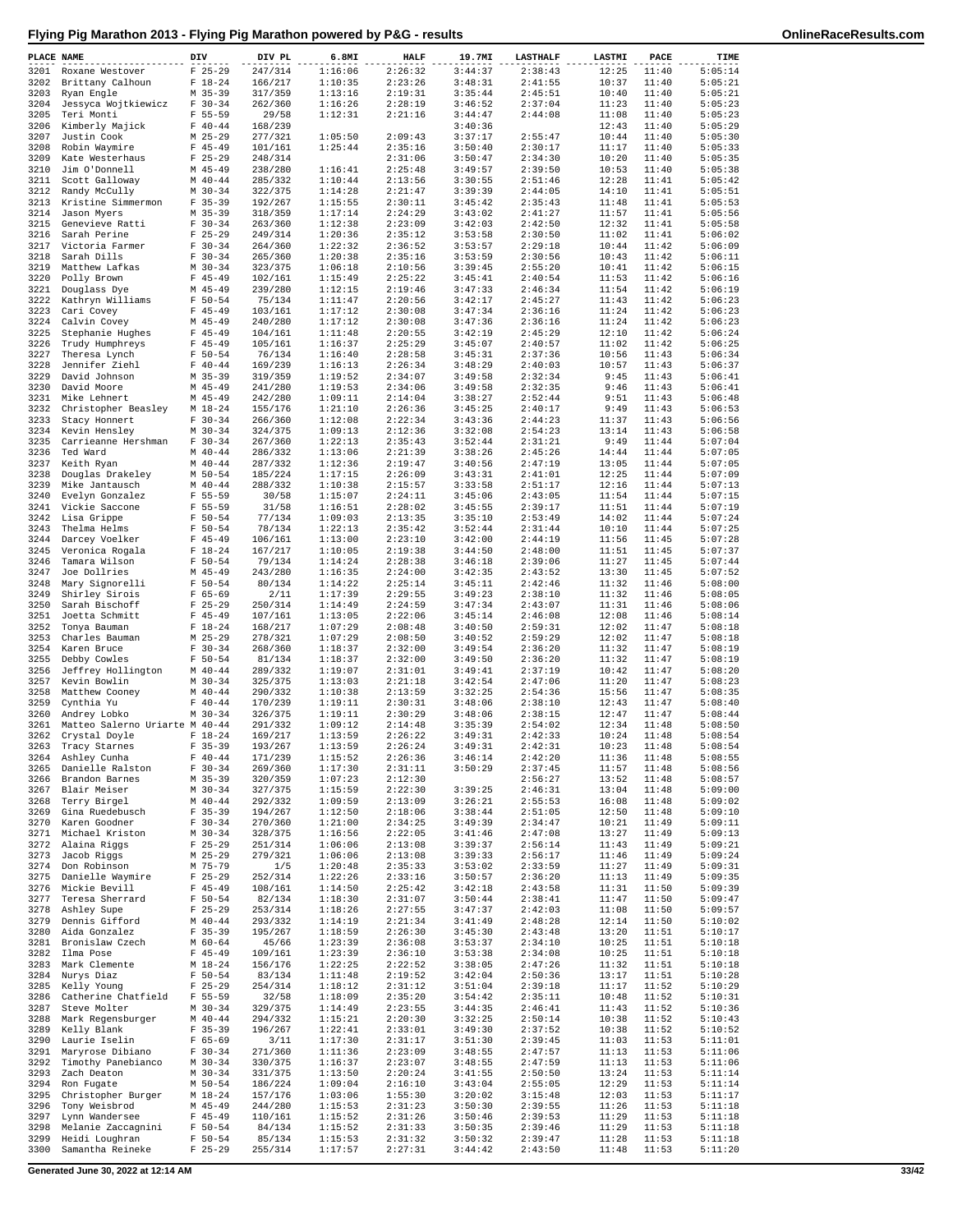| PLACE NAME   |                                         | DIV                        | DIV PL             | 6.8MI              | <b>HALF</b>        | 19.7MI             | <b>LASTHALF</b>    | LASTMI                   | PACE           | TIME               |
|--------------|-----------------------------------------|----------------------------|--------------------|--------------------|--------------------|--------------------|--------------------|--------------------------|----------------|--------------------|
| 3301         | Mike Wandersee                          | M 50-54                    | 187/224            | 1:15:53            | 2:31:26            | 3:50:48            | 2:39:55            | 11:26                    | 11:53          | 5:11:21            |
| 3302         | Jorden Arnett                           | $F$ 25-29                  | 256/314            | 1:14:02            | 2:24:43            | 3:51:26            | 2:46:40            | 11:10                    | 11:54          | 5:11:23            |
| 3303         | Michael Kummer                          | $M$ 40-44                  | 295/332            | 1:08:54            | 2:14:42            | 3:41:06            | 2:56:43            | 12:34                    | 11:54          | 5:11:25            |
| 3304         | Michael D Allen                         | M 50-54                    | 188/224            | 1:02:48            |                    |                    |                    | 9:04                     | 11:54          | 5:11:27            |
| 3305<br>3306 | Jeremy Black<br>Katie Hofstetter        | $M$ 40-44<br>$F$ 35-39     | 296/332<br>197/267 | 1:11:07<br>1:24:50 | 2:22:01<br>2:39:01 | 3:43:04<br>3:58:09 | 2:49:27<br>2:32:35 | 12:38<br>10:17           | 11:54<br>11:54 | 5:11:28<br>5:11:36 |
| 3307         | Paul Lake                               | M 55-59                    | 124/162            | 1:18:53            | 2:25:22            | 3:42:08            | 2:46:25            | 13:41                    | 11:54          | 5:11:47            |
|              | 3308 Peter Lee                          | $M$ 35-39                  | 321/359            | 1:11:50            | 2:20:03            | 3:46:50            | 2:51:46            | 13:12                    | 11:55          | 5:11:48            |
|              | 3309 Brittany Vogel                     | $F$ 25-29                  | 257/314            | 1:14:33            | 2:28:15            | 3:50:10            | 2:43:34            | 12:05                    | 11:55          | 5:11:49            |
|              | 3310 Cherie Estill                      | $F$ 45-49                  | 111/161            | 1:23:40            | 2:36:10            | 3:53:36            | 2:35:41            | 11:52                    | 11:55          | 5:11:51            |
| 3311         | Jim Potter                              | M 55-59                    | 125/162            | 1:17:34            | 2:29:42            | 3:50:43            | 2:42:11            | 11:36                    | 11:55          | 5:11:52            |
| 3313         | 3312 Erin Hughes<br>Garrett Yau         | $F$ 25-29<br>$M$ 40-44     | 258/314<br>297/332 | 1:25:08<br>1:10:24 | 2:39:56<br>2:14:22 | 3:56:16<br>3:36:28 | 2:32:01<br>2:57:36 | 10:33<br>13:19           | 11:55<br>11:55 | 5:11:56<br>5:11:58 |
|              | 3314 Peter Haas                         | $M$ 35-39                  | 322/359            | 1:18:46            | 2:30:35            | 3:49:51            | 2:41:26            | 12:00                    | 11:55          | 5:12:00            |
|              | 3315 Carissa Edwards                    | $F 18-24$                  | 170/217            | 1:11:00            | 2:21:04            | 3:44:53            | 2:50:58            | 9:47                     | 11:55          | 5:12:01            |
|              | 3316 Matt Collins                       | $M$ 25-29                  | 280/321            | 1:20:02            | 2:34:34            | 3:52:53            | 2:37:28            | 12:29                    | 11:55          | 5:12:02            |
| 3317         | Kristin Akers                           | $F 30-34$                  | 272/360            | 1:20:02            | 2:34:33            | 3:52:54            | 2:37:30            | 12:28                    | 11:55          | 5:12:03            |
|              | 3318 Matt Curless                       | $M$ 40-44                  | 298/332            | 1:08:46            | 2:15:52            | 3:32:41            | 2:56:13            | 13:02                    | 11:55          | 5:12:04            |
| 3319         | Mike Schuster<br>3320 Cassie Youngstrom | M 55-59<br>$F 18-24$       | 126/162<br>171/217 | 1:15:18<br>1:12:10 | 2:28:24<br>2:24:37 | 3:49:20            | 2:43:43<br>2:47:38 | 12:22<br>11:49           | 11:55<br>11:56 | 5:12:06<br>5:12:14 |
|              | 3321 Gary Frawke                        | M 50-54                    | 189/224            | 1:10:52            | 2:23:57            | 3:51:14<br>3:47:17 | 2:48:19            | 13:15                    | 11:56          | 5:12:16            |
|              | 3322 Robert McGrellis                   | $M$ 25-29                  | 281/321            | 1:10:24            | 2:14:36            | 3:38:50            | 2:57:43            | 10:48                    | 11:56          | 5:12:19            |
| 3323         | Sheryl Cox                              | $F 50 - 54$                | 86/134             | 1:09:08            |                    | 3:57:25            |                    | 11:14                    | 11:56          | 5:12:24            |
| 3324         | Naomi Connolly                          | $F$ 45-49                  | 112/161            | 1:24:59            | 2:39:48            | 3:56:12            | 2:32:38            | 11:25                    | 11:56          | 5:12:25            |
| 3325         | Daniel Hanson                           | $M$ 35-39                  | 323/359            | 1:12:12            | 2:16:29            | 3:42:14            | 2:55:58            | 12:30                    | 11:56          | 5:12:27            |
| 3326         | Mary Beth Danker                        | $F 50 - 54$                | 87/134             | 1:15:42            | 2:28:27            | 3:49:15            | 2:44:04            | 12:40                    | 11:56          | 5:12:30<br>5:12:30 |
| 3327<br>3328 | Susan Fulmer<br>Amy R Schmidt           | $F 40 - 44$<br>$F 50 - 54$ | 172/239<br>88/134  | 1:15:43<br>1:15:41 | 2:28:37<br>2:28:25 | 3:49:27<br>3:49:15 | 2:43:54<br>2:44:05 | 12:08<br>12:29           | 11:56<br>11:56 | 5:12:30            |
| 3329         | David Jackson                           | $M$ 45-49                  | 245/280            | 1:23:51            | 2:33:34            | 3:49:36            | 2:39:18            | 12:21                    | 11:57          | 5:12:51            |
| 3330         | Stephen Collins                         | M 50-54                    | 190/224            | 1:10:07            | 2:16:14            | 3:40:48            | 2:56:40            | 13:26                    | 11:57          | 5:12:53            |
| 3331         | Holly Marth                             | $F$ 18-24                  | 172/217            | 1:13:05            | 2:23:31            | 3:46:34            | 2:49:27            | 12:16                    | 11:57          | 5:12:57            |
|              | 3332 Chris Warman                       | $M$ 35-39                  | 324/359            | 1:13:26            | 2:19:10            | 3:43:53            | 2:53:49            | 11:25                    | 11:57          | 5:12:59            |
| 3333         | Margie Massie                           | $F 40 - 44$                | 173/239            | 1:22:38            | 2:36:34            | 3:55:27            | 2:36:27            | 11:52                    | 11:57          | 5:13:00            |
| 3335         | 3334 Yvette Powell<br>Scott Momburg     | $F 40 - 44$<br>$M$ 45-49   | 174/239<br>246/280 | 1:18:47<br>1:16:10 | 2:31:59<br>2:31:34 | 3:51:32<br>3:56:41 | 2:41:06<br>2:41:38 | 12:00<br>11:16           | 11:57<br>11:58 | 5:13:04<br>5:13:11 |
| 3336         | Beth Morgan                             | $F 40 - 44$                | 175/239            | 1:15:52            | 2:29:47            | 3:49:56            | 2:43:49            | 12:29                    | 11:59          | 5:13:35            |
| 3337         | Kelly Cleven                            | $F$ 35-39                  | 198/267            | 1:19:35            | 2:32:19            | 3:51:33            | 2:41:21            | 11:57                    | 11:59          | 5:13:40            |
| 3338         | Chris Thompson                          | $M$ 30-34                  | 332/375            | 1:08:39            | 2:08:14            | 3:34:12            | 3:05:27            | 11:20                    | 11:59          | 5:13:41            |
| 3339         | Rob Bires                               | $M$ 30-34                  | 333/375            | 1:18:04            | 2:32:59            | 3:52:28            | 2:40:49            | 9:07                     | 11:59          | 5:13:48            |
| 3340         | Maureen Hood                            | $F$ 45-49                  | 113/161            | 1:12:03            | 2:24:24            | 3:46:15            | 2:49:25            | 13:36                    | 11:59          | 5:13:48            |
| 3341<br>3342 | Barbara Hunter<br>Karen Stummer         | $F 50 - 54$<br>$F 50 - 54$ | 89/134<br>90/134   | 1:14:49<br>1:19:10 | 2:26:22<br>2:32:30 | 3:50:14<br>3:56:07 | 2:47:37<br>2:41:30 | 11:11<br>11:32           | 11:59<br>12:00 | 5:13:58<br>5:13:59 |
| 3343         | Stewart Combs                           | $M$ 30-34                  | 334/375            | 1:09:34            | 2:19:51            | 3:50:02            | 2:54:09            | 10:34                    | 12:00          | 5:13:59            |
|              | 3344 Eric Miller                        | $M$ 35-39                  | 325/359            | 1:21:52            | 2:34:40            | 3:54:22            | 2:39:23            | 9:39                     | 12:00          | 5:14:03            |
|              | 3345 Tracy Trainer                      | $F 50 - 54$                | 91/134             | 1:19:32            | 2:34:05            | 3:53:32            | 2:40:00            | 12:21                    | 12:00          | 5:14:05            |
| 3346         | Mark Karr                               | $M$ 45-49                  | 247/280            | 1:15:29            | 2:24:37            | 3:43:20            | 2:49:33            | 13:56                    | 12:00          | 5:14:10            |
| 3347         | Marc Seifert                            | M 60-64                    | 46/66              | 1:20:59            | 2:31:52            | 3:49:48            | 2:42:26            | 13:04                    | 12:00          | 5:14:17            |
| 3348         | Alison Nicklas                          | $F 55 - 59$                | 33/58              | 1:18:26            | 2:35:48            | 3:55:24            | 2:38:38            | 11:26                    | 12:01          | 5:14:25            |
| 3349<br>3350 | Sascha Steinberg<br>Christina Kasprzyk  | $F 18-24$<br>$F 30-34$     | 173/217<br>273/360 | 1:13:48<br>1:22:40 | 2:20:40<br>2:36:57 | 3:40:02<br>3:56:12 | 2:53:49<br>2:37:35 | 14:07<br>11:41           | 12:01<br>12:01 | 5:14:29<br>5:14:31 |
| 3351         | Dan Dufresne                            | $M$ 40-44                  | 299/332            | 1:16:05            | 2:25:50            | 3:46:08            | 2:48:44            | 13:30                    | 12:01          | 5:14:34            |
|              | 3352 Kimberly Thornberry                | $F 50 - 54$                | 92/134             | 1:16:05            | 2:25:51            | 3:46:08            | 2:48:44            | 13:28                    | 12:01          | 5:14:34            |
| 3353         | Jenny Morris                            | $F 40 - 44$                | 176/239            | 1:17:17            | 2:30:11            | 3:51:59            | 2:44:25            | 12:31                    | 12:01          | 5:14:36            |
| 3354         | Fernanda Cortes                         | $F$ 35-39                  | 199/267            | 1:21:28            | 2:42:31            | 4:01:59            | 2:32:07            | 10:14                    | 12:01          | 5:14:38            |
| 3355         | Jill Cowan                              | $F 18-24$<br>$M$ 40-44     | 174/217            | 1:13:26            | 2:23:41<br>2:33:29 | 3:49:50            | 2:51:01            | 11:39<br>12:31           | 12:01          | 5:14:41            |
| 3356<br>3357 | Thomas Whalen<br>Rick Hannah            | $M$ 25-29                  | 300/332<br>282/321 | 1:23:46<br>1:16:50 | 2:26:07            | 3:51:00<br>3:42:53 | 2:41:14<br>2:48:41 | 10:48                    | 12:01<br>12:01 | 5:14:42<br>5:14:47 |
| 3358         | Taylor Turner                           | $M$ 25-29                  | 283/321            | 1:16:51            | 2:26:06            | 3:42:53            | 2:48:42            | 10:48                    | 12:01          | 5:14:47            |
| 3359         | Eric Engel                              | $M$ 25-29                  | 284/321            | 1:12:21            | 2:23:16            | 3:49:09            | 2:51:32            | 13:19                    | 12:01          | 5:14:47            |
| 3360         | David Correa                            | $M_18-24$                  | 158/176            | 1:27:51            | 2:41:17            | 4:00:43            | 2:33:32            | 8:28                     | 12:01          | 5:14:49            |
| 3361         | Sarah Owen                              | $F 30-34$                  | 274/360            | 1:06:06            | 2:11:11            | 3:42:28            | 3:03:40            | 14:07                    | 12:01          | 5:14:50            |
|              | 3362 Michael Hall                       | $M$ 45-49                  | 248/280            | 1:19:15            | 2:29:21            | 3:55:15            | 2:45:31            | 10:24                    | 12:02          | 5:14:52            |
|              | 3363 Timothy Puin<br>3364 Michael Blair | M 45-49<br>$M$ 30-34       | 249/280<br>335/375 | 1:09:34<br>1:24:10 | 2:20:05<br>2:38:50 | 3:52:03<br>3:55:36 | 2:54:51<br>2:36:14 | $10:33$ $12:02$<br>11:56 | 12:02          | 5:14:56<br>5:15:04 |
|              | 3365 Robin Hornberger                   | $F$ 35-39                  | 200/267            | 1:15:35            | 2:27:56            | 3:49:02            | 2:47:10            | 13:00                    | 12:02          | 5:15:05            |
| 3366         | Sandy Padgett                           | $F 60 - 64$                | 8/26               | 1:17:31            | 2:32:12            | 3:53:20            | 2:43:03            | 11:00                    | 12:02          | 5:15:14            |
| 3367         | Elizabeth Manley                        | $F 55 - 59$                | 34/58              | 1:13:39            | 2:20:15            | 3:40:35            | 2:55:00            | 14:19                    | 12:02          | 5:15:14            |
| 3368         | Kelly Kleier                            | $F$ 18-24                  | 175/217            | 1:13:27            | 2:23:42            | 3:49:52            | 2:51:33            | 11:58                    | 12:02          | 5:15:14            |
| 3369<br>3370 | Alison Crossley<br>Alyson Chicosky      | $F$ 18-24<br>$F 30-34$     | 176/217<br>275/360 | 1:22:22<br>1:15:19 | 2:36:59<br>2:24:25 | 3:57:26<br>3:46:42 | 2:38:26<br>2:51:01 | 11:39<br>11:03           | 12:03<br>12:03 | 5:15:25<br>5:15:25 |
| 3371         | Brandon Gynn                            | $M_18-24$                  | 159/176            | 1:27:24            | 2:38:15            | 3:54:22            | 2:37:13            | 11:29                    | 12:03          | 5:15:27            |
| 3372         | Gerald Williams                         | M 25-29                    | 285/321            | 1:19:47            | 2:31:46            | 3:50:12            | 2:43:42            | 12:10                    | 12:03          | 5:15:28            |
| 3373         | Jason Chicosky                          | $M$ 35-39                  | 326/359            | 1:15:18            | 2:24:46            | 3:46:41            | 2:50:42            | 10:59                    | 12:03          | 5:15:28            |
|              | 3374 Sandra Batsel-Thomas F 35-39       |                            | 201/267            | 1:20:52            | 2:38:22            | 4:00:02            | 2:37:10            | 11:07                    | 12:03          | 5:15:31            |
| 3375         | Jonathan Thomas                         | M 35-39                    | 327/359            | 1:20:57            | 2:38:25            | 4:00:06            | 2:37:11            | 11:11                    | 12:03          | 5:15:35            |
| 3377         | 3376 Paul Calizaire<br>Jeffrey Oh       | $M$ 40-44<br>$M$ 45-49     | 301/332<br>250/280 | 1:12:46<br>1:11:27 | 2:22:02<br>2:14:34 | 3:47:27<br>3:39:23 | 2:53:36<br>3:01:04 | 15:38<br>23:14           | 12:03<br>12:03 | 5:15:37<br>5:15:38 |
|              | 3378 Karen Drosick                      | $F$ 45-49                  | 114/161            | 1:12:18            | 2:20:42            | 3:38:39            | 2:55:06            | 13:31                    | 12:04          | 5:15:47            |
| 3379         | David Drosick                           | M 50-54                    | 191/224            | 1:12:18            | 2:20:42            | 3:38:39            | 2:55:06            | 13:30                    | 12:04          | 5:15:47            |
|              | 3380 Ron Foster                         | M 45-49                    | 251/280            | 1:18:18            | 2:30:10            | 3:50:37            | 2:45:38            | 12:45                    | 12:04          | 5:15:48            |
|              | 3381 Matthew Johnson                    | M 30-34                    | 336/375            | 1:11:18            | 2:16:46            | 3:43:49            | 2:59:13            | 11:27                    | 12:04          | 5:15:58            |
|              | 3382 Daniel Riggs                       | M 18-24                    | 160/176            | 1:18:10            | 2:31:59            | 3:50:45            | 2:44:01            | 15:18                    | 12:04          | 5:15:59            |
| 3383<br>3384 | Brittney Gundlach<br>Mikhaila Norton    | $F 18-24$<br>$F 18-24$     | 177/217<br>178/217 | 1:18:11<br>1:10:44 | 2:32:00<br>2:22:06 | 3:50:45<br>3:50:22 | 2:44:00<br>2:53:59 | 11:25<br>11:35           | 12:04<br>12:04 | 5:15:59<br>5:16:05 |
| 3385         | Tricia Spillman                         | $F 30-34$                  | 276/360            | 1:11:48            | 2:23:43            | 3:47:00            | 2:52:23            | 13:38                    | 12:04          | 5:16:05            |
|              | 3386 Brent Platt                        | $M$ 45-49                  | 252/280            | 1:17:37            | 2:32:02            | 3:47:15            | 2:44:10            | 12:25                    | 12:05          | 5:16:11            |
| 3387         | Selena Johnson                          | $F$ 35-39                  | 202/267            | 1:07:37            | 2:10:40            | 3:23:56            | 3:05:32            | 18:45                    | 12:05          | 5:16:11            |
| 3388         | Karen Christensen                       | $F$ 45-49                  | 115/161            | 1:13:43            | 2:23:41            | 3:41:00            | 2:52:31            | 18:45                    | 12:05          | 5:16:11            |
| 3389         | Faraz Farrokhi                          | $M$ 30-34                  | 337/375            | 1:15:43            | 2:31:53            | 3:54:36            | 2:44:24            | 12:06                    | 12:05          | 5:16:16            |
| 3390<br>3391 | Hammie Farrokhi<br>Amy Stuckey          | F 65-69<br>$F 30-34$       | 4/11<br>277/360    | 1:15:43<br>1:17:07 | 2:31:53<br>2:30:58 | 3:54:36<br>3:54:51 | 2:44:24<br>2:45:19 | 12:07<br>11:29           | 12:05<br>12:05 | 5:16:16<br>5:16:17 |
| 3392         | Rene John Modina                        | $M$ 40-44                  | 302/332            | 1:17:22            | 2:30:13            | 3:51:51            | 2:46:06            | 12:39                    | 12:05          | 5:16:18            |
| 3393         | Harry Caverly                           | M 45-49                    | 253/280            | 1:10:11            | 2:14:53            | 3:33:20            | 3:01:28            | 15:09                    | 12:05          | 5:16:20            |
| 3394         | Tracy Schoenhoft                        | $F 18-24$                  | 179/217            | 1:15:39            | 2:28:17            | 3:51:55            | 2:48:06            | 11:41                    | 12:05          | 5:16:23            |
| 3395         | Lara Bacon                              | $F$ 35-39                  | 203/267            | 1:14:36            | 2:28:27            | 3:53:04            | 2:48:00            | 12:02                    | 12:05          | 5:16:27            |
| 3396         | Steven Cooper                           | M 45-49                    | 254/280            | 1:18:09            | 2:31:38            | 3:54:34            | 2:44:51            | 11:45                    | 12:05          | 5:16:29            |
| 3397<br>3398 | Shannon Schuler<br>Rodney McMullen      | $F 30-34$<br>M 50-54       | 278/360<br>192/224 | 1:12:55<br>1:13:58 | 2:20:51<br>2:24:32 | 3:49:51<br>3:50:35 | 2:55:40<br>2:52:02 | 10:50<br>13:09           | 12:05<br>12:05 | 5:16:30<br>5:16:34 |
| 3399         | Gregory Bottiani                        | $M$ 35-39                  | 328/359            | 1:19:46            | 2:29:21            | 3:53:07            | 2:47:15            | 12:16                    | 12:05          | 5:16:35            |
| 3400         | Akinori Masumi                          | $M$ 35-39                  | 329/359            | 1:10:40            | 2:11:32            | 3:33:32            | 3:05:08            | 15:37                    | 12:06          | 5:16:39            |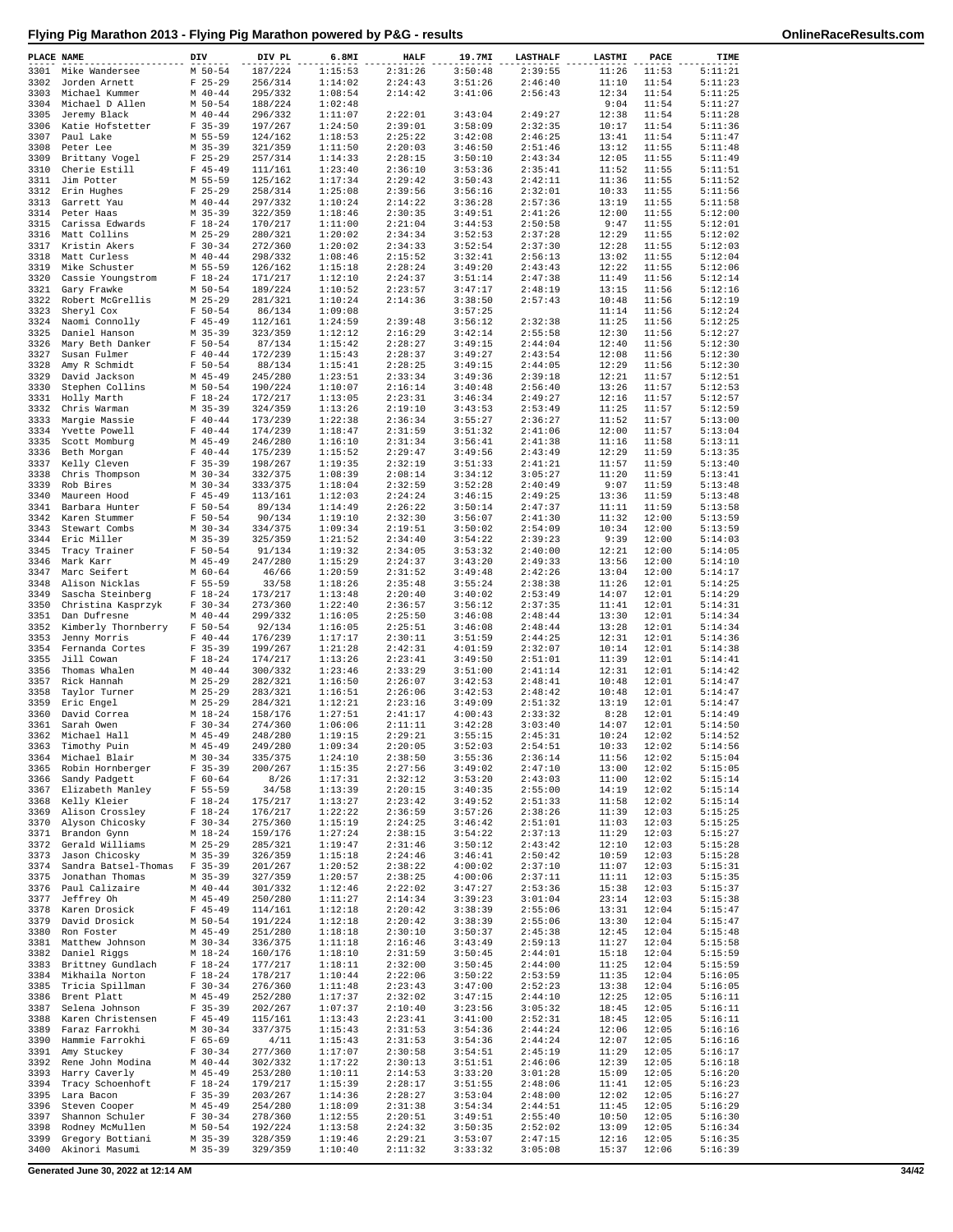| PLACE NAME   |                                     | DIV |                        | DIV PL             | 6.8MI              | <b>HALF</b>        | 19.7MI             | <b>LASTHALF</b>    | LASTMI         | PACE           | TIME               |
|--------------|-------------------------------------|-----|------------------------|--------------------|--------------------|--------------------|--------------------|--------------------|----------------|----------------|--------------------|
| 3401         | Tokinobu Nagano                     |     | $M$ 35-39              | 330/359            | 1:11:19            | 2:15:44            | 3:41:25            | 3:00:57            | 13:53          | 12:06          | 5:16:40            |
| 3402         | Andy Gatewood                       |     | $M$ 30-34              | 338/375            | 1:19:35            | 2:29:40            | 3:49:33            | 2:47:01            | 12:30          | 12:06          | 5:16:40            |
| 3403         | Srikant Dharwad                     |     | $M$ 40-44              | 303/332            | 1:16:08            | 2:32:06            | 3:55:16            | 2:44:35            | 11:16          | 12:06          | 5:16:41            |
| 3404         | Timothy Talbot                      |     | M 45-49                | 255/280            | 1:20:57            | 2:33:49            | 3:52:23            | 2:42:53            | 12:22          | 12:06          | 5:16:41            |
| 3405         | Megan Rouse                         |     | $F$ 25-29              | 259/314            | 1:20:58            | 2:33:50            | 3:52:24            | 2:42:52            | 12:22          | 12:06          | 5:16:42            |
| 3406         | Brianne Butler                      |     | $F$ 25-29              | 260/314            | 1:11:50            | 2:19:40            | 3:47:35            | 2:57:04            | 11:47          | 12:06          | 5:16:44            |
| 3407         | David Rittman                       |     | $M$ 30-34              | 339/375<br>261/314 | 1:10:12            | 2:13:57<br>2:35:14 | 3:43:25            | 3:02:55            | 11:50<br>12:09 | 12:06          | 5:16:51            |
| 3408<br>3409 | Allison Kreate<br>Bradley Grunewald |     | $F$ 25-29<br>$M$ 25-29 | 286/321            | 1:20:36<br>1:12:55 | 2:21:36            | 3:54:48<br>3:49:07 | 2:41:42<br>2:55:24 | 11:44          | 12:06<br>12:06 | 5:16:55<br>5:17:00 |
| 3410         | Serena Heyse                        |     | $F 30-34$              | 279/360            | 1:14:06            | 2:22:57            | 3:43:38            | 2:54:07            | 13:04          | 12:07          | 5:17:03            |
| 3411         | Allison Maas                        |     | $F$ 25-29              | 262/314            | 1:19:58            | 2:32:47            | 3:54:12            | 2:44:27            | 12:16          | 12:07          | 5:17:14            |
| 3412         | Brian Regg                          |     | $M$ 50-54              | 193/224            | 1:16:14            | 2:26:53            | 3:48:41            | 2:50:23            | 11:54          | 12:07          | 5:17:16            |
| 3413         | Danielle Menne                      |     | $F 30-34$              | 280/360            | 1:20:04            | 2:32:58            | 3:53:33            | 2:44:18            | 12:34          | 12:07          | 5:17:16            |
| 3414         | Monica Oconnell                     |     | $F$ 45-49              | 116/161            | 1:16:15            | 2:30:53            | 3:52:36            | 2:46:25            | 12:31          | 12:07          | 5:17:18            |
| 3415         | Jayson Gowdy                        |     | $M$ 25-29              | 287/321            | 1:13:17            | 2:24:38            | 3:40:13            | 2:52:45            | 17:42          | 12:07          | 5:17:22            |
| 3416         | Matthew Kennard                     |     | $M$ 30-34              | 340/375            | 1:18:06            | 2:33:00            | 3:52:30            | 2:44:25            | 12:43          | 12:07          | 5:17:24            |
| 3417         | Lamia Scherzinger                   |     | $F 30-34$              | 281/360            | 1:12:38            | 2:23:25            | 3:48:06            | 2:54:01            | 10:33          | 12:07          | 5:17:26            |
| 3418         | Rushdi Nuseibeh                     |     | $M$ 25-29              | 288/321            | 1:12:38            | 2:23:25            | 3:48:09            | 2:54:01            | 10:33          | 12:07          | 5:17:26            |
| 3419         | Sherrie Konkle                      |     | $F 50 - 54$            | 93/134             | 1:09:56            | 2:15:37            | 3:31:48            | 3:01:57            | 20:22          | 12:08          | 5:17:33            |
| 3420         | Erika Gensiejewski                  |     | $F 18-24$              | 180/217            | 1:18:39            | 2:29:25            | 3:57:44            | 2:48:12            | 11:07          | 12:08          | 5:17:37            |
| 3421         | Jon Taylor                          |     | M 45-49                | 256/280            | 1:18:58            | 2:30:28            | 3:51:04            | 2:47:12            | 12:02          | 12:08          | 5:17:39            |
| 3422<br>3423 | Kevin Eustace<br>Jennifer Mueller   |     | $M$ 60-64<br>$F$ 35-39 | 47/66<br>204/267   | 1:17:36<br>1:19:09 | 2:29:41<br>2:29:10 | 3:51:11<br>3:51:14 | 2:48:09<br>2:48:41 | 12:39<br>13:19 | 12:08<br>12:08 | 5:17:50<br>5:17:51 |
| 3424         | Katherine Ruwe                      |     | $F$ 35-39              | 205/267            | 1:19:09            | 2:29:13            | 3:51:07            | 2:48:39            | 13:18          | 12:08          | 5:17:51            |
| 3425         | Jim Rudd                            |     | $M$ 50-54              | 194/224            | 1:26:09            | 2:43:41            | 4:03:08            | 2:34:11            | 11:15          | 12:08          | 5:17:52            |
| 3426         | Stephanie Dietz                     |     | $F 40 - 44$            | 177/239            | 1:10:31            | 2:19:48            | 3:46:42            | 2:58:06            | 12:48          | 12:08          | 5:17:54            |
| 3427         | Elizabeth Robinson                  |     | $F 40 - 44$            | 178/239            | 1:22:46            | 2:34:44            | 3:53:58            | 2:43:20            | 14:37          | 12:09          | 5:18:04            |
| 3428         | Lolita Tam                          |     | $F$ 25-29              | 263/314            | 1:19:34            | 2:31:26            | 3:54:34            | 2:46:38            | 11:31          | 12:09          | 5:18:04            |
| 3429         | Isa Heirbaut                        |     | $F 18 - 24$            | 181/217            | 1:19:59            | 2:36:11            | 3:58:32            | 2:41:59            | 10:57          | 12:09          | 5:18:10            |
| 3430         | Mark Evans                          |     | $M$ 25-29              | 289/321            | 1:17:43            | 2:34:50            | 3:55:13            | 2:43:21            | 12:30          | 12:09          | 5:18:11            |
| 3431         | Margaret Boskelly                   |     | $F 60 - 64$            | 9/26               | 1:20:55            | 2:34:32            | 3:56:15            | 2:44:03            | 12:45          | 12:10          | 5:18:35            |
| 3432         | Laura Boskelly                      |     | $F 30-34$              | 282/360            | 1:20:55            | 2:34:32            | 3:56:15            | 2:44:04            | 12:44          | 12:10          | 5:18:35            |
| 3433         | Jim Greenlee                        |     | M 35-39                | 331/359            | 1:14:20            | 2:23:02            | 3:43:32            | 2:55:35            | 15:28          | 12:10          | 5:18:36            |
| 3434         | Michele Nelson                      |     | $F 40 - 44$            | 179/239            | 1:14:22            | 2:23:03            | 3:43:33            | 2:55:34            | 15:28          | 12:10          | 5:18:36            |
| 3435         | Travis Yazell                       |     | $M$ 35-39              | 332/359            | 1:14:21            | 2:23:04            | 3:43:35            | 2:55:33            | 15:28          | 12:10          | 5:18:36            |
| 3436         | Eric Ward                           |     | M 45-49                | 257/280            | 1:17:33            | 2:27:37            | 3:45:02            | 2:51:00            | 11:49          | 12:10          | 5:18:37            |
| 3437         | Anthony Guanciale                   |     | M 50-54                | 195/224            | 1:15:10            | 2:28:15            | 3:51:14            | 2:50:25            | 13:18          | 12:10          | 5:18:39            |
| 3438<br>3439 | Kevin Byerly                        |     | $M$ 50-54<br>$F$ 45-49 | 196/224            | 1:22:27<br>1:22:27 | 2:38:43<br>2:38:44 | 3:58:13            | 2:39:59<br>2:40:01 | 12:11<br>12:13 | 12:10<br>12:10 | 5:18:42<br>5:18:44 |
| 3440         | Lisa Byerly<br>Ashley Smith         |     | $F$ 25-29              | 117/161<br>264/314 | 1:16:38            | 2:27:01            | 3:58:13<br>3:53:57 | 2:51:46            | 11:40          | 12:11          | 5:18:47            |
| 3441         | Alison Kool                         |     | $F 30-34$              | 283/360            | 1:16:43            | 2:29:47            | 3:52:03            | 2:49:00            | 10:54          | 12:11          | 5:18:47            |
| 3442         | Maria Kasher                        |     | $F$ 45-49              | 118/161            | 1:16:26            | 2:30:42            | 3:52:46            | 2:48:06            | 13:14          | 12:11          | 5:18:48            |
| 3443         | Brandon Hoehn                       |     | $M$ 30-34              | 341/375            |                    |                    |                    |                    | 1:23:20        | 12:11          | 5:18:49            |
| 3444         | Kathleen Mukavetz                   |     | $F$ 35-39              | 206/267            | 1:17:31            | 2:30:46            | 3:55:15            | 2:48:04            | 11:50          | 12:11          | 5:18:50            |
| 3445         | Seth Bischoff                       |     | $M$ 30-34              | 342/375            | 1:18:29            | 2:31:50            | 3:54:28            | 2:47:02            | 11:58          | 12:11          | 5:18:51            |
| 3446         | Andrea Cimbal                       |     | $F 30-34$              | 284/360            | 1:17:34            | 2:30:48            | 3:55:09            | 2:48:04            | 11:48          | 12:11          | 5:18:52            |
| 3447         | Meg Brown                           |     | $F 30-34$              | 285/360            | 1:17:34            | 2:30:48            | 3:55:52            | 2:48:04            | 11:48          | 12:11          | 5:18:52            |
| 3448         | Brett Hanes                         |     | $M$ 40-44              | 304/332            | 1:17:07            | 2:27:44            | 3:48:42            | 2:51:12            | 12:51          | 12:11          | 5:18:55            |
| 3449         | Jason Welch                         |     | $M$ 40-44              | 305/332            | 1:13:54            | 2:19:57            | 3:50:13            | 2:59:00            | 13:29          | 12:11          | 5:18:57            |
| 3450         | Jayne Snelling                      |     | $F 55 - 59$            | 35/58              | 1:11:52            | 2:29:47            | 3:53:02            | 2:49:15            | 12:31          | 12:11          | 5:19:01            |
| 3451         | Jerome Andria                       |     | M 55-59                | 127/162            | 1:13:47            | 2:25:35            | 3:50:26            | 2:53:27            | 13:19          | 12:11          | 5:19:02            |
| 3452         | Sheri Powers                        |     | $F 40 - 44$            | 180/239            | 1:20:26            | 2:35:50            | 3:57:10            | 2:43:12            | 12:20          | 12:11          | 5:19:02            |
| 3453<br>3454 | Lindsay Kuhn<br>Kevin Maltsberger   |     | $F 30-34$<br>$M$ 35-39 | 286/360<br>333/359 | 1:22:22<br>1:17:33 | 2:36:59<br>2:27:35 | 3:57:27<br>3:46:36 | 2:42:11<br>2:51:37 | 11:49<br>11:49 | 12:11<br>12:11 | 5:19:09<br>5:19:12 |
| 3455         | Robert Nenciarini                   |     | $M$ 50-54              | 197/224            | 1:13:17            | 2:24:33            | 3:45:31            | 2:54:41            | 13:39          | 12:12          | 5:19:13            |
| 3456         | Maureen Torelli                     |     | $F 40 - 44$            | 181/239            | 1:21:01            | 2:38:11            | 3:59:45            | 2:41:04            | 11:42          | 12:12          | 5:19:14            |
| 3457         | Mark Kritzman                       |     | NO AGE                 | 2/3                | 1:20:18            | 2:36:29            | 3:59:25            | 2:42:46            | 11:15          | 12:12          | 5:19:15            |
| 3458         | Michelle Kritzman                   |     | $F 40 - 44$            | 182/239            | 1:20:18            | 2:36:29            | 3:59:27            | 2:42:46            | 11:16          | 12:12          | 5:19:15            |
| 3459         | Laneta Roth                         |     | $F$ 35-39              | 207/267            | 1:11:13            | 2:22:25            | 3:52:02            | 2:56:51            | 11:24          | 12:12          | 5:19:15            |
| 3460         | Carol Cobb                          |     | $F 40 - 44$            | 183/239            | 1:34:12            | 2:43:50            | 3:58:33            | 2:35:27            | 13:27          | 12:12          | 5:19:17            |
| 3461         | Hannah Dorfmueller                  |     | $F$ 25-29              | 265/314            | 1:13:26            | 2:21:35            | 3:41:59            | 2:58:03            | 14:32          | 12:12          | 5:19:38            |
| 3462         | Steve Beirens                       |     | $M$ 40-44              | 306/332            | 1:13:26            | 2:21:35            | 3:41:59            | 2:58:04            | 14:32          | 12:12          | 5:19:38            |
|              | 3463 William Obert                  |     | M 55-59                | 128/162            | 1:20:46            | 2:36:17            | 3:57:16            | 2:43:32            | 11:57          | 12:13          | 5:19:49            |
| 3464         | Anthony Gertz Ii                    |     | $M$ 40-44              | 307/332            | 1:02:05            | 2:03:11            | 3:15:09            | 3:16:47            | 27:14          | 12:13          | 5:19:57            |
| 3465<br>3466 | Ryan Breen<br>Heidi Hudson-Flege    |     | $M$ 35-39<br>$F 30-34$ | 334/359            | 1:18:53<br>1:14:48 | 2:26:31<br>2:30:48 | 3:50:39<br>3:52:44 | 2:53:30<br>2:49:18 | 12:10<br>13:05 | 12:13<br>12:13 | 5:20:00<br>5:20:05 |
| 3467         | Courtney Elmore                     |     | $F$ 25-29              | 287/360<br>266/314 | 1:25:51            | 2:40:40            | 4:00:55            | 2:39:35            | 12:10          | 12:14          | 5:20:14            |
| 3468         | Michael Powell                      |     | $M$ 50-54              | 198/224            | 1:25:51            | 2:40:42            | 4:00:55            | 2:39:33            | 12:11          | 12:14          | 5:20:14            |
| 3469         | Rachel Casillas                     |     | $F 30-34$              | 288/360            | 1:11:23            | 2:18:08            | 3:42:16            | 3:02:14            | 13:44          | 12:14          | 5:20:21            |
| 3470         | Sean Coyle                          |     | $M$ 35-39              | 335/359            | 1:08:24            | 2:19:49            | 3:49:32            | 3:00:35            | 12:43          | 12:14          | 5:20:24            |
| 3471         | Steve Strickler                     |     | M 55-59                | 129/162            | 1:10:29            | 2:14:46            | 3:39:40            | 3:05:42            | 16:17          | 12:14          | 5:20:27            |
| 3472         | Linda Stabile                       |     | $F 50-54$              | 94/134             | 1:21:51            | 2:37:32            | 3:57:51            | 2:43:00            | 12:48          | 12:15          | 5:20:32            |
| 3473         | Nikole Pizzello                     |     | $F 18-24$              | 182/217            | 1:13:54            | 2:28:43            | 4:00:36            | 2:51:54            | 10:54          | 12:15          | 5:20:37            |
| 3474         | Emily Yost                          |     | $F$ 45-49              | 119/161            | 1:15:21            | 2:29:24            | 3:55:36            | 2:51:20            | 12:59          | 12:15          | 5:20:44            |
| 3475         | John Dann                           |     | $M$ 30-34              | 343/375            | 1:22:31            | 2:37:07            | 3:56:46            | 2:43:38            | 11:45          | 12:15          | 5:20:44            |
| 3476         | Andrew Naughton                     |     | $M$ 50-54              | 199/224            | 1:15:03            | 2:28:44            | 3:52:12            | 2:52:01            | 12:34          | 12:15          | 5:20:45            |
| 3477         | Barry Wiechman                      |     | M 55-59<br>$M$ 40-44   | 130/162            | 1:11:39            | 2:21:52            | 3:46:01            | 2:59:02            | 13:57          | 12:15          | 5:20:53            |
| 3478<br>3479 | Jim Gamble<br>Amanda Reed           |     | $F 40 - 44$            | 308/332<br>184/239 | 1:11:34            | 2:18:17<br>2:42:29 | 3:57:07<br>4:01:59 | 3:02:42            | 10:39<br>11:48 | 12:16<br>12:16 | 5:20:58<br>5:20:58 |
| 3480         | David Dellifield                    |     | $M$ 40-44              | 309/332            | 1:21:28<br>1:13:42 | 2:23:14            | 3:48:57            | 2:38:29<br>2:57:46 | 12:59          | 12:16          | 5:20:59            |
| 3481         | Sarah Johnson                       |     | $F$ 25-29              | 267/314            | 1:18:22            | 2:29:59            | 3:53:57            | 2:51:06            | 11:54          | 12:16          | 5:21:04            |
| 3482         | Alexa Gilliam                       |     | $F 18-24$              | 183/217            | 1:18:22            | 2:29:58            | 3:53:56            | 2:51:06            | 11:52          | 12:16          | 5:21:04            |
| 3483         | Wendy Stewart                       |     | $F 40 - 44$            | 185/239            | 1:21:11            | 2:38:35            | 4:02:27            | 2:42:34            | 11:15          | 12:16          | 5:21:09            |
| 3484         | Kevin Couch                         |     | $M$ 35-39              | 336/359            | 1:15:39            | 2:22:00            | 3:38:33            | 2:59:11            | 17:14          | 12:16          | 5:21:10            |
| 3485         | Carey Steffen                       |     | $F$ 35-39              | 208/267            | 1:22:14            | 2:36:42            | 3:59:03            | 2:44:30            | 12:08          | 12:16          | 5:21:11            |
| 3486         | Jeffrey Gaby                        |     | $M$ 25-29              | 290/321            | 1:31:26            | 2:40:38            | 4:00:25            | 2:40:36            | 11:01          | 12:16          | 5:21:14            |
| 3487         | Claire Ping                         |     | $F$ 25-29              | 268/314            | 1:12:14            | 2:20:34            | 3:40:37            | 3:00:42            | 16:12          | 12:16          | 5:21:16            |
| 3488         | Kaitlyn Devlin                      |     | $F$ 25-29              | 269/314            | 1:12:14            | 2:20:36            | 3:40:37            | 3:00:41            | 16:12          | 12:16          | 5:21:16            |
| 3489         | Lucia Velicu                        |     | $F$ 35-39              | 209/267            | 1:11:58            | 2:26:30            | 3:50:34            | 2:54:51            | 11:17          | 12:16          | 5:21:20            |
| 3490         | Emily Lapointe                      |     | $F$ 25-29              | 270/314            | 1:25:21            | 2:37:20            | 3:56:30            | 2:44:02            | 11:50          | 12:16          | 5:21:21            |
| 3491         | Jeff Smith                          |     | $M$ 50-54              | 200/224            | 1:11:56            | 2:26:30            | 3:50:34            | 2:54:53            | 11:19          | 12:16          | 5:21:22            |
| 3492<br>3493 | Jerry Muskal<br>Nicole Nienaber     |     | M 55-59<br>$F 30-34$   | 131/162            | 1:20:54<br>1:11:37 | 2:33:40<br>2:21:32 | 3:56:59            | 2:47:52<br>3:00:04 | 13:39<br>12:00 | 12:17<br>12:17 | 5:21:32<br>5:21:36 |
| 3494         | Matthew Nienaber                    |     | $M$ 25-29              | 289/360<br>291/321 | 1:11:38            | 2:21:31            | 3:46:23<br>3:46:24 | 3:00:06            | 12:00          | 12:17          | 5:21:36            |
| 3495         | Takaji Kittaka                      |     | $M$ 45-49              | 258/280            | 1:21:00            | 2:35:19            | 3:57:54            | 2:46:26            | 11:34          | 12:17          | 5:21:45            |
| 3496         | Charles Hunt                        |     | $M$ 30-34              | 344/375            | 1:10:22            | 2:15:43            | 3:42:34            | 3:06:09            | 13:47          | 12:18          | 5:21:52            |
| 3497         | Cheryl Strange-Laetsch F 50-54      |     |                        | 95/134             | 1:25:31            | 2:43:53            | 4:08:25            | 2:38:02            | 11:04          | 12:18          | 5:21:55            |
| 3498         | Alok Garq                           |     | $M$ 35-39              | 337/359            | 1:08:58            | 2:09:49            | 3:41:52            | 3:12:07            | 15:11          | 12:18          | 5:21:56            |
| 3499         | Sam Miller                          |     | $M$ 25-29              | 292/321            | 1:11:26            | 2:23:57            | 3:56:24            | 2:58:14            | 11:53          | 12:18          | 5:22:11            |
| 3500         | Derek Wilson                        |     | $M$ 25-29              | 293/321            | 1:04:51            | 2:16:00            | 3:47:08            | 3:06:13            | 11:24          | 12:18          | 5:22:13            |

**Generated June 30, 2022 at 12:14 AM 35/42**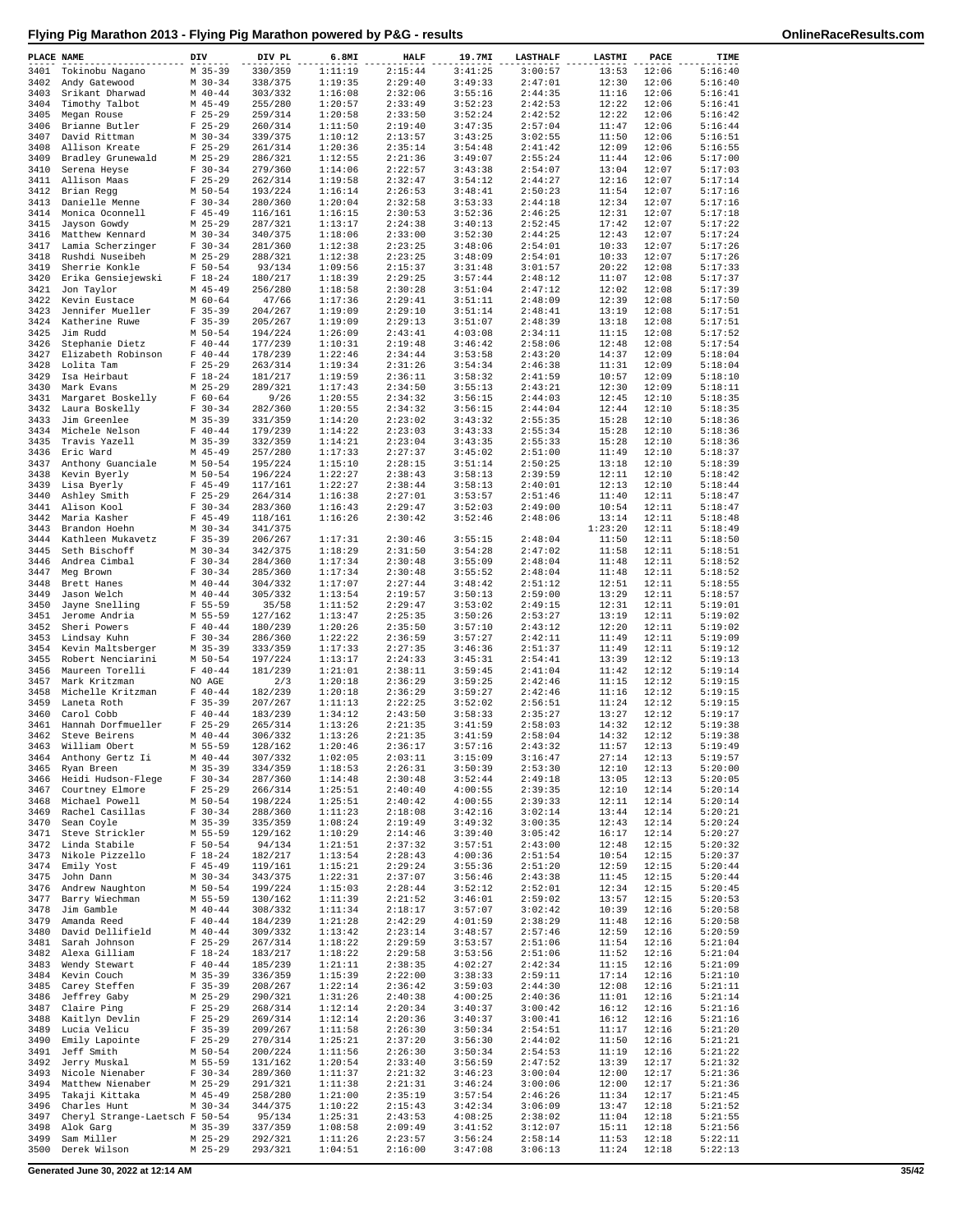| PLACE NAME   | ---------                                  | DIV                      | DIV PL             | 6.8MI              | <b>HALF</b>        | 19.7MI             | <b>LASTHALF</b>    | <b>LASTMI</b>  | PACE            | TIME               |
|--------------|--------------------------------------------|--------------------------|--------------------|--------------------|--------------------|--------------------|--------------------|----------------|-----------------|--------------------|
| 3501         | Michelle Bemis                             | $F 30-34$                | 290/360            | 1:17:01            | 2:29:06            | 3:53:33            | 2:53:11            | 11:12          | 12:19           | 5:22:17            |
| 3502         | Tiffany Yahr                               | $F 30-34$                | 291/360            | 1:18:19            | 2:29:48            | 3:52:21            | 2:52:34            | 13:54          | 12:19           | 5:22:21            |
| 3503         | Nicole Wong                                | $F 30-34$                | 292/360            | 1:20:36            | 2:43:13            | 4:10:54            | 2:39:09            | 11:15          | 12:19           | 5:22:22<br>5:22:27 |
| 3504<br>3505 | Sonny Amisola<br>Gregory Taylor            | M 45-49<br>$M$ 30-34     | 259/280<br>345/375 | 1:22:11<br>1:03:53 | 2:33:26<br>2:09:09 | 3:55:27<br>3:42:06 | 2:49:01<br>3:13:22 | 12:01<br>15:15 | 12:19<br>12:19  | 5:22:30            |
| 3506         | Jesse Wiggins                              | $M$ 25-29                | 294/321            | 1:20:02            | 2:31:22            | 3:57:44            | 2:51:11            | 12:45          | 12:19           | 5:22:32            |
| 3507         | Warren Metherd                             | M 55-59                  | 132/162            | 1:13:51            | 2:27:24            | 3:52:25            | 2:55:09            | 11:40          | 12:19           | 5:22:33            |
| 3508         | Michael Krammes                            | $M$ 30-34                | 346/375            | 1:25:44            | 2:36:19            | 3:56:05            | 2:46:14            | 11:41          | 12:19           | 5:22:33            |
| 3509         | Christopher Kowalski                       | $M$ 40-44                | 310/332            | 1:19:58            | 2:30:14            | 3:53:03            | 2:52:22            | 13:26          | 12:19           | 5:22:36            |
| 3510<br>3511 | Martin Knife<br>David Schuster             | M 18-24<br>$M$ 25-29     | 161/176<br>295/321 | 1:31:37            | 2:39:19            | 3:55:15            | 2:43:21            | 12:53<br>12:22 | 12:19<br>12:20  | 5:22:39<br>5:22:48 |
| 3512         | Katie Yu                                   | $F 40 - 44$              | 186/239            | 1:20:37            | 2:46:49            | 4:10:55            | 2:36:00            | 10:09          | 12:20           | 5:22:48            |
| 3513         | Deanna Willsey                             | $F 40 - 44$              | 187/239            | 1:20:36            | 2:43:15            | 4:10:53            | 2:39:34            | 10:10          | 12:20           | 5:22:48            |
|              | 3514 Casey Oates                           | $M_18-24$                | 162/176            | 1:25:31            | 2:40:25            | 4:05:17            | 2:42:30            | 9:25           | 12:20           | 5:22:55            |
| 3515         | Nicole Buhr                                | $F 18-24$                | 184/217            | 1:08:04            | 2:15:26            | 3:47:54            | 3:07:30            | 11:34          | 12:20           | 5:22:56            |
| 3516         | Nora (jean) Berkmeyer F 40-44              |                          | 188/239            | 1:12:28            | 2:27:54            | 3:53:31            | 2:55:13            | 11:44          | 12:20           | 5:23:06            |
| 3517<br>3518 | Doug Hutson<br>Jennifer Lawson             | $M$ 35-39<br>$F 30-34$   | 338/359<br>293/360 | 1:18:08<br>1:20:59 | 2:30:33<br>2:35:33 | 3:47:49<br>3:55:13 | 2:52:36<br>2:47:38 | 17:32<br>12:50 | 12:21<br>12:21  | 5:23:09<br>5:23:11 |
| 3519         | Brea Lewis                                 | $F 30-34$                | 294/360            | 1:20:59            | 2:35:34            | 3:55:14            | 2:47:43            | 12:56          | 12:21           | 5:23:16            |
| 3520         | Melissa Greenlea-Reed F 40-44              |                          | 189/239            | 1:22:25            | 2:37:37            | 4:00:23            | 2:45:45            | 13:06          | 12:21           | 5:23:21            |
| 3521         | Mohan Sukhai                               | M 45-49                  | 260/280            | 1:18:18            | 2:31:00            | 3:51:36            | 2:52:23            | 13:01          | 12:21           | 5:23:23            |
| 3522         | Nicole Merrill                             | $F$ 35-39                | 210/267            | 1:19:21            | 2:31:21            | 3:58:24            | 2:52:09            | 12:33          | 12:21           | 5:23:30            |
| 3523         | Chelsea Courtney                           | $F 18-24$                | 185/217            | 1:20:36            | 2:36:28            | 4:05:41            | 2:47:04            | 11:26          | 12:21           | 5:23:31            |
| 3524<br>3525 | Ameera Aladimi<br>Edna Coleman             | $F 18-24$<br>$F$ 45-49   | 186/217<br>120/161 | 1:18:45<br>1:13:37 | 2:35:24<br>2:24:38 | 3:58:58<br>3:51:49 | 2:48:08<br>2:58:56 | 12:31<br>13:50 | 12:21<br>12:21  | 5:23:32<br>5:23:34 |
| 3526         | Danielle Lewis                             | $F 30-34$                | 295/360            | 1:24:37            | 2:37:50            | 3:57:17            | 2:45:46            | 12:09          | 12:22           | 5:23:36            |
| 3527         | Julie Horne                                | $F 40-44$                | 190/239            | 1:15:54            | 2:33:27            | 3:57:42            | 2:50:26            | 11:42          | 12:22           | 5:23:52            |
| 3528         | Leigha Wilson                              | $F 30-34$                | 296/360            | 1:14:57            | 2:25:47            | 3:54:31            | 2:58:06            | 11:20          | 12:22           | 5:23:52            |
| 3529         | Jennifer MacHt                             | $F 40 - 44$              | 191/239            | 1:16:37            | 2:28:51            | 3:53:32            | 2:55:02            | 12:16          | 12:22           | 5:23:53            |
| 3530         | Adam Puterbaugh                            | $M$ 25-29                | 296/321            | 1:15:50            | 2:29:04            | 3:52:47            | 2:55:01            | 13:44          | 12:23           | 5:24:04            |
| 3531         | Alan Cook<br>3532 Colleen Durham           | $M$ 25-29<br>$F 30-34$   | 297/321<br>297/360 | 1:15:51<br>1:13:38 | 2:29:05<br>2:25:26 | 3:52:49<br>3:54:21 | 2:55:00<br>2:58:39 | 13:43<br>12:38 | 12:23<br>12:23  | 5:24:05<br>5:24:05 |
| 3533         | Jennifer Inman                             | $F 30-34$                | 298/360            | 1:19:02            | 2:33:04            | 3:58:54            | 2:51:04            | 11:03          | 12:23           | 5:24:07            |
|              | 3534 Danielle Martz                        | $F 18-24$                | 187/217            | 1:29:53            | 2:41:56            | 4:00:43            | 2:42:18            | 10:54          | 12:23           | 5:24:13            |
| 3535         | Michael Mazur                              | $M$ 45-49                | 261/280            | 1:17:30            | 2:29:19            | 3:56:22            | 2:54:59            | 12:03          | 12:23           | 5:24:17            |
| 3536         | Richard Teller                             | $M$ 35-39                | 339/359            | 1:23:47            | 2:36:41            | 3:56:31            | 2:47:42            | 12:41          | 12:23           | 5:24:23            |
| 3537         | Joan Filipowski                            | $F 55 - 59$              | 36/58              | 1:17:13            | 2:30:26            | 3:56:30            | 2:53:58            | 13:06          | 12:23           | 5:24:24            |
| 3538         | Jennifer Rowland                           | $F 30-34$                | 299/360            | 1:20:48            | 2:33:38            | 4:00:36            | 2:51:02            | 11:12          | 12:24           | 5:24:40            |
| 3539<br>3540 | Kaye Borchers<br>Robert Howard             | $F 30-34$<br>M 55-59     | 300/360<br>133/162 | 1:16:30<br>1:26:45 | 2:31:58<br>2:44:14 | 3:59:12<br>4:05:13 | 2:52:51<br>2:40:41 | 11:51<br>11:52 | 12:24<br>12:25  | 5:24:48<br>5:24:55 |
| 3541         | Stacey Norris                              | $F 40 - 44$              | 192/239            | 1:24:32            | 2:44:13            | 4:05:36            | 2:40:53            | 11:57          | 12:25           | 5:25:05            |
| 3542         | Mike Von Hoene                             | $M$ 50-54                | 201/224            | 1:13:07            | 2:24:19            | 3:46:41            | 3:00:48            | 12:03          | 12:25           | 5:25:07            |
| 3543         | Kyle Moody                                 | $M$ 25-29                | 298/321            | 1:15:23            | 2:31:42            | 3:59:03            | 2:53:27            | 12:05          | 12:25           | 5:25:08            |
| 3544         | Maricruz Rivera-Hernan F 30-34             |                          | 301/360            | 1:15:24            | 2:31:42            | 3:59:04            | 2:53:27            | 12:05          | 12:25           | 5:25:08            |
| 3545         | Peggy Petroff                              | $F$ 40-44                | 193/239            | 1:21:48            | 2:36:44            | 3:59:11            | 2:48:37            | 13:06          | 12:26           | 5:25:20            |
| 3546<br>3547 | Dianne Asher<br>Ann Marie Maly             | $F 50 - 54$<br>$F$ 25-29 | 96/134<br>271/314  | 1:21:49<br>1:20:18 | 2:36:46<br>2:36:02 | 3:59:11<br>3:59:00 | 2:48:35<br>2:49:23 | 13:10<br>11:56 | 12:26<br>12:26  | 5:25:21<br>5:25:25 |
| 3548         | Travis Smith                               | $M$ 30-34                | 347/375            | 1:19:03            | 2:36:00            | 3:57:50            | 2:49:28            | 12:18          | 12:26           | 5:25:28            |
| 3549         | William Keegan                             | M 55-59                  | 134/162            | 1:14:37            | 2:27:48            | 3:53:23            | 2:57:40            | 12:19          | 12:26           | 5:25:28            |
|              | 3550 Chelsea Nauman                        | $F 18-24$                | 188/217            | 1:13:54            | 2:28:48            | 4:00:34            | 2:56:46            | 12:09          | 12:26           | 5:25:33            |
| 3551         | Katie Riston                               | $F 30-34$                | 302/360            | 1:20:37            | 2:43:13            | 4:10:53            | 2:42:24            | 10:36          | 12:26           | 5:25:37            |
|              | 3552 Robert Obermeyer                      | M 60-64                  | 48/66              | 1:19:02            | 2:34:25            | 4:01:09            | 2:51:16            | 13:06          | 12:26           | 5:25:40            |
| 3553<br>3554 | Hector Ariza<br>Allen Fowler               | $M$ 40-44<br>$M$ 35-39   | 311/332<br>340/359 | 1:24:45<br>1:19:18 | 2:40:23<br>2:32:29 | 4:01:47<br>3:54:31 | 2:45:18<br>2:53:16 | 12:24<br>16:02 | 12:26<br>12:26  | 5:25:40<br>5:25:44 |
| 3555         | Lisa Hanks                                 | $F 40 - 44$              | 194/239            | 1:11:51            | 2:19:58            | 3:48:14            | 3:05:54            | 13:19          | 12:27           | 5:25:51            |
| 3556         | Susie Bunton                               | $F 40 - 44$              | 195/239            | 1:11:51            | 2:19:58            | 3:48:14            | 3:05:54            | 13:19          | 12:27           | 5:25:51            |
| 3557         | Darcy Roessler                             | $F 40-44$                | 196/239            | 1:20:14            | 2:36:23            | 4:00:54            | 2:49:31            | 12:24          | 12:27           | 5:25:53            |
| 3558         | Steve Roessler                             | $M$ 40-44                | 312/332            | 1:20:14            | 2:36:22            | 4:00:54            | 2:49:32            | 12:24          | 12:27           | 5:25:54            |
| 3559         | Dory Jarzabkowski                          | $F 55 - 59$              | 37/58              | 1:20:50            | 2:39:45            | 4:02:29            | 2:46:10            | 12:30          | 12:27           | 5:25:55            |
| 3560<br>3561 | Ken Fattmann<br>Michael Shipley            | M 55-59<br>$M$ 30-34     | 135/162<br>348/375 | 1:19:51<br>1:23:53 | 2:34:09<br>2:37:16 | 4:00:29<br>3:59:21 | 2:51:48<br>2:48:50 | 12:50<br>14:05 | 12:27<br>12:27  | 5:25:56<br>5:26:06 |
|              | 3562 Montana Woolley                       | $F 18-24$                | 189/217            | 1:22:11            | 2:42:58            | 4:05:13            | 2:43:08            | 12:10          | 12:27           | 5:26:06            |
|              | 3563 Julia Fugman                          | $F 18 - 24$              | 190/217            | 1:23:59            | 2:43:38            | 4:05:42            | 2:42:34            |                | $10:13$ $12:27$ | 5:26:11            |
|              | 3564 Daryl Pea                             | $M_18-24$                | 163/176            | 1:10:39            | 2:17:31            | 3:51:28            | 3:08:44            | 12:03          | 12:28           | 5:26:15            |
| 3565         | Gayle McKinnon                             | $F$ 35-39                | 211/267            | 1:17:51            | 2:30:38            | 3:54:06            | 2:55:41            | 13:15          | 12:28           | 5:26:19            |
| 3566         | Joan Raymond                               | F 45-49                  | 121/161            | 1:17:51            | 2:30:38            | 3:54:06            | 2:55:42            | 13:13          | 12:28           | 5:26:19            |
| 3567<br>3568 | Tom Gertz<br>Tara Green                    | M 55-59<br>$F$ 25-29     | 136/162<br>272/314 | 1:12:31<br>1:15:03 | 2:26:35<br>2:28:47 | 3:50:18<br>3:54:32 | 2:59:45<br>2:57:43 | 15:41<br>11:48 | 12:28<br>12:28  | 5:26:19<br>5:26:30 |
| 3569         | Donna Wheeler                              | $F$ 45-49                | 122/161            | 1:14:28            | 2:27:46            | 3:56:11            | 2:59:02            | 12:23          | 12:29           | 5:26:47            |
| 3570         | Sharon Vandyke                             | $F 60 - 64$              | 10/26              | 1:14:28            | 2:27:46            | 3:56:09            | 2:59:01            | 12:22          | 12:29           | 5:26:47            |
| 3571         | Kristina Rehm                              | $F 30-34$                | 303/360            | 1:19:13            | 2:30:40            | 3:54:12            | 2:56:09            | 14:11          | 12:29           | 5:26:49            |
| 3572         | Jennifer Burroughs                         | $F$ 30-34                | 304/360            | 1:19:13            | 2:30:35            | 3:54:12            | 2:56:14            | 14:12          | 12:29           | 5:26:49            |
| 3573<br>3574 | Michael Weber<br>Angela Greene             | M 55-59<br>$F$ 35-39     | 137/162<br>212/267 | 1:15:56            | 2:29:22            | 3:53:52            | 2:57:29<br>2:46:30 | 10:36          | 12:29<br>12:29  | 5:26:51<br>5:26:53 |
| 3575         | Robin Mitra                                | F 55-59                  | 38/58              | 1:19:02<br>1:26:24 | 2:40:23<br>2:44:13 | 4:01:51<br>4:06:29 | 2:42:43            | 12:58<br>11:29 | 12:29           | 5:26:55            |
| 3576         | Christina Hartman                          | $F 30-34$                | 305/360            | 1:21:01            | 2:34:26            | 3:59:21            | 2:52:32            | 12:27          | 12:29           | 5:26:57            |
| 3577         | Cheryl Mandle                              | $F 30-34$                | 306/360            | 1:24:21            | 2:38:58            | 4:01:09            | 2:48:00            | 12:08          | 12:29           | 5:26:57            |
| 3578         | Matt Mandle                                | $M$ 30-34                | 349/375            | 1:24:20            | 2:38:58            | 4:01:10            | 2:48:00            | 12:08          | 12:29           | 5:26:57            |
| 3579         | Cortney Brennan                            | $F 30-34$                | 307/360            | 1:24:21            | 2:38:58            | 4:01:09            | 2:48:00            | 12:08          | 12:29           | 5:26:57            |
| 3580         | Julie Johnson                              | $F 30-34$                | 308/360            | 1:23:24            | 2:33:54            | 3:54:28            | 2:53:05            | 14:53          | 12:29           | 5:26:58            |
| 3581<br>3582 | Brian Hartman<br>Lisa Rasmussen            | $M$ 30-34<br>$F$ 35-39   | 350/375<br>213/267 | 1:15:30<br>1:19:35 | 2:29:04<br>2:32:22 | 3:56:43<br>3:56:53 | 2:57:57<br>2:54:51 | 12:26<br>12:00 | 12:29<br>12:30  | 5:27:01<br>5:27:12 |
| 3583         | Amy Thompson                               | $F$ 35-39                | 214/267            | 1:20:57            | 2:38:25            | 4:05:03            | 2:48:52            | 11:25          | 12:30           | 5:27:16            |
| 3584         | Melanie Hughes                             | $F 30-34$                | 309/360            | 1:11:01            | 2:24:40            | 3:50:42            | 3:02:42            | 11:47          | 12:30           | 5:27:22            |
| 3585         | Taylor Spitznagel                          | $F 18-24$                | 191/217            | 1:14:59            | 2:26:15            | 3:56:00            | 3:01:09            | 13:02          | 12:30           | 5:27:23            |
| 3586         | Chris Hassinger                            | $M$ 30-34                | 351/375            | 1:16:20            | 2:30:12            | 3:56:24            | 2:57:16            | 11:53          | 12:30           | 5:27:27            |
| 3587         | Randall Mitchell                           | M 50-54                  | 202/224            | 1:13:07            | 2:24:20            | 3:53:07            | 3:03:17            | 12:11          | 12:31           | 5:27:37            |
| 3588<br>3589 | Rohit Urankar<br>Kim Zielinski             | $M$ 30-34<br>$F$ 35-39   | 352/375<br>215/267 | 1:22:23<br>1:22:23 | 2:40:14<br>2:40:15 | 4:06:06<br>4:06:06 | 2:47:25<br>2:47:25 | 11:22<br>11:22 | 12:31<br>12:31  | 5:27:38<br>5:27:39 |
| 3590         | Ellen Morrison                             | $F$ 35-39                | 216/267            | 1:21:28            | 2:42:31            | 4:01:59            | 2:45:12            | 12:41          | 12:31           | 5:27:43            |
| 3591         | Sarah Woodford                             | $F 30-34$                | 310/360            | 1:15:00            | 2:27:58            | 3:56:59            | 2:59:57            | 11:57          | 12:31           | 5:27:54            |
| 3592         | Karen Monea                                | $F$ 45-49                | 123/161            | 1:13:42            | 2:27:41            | 3:58:56            | 3:00:14            | 11:37          | 12:31           | 5:27:55            |
| 3593         | Brandon Godsey                             | M 30-34                  | 353/375            | 1:15:00            | 2:28:00            | 3:56:59            | 2:59:59            | 12:01          | 12:32           | 5:27:58            |
| 3594<br>3595 | Jamie Pierce<br>Edward Steinard Ii M 40-44 | $F$ 25-29                | 273/314            | 1:19:11            | 2:38:25<br>2:25:45 | 4:06:38            | 2:49:39<br>3:02:22 | 12:36          | 12:32<br>12:32  | 5:28:04<br>5:28:06 |
| 3596         | Steven Sauters                             | $M_18-24$                | 313/332<br>164/176 | 1:12:31<br>1:06:44 | 2:13:38            | 3:57:05<br>3:50:04 | 3:14:30            | 14:20<br>10:21 | 12:32           | 5:28:07            |
| 3597         | Karen Pudelski                             | $F$ 45-49                | 124/161            | 1:21:29            | 2:34:48            | 4:03:32            | 2:53:21            | 11:57          | 12:32           | 5:28:08            |
| 3598         | Martin Hovey                               | M 65-69                  | 15/26              | 1:24:12            | 2:40:47            | 4:01:45            | 2:47:22            | 12:12          | 12:32           | 5:28:09            |
| 3599         | Joe Siener                                 | $M$ 40-44                | 314/332            | 1:15:23            | 2:29:56            | 3:48:02            | 2:58:21            | 12:36          | 12:32           | 5:28:16            |
| 3600         | Meghan Miller                              | $F 18-24$                | 192/217            | 1:13:26            | 2:23:31            | 3:51:42            | 3:04:46            | 13:16          | 12:32           | 5:28:17            |

**Generated June 30, 2022 at 12:14 AM 36/42**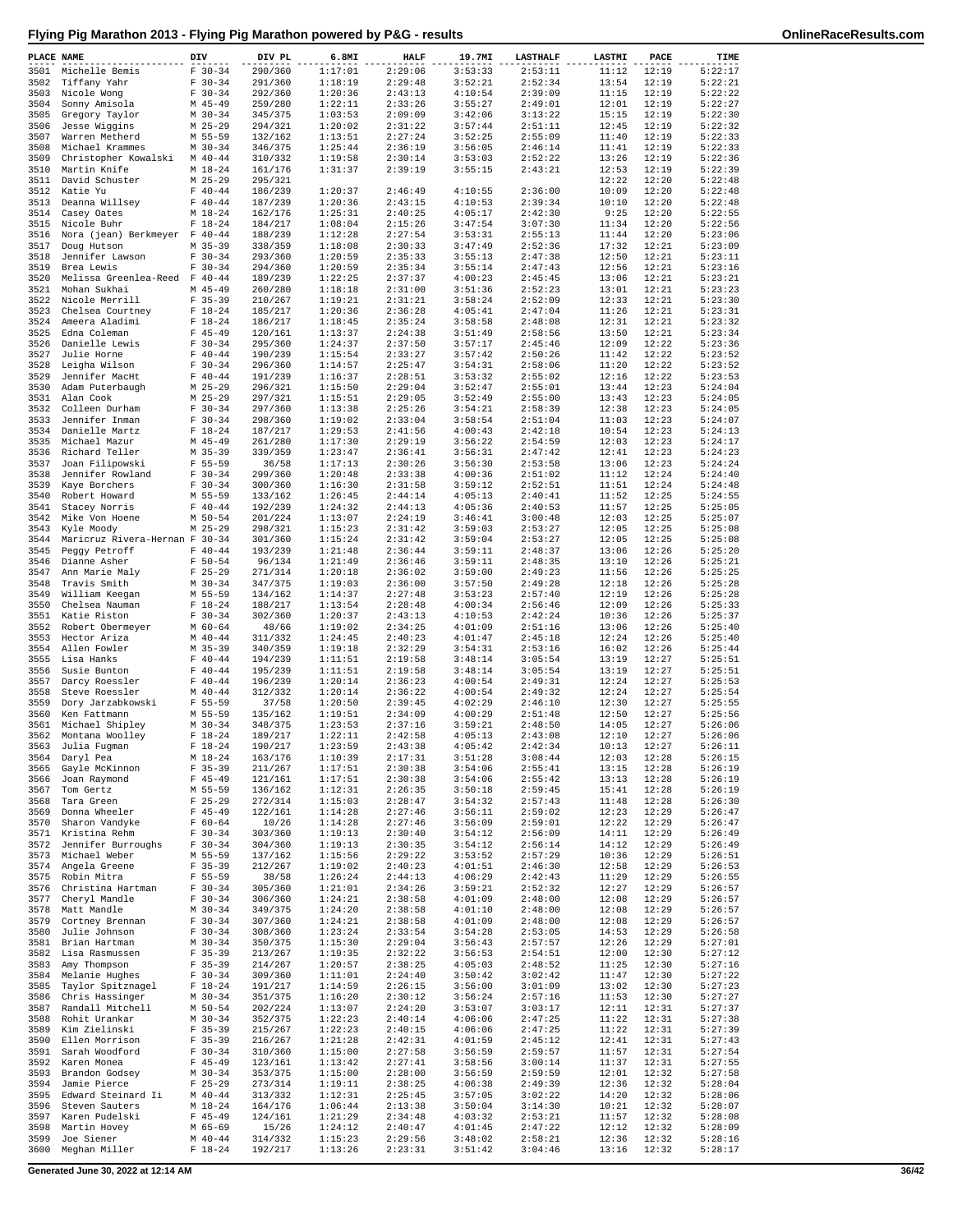| PLACE NAME   |                                                | DIV                        | DIV PL             | 6.8MI              | HALF               | 19.7MI             | <b>LASTHALF</b>    | <b>LASTMI</b>  | PACE           | TIME               |
|--------------|------------------------------------------------|----------------------------|--------------------|--------------------|--------------------|--------------------|--------------------|----------------|----------------|--------------------|
| 3601         | Dawn Miller                                    | $F 50 - 54$                | 97/134             | 1:15:56            | 2:28:08            | 3:51:42            | 3:00:10            | 13:12          | 12:32          | 5:28:17            |
| 3602<br>3603 | Jeff Brown                                     | $M$ 35-39<br>$F 18 - 24$   | 341/359            | 1:16:13<br>1:19:39 | 2:29:06<br>2:33:36 | 3:57:10<br>4:04:38 | 2:59:13            | 12:33<br>12:23 | 12:32<br>12:33 | 5:28:19<br>5:28:35 |
| 3604         | Jenna Tomlin<br>Sarah Dixon                    | $F 30-34$                  | 193/217<br>311/360 | 1:22:22            | 2:37:36            | 4:03:44            | 2:55:00<br>2:51:10 | 13:03          | 12:33          | 5:28:46            |
| 3605         | Daniel Huri                                    | $M$ 30-34                  | 354/375            | 1:11:34            | 2:24:13            | 3:54:55            | 3:04:53            | 12:46          | 12:34          | 5:29:06            |
| 3606         | Fiona McLellan                                 | $F$ 25-29                  | 274/314            | 1:11:27            | 2:23:58            | 3:56:24            | 3:05:09            | 12:00          | 12:34          | 5:29:06            |
| 3607         | David Flynn                                    | $M$ 60-64                  | 49/66              | 1:19:07            | 2:34:15            | 3:59:50            | 2:54:54            | 13:28          | 12:34          | 5:29:09            |
| 3608<br>3609 | Ruperto Aguilar<br>John Zain                   | $M$ 30-34<br>$M$ 45-49     | 355/375<br>262/280 | 1:19:41<br>1:19:50 | 2:33:05<br>2:40:34 | 3:57:40<br>4:04:10 | 2:56:24<br>2:48:57 | 11:54<br>11:57 | 12:35<br>12:35 | 5:29:28<br>5:29:30 |
| 3610         | Rebecca Walsh                                  | $F$ 25-29                  | 275/314            | 1:19:38            | 2:33:23            | 3:56:51            | 2:56:13            | 13:39          | 12:35          | 5:29:36            |
| 3611         | Evyn MacRe                                     | $F$ 25-29                  | 276/314            | 1:23:24            | 2:40:39            | 4:04:35            | 2:48:59            | 11:21          | 12:35          | 5:29:38            |
| 3612         | Susan Vogt                                     | $F 50 - 54$                | 98/134             | 1:26:23            | 2:42:03            | 4:06:10            | 2:47:35            | 13:35          | 12:35          | 5:29:38            |
| 3613         | Don Raake                                      | $M$ 45-49                  | 263/280            | 1:26:23            | 2:42:04            | 4:06:13            | 2:47:34            | 13:33          | 12:35          | 5:29:38            |
| 3614<br>3615 | Judy Montgomery                                | $F 55 - 59$<br>$F$ 45-49   | 39/58<br>125/161   | 1:24:36<br>1:18:55 | 2:40:26<br>2:33:34 | 4:03:10<br>4:00:32 | 2:49:19<br>2:56:13 | 12:45<br>12:09 | 12:36<br>12:36 | 5:29:44<br>5:29:46 |
| 3616         | Annette David<br>Carly Okamoto                 | $F$ 25-29                  | 277/314            | 1:20:30            | 2:35:48            | 4:02:38            | 2:54:00            | 12:01          | 12:36          | 5:29:48            |
| 3617         | Joe Riggs                                      | $M$ 30-34                  | 356/375            | 1:11:48            | 2:22:20            | 3:57:50            | 3:07:43            | 11:36          | 12:36          | 5:30:02            |
| 3618         | Mary Beth Osborne                              | $F 55 - 59$                | 40/58              | 1:20:15            | 2:37:26            | 4:05:08            | 2:52:41            | 12:55          | 12:36          | 5:30:06            |
| 3619         | Todd Montgomery                                | $M$ 40-44                  | 315/332            | 1:12:53            | 2:24:12            | 3:55:14            | 3:05:55            | 14:03          | 12:36          | 5:30:07            |
| 3620<br>3621 | Joseph Morgan<br>Christopher L Cumming F 30-34 | $M_18-24$                  | 165/176<br>312/360 | 1:08:56<br>1:22:48 | 2:15:49<br>2:39:38 | 3:52:17<br>4:04:07 | 3:14:32<br>2:51:02 | 10:22<br>11:51 | 12:37<br>12:38 | 5:30:20<br>5:30:40 |
| 3622         | Tracy Boykin                                   | $F 40-44$                  | 197/239            | 1:22:14            | 2:36:40            | 4:00:27            | 2:54:02            | 13:36          | 12:38          | 5:30:42            |
| 3623         | Laura Boyd                                     | $F 50 - 54$                | 99/134             | 1:27:07            | 2:44:07            | 4:09:35            | 2:46:48            | 11:31          | 12:38          | 5:30:55            |
| 3624         | Melissa Meek                                   | $F$ 35-39                  | 217/267            | 1:25:28            | 2:42:44            | 4:07:08            | 2:48:15            | 14:18          | 12:38          | 5:30:58            |
| 3625         | Laura Coyle                                    | $F$ 35-39                  | 218/267            | 1:25:28            | 2:42:43            | 4:07:07            | 2:48:16            | 14:18          | 12:38          | 5:30:59            |
| 3626<br>3627 | Ian Jenkins<br>Michael Hunt                    | $M$ 25-29<br>$M$ 40-44     | 299/321<br>316/332 | 1:12:30<br>1:13:43 | 2:24:22<br>2:23:21 | 3:57:02<br>3:49:37 | 3:06:38<br>3:07:43 | 10:50<br>11:31 | 12:38<br>12:39 | 5:31:00<br>5:31:04 |
| 3628         | Dee Dee Byram                                  | $F$ 45-49                  | 126/161            | 1:18:43            | 2:37:08            | 4:03:58            | 2:54:09            | 12:13          | 12:39          | 5:31:17            |
| 3629         | Sue Torf                                       | $F 50 - 54$                | 100/134            | 1:21:31            | 2:39:00            | 4:03:41            | 2:52:33            | 13:25          | 12:40          | 5:31:32            |
| 3630         | Jessica Lemmons                                | $F$ 25-29                  | 278/314            | 1:19:42            | 2:35:05            | 4:07:02            | 2:56:30            | 11:22          | 12:40          | 5:31:34            |
| 3631         | Adam Morgan                                    | $M$ 25-29                  | 300/321            | 1:20:20            | 2:31:32            | 3:52:30            | 3:00:08            | 14:45          | 12:40          | 5:31:39            |
| 3632<br>3633 | Miriam Morgan<br>Gina Szweda                   | $F$ 25-29<br>$F 30-34$     | 279/314<br>313/360 | 1:20:20<br>1:20:59 | 2:31:31<br>2:38:28 | 3:52:31<br>4:05:07 | 3:00:10<br>2:53:14 | 14:45<br>12:51 | 12:40<br>12:40 | 5:31:40<br>5:31:42 |
| 3634         | Dena Walker                                    | $F 30-34$                  | 314/360            | 1:13:56            | 2:23:58            | 3:56:36            | 3:07:44            | 13:19          | 12:40          | 5:31:42            |
| 3635         | Kyle Lazell                                    | $M$ 30-34                  | 357/375            | 1:13:41            | 2:26:40            | 3:59:10            | 3:05:18            | 11:22          | 12:41          | 5:31:57            |
| 3636         | Nicole MacKey                                  | $F 30-34$                  | 315/360            | 1:28:54            | 2:46:41            | 4:15:45            | 2:45:27            | 11:27          | 12:41          | 5:32:08            |
| 3637         | Erin Hegner                                    | $F$ 25-29                  | 280/314            | 1:23:58            | 2:43:40            | 4:05:43            | 2:48:30            | 13:13          | 12:41          | 5:32:09            |
| 3638<br>3639 | Timothy Futo<br>Christina Hopkins              | $M$ 30-34<br>$F$ 25-29     | 358/375<br>281/314 | 1:22:15<br>1:23:27 | 2:36:47<br>2:42:37 | 4:04:48<br>4:12:39 | 2:55:24<br>2:49:35 | 10:41<br>11:50 | 12:41<br>12:41 | 5:32:11<br>5:32:11 |
| 3640         | Katie Slanker                                  | $F 30-34$                  | 316/360            | 1:23:27            | 2:42:38            | 4:12:41            | 2:49:33            | 11:50          | 12:41          | 5:32:11            |
| 3641         | Leonard Wagers                                 | $M$ 50-54                  | 203/224            | 1:17:48            | 2:25:12            | 3:50:27            | 3:06:59            | 13:15          | 12:41          | 5:32:11            |
| 3642         | David Slanker                                  | $M$ 25-29                  | 301/321            | 1:23:28            | 2:42:39            | 4:09:18            | 2:49:36            | 11:52          | 12:41          | 5:32:14            |
| 3643         | William Nastold, Sr.                           | $M$ 50-54                  | 204/224            | 1:13:41            | 2:29:48            | 3:59:25            | 3:02:31            | 12:26          | 12:41          | 5:32:18            |
| 3644<br>3645 | Marianne Schauer<br>Jack Gray                  | $F 30-34$<br>$M$ 50-54     | 317/360<br>205/224 | 1:15:51<br>1:14:41 | 2:36:13<br>2:31:08 | 4:06:37<br>3:58:46 | 2:56:07<br>3:01:24 | 11:23<br>14:19 | 12:42<br>12:42 | 5:32:19<br>5:32:32 |
| 3646         | Angela Freckman                                | $F$ 35-39                  | 219/267            | 1:20:35            | 2:38:33            | 4:03:46            | 2:54:06            | 12:22          | 12:42          | 5:32:39            |
| 3647         | Anthony Alonso                                 | $M$ 45-49                  | 264/280            | 1:29:37            | 2:50:07            | 4:12:48            | 2:42:36            | 11:52          | 12:42          | 5:32:43            |
| 3648         | Joy Riess                                      | $F$ 45-49                  | 127/161            | 1:29:38            | 2:50:05            | 4:12:48            | 2:42:38            | 11:52          | 12:42          | 5:32:43            |
| 3649         | Betsy Wallis                                   | $F 30-34$                  | 318/360            | 1:16:49            | 2:30:27            | 3:58:46            | 3:02:20            | 11:57          | 12:43          | 5:32:46            |
| 3650<br>3651 | Kimberly Markey<br>Cheri Bryant                | $F 40 - 44$<br>$F 50 - 54$ | 198/239<br>101/134 | 1:18:25<br>1:20:55 | 2:35:52<br>2:42:28 | 4:07:53<br>4:06:20 | 2:56:55<br>2:50:32 | 10:42<br>13:05 | 12:43<br>12:43 | 5:32:47<br>5:33:00 |
| 3652         | Robert Bosken                                  | $M$ 25-29                  | 302/321            | 1:16:58            | 2:32:12            | 4:02:00            | 3:00:50            | 12:07          | 12:43          | 5:33:01            |
| 3653         | Rebecca Pilarzyk                               | $F$ 35-39                  | 220/267            | 1:20:24            |                    | 3:51:26            |                    | 15:16          | 12:43          | 5:33:04            |
| 3654         | Gary Packard                                   | $M$ 50-54                  | 206/224            | 1:26:25            | 2:45:26            | 4:08:09            | 2:47:46            | 13:44          | 12:43          | 5:33:11            |
| 3655         | Marcia Storm                                   | $F 55 - 59$<br>$F 40 - 44$ | 41/58              | 1:21:58<br>1:20:36 | 2:44:18            | 4:00:31            | 2:49:02            | 12:12          | 12:44          | 5:33:19            |
| 3656<br>3657 | Melissa Sigritz<br>David Hutchings             | $M$ 40-44                  | 199/239<br>317/332 | 1:23:42            | 2:38:36<br>2:39:57 | 4:03:52<br>4:04:12 | 2:54:51<br>2:53:35 | 13:06<br>13:01 | 12:44<br>12:44 | 5:33:26<br>5:33:31 |
| 3658         | May Wu                                         | $F$ 25-29                  | 282/314            | 1:29:55            | 2:47:43            | 4:13:44            | 2:45:52            | 11:08          | 12:44          | 5:33:34            |
| 3659         | May Wu                                         | $F$ 45-49                  | 128/161            | 1:29:55            | 2:47:43            | 4:13:43            | 2:45:52            | 11:08          | 12:44          | 5:33:35            |
| 3660         | Yoshiatsu Yamashita                            | $M$ 30-34                  | 359/375            | 1:16:05            | 2:29:02            | 4:01:05            | 3:04:38            | 13:49          | 12:45          | 5:33:40            |
| 3661         | Crystal Limehouse                              | $F 30-34$                  | 319/360            | 1:21:25            | 2:41:40            | 4:08:47            | 2:52:06            | 11:54          | 12:45          | 5:33:46            |
| 3662         | Whitney Allison<br>3663 Deborah Moore          | $F 30-34$<br>$F 55 - 59$   | 320/360<br>42/58   | 1:21:41<br>1:21:25 | 2:45:40<br>2:41:43 | 4:07:36<br>4:08:47 | 2:48:08<br>2:52:11 | 13:50<br>12:01 | 12:45<br>12:45 | 5:33:48<br>5:33:54 |
|              | 3664 Jonathan Garet                            | $M_18-24$                  | 166/176            | 1:20:30            | 2:34:52            | 4:01:23            | 2:59:11            | 12:16          | 12:45          | 5:34:02            |
| 3665         | Kimberly Kubitz                                | $F$ 45-49                  | 129/161            | 1:21:23            | 2:36:29            | 4:04:11            | 2:57:36            | 12:32          | 12:46          | 5:34:05            |
| 3666         | Jenny Waybright                                | $F$ 45-49                  | 130/161            | 1:26:28            | 2:48:18            | 4:18:58            | 2:46:04            | 11:07          | 12:46          | 5:34:22            |
| 3667         | Kelley Hollinger                               | $F 40 - 44$                | 200/239            | 1:20:39            | 2:37:21            | 4:05:21            | 2:57:18            | 12:16          | 12:47          | 5:34:38            |
| 3668<br>3669 | Pete Kleinhenz<br>Paul Terbrack                | $M 50 - 54$<br>$M$ 50-54   | 207/224<br>208/224 | 1:29:48<br>1:23:34 | 2:53:56<br>2:41:33 | 4:18:33<br>4:11:21 | 2:40:43<br>2:53:24 | 11:03<br>11:54 | 12:47<br>12:48 | 5:34:39<br>5:34:57 |
| 3670         | Edward Givens                                  | M 65-69                    | 16/26              | 1:29:38            | 2:50:32            | 4:13:42            | 2:44:37            | 11:48          | 12:48          | 5:35:08            |
| 3671         | Theresa Smith                                  | $F$ 25-29                  | 283/314            | 1:19:35            | 2:36:11            | 4:05:57            | 2:58:59            | 12:29          | 12:48          | 5:35:09            |
| 3672         | Jennifer Smith                                 | $F$ 35-39                  | 221/267            | 1:19:35            | 2:36:09            | 4:05:56            | 2:59:00            | 12:29          | 12:48          | 5:35:09            |
| 3673         | Tom Posipanka                                  | $M$ 45-49                  | 265/280            | 1:12:59            | 2:22:54            | 3:50:21            | 3:12:25            | 13:51          | 12:48          | 5:35:19            |
| 3674<br>3675 | Dianne Runk<br>Grace Williams                  | $F$ 45-49<br>$F 18-24$     | 131/161<br>194/217 | 1:22:23<br>1:18:12 | 2:38:21<br>2:39:48 | 4:07:00<br>4:13:00 | 2:57:05<br>2:56:05 | 13:02<br>11:07 | 12:49<br>12:50 | 5:35:25<br>5:35:53 |
| 3676         | Tomas Rodriguez                                | $M$ 30-34                  | 360/375            | 1:20:45            | 2:31:19            | 4:01:13            | 3:04:37            | 13:48          | 12:50          | 5:35:55            |
| 3677         | Thomas Koprowski                               | M 55-59                    | 138/162            | 1:30:27            | 2:51:20            | 4:14:31            | 2:44:38            | 11:48          | 12:50          | 5:35:57            |
| 3678         | Mona Sims                                      | $F$ 35-39                  | 222/267            | 1:20:45            | 2:31:17            | 4:01:15            | 3:04:41            | 13:51          | 12:50          | 5:35:58            |
| 3679         | Sharath Sundararaj                             | $M$ 25-29                  | 303/321            | 1:14:26            | 2:23:17            | 3:50:27            | 3:12:44            | 14:31          | 12:50          | 5:36:00            |
| 3680<br>3681 | Erica Albertini<br>Michael Hoyt                | $F 40 - 44$<br>$M$ 45-49   | 201/239<br>266/280 | 1:23:38<br>1:17:37 | 2:41:24<br>2:37:24 | 4:07:32<br>4:09:06 | 2:54:44<br>2:58:44 | 12:15<br>11:04 | 12:50<br>12:50 | 5:36:07<br>5:36:08 |
| 3682         | Dominick Demarco                               | M 65-69                    | 17/26              | 1:26:29            | 2:42:58            | 4:08:34            | 2:53:16            | 12:29          | 12:50          | 5:36:13            |
| 3683         | Saundra Smalley                                | $F$ 35-39                  | 223/267            | 1:16:05            | 2:29:19            | 3:53:39            | 3:06:59            | 14:51          | 12:51          | 5:36:17            |
| 3684         | Michele Baker                                  | $F$ 35-39                  | 224/267            | 1:16:05            | 2:29:20            | 3:53:39            | 3:06:58            | 14:51          | 12:51          | 5:36:17            |
| 3685         | Janet McManus                                  | $F 50 - 54$                | 102/134            | 1:27:21            | 2:48:51            | 4:12:38            | 2:47:27            | 12:37          | 12:51          | 5:36:18            |
| 3686<br>3687 | Larry Wasson<br>Joe Speck                      | M 55-59<br>$M_18-24$       | 139/162<br>167/176 | 1:25:37<br>1:19:38 | 2:47:16<br>2:35:51 | 4:14:54<br>4:23:49 | 2:49:24<br>3:00:53 | 10:10<br>10:29 | 12:51<br>12:52 | 5:36:40<br>5:36:43 |
| 3688         | George Stump                                   | M 75-79                    | 2/5                | 1:19:30            | 2:36:50            | 4:05:42            | 2:59:54            | 14:13          | 12:52          | 5:36:43            |
| 3689         | Cindy G Peterson                               | $F 70 - 74$                | 1/2                | 1:23:30            | 2:41:21            | 4:06:45            | 2:55:27            | 13:36          | 12:52          | 5:36:48            |
| 3690         | Steve Slattery                                 | $M$ 60-64                  | 50/66              | 1:22:47            | 2:42:41            | 4:08:44            | 2:54:12            | 13:01          | 12:52          | 5:36:52            |
| 3691         | Hannah Mitchell                                | $F$ 25-29                  | 284/314            | 1:27:09            | 2:47:16            | 4:13:24            | 2:49:44            | 12:59          | 12:52          | 5:36:59            |
| 3692<br>3693 | Nina Posge<br>Michelle Glaunert                | $F 18-24$<br>$F 18-24$     | 195/217<br>196/217 | 1:28:09<br>1:17:13 | 2:47:08<br>2:30:59 | 4:12:39<br>4:08:52 | 2:49:57<br>3:06:08 | 12:09<br>10:23 | 12:52<br>12:52 | 5:37:04<br>5:37:07 |
| 3694         | Julie Tepe                                     | $F 18-24$                  | 197/217            | 1:12:43            | 2:24:00            | 3:57:52            | 3:13:16            | 13:33          | 12:53          | 5:37:15            |
| 3695         | Andrew Huggins                                 | M 65-69                    | 18/26              | 1:19:58            | 2:36:29            | 4:05:25            | 3:01:03            | 13:46          | 12:53          | 5:37:31            |
| 3696         | Emily Lowe                                     | $F 18-24$                  | 198/217            | 1:17:17            | 2:33:39            | 4:02:14            | 3:04:16            | 12:52          | 12:54          | 5:37:55            |
| 3697         | Tasha Whisman                                  | $F$ 25-29                  | 285/314            | 1:20:36            | 2:37:19            | 4:08:08            | 3:00:40            | 12:07          | 12:54          | 5:37:58            |
| 3698<br>3699 | Jack Coulson<br>Holly Phillips                 | $M$ 60-64<br>$F$ 35-39     | 51/66<br>225/267   | 1:22:24<br>1:24:33 | 2:35:53<br>2:44:43 | 4:08:25<br>4:11:10 | 3:02:15<br>2:53:36 | 13:35<br>13:06 | 12:55<br>12:55 | 5:38:07<br>5:38:18 |
| 3700         | Shawn Griffin                                  | $M$ 25-29                  | 304/321            | 1:15:19            | 2:37:52            | 4:05:38            | 3:00:26            | 11:48          | 12:55          | 5:38:18            |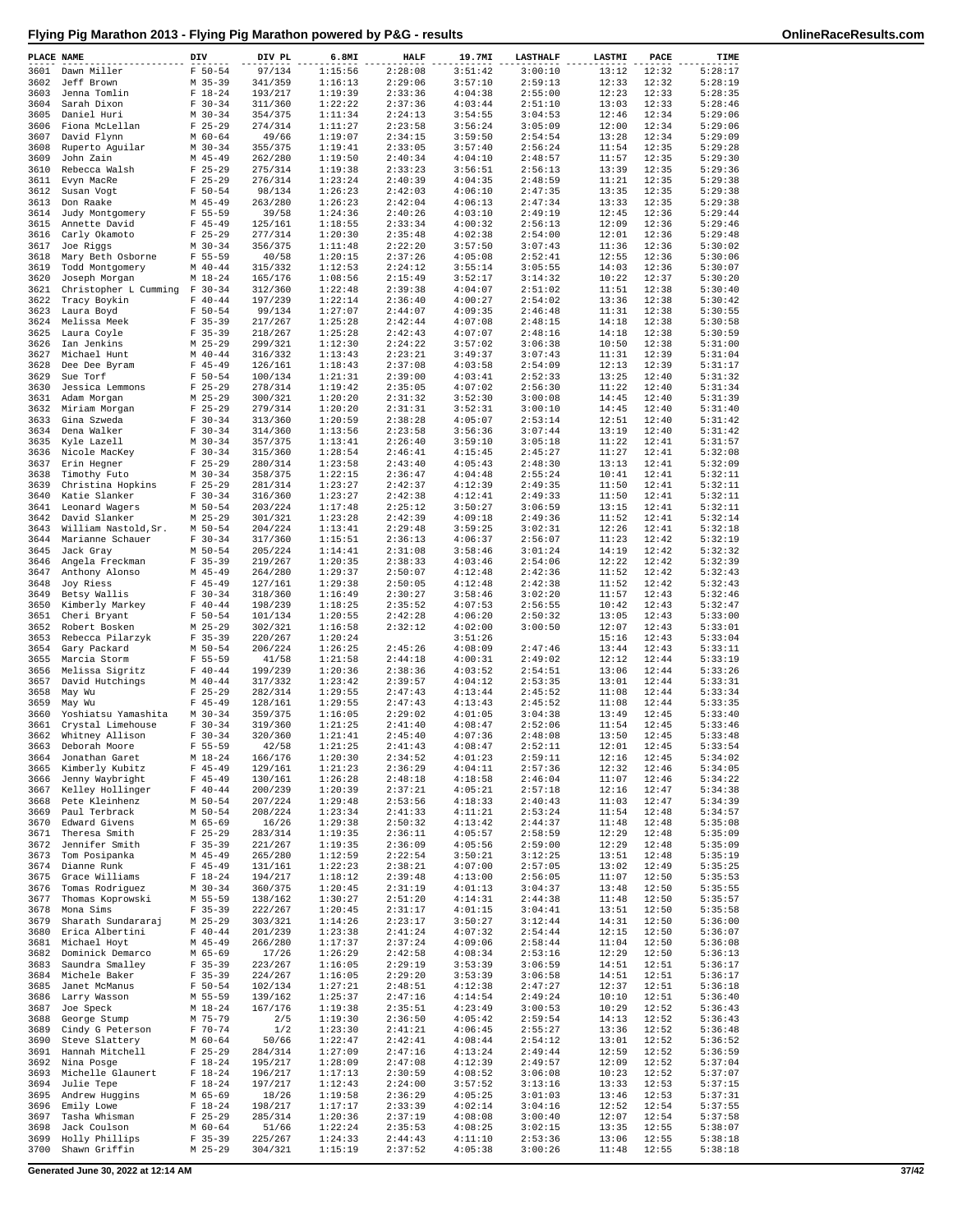| PLACE NAME   |                                                 | DIV                      | DIV PL             | 6.8MI              | <b>HALF</b>        | 19.7MI             | <b>LASTHALF</b>    | LASTMI         | PACE           | TIME               |
|--------------|-------------------------------------------------|--------------------------|--------------------|--------------------|--------------------|--------------------|--------------------|----------------|----------------|--------------------|
| 3701         | Donald Guthrie                                  | M 50-54                  | 209/224            | 1:16:11            | 2:26:02            | 3:59:41            | 3:12:18            | 12:39          | 12:55          | 5:38:20            |
| 3702         | Dorothy Dean                                    | $F 50 - 54$              | 103/134            | 1:26:11            | 2:48:05            | 4:15:11            | 2:50:16            | 12:45          | 12:55          | 5:38:21            |
| 3703         | Adam Hunt                                       | M 25-29                  | 305/321            | 1:09:23            | 2:18:09            | 3:57:28            | 3:20:16            | 15:14          | 12:55          | 5:38:25            |
| 3704         | Aimee Hollstegge                                | $F 40 - 44$              | 202/239            | 1:26:43            | 2:47:19            | 4:11:07            | 2:51:09            | 12:32          | 12:56          | 5:38:28            |
| 3705<br>3706 | Heather Krammes<br>Andrew Greany                | $F 30-34$<br>$M_18-24$   | 321/360<br>168/176 | 1:25:44<br>1:18:53 | 2:50:20<br>2:32:55 | 4:18:12<br>4:04:33 | 2:48:11<br>3:05:48 | 11:02<br>9:46  | 12:56<br>12:56 | 5:38:30<br>5:38:42 |
| 3707         | Mark Neikirk                                    | M 55-59                  | 140/162            | 1:22:49            | 2:36:06            | 4:04:05            | 3:02:41            | 12:03          | 12:56          | 5:38:47            |
| 3708         | Jennifer Stuttler                               | $F$ 35-39                | 226/267            | 1:19:04            | 2:35:01            | 4:05:28            | 3:03:55            | 10:52          | 12:57          | 5:38:55            |
| 3709         | Susan Siderman                                  | $F 65 - 69$              | 5/11               | 1:25:31            | 2:44:42            | 4:08:53            | 2:54:29            | 13:35          | 12:57          | 5:39:11            |
| 3710         | Alina Jorge                                     | $F 50 - 54$              | 104/134            | 1:22:57            | 2:39:08            | 4:09:38            | 3:00:08            | 12:56          | 12:57          | 5:39:15            |
| 3711         | Henry Auyeung                                   | $M$ 45-49                | 267/280            | 1:28:58            | 2:44:03            | 4:08:09            | 2:55:21            | 13:03          | 12:58          | 5:39:24            |
| 3712<br>3713 | Stacy Rogers                                    | $F 30-34$<br>$M$ 30-34   | 322/360<br>361/375 | 1:21:05<br>1:21:07 | 2:37:32<br>2:37:31 | 4:04:41<br>4:04:41 | 3:01:55<br>3:01:56 | 13:08<br>13:08 | 12:58<br>12:58 | 5:39:26<br>5:39:26 |
| 3714         | Luke Rogers<br>Christina Reynolds Gri F 35-39   |                          | 227/267            | 1:19:35            | 2:32:19            | 3:53:54            | 3:07:24            | 16:09          | 12:58          | 5:39:42            |
| 3715         | Mark Koors                                      | M 45-49                  | 268/280            | 1:33:52            | 2:53:47            | 4:20:36            | 2:45:56            | 10:31          | 12:58          | 5:39:43            |
| 3716         | John Sloan                                      | $M$ 45-49                | 269/280            | 1:12:55            | 2:20:49            | 3:56:39            | 3:19:06            | 14:33          | 12:59          | 5:39:55            |
| 3717         | Ashlynn Davis                                   | $F 30-34$                | 323/360            | 1:14:01            | 2:24:26            | 3:49:21            | 3:15:36            | 17:26          | 12:59          | 5:40:02            |
| 3718         | Rod Spearman                                    | $M$ 60-64                | 52/66              | 1:19:31            | 2:34:31            | 4:02:25            | 3:05:46            | 15:41          | 13:00          | 5:40:16            |
| 3719         | Leslie Cude                                     | $F$ 35-39                | 228/267            | 1:24:35            | 2:39:47            | 4:04:18            | 3:00:55            | 13:16          | 13:01          | 5:40:42            |
| 3720<br>3721 | Kristin Ware<br>Dionna Fountain                 | $F 30-34$<br>$F$ 25-29   | 324/360<br>286/314 | 1:22:50<br>1:24:49 | 2:40:39<br>2:47:15 | 4:09:58<br>4:15:30 | 3:00:08<br>2:53:48 | 12:58<br>10:07 | 13:01<br>13:01 | 5:40:47<br>5:41:02 |
| 3722         | Ben Crawford                                    | $M$ 30-34                | 362/375            | 1:16:53            | 2:36:17            | 4:12:29            | 3:04:47            | 11:26          | 13:02          | 5:41:03            |
| 3723         | Michael Halldorson                              | $M$ 40-44                | 318/332            | 1:17:38            | 2:32:04            | 3:55:49            | 3:09:13            | 15:03          | 13:02          | 5:41:16            |
| 3724         | Tim Knoth                                       | $M$ 45-49                | 270/280            | 1:15:56            | 2:34:00            | 4:08:51            | 3:07:17            | 13:09          | 13:02          | 5:41:16            |
| 3725         | Susan Sherlock                                  | $F 50 - 54$              | 105/134            | 1:23:17            | 2:38:28            | 4:06:40            | 3:02:58            | 13:49          | 13:02          | 5:41:25            |
| 3726         | Lynne Kraemer                                   | $F 40 - 44$              | 203/239            | 1:30:38            | 2:47:37            | 4:14:04            | 2:53:49            | 12:57          | 13:02          | 5:41:26            |
| 3727<br>3728 | Marsha Blount<br>Rachael Hoagland               | $F 50 - 54$<br>$F$ 35-39 | 106/134<br>229/267 | 1:30:39<br>1:22:17 | 2:47:39<br>2:45:19 | 4:14:06<br>4:16:25 | 2:53:47<br>2:56:11 | 12:57<br>12:16 | 13:02<br>13:03 | 5:41:26<br>5:41:30 |
| 3729         | Derek Pollard                                   | $M$ 35-39                | 342/359            | 1:24:24            | 2:43:27            | 4:11:05            | 2:58:09            | 16:37          | 13:03          | 5:41:35            |
| 3730         | Denise Tatman                                   | $F 55 - 59$              | 43/58              | 1:25:31            | 2:43:53            | 4:08:30            | 2:57:44            | 13:38          | 13:03          | 5:41:37            |
| 3731         | Tawni Sigelmier                                 | $F 40 - 44$              | 204/239            | 1:25:37            | 2:47:15            | 4:15:14            | 2:54:23            | 12:07          | 13:03          | 5:41:37            |
| 3732         | David Mingo                                     | $M$ 40-44                | 319/332            | 1:22:58            | 2:37:57            | 4:11:08            | 3:03:44            | 11:56          | 13:03          | 5:41:41            |
| 3733         | Julliette Liu                                   | $F 30-34$                | 325/360            | 1:24:26            | 2:43:28            | 4:11:22            | 2:58:23            | 16:49          | 13:03          | 5:41:51            |
| 3734<br>3735 | George Andersen<br>Cathy McLeod                 | M 70-74<br>$F 60 - 64$   | 7/15<br>11/26      | 1:27:53<br>1:27:14 | 2:49:38<br>2:48:44 | 4:18:43<br>4:16:05 | 2:52:22<br>2:53:22 | 12:32<br>12:32 | 13:04<br>13:04 | 5:41:59<br>5:42:06 |
| 3736         | Phil Carreira                                   | $M$ 35-39                | 343/359            | 1:11:39            | 2:21:38            | 4:00:32            | 3:20:49            | 14:18          | 13:05          | 5:42:26            |
| 3737         | Christina Schick                                | $F 30-34$                | 326/360            | 1:23:04            | 2:38:15            | 4:11:49            | 3:04:19            | 11:55          | 13:05          | 5:42:33            |
| 3738         | Jake Hinnenkamp                                 | $M$ 25-29                | 306/321            | 1:18:29            | 2:25:55            | 3:55:03            | 3:16:39            | 11:02          | 13:05          | 5:42:34            |
| 3739         | Robert Parks Johnson                            | M 50-54                  | 210/224            | 1:31:01            | 2:49:47            | 4:16:03            | 2:52:49            | 12:16          | 13:05          | 5:42:35            |
| 3740         | Richard Bezold                                  | $M_18-24$                | 169/176            | 1:03:20            | 2:09:04            | 3:51:24            | 3:33:46            | 17:58          | 13:06          | 5:42:50            |
| 3741         | Christopher Carroll                             | $M$ 25-29                | 307/321            | 1:03:21            | 2:09:06            | 3:51:19            | 3:33:47            | 17:59          | 13:06          | 5:42:52            |
| 3742<br>3743 | Scott Penrod<br>Jeremy Madden                   | $M$ 50-54<br>$M$ 30-34   | 211/224<br>363/375 | 1:12:36<br>1:13:28 | 2:31:00<br>2:25:03 | 3:57:33<br>4:01:15 | 3:12:02<br>3:18:00 | 18:12<br>14:15 | 13:06<br>13:06 | 5:43:01<br>5:43:03 |
| 3744         | Nicholas Wright                                 | $M$ 25-29                | 308/321            | 1:07:51            | 2:22:43            | 3:58:25            | 3:20:25            | 11:14          | 13:06          | 5:43:07            |
| 3745         | Lark Ivester                                    | $F 50 - 54$              | 107/134            | 1:32:04            | 2:51:42            | 4:18:36            | 2:51:27            | 12:44          | 13:06          | 5:43:09            |
| 3746         | Linda Bachand-Doucet                            | $F 40 - 44$              | 205/239            | 1:24:22            | 2:43:24            | 4:10:57            | 2:59:57            | 18:28          | 13:07          | 5:43:21            |
| 3747         | William Beuke                                   | M 65-69                  | 19/26              | 1:15:20            | 2:27:19            | 3:56:22            | 3:16:06            | 13:58          | 13:07          | 5:43:24            |
| 3748         | Cassandra Foster                                | $F 18-24$                | 199/217            | 1:18:11            | 2:39:10            | 4:13:44            | 3:04:39            | 11:52          | 13:08          | 5:43:48            |
| 3749         | Oluwaseyi Akinbobola                            | $F$ 35-39                | 230/267            | 1:26:56            | 2:47:40            | 4:18:49            | 2:56:10            | 11:51          | 13:08          | 5:43:49<br>5:43:51 |
| 3750<br>3751 | Eugene Hoffman<br>Yongdong Shen                 | $M$ 30-34<br>M 18-24     | 364/375<br>170/176 | 1:25:49<br>1:11:58 | 2:43:52<br>2:31:34 | 4:11:43<br>4:04:26 | 3:00:00<br>3:12:22 | 12:29<br>15:43 | 13:08<br>13:08 | 5:43:55            |
| 3752         | Rebecca Scott                                   | $F$ 35-39                | 231/267            | 1:18:48            | 2:35:44            | 4:14:59            | 3:08:13            | 13:43          | 13:08          | 5:43:56            |
| 3753         | Michael Yannucci                                | $M$ 25-29                | 309/321            | 1:22:25            | 2:35:16            | 4:00:22            | 3:08:51            | 15:54          | 13:09          | 5:44:07            |
| 3754         | Adrienne Hartings                               | $F$ 25-29                | 287/314            | 1:22:26            | 2:35:16            | 4:00:21            | 3:08:51            | 15:54          | 13:09          | 5:44:07            |
| 3755         | Michael Brown                                   | $M$ 30-34                | 365/375            | 1:12:53            | 2:30:25            | 4:04:07            | 3:13:43            | 13:10          | 13:09          | 5:44:08            |
| 3756         | Lindsay Gopalakrishna F 35-39                   |                          | 232/267            | 1:23:38            | 2:41:26            | 4:10:31            | 3:02:55            | 13:24          | 13:09          | 5:44:21            |
| 3757<br>3758 | Ashley Padgett<br>Kim Ashworth                  | $F$ 35-39<br>$F 50 - 54$ | 233/267<br>108/134 | 1:19:16<br>1:19:19 | 2:37:58<br>2:43:39 | 4:07:25<br>4:14:08 | 3:06:25<br>3:00:54 | 13:51<br>12:37 | 13:09<br>13:10 | 5:44:23<br>5:44:33 |
| 3759         | Sonya Hughes                                    | $F$ 45-49                | 132/161            | 1:22:56            | 2:42:27            | 4:10:54            | 3:02:10            | 14:35          | 13:10          | 5:44:36            |
| 3760         | Andy Thatcher                                   | M 65-69                  | 20/26              | 1:24:59            | 2:44:59            | 4:12:04            | 2:59:38            | 14:03          | 13:10          | 5:44:37            |
| 3761         | David Nowak                                     | $M$ 35-39                | 344/359            | 1:14:36            | 2:27:55            | 4:02:21            | 3:16:47            | 14:14          | 13:10          | 5:44:41            |
| 3762         | Kelly Dehan                                     | $F 50 - 54$              | 109/134            | 1:32:38            | 2:54:26            | 4:23:31            | 2:50:23            | 12:13          | 13:10          | 5:44:48            |
|              | 3763 David Wetzel                               | M 50-54                  | 212/224            | 1:21:47            | 2:37:45            | 4:08:26            | 3:07:09            | 13:25          | 13:10          | 5:44:53            |
| 3764<br>3765 | Kendalyn Paulin<br>Joanne Mitchell              | $F$ 25-29<br>$F$ 45-49   | 288/314<br>133/161 | 1:21:44<br>1:13:34 | 2:35:25<br>2:31:54 | 4:02:29<br>4:07:29 | 3:09:30<br>3:13:23 | 13:54<br>13:27 | 13:10<br>13:11 | 5:44:54<br>5:45:17 |
| 3766         | Mary Alice Gruden                               | $F 65 - 69$              | 6/11               | 1:29:23            | 2:50:14            | 4:18:38            | 2:55:04            | 13:08          | 13:11          | 5:45:18            |
| 3767         | Craig Fitzsimmons                               | $M$ 50-54                | 213/224            | 1:26:07            | 2:44:19            | 4:10:32            | 3:01:00            | 13:49          | 13:11          | 5:45:18            |
| 3768         | Catherine Letendre                              | $F$ 25-29                | 289/314            | 1:25:52            | 2:44:39            | 4:13:20            | 3:00:41            | 13:14          | 13:11          | 5:45:19            |
| 3769         | Marypat Flanigan                                | $F 40 - 44$              | 206/239            | 1:25:31            | 2:44:40            | 4:12:31            | 3:00:41            | 13:16          | 13:11          | 5:45:20            |
| 3770         | Carrie Messerschmitt<br>Ann Myres               | $F 30-34$<br>$F 30-34$   | 327/360            | 1:26:59            | 2:43:29<br>2:43:25 | 4:19:05<br>4:19:03 | 3:01:53<br>3:01:57 | 12:22          | 13:11<br>13:11 | 5:45:21<br>5:45:22 |
| 3771<br>3772 | Elsbeth O'Brien                                 | $F 30-34$                | 328/360<br>329/360 | 1:26:59<br>1:24:56 | 2:42:37            | 4:09:55            | 3:02:45            | 12:25<br>14:01 | 13:11          | 5:45:22            |
| 3773         | Megan O'Brien                                   | $F 30-34$                | 330/360            | 1:24:56            | 2:42:36            | 4:09:55            | 3:02:47            | 14:02          | 13:11          | 5:45:22            |
| 3774         | Brady McDonough                                 | $M 18 - 24$              | 171/176            | 1:12:05            | 2:32:40            | 4:12:59            | 3:12:48            | 12:28          | 13:12          | 5:45:27            |
| 3775         | Denise Conover                                  | $F$ 35-39                | 234/267            | 1:22:28            | 2:43:34            | 4:14:30            | 3:02:02            | 13:18          | 13:12          | 5:45:35            |
| 3776         | Joe Dirr                                        | $M$ 45-49                | 271/280            | 1:25:49            | 2:41:25            | 4:09:00            | 3:04:15            | 14:18          | 13:12          | 5:45:40            |
| 3777         | John Points                                     | M 55-59                  | 141/162            | 1:28:44            | 2:50:15            | 4:16:40            | 2:55:50            | 13:17          | 13:13          | 5:46:05            |
| 3778<br>3779 | Angela Rhude<br>Melissa Salchli                 | $F$ 45-49<br>$F 50 - 54$ | 134/161<br>110/134 | 1:21:37<br>1:30:56 | 2:41:18<br>2:55:02 | 4:09:37<br>4:22:54 | 3:04:54<br>2:51:12 | 14:40<br>12:16 | 13:13<br>13:13 | 5:46:12<br>5:46:13 |
| 3780         | James McGruder                                  | M 65-69                  | 21/26              | 1:30:56            | 2:55:02            | 4:22:54            | 2:51:11            |                | 13:13          | 5:46:13            |
| 3781         | Chris Christofield                              | M 70-74                  | 8/15               | 1:25:41            | 2:46:06            | 4:14:34            | 3:00:17            | 13:33          | 13:14          | 5:46:22            |
| 3782         | Laurie Stayton-Smith                            | $F 50 - 54$              | 111/134            | 1:30:55            | 2:52:46            | 4:21:45            | 2:53:48            | 12:37          | 13:14          | 5:46:33            |
| 3783         | Karen Mayes                                     | $F 55 - 59$              | 44/58              | 1:30:32            | 2:52:39            | 4:20:37            | 2:54:03            | 12:46          | 13:14          | 5:46:42            |
| 3784         | Vernalynne Evano                                | $F 30-34$                | 331/360            | 1:26:08            | 2:42:57            | 4:18:25            | 3:03:49            | 10:07          | 13:15          | 5:46:46            |
| 3785<br>3786 | Arleene Salyer-Oliver F 45-49<br>Shannon Zimmer | $F$ 25-29                | 135/161<br>290/314 | 1:25:25<br>1:26:20 | 2:44:38<br>2:42:57 | 4:13:20<br>4:18:23 | 3:02:24<br>3:04:05 | 14:35<br>10:23 | 13:15<br>13:15 | 5:47:01<br>5:47:02 |
| 3787         | Diane Rose                                      | $F 55 - 59$              | 45/58              | 1:26:03            | 2:47:45            | 4:18:00            | 2:59:18            | 13:22          | 13:15          | 5:47:03            |
| 3788         | Beau Loker                                      | M 60-64                  | 53/66              | 1:26:47            | 2:47:01            | 4:17:16            | 3:00:13            | 13:38          | 13:16          | 5:47:14            |
| 3789         | Jenny Miller                                    | $F 50 - 54$              | 112/134            | 1:22:26            | 2:41:33            | 4:09:33            | 3:05:56            | 13:21          | 13:16          | 5:47:29            |
| 3790         | Jean Thompson                                   | $F 50 - 54$              | 113/134            | 1:22:50            | 2:40:17            | 4:11:16            | 3:07:24            | 13:50          | 13:17          | 5:47:41            |
| 3791         | Admiral Sanders                                 | M 75-79                  | 3/5                | 1:27:09            | 2:48:33            | 4:17:09            | 2:59:10            | 13:54          | 13:17          | 5:47:43            |
| 3792<br>3793 | Cindy Land<br>Joe Karlich                       | $F 50 - 54$<br>$M$ 40-44 | 114/134<br>320/332 | 1:31:01<br>1:20:23 | 2:53:38<br>2:40:14 | 4:21:58<br>4:15:25 | 2:54:27<br>3:07:53 | 13:34<br>12:35 | 13:18<br>13:18 | 5:48:05<br>5:48:06 |
| 3794         | Elizabeth Johnston                              | $F$ 35-39                | 235/267            | 1:30:46            | 2:53:01            | 4:30:09            | 2:55:10            | 11:36          | 13:18          | 5:48:11            |
| 3795         | Christine Cooper                                | $F 30-34$                | 332/360            | 1:24:41            | 2:41:53            | 4:13:48            | 3:06:21            | 13:15          | 13:18          | 5:48:13            |
| 3796         | Davida Robinson                                 | $F 40 - 44$              | 207/239            | 1:20:45            | 2:40:57            | 4:13:26            | 3:07:20            | 14:01          | 13:18          | 5:48:16            |
| 3797         | Robert Benedict                                 | M 70-74                  | 9/15               | 1:32:56            | 2:48:15            | 4:14:09            | 3:00:04            | 14:21          | 13:18          | 5:48:19            |
| 3798         | Darryl Davis                                    | $M$ 60-64                | 54/66              | 1:31:36            | 2:58:55            | 4:25:51            | 2:49:34            | 12:16          | 13:18          | 5:48:28            |
| 3799<br>3800 | Kristen Ouellette<br>Janet Yee                  | $F 30-34$<br>$F 50 - 54$ | 333/360<br>115/134 | 1:21:01<br>1:24:52 | 2:39:36<br>2:41:07 | 4:11:15<br>4:08:27 | 3:08:56<br>3:07:32 | 14:43<br>15:38 | 13:19<br>13:19 | 5:48:32<br>5:48:39 |
|              |                                                 |                          |                    |                    |                    |                    |                    |                |                |                    |

**Generated June 30, 2022 at 12:14 AM 38/42**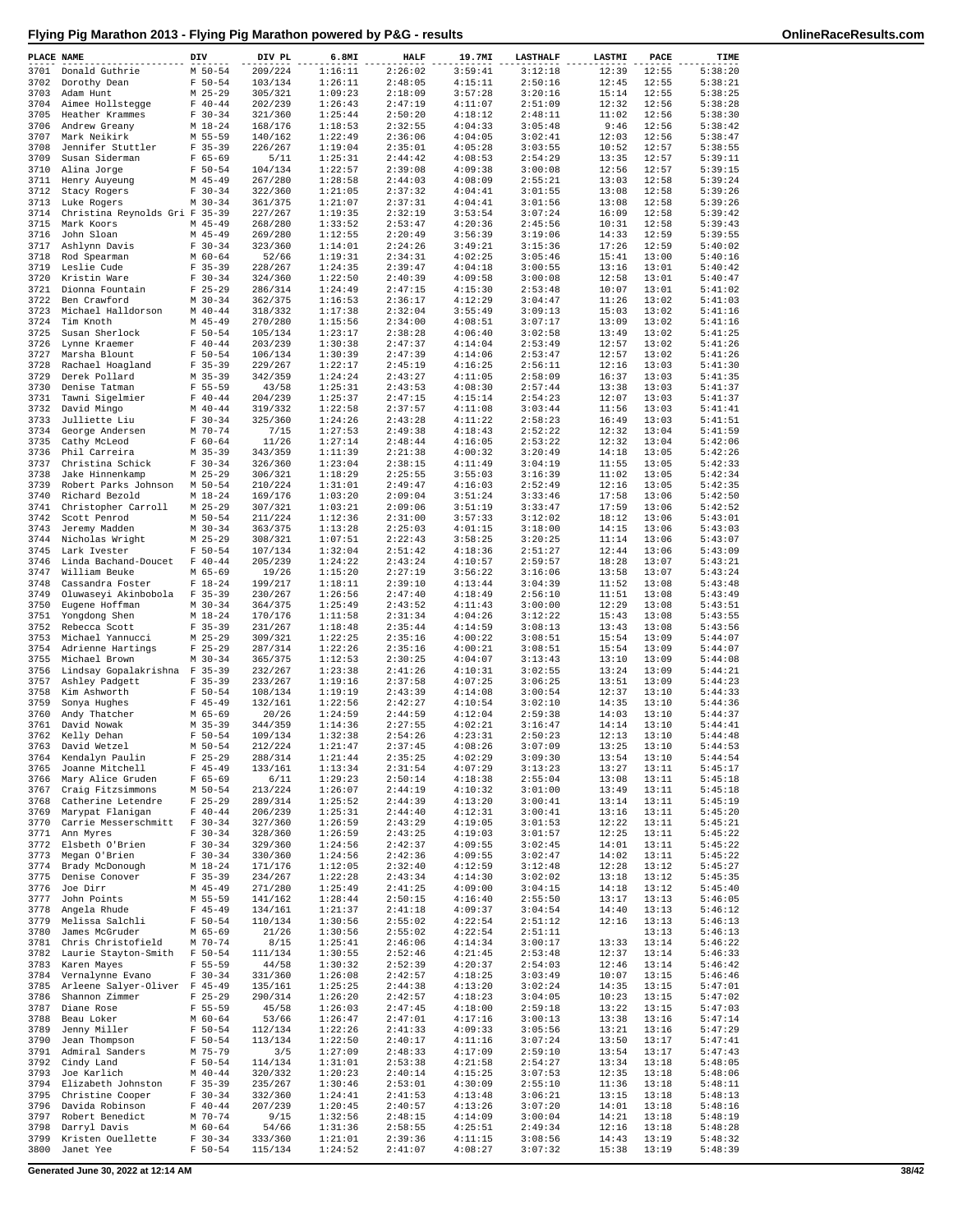| PLACE NAME   |                                     | DIV                      | DIV PL             | 6.8MI              | HALF               | 19.7MI             | <b>LASTHALF</b>    | <b>LASTMI</b>  | PACE           | TIME               |
|--------------|-------------------------------------|--------------------------|--------------------|--------------------|--------------------|--------------------|--------------------|----------------|----------------|--------------------|
| 3801         | Angela Enix                         | $F 40 - 44$              | 208/239            | 1:17:49            | 2:33:48            | 4:05:43            | 3:15:03            | 14:33          | 13:19          | 5:48:51            |
| 3802         | Jason Enix                          | M 35-39                  | 345/359            | 1:17:49            | 2:33:46            | 4:05:42            | 3:15:06            | 14:35          | 13:19          | 5:48:51            |
| 3803         | Dale Schibi                         | M 55-59                  | 142/162            | 1:23:03            | 2:43:53            | 4:18:00            | 3:05:06            | 13:33          | 13:20          | 5:48:58            |
| 3804         | Cody Jones                          | $M$ 30-34                | 366/375            | 1:24:38            | 2:44:38            | 4:13:46            | 3:04:31            | 14:28          | 13:20          | 5:49:08            |
| 3805<br>3806 | Sabrina Aguilar                     | $F 30-34$<br>$F$ 35-39   | 334/360            | 1:26:33<br>1:27:09 | 2:51:50<br>2:50:54 | 4:19:01<br>4:23:54 | 2:57:35<br>2:58:39 | 14:08<br>12:10 | 13:21<br>13:21 | 5:49:24<br>5:49:33 |
| 3807         | Danielle Simonetti<br>Charles Brown | $M$ 70-74                | 236/267<br>10/15   | 1:26:32            | 2:45:46            | 4:16:08            | 3:03:53            | 14:15          | 13:21          | 5:49:39            |
| 3808         | Byrd Watts                          | $F 40 - 44$              | 209/239            | 1:26:32            | 2:45:44            | 4:16:10            | 3:03:56            | 14:16          | 13:21          | 5:49:39            |
| 3809         | Emily Abell                         | $F 30-34$                | 335/360            | 1:24:51            | 2:47:13            | 4:15:36            | 3:02:42            | 12:46          | 13:22          | 5:49:54            |
| 3810         | Lori McNett                         | $F 40 - 44$              | 210/239            | 1:24:51            | 2:47:13            | 4:15:34            | 3:02:42            | 12:47          | 13:22          | 5:49:54            |
| 3811         | Elizabeth Blanchard                 | $F 55 - 59$              | 46/58              | 1:20:54            | 2:41:06            | 4:13:23            | 3:08:57            | 13:08          | 13:22          | 5:50:02            |
| 3812         | Kate Escott                         | $F 30-34$                | 336/360            | 1:22:03            | 2:40:52            | 4:17:03            | 3:09:12            | 11:53          | 13:22          | 5:50:04            |
| 3813         | Erin Brown                          | $F$ 35-39                | 237/267            | 1:19:23            | 2:37:16            | 4:13:47            | 3:12:56            | 14:03          | 13:22          | 5:50:12            |
| 3814         | Scott Isenhart                      | M 45-49                  | 272/280            | 1:24:46            | 2:42:35            | 4:20:15            | 3:07:46            | 12:52          | 13:23          | 5:50:20            |
| 3815         | Sarah O'Rourke                      | $F$ 25-29                | 291/314            | 1:34:13            | 2:54:41            | 4:22:48            | 2:55:49            | 12:55          | 13:23          | 5:50:29            |
| 3817         | 3816 Becky Morse                    | $F 50 - 54$<br>$M$ 30-34 | 116/134<br>367/375 | 1:21:07<br>1:20:51 | 2:37:15<br>2:47:53 | 4:06:22<br>4:19:33 | 3:13:47<br>3:03:10 | 13:08<br>12:33 | 13:24<br>13:24 | 5:51:02<br>5:51:02 |
| 3818         | Brian Kruse<br>Guy McMickle Sr      | M 60-64                  | 55/66              | 1:30:27            | 2:57:03            | 4:34:21            | 2:54:05            | 10:12          | 13:25          | 5:51:07            |
| 3819         | Kristen Bieling                     | $F$ 25-29                | 292/314            | 1:28:48            | 2:55:58            | 4:24:05            | 2:55:21            | 11:41          | 13:25          | 5:51:18            |
| 3820         | Juli Gordon                         | $F$ 45-49                | 136/161            | 1:35:30            | 2:59:55            | 4:29:20            | 2:51:56            | 8:31           | 13:26          | 5:51:50            |
| 3821         | Cory Bruns                          | $M_18-24$                | 172/176            | 1:19:39            | 2:35:52            | 4:17:14            | 3:16:09            | 14:55          | 13:27          | 5:52:00            |
| 3822         | Christopher Miller                  | $M$ 35-39                | 346/359            | 1:09:51            | 2:24:36            | 4:05:46            | 3:27:29            | 15:22          | 13:27          | 5:52:04            |
| 3823         | Marc Fridley                        | $M_18-24$                | 173/176            | 1:30:29            | 2:52:58            | 4:21:26            | 2:59:08            | 13:27          | 13:27          | 5:52:06            |
| 3824         | Cierra Wood                         | $F 18-24$                | 200/217            | 1:30:30            | 2:52:59            | 4:21:26            | 2:59:08            | 13:28          | 13:27          | 5:52:06            |
| 3825         | Elizabeth Bangel-Stehl F 35-39      |                          | 238/267            | 1:29:28            | 2:55:33            | 4:15:15            | 2:56:54            | 14:08          | 13:28          | 5:52:26            |
| 3826<br>3827 | Sarah Hartman<br>Caroline Altekruse | $F 18-24$<br>$F$ 25-29   | 201/217<br>293/314 | 1:35:15<br>1:22:33 | 2:52:40<br>2:45:05 | 4:20:27<br>4:21:15 | 2:59:57<br>3:07:32 | 13:49<br>11:42 | 13:28<br>13:28 | 5:52:36<br>5:52:36 |
| 3828         | Autumn Walsh                        | $F 30-34$                | 337/360            | 1:22:33            | 2:45:05            | 4:21:09            | 3:07:33            | 11:43          | 13:28          | 5:52:37            |
| 3829         | Mary Bevis                          | $F 55 - 59$              | 47/58              | 1:14:04            | 2:41:05            | 4:18:36            | 3:11:49            | 13:37          | 13:29          | 5:52:54            |
| 3830         | Chuck Mingo                         | $M$ 35-39                | 347/359            | 1:32:38            | 2:54:44            | 4:23:31            | 2:58:15            | 13:21          | 13:29          | 5:52:59            |
| 3831         | Katelyn Schawe                      | $F 18-24$                | 202/217            | 1:18:28            | 2:44:01            | 4:19:00            | 3:09:29            | 12:32          | 13:30          | 5:53:30            |
| 3832         | Nicole Futrell                      | $F 30-34$                | 338/360            | 1:32:58            | 2:54:28            | 4:23:54            | 2:59:12            | 12:49          | 13:30          | 5:53:40            |
| 3833         | Sarah Gross                         | $F$ 45-49                | 137/161            | 1:34:19            | 2:59:06            | 4:26:39            | 2:54:34            | 12:51          | 13:30          | 5:53:40            |
| 3834         | Natalie Henry                       | $F$ 25-29                | 294/314            | 1:32:13            | 2:57:50            | 4:30:24            | 2:55:56            | 11:45          | 13:31          | 5:53:45            |
| 3835         | Amanda Riggs                        | $F 18-24$                | 203/217            | 1:13:51            | 2:38:47            | 4:17:34            | 3:15:15            | 13:23          | 13:31          | 5:54:02            |
| 3836         | Becki Baker<br>Marsha White         | $F 30-34$                | 339/360            | 1:28:25<br>1:30:40 | 2:48:40<br>2:53:57 | 4:19:15<br>4:25:17 | 3:05:38            | 13:14          | 13:32          | 5:54:17            |
| 3837<br>3838 | Margaret Tedder                     | $F 65 - 69$<br>$F 30-34$ | 7/11<br>340/360    | 1:34:08            | 2:57:41            | 4:27:52            | 3:00:46<br>2:57:34 | 13:31<br>12:57 | 13:33<br>13:34 | 5:54:43<br>5:55:14 |
| 3839         | Sylvia Haven                        | $F 40 - 44$              | 211/239            | 1:32:38            | 2:54:46            | 4:23:35            | 3:00:29            | 14:24          | 13:34          | 5:55:15            |
| 3840         | Sydulu Koleti                       | $M$ 30-34                | 368/375            | 1:22:50            | 2:45:11            | 4:15:03            | 3:10:08            | 15:27          | 13:34          | 5:55:18            |
| 3841         | Amy Fisher                          | $F 40 - 44$              | 212/239            | 1:27:25            | 2:52:32            | 4:25:20            | 3:02:50            | 13:56          | 13:34          | 5:55:21            |
| 3842         | Julia Scholz-Pinger                 | $F 40-44$                | 213/239            | 1:26:41            | 2:47:13            | 4:16:20            | 3:08:09            | 14:10          | 13:34          | 5:55:21            |
| 3843         | Marlys Staley                       | $F 55 - 59$              | 48/58              | 1:27:24            | 2:47:13            | 4:22:52            | 3:08:11            | 12:40          | 13:34          | 5:55:23            |
| 3844         | Jen Kiblinger                       | $F$ 35-39                | 239/267            | 1:27:24            | 2:47:11            | 4:22:52            | 3:08:13            | 12:41          | 13:34          | 5:55:23            |
| 3845         | Suzanne Frizell                     | $F 18-24$                | 204/217            | 1:13:54            | 2:28:42            | 4:32:28            | 3:26:44            | 10:44          | 13:34          | 5:55:26            |
| 3846         | Hannah Dennis                       | $F 18-24$                | 205/217            | 1:13:54            | 2:28:48            |                    | 3:26:49            |                | 13:35          | 5:55:36            |
| 3847<br>3848 | Misha Houston<br>Matthew Horvath    | $F$ 35-39<br>M 55-59     | 240/267<br>143/162 | 1:26:40<br>1:31:38 | 2:47:51<br>2:55:10 | 4:19:46<br>4:23:59 | 3:07:51<br>3:00:36 | 15:22<br>13:16 | 13:35<br>13:35 | 5:55:42<br>5:55:46 |
| 3849         | Jackie Magyarics                    | $F 50 - 54$              | 117/134            | 1:34:08            | 2:57:40            | 4:27:50            | 2:58:06            | 13:25          | 13:35          | 5:55:46            |
| 3850         | Michael Hauser                      | $M$ 60-64                | 56/66              | 1:35:06            | 2:57:06            | 4:28:34            | 2:59:04            | 10:07          | 13:36          | 5:56:10            |
| 3851         | Susan Ely                           | $F$ 45-49                | 138/161            | 1:24:05            | 2:56:50            | 4:24:54            | 2:59:26            | 12:16          | 13:36          | 5:56:16            |
| 3852         | Kevin Lefler                        | M 55-59                  | 144/162            | 1:28:46            | 2:53:50            | 4:22:56            | 3:02:39            | 16:11          | 13:37          | 5:56:29            |
| 3853         | Lee Ann Lefler                      | $F 50 - 54$              | 118/134            | 1:28:45            | 2:53:52            | 4:22:55            | 3:02:37            | 16:07          | 13:37          | 5:56:29            |
| 3854         | Katherine Wyatt                     | $F$ 45-49                | 139/161            | 1:11:58            | 2:30:11            | 4:12:42            | 3:26:33            | 14:22          | 13:37          | 5:56:44            |
| 3855         | Randy Stegbauer                     | M 50-54                  | 214/224            | 1:35:30            | 2:59:56            | 4:29:21            | 2:57:10            | 12:52          | 13:38          | 5:57:05            |
| 3856         | Eileen Scott Wells                  | $F 60 - 64$              | 12/26              | 1:28:30            | 2:56:06            | 4:30:24            | 3:01:06            | 12:40          | 13:38          | 5:57:12            |
| 3857<br>3858 | Bob Sanker<br>Suezette Minch        | $M$ 50-54<br>$F 50 - 54$ | 215/224<br>119/134 | 1:20:48<br>1:42:04 | 2:42:31<br>3:05:03 | 4:14:48<br>4:32:28 | 3:14:55<br>2:52:28 | 15:57<br>12:54 | 13:39<br>13:39 | 5:57:26<br>5:57:31 |
| 3859         | Tim Heitkamp                        | $M$ 40-44                | 321/332            | 1:24:20            | 2:44:15            | 4:19:46            | 3:13:16            | 14:24          | 13:39          | 5:57:31            |
| 3860         | Erik Mahler                         | M 18-24                  | 174/176            | 1:24:09            | 2:40:19            | 4:14:47            | 3:17:17            | 13:35          | 13:39          | 5:57:36            |
| 3861         | Jenny Carver                        | $F 50 - 54$              | 120/134            | 1:29:32            | 2:53:21            | 4:26:05            | 3:04:23            | 13:40          | 13:40          | 5:57:44            |
| 3862         | Amy Spicher                         | $F 50 - 54$              | 121/134            | 1:29:31            | 2:53:22            | 4:26:05            | 3:04:24            | 13:43          | 13:40          | 5:57:46            |
| 3863         | Amanda Locascio                     | $F$ 35-39                | 241/267            | 1:21:09            | 2:45:26            | 4:21:07            | 3:12:29            | 13:24          | 13:40          | 5:57:54            |
| 3864         | Jennifer Farnham                    | $F 40 - 44$              | 214/239            | 1:21:10            | 2:45:25            | 4:21:08            | 3:12:30            | 13:24          | 13:40          | 5:57:55            |
| 3865         | Michael Miller                      | $M$ 40-44                | 322/332            | 1:29:44            | 2:53:58            | 4:28:43            | 3:04:30            | 14:44          | 13:41          | 5:58:27            |
| 3866         | Holly Aulen                         | $F 40 - 44$              | 215/239            | 1:29:44            | 2:53:58            | 4:28:42            | 3:04:30            | 14:45          | 13:41          | 5:58:27            |
| 3867<br>3868 | Edward McCoy<br>Rosemary Evans      | $M$ 35-39<br>$F 55 - 59$ | 348/359            | 1:29:44<br>1:27:49 | 2:53:55<br>2:51:13 | 4:28:43<br>4:25:26 | 3:04:37<br>3:07:21 | 14:48<br>13:43 | 13:42<br>13:42 | 5:58:32<br>5:58:34 |
| 3869         | Michael Garland                     | $M_18-24$                | 49/58<br>175/176   | 1:13:21            | 2:27:23            | 4:09:17            | 3:31:45            | 16:17          | 13:43          | 5:59:08            |
| 3870         | Emily Burgstrom                     | $F 30-34$                | 341/360            | 1:31:48            | 2:56:20            | 4:33:52            | 3:03:05            |                | 13:44          | 5:59:24            |
| 3871         | Brittany Marshall                   | $F$ 25-29                | 295/314            | 1:13:50            | 2:31:43            | 4:16:08            | 3:27:49            | 14:28          | 13:44          | 5:59:32            |
| 3872         | Alex Pinkerton                      | $F 18-24$                | 206/217            | 1:32:03            | 2:54:08            | 4:27:02            | 3:05:24            | 12:38          | 13:44          | 5:59:32            |
| 3873         | Narmada Nanjundan                   | $F 40 - 44$              | 216/239            | 1:22:22            | 2:42:23            | 4:19:27            | 3:17:18            | 15:08          | 13:44          | 5:59:40            |
| 3874         | Jen Mitchell                        | $F 40 - 44$              | 217/239            | 1:30:53            | 2:44:26            | 4:17:49            | 3:15:25            | 13:52          | 13:45          | 5:59:51            |
| 3875         | Lonnie Smith                        | M 55-59                  | 145/162            | 1:24:32            | 2:48:40            | 4:20:59            | 3:11:24            | 15:09          | 13:45          | 6:00:03            |
| 3876         | Melissa Ozinga                      | $F 30-34$                | 342/360            | 1:25:36            | 2:43:56            | 4:17:18            | 3:16:13            | 13:07          | 13:45          | 6:00:08            |
| 3877<br>3878 | Paul Hunter<br>Julie Gatton         | $M$ 45-49<br>$F 40 - 44$ | 273/280<br>218/239 | 1:28:52<br>1:28:33 | 2:53:14<br>2:52:29 | 4:26:13<br>4:26:25 | 3:07:17<br>3:08:14 | 14:15<br>14:05 | 13:46<br>13:47 | 6:00:31<br>6:00:42 |
| 3879         | Jenny Frondorf                      | $F 50 - 54$              | 122/134            | 1:34:44            | 3:01:20            | 4:33:03            | 2:59:32            | 13:14          | 13:47          | 6:00:52            |
| 3880         | Bethany Miller                      | $F 18-24$                | 207/217            | 1:19:05            | 2:42:24            | 4:27:30            | 3:18:30            | 10:22          | 13:47          | 6:00:54            |
| 3881         | Kristi Brendlinger                  | $F$ 25-29                | 296/314            | 1:19:05            | 2:42:22            | 4:27:30            | 3:18:32            | 10:21          | 13:47          | 6:00:54            |
| 3882         | Emily Miller                        | $F 18-24$                | 208/217            | 1:19:05            | 2:42:22            | 4:27:30            | 3:18:32            | 10:22          | 13:47          | 6:00:54            |
| 3883         | Kathy Stevie                        | $F 60 - 64$              | 13/26              | 1:34:42            | 3:01:19            | 4:33:02            | 3:00:20            | 13:34          | 13:49          | 6:01:39            |
| 3884         | Stacey Lane                         | $F 40 - 44$              | 219/239            | 1:29:31            | 3:00:39            | 4:33:20            | 3:01:07            | 12:33          | 13:49          | 6:01:46            |
| 3885         | Glen Carley                         | M 55-59                  | 146/162            | 1:34:43            | 3:01:23            | 4:33:05            | 3:00:51            | 13:57          | 13:50          | 6:02:14            |
| 3886         | Christie Dome                       | $F$ 35-39                | 242/267            | 1:14:29            | 2:28:11            |                    | 3:34:10            |                | 13:50          | 6:02:21            |
| 3887         | James Chirumbolo Mckee M 40-44      |                          | 323/332            | 1:16:31            | 2:53:16            | 4:32:12            | 3:10:19            | 12:21          | 13:53          | 6:03:34            |
| 3888         | Eric Willoughby<br>Tim Vogel        | $M$ 25-29<br>$M$ 40-44   | 310/321            | 1:27:50            | 2:52:20            | 4:10:55            | 3:11:21            | 15:41          | 13:53          | 6:03:41<br>6:03:41 |
| 3889<br>3890 | Lauren Neeley                       | $F$ 25-29                | 324/332<br>297/314 | 1:25:07<br>1:21:23 | 2:48:36<br>2:49:11 | 4:25:41<br>4:25:23 | 3:15:05<br>3:15:00 | 14:27<br>15:56 | 13:53<br>13:54 | 6:04:11            |
| 3891         | Michael Neeley                      | $M$ 25-29                | 311/321            | 1:21:24            | 2:49:10            | 4:25:24            | 3:15:02            | 15:56          | 13:55          | 6:04:12            |
| 3892         | Shawnna Wolfe                       | $F 18-24$                | 209/217            | 1:15:33            | 2:34:15            | 4:18:17            | 3:30:04            | 15:33          | 13:55          | 6:04:19            |
| 3893         | Bill Whipp                          | M 65-69                  | 22/26              | 1:31:35            | 2:56:59            | 4:30:55            | 3:07:51            | 14:42          | 13:56          | 6:04:50            |
| 3894         | Jane Baysore                        | $F 50 - 54$              | 123/134            | 1:28:18            | 2:52:51            | 4:31:27            | 3:12:02            | 12:48          | 13:56          | 6:04:53            |
| 3895         | Michael Braun                       | M 55-59                  | 147/162            | 1:26:34            | 2:53:34            | 4:31:13            | 3:11:24            | 13:11          | 13:56          | 6:04:58            |
| 3896         | Lynne Deshazo                       | $F 65 - 69$              | 8/11               | 1:29:10            | 2:56:57            | 4:30:23            | 3:08:08            | 14:45          | 13:57          | 6:05:05            |
| 3897         | Glen Paulsen                        | M 60-64                  | 57/66              | 1:19:09            | 2:38:54            | 4:15:18            | 3:26:13            | 15:43          | 13:57          | 6:05:06            |
| 3898<br>3899 | Jennifer Lindgren<br>Paige Beisel   | $F 40 - 44$<br>$F$ 35-39 | 220/239<br>243/267 | 1:23:42<br>1:16:44 | 2:53:12<br>2:41:56 | 4:28:22<br>4:13:18 | 3:12:01<br>3:23:45 | 13:42<br>15:43 | 13:57<br>13:58 | 6:05:12<br>6:05:41 |
| 3900         | Timothy Davis                       | $M$ 40-44                | 325/332            | 1:34:53            | 2:57:40            | 4:29:07            | 3:08:04            | 14:42          | 13:58          | 6:05:43            |
|              |                                     |                          |                    |                    |                    |                    |                    |                |                |                    |

**Generated June 30, 2022 at 12:14 AM 39/42**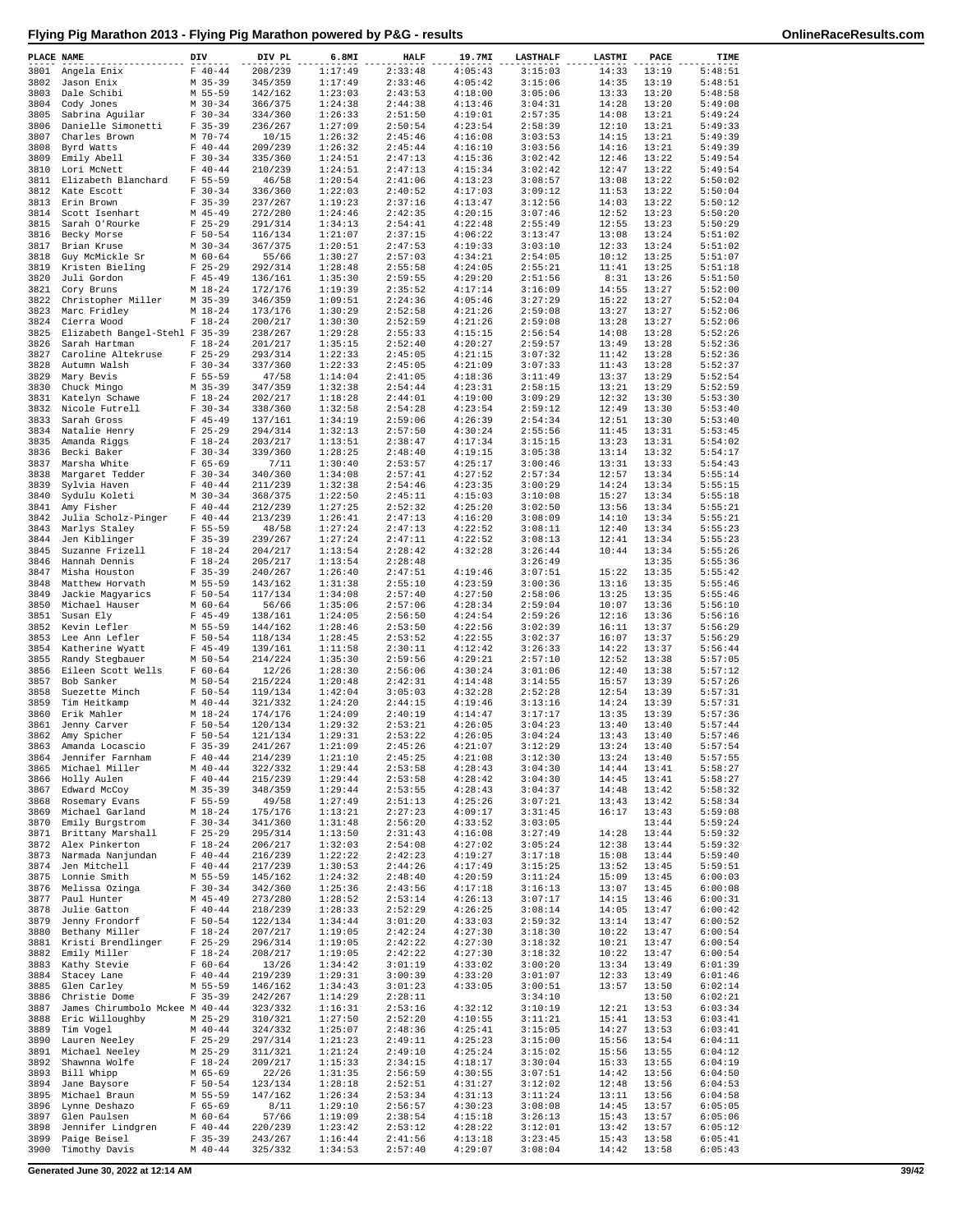| PLACE NAME   |                                        | DIV                        | DIV PL             | 6.8MI              | <b>HALF</b>        | 19.7MI             | <b>LASTHALF</b>    | LASTMI         | PACE           | TIME               |
|--------------|----------------------------------------|----------------------------|--------------------|--------------------|--------------------|--------------------|--------------------|----------------|----------------|--------------------|
| 3901         | Jamie Zelkowski                        | $F 30-34$                  | 343/360            | 1:31:47            | 2:55:45            | 4:30:22            | 3:10:09            | 14:09          | 13:58          | 6:05:53            |
| 3902         | Frank Pavlinac                         | M 55-59                    | 148/162            | 1:35:15            | 3:00:24            | 4:33:25            | 3:06:05            | 14:19          | 14:00          | 6:06:29            |
| 3903         | Linda Carroll                          | $F 50 - 54$                | 124/134            | 1:35:15            | 3:00:24<br>2:55:38 | 4:33:26            | 3:06:05            | 14:18          | 14:00          | 6:06:29<br>6:06:43 |
| 3904<br>3905 | William Suyemoto<br>Sarah Beavins      | $M$ 35-39<br>$F$ 35-39     | 349/359<br>244/267 | 1:29:09<br>1:33:54 | 2:56:34            | 4:30:24<br>4:32:17 | 3:11:05<br>3:10:16 | 14:48<br>14:24 | 14:00<br>14:01 | 6:06:50            |
| 3906         | Sarah Palmer                           | $F$ 35-39                  | 245/267            | 1:33:54            | 2:56:32            | 4:32:18            | 3:10:18            | 14:25          | 14:01          | 6:06:50            |
| 3907         | Katelyn Hutson                         | $F$ 25-29                  | 298/314            | 1:25:58            | 2:46:49            | 4:23:27            | 3:20:03            | 17:08          | 14:01          | 6:06:51            |
| 3908         | Dave Bollinger                         | $M$ 60-64                  | 58/66              |                    | 2:20:32            | 4:04:08            | 3:46:36            | 19:11          | 14:01          | 6:07:08            |
| 3909         | Stephanie Revis                        | $F 30-34$                  | 344/360            | 1:32:27            | 2:54:44            | 4:31:51            | 3:12:28            | 13:30          | 14:01          | 6:07:12            |
| 3910         | Patricia Lehman                        | $F 60 - 64$                | 14/26              | 1:37:55            | 3:05:17            | 4:39:18            | 3:02:06            | 13:59          | 14:02          | 6:07:23            |
| 3911         | Tuyen Bui                              | $M$ 50-54                  | 216/224            | 1:21:42<br>1:27:57 | 2:45:58            | 4:29:05            | 3:21:38            | 13:59          | 14:02          | 6:07:36            |
| 3912<br>3913 | Cary Watson<br>Miranda Deaton          | $M$ 50-54<br>$F 30-34$     | 217/224<br>345/360 | 1:29:04            | 2:53:55<br>2:54:43 | 4:30:52<br>4:30:03 | 3:13:44<br>3:13:06 | 14:52<br>14:01 | 14:02<br>14:03 | 6:07:39<br>6:07:48 |
| 3914         | Tina Kane                              | $F$ 45-49                  | 140/161            | 1:37:22            | 3:00:20            | 4:32:59            | 3:07:40            | 13:43          | 14:03          | 6:07:59            |
| 3915         | Carolyn Talbert                        | $F$ 45-49                  | 141/161            | 1:31:25            | 2:49:17            | 4:22:52            | 3:18:48            | 16:17          | 14:03          | 6:08:04            |
| 3916         | Gary Clemons                           | M 65-69                    | 23/26              | 1:34:49            | 2:59:15            | 4:31:55            | 3:09:04            | 14:25          | 14:04          | 6:08:18            |
| 3917         | James McAlister                        | $M$ 45-49                  | 274/280            | 1:21:47            | 2:44:46            | 4:27:23            | 3:23:44            | 14:09          | 14:04          | 6:08:30            |
| 3918         | David Sadler                           | $M$ 35-39                  | 350/359            | 1:19:21            | 2:31:22            | 4:15:55            | 3:37:17            | 16:28          | 14:05          | 6:08:38            |
| 3919         | Danielle Swalya                        | $F$ 25-29                  | 299/314            | 1:37:36            | 3:01:18            | 4:37:37            | 3:07:29            | 13:02          | 14:05          | 6:08:46            |
| 3920<br>3921 | Rick Jamie                             | $M$ 45-49<br>$F$ 45-49     | 275/280<br>142/161 | 1:21:50<br>1:31:59 | 2:45:12<br>2:56:33 | 4:26:05<br>4:29:20 | 3:23:47<br>3:12:39 | 16:40<br>11:13 | 14:05<br>14:06 | 6:08:59<br>6:09:11 |
| 3922         | Melissa Joyce<br>Kimberly Dye          | $F 50 - 54$                | 125/134            | 1:28:21            | 2:51:06            | 4:29:43            | 3:18:42            | 15:49          | 14:07          | 6:09:47            |
| 3923         | Linda Hughes                           | $F 60 - 64$                | 15/26              | 1:14:02            | 2:41:03            | 4:23:32            | 3:28:46            | 14:59          | 14:07          | 6:09:49            |
| 3924         | Carolyn Burke                          | $F$ 25-29                  | 300/314            | 1:25:03            | 2:49:40            | 4:30:52            | 3:20:16            | 14:08          | 14:08          | 6:09:55            |
| 3925         | Angie Brown                            | $F$ 45-49                  | 143/161            | 1:22:11            | 2:45:48            | 4:27:26            | 3:24:20            | 15:21          | 14:08          | 6:10:08            |
| 3926         | Fatin Mangold                          | $F 40 - 44$                | 221/239            | 1:40:48            | 3:06:35            | 4:38:30            | 3:03:42            | 13:10          | 14:08          | 6:10:16            |
| 3927         | Todd Hudak                             | M 55-59                    | 149/162            | 1:39:58            | 3:06:44            | 4:38:51            | 3:03:56            | 13:48          | 14:09          | 6:10:40            |
| 3928<br>3929 | Jim Kohl<br>Allison Noud               | $M$ 50-54<br>$F$ 35-39     | 218/224<br>246/267 | 1:26:54<br>1:26:02 | 2:52:35<br>2:55:08 | 4:35:01<br>4:37:43 | 3:18:09<br>3:15:45 | 12:53<br>13:33 | 14:09<br>14:10 | 6:10:44<br>6:10:53 |
| 3930         | Lori Hoover                            | $F 40 - 44$                | 222/239            | 1:25:16            | 2:50:46            | 4:27:22            | 3:20:15            | 14:56          | 14:10          | 6:11:00            |
| 3931         | Mark Thornton                          | $M$ 35-39                  | 351/359            | 1:24:06            | 2:40:48            | 4:29:26            | 3:30:24            | 14:31          | 14:11          | 6:11:12            |
| 3932         | Scott Hinkelmann                       | $M$ 35-39                  | 352/359            | 1:33:12            | 2:53:19            | 4:30:31            | 3:17:59            | 14:53          | 14:11          | 6:11:18            |
| 3933         | Julie Schieltz                         | $F 40 - 44$                | 223/239            | 1:27:33            | 2:52:46            | 4:33:14            | 3:18:46            | 13:33          | 14:11          | 6:11:32            |
| 3934         | Shannon Ramey                          | $F$ 35-39                  | 247/267            | 1:26:02            | 2:55:08            | 4:38:21            | 3:16:46            | 13:09          | 14:12          | 6:11:54            |
| 3935         | Angela Varino                          | $F$ 35-39                  | 248/267            | 1:27:45            | 2:49:44            | 4:25:32            | 3:22:25            | 15:26          | 14:13          | 6:12:09            |
| 3936         | Phyllis Sizemore                       | $F 65 - 69$                | 9/11               | 1:30:10            | 2:54:01            | 4:30:39            | 3:18:54            | 14:56          | 14:14          | 6:12:54            |
| 3937<br>3938 | Joe Gateley<br>Amy Kappen              | M 55-59<br>$F 40 - 44$     | 150/162<br>224/239 | 1:27:39<br>1:23:08 | 2:51:36<br>2:48:30 | 4:28:46<br>4:32:00 | 3:21:19<br>3:24:43 | 16:33<br>15:06 | 14:14<br>14:15 | 6:12:55<br>6:13:12 |
| 3939         | Eric Niespodzany                       | M 25-29                    | 312/321            | 1:20:49            | 2:50:32            | 4:32:15            | 3:22:41            | 13:58          | 14:15          | 6:13:12            |
| 3940         | Mary Johnson                           | $F$ 25-29                  | 301/314            | 1:20:49            | 2:50:33            | 4:32:18            | 3:22:40            | 13:57          | 14:15          | 6:13:13            |
| 3941         | John Sherman                           | M 55-59                    | 151/162            | 1:33:49            | 2:58:11            | 4:34:59            | 3:15:02            | 14:32          | 14:15          | 6:13:13            |
| 3942         | Matthew Kleingers                      | $M$ 25-29                  | 313/321            | 1:22:35            | 2:40:33            | 4:30:35            | 3:32:43            | 16:05          | 14:15          | 6:13:15            |
| 3943         | Michael Kleingers                      | $M$ 25-29                  | 314/321            | 1:22:35            | 2:40:33            | 4:30:38            | 3:32:43            | 16:06          | 14:15          | 6:13:16            |
| 3944         | Jannie Whitehouse                      | $F 40 - 44$                | 225/239            | 1:29:23            | 2:50:55            | 4:26:24            | 3:22:28            | 16:15          | 14:16          | 6:13:22            |
| 3945<br>3946 | Tabitha Tunny                          | $F 18 - 24$<br>$F 55 - 59$ | 210/217<br>50/58   | 1:20:34<br>1:27:18 | 2:44:55<br>2:44:56 | 4:32:47<br>4:17:25 | 3:28:42<br>3:28:53 | 12:32<br>17:10 | 14:16<br>14:17 | 6:13:36<br>6:13:49 |
| 3947         | Stephanie McDoulett<br>Megan McDoulett | $F$ 25-29                  | 302/314            | 1:27:17            | 2:44:56            | 4:17:24            | 3:28:54            | 17:12          | 14:17          | 6:13:49            |
| 3948         | Judy Maly                              | $F 50 - 54$                | 126/134            | 1:20:22            | 2:36:50            | 4:20:51            | 3:37:16            | 15:21          | 14:17          | 6:14:05            |
| 3949         | Charlene Hallau                        | $F$ 35-39                  | 249/267            | 1:26:19            | 2:49:55            | 4:30:47            | 3:24:48            | 14:34          | 14:19          | 6:14:42            |
| 3950         | Jeremy Auld                            | $M$ 35-39                  | 353/359            | 1:35:45            | 3:00:33            | 4:34:32            | 3:14:28            | 15:22          | 14:19          | 6:15:01            |
| 3951         | Gene Klingensmith                      | M 55-59                    | 152/162            | 1:47:03            | 3:17:53            | 4:50:09            | 2:57:51            | 11:54          | 14:21          | 6:15:44            |
| 3952         | Carol Westerman                        | $F 75 - 79$                | 1/2                | 1:36:39            | 3:04:32            | 4:40:43            | 3:11:17            | 14:17          | 14:21          | 6:15:49            |
| 3953<br>3954 | Catherine Luers<br>Monica Ruckstuhl    | $F 50 - 54$<br>$F 18-24$   | 127/134<br>211/217 | 1:31:34<br>1:19:21 | 2:54:01<br>2:42:51 | 4:23:38            | 3:22:05<br>3:33:17 | 16:57<br>17:29 | 14:22<br>14:22 | 6:16:06<br>6:16:08 |
| 3955         | Terri Bunting                          | $F 40 - 44$                | 226/239            | 1:32:51            | 2:59:49            | 4:33:04            | 3:16:45            | 16:16          | 14:23          | 6:16:34            |
| 3956         | Michelle Hanson                        | $F 18 - 24$                | 212/217            | 1:25:39            | 2:50:34            | 4:29:19            | 3:26:36            | 15:30          | 14:24          | 6:17:10            |
| 3957         | Caroline Siderits                      | $F$ 45-49                  | 144/161            | 1:31:51            | 3:00:01            | 4:38:19            | 3:17:34            | 13:38          | 14:25          | 6:17:34            |
| 3958         | Steve Dressing                         | M 55-59                    | 153/162            | 1:40:09            | 3:07:43            | 4:43:01            | 3:09:58            | 13:46          | 14:25          | 6:17:40            |
| 3959         | Julie Inman                            | $F 30-34$                  | 346/360            | 1:24:37            | 2:52:54            | 4:33:08            | 3:24:52            | 12:34          | 14:26          | 6:17:45            |
| 3960         | Karen Polansky                         | $F 55 - 59$                | 51/58              | 1:38:01<br>1:32:53 | 3:07:39            | 4:43:38<br>4:42:18 | 3:10:25<br>3:13:26 | 14:31          | 14:26          | 6:18:04<br>6:18:48 |
| 3961<br>3962 | Joseph Plummer<br>Margaret Wojtowicz   | $M$ 60-64<br>$F 60 - 64$   | 59/66<br>16/26     | 1:27:39            | 3:05:23<br>2:57:09 | 4:39:36            | 3:21:57            | 14:22<br>15:06 | 14:28<br>14:29 | 6:19:05            |
| 3963         | Ronald Duty                            | $M$ 40-44                  | 326/332            | 1:32:00            | 2:59:27            | 4:40:29            | 3:19:42            | 14:17          | 14:29          | 6:19:09            |
|              | 3964 Larry Rouse                       | M 50-54                    | 219/224            | 1:32:24            | 3:01:32            | 4:40:34            | 3:18:17            | 15:23          | 14:30          | 6:19:49            |
| 3965         | Mary Ann Rouse                         | $F$ 45-49                  | 145/161            | 1:32:24            | 3:01:34            | 4:40:38            | 3:18:16            | 15:19          | 14:30          | 6:19:49            |
| 3966         | Sandy Hanson                           | $F 50 - 54$                | 128/134            | 1:32:37            | 3:05:48            | 4:43:20            | 3:14:31            | 14:08          | 14:31          | 6:20:19            |
| 3967         | David Downing                          | M 55-59                    | 154/162            | 1:23:34            | 2:53:32            | 4:36:22            | 3:27:04            | 16:44          | 14:32          | 6:20:35            |
| 3968         | Brian Girton                           | $M$ 35-39                  | 354/359            | 1:31:20            | 2:57:30            | 4:36:25            | 3:23:18            | 15:00          | 14:33          | 6:20:47            |
| 3969<br>3970 | Brad Girton<br>Jim Venters             | $M$ 25-29<br>M 55-59       | 315/321<br>155/162 | 1:31:19<br>1:38:33 | 2:57:29<br>3:08:45 | 4:36:25<br>4:45:14 | 3:23:19<br>3:12:25 | 15:01<br>15:26 | 14:33<br>14:33 | 6:20:47<br>6:21:10 |
| 3971         | Shirley Scott                          | $F 65 - 69$                | 10/11              | 1:32:09            | 2:59:45            | 4:39:13            | 3:21:30            | 16:12          | 14:34          | 6:21:15            |
| 3972         | Amy O'Reilly                           | $F$ 35-39                  | 250/267            | 1:34:21            | 2:58:53            | 4:33:50            | 3:22:26            | 16:18          | 14:34          | 6:21:19            |
| 3973         | Brendon McCombs                        | $M_18-24$                  | 176/176            | 1:15:17            | 2:53:19            | 4:38:26            | 3:28:34            | 15:02          | 14:35          | 6:21:52            |
| 3974         | Steve Glassmeyer                       | $M$ 40-44                  | 327/332            | 1:23:43            | 2:44:51            | 4:27:59            | 3:37:39            | 17:33          | 14:36          | 6:22:30            |
| 3975         | Lora Comte                             | $F 35 - 39$                | 251/267            | 1:24:37            | 2:50:02            | 4:32:25            | 3:32:33            | 16:48          | 14:37          | 6:22:34            |
| 3976<br>3977 | Sam Goodman<br>Russell Leberecht       | $M$ 35-39<br>$M$ 40-44     | 355/359<br>328/332 | 1:24:37<br>1:24:51 | 2:50:03<br>2:50:02 | 4:32:45<br>4:32:25 | 3:32:33<br>3:32:33 | 16:49<br>16:49 | 14:37<br>14:37 | 6:22:35<br>6:22:35 |
| 3978         | Meghan Burns                           | $F 30-34$                  | 347/360            | 1:25:45            | 2:50:20            | 4:28:57            | 3:32:19            | 16:03          | 14:37          | 6:22:38            |
| 3979         | John Torres                            | M 70-74                    | 11/15              | 1:35:10            | 3:01:54            | 4:41:19            | 3:20:47            | 15:26          | 14:37          | 6:22:40            |
| 3980         | Cynthia Moore                          | $F 55 - 59$                | 52/58              | 1:35:10            | 3:01:53            | 4:41:19            | 3:20:50            | 15:28          | 14:37          | 6:22:42            |
| 3981         | Amy Schork                             | $F$ 35-39                  | 252/267            | 1:23:14            | 2:52:30            | 4:32:47            | 3:30:55            | 15:52          | 14:38          | 6:23:24            |
| 3982         | Richard Doss                           | $M$ 35-39                  | 356/359            | 1:31:45            | 2:54:04            | 4:25:52            | 3:29:25            | 17:59          | 14:39          | 6:23:29            |
| 3983         | Elizabeth Doss                         | $F 30-34$                  | 348/360            | 1:23:22            | 2:42:41            | 4:24:33            | 3:40:49            | 18:00          | 14:39          | 6:23:29            |
| 3984<br>3985 | Virginia Summers<br>Brandon Adair      | $F 35 - 39$<br>$M$ 25-29   | 253/267<br>316/321 | 1:31:37            | 2:56:58            | 4:37:43            | 3:26:43            | 13:30<br>13:13 | 14:39<br>14:39 | 6:23:33<br>6:23:41 |
| 3986         | Michael Frazier                        | $M$ 40-44                  | 329/332            | 1:31:48            | 2:56:20            | 4:33:51            | 3:29:08            | 15:33          | 14:43          | 6:25:28            |
| 3987         | Paul Evans                             | $M$ 25-29                  | 317/321            | 1:11:25            | 2:33:12            | 4:25:54            | 3:52:48            | 17:57          | 14:44          | 6:25:59            |
| 3988         | Michelle Ryan                          | $F$ 45-49                  | 146/161            | 1:37:10            | 3:07:46            | 4:45:42            | 3:18:29            | 14:38          | 14:45          | 6:26:14            |
| 3989         | Frederick Heinemann                    | $M$ 40-44                  | 330/332            | 1:37:13            | 3:07:48            | 4:45:43            | 3:18:32            | 14:40          | 14:45          | 6:26:19            |
| 3990         | Birgit Nazarian                        | $F$ 45-49                  | 147/161            | 1:32:04            | 3:00:54            | 4:40:57            | 3:25:29            | 16:08          | 14:45          | 6:26:22            |
| 3991         | Emily Shreve                           | $F 30-34$                  | 349/360            | 1:42:13            | 3:12:12            | 4:49:13            | 3:14:46            | 14:43          | 14:47          | 6:26:58            |
| 3992<br>3993 | William Shreve<br>Camelia Mulhall      | M 65-69<br>$F 30-34$       | 24/26<br>350/360   | 1:42:14<br>1:30:23 | 3:12:12<br>2:56:07 | 4:49:13<br>4:34:26 | 3:14:46<br>3:31:11 | 14:44<br>15:00 | 14:47<br>14:47 | 6:26:58<br>6:27:18 |
| 3994         | Lynn Crump                             | $F$ 35-39                  | 254/267            | 1:33:31            | 3:04:00            | 4:46:29            | 3:24:21            | 16:14          | 14:50          | 6:28:20            |
| 3995         | Anthony Moore                          | $M$ 30-34                  | 369/375            | 1:16:08            | 2:41:34            | 4:24:13            | 3:47:01            | 19:36          | 14:50          | 6:28:35            |
| 3996         | Barb Damon                             | $F$ 45-49                  | 148/161            | 1:24:36            | 2:56:38            | 4:39:41            | 3:32:14            | 16:54          | 14:51          | 6:28:52            |
| 3997         | Patricia Linhart                       | $F 60 - 64$                | 17/26              | 1:43:29            | 3:14:55            | 4:53:02            | 3:14:54            | 15:05          | 14:53          | 6:29:48            |
| 3998         | Scott Fleming                          | $M$ 45-49                  | 276/280            | 1:34:52            | 3:03:50            | 4:47:31            | 3:26:13            | 15:56          | 14:54          | 6:30:02            |
| 3999<br>4000 | Chip Hertlein<br>Tina Zureick          | $M$ 30-34<br>$F 55 - 59$   | 370/375            | 1:48:40            | 3:11:23            | 4:50:01            | 3:18:44            | 15:46          | 14:54          | 6:30:06<br>6:30:17 |
|              |                                        |                            | 53/58              | 1:43:06            | 3:20:25            | 4:59:02            | 3:09:53            | 13:12          | 14:54          |                    |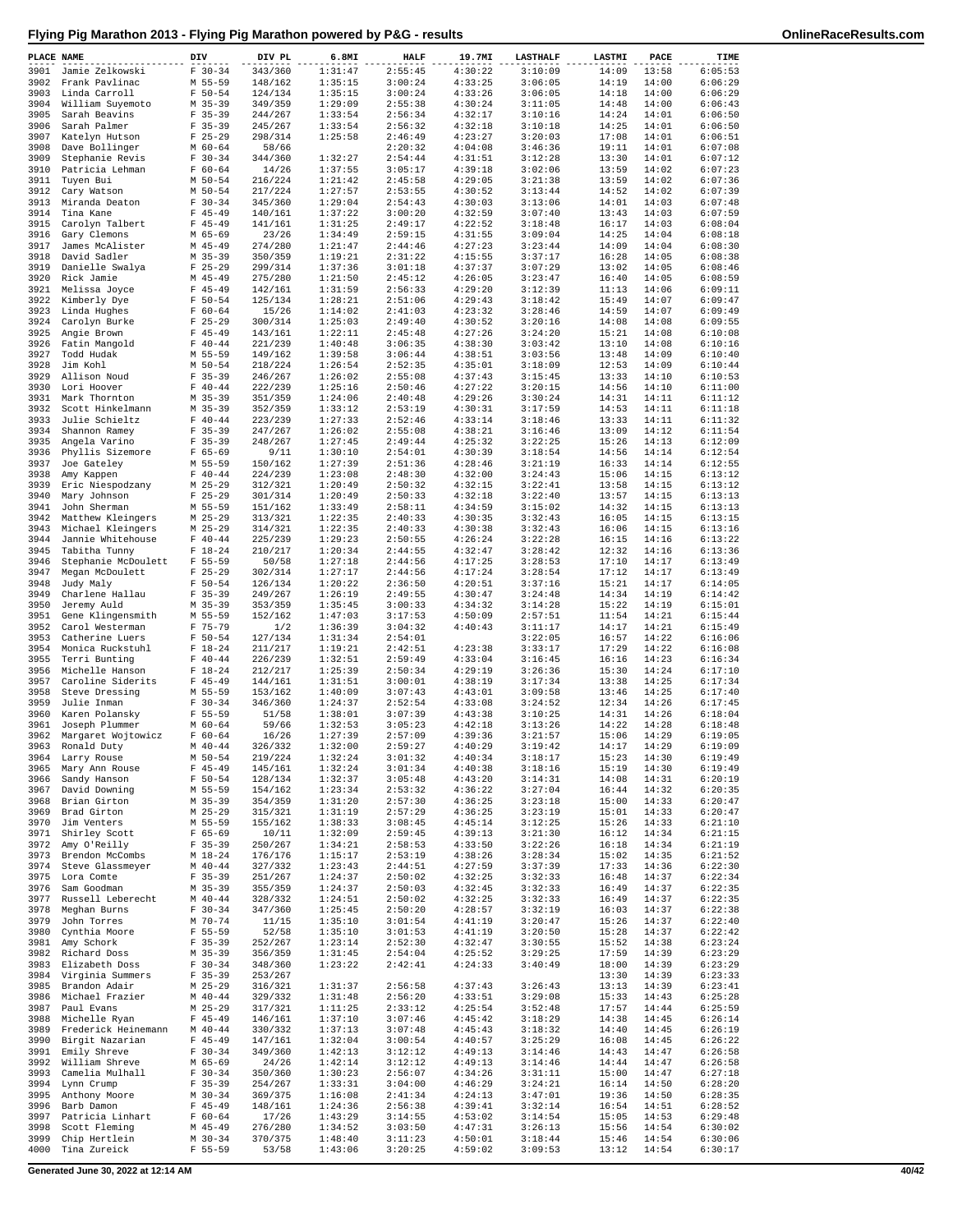| $F$ 25-29<br>303/314<br>3:01:00<br>4:43:22<br>14:55<br>4001<br>Kristin Toliver<br>1:33:20<br>3:29:32<br>16:01<br>6:30:32<br>1:38:47<br>3:07:01<br>4:47:14<br>3:23:59<br>6:31:00<br>4002<br>Frank Fenton<br>M 55-59<br>156/162<br>16:45<br>14:56<br>6:31:01<br>4003<br>$F$ 45-49<br>149/161<br>1:33:20<br>3:01:00<br>4:43:22<br>3:30:01<br>16:30<br>14:56<br>Gen Toliver<br>6:31:27<br>4004<br>Kenji Tamura<br>$M$ 25-29<br>318/321<br>1:21:56<br>2:47:07<br>4:36:32<br>3:44:20<br>16:35<br>14:57<br>4:48:23<br>4005<br>Sarah Tomkins<br>$F 30-34$<br>351/360<br>1:37:16<br>3:08:25<br>3:23:08<br>14:06<br>14:57<br>6:31:33<br>$F 40 - 44$<br>1:34:36<br>3:02:14<br>4:45:32<br>14:57<br>6:31:34<br>4006<br>Ingrid Cruz<br>227/239<br>3:29:20<br>15:31<br>14:57<br>6:31:41<br>4007<br>Kristin Rindt<br>$F 30-34$<br>352/360<br>1:34:53<br>3:04:35<br>4:47:51<br>3:27:06<br>15:35<br>4008<br>Lori Spencer<br>$F 40 - 44$<br>228/239<br>1:22:14<br>2:55:42<br>4:42:38<br>3:36:01<br>17:18<br>14:58<br>6:31:42<br>4009<br>$F$ 25-29<br>1:31:59<br>3:01:13<br>4:42:37<br>3:30:38<br>14:58<br>6:31:51<br>Kaitlin Connors<br>304/314<br>14:40<br>4:42:37<br>14:40<br>4010<br>Sarah Kelly<br>$F$ 35-39<br>255/267<br>1:31:59<br>3:01:12<br>3:30:40<br>14:58<br>6:31:51<br>4011<br>Carrie Gall<br>$F 30-34$<br>353/360<br>1:35:53<br>3:00:01<br>4:45:11<br>3:32:09<br>14:00<br>14:59<br>6:32:10<br>$F 40 - 44$<br>229/239<br>1:29:23<br>3:01:46<br>4:45:51<br>3:30:40<br>15:23<br>14:59<br>6:32:25<br>4012<br>Julie MacKey<br>4013<br>Paul Lucky<br>M 65-69<br>25/26<br>1:29:38<br>3:00:17<br>4:43:23<br>3:32:13<br>16:35<br>14:59<br>6:32:30<br>4014<br>Nicole Beck<br>$F$ 25-29<br>305/314<br>1:31:13<br>3:02:24<br>4:43:09<br>3:30:56<br>13:42<br>15:01<br>6:33:19<br>256/267<br>1:04:22<br>2:08:44<br>3:42:57<br>4:25:34<br>15:03<br>6:34:18<br>4015<br>Glenna Rust<br>$F$ 35-39<br>23:43<br>4016<br>$M$ 25-29<br>319/321<br>3:33:50<br>3:00:36<br>16:57<br>15:04<br>6:34:26<br>Jon Luers<br>4017<br>Molly Prescott<br>$F 18 - 24$<br>213/217<br>1:17:10<br>2:44:27<br>4:39:47<br>3:50:02<br>16:35<br>15:04<br>6:34:28<br>$F$ 45-49<br>150/161<br>1:32:18<br>4:43:56<br>15:06<br>6:35:35<br>4018<br>Sian Owen-Cruise<br>3:01:48<br>3:33:47<br>15:59<br>4019<br>M 70-74<br>12/15<br>1:35:51<br>3:08:57<br>4:52:14<br>3:26:50<br>16:52<br>15:07<br>6:35:47<br>Raymond Meister<br>257/267<br>4020<br>Heidi Krebs<br>$F$ 35-39<br>1:22:37<br>2:49:11<br>4:31:45<br>3:46:37<br>18:35<br>15:07<br>6:35:48<br>$F 30-34$<br>1:35:17<br>3:03:16<br>4:50:39<br>15:07<br>6:36:04<br>4021<br>Krista Norris<br>354/360<br>3:32:48<br>16:55<br>4022<br>Billy Osborn<br>$M$ 45-49<br>277/280<br>1:50:52<br>3:14:31<br>4:49:47<br>3:21:46<br>16:25<br>15:08<br>6:36:16<br>4023<br>Tim Hentz<br>M 50-54<br>220/224<br>1:01:56<br>2:02:08<br>3:45:04<br>4:34:17<br>23:43<br>15:08<br>6:36:25<br>4024<br>$F$ 35-39<br>1:34:44<br>3:05:22<br>4:46:58<br>3:31:35<br>15:12<br>15:09<br>6:36:56<br>Kiwa Murakami<br>258/267<br>4025<br>Joanne Goodman<br>$F$ 35-39<br>259/267<br>1:34:41<br>3:06:46<br>4:49:43<br>3:30:11<br>15:54<br>15:09<br>6:36:56<br>4026<br>Jesika Moore<br>$F$ 35-39<br>260/267<br>1:38:33<br>3:07:19<br>4:50:54<br>3:30:39<br>15:24<br>15:12<br>6:37:58<br>4027<br>M 70-74<br>1:34:48<br>2:56:31<br>4:35:00<br>3:41:43<br>18:50<br>15:12<br>6:38:13<br>Arden Wander<br>13/15<br>4028<br>Laura Collins<br>$F$ 25-29<br>306/314<br>1:36:18<br>3:04:31<br>3:34:05<br>15:23<br>15:13<br>6:38:35<br>4029<br>Brittany Brenner<br>$F 18-24$<br>214/217<br>1:20:08<br>2:41:45<br>4:37:08<br>3:56:58<br>14:40<br>15:14<br>6:38:42<br>4:53:43<br>15:59<br>15:14<br>6:38:44<br>4030<br>Issy Frye<br>$F$ 25-29<br>307/314<br>1:38:16<br>3:10:26<br>3:28:18<br>4031<br>Patrick Thayer<br>M 55-59<br>157/162<br>1:43:59<br>3:19:58<br>4:59:34<br>3:18:50<br>14:31<br>15:14<br>6:38:47<br>4032<br>David Slepicka<br>$M$ 35-39<br>357/359<br>1:29:51<br>3:00:18<br>4:48:08<br>3:38:45<br>16:47<br>15:14<br>6:39:02<br>1:24:26<br>3:43:54<br>15:15<br>6:39:27<br>4033<br>Mark Pruden<br>M 60-64<br>60/66<br>2:55:34<br>4:39:53<br>18:08<br>6:40:27<br>4034<br>Unknown Unknown<br>NO AGE<br>3/3<br>1:28:21<br>2:50:21<br>4:34:43<br>3:50:07<br>18:58<br>15:18<br>4035<br>Tammy Werner<br>$F 40 - 44$<br>230/239<br>1:37:05<br>3:08:55<br>4:53:12<br>3:32:05<br>17:01<br>15:19<br>6:40:59<br>$F 40 - 44$<br>231/239<br>1:37:06<br>4:53:14<br>3:32:04<br>15:19<br>6:41:00<br>4036<br>Tracy Cole<br>3:08:56<br>17:01<br>6:41:10<br>4037<br>Kazuchika Ozaki<br>$M$ 30-34<br>371/375<br>1:29:07<br>2:48:52<br>4:36:35<br>3:52:18<br>19:59<br>15:19<br>4038<br>David Morales<br>$M$ 35-39<br>358/359<br>1:26:43<br>2:59:02<br>4:48:59<br>3:42:23<br>17:37<br>15:20<br>6:41:24<br>2:54:40<br>4:49:55<br>3:47:09<br>15:21<br>6:41:48<br>4039<br>Amy Coward<br>$F 50 - 54$<br>129/134<br>1:25:55<br>16:38<br>4040<br>Susan Wesley<br>$F 60 - 64$<br>18/26<br>1:42:59<br>3:20:15<br>4:59:58<br>3:21:51<br>14:55<br>15:21<br>6:42:06<br>4041<br>Stephanie Shore<br>$F 18-24$<br>215/217<br>1:23:12<br>2:42:21<br>4:36:01<br>3:59:49<br>18:32<br>15:21<br>6:42:10<br>54/58<br>1:43:00<br>4:59:58<br>3:22:14<br>15:22<br>6:42:34<br>4042<br>Patricia Tetirick<br>$F 55 - 59$<br>3:20:21<br>15:23<br>4043<br>$F$ 45-49<br>151/161<br>1:37:23<br>3:09:38<br>4:54:10<br>16:49<br>15:22<br>6:42:35<br>Deb Taylor<br>3:32:58<br>4044<br>Amy Ryder<br>$F$ 25-29<br>308/314<br>1:31:27<br>3:02:52<br>4:48:06<br>3:40:17<br>16:03<br>15:24<br>6:43:08<br>$M$ 45-49<br>278/280<br>1:31:00<br>3:03:32<br>3:40:07<br>15:25<br>6:43:39<br>4045<br>Greg Damon<br>4:54:35<br>14:34<br>$F$ 75-79<br>6:43:43<br>4046<br>2/2<br>1:38:24<br>3:10:58<br>4:55:39<br>3:32:46<br>16:33<br>15:25<br>Joyce Hodges-Hite<br>4047<br>Elizabeth Gensler<br>$F$ 45-49<br>152/161<br>1:54:35<br>3:28:40<br>5:07:18<br>3:16:21<br>14:24<br>15:28<br>6:45:00<br>$F$ 45-49<br>5:07:18<br>14:27<br>15:28<br>6:45:02<br>4048<br>Cathy Roche<br>153/161<br>1:54:34<br>3:28:38<br>3:16:25<br>6:45:12<br>4049<br>$M$ 45-49<br>279/280<br>1:49:37<br>3:24:18<br>5:04:26<br>3:20:55<br>15:30<br>15:28<br>Kent Moore<br>4050<br>Amanda England<br>$F 30-34$<br>355/360<br>1:32:36<br>2:54:47<br>4:36:09<br>3:50:40<br>19:43<br>15:29<br>6:45:27<br>4051<br>55/58<br>3:20:51<br>5:03:15<br>3:25:43<br>15:32<br>6:46:33<br>Michelle Lagory<br>$F 55 - 59$<br>1:50:55<br>15:35<br>4052<br>$F 55 - 59$<br>56/58<br>1:50:53<br>3:20:52<br>5:03:15<br>3:25:42<br>15:36<br>15:32<br>6:46:34<br>Lisette Lagory<br>4053<br>Karolina Perr<br>$F$ 45-49<br>154/161<br>1:43:04<br>3:20:25<br>5:02:42<br>3:26:38<br>15:12<br>15:33<br>6:47:03<br>19/26<br>1:43:06<br>5:02:45<br>3:26:40<br>15:11<br>15:33<br>6:47:04<br>4054<br>Lynn Corson<br>$F 60 - 64$<br>3:20:24<br>4055<br>$F$ 45-49<br>155/161<br>1:27:49<br>2:56:24<br>4:46:54<br>3:50:48<br>19:02<br>15:33<br>6:47:11<br>Sharon Sukhai<br>4056<br>Chihiro Sugawara<br>$F 30-34$<br>356/360<br>1:27:43<br>2:57:12<br>4:48:38<br>3:50:06<br>18:26<br>15:33<br>6:47:18<br>$F$ 25-29<br>1:25:06<br>2:51:25<br>4:49:18<br>3:56:26<br>6:47:50<br>4057<br>Laura Kron<br>309/314<br>14:50<br>15:34<br>4058<br>Steve Herbold<br>M 70-74<br>14/15<br>1:38:51<br>3:12:50<br>4:58:47<br>3:35:48<br>16:57<br>15:36<br>6:48:37<br>4059<br>Doug Holland<br>$M$ 60-64<br>61/66<br>1:42:05<br>3:18:38<br>5:07:41<br>3:30:38<br>12:36<br>15:38<br>6:49:15<br>6:49:22<br>4060<br>Steve Bieri<br>M 55-59<br>158/162<br>1:48:04<br>3:22:07<br>5:04:18<br>3:27:16<br>16:22<br>15:38<br>4061<br>$M$ 60-64<br>62/66<br>1:41:15<br>3:21:20<br>4:50:04<br>3:28:25<br>18:30<br>15:39<br>6:49:45<br>Timothy Calvey<br>4062<br>Margaret Brown<br>$F$ 35-39<br>261/267<br>2:02:27<br>15:40<br>6:50:21<br>$3:21:56$ $5:04:58$<br>3:28:28<br>16:23<br>15:40<br>$F$ 25-29<br>310/314<br>1:47:53<br>6:50:23<br>4063 Amanda Smogor<br>$F 30-34$<br>1:47:55<br>3:25:14<br>6:50:23<br>4064 Lesley Gabriel<br>357/360<br>3:25:10<br>5:08:36<br>16:24<br>15:40<br>$F 40 - 44$<br>6:50:30<br>4065<br>Dana Hampson<br>232/239<br>3:30:33<br>23:26<br>15:41<br>$F 50 - 54$<br>15:42<br>6:51:08<br>4066<br>Annie King<br>130/134<br>1:32:56<br>3:09:49<br>4:58:00<br>3:41:20<br>14:52<br>15:42<br>6:51:10<br>4067<br>Harmony Myres<br>$F$ 35-39<br>262/267<br>1:32:29<br>3:04:14<br>4:54:31<br>3:46:57<br>18:40<br>1:32:29<br>3:04:14<br>3:46:58<br>15:42<br>4068<br>Patricia Kunkel<br>$F 40-44$<br>233/239<br>4:54:33<br>18:41<br>6:51:11<br>4069<br>M 60-64<br>1:32:54<br>3:10:05<br>3:41:08<br>14:59<br>15:42<br>6:51:13<br>Michael Chase<br>63/66<br>4:57:58<br>$F 55 - 59$<br>4070<br>Amy Stewart<br>57/58<br>35:07<br>15:42<br>6:51:20<br>$F 30-34$<br>6:51:32<br>4071<br>Nancy Allen<br>358/360<br>1:40:42<br>3:08:10<br>4:59:28<br>3:43:23<br>16:28<br>15:43<br>4072<br>$M$ 40-44<br>1:50:05<br>3:19:26<br>5:02:52<br>3:32:25<br>15:44<br>6:51:50<br>Todd Hockensmith<br>331/332<br>17:17<br>$F 60 - 64$<br>4073<br>Nancy C Zadek<br>20/26<br>1:46:03<br>3:24:44<br>5:10:02<br>3:27:32<br>15:07<br>15:45<br>6:52:16<br>221/224<br>3:41:06<br>4074<br>John Di Bratto<br>M 50-54<br>1:43:46<br>3:11:23<br>5:03:43<br>16:54<br>15:45<br>6:52:28<br>4075<br>$F 50-54$<br>3:40:38<br>6:52:34<br>Tina Buttelwerth<br>131/134<br>1:34:40<br>3:11:57<br>4:59:22<br>16:38<br>15:45<br>$F 60 - 64$<br>3:37:19<br>4076<br>Mary K Chuey<br>21/26<br>3:15:56<br>5:03:33<br>16:47<br>15:47<br>6:53:14<br>1:38:10<br>4077<br>Carey Thompson<br>M 60-64<br>64/66<br>1:13:30<br>4:58:36<br>16:26<br>15:48<br>6:53:55<br>4078<br>Casey Jones Jr<br>$M$ 50-54<br>222/224<br>3:22:57<br>5:06:23<br>16:41<br>15:48<br>6:53:57<br>1:47:14<br>3:31:01<br>4079<br>Brian Inman<br>M 50-54<br>223/224<br>1:47:37<br>3:23:16<br>5:09:01<br>3:32:11<br>16:01<br>15:52<br>6:55:27<br>4080<br>Deborah Gobins<br>$F 55 - 59$<br>58/58<br>1:45:39<br>3:25:34<br>5:13:17<br>3:30:44<br>15:53<br>15:54<br>6:56:18<br>4081<br>$F 45 - 49$<br>3:36:07<br>3:20:44<br>15:26<br>6:56:51<br>Susan Maddux<br>156/161<br>1:48:33<br>5:18:26<br>15:55<br>4082<br>Jason Smith<br>$M$ 25-29<br>320/321<br>1:52:35<br>15:59<br>6:58:39<br>6:58:43<br>4083<br>Lori Gregorski<br>$F$ 45-49<br>157/161<br>1:18:13<br>1:29:52<br>15:59<br>4084<br>$F 45 - 49$<br>16:39<br>16:00<br>6:58:57<br>Beth Carty<br>158/161<br>1:43:45<br>$F 30-34$<br>5:05:06<br>4085<br>Crystal McAlpine<br>359/360<br>1:31:29<br>3:08:16<br>3:52:07<br>16:22<br>16:03<br>7:00:22<br>$F$ 35-39<br>2:56:22<br>4:45:50<br>7:01:30<br>4086<br>Vivian Workman<br>263/267<br>1:27:48<br>4:05:08<br>19:46<br>16:06<br>4087<br>M 50-54<br>3:33:05<br>5:17:16<br>3:29:49<br>16:10<br>16:09<br>7:02:53<br>Michael Ferguson<br>224/224<br>1:51:23<br>7:02:54<br>4088<br>Jacqueline Edmerson<br>$F 50-54$<br>132/134<br>1:51:23<br>3:33:08<br>5:17:17<br>3:29:47<br>16:10<br>16:09<br>4089<br>Sanjana Narvekar<br>$F 40-44$<br>234/239<br>1:42:03<br>3:23:00<br>5:11:39<br>3:42:12<br>18:40<br>16:14<br>7:05:11<br>4090<br>Miriam Jackobs<br>$F 70-74$<br>3:23:00<br>3:42:12<br>18:42<br>16:14<br>7:05:12<br>2/2<br>1:38:32<br>5:11:39<br>4091<br>Steven Ferguson<br>M 55-59<br>159/162<br>1:43:25<br>3:26:34<br>3:39:47<br>17:13<br>16:17<br>7:06:20<br>5:15:17<br>7:08:10<br>4092<br>Paula Fields<br>$F 40 - 44$<br>235/239<br>1:44:51<br>3:24:42<br>5:14:07<br>3:43:28<br>18:18<br>16:21<br>4093<br>$F 50 - 54$<br>3:30:21<br>3:38:06<br>16:22<br>7:08:27<br>Susan Daley<br>133/134<br>1:46:39<br>5:22:34<br>14:57<br>M 75-79<br>4094<br>Wayne Hinaman<br>3:24:18<br>3:44:19<br>17:04<br>16:22<br>7:08:36<br>4/5<br>1:43:25<br>5:15:53<br>7:09:40<br>4095<br>Kristi Aiken<br>$F 40 - 44$<br>236/239<br>1:04:46<br>1:15:44<br>16:24<br>4096<br>M 65-69<br>3:23:41<br>5:12:41<br>3:46:37<br>16:26<br>7:10:17<br>John Maxwell<br>26/26<br>1:45:49<br>18:42<br>4097<br>Amanda Farmer<br>$F 30-34$<br>360/360<br>1:39:37<br>3:21:18<br>5:15:23<br>3:49:20<br>17:29<br>16:27<br>7:10:38<br>7:10:43<br>4098<br>Ana Levy<br>$F$ 25-29<br>311/314<br>40:07<br>16:27<br>4099<br>7:10:43<br>Molly Hutson<br>$F$ 35-39<br>264/267<br>4:03:15<br>40:09<br>16:27<br>$M$ 40-44<br>1:25:39<br>4100<br>Steven Teichow<br>332/332<br>16:27<br>16:27<br>7:10:44 | PLACE NAME | DIV | DIV PL | 6.8MI | <b>HALF</b> | 19.7MI | <b>LASTHALF</b> | LASTMI | PACE | TIME |
|-------------------------------------------------------------------------------------------------------------------------------------------------------------------------------------------------------------------------------------------------------------------------------------------------------------------------------------------------------------------------------------------------------------------------------------------------------------------------------------------------------------------------------------------------------------------------------------------------------------------------------------------------------------------------------------------------------------------------------------------------------------------------------------------------------------------------------------------------------------------------------------------------------------------------------------------------------------------------------------------------------------------------------------------------------------------------------------------------------------------------------------------------------------------------------------------------------------------------------------------------------------------------------------------------------------------------------------------------------------------------------------------------------------------------------------------------------------------------------------------------------------------------------------------------------------------------------------------------------------------------------------------------------------------------------------------------------------------------------------------------------------------------------------------------------------------------------------------------------------------------------------------------------------------------------------------------------------------------------------------------------------------------------------------------------------------------------------------------------------------------------------------------------------------------------------------------------------------------------------------------------------------------------------------------------------------------------------------------------------------------------------------------------------------------------------------------------------------------------------------------------------------------------------------------------------------------------------------------------------------------------------------------------------------------------------------------------------------------------------------------------------------------------------------------------------------------------------------------------------------------------------------------------------------------------------------------------------------------------------------------------------------------------------------------------------------------------------------------------------------------------------------------------------------------------------------------------------------------------------------------------------------------------------------------------------------------------------------------------------------------------------------------------------------------------------------------------------------------------------------------------------------------------------------------------------------------------------------------------------------------------------------------------------------------------------------------------------------------------------------------------------------------------------------------------------------------------------------------------------------------------------------------------------------------------------------------------------------------------------------------------------------------------------------------------------------------------------------------------------------------------------------------------------------------------------------------------------------------------------------------------------------------------------------------------------------------------------------------------------------------------------------------------------------------------------------------------------------------------------------------------------------------------------------------------------------------------------------------------------------------------------------------------------------------------------------------------------------------------------------------------------------------------------------------------------------------------------------------------------------------------------------------------------------------------------------------------------------------------------------------------------------------------------------------------------------------------------------------------------------------------------------------------------------------------------------------------------------------------------------------------------------------------------------------------------------------------------------------------------------------------------------------------------------------------------------------------------------------------------------------------------------------------------------------------------------------------------------------------------------------------------------------------------------------------------------------------------------------------------------------------------------------------------------------------------------------------------------------------------------------------------------------------------------------------------------------------------------------------------------------------------------------------------------------------------------------------------------------------------------------------------------------------------------------------------------------------------------------------------------------------------------------------------------------------------------------------------------------------------------------------------------------------------------------------------------------------------------------------------------------------------------------------------------------------------------------------------------------------------------------------------------------------------------------------------------------------------------------------------------------------------------------------------------------------------------------------------------------------------------------------------------------------------------------------------------------------------------------------------------------------------------------------------------------------------------------------------------------------------------------------------------------------------------------------------------------------------------------------------------------------------------------------------------------------------------------------------------------------------------------------------------------------------------------------------------------------------------------------------------------------------------------------------------------------------------------------------------------------------------------------------------------------------------------------------------------------------------------------------------------------------------------------------------------------------------------------------------------------------------------------------------------------------------------------------------------------------------------------------------------------------------------------------------------------------------------------------------------------------------------------------------------------------------------------------------------------------------------------------------------------------------------------------------------------------------------------------------------------------------------------------------------------------------------------------------------------------------------------------------------------------------------------------------------------------------------------------------------------------------------------------------------------------------------------------------------------------------------------------------------------------------------------------------------------------------------------------------------------------------------------------------------------------------------------------------------------------------------------------------------------------------------------------------------------------------------------------------------------------------------------------------------------------------------------------------------------------------------------------------------------------------------------------------------------------------------------------------------------------------------------------------------------------------------------------------------------------------------------------------------------------------------------------------------------------------------------------------------------------------------------------------------------------------------------------------------------------------------------------------------------------------------------------------------------------------------------------------------------------------------------------------------------------------------------------------------------------------------------------------------------------------------------------------------------------------------------------------------------------------------------------------------------------------------------------------------------------------------------------------------------------------------------------------------------------------------------------------------------------------------------------------------------------------------------------------------------------------------------------------------------------------------------------------------------------------------------------------------------------------------------------------------------------------------------------------------------------------------------------------------------------------------------------------------------------------------------------------------------------------------------------------------------------------------------------------------------------------------------------------------------------------------------------------------------------------------------------------------------------------------------------------------------------------------------------------------------------------------------------------------------------------------------------------------------------------------------------------------------------------------------------------------------------------------------------------------------------------------------------------------------------------------------------------------------------------------------------------------------------------------------------------------------------------------------------------------------------------------------------------------------------------------------------------------------------------------------------------------------------------------------------------------------------------------------------------------------------------------------------------------------------------------------------------------------------------------------------------------------------------------------------------------------------------------------------------|------------|-----|--------|-------|-------------|--------|-----------------|--------|------|------|
|                                                                                                                                                                                                                                                                                                                                                                                                                                                                                                                                                                                                                                                                                                                                                                                                                                                                                                                                                                                                                                                                                                                                                                                                                                                                                                                                                                                                                                                                                                                                                                                                                                                                                                                                                                                                                                                                                                                                                                                                                                                                                                                                                                                                                                                                                                                                                                                                                                                                                                                                                                                                                                                                                                                                                                                                                                                                                                                                                                                                                                                                                                                                                                                                                                                                                                                                                                                                                                                                                                                                                                                                                                                                                                                                                                                                                                                                                                                                                                                                                                                                                                                                                                                                                                                                                                                                                                                                                                                                                                                                                                                                                                                                                                                                                                                                                                                                                                                                                                                                                                                                                                                                                                                                                                                                                                                                                                                                                                                                                                                                                                                                                                                                                                                                                                                                                                                                                                                                                                                                                                                                                                                                                                                                                                                                                                                                                                                                                                                                                                                                                                                                                                                                                                                                                                                                                                                                                                                                                                                                                                                                                                                                                                                                                                                                                                                                                                                                                                                                                                                                                                                                                                                                                                                                                                                                                                                                                                                                                                                                                                                                                                                                                                                                                                                                                                                                                                                                                                                                                                                                                                                                                                                                                                                                                                                                                                                                                                                                                                                                                                                                                                                                                                                                                                                                                                                                                                                                                                                                                                                                                                                                                                                                                                                                                                                                                                                                                                                                                                                                                                                                                                                                                                                                                                                                                                                                                                                                                                                                                                                                                                                                                                                                                                                                                                                                                                                                                                                                                                                                                                                                                                                                                                                                                                                                                                                                                                                                                                                                                                                                                                                                                                                                                                                                                                                                                                                                                                                                                                                                                                                                                                                                                                                           |            |     |        |       |             |        |                 |        |      |      |
|                                                                                                                                                                                                                                                                                                                                                                                                                                                                                                                                                                                                                                                                                                                                                                                                                                                                                                                                                                                                                                                                                                                                                                                                                                                                                                                                                                                                                                                                                                                                                                                                                                                                                                                                                                                                                                                                                                                                                                                                                                                                                                                                                                                                                                                                                                                                                                                                                                                                                                                                                                                                                                                                                                                                                                                                                                                                                                                                                                                                                                                                                                                                                                                                                                                                                                                                                                                                                                                                                                                                                                                                                                                                                                                                                                                                                                                                                                                                                                                                                                                                                                                                                                                                                                                                                                                                                                                                                                                                                                                                                                                                                                                                                                                                                                                                                                                                                                                                                                                                                                                                                                                                                                                                                                                                                                                                                                                                                                                                                                                                                                                                                                                                                                                                                                                                                                                                                                                                                                                                                                                                                                                                                                                                                                                                                                                                                                                                                                                                                                                                                                                                                                                                                                                                                                                                                                                                                                                                                                                                                                                                                                                                                                                                                                                                                                                                                                                                                                                                                                                                                                                                                                                                                                                                                                                                                                                                                                                                                                                                                                                                                                                                                                                                                                                                                                                                                                                                                                                                                                                                                                                                                                                                                                                                                                                                                                                                                                                                                                                                                                                                                                                                                                                                                                                                                                                                                                                                                                                                                                                                                                                                                                                                                                                                                                                                                                                                                                                                                                                                                                                                                                                                                                                                                                                                                                                                                                                                                                                                                                                                                                                                                                                                                                                                                                                                                                                                                                                                                                                                                                                                                                                                                                                                                                                                                                                                                                                                                                                                                                                                                                                                                                                                                                                                                                                                                                                                                                                                                                                                                                                                                                                                                                                           |            |     |        |       |             |        |                 |        |      |      |
|                                                                                                                                                                                                                                                                                                                                                                                                                                                                                                                                                                                                                                                                                                                                                                                                                                                                                                                                                                                                                                                                                                                                                                                                                                                                                                                                                                                                                                                                                                                                                                                                                                                                                                                                                                                                                                                                                                                                                                                                                                                                                                                                                                                                                                                                                                                                                                                                                                                                                                                                                                                                                                                                                                                                                                                                                                                                                                                                                                                                                                                                                                                                                                                                                                                                                                                                                                                                                                                                                                                                                                                                                                                                                                                                                                                                                                                                                                                                                                                                                                                                                                                                                                                                                                                                                                                                                                                                                                                                                                                                                                                                                                                                                                                                                                                                                                                                                                                                                                                                                                                                                                                                                                                                                                                                                                                                                                                                                                                                                                                                                                                                                                                                                                                                                                                                                                                                                                                                                                                                                                                                                                                                                                                                                                                                                                                                                                                                                                                                                                                                                                                                                                                                                                                                                                                                                                                                                                                                                                                                                                                                                                                                                                                                                                                                                                                                                                                                                                                                                                                                                                                                                                                                                                                                                                                                                                                                                                                                                                                                                                                                                                                                                                                                                                                                                                                                                                                                                                                                                                                                                                                                                                                                                                                                                                                                                                                                                                                                                                                                                                                                                                                                                                                                                                                                                                                                                                                                                                                                                                                                                                                                                                                                                                                                                                                                                                                                                                                                                                                                                                                                                                                                                                                                                                                                                                                                                                                                                                                                                                                                                                                                                                                                                                                                                                                                                                                                                                                                                                                                                                                                                                                                                                                                                                                                                                                                                                                                                                                                                                                                                                                                                                                                                                                                                                                                                                                                                                                                                                                                                                                                                                                                                                                           |            |     |        |       |             |        |                 |        |      |      |
|                                                                                                                                                                                                                                                                                                                                                                                                                                                                                                                                                                                                                                                                                                                                                                                                                                                                                                                                                                                                                                                                                                                                                                                                                                                                                                                                                                                                                                                                                                                                                                                                                                                                                                                                                                                                                                                                                                                                                                                                                                                                                                                                                                                                                                                                                                                                                                                                                                                                                                                                                                                                                                                                                                                                                                                                                                                                                                                                                                                                                                                                                                                                                                                                                                                                                                                                                                                                                                                                                                                                                                                                                                                                                                                                                                                                                                                                                                                                                                                                                                                                                                                                                                                                                                                                                                                                                                                                                                                                                                                                                                                                                                                                                                                                                                                                                                                                                                                                                                                                                                                                                                                                                                                                                                                                                                                                                                                                                                                                                                                                                                                                                                                                                                                                                                                                                                                                                                                                                                                                                                                                                                                                                                                                                                                                                                                                                                                                                                                                                                                                                                                                                                                                                                                                                                                                                                                                                                                                                                                                                                                                                                                                                                                                                                                                                                                                                                                                                                                                                                                                                                                                                                                                                                                                                                                                                                                                                                                                                                                                                                                                                                                                                                                                                                                                                                                                                                                                                                                                                                                                                                                                                                                                                                                                                                                                                                                                                                                                                                                                                                                                                                                                                                                                                                                                                                                                                                                                                                                                                                                                                                                                                                                                                                                                                                                                                                                                                                                                                                                                                                                                                                                                                                                                                                                                                                                                                                                                                                                                                                                                                                                                                                                                                                                                                                                                                                                                                                                                                                                                                                                                                                                                                                                                                                                                                                                                                                                                                                                                                                                                                                                                                                                                                                                                                                                                                                                                                                                                                                                                                                                                                                                                                                                           |            |     |        |       |             |        |                 |        |      |      |
|                                                                                                                                                                                                                                                                                                                                                                                                                                                                                                                                                                                                                                                                                                                                                                                                                                                                                                                                                                                                                                                                                                                                                                                                                                                                                                                                                                                                                                                                                                                                                                                                                                                                                                                                                                                                                                                                                                                                                                                                                                                                                                                                                                                                                                                                                                                                                                                                                                                                                                                                                                                                                                                                                                                                                                                                                                                                                                                                                                                                                                                                                                                                                                                                                                                                                                                                                                                                                                                                                                                                                                                                                                                                                                                                                                                                                                                                                                                                                                                                                                                                                                                                                                                                                                                                                                                                                                                                                                                                                                                                                                                                                                                                                                                                                                                                                                                                                                                                                                                                                                                                                                                                                                                                                                                                                                                                                                                                                                                                                                                                                                                                                                                                                                                                                                                                                                                                                                                                                                                                                                                                                                                                                                                                                                                                                                                                                                                                                                                                                                                                                                                                                                                                                                                                                                                                                                                                                                                                                                                                                                                                                                                                                                                                                                                                                                                                                                                                                                                                                                                                                                                                                                                                                                                                                                                                                                                                                                                                                                                                                                                                                                                                                                                                                                                                                                                                                                                                                                                                                                                                                                                                                                                                                                                                                                                                                                                                                                                                                                                                                                                                                                                                                                                                                                                                                                                                                                                                                                                                                                                                                                                                                                                                                                                                                                                                                                                                                                                                                                                                                                                                                                                                                                                                                                                                                                                                                                                                                                                                                                                                                                                                                                                                                                                                                                                                                                                                                                                                                                                                                                                                                                                                                                                                                                                                                                                                                                                                                                                                                                                                                                                                                                                                                                                                                                                                                                                                                                                                                                                                                                                                                                                                                                                           |            |     |        |       |             |        |                 |        |      |      |
|                                                                                                                                                                                                                                                                                                                                                                                                                                                                                                                                                                                                                                                                                                                                                                                                                                                                                                                                                                                                                                                                                                                                                                                                                                                                                                                                                                                                                                                                                                                                                                                                                                                                                                                                                                                                                                                                                                                                                                                                                                                                                                                                                                                                                                                                                                                                                                                                                                                                                                                                                                                                                                                                                                                                                                                                                                                                                                                                                                                                                                                                                                                                                                                                                                                                                                                                                                                                                                                                                                                                                                                                                                                                                                                                                                                                                                                                                                                                                                                                                                                                                                                                                                                                                                                                                                                                                                                                                                                                                                                                                                                                                                                                                                                                                                                                                                                                                                                                                                                                                                                                                                                                                                                                                                                                                                                                                                                                                                                                                                                                                                                                                                                                                                                                                                                                                                                                                                                                                                                                                                                                                                                                                                                                                                                                                                                                                                                                                                                                                                                                                                                                                                                                                                                                                                                                                                                                                                                                                                                                                                                                                                                                                                                                                                                                                                                                                                                                                                                                                                                                                                                                                                                                                                                                                                                                                                                                                                                                                                                                                                                                                                                                                                                                                                                                                                                                                                                                                                                                                                                                                                                                                                                                                                                                                                                                                                                                                                                                                                                                                                                                                                                                                                                                                                                                                                                                                                                                                                                                                                                                                                                                                                                                                                                                                                                                                                                                                                                                                                                                                                                                                                                                                                                                                                                                                                                                                                                                                                                                                                                                                                                                                                                                                                                                                                                                                                                                                                                                                                                                                                                                                                                                                                                                                                                                                                                                                                                                                                                                                                                                                                                                                                                                                                                                                                                                                                                                                                                                                                                                                                                                                                                                                                                           |            |     |        |       |             |        |                 |        |      |      |
|                                                                                                                                                                                                                                                                                                                                                                                                                                                                                                                                                                                                                                                                                                                                                                                                                                                                                                                                                                                                                                                                                                                                                                                                                                                                                                                                                                                                                                                                                                                                                                                                                                                                                                                                                                                                                                                                                                                                                                                                                                                                                                                                                                                                                                                                                                                                                                                                                                                                                                                                                                                                                                                                                                                                                                                                                                                                                                                                                                                                                                                                                                                                                                                                                                                                                                                                                                                                                                                                                                                                                                                                                                                                                                                                                                                                                                                                                                                                                                                                                                                                                                                                                                                                                                                                                                                                                                                                                                                                                                                                                                                                                                                                                                                                                                                                                                                                                                                                                                                                                                                                                                                                                                                                                                                                                                                                                                                                                                                                                                                                                                                                                                                                                                                                                                                                                                                                                                                                                                                                                                                                                                                                                                                                                                                                                                                                                                                                                                                                                                                                                                                                                                                                                                                                                                                                                                                                                                                                                                                                                                                                                                                                                                                                                                                                                                                                                                                                                                                                                                                                                                                                                                                                                                                                                                                                                                                                                                                                                                                                                                                                                                                                                                                                                                                                                                                                                                                                                                                                                                                                                                                                                                                                                                                                                                                                                                                                                                                                                                                                                                                                                                                                                                                                                                                                                                                                                                                                                                                                                                                                                                                                                                                                                                                                                                                                                                                                                                                                                                                                                                                                                                                                                                                                                                                                                                                                                                                                                                                                                                                                                                                                                                                                                                                                                                                                                                                                                                                                                                                                                                                                                                                                                                                                                                                                                                                                                                                                                                                                                                                                                                                                                                                                                                                                                                                                                                                                                                                                                                                                                                                                                                                                                                                           |            |     |        |       |             |        |                 |        |      |      |
|                                                                                                                                                                                                                                                                                                                                                                                                                                                                                                                                                                                                                                                                                                                                                                                                                                                                                                                                                                                                                                                                                                                                                                                                                                                                                                                                                                                                                                                                                                                                                                                                                                                                                                                                                                                                                                                                                                                                                                                                                                                                                                                                                                                                                                                                                                                                                                                                                                                                                                                                                                                                                                                                                                                                                                                                                                                                                                                                                                                                                                                                                                                                                                                                                                                                                                                                                                                                                                                                                                                                                                                                                                                                                                                                                                                                                                                                                                                                                                                                                                                                                                                                                                                                                                                                                                                                                                                                                                                                                                                                                                                                                                                                                                                                                                                                                                                                                                                                                                                                                                                                                                                                                                                                                                                                                                                                                                                                                                                                                                                                                                                                                                                                                                                                                                                                                                                                                                                                                                                                                                                                                                                                                                                                                                                                                                                                                                                                                                                                                                                                                                                                                                                                                                                                                                                                                                                                                                                                                                                                                                                                                                                                                                                                                                                                                                                                                                                                                                                                                                                                                                                                                                                                                                                                                                                                                                                                                                                                                                                                                                                                                                                                                                                                                                                                                                                                                                                                                                                                                                                                                                                                                                                                                                                                                                                                                                                                                                                                                                                                                                                                                                                                                                                                                                                                                                                                                                                                                                                                                                                                                                                                                                                                                                                                                                                                                                                                                                                                                                                                                                                                                                                                                                                                                                                                                                                                                                                                                                                                                                                                                                                                                                                                                                                                                                                                                                                                                                                                                                                                                                                                                                                                                                                                                                                                                                                                                                                                                                                                                                                                                                                                                                                                                                                                                                                                                                                                                                                                                                                                                                                                                                                                                                                           |            |     |        |       |             |        |                 |        |      |      |
|                                                                                                                                                                                                                                                                                                                                                                                                                                                                                                                                                                                                                                                                                                                                                                                                                                                                                                                                                                                                                                                                                                                                                                                                                                                                                                                                                                                                                                                                                                                                                                                                                                                                                                                                                                                                                                                                                                                                                                                                                                                                                                                                                                                                                                                                                                                                                                                                                                                                                                                                                                                                                                                                                                                                                                                                                                                                                                                                                                                                                                                                                                                                                                                                                                                                                                                                                                                                                                                                                                                                                                                                                                                                                                                                                                                                                                                                                                                                                                                                                                                                                                                                                                                                                                                                                                                                                                                                                                                                                                                                                                                                                                                                                                                                                                                                                                                                                                                                                                                                                                                                                                                                                                                                                                                                                                                                                                                                                                                                                                                                                                                                                                                                                                                                                                                                                                                                                                                                                                                                                                                                                                                                                                                                                                                                                                                                                                                                                                                                                                                                                                                                                                                                                                                                                                                                                                                                                                                                                                                                                                                                                                                                                                                                                                                                                                                                                                                                                                                                                                                                                                                                                                                                                                                                                                                                                                                                                                                                                                                                                                                                                                                                                                                                                                                                                                                                                                                                                                                                                                                                                                                                                                                                                                                                                                                                                                                                                                                                                                                                                                                                                                                                                                                                                                                                                                                                                                                                                                                                                                                                                                                                                                                                                                                                                                                                                                                                                                                                                                                                                                                                                                                                                                                                                                                                                                                                                                                                                                                                                                                                                                                                                                                                                                                                                                                                                                                                                                                                                                                                                                                                                                                                                                                                                                                                                                                                                                                                                                                                                                                                                                                                                                                                                                                                                                                                                                                                                                                                                                                                                                                                                                                                                                                           |            |     |        |       |             |        |                 |        |      |      |
|                                                                                                                                                                                                                                                                                                                                                                                                                                                                                                                                                                                                                                                                                                                                                                                                                                                                                                                                                                                                                                                                                                                                                                                                                                                                                                                                                                                                                                                                                                                                                                                                                                                                                                                                                                                                                                                                                                                                                                                                                                                                                                                                                                                                                                                                                                                                                                                                                                                                                                                                                                                                                                                                                                                                                                                                                                                                                                                                                                                                                                                                                                                                                                                                                                                                                                                                                                                                                                                                                                                                                                                                                                                                                                                                                                                                                                                                                                                                                                                                                                                                                                                                                                                                                                                                                                                                                                                                                                                                                                                                                                                                                                                                                                                                                                                                                                                                                                                                                                                                                                                                                                                                                                                                                                                                                                                                                                                                                                                                                                                                                                                                                                                                                                                                                                                                                                                                                                                                                                                                                                                                                                                                                                                                                                                                                                                                                                                                                                                                                                                                                                                                                                                                                                                                                                                                                                                                                                                                                                                                                                                                                                                                                                                                                                                                                                                                                                                                                                                                                                                                                                                                                                                                                                                                                                                                                                                                                                                                                                                                                                                                                                                                                                                                                                                                                                                                                                                                                                                                                                                                                                                                                                                                                                                                                                                                                                                                                                                                                                                                                                                                                                                                                                                                                                                                                                                                                                                                                                                                                                                                                                                                                                                                                                                                                                                                                                                                                                                                                                                                                                                                                                                                                                                                                                                                                                                                                                                                                                                                                                                                                                                                                                                                                                                                                                                                                                                                                                                                                                                                                                                                                                                                                                                                                                                                                                                                                                                                                                                                                                                                                                                                                                                                                                                                                                                                                                                                                                                                                                                                                                                                                                                                                                                           |            |     |        |       |             |        |                 |        |      |      |
|                                                                                                                                                                                                                                                                                                                                                                                                                                                                                                                                                                                                                                                                                                                                                                                                                                                                                                                                                                                                                                                                                                                                                                                                                                                                                                                                                                                                                                                                                                                                                                                                                                                                                                                                                                                                                                                                                                                                                                                                                                                                                                                                                                                                                                                                                                                                                                                                                                                                                                                                                                                                                                                                                                                                                                                                                                                                                                                                                                                                                                                                                                                                                                                                                                                                                                                                                                                                                                                                                                                                                                                                                                                                                                                                                                                                                                                                                                                                                                                                                                                                                                                                                                                                                                                                                                                                                                                                                                                                                                                                                                                                                                                                                                                                                                                                                                                                                                                                                                                                                                                                                                                                                                                                                                                                                                                                                                                                                                                                                                                                                                                                                                                                                                                                                                                                                                                                                                                                                                                                                                                                                                                                                                                                                                                                                                                                                                                                                                                                                                                                                                                                                                                                                                                                                                                                                                                                                                                                                                                                                                                                                                                                                                                                                                                                                                                                                                                                                                                                                                                                                                                                                                                                                                                                                                                                                                                                                                                                                                                                                                                                                                                                                                                                                                                                                                                                                                                                                                                                                                                                                                                                                                                                                                                                                                                                                                                                                                                                                                                                                                                                                                                                                                                                                                                                                                                                                                                                                                                                                                                                                                                                                                                                                                                                                                                                                                                                                                                                                                                                                                                                                                                                                                                                                                                                                                                                                                                                                                                                                                                                                                                                                                                                                                                                                                                                                                                                                                                                                                                                                                                                                                                                                                                                                                                                                                                                                                                                                                                                                                                                                                                                                                                                                                                                                                                                                                                                                                                                                                                                                                                                                                                                                                                           |            |     |        |       |             |        |                 |        |      |      |
|                                                                                                                                                                                                                                                                                                                                                                                                                                                                                                                                                                                                                                                                                                                                                                                                                                                                                                                                                                                                                                                                                                                                                                                                                                                                                                                                                                                                                                                                                                                                                                                                                                                                                                                                                                                                                                                                                                                                                                                                                                                                                                                                                                                                                                                                                                                                                                                                                                                                                                                                                                                                                                                                                                                                                                                                                                                                                                                                                                                                                                                                                                                                                                                                                                                                                                                                                                                                                                                                                                                                                                                                                                                                                                                                                                                                                                                                                                                                                                                                                                                                                                                                                                                                                                                                                                                                                                                                                                                                                                                                                                                                                                                                                                                                                                                                                                                                                                                                                                                                                                                                                                                                                                                                                                                                                                                                                                                                                                                                                                                                                                                                                                                                                                                                                                                                                                                                                                                                                                                                                                                                                                                                                                                                                                                                                                                                                                                                                                                                                                                                                                                                                                                                                                                                                                                                                                                                                                                                                                                                                                                                                                                                                                                                                                                                                                                                                                                                                                                                                                                                                                                                                                                                                                                                                                                                                                                                                                                                                                                                                                                                                                                                                                                                                                                                                                                                                                                                                                                                                                                                                                                                                                                                                                                                                                                                                                                                                                                                                                                                                                                                                                                                                                                                                                                                                                                                                                                                                                                                                                                                                                                                                                                                                                                                                                                                                                                                                                                                                                                                                                                                                                                                                                                                                                                                                                                                                                                                                                                                                                                                                                                                                                                                                                                                                                                                                                                                                                                                                                                                                                                                                                                                                                                                                                                                                                                                                                                                                                                                                                                                                                                                                                                                                                                                                                                                                                                                                                                                                                                                                                                                                                                                                                                           |            |     |        |       |             |        |                 |        |      |      |
|                                                                                                                                                                                                                                                                                                                                                                                                                                                                                                                                                                                                                                                                                                                                                                                                                                                                                                                                                                                                                                                                                                                                                                                                                                                                                                                                                                                                                                                                                                                                                                                                                                                                                                                                                                                                                                                                                                                                                                                                                                                                                                                                                                                                                                                                                                                                                                                                                                                                                                                                                                                                                                                                                                                                                                                                                                                                                                                                                                                                                                                                                                                                                                                                                                                                                                                                                                                                                                                                                                                                                                                                                                                                                                                                                                                                                                                                                                                                                                                                                                                                                                                                                                                                                                                                                                                                                                                                                                                                                                                                                                                                                                                                                                                                                                                                                                                                                                                                                                                                                                                                                                                                                                                                                                                                                                                                                                                                                                                                                                                                                                                                                                                                                                                                                                                                                                                                                                                                                                                                                                                                                                                                                                                                                                                                                                                                                                                                                                                                                                                                                                                                                                                                                                                                                                                                                                                                                                                                                                                                                                                                                                                                                                                                                                                                                                                                                                                                                                                                                                                                                                                                                                                                                                                                                                                                                                                                                                                                                                                                                                                                                                                                                                                                                                                                                                                                                                                                                                                                                                                                                                                                                                                                                                                                                                                                                                                                                                                                                                                                                                                                                                                                                                                                                                                                                                                                                                                                                                                                                                                                                                                                                                                                                                                                                                                                                                                                                                                                                                                                                                                                                                                                                                                                                                                                                                                                                                                                                                                                                                                                                                                                                                                                                                                                                                                                                                                                                                                                                                                                                                                                                                                                                                                                                                                                                                                                                                                                                                                                                                                                                                                                                                                                                                                                                                                                                                                                                                                                                                                                                                                                                                                                                                                           |            |     |        |       |             |        |                 |        |      |      |
|                                                                                                                                                                                                                                                                                                                                                                                                                                                                                                                                                                                                                                                                                                                                                                                                                                                                                                                                                                                                                                                                                                                                                                                                                                                                                                                                                                                                                                                                                                                                                                                                                                                                                                                                                                                                                                                                                                                                                                                                                                                                                                                                                                                                                                                                                                                                                                                                                                                                                                                                                                                                                                                                                                                                                                                                                                                                                                                                                                                                                                                                                                                                                                                                                                                                                                                                                                                                                                                                                                                                                                                                                                                                                                                                                                                                                                                                                                                                                                                                                                                                                                                                                                                                                                                                                                                                                                                                                                                                                                                                                                                                                                                                                                                                                                                                                                                                                                                                                                                                                                                                                                                                                                                                                                                                                                                                                                                                                                                                                                                                                                                                                                                                                                                                                                                                                                                                                                                                                                                                                                                                                                                                                                                                                                                                                                                                                                                                                                                                                                                                                                                                                                                                                                                                                                                                                                                                                                                                                                                                                                                                                                                                                                                                                                                                                                                                                                                                                                                                                                                                                                                                                                                                                                                                                                                                                                                                                                                                                                                                                                                                                                                                                                                                                                                                                                                                                                                                                                                                                                                                                                                                                                                                                                                                                                                                                                                                                                                                                                                                                                                                                                                                                                                                                                                                                                                                                                                                                                                                                                                                                                                                                                                                                                                                                                                                                                                                                                                                                                                                                                                                                                                                                                                                                                                                                                                                                                                                                                                                                                                                                                                                                                                                                                                                                                                                                                                                                                                                                                                                                                                                                                                                                                                                                                                                                                                                                                                                                                                                                                                                                                                                                                                                                                                                                                                                                                                                                                                                                                                                                                                                                                                                                                                           |            |     |        |       |             |        |                 |        |      |      |
|                                                                                                                                                                                                                                                                                                                                                                                                                                                                                                                                                                                                                                                                                                                                                                                                                                                                                                                                                                                                                                                                                                                                                                                                                                                                                                                                                                                                                                                                                                                                                                                                                                                                                                                                                                                                                                                                                                                                                                                                                                                                                                                                                                                                                                                                                                                                                                                                                                                                                                                                                                                                                                                                                                                                                                                                                                                                                                                                                                                                                                                                                                                                                                                                                                                                                                                                                                                                                                                                                                                                                                                                                                                                                                                                                                                                                                                                                                                                                                                                                                                                                                                                                                                                                                                                                                                                                                                                                                                                                                                                                                                                                                                                                                                                                                                                                                                                                                                                                                                                                                                                                                                                                                                                                                                                                                                                                                                                                                                                                                                                                                                                                                                                                                                                                                                                                                                                                                                                                                                                                                                                                                                                                                                                                                                                                                                                                                                                                                                                                                                                                                                                                                                                                                                                                                                                                                                                                                                                                                                                                                                                                                                                                                                                                                                                                                                                                                                                                                                                                                                                                                                                                                                                                                                                                                                                                                                                                                                                                                                                                                                                                                                                                                                                                                                                                                                                                                                                                                                                                                                                                                                                                                                                                                                                                                                                                                                                                                                                                                                                                                                                                                                                                                                                                                                                                                                                                                                                                                                                                                                                                                                                                                                                                                                                                                                                                                                                                                                                                                                                                                                                                                                                                                                                                                                                                                                                                                                                                                                                                                                                                                                                                                                                                                                                                                                                                                                                                                                                                                                                                                                                                                                                                                                                                                                                                                                                                                                                                                                                                                                                                                                                                                                                                                                                                                                                                                                                                                                                                                                                                                                                                                                                                                                           |            |     |        |       |             |        |                 |        |      |      |
|                                                                                                                                                                                                                                                                                                                                                                                                                                                                                                                                                                                                                                                                                                                                                                                                                                                                                                                                                                                                                                                                                                                                                                                                                                                                                                                                                                                                                                                                                                                                                                                                                                                                                                                                                                                                                                                                                                                                                                                                                                                                                                                                                                                                                                                                                                                                                                                                                                                                                                                                                                                                                                                                                                                                                                                                                                                                                                                                                                                                                                                                                                                                                                                                                                                                                                                                                                                                                                                                                                                                                                                                                                                                                                                                                                                                                                                                                                                                                                                                                                                                                                                                                                                                                                                                                                                                                                                                                                                                                                                                                                                                                                                                                                                                                                                                                                                                                                                                                                                                                                                                                                                                                                                                                                                                                                                                                                                                                                                                                                                                                                                                                                                                                                                                                                                                                                                                                                                                                                                                                                                                                                                                                                                                                                                                                                                                                                                                                                                                                                                                                                                                                                                                                                                                                                                                                                                                                                                                                                                                                                                                                                                                                                                                                                                                                                                                                                                                                                                                                                                                                                                                                                                                                                                                                                                                                                                                                                                                                                                                                                                                                                                                                                                                                                                                                                                                                                                                                                                                                                                                                                                                                                                                                                                                                                                                                                                                                                                                                                                                                                                                                                                                                                                                                                                                                                                                                                                                                                                                                                                                                                                                                                                                                                                                                                                                                                                                                                                                                                                                                                                                                                                                                                                                                                                                                                                                                                                                                                                                                                                                                                                                                                                                                                                                                                                                                                                                                                                                                                                                                                                                                                                                                                                                                                                                                                                                                                                                                                                                                                                                                                                                                                                                                                                                                                                                                                                                                                                                                                                                                                                                                                                                                                                           |            |     |        |       |             |        |                 |        |      |      |
|                                                                                                                                                                                                                                                                                                                                                                                                                                                                                                                                                                                                                                                                                                                                                                                                                                                                                                                                                                                                                                                                                                                                                                                                                                                                                                                                                                                                                                                                                                                                                                                                                                                                                                                                                                                                                                                                                                                                                                                                                                                                                                                                                                                                                                                                                                                                                                                                                                                                                                                                                                                                                                                                                                                                                                                                                                                                                                                                                                                                                                                                                                                                                                                                                                                                                                                                                                                                                                                                                                                                                                                                                                                                                                                                                                                                                                                                                                                                                                                                                                                                                                                                                                                                                                                                                                                                                                                                                                                                                                                                                                                                                                                                                                                                                                                                                                                                                                                                                                                                                                                                                                                                                                                                                                                                                                                                                                                                                                                                                                                                                                                                                                                                                                                                                                                                                                                                                                                                                                                                                                                                                                                                                                                                                                                                                                                                                                                                                                                                                                                                                                                                                                                                                                                                                                                                                                                                                                                                                                                                                                                                                                                                                                                                                                                                                                                                                                                                                                                                                                                                                                                                                                                                                                                                                                                                                                                                                                                                                                                                                                                                                                                                                                                                                                                                                                                                                                                                                                                                                                                                                                                                                                                                                                                                                                                                                                                                                                                                                                                                                                                                                                                                                                                                                                                                                                                                                                                                                                                                                                                                                                                                                                                                                                                                                                                                                                                                                                                                                                                                                                                                                                                                                                                                                                                                                                                                                                                                                                                                                                                                                                                                                                                                                                                                                                                                                                                                                                                                                                                                                                                                                                                                                                                                                                                                                                                                                                                                                                                                                                                                                                                                                                                                                                                                                                                                                                                                                                                                                                                                                                                                                                                                                                                           |            |     |        |       |             |        |                 |        |      |      |
|                                                                                                                                                                                                                                                                                                                                                                                                                                                                                                                                                                                                                                                                                                                                                                                                                                                                                                                                                                                                                                                                                                                                                                                                                                                                                                                                                                                                                                                                                                                                                                                                                                                                                                                                                                                                                                                                                                                                                                                                                                                                                                                                                                                                                                                                                                                                                                                                                                                                                                                                                                                                                                                                                                                                                                                                                                                                                                                                                                                                                                                                                                                                                                                                                                                                                                                                                                                                                                                                                                                                                                                                                                                                                                                                                                                                                                                                                                                                                                                                                                                                                                                                                                                                                                                                                                                                                                                                                                                                                                                                                                                                                                                                                                                                                                                                                                                                                                                                                                                                                                                                                                                                                                                                                                                                                                                                                                                                                                                                                                                                                                                                                                                                                                                                                                                                                                                                                                                                                                                                                                                                                                                                                                                                                                                                                                                                                                                                                                                                                                                                                                                                                                                                                                                                                                                                                                                                                                                                                                                                                                                                                                                                                                                                                                                                                                                                                                                                                                                                                                                                                                                                                                                                                                                                                                                                                                                                                                                                                                                                                                                                                                                                                                                                                                                                                                                                                                                                                                                                                                                                                                                                                                                                                                                                                                                                                                                                                                                                                                                                                                                                                                                                                                                                                                                                                                                                                                                                                                                                                                                                                                                                                                                                                                                                                                                                                                                                                                                                                                                                                                                                                                                                                                                                                                                                                                                                                                                                                                                                                                                                                                                                                                                                                                                                                                                                                                                                                                                                                                                                                                                                                                                                                                                                                                                                                                                                                                                                                                                                                                                                                                                                                                                                                                                                                                                                                                                                                                                                                                                                                                                                                                                                                                                           |            |     |        |       |             |        |                 |        |      |      |
|                                                                                                                                                                                                                                                                                                                                                                                                                                                                                                                                                                                                                                                                                                                                                                                                                                                                                                                                                                                                                                                                                                                                                                                                                                                                                                                                                                                                                                                                                                                                                                                                                                                                                                                                                                                                                                                                                                                                                                                                                                                                                                                                                                                                                                                                                                                                                                                                                                                                                                                                                                                                                                                                                                                                                                                                                                                                                                                                                                                                                                                                                                                                                                                                                                                                                                                                                                                                                                                                                                                                                                                                                                                                                                                                                                                                                                                                                                                                                                                                                                                                                                                                                                                                                                                                                                                                                                                                                                                                                                                                                                                                                                                                                                                                                                                                                                                                                                                                                                                                                                                                                                                                                                                                                                                                                                                                                                                                                                                                                                                                                                                                                                                                                                                                                                                                                                                                                                                                                                                                                                                                                                                                                                                                                                                                                                                                                                                                                                                                                                                                                                                                                                                                                                                                                                                                                                                                                                                                                                                                                                                                                                                                                                                                                                                                                                                                                                                                                                                                                                                                                                                                                                                                                                                                                                                                                                                                                                                                                                                                                                                                                                                                                                                                                                                                                                                                                                                                                                                                                                                                                                                                                                                                                                                                                                                                                                                                                                                                                                                                                                                                                                                                                                                                                                                                                                                                                                                                                                                                                                                                                                                                                                                                                                                                                                                                                                                                                                                                                                                                                                                                                                                                                                                                                                                                                                                                                                                                                                                                                                                                                                                                                                                                                                                                                                                                                                                                                                                                                                                                                                                                                                                                                                                                                                                                                                                                                                                                                                                                                                                                                                                                                                                                                                                                                                                                                                                                                                                                                                                                                                                                                                                                                                                           |            |     |        |       |             |        |                 |        |      |      |
|                                                                                                                                                                                                                                                                                                                                                                                                                                                                                                                                                                                                                                                                                                                                                                                                                                                                                                                                                                                                                                                                                                                                                                                                                                                                                                                                                                                                                                                                                                                                                                                                                                                                                                                                                                                                                                                                                                                                                                                                                                                                                                                                                                                                                                                                                                                                                                                                                                                                                                                                                                                                                                                                                                                                                                                                                                                                                                                                                                                                                                                                                                                                                                                                                                                                                                                                                                                                                                                                                                                                                                                                                                                                                                                                                                                                                                                                                                                                                                                                                                                                                                                                                                                                                                                                                                                                                                                                                                                                                                                                                                                                                                                                                                                                                                                                                                                                                                                                                                                                                                                                                                                                                                                                                                                                                                                                                                                                                                                                                                                                                                                                                                                                                                                                                                                                                                                                                                                                                                                                                                                                                                                                                                                                                                                                                                                                                                                                                                                                                                                                                                                                                                                                                                                                                                                                                                                                                                                                                                                                                                                                                                                                                                                                                                                                                                                                                                                                                                                                                                                                                                                                                                                                                                                                                                                                                                                                                                                                                                                                                                                                                                                                                                                                                                                                                                                                                                                                                                                                                                                                                                                                                                                                                                                                                                                                                                                                                                                                                                                                                                                                                                                                                                                                                                                                                                                                                                                                                                                                                                                                                                                                                                                                                                                                                                                                                                                                                                                                                                                                                                                                                                                                                                                                                                                                                                                                                                                                                                                                                                                                                                                                                                                                                                                                                                                                                                                                                                                                                                                                                                                                                                                                                                                                                                                                                                                                                                                                                                                                                                                                                                                                                                                                                                                                                                                                                                                                                                                                                                                                                                                                                                                                                                                           |            |     |        |       |             |        |                 |        |      |      |
|                                                                                                                                                                                                                                                                                                                                                                                                                                                                                                                                                                                                                                                                                                                                                                                                                                                                                                                                                                                                                                                                                                                                                                                                                                                                                                                                                                                                                                                                                                                                                                                                                                                                                                                                                                                                                                                                                                                                                                                                                                                                                                                                                                                                                                                                                                                                                                                                                                                                                                                                                                                                                                                                                                                                                                                                                                                                                                                                                                                                                                                                                                                                                                                                                                                                                                                                                                                                                                                                                                                                                                                                                                                                                                                                                                                                                                                                                                                                                                                                                                                                                                                                                                                                                                                                                                                                                                                                                                                                                                                                                                                                                                                                                                                                                                                                                                                                                                                                                                                                                                                                                                                                                                                                                                                                                                                                                                                                                                                                                                                                                                                                                                                                                                                                                                                                                                                                                                                                                                                                                                                                                                                                                                                                                                                                                                                                                                                                                                                                                                                                                                                                                                                                                                                                                                                                                                                                                                                                                                                                                                                                                                                                                                                                                                                                                                                                                                                                                                                                                                                                                                                                                                                                                                                                                                                                                                                                                                                                                                                                                                                                                                                                                                                                                                                                                                                                                                                                                                                                                                                                                                                                                                                                                                                                                                                                                                                                                                                                                                                                                                                                                                                                                                                                                                                                                                                                                                                                                                                                                                                                                                                                                                                                                                                                                                                                                                                                                                                                                                                                                                                                                                                                                                                                                                                                                                                                                                                                                                                                                                                                                                                                                                                                                                                                                                                                                                                                                                                                                                                                                                                                                                                                                                                                                                                                                                                                                                                                                                                                                                                                                                                                                                                                                                                                                                                                                                                                                                                                                                                                                                                                                                                                                                                           |            |     |        |       |             |        |                 |        |      |      |
|                                                                                                                                                                                                                                                                                                                                                                                                                                                                                                                                                                                                                                                                                                                                                                                                                                                                                                                                                                                                                                                                                                                                                                                                                                                                                                                                                                                                                                                                                                                                                                                                                                                                                                                                                                                                                                                                                                                                                                                                                                                                                                                                                                                                                                                                                                                                                                                                                                                                                                                                                                                                                                                                                                                                                                                                                                                                                                                                                                                                                                                                                                                                                                                                                                                                                                                                                                                                                                                                                                                                                                                                                                                                                                                                                                                                                                                                                                                                                                                                                                                                                                                                                                                                                                                                                                                                                                                                                                                                                                                                                                                                                                                                                                                                                                                                                                                                                                                                                                                                                                                                                                                                                                                                                                                                                                                                                                                                                                                                                                                                                                                                                                                                                                                                                                                                                                                                                                                                                                                                                                                                                                                                                                                                                                                                                                                                                                                                                                                                                                                                                                                                                                                                                                                                                                                                                                                                                                                                                                                                                                                                                                                                                                                                                                                                                                                                                                                                                                                                                                                                                                                                                                                                                                                                                                                                                                                                                                                                                                                                                                                                                                                                                                                                                                                                                                                                                                                                                                                                                                                                                                                                                                                                                                                                                                                                                                                                                                                                                                                                                                                                                                                                                                                                                                                                                                                                                                                                                                                                                                                                                                                                                                                                                                                                                                                                                                                                                                                                                                                                                                                                                                                                                                                                                                                                                                                                                                                                                                                                                                                                                                                                                                                                                                                                                                                                                                                                                                                                                                                                                                                                                                                                                                                                                                                                                                                                                                                                                                                                                                                                                                                                                                                                                                                                                                                                                                                                                                                                                                                                                                                                                                                                                                                           |            |     |        |       |             |        |                 |        |      |      |
|                                                                                                                                                                                                                                                                                                                                                                                                                                                                                                                                                                                                                                                                                                                                                                                                                                                                                                                                                                                                                                                                                                                                                                                                                                                                                                                                                                                                                                                                                                                                                                                                                                                                                                                                                                                                                                                                                                                                                                                                                                                                                                                                                                                                                                                                                                                                                                                                                                                                                                                                                                                                                                                                                                                                                                                                                                                                                                                                                                                                                                                                                                                                                                                                                                                                                                                                                                                                                                                                                                                                                                                                                                                                                                                                                                                                                                                                                                                                                                                                                                                                                                                                                                                                                                                                                                                                                                                                                                                                                                                                                                                                                                                                                                                                                                                                                                                                                                                                                                                                                                                                                                                                                                                                                                                                                                                                                                                                                                                                                                                                                                                                                                                                                                                                                                                                                                                                                                                                                                                                                                                                                                                                                                                                                                                                                                                                                                                                                                                                                                                                                                                                                                                                                                                                                                                                                                                                                                                                                                                                                                                                                                                                                                                                                                                                                                                                                                                                                                                                                                                                                                                                                                                                                                                                                                                                                                                                                                                                                                                                                                                                                                                                                                                                                                                                                                                                                                                                                                                                                                                                                                                                                                                                                                                                                                                                                                                                                                                                                                                                                                                                                                                                                                                                                                                                                                                                                                                                                                                                                                                                                                                                                                                                                                                                                                                                                                                                                                                                                                                                                                                                                                                                                                                                                                                                                                                                                                                                                                                                                                                                                                                                                                                                                                                                                                                                                                                                                                                                                                                                                                                                                                                                                                                                                                                                                                                                                                                                                                                                                                                                                                                                                                                                                                                                                                                                                                                                                                                                                                                                                                                                                                                                                                                           |            |     |        |       |             |        |                 |        |      |      |
|                                                                                                                                                                                                                                                                                                                                                                                                                                                                                                                                                                                                                                                                                                                                                                                                                                                                                                                                                                                                                                                                                                                                                                                                                                                                                                                                                                                                                                                                                                                                                                                                                                                                                                                                                                                                                                                                                                                                                                                                                                                                                                                                                                                                                                                                                                                                                                                                                                                                                                                                                                                                                                                                                                                                                                                                                                                                                                                                                                                                                                                                                                                                                                                                                                                                                                                                                                                                                                                                                                                                                                                                                                                                                                                                                                                                                                                                                                                                                                                                                                                                                                                                                                                                                                                                                                                                                                                                                                                                                                                                                                                                                                                                                                                                                                                                                                                                                                                                                                                                                                                                                                                                                                                                                                                                                                                                                                                                                                                                                                                                                                                                                                                                                                                                                                                                                                                                                                                                                                                                                                                                                                                                                                                                                                                                                                                                                                                                                                                                                                                                                                                                                                                                                                                                                                                                                                                                                                                                                                                                                                                                                                                                                                                                                                                                                                                                                                                                                                                                                                                                                                                                                                                                                                                                                                                                                                                                                                                                                                                                                                                                                                                                                                                                                                                                                                                                                                                                                                                                                                                                                                                                                                                                                                                                                                                                                                                                                                                                                                                                                                                                                                                                                                                                                                                                                                                                                                                                                                                                                                                                                                                                                                                                                                                                                                                                                                                                                                                                                                                                                                                                                                                                                                                                                                                                                                                                                                                                                                                                                                                                                                                                                                                                                                                                                                                                                                                                                                                                                                                                                                                                                                                                                                                                                                                                                                                                                                                                                                                                                                                                                                                                                                                                                                                                                                                                                                                                                                                                                                                                                                                                                                                                                                                           |            |     |        |       |             |        |                 |        |      |      |
|                                                                                                                                                                                                                                                                                                                                                                                                                                                                                                                                                                                                                                                                                                                                                                                                                                                                                                                                                                                                                                                                                                                                                                                                                                                                                                                                                                                                                                                                                                                                                                                                                                                                                                                                                                                                                                                                                                                                                                                                                                                                                                                                                                                                                                                                                                                                                                                                                                                                                                                                                                                                                                                                                                                                                                                                                                                                                                                                                                                                                                                                                                                                                                                                                                                                                                                                                                                                                                                                                                                                                                                                                                                                                                                                                                                                                                                                                                                                                                                                                                                                                                                                                                                                                                                                                                                                                                                                                                                                                                                                                                                                                                                                                                                                                                                                                                                                                                                                                                                                                                                                                                                                                                                                                                                                                                                                                                                                                                                                                                                                                                                                                                                                                                                                                                                                                                                                                                                                                                                                                                                                                                                                                                                                                                                                                                                                                                                                                                                                                                                                                                                                                                                                                                                                                                                                                                                                                                                                                                                                                                                                                                                                                                                                                                                                                                                                                                                                                                                                                                                                                                                                                                                                                                                                                                                                                                                                                                                                                                                                                                                                                                                                                                                                                                                                                                                                                                                                                                                                                                                                                                                                                                                                                                                                                                                                                                                                                                                                                                                                                                                                                                                                                                                                                                                                                                                                                                                                                                                                                                                                                                                                                                                                                                                                                                                                                                                                                                                                                                                                                                                                                                                                                                                                                                                                                                                                                                                                                                                                                                                                                                                                                                                                                                                                                                                                                                                                                                                                                                                                                                                                                                                                                                                                                                                                                                                                                                                                                                                                                                                                                                                                                                                                                                                                                                                                                                                                                                                                                                                                                                                                                                                                                                                           |            |     |        |       |             |        |                 |        |      |      |
|                                                                                                                                                                                                                                                                                                                                                                                                                                                                                                                                                                                                                                                                                                                                                                                                                                                                                                                                                                                                                                                                                                                                                                                                                                                                                                                                                                                                                                                                                                                                                                                                                                                                                                                                                                                                                                                                                                                                                                                                                                                                                                                                                                                                                                                                                                                                                                                                                                                                                                                                                                                                                                                                                                                                                                                                                                                                                                                                                                                                                                                                                                                                                                                                                                                                                                                                                                                                                                                                                                                                                                                                                                                                                                                                                                                                                                                                                                                                                                                                                                                                                                                                                                                                                                                                                                                                                                                                                                                                                                                                                                                                                                                                                                                                                                                                                                                                                                                                                                                                                                                                                                                                                                                                                                                                                                                                                                                                                                                                                                                                                                                                                                                                                                                                                                                                                                                                                                                                                                                                                                                                                                                                                                                                                                                                                                                                                                                                                                                                                                                                                                                                                                                                                                                                                                                                                                                                                                                                                                                                                                                                                                                                                                                                                                                                                                                                                                                                                                                                                                                                                                                                                                                                                                                                                                                                                                                                                                                                                                                                                                                                                                                                                                                                                                                                                                                                                                                                                                                                                                                                                                                                                                                                                                                                                                                                                                                                                                                                                                                                                                                                                                                                                                                                                                                                                                                                                                                                                                                                                                                                                                                                                                                                                                                                                                                                                                                                                                                                                                                                                                                                                                                                                                                                                                                                                                                                                                                                                                                                                                                                                                                                                                                                                                                                                                                                                                                                                                                                                                                                                                                                                                                                                                                                                                                                                                                                                                                                                                                                                                                                                                                                                                                                                                                                                                                                                                                                                                                                                                                                                                                                                                                                                                                           |            |     |        |       |             |        |                 |        |      |      |
|                                                                                                                                                                                                                                                                                                                                                                                                                                                                                                                                                                                                                                                                                                                                                                                                                                                                                                                                                                                                                                                                                                                                                                                                                                                                                                                                                                                                                                                                                                                                                                                                                                                                                                                                                                                                                                                                                                                                                                                                                                                                                                                                                                                                                                                                                                                                                                                                                                                                                                                                                                                                                                                                                                                                                                                                                                                                                                                                                                                                                                                                                                                                                                                                                                                                                                                                                                                                                                                                                                                                                                                                                                                                                                                                                                                                                                                                                                                                                                                                                                                                                                                                                                                                                                                                                                                                                                                                                                                                                                                                                                                                                                                                                                                                                                                                                                                                                                                                                                                                                                                                                                                                                                                                                                                                                                                                                                                                                                                                                                                                                                                                                                                                                                                                                                                                                                                                                                                                                                                                                                                                                                                                                                                                                                                                                                                                                                                                                                                                                                                                                                                                                                                                                                                                                                                                                                                                                                                                                                                                                                                                                                                                                                                                                                                                                                                                                                                                                                                                                                                                                                                                                                                                                                                                                                                                                                                                                                                                                                                                                                                                                                                                                                                                                                                                                                                                                                                                                                                                                                                                                                                                                                                                                                                                                                                                                                                                                                                                                                                                                                                                                                                                                                                                                                                                                                                                                                                                                                                                                                                                                                                                                                                                                                                                                                                                                                                                                                                                                                                                                                                                                                                                                                                                                                                                                                                                                                                                                                                                                                                                                                                                                                                                                                                                                                                                                                                                                                                                                                                                                                                                                                                                                                                                                                                                                                                                                                                                                                                                                                                                                                                                                                                                                                                                                                                                                                                                                                                                                                                                                                                                                                                                                                                           |            |     |        |       |             |        |                 |        |      |      |
|                                                                                                                                                                                                                                                                                                                                                                                                                                                                                                                                                                                                                                                                                                                                                                                                                                                                                                                                                                                                                                                                                                                                                                                                                                                                                                                                                                                                                                                                                                                                                                                                                                                                                                                                                                                                                                                                                                                                                                                                                                                                                                                                                                                                                                                                                                                                                                                                                                                                                                                                                                                                                                                                                                                                                                                                                                                                                                                                                                                                                                                                                                                                                                                                                                                                                                                                                                                                                                                                                                                                                                                                                                                                                                                                                                                                                                                                                                                                                                                                                                                                                                                                                                                                                                                                                                                                                                                                                                                                                                                                                                                                                                                                                                                                                                                                                                                                                                                                                                                                                                                                                                                                                                                                                                                                                                                                                                                                                                                                                                                                                                                                                                                                                                                                                                                                                                                                                                                                                                                                                                                                                                                                                                                                                                                                                                                                                                                                                                                                                                                                                                                                                                                                                                                                                                                                                                                                                                                                                                                                                                                                                                                                                                                                                                                                                                                                                                                                                                                                                                                                                                                                                                                                                                                                                                                                                                                                                                                                                                                                                                                                                                                                                                                                                                                                                                                                                                                                                                                                                                                                                                                                                                                                                                                                                                                                                                                                                                                                                                                                                                                                                                                                                                                                                                                                                                                                                                                                                                                                                                                                                                                                                                                                                                                                                                                                                                                                                                                                                                                                                                                                                                                                                                                                                                                                                                                                                                                                                                                                                                                                                                                                                                                                                                                                                                                                                                                                                                                                                                                                                                                                                                                                                                                                                                                                                                                                                                                                                                                                                                                                                                                                                                                                                                                                                                                                                                                                                                                                                                                                                                                                                                                                                                                           |            |     |        |       |             |        |                 |        |      |      |
|                                                                                                                                                                                                                                                                                                                                                                                                                                                                                                                                                                                                                                                                                                                                                                                                                                                                                                                                                                                                                                                                                                                                                                                                                                                                                                                                                                                                                                                                                                                                                                                                                                                                                                                                                                                                                                                                                                                                                                                                                                                                                                                                                                                                                                                                                                                                                                                                                                                                                                                                                                                                                                                                                                                                                                                                                                                                                                                                                                                                                                                                                                                                                                                                                                                                                                                                                                                                                                                                                                                                                                                                                                                                                                                                                                                                                                                                                                                                                                                                                                                                                                                                                                                                                                                                                                                                                                                                                                                                                                                                                                                                                                                                                                                                                                                                                                                                                                                                                                                                                                                                                                                                                                                                                                                                                                                                                                                                                                                                                                                                                                                                                                                                                                                                                                                                                                                                                                                                                                                                                                                                                                                                                                                                                                                                                                                                                                                                                                                                                                                                                                                                                                                                                                                                                                                                                                                                                                                                                                                                                                                                                                                                                                                                                                                                                                                                                                                                                                                                                                                                                                                                                                                                                                                                                                                                                                                                                                                                                                                                                                                                                                                                                                                                                                                                                                                                                                                                                                                                                                                                                                                                                                                                                                                                                                                                                                                                                                                                                                                                                                                                                                                                                                                                                                                                                                                                                                                                                                                                                                                                                                                                                                                                                                                                                                                                                                                                                                                                                                                                                                                                                                                                                                                                                                                                                                                                                                                                                                                                                                                                                                                                                                                                                                                                                                                                                                                                                                                                                                                                                                                                                                                                                                                                                                                                                                                                                                                                                                                                                                                                                                                                                                                                                                                                                                                                                                                                                                                                                                                                                                                                                                                                                                                           |            |     |        |       |             |        |                 |        |      |      |
|                                                                                                                                                                                                                                                                                                                                                                                                                                                                                                                                                                                                                                                                                                                                                                                                                                                                                                                                                                                                                                                                                                                                                                                                                                                                                                                                                                                                                                                                                                                                                                                                                                                                                                                                                                                                                                                                                                                                                                                                                                                                                                                                                                                                                                                                                                                                                                                                                                                                                                                                                                                                                                                                                                                                                                                                                                                                                                                                                                                                                                                                                                                                                                                                                                                                                                                                                                                                                                                                                                                                                                                                                                                                                                                                                                                                                                                                                                                                                                                                                                                                                                                                                                                                                                                                                                                                                                                                                                                                                                                                                                                                                                                                                                                                                                                                                                                                                                                                                                                                                                                                                                                                                                                                                                                                                                                                                                                                                                                                                                                                                                                                                                                                                                                                                                                                                                                                                                                                                                                                                                                                                                                                                                                                                                                                                                                                                                                                                                                                                                                                                                                                                                                                                                                                                                                                                                                                                                                                                                                                                                                                                                                                                                                                                                                                                                                                                                                                                                                                                                                                                                                                                                                                                                                                                                                                                                                                                                                                                                                                                                                                                                                                                                                                                                                                                                                                                                                                                                                                                                                                                                                                                                                                                                                                                                                                                                                                                                                                                                                                                                                                                                                                                                                                                                                                                                                                                                                                                                                                                                                                                                                                                                                                                                                                                                                                                                                                                                                                                                                                                                                                                                                                                                                                                                                                                                                                                                                                                                                                                                                                                                                                                                                                                                                                                                                                                                                                                                                                                                                                                                                                                                                                                                                                                                                                                                                                                                                                                                                                                                                                                                                                                                                                                                                                                                                                                                                                                                                                                                                                                                                                                                                                                                                           |            |     |        |       |             |        |                 |        |      |      |
|                                                                                                                                                                                                                                                                                                                                                                                                                                                                                                                                                                                                                                                                                                                                                                                                                                                                                                                                                                                                                                                                                                                                                                                                                                                                                                                                                                                                                                                                                                                                                                                                                                                                                                                                                                                                                                                                                                                                                                                                                                                                                                                                                                                                                                                                                                                                                                                                                                                                                                                                                                                                                                                                                                                                                                                                                                                                                                                                                                                                                                                                                                                                                                                                                                                                                                                                                                                                                                                                                                                                                                                                                                                                                                                                                                                                                                                                                                                                                                                                                                                                                                                                                                                                                                                                                                                                                                                                                                                                                                                                                                                                                                                                                                                                                                                                                                                                                                                                                                                                                                                                                                                                                                                                                                                                                                                                                                                                                                                                                                                                                                                                                                                                                                                                                                                                                                                                                                                                                                                                                                                                                                                                                                                                                                                                                                                                                                                                                                                                                                                                                                                                                                                                                                                                                                                                                                                                                                                                                                                                                                                                                                                                                                                                                                                                                                                                                                                                                                                                                                                                                                                                                                                                                                                                                                                                                                                                                                                                                                                                                                                                                                                                                                                                                                                                                                                                                                                                                                                                                                                                                                                                                                                                                                                                                                                                                                                                                                                                                                                                                                                                                                                                                                                                                                                                                                                                                                                                                                                                                                                                                                                                                                                                                                                                                                                                                                                                                                                                                                                                                                                                                                                                                                                                                                                                                                                                                                                                                                                                                                                                                                                                                                                                                                                                                                                                                                                                                                                                                                                                                                                                                                                                                                                                                                                                                                                                                                                                                                                                                                                                                                                                                                                                                                                                                                                                                                                                                                                                                                                                                                                                                                                                                                                           |            |     |        |       |             |        |                 |        |      |      |
|                                                                                                                                                                                                                                                                                                                                                                                                                                                                                                                                                                                                                                                                                                                                                                                                                                                                                                                                                                                                                                                                                                                                                                                                                                                                                                                                                                                                                                                                                                                                                                                                                                                                                                                                                                                                                                                                                                                                                                                                                                                                                                                                                                                                                                                                                                                                                                                                                                                                                                                                                                                                                                                                                                                                                                                                                                                                                                                                                                                                                                                                                                                                                                                                                                                                                                                                                                                                                                                                                                                                                                                                                                                                                                                                                                                                                                                                                                                                                                                                                                                                                                                                                                                                                                                                                                                                                                                                                                                                                                                                                                                                                                                                                                                                                                                                                                                                                                                                                                                                                                                                                                                                                                                                                                                                                                                                                                                                                                                                                                                                                                                                                                                                                                                                                                                                                                                                                                                                                                                                                                                                                                                                                                                                                                                                                                                                                                                                                                                                                                                                                                                                                                                                                                                                                                                                                                                                                                                                                                                                                                                                                                                                                                                                                                                                                                                                                                                                                                                                                                                                                                                                                                                                                                                                                                                                                                                                                                                                                                                                                                                                                                                                                                                                                                                                                                                                                                                                                                                                                                                                                                                                                                                                                                                                                                                                                                                                                                                                                                                                                                                                                                                                                                                                                                                                                                                                                                                                                                                                                                                                                                                                                                                                                                                                                                                                                                                                                                                                                                                                                                                                                                                                                                                                                                                                                                                                                                                                                                                                                                                                                                                                                                                                                                                                                                                                                                                                                                                                                                                                                                                                                                                                                                                                                                                                                                                                                                                                                                                                                                                                                                                                                                                                                                                                                                                                                                                                                                                                                                                                                                                                                                                                                                                           |            |     |        |       |             |        |                 |        |      |      |
|                                                                                                                                                                                                                                                                                                                                                                                                                                                                                                                                                                                                                                                                                                                                                                                                                                                                                                                                                                                                                                                                                                                                                                                                                                                                                                                                                                                                                                                                                                                                                                                                                                                                                                                                                                                                                                                                                                                                                                                                                                                                                                                                                                                                                                                                                                                                                                                                                                                                                                                                                                                                                                                                                                                                                                                                                                                                                                                                                                                                                                                                                                                                                                                                                                                                                                                                                                                                                                                                                                                                                                                                                                                                                                                                                                                                                                                                                                                                                                                                                                                                                                                                                                                                                                                                                                                                                                                                                                                                                                                                                                                                                                                                                                                                                                                                                                                                                                                                                                                                                                                                                                                                                                                                                                                                                                                                                                                                                                                                                                                                                                                                                                                                                                                                                                                                                                                                                                                                                                                                                                                                                                                                                                                                                                                                                                                                                                                                                                                                                                                                                                                                                                                                                                                                                                                                                                                                                                                                                                                                                                                                                                                                                                                                                                                                                                                                                                                                                                                                                                                                                                                                                                                                                                                                                                                                                                                                                                                                                                                                                                                                                                                                                                                                                                                                                                                                                                                                                                                                                                                                                                                                                                                                                                                                                                                                                                                                                                                                                                                                                                                                                                                                                                                                                                                                                                                                                                                                                                                                                                                                                                                                                                                                                                                                                                                                                                                                                                                                                                                                                                                                                                                                                                                                                                                                                                                                                                                                                                                                                                                                                                                                                                                                                                                                                                                                                                                                                                                                                                                                                                                                                                                                                                                                                                                                                                                                                                                                                                                                                                                                                                                                                                                                                                                                                                                                                                                                                                                                                                                                                                                                                                                                                                                           |            |     |        |       |             |        |                 |        |      |      |
|                                                                                                                                                                                                                                                                                                                                                                                                                                                                                                                                                                                                                                                                                                                                                                                                                                                                                                                                                                                                                                                                                                                                                                                                                                                                                                                                                                                                                                                                                                                                                                                                                                                                                                                                                                                                                                                                                                                                                                                                                                                                                                                                                                                                                                                                                                                                                                                                                                                                                                                                                                                                                                                                                                                                                                                                                                                                                                                                                                                                                                                                                                                                                                                                                                                                                                                                                                                                                                                                                                                                                                                                                                                                                                                                                                                                                                                                                                                                                                                                                                                                                                                                                                                                                                                                                                                                                                                                                                                                                                                                                                                                                                                                                                                                                                                                                                                                                                                                                                                                                                                                                                                                                                                                                                                                                                                                                                                                                                                                                                                                                                                                                                                                                                                                                                                                                                                                                                                                                                                                                                                                                                                                                                                                                                                                                                                                                                                                                                                                                                                                                                                                                                                                                                                                                                                                                                                                                                                                                                                                                                                                                                                                                                                                                                                                                                                                                                                                                                                                                                                                                                                                                                                                                                                                                                                                                                                                                                                                                                                                                                                                                                                                                                                                                                                                                                                                                                                                                                                                                                                                                                                                                                                                                                                                                                                                                                                                                                                                                                                                                                                                                                                                                                                                                                                                                                                                                                                                                                                                                                                                                                                                                                                                                                                                                                                                                                                                                                                                                                                                                                                                                                                                                                                                                                                                                                                                                                                                                                                                                                                                                                                                                                                                                                                                                                                                                                                                                                                                                                                                                                                                                                                                                                                                                                                                                                                                                                                                                                                                                                                                                                                                                                                                                                                                                                                                                                                                                                                                                                                                                                                                                                                                                                                           |            |     |        |       |             |        |                 |        |      |      |
|                                                                                                                                                                                                                                                                                                                                                                                                                                                                                                                                                                                                                                                                                                                                                                                                                                                                                                                                                                                                                                                                                                                                                                                                                                                                                                                                                                                                                                                                                                                                                                                                                                                                                                                                                                                                                                                                                                                                                                                                                                                                                                                                                                                                                                                                                                                                                                                                                                                                                                                                                                                                                                                                                                                                                                                                                                                                                                                                                                                                                                                                                                                                                                                                                                                                                                                                                                                                                                                                                                                                                                                                                                                                                                                                                                                                                                                                                                                                                                                                                                                                                                                                                                                                                                                                                                                                                                                                                                                                                                                                                                                                                                                                                                                                                                                                                                                                                                                                                                                                                                                                                                                                                                                                                                                                                                                                                                                                                                                                                                                                                                                                                                                                                                                                                                                                                                                                                                                                                                                                                                                                                                                                                                                                                                                                                                                                                                                                                                                                                                                                                                                                                                                                                                                                                                                                                                                                                                                                                                                                                                                                                                                                                                                                                                                                                                                                                                                                                                                                                                                                                                                                                                                                                                                                                                                                                                                                                                                                                                                                                                                                                                                                                                                                                                                                                                                                                                                                                                                                                                                                                                                                                                                                                                                                                                                                                                                                                                                                                                                                                                                                                                                                                                                                                                                                                                                                                                                                                                                                                                                                                                                                                                                                                                                                                                                                                                                                                                                                                                                                                                                                                                                                                                                                                                                                                                                                                                                                                                                                                                                                                                                                                                                                                                                                                                                                                                                                                                                                                                                                                                                                                                                                                                                                                                                                                                                                                                                                                                                                                                                                                                                                                                                                                                                                                                                                                                                                                                                                                                                                                                                                                                                                                                                           |            |     |        |       |             |        |                 |        |      |      |
|                                                                                                                                                                                                                                                                                                                                                                                                                                                                                                                                                                                                                                                                                                                                                                                                                                                                                                                                                                                                                                                                                                                                                                                                                                                                                                                                                                                                                                                                                                                                                                                                                                                                                                                                                                                                                                                                                                                                                                                                                                                                                                                                                                                                                                                                                                                                                                                                                                                                                                                                                                                                                                                                                                                                                                                                                                                                                                                                                                                                                                                                                                                                                                                                                                                                                                                                                                                                                                                                                                                                                                                                                                                                                                                                                                                                                                                                                                                                                                                                                                                                                                                                                                                                                                                                                                                                                                                                                                                                                                                                                                                                                                                                                                                                                                                                                                                                                                                                                                                                                                                                                                                                                                                                                                                                                                                                                                                                                                                                                                                                                                                                                                                                                                                                                                                                                                                                                                                                                                                                                                                                                                                                                                                                                                                                                                                                                                                                                                                                                                                                                                                                                                                                                                                                                                                                                                                                                                                                                                                                                                                                                                                                                                                                                                                                                                                                                                                                                                                                                                                                                                                                                                                                                                                                                                                                                                                                                                                                                                                                                                                                                                                                                                                                                                                                                                                                                                                                                                                                                                                                                                                                                                                                                                                                                                                                                                                                                                                                                                                                                                                                                                                                                                                                                                                                                                                                                                                                                                                                                                                                                                                                                                                                                                                                                                                                                                                                                                                                                                                                                                                                                                                                                                                                                                                                                                                                                                                                                                                                                                                                                                                                                                                                                                                                                                                                                                                                                                                                                                                                                                                                                                                                                                                                                                                                                                                                                                                                                                                                                                                                                                                                                                                                                                                                                                                                                                                                                                                                                                                                                                                                                                                                                                                           |            |     |        |       |             |        |                 |        |      |      |
|                                                                                                                                                                                                                                                                                                                                                                                                                                                                                                                                                                                                                                                                                                                                                                                                                                                                                                                                                                                                                                                                                                                                                                                                                                                                                                                                                                                                                                                                                                                                                                                                                                                                                                                                                                                                                                                                                                                                                                                                                                                                                                                                                                                                                                                                                                                                                                                                                                                                                                                                                                                                                                                                                                                                                                                                                                                                                                                                                                                                                                                                                                                                                                                                                                                                                                                                                                                                                                                                                                                                                                                                                                                                                                                                                                                                                                                                                                                                                                                                                                                                                                                                                                                                                                                                                                                                                                                                                                                                                                                                                                                                                                                                                                                                                                                                                                                                                                                                                                                                                                                                                                                                                                                                                                                                                                                                                                                                                                                                                                                                                                                                                                                                                                                                                                                                                                                                                                                                                                                                                                                                                                                                                                                                                                                                                                                                                                                                                                                                                                                                                                                                                                                                                                                                                                                                                                                                                                                                                                                                                                                                                                                                                                                                                                                                                                                                                                                                                                                                                                                                                                                                                                                                                                                                                                                                                                                                                                                                                                                                                                                                                                                                                                                                                                                                                                                                                                                                                                                                                                                                                                                                                                                                                                                                                                                                                                                                                                                                                                                                                                                                                                                                                                                                                                                                                                                                                                                                                                                                                                                                                                                                                                                                                                                                                                                                                                                                                                                                                                                                                                                                                                                                                                                                                                                                                                                                                                                                                                                                                                                                                                                                                                                                                                                                                                                                                                                                                                                                                                                                                                                                                                                                                                                                                                                                                                                                                                                                                                                                                                                                                                                                                                                                                                                                                                                                                                                                                                                                                                                                                                                                                                                                                                                           |            |     |        |       |             |        |                 |        |      |      |
|                                                                                                                                                                                                                                                                                                                                                                                                                                                                                                                                                                                                                                                                                                                                                                                                                                                                                                                                                                                                                                                                                                                                                                                                                                                                                                                                                                                                                                                                                                                                                                                                                                                                                                                                                                                                                                                                                                                                                                                                                                                                                                                                                                                                                                                                                                                                                                                                                                                                                                                                                                                                                                                                                                                                                                                                                                                                                                                                                                                                                                                                                                                                                                                                                                                                                                                                                                                                                                                                                                                                                                                                                                                                                                                                                                                                                                                                                                                                                                                                                                                                                                                                                                                                                                                                                                                                                                                                                                                                                                                                                                                                                                                                                                                                                                                                                                                                                                                                                                                                                                                                                                                                                                                                                                                                                                                                                                                                                                                                                                                                                                                                                                                                                                                                                                                                                                                                                                                                                                                                                                                                                                                                                                                                                                                                                                                                                                                                                                                                                                                                                                                                                                                                                                                                                                                                                                                                                                                                                                                                                                                                                                                                                                                                                                                                                                                                                                                                                                                                                                                                                                                                                                                                                                                                                                                                                                                                                                                                                                                                                                                                                                                                                                                                                                                                                                                                                                                                                                                                                                                                                                                                                                                                                                                                                                                                                                                                                                                                                                                                                                                                                                                                                                                                                                                                                                                                                                                                                                                                                                                                                                                                                                                                                                                                                                                                                                                                                                                                                                                                                                                                                                                                                                                                                                                                                                                                                                                                                                                                                                                                                                                                                                                                                                                                                                                                                                                                                                                                                                                                                                                                                                                                                                                                                                                                                                                                                                                                                                                                                                                                                                                                                                                                                                                                                                                                                                                                                                                                                                                                                                                                                                                                                                                           |            |     |        |       |             |        |                 |        |      |      |
|                                                                                                                                                                                                                                                                                                                                                                                                                                                                                                                                                                                                                                                                                                                                                                                                                                                                                                                                                                                                                                                                                                                                                                                                                                                                                                                                                                                                                                                                                                                                                                                                                                                                                                                                                                                                                                                                                                                                                                                                                                                                                                                                                                                                                                                                                                                                                                                                                                                                                                                                                                                                                                                                                                                                                                                                                                                                                                                                                                                                                                                                                                                                                                                                                                                                                                                                                                                                                                                                                                                                                                                                                                                                                                                                                                                                                                                                                                                                                                                                                                                                                                                                                                                                                                                                                                                                                                                                                                                                                                                                                                                                                                                                                                                                                                                                                                                                                                                                                                                                                                                                                                                                                                                                                                                                                                                                                                                                                                                                                                                                                                                                                                                                                                                                                                                                                                                                                                                                                                                                                                                                                                                                                                                                                                                                                                                                                                                                                                                                                                                                                                                                                                                                                                                                                                                                                                                                                                                                                                                                                                                                                                                                                                                                                                                                                                                                                                                                                                                                                                                                                                                                                                                                                                                                                                                                                                                                                                                                                                                                                                                                                                                                                                                                                                                                                                                                                                                                                                                                                                                                                                                                                                                                                                                                                                                                                                                                                                                                                                                                                                                                                                                                                                                                                                                                                                                                                                                                                                                                                                                                                                                                                                                                                                                                                                                                                                                                                                                                                                                                                                                                                                                                                                                                                                                                                                                                                                                                                                                                                                                                                                                                                                                                                                                                                                                                                                                                                                                                                                                                                                                                                                                                                                                                                                                                                                                                                                                                                                                                                                                                                                                                                                                                                                                                                                                                                                                                                                                                                                                                                                                                                                                                                                                           |            |     |        |       |             |        |                 |        |      |      |
|                                                                                                                                                                                                                                                                                                                                                                                                                                                                                                                                                                                                                                                                                                                                                                                                                                                                                                                                                                                                                                                                                                                                                                                                                                                                                                                                                                                                                                                                                                                                                                                                                                                                                                                                                                                                                                                                                                                                                                                                                                                                                                                                                                                                                                                                                                                                                                                                                                                                                                                                                                                                                                                                                                                                                                                                                                                                                                                                                                                                                                                                                                                                                                                                                                                                                                                                                                                                                                                                                                                                                                                                                                                                                                                                                                                                                                                                                                                                                                                                                                                                                                                                                                                                                                                                                                                                                                                                                                                                                                                                                                                                                                                                                                                                                                                                                                                                                                                                                                                                                                                                                                                                                                                                                                                                                                                                                                                                                                                                                                                                                                                                                                                                                                                                                                                                                                                                                                                                                                                                                                                                                                                                                                                                                                                                                                                                                                                                                                                                                                                                                                                                                                                                                                                                                                                                                                                                                                                                                                                                                                                                                                                                                                                                                                                                                                                                                                                                                                                                                                                                                                                                                                                                                                                                                                                                                                                                                                                                                                                                                                                                                                                                                                                                                                                                                                                                                                                                                                                                                                                                                                                                                                                                                                                                                                                                                                                                                                                                                                                                                                                                                                                                                                                                                                                                                                                                                                                                                                                                                                                                                                                                                                                                                                                                                                                                                                                                                                                                                                                                                                                                                                                                                                                                                                                                                                                                                                                                                                                                                                                                                                                                                                                                                                                                                                                                                                                                                                                                                                                                                                                                                                                                                                                                                                                                                                                                                                                                                                                                                                                                                                                                                                                                                                                                                                                                                                                                                                                                                                                                                                                                                                                                                                                           |            |     |        |       |             |        |                 |        |      |      |
|                                                                                                                                                                                                                                                                                                                                                                                                                                                                                                                                                                                                                                                                                                                                                                                                                                                                                                                                                                                                                                                                                                                                                                                                                                                                                                                                                                                                                                                                                                                                                                                                                                                                                                                                                                                                                                                                                                                                                                                                                                                                                                                                                                                                                                                                                                                                                                                                                                                                                                                                                                                                                                                                                                                                                                                                                                                                                                                                                                                                                                                                                                                                                                                                                                                                                                                                                                                                                                                                                                                                                                                                                                                                                                                                                                                                                                                                                                                                                                                                                                                                                                                                                                                                                                                                                                                                                                                                                                                                                                                                                                                                                                                                                                                                                                                                                                                                                                                                                                                                                                                                                                                                                                                                                                                                                                                                                                                                                                                                                                                                                                                                                                                                                                                                                                                                                                                                                                                                                                                                                                                                                                                                                                                                                                                                                                                                                                                                                                                                                                                                                                                                                                                                                                                                                                                                                                                                                                                                                                                                                                                                                                                                                                                                                                                                                                                                                                                                                                                                                                                                                                                                                                                                                                                                                                                                                                                                                                                                                                                                                                                                                                                                                                                                                                                                                                                                                                                                                                                                                                                                                                                                                                                                                                                                                                                                                                                                                                                                                                                                                                                                                                                                                                                                                                                                                                                                                                                                                                                                                                                                                                                                                                                                                                                                                                                                                                                                                                                                                                                                                                                                                                                                                                                                                                                                                                                                                                                                                                                                                                                                                                                                                                                                                                                                                                                                                                                                                                                                                                                                                                                                                                                                                                                                                                                                                                                                                                                                                                                                                                                                                                                                                                                                                                                                                                                                                                                                                                                                                                                                                                                                                                                                                                                           |            |     |        |       |             |        |                 |        |      |      |
|                                                                                                                                                                                                                                                                                                                                                                                                                                                                                                                                                                                                                                                                                                                                                                                                                                                                                                                                                                                                                                                                                                                                                                                                                                                                                                                                                                                                                                                                                                                                                                                                                                                                                                                                                                                                                                                                                                                                                                                                                                                                                                                                                                                                                                                                                                                                                                                                                                                                                                                                                                                                                                                                                                                                                                                                                                                                                                                                                                                                                                                                                                                                                                                                                                                                                                                                                                                                                                                                                                                                                                                                                                                                                                                                                                                                                                                                                                                                                                                                                                                                                                                                                                                                                                                                                                                                                                                                                                                                                                                                                                                                                                                                                                                                                                                                                                                                                                                                                                                                                                                                                                                                                                                                                                                                                                                                                                                                                                                                                                                                                                                                                                                                                                                                                                                                                                                                                                                                                                                                                                                                                                                                                                                                                                                                                                                                                                                                                                                                                                                                                                                                                                                                                                                                                                                                                                                                                                                                                                                                                                                                                                                                                                                                                                                                                                                                                                                                                                                                                                                                                                                                                                                                                                                                                                                                                                                                                                                                                                                                                                                                                                                                                                                                                                                                                                                                                                                                                                                                                                                                                                                                                                                                                                                                                                                                                                                                                                                                                                                                                                                                                                                                                                                                                                                                                                                                                                                                                                                                                                                                                                                                                                                                                                                                                                                                                                                                                                                                                                                                                                                                                                                                                                                                                                                                                                                                                                                                                                                                                                                                                                                                                                                                                                                                                                                                                                                                                                                                                                                                                                                                                                                                                                                                                                                                                                                                                                                                                                                                                                                                                                                                                                                                                                                                                                                                                                                                                                                                                                                                                                                                                                                                                                                           |            |     |        |       |             |        |                 |        |      |      |
|                                                                                                                                                                                                                                                                                                                                                                                                                                                                                                                                                                                                                                                                                                                                                                                                                                                                                                                                                                                                                                                                                                                                                                                                                                                                                                                                                                                                                                                                                                                                                                                                                                                                                                                                                                                                                                                                                                                                                                                                                                                                                                                                                                                                                                                                                                                                                                                                                                                                                                                                                                                                                                                                                                                                                                                                                                                                                                                                                                                                                                                                                                                                                                                                                                                                                                                                                                                                                                                                                                                                                                                                                                                                                                                                                                                                                                                                                                                                                                                                                                                                                                                                                                                                                                                                                                                                                                                                                                                                                                                                                                                                                                                                                                                                                                                                                                                                                                                                                                                                                                                                                                                                                                                                                                                                                                                                                                                                                                                                                                                                                                                                                                                                                                                                                                                                                                                                                                                                                                                                                                                                                                                                                                                                                                                                                                                                                                                                                                                                                                                                                                                                                                                                                                                                                                                                                                                                                                                                                                                                                                                                                                                                                                                                                                                                                                                                                                                                                                                                                                                                                                                                                                                                                                                                                                                                                                                                                                                                                                                                                                                                                                                                                                                                                                                                                                                                                                                                                                                                                                                                                                                                                                                                                                                                                                                                                                                                                                                                                                                                                                                                                                                                                                                                                                                                                                                                                                                                                                                                                                                                                                                                                                                                                                                                                                                                                                                                                                                                                                                                                                                                                                                                                                                                                                                                                                                                                                                                                                                                                                                                                                                                                                                                                                                                                                                                                                                                                                                                                                                                                                                                                                                                                                                                                                                                                                                                                                                                                                                                                                                                                                                                                                                                                                                                                                                                                                                                                                                                                                                                                                                                                                                                                                                           |            |     |        |       |             |        |                 |        |      |      |
|                                                                                                                                                                                                                                                                                                                                                                                                                                                                                                                                                                                                                                                                                                                                                                                                                                                                                                                                                                                                                                                                                                                                                                                                                                                                                                                                                                                                                                                                                                                                                                                                                                                                                                                                                                                                                                                                                                                                                                                                                                                                                                                                                                                                                                                                                                                                                                                                                                                                                                                                                                                                                                                                                                                                                                                                                                                                                                                                                                                                                                                                                                                                                                                                                                                                                                                                                                                                                                                                                                                                                                                                                                                                                                                                                                                                                                                                                                                                                                                                                                                                                                                                                                                                                                                                                                                                                                                                                                                                                                                                                                                                                                                                                                                                                                                                                                                                                                                                                                                                                                                                                                                                                                                                                                                                                                                                                                                                                                                                                                                                                                                                                                                                                                                                                                                                                                                                                                                                                                                                                                                                                                                                                                                                                                                                                                                                                                                                                                                                                                                                                                                                                                                                                                                                                                                                                                                                                                                                                                                                                                                                                                                                                                                                                                                                                                                                                                                                                                                                                                                                                                                                                                                                                                                                                                                                                                                                                                                                                                                                                                                                                                                                                                                                                                                                                                                                                                                                                                                                                                                                                                                                                                                                                                                                                                                                                                                                                                                                                                                                                                                                                                                                                                                                                                                                                                                                                                                                                                                                                                                                                                                                                                                                                                                                                                                                                                                                                                                                                                                                                                                                                                                                                                                                                                                                                                                                                                                                                                                                                                                                                                                                                                                                                                                                                                                                                                                                                                                                                                                                                                                                                                                                                                                                                                                                                                                                                                                                                                                                                                                                                                                                                                                                                                                                                                                                                                                                                                                                                                                                                                                                                                                                                                                           |            |     |        |       |             |        |                 |        |      |      |
|                                                                                                                                                                                                                                                                                                                                                                                                                                                                                                                                                                                                                                                                                                                                                                                                                                                                                                                                                                                                                                                                                                                                                                                                                                                                                                                                                                                                                                                                                                                                                                                                                                                                                                                                                                                                                                                                                                                                                                                                                                                                                                                                                                                                                                                                                                                                                                                                                                                                                                                                                                                                                                                                                                                                                                                                                                                                                                                                                                                                                                                                                                                                                                                                                                                                                                                                                                                                                                                                                                                                                                                                                                                                                                                                                                                                                                                                                                                                                                                                                                                                                                                                                                                                                                                                                                                                                                                                                                                                                                                                                                                                                                                                                                                                                                                                                                                                                                                                                                                                                                                                                                                                                                                                                                                                                                                                                                                                                                                                                                                                                                                                                                                                                                                                                                                                                                                                                                                                                                                                                                                                                                                                                                                                                                                                                                                                                                                                                                                                                                                                                                                                                                                                                                                                                                                                                                                                                                                                                                                                                                                                                                                                                                                                                                                                                                                                                                                                                                                                                                                                                                                                                                                                                                                                                                                                                                                                                                                                                                                                                                                                                                                                                                                                                                                                                                                                                                                                                                                                                                                                                                                                                                                                                                                                                                                                                                                                                                                                                                                                                                                                                                                                                                                                                                                                                                                                                                                                                                                                                                                                                                                                                                                                                                                                                                                                                                                                                                                                                                                                                                                                                                                                                                                                                                                                                                                                                                                                                                                                                                                                                                                                                                                                                                                                                                                                                                                                                                                                                                                                                                                                                                                                                                                                                                                                                                                                                                                                                                                                                                                                                                                                                                                                                                                                                                                                                                                                                                                                                                                                                                                                                                                                                                                           |            |     |        |       |             |        |                 |        |      |      |
|                                                                                                                                                                                                                                                                                                                                                                                                                                                                                                                                                                                                                                                                                                                                                                                                                                                                                                                                                                                                                                                                                                                                                                                                                                                                                                                                                                                                                                                                                                                                                                                                                                                                                                                                                                                                                                                                                                                                                                                                                                                                                                                                                                                                                                                                                                                                                                                                                                                                                                                                                                                                                                                                                                                                                                                                                                                                                                                                                                                                                                                                                                                                                                                                                                                                                                                                                                                                                                                                                                                                                                                                                                                                                                                                                                                                                                                                                                                                                                                                                                                                                                                                                                                                                                                                                                                                                                                                                                                                                                                                                                                                                                                                                                                                                                                                                                                                                                                                                                                                                                                                                                                                                                                                                                                                                                                                                                                                                                                                                                                                                                                                                                                                                                                                                                                                                                                                                                                                                                                                                                                                                                                                                                                                                                                                                                                                                                                                                                                                                                                                                                                                                                                                                                                                                                                                                                                                                                                                                                                                                                                                                                                                                                                                                                                                                                                                                                                                                                                                                                                                                                                                                                                                                                                                                                                                                                                                                                                                                                                                                                                                                                                                                                                                                                                                                                                                                                                                                                                                                                                                                                                                                                                                                                                                                                                                                                                                                                                                                                                                                                                                                                                                                                                                                                                                                                                                                                                                                                                                                                                                                                                                                                                                                                                                                                                                                                                                                                                                                                                                                                                                                                                                                                                                                                                                                                                                                                                                                                                                                                                                                                                                                                                                                                                                                                                                                                                                                                                                                                                                                                                                                                                                                                                                                                                                                                                                                                                                                                                                                                                                                                                                                                                                                                                                                                                                                                                                                                                                                                                                                                                                                                                                                                                           |            |     |        |       |             |        |                 |        |      |      |
|                                                                                                                                                                                                                                                                                                                                                                                                                                                                                                                                                                                                                                                                                                                                                                                                                                                                                                                                                                                                                                                                                                                                                                                                                                                                                                                                                                                                                                                                                                                                                                                                                                                                                                                                                                                                                                                                                                                                                                                                                                                                                                                                                                                                                                                                                                                                                                                                                                                                                                                                                                                                                                                                                                                                                                                                                                                                                                                                                                                                                                                                                                                                                                                                                                                                                                                                                                                                                                                                                                                                                                                                                                                                                                                                                                                                                                                                                                                                                                                                                                                                                                                                                                                                                                                                                                                                                                                                                                                                                                                                                                                                                                                                                                                                                                                                                                                                                                                                                                                                                                                                                                                                                                                                                                                                                                                                                                                                                                                                                                                                                                                                                                                                                                                                                                                                                                                                                                                                                                                                                                                                                                                                                                                                                                                                                                                                                                                                                                                                                                                                                                                                                                                                                                                                                                                                                                                                                                                                                                                                                                                                                                                                                                                                                                                                                                                                                                                                                                                                                                                                                                                                                                                                                                                                                                                                                                                                                                                                                                                                                                                                                                                                                                                                                                                                                                                                                                                                                                                                                                                                                                                                                                                                                                                                                                                                                                                                                                                                                                                                                                                                                                                                                                                                                                                                                                                                                                                                                                                                                                                                                                                                                                                                                                                                                                                                                                                                                                                                                                                                                                                                                                                                                                                                                                                                                                                                                                                                                                                                                                                                                                                                                                                                                                                                                                                                                                                                                                                                                                                                                                                                                                                                                                                                                                                                                                                                                                                                                                                                                                                                                                                                                                                                                                                                                                                                                                                                                                                                                                                                                                                                                                                                                                                           |            |     |        |       |             |        |                 |        |      |      |
|                                                                                                                                                                                                                                                                                                                                                                                                                                                                                                                                                                                                                                                                                                                                                                                                                                                                                                                                                                                                                                                                                                                                                                                                                                                                                                                                                                                                                                                                                                                                                                                                                                                                                                                                                                                                                                                                                                                                                                                                                                                                                                                                                                                                                                                                                                                                                                                                                                                                                                                                                                                                                                                                                                                                                                                                                                                                                                                                                                                                                                                                                                                                                                                                                                                                                                                                                                                                                                                                                                                                                                                                                                                                                                                                                                                                                                                                                                                                                                                                                                                                                                                                                                                                                                                                                                                                                                                                                                                                                                                                                                                                                                                                                                                                                                                                                                                                                                                                                                                                                                                                                                                                                                                                                                                                                                                                                                                                                                                                                                                                                                                                                                                                                                                                                                                                                                                                                                                                                                                                                                                                                                                                                                                                                                                                                                                                                                                                                                                                                                                                                                                                                                                                                                                                                                                                                                                                                                                                                                                                                                                                                                                                                                                                                                                                                                                                                                                                                                                                                                                                                                                                                                                                                                                                                                                                                                                                                                                                                                                                                                                                                                                                                                                                                                                                                                                                                                                                                                                                                                                                                                                                                                                                                                                                                                                                                                                                                                                                                                                                                                                                                                                                                                                                                                                                                                                                                                                                                                                                                                                                                                                                                                                                                                                                                                                                                                                                                                                                                                                                                                                                                                                                                                                                                                                                                                                                                                                                                                                                                                                                                                                                                                                                                                                                                                                                                                                                                                                                                                                                                                                                                                                                                                                                                                                                                                                                                                                                                                                                                                                                                                                                                                                                                                                                                                                                                                                                                                                                                                                                                                                                                                                                                                                           |            |     |        |       |             |        |                 |        |      |      |
|                                                                                                                                                                                                                                                                                                                                                                                                                                                                                                                                                                                                                                                                                                                                                                                                                                                                                                                                                                                                                                                                                                                                                                                                                                                                                                                                                                                                                                                                                                                                                                                                                                                                                                                                                                                                                                                                                                                                                                                                                                                                                                                                                                                                                                                                                                                                                                                                                                                                                                                                                                                                                                                                                                                                                                                                                                                                                                                                                                                                                                                                                                                                                                                                                                                                                                                                                                                                                                                                                                                                                                                                                                                                                                                                                                                                                                                                                                                                                                                                                                                                                                                                                                                                                                                                                                                                                                                                                                                                                                                                                                                                                                                                                                                                                                                                                                                                                                                                                                                                                                                                                                                                                                                                                                                                                                                                                                                                                                                                                                                                                                                                                                                                                                                                                                                                                                                                                                                                                                                                                                                                                                                                                                                                                                                                                                                                                                                                                                                                                                                                                                                                                                                                                                                                                                                                                                                                                                                                                                                                                                                                                                                                                                                                                                                                                                                                                                                                                                                                                                                                                                                                                                                                                                                                                                                                                                                                                                                                                                                                                                                                                                                                                                                                                                                                                                                                                                                                                                                                                                                                                                                                                                                                                                                                                                                                                                                                                                                                                                                                                                                                                                                                                                                                                                                                                                                                                                                                                                                                                                                                                                                                                                                                                                                                                                                                                                                                                                                                                                                                                                                                                                                                                                                                                                                                                                                                                                                                                                                                                                                                                                                                                                                                                                                                                                                                                                                                                                                                                                                                                                                                                                                                                                                                                                                                                                                                                                                                                                                                                                                                                                                                                                                                                                                                                                                                                                                                                                                                                                                                                                                                                                                                                                                           |            |     |        |       |             |        |                 |        |      |      |
|                                                                                                                                                                                                                                                                                                                                                                                                                                                                                                                                                                                                                                                                                                                                                                                                                                                                                                                                                                                                                                                                                                                                                                                                                                                                                                                                                                                                                                                                                                                                                                                                                                                                                                                                                                                                                                                                                                                                                                                                                                                                                                                                                                                                                                                                                                                                                                                                                                                                                                                                                                                                                                                                                                                                                                                                                                                                                                                                                                                                                                                                                                                                                                                                                                                                                                                                                                                                                                                                                                                                                                                                                                                                                                                                                                                                                                                                                                                                                                                                                                                                                                                                                                                                                                                                                                                                                                                                                                                                                                                                                                                                                                                                                                                                                                                                                                                                                                                                                                                                                                                                                                                                                                                                                                                                                                                                                                                                                                                                                                                                                                                                                                                                                                                                                                                                                                                                                                                                                                                                                                                                                                                                                                                                                                                                                                                                                                                                                                                                                                                                                                                                                                                                                                                                                                                                                                                                                                                                                                                                                                                                                                                                                                                                                                                                                                                                                                                                                                                                                                                                                                                                                                                                                                                                                                                                                                                                                                                                                                                                                                                                                                                                                                                                                                                                                                                                                                                                                                                                                                                                                                                                                                                                                                                                                                                                                                                                                                                                                                                                                                                                                                                                                                                                                                                                                                                                                                                                                                                                                                                                                                                                                                                                                                                                                                                                                                                                                                                                                                                                                                                                                                                                                                                                                                                                                                                                                                                                                                                                                                                                                                                                                                                                                                                                                                                                                                                                                                                                                                                                                                                                                                                                                                                                                                                                                                                                                                                                                                                                                                                                                                                                                                                                                                                                                                                                                                                                                                                                                                                                                                                                                                                                                                                           |            |     |        |       |             |        |                 |        |      |      |
|                                                                                                                                                                                                                                                                                                                                                                                                                                                                                                                                                                                                                                                                                                                                                                                                                                                                                                                                                                                                                                                                                                                                                                                                                                                                                                                                                                                                                                                                                                                                                                                                                                                                                                                                                                                                                                                                                                                                                                                                                                                                                                                                                                                                                                                                                                                                                                                                                                                                                                                                                                                                                                                                                                                                                                                                                                                                                                                                                                                                                                                                                                                                                                                                                                                                                                                                                                                                                                                                                                                                                                                                                                                                                                                                                                                                                                                                                                                                                                                                                                                                                                                                                                                                                                                                                                                                                                                                                                                                                                                                                                                                                                                                                                                                                                                                                                                                                                                                                                                                                                                                                                                                                                                                                                                                                                                                                                                                                                                                                                                                                                                                                                                                                                                                                                                                                                                                                                                                                                                                                                                                                                                                                                                                                                                                                                                                                                                                                                                                                                                                                                                                                                                                                                                                                                                                                                                                                                                                                                                                                                                                                                                                                                                                                                                                                                                                                                                                                                                                                                                                                                                                                                                                                                                                                                                                                                                                                                                                                                                                                                                                                                                                                                                                                                                                                                                                                                                                                                                                                                                                                                                                                                                                                                                                                                                                                                                                                                                                                                                                                                                                                                                                                                                                                                                                                                                                                                                                                                                                                                                                                                                                                                                                                                                                                                                                                                                                                                                                                                                                                                                                                                                                                                                                                                                                                                                                                                                                                                                                                                                                                                                                                                                                                                                                                                                                                                                                                                                                                                                                                                                                                                                                                                                                                                                                                                                                                                                                                                                                                                                                                                                                                                                                                                                                                                                                                                                                                                                                                                                                                                                                                                                                                                                           |            |     |        |       |             |        |                 |        |      |      |
|                                                                                                                                                                                                                                                                                                                                                                                                                                                                                                                                                                                                                                                                                                                                                                                                                                                                                                                                                                                                                                                                                                                                                                                                                                                                                                                                                                                                                                                                                                                                                                                                                                                                                                                                                                                                                                                                                                                                                                                                                                                                                                                                                                                                                                                                                                                                                                                                                                                                                                                                                                                                                                                                                                                                                                                                                                                                                                                                                                                                                                                                                                                                                                                                                                                                                                                                                                                                                                                                                                                                                                                                                                                                                                                                                                                                                                                                                                                                                                                                                                                                                                                                                                                                                                                                                                                                                                                                                                                                                                                                                                                                                                                                                                                                                                                                                                                                                                                                                                                                                                                                                                                                                                                                                                                                                                                                                                                                                                                                                                                                                                                                                                                                                                                                                                                                                                                                                                                                                                                                                                                                                                                                                                                                                                                                                                                                                                                                                                                                                                                                                                                                                                                                                                                                                                                                                                                                                                                                                                                                                                                                                                                                                                                                                                                                                                                                                                                                                                                                                                                                                                                                                                                                                                                                                                                                                                                                                                                                                                                                                                                                                                                                                                                                                                                                                                                                                                                                                                                                                                                                                                                                                                                                                                                                                                                                                                                                                                                                                                                                                                                                                                                                                                                                                                                                                                                                                                                                                                                                                                                                                                                                                                                                                                                                                                                                                                                                                                                                                                                                                                                                                                                                                                                                                                                                                                                                                                                                                                                                                                                                                                                                                                                                                                                                                                                                                                                                                                                                                                                                                                                                                                                                                                                                                                                                                                                                                                                                                                                                                                                                                                                                                                                                                                                                                                                                                                                                                                                                                                                                                                                                                                                                                                                           |            |     |        |       |             |        |                 |        |      |      |
|                                                                                                                                                                                                                                                                                                                                                                                                                                                                                                                                                                                                                                                                                                                                                                                                                                                                                                                                                                                                                                                                                                                                                                                                                                                                                                                                                                                                                                                                                                                                                                                                                                                                                                                                                                                                                                                                                                                                                                                                                                                                                                                                                                                                                                                                                                                                                                                                                                                                                                                                                                                                                                                                                                                                                                                                                                                                                                                                                                                                                                                                                                                                                                                                                                                                                                                                                                                                                                                                                                                                                                                                                                                                                                                                                                                                                                                                                                                                                                                                                                                                                                                                                                                                                                                                                                                                                                                                                                                                                                                                                                                                                                                                                                                                                                                                                                                                                                                                                                                                                                                                                                                                                                                                                                                                                                                                                                                                                                                                                                                                                                                                                                                                                                                                                                                                                                                                                                                                                                                                                                                                                                                                                                                                                                                                                                                                                                                                                                                                                                                                                                                                                                                                                                                                                                                                                                                                                                                                                                                                                                                                                                                                                                                                                                                                                                                                                                                                                                                                                                                                                                                                                                                                                                                                                                                                                                                                                                                                                                                                                                                                                                                                                                                                                                                                                                                                                                                                                                                                                                                                                                                                                                                                                                                                                                                                                                                                                                                                                                                                                                                                                                                                                                                                                                                                                                                                                                                                                                                                                                                                                                                                                                                                                                                                                                                                                                                                                                                                                                                                                                                                                                                                                                                                                                                                                                                                                                                                                                                                                                                                                                                                                                                                                                                                                                                                                                                                                                                                                                                                                                                                                                                                                                                                                                                                                                                                                                                                                                                                                                                                                                                                                                                                                                                                                                                                                                                                                                                                                                                                                                                                                                                                                                                           |            |     |        |       |             |        |                 |        |      |      |
|                                                                                                                                                                                                                                                                                                                                                                                                                                                                                                                                                                                                                                                                                                                                                                                                                                                                                                                                                                                                                                                                                                                                                                                                                                                                                                                                                                                                                                                                                                                                                                                                                                                                                                                                                                                                                                                                                                                                                                                                                                                                                                                                                                                                                                                                                                                                                                                                                                                                                                                                                                                                                                                                                                                                                                                                                                                                                                                                                                                                                                                                                                                                                                                                                                                                                                                                                                                                                                                                                                                                                                                                                                                                                                                                                                                                                                                                                                                                                                                                                                                                                                                                                                                                                                                                                                                                                                                                                                                                                                                                                                                                                                                                                                                                                                                                                                                                                                                                                                                                                                                                                                                                                                                                                                                                                                                                                                                                                                                                                                                                                                                                                                                                                                                                                                                                                                                                                                                                                                                                                                                                                                                                                                                                                                                                                                                                                                                                                                                                                                                                                                                                                                                                                                                                                                                                                                                                                                                                                                                                                                                                                                                                                                                                                                                                                                                                                                                                                                                                                                                                                                                                                                                                                                                                                                                                                                                                                                                                                                                                                                                                                                                                                                                                                                                                                                                                                                                                                                                                                                                                                                                                                                                                                                                                                                                                                                                                                                                                                                                                                                                                                                                                                                                                                                                                                                                                                                                                                                                                                                                                                                                                                                                                                                                                                                                                                                                                                                                                                                                                                                                                                                                                                                                                                                                                                                                                                                                                                                                                                                                                                                                                                                                                                                                                                                                                                                                                                                                                                                                                                                                                                                                                                                                                                                                                                                                                                                                                                                                                                                                                                                                                                                                                                                                                                                                                                                                                                                                                                                                                                                                                                                                                                                                           |            |     |        |       |             |        |                 |        |      |      |
|                                                                                                                                                                                                                                                                                                                                                                                                                                                                                                                                                                                                                                                                                                                                                                                                                                                                                                                                                                                                                                                                                                                                                                                                                                                                                                                                                                                                                                                                                                                                                                                                                                                                                                                                                                                                                                                                                                                                                                                                                                                                                                                                                                                                                                                                                                                                                                                                                                                                                                                                                                                                                                                                                                                                                                                                                                                                                                                                                                                                                                                                                                                                                                                                                                                                                                                                                                                                                                                                                                                                                                                                                                                                                                                                                                                                                                                                                                                                                                                                                                                                                                                                                                                                                                                                                                                                                                                                                                                                                                                                                                                                                                                                                                                                                                                                                                                                                                                                                                                                                                                                                                                                                                                                                                                                                                                                                                                                                                                                                                                                                                                                                                                                                                                                                                                                                                                                                                                                                                                                                                                                                                                                                                                                                                                                                                                                                                                                                                                                                                                                                                                                                                                                                                                                                                                                                                                                                                                                                                                                                                                                                                                                                                                                                                                                                                                                                                                                                                                                                                                                                                                                                                                                                                                                                                                                                                                                                                                                                                                                                                                                                                                                                                                                                                                                                                                                                                                                                                                                                                                                                                                                                                                                                                                                                                                                                                                                                                                                                                                                                                                                                                                                                                                                                                                                                                                                                                                                                                                                                                                                                                                                                                                                                                                                                                                                                                                                                                                                                                                                                                                                                                                                                                                                                                                                                                                                                                                                                                                                                                                                                                                                                                                                                                                                                                                                                                                                                                                                                                                                                                                                                                                                                                                                                                                                                                                                                                                                                                                                                                                                                                                                                                                                                                                                                                                                                                                                                                                                                                                                                                                                                                                                                                                           |            |     |        |       |             |        |                 |        |      |      |
|                                                                                                                                                                                                                                                                                                                                                                                                                                                                                                                                                                                                                                                                                                                                                                                                                                                                                                                                                                                                                                                                                                                                                                                                                                                                                                                                                                                                                                                                                                                                                                                                                                                                                                                                                                                                                                                                                                                                                                                                                                                                                                                                                                                                                                                                                                                                                                                                                                                                                                                                                                                                                                                                                                                                                                                                                                                                                                                                                                                                                                                                                                                                                                                                                                                                                                                                                                                                                                                                                                                                                                                                                                                                                                                                                                                                                                                                                                                                                                                                                                                                                                                                                                                                                                                                                                                                                                                                                                                                                                                                                                                                                                                                                                                                                                                                                                                                                                                                                                                                                                                                                                                                                                                                                                                                                                                                                                                                                                                                                                                                                                                                                                                                                                                                                                                                                                                                                                                                                                                                                                                                                                                                                                                                                                                                                                                                                                                                                                                                                                                                                                                                                                                                                                                                                                                                                                                                                                                                                                                                                                                                                                                                                                                                                                                                                                                                                                                                                                                                                                                                                                                                                                                                                                                                                                                                                                                                                                                                                                                                                                                                                                                                                                                                                                                                                                                                                                                                                                                                                                                                                                                                                                                                                                                                                                                                                                                                                                                                                                                                                                                                                                                                                                                                                                                                                                                                                                                                                                                                                                                                                                                                                                                                                                                                                                                                                                                                                                                                                                                                                                                                                                                                                                                                                                                                                                                                                                                                                                                                                                                                                                                                                                                                                                                                                                                                                                                                                                                                                                                                                                                                                                                                                                                                                                                                                                                                                                                                                                                                                                                                                                                                                                                                                                                                                                                                                                                                                                                                                                                                                                                                                                                                                                                           |            |     |        |       |             |        |                 |        |      |      |
|                                                                                                                                                                                                                                                                                                                                                                                                                                                                                                                                                                                                                                                                                                                                                                                                                                                                                                                                                                                                                                                                                                                                                                                                                                                                                                                                                                                                                                                                                                                                                                                                                                                                                                                                                                                                                                                                                                                                                                                                                                                                                                                                                                                                                                                                                                                                                                                                                                                                                                                                                                                                                                                                                                                                                                                                                                                                                                                                                                                                                                                                                                                                                                                                                                                                                                                                                                                                                                                                                                                                                                                                                                                                                                                                                                                                                                                                                                                                                                                                                                                                                                                                                                                                                                                                                                                                                                                                                                                                                                                                                                                                                                                                                                                                                                                                                                                                                                                                                                                                                                                                                                                                                                                                                                                                                                                                                                                                                                                                                                                                                                                                                                                                                                                                                                                                                                                                                                                                                                                                                                                                                                                                                                                                                                                                                                                                                                                                                                                                                                                                                                                                                                                                                                                                                                                                                                                                                                                                                                                                                                                                                                                                                                                                                                                                                                                                                                                                                                                                                                                                                                                                                                                                                                                                                                                                                                                                                                                                                                                                                                                                                                                                                                                                                                                                                                                                                                                                                                                                                                                                                                                                                                                                                                                                                                                                                                                                                                                                                                                                                                                                                                                                                                                                                                                                                                                                                                                                                                                                                                                                                                                                                                                                                                                                                                                                                                                                                                                                                                                                                                                                                                                                                                                                                                                                                                                                                                                                                                                                                                                                                                                                                                                                                                                                                                                                                                                                                                                                                                                                                                                                                                                                                                                                                                                                                                                                                                                                                                                                                                                                                                                                                                                                                                                                                                                                                                                                                                                                                                                                                                                                                                                                                                                           |            |     |        |       |             |        |                 |        |      |      |
|                                                                                                                                                                                                                                                                                                                                                                                                                                                                                                                                                                                                                                                                                                                                                                                                                                                                                                                                                                                                                                                                                                                                                                                                                                                                                                                                                                                                                                                                                                                                                                                                                                                                                                                                                                                                                                                                                                                                                                                                                                                                                                                                                                                                                                                                                                                                                                                                                                                                                                                                                                                                                                                                                                                                                                                                                                                                                                                                                                                                                                                                                                                                                                                                                                                                                                                                                                                                                                                                                                                                                                                                                                                                                                                                                                                                                                                                                                                                                                                                                                                                                                                                                                                                                                                                                                                                                                                                                                                                                                                                                                                                                                                                                                                                                                                                                                                                                                                                                                                                                                                                                                                                                                                                                                                                                                                                                                                                                                                                                                                                                                                                                                                                                                                                                                                                                                                                                                                                                                                                                                                                                                                                                                                                                                                                                                                                                                                                                                                                                                                                                                                                                                                                                                                                                                                                                                                                                                                                                                                                                                                                                                                                                                                                                                                                                                                                                                                                                                                                                                                                                                                                                                                                                                                                                                                                                                                                                                                                                                                                                                                                                                                                                                                                                                                                                                                                                                                                                                                                                                                                                                                                                                                                                                                                                                                                                                                                                                                                                                                                                                                                                                                                                                                                                                                                                                                                                                                                                                                                                                                                                                                                                                                                                                                                                                                                                                                                                                                                                                                                                                                                                                                                                                                                                                                                                                                                                                                                                                                                                                                                                                                                                                                                                                                                                                                                                                                                                                                                                                                                                                                                                                                                                                                                                                                                                                                                                                                                                                                                                                                                                                                                                                                                                                                                                                                                                                                                                                                                                                                                                                                                                                                                                                                           |            |     |        |       |             |        |                 |        |      |      |
|                                                                                                                                                                                                                                                                                                                                                                                                                                                                                                                                                                                                                                                                                                                                                                                                                                                                                                                                                                                                                                                                                                                                                                                                                                                                                                                                                                                                                                                                                                                                                                                                                                                                                                                                                                                                                                                                                                                                                                                                                                                                                                                                                                                                                                                                                                                                                                                                                                                                                                                                                                                                                                                                                                                                                                                                                                                                                                                                                                                                                                                                                                                                                                                                                                                                                                                                                                                                                                                                                                                                                                                                                                                                                                                                                                                                                                                                                                                                                                                                                                                                                                                                                                                                                                                                                                                                                                                                                                                                                                                                                                                                                                                                                                                                                                                                                                                                                                                                                                                                                                                                                                                                                                                                                                                                                                                                                                                                                                                                                                                                                                                                                                                                                                                                                                                                                                                                                                                                                                                                                                                                                                                                                                                                                                                                                                                                                                                                                                                                                                                                                                                                                                                                                                                                                                                                                                                                                                                                                                                                                                                                                                                                                                                                                                                                                                                                                                                                                                                                                                                                                                                                                                                                                                                                                                                                                                                                                                                                                                                                                                                                                                                                                                                                                                                                                                                                                                                                                                                                                                                                                                                                                                                                                                                                                                                                                                                                                                                                                                                                                                                                                                                                                                                                                                                                                                                                                                                                                                                                                                                                                                                                                                                                                                                                                                                                                                                                                                                                                                                                                                                                                                                                                                                                                                                                                                                                                                                                                                                                                                                                                                                                                                                                                                                                                                                                                                                                                                                                                                                                                                                                                                                                                                                                                                                                                                                                                                                                                                                                                                                                                                                                                                                                                                                                                                                                                                                                                                                                                                                                                                                                                                                                                                                           |            |     |        |       |             |        |                 |        |      |      |
|                                                                                                                                                                                                                                                                                                                                                                                                                                                                                                                                                                                                                                                                                                                                                                                                                                                                                                                                                                                                                                                                                                                                                                                                                                                                                                                                                                                                                                                                                                                                                                                                                                                                                                                                                                                                                                                                                                                                                                                                                                                                                                                                                                                                                                                                                                                                                                                                                                                                                                                                                                                                                                                                                                                                                                                                                                                                                                                                                                                                                                                                                                                                                                                                                                                                                                                                                                                                                                                                                                                                                                                                                                                                                                                                                                                                                                                                                                                                                                                                                                                                                                                                                                                                                                                                                                                                                                                                                                                                                                                                                                                                                                                                                                                                                                                                                                                                                                                                                                                                                                                                                                                                                                                                                                                                                                                                                                                                                                                                                                                                                                                                                                                                                                                                                                                                                                                                                                                                                                                                                                                                                                                                                                                                                                                                                                                                                                                                                                                                                                                                                                                                                                                                                                                                                                                                                                                                                                                                                                                                                                                                                                                                                                                                                                                                                                                                                                                                                                                                                                                                                                                                                                                                                                                                                                                                                                                                                                                                                                                                                                                                                                                                                                                                                                                                                                                                                                                                                                                                                                                                                                                                                                                                                                                                                                                                                                                                                                                                                                                                                                                                                                                                                                                                                                                                                                                                                                                                                                                                                                                                                                                                                                                                                                                                                                                                                                                                                                                                                                                                                                                                                                                                                                                                                                                                                                                                                                                                                                                                                                                                                                                                                                                                                                                                                                                                                                                                                                                                                                                                                                                                                                                                                                                                                                                                                                                                                                                                                                                                                                                                                                                                                                                                                                                                                                                                                                                                                                                                                                                                                                                                                                                                                                                           |            |     |        |       |             |        |                 |        |      |      |
|                                                                                                                                                                                                                                                                                                                                                                                                                                                                                                                                                                                                                                                                                                                                                                                                                                                                                                                                                                                                                                                                                                                                                                                                                                                                                                                                                                                                                                                                                                                                                                                                                                                                                                                                                                                                                                                                                                                                                                                                                                                                                                                                                                                                                                                                                                                                                                                                                                                                                                                                                                                                                                                                                                                                                                                                                                                                                                                                                                                                                                                                                                                                                                                                                                                                                                                                                                                                                                                                                                                                                                                                                                                                                                                                                                                                                                                                                                                                                                                                                                                                                                                                                                                                                                                                                                                                                                                                                                                                                                                                                                                                                                                                                                                                                                                                                                                                                                                                                                                                                                                                                                                                                                                                                                                                                                                                                                                                                                                                                                                                                                                                                                                                                                                                                                                                                                                                                                                                                                                                                                                                                                                                                                                                                                                                                                                                                                                                                                                                                                                                                                                                                                                                                                                                                                                                                                                                                                                                                                                                                                                                                                                                                                                                                                                                                                                                                                                                                                                                                                                                                                                                                                                                                                                                                                                                                                                                                                                                                                                                                                                                                                                                                                                                                                                                                                                                                                                                                                                                                                                                                                                                                                                                                                                                                                                                                                                                                                                                                                                                                                                                                                                                                                                                                                                                                                                                                                                                                                                                                                                                                                                                                                                                                                                                                                                                                                                                                                                                                                                                                                                                                                                                                                                                                                                                                                                                                                                                                                                                                                                                                                                                                                                                                                                                                                                                                                                                                                                                                                                                                                                                                                                                                                                                                                                                                                                                                                                                                                                                                                                                                                                                                                                                                                                                                                                                                                                                                                                                                                                                                                                                                                                                                                                           |            |     |        |       |             |        |                 |        |      |      |
|                                                                                                                                                                                                                                                                                                                                                                                                                                                                                                                                                                                                                                                                                                                                                                                                                                                                                                                                                                                                                                                                                                                                                                                                                                                                                                                                                                                                                                                                                                                                                                                                                                                                                                                                                                                                                                                                                                                                                                                                                                                                                                                                                                                                                                                                                                                                                                                                                                                                                                                                                                                                                                                                                                                                                                                                                                                                                                                                                                                                                                                                                                                                                                                                                                                                                                                                                                                                                                                                                                                                                                                                                                                                                                                                                                                                                                                                                                                                                                                                                                                                                                                                                                                                                                                                                                                                                                                                                                                                                                                                                                                                                                                                                                                                                                                                                                                                                                                                                                                                                                                                                                                                                                                                                                                                                                                                                                                                                                                                                                                                                                                                                                                                                                                                                                                                                                                                                                                                                                                                                                                                                                                                                                                                                                                                                                                                                                                                                                                                                                                                                                                                                                                                                                                                                                                                                                                                                                                                                                                                                                                                                                                                                                                                                                                                                                                                                                                                                                                                                                                                                                                                                                                                                                                                                                                                                                                                                                                                                                                                                                                                                                                                                                                                                                                                                                                                                                                                                                                                                                                                                                                                                                                                                                                                                                                                                                                                                                                                                                                                                                                                                                                                                                                                                                                                                                                                                                                                                                                                                                                                                                                                                                                                                                                                                                                                                                                                                                                                                                                                                                                                                                                                                                                                                                                                                                                                                                                                                                                                                                                                                                                                                                                                                                                                                                                                                                                                                                                                                                                                                                                                                                                                                                                                                                                                                                                                                                                                                                                                                                                                                                                                                                                                                                                                                                                                                                                                                                                                                                                                                                                                                                                                                                                           |            |     |        |       |             |        |                 |        |      |      |
|                                                                                                                                                                                                                                                                                                                                                                                                                                                                                                                                                                                                                                                                                                                                                                                                                                                                                                                                                                                                                                                                                                                                                                                                                                                                                                                                                                                                                                                                                                                                                                                                                                                                                                                                                                                                                                                                                                                                                                                                                                                                                                                                                                                                                                                                                                                                                                                                                                                                                                                                                                                                                                                                                                                                                                                                                                                                                                                                                                                                                                                                                                                                                                                                                                                                                                                                                                                                                                                                                                                                                                                                                                                                                                                                                                                                                                                                                                                                                                                                                                                                                                                                                                                                                                                                                                                                                                                                                                                                                                                                                                                                                                                                                                                                                                                                                                                                                                                                                                                                                                                                                                                                                                                                                                                                                                                                                                                                                                                                                                                                                                                                                                                                                                                                                                                                                                                                                                                                                                                                                                                                                                                                                                                                                                                                                                                                                                                                                                                                                                                                                                                                                                                                                                                                                                                                                                                                                                                                                                                                                                                                                                                                                                                                                                                                                                                                                                                                                                                                                                                                                                                                                                                                                                                                                                                                                                                                                                                                                                                                                                                                                                                                                                                                                                                                                                                                                                                                                                                                                                                                                                                                                                                                                                                                                                                                                                                                                                                                                                                                                                                                                                                                                                                                                                                                                                                                                                                                                                                                                                                                                                                                                                                                                                                                                                                                                                                                                                                                                                                                                                                                                                                                                                                                                                                                                                                                                                                                                                                                                                                                                                                                                                                                                                                                                                                                                                                                                                                                                                                                                                                                                                                                                                                                                                                                                                                                                                                                                                                                                                                                                                                                                                                                                                                                                                                                                                                                                                                                                                                                                                                                                                                                                                                           |            |     |        |       |             |        |                 |        |      |      |
|                                                                                                                                                                                                                                                                                                                                                                                                                                                                                                                                                                                                                                                                                                                                                                                                                                                                                                                                                                                                                                                                                                                                                                                                                                                                                                                                                                                                                                                                                                                                                                                                                                                                                                                                                                                                                                                                                                                                                                                                                                                                                                                                                                                                                                                                                                                                                                                                                                                                                                                                                                                                                                                                                                                                                                                                                                                                                                                                                                                                                                                                                                                                                                                                                                                                                                                                                                                                                                                                                                                                                                                                                                                                                                                                                                                                                                                                                                                                                                                                                                                                                                                                                                                                                                                                                                                                                                                                                                                                                                                                                                                                                                                                                                                                                                                                                                                                                                                                                                                                                                                                                                                                                                                                                                                                                                                                                                                                                                                                                                                                                                                                                                                                                                                                                                                                                                                                                                                                                                                                                                                                                                                                                                                                                                                                                                                                                                                                                                                                                                                                                                                                                                                                                                                                                                                                                                                                                                                                                                                                                                                                                                                                                                                                                                                                                                                                                                                                                                                                                                                                                                                                                                                                                                                                                                                                                                                                                                                                                                                                                                                                                                                                                                                                                                                                                                                                                                                                                                                                                                                                                                                                                                                                                                                                                                                                                                                                                                                                                                                                                                                                                                                                                                                                                                                                                                                                                                                                                                                                                                                                                                                                                                                                                                                                                                                                                                                                                                                                                                                                                                                                                                                                                                                                                                                                                                                                                                                                                                                                                                                                                                                                                                                                                                                                                                                                                                                                                                                                                                                                                                                                                                                                                                                                                                                                                                                                                                                                                                                                                                                                                                                                                                                                                                                                                                                                                                                                                                                                                                                                                                                                                                                                                                                           |            |     |        |       |             |        |                 |        |      |      |
|                                                                                                                                                                                                                                                                                                                                                                                                                                                                                                                                                                                                                                                                                                                                                                                                                                                                                                                                                                                                                                                                                                                                                                                                                                                                                                                                                                                                                                                                                                                                                                                                                                                                                                                                                                                                                                                                                                                                                                                                                                                                                                                                                                                                                                                                                                                                                                                                                                                                                                                                                                                                                                                                                                                                                                                                                                                                                                                                                                                                                                                                                                                                                                                                                                                                                                                                                                                                                                                                                                                                                                                                                                                                                                                                                                                                                                                                                                                                                                                                                                                                                                                                                                                                                                                                                                                                                                                                                                                                                                                                                                                                                                                                                                                                                                                                                                                                                                                                                                                                                                                                                                                                                                                                                                                                                                                                                                                                                                                                                                                                                                                                                                                                                                                                                                                                                                                                                                                                                                                                                                                                                                                                                                                                                                                                                                                                                                                                                                                                                                                                                                                                                                                                                                                                                                                                                                                                                                                                                                                                                                                                                                                                                                                                                                                                                                                                                                                                                                                                                                                                                                                                                                                                                                                                                                                                                                                                                                                                                                                                                                                                                                                                                                                                                                                                                                                                                                                                                                                                                                                                                                                                                                                                                                                                                                                                                                                                                                                                                                                                                                                                                                                                                                                                                                                                                                                                                                                                                                                                                                                                                                                                                                                                                                                                                                                                                                                                                                                                                                                                                                                                                                                                                                                                                                                                                                                                                                                                                                                                                                                                                                                                                                                                                                                                                                                                                                                                                                                                                                                                                                                                                                                                                                                                                                                                                                                                                                                                                                                                                                                                                                                                                                                                                                                                                                                                                                                                                                                                                                                                                                                                                                                                                                                           |            |     |        |       |             |        |                 |        |      |      |
|                                                                                                                                                                                                                                                                                                                                                                                                                                                                                                                                                                                                                                                                                                                                                                                                                                                                                                                                                                                                                                                                                                                                                                                                                                                                                                                                                                                                                                                                                                                                                                                                                                                                                                                                                                                                                                                                                                                                                                                                                                                                                                                                                                                                                                                                                                                                                                                                                                                                                                                                                                                                                                                                                                                                                                                                                                                                                                                                                                                                                                                                                                                                                                                                                                                                                                                                                                                                                                                                                                                                                                                                                                                                                                                                                                                                                                                                                                                                                                                                                                                                                                                                                                                                                                                                                                                                                                                                                                                                                                                                                                                                                                                                                                                                                                                                                                                                                                                                                                                                                                                                                                                                                                                                                                                                                                                                                                                                                                                                                                                                                                                                                                                                                                                                                                                                                                                                                                                                                                                                                                                                                                                                                                                                                                                                                                                                                                                                                                                                                                                                                                                                                                                                                                                                                                                                                                                                                                                                                                                                                                                                                                                                                                                                                                                                                                                                                                                                                                                                                                                                                                                                                                                                                                                                                                                                                                                                                                                                                                                                                                                                                                                                                                                                                                                                                                                                                                                                                                                                                                                                                                                                                                                                                                                                                                                                                                                                                                                                                                                                                                                                                                                                                                                                                                                                                                                                                                                                                                                                                                                                                                                                                                                                                                                                                                                                                                                                                                                                                                                                                                                                                                                                                                                                                                                                                                                                                                                                                                                                                                                                                                                                                                                                                                                                                                                                                                                                                                                                                                                                                                                                                                                                                                                                                                                                                                                                                                                                                                                                                                                                                                                                                                                                                                                                                                                                                                                                                                                                                                                                                                                                                                                                                                                           |            |     |        |       |             |        |                 |        |      |      |
|                                                                                                                                                                                                                                                                                                                                                                                                                                                                                                                                                                                                                                                                                                                                                                                                                                                                                                                                                                                                                                                                                                                                                                                                                                                                                                                                                                                                                                                                                                                                                                                                                                                                                                                                                                                                                                                                                                                                                                                                                                                                                                                                                                                                                                                                                                                                                                                                                                                                                                                                                                                                                                                                                                                                                                                                                                                                                                                                                                                                                                                                                                                                                                                                                                                                                                                                                                                                                                                                                                                                                                                                                                                                                                                                                                                                                                                                                                                                                                                                                                                                                                                                                                                                                                                                                                                                                                                                                                                                                                                                                                                                                                                                                                                                                                                                                                                                                                                                                                                                                                                                                                                                                                                                                                                                                                                                                                                                                                                                                                                                                                                                                                                                                                                                                                                                                                                                                                                                                                                                                                                                                                                                                                                                                                                                                                                                                                                                                                                                                                                                                                                                                                                                                                                                                                                                                                                                                                                                                                                                                                                                                                                                                                                                                                                                                                                                                                                                                                                                                                                                                                                                                                                                                                                                                                                                                                                                                                                                                                                                                                                                                                                                                                                                                                                                                                                                                                                                                                                                                                                                                                                                                                                                                                                                                                                                                                                                                                                                                                                                                                                                                                                                                                                                                                                                                                                                                                                                                                                                                                                                                                                                                                                                                                                                                                                                                                                                                                                                                                                                                                                                                                                                                                                                                                                                                                                                                                                                                                                                                                                                                                                                                                                                                                                                                                                                                                                                                                                                                                                                                                                                                                                                                                                                                                                                                                                                                                                                                                                                                                                                                                                                                                                                                                                                                                                                                                                                                                                                                                                                                                                                                                                                                                                           |            |     |        |       |             |        |                 |        |      |      |
|                                                                                                                                                                                                                                                                                                                                                                                                                                                                                                                                                                                                                                                                                                                                                                                                                                                                                                                                                                                                                                                                                                                                                                                                                                                                                                                                                                                                                                                                                                                                                                                                                                                                                                                                                                                                                                                                                                                                                                                                                                                                                                                                                                                                                                                                                                                                                                                                                                                                                                                                                                                                                                                                                                                                                                                                                                                                                                                                                                                                                                                                                                                                                                                                                                                                                                                                                                                                                                                                                                                                                                                                                                                                                                                                                                                                                                                                                                                                                                                                                                                                                                                                                                                                                                                                                                                                                                                                                                                                                                                                                                                                                                                                                                                                                                                                                                                                                                                                                                                                                                                                                                                                                                                                                                                                                                                                                                                                                                                                                                                                                                                                                                                                                                                                                                                                                                                                                                                                                                                                                                                                                                                                                                                                                                                                                                                                                                                                                                                                                                                                                                                                                                                                                                                                                                                                                                                                                                                                                                                                                                                                                                                                                                                                                                                                                                                                                                                                                                                                                                                                                                                                                                                                                                                                                                                                                                                                                                                                                                                                                                                                                                                                                                                                                                                                                                                                                                                                                                                                                                                                                                                                                                                                                                                                                                                                                                                                                                                                                                                                                                                                                                                                                                                                                                                                                                                                                                                                                                                                                                                                                                                                                                                                                                                                                                                                                                                                                                                                                                                                                                                                                                                                                                                                                                                                                                                                                                                                                                                                                                                                                                                                                                                                                                                                                                                                                                                                                                                                                                                                                                                                                                                                                                                                                                                                                                                                                                                                                                                                                                                                                                                                                                                                                                                                                                                                                                                                                                                                                                                                                                                                                                                                                                                           |            |     |        |       |             |        |                 |        |      |      |
|                                                                                                                                                                                                                                                                                                                                                                                                                                                                                                                                                                                                                                                                                                                                                                                                                                                                                                                                                                                                                                                                                                                                                                                                                                                                                                                                                                                                                                                                                                                                                                                                                                                                                                                                                                                                                                                                                                                                                                                                                                                                                                                                                                                                                                                                                                                                                                                                                                                                                                                                                                                                                                                                                                                                                                                                                                                                                                                                                                                                                                                                                                                                                                                                                                                                                                                                                                                                                                                                                                                                                                                                                                                                                                                                                                                                                                                                                                                                                                                                                                                                                                                                                                                                                                                                                                                                                                                                                                                                                                                                                                                                                                                                                                                                                                                                                                                                                                                                                                                                                                                                                                                                                                                                                                                                                                                                                                                                                                                                                                                                                                                                                                                                                                                                                                                                                                                                                                                                                                                                                                                                                                                                                                                                                                                                                                                                                                                                                                                                                                                                                                                                                                                                                                                                                                                                                                                                                                                                                                                                                                                                                                                                                                                                                                                                                                                                                                                                                                                                                                                                                                                                                                                                                                                                                                                                                                                                                                                                                                                                                                                                                                                                                                                                                                                                                                                                                                                                                                                                                                                                                                                                                                                                                                                                                                                                                                                                                                                                                                                                                                                                                                                                                                                                                                                                                                                                                                                                                                                                                                                                                                                                                                                                                                                                                                                                                                                                                                                                                                                                                                                                                                                                                                                                                                                                                                                                                                                                                                                                                                                                                                                                                                                                                                                                                                                                                                                                                                                                                                                                                                                                                                                                                                                                                                                                                                                                                                                                                                                                                                                                                                                                                                                                                                                                                                                                                                                                                                                                                                                                                                                                                                                                                                                           |            |     |        |       |             |        |                 |        |      |      |
|                                                                                                                                                                                                                                                                                                                                                                                                                                                                                                                                                                                                                                                                                                                                                                                                                                                                                                                                                                                                                                                                                                                                                                                                                                                                                                                                                                                                                                                                                                                                                                                                                                                                                                                                                                                                                                                                                                                                                                                                                                                                                                                                                                                                                                                                                                                                                                                                                                                                                                                                                                                                                                                                                                                                                                                                                                                                                                                                                                                                                                                                                                                                                                                                                                                                                                                                                                                                                                                                                                                                                                                                                                                                                                                                                                                                                                                                                                                                                                                                                                                                                                                                                                                                                                                                                                                                                                                                                                                                                                                                                                                                                                                                                                                                                                                                                                                                                                                                                                                                                                                                                                                                                                                                                                                                                                                                                                                                                                                                                                                                                                                                                                                                                                                                                                                                                                                                                                                                                                                                                                                                                                                                                                                                                                                                                                                                                                                                                                                                                                                                                                                                                                                                                                                                                                                                                                                                                                                                                                                                                                                                                                                                                                                                                                                                                                                                                                                                                                                                                                                                                                                                                                                                                                                                                                                                                                                                                                                                                                                                                                                                                                                                                                                                                                                                                                                                                                                                                                                                                                                                                                                                                                                                                                                                                                                                                                                                                                                                                                                                                                                                                                                                                                                                                                                                                                                                                                                                                                                                                                                                                                                                                                                                                                                                                                                                                                                                                                                                                                                                                                                                                                                                                                                                                                                                                                                                                                                                                                                                                                                                                                                                                                                                                                                                                                                                                                                                                                                                                                                                                                                                                                                                                                                                                                                                                                                                                                                                                                                                                                                                                                                                                                                                                                                                                                                                                                                                                                                                                                                                                                                                                                                                                                                           |            |     |        |       |             |        |                 |        |      |      |
|                                                                                                                                                                                                                                                                                                                                                                                                                                                                                                                                                                                                                                                                                                                                                                                                                                                                                                                                                                                                                                                                                                                                                                                                                                                                                                                                                                                                                                                                                                                                                                                                                                                                                                                                                                                                                                                                                                                                                                                                                                                                                                                                                                                                                                                                                                                                                                                                                                                                                                                                                                                                                                                                                                                                                                                                                                                                                                                                                                                                                                                                                                                                                                                                                                                                                                                                                                                                                                                                                                                                                                                                                                                                                                                                                                                                                                                                                                                                                                                                                                                                                                                                                                                                                                                                                                                                                                                                                                                                                                                                                                                                                                                                                                                                                                                                                                                                                                                                                                                                                                                                                                                                                                                                                                                                                                                                                                                                                                                                                                                                                                                                                                                                                                                                                                                                                                                                                                                                                                                                                                                                                                                                                                                                                                                                                                                                                                                                                                                                                                                                                                                                                                                                                                                                                                                                                                                                                                                                                                                                                                                                                                                                                                                                                                                                                                                                                                                                                                                                                                                                                                                                                                                                                                                                                                                                                                                                                                                                                                                                                                                                                                                                                                                                                                                                                                                                                                                                                                                                                                                                                                                                                                                                                                                                                                                                                                                                                                                                                                                                                                                                                                                                                                                                                                                                                                                                                                                                                                                                                                                                                                                                                                                                                                                                                                                                                                                                                                                                                                                                                                                                                                                                                                                                                                                                                                                                                                                                                                                                                                                                                                                                                                                                                                                                                                                                                                                                                                                                                                                                                                                                                                                                                                                                                                                                                                                                                                                                                                                                                                                                                                                                                                                                                                                                                                                                                                                                                                                                                                                                                                                                                                                                                                                           |            |     |        |       |             |        |                 |        |      |      |
|                                                                                                                                                                                                                                                                                                                                                                                                                                                                                                                                                                                                                                                                                                                                                                                                                                                                                                                                                                                                                                                                                                                                                                                                                                                                                                                                                                                                                                                                                                                                                                                                                                                                                                                                                                                                                                                                                                                                                                                                                                                                                                                                                                                                                                                                                                                                                                                                                                                                                                                                                                                                                                                                                                                                                                                                                                                                                                                                                                                                                                                                                                                                                                                                                                                                                                                                                                                                                                                                                                                                                                                                                                                                                                                                                                                                                                                                                                                                                                                                                                                                                                                                                                                                                                                                                                                                                                                                                                                                                                                                                                                                                                                                                                                                                                                                                                                                                                                                                                                                                                                                                                                                                                                                                                                                                                                                                                                                                                                                                                                                                                                                                                                                                                                                                                                                                                                                                                                                                                                                                                                                                                                                                                                                                                                                                                                                                                                                                                                                                                                                                                                                                                                                                                                                                                                                                                                                                                                                                                                                                                                                                                                                                                                                                                                                                                                                                                                                                                                                                                                                                                                                                                                                                                                                                                                                                                                                                                                                                                                                                                                                                                                                                                                                                                                                                                                                                                                                                                                                                                                                                                                                                                                                                                                                                                                                                                                                                                                                                                                                                                                                                                                                                                                                                                                                                                                                                                                                                                                                                                                                                                                                                                                                                                                                                                                                                                                                                                                                                                                                                                                                                                                                                                                                                                                                                                                                                                                                                                                                                                                                                                                                                                                                                                                                                                                                                                                                                                                                                                                                                                                                                                                                                                                                                                                                                                                                                                                                                                                                                                                                                                                                                                                                                                                                                                                                                                                                                                                                                                                                                                                                                                                                                                                           |            |     |        |       |             |        |                 |        |      |      |
|                                                                                                                                                                                                                                                                                                                                                                                                                                                                                                                                                                                                                                                                                                                                                                                                                                                                                                                                                                                                                                                                                                                                                                                                                                                                                                                                                                                                                                                                                                                                                                                                                                                                                                                                                                                                                                                                                                                                                                                                                                                                                                                                                                                                                                                                                                                                                                                                                                                                                                                                                                                                                                                                                                                                                                                                                                                                                                                                                                                                                                                                                                                                                                                                                                                                                                                                                                                                                                                                                                                                                                                                                                                                                                                                                                                                                                                                                                                                                                                                                                                                                                                                                                                                                                                                                                                                                                                                                                                                                                                                                                                                                                                                                                                                                                                                                                                                                                                                                                                                                                                                                                                                                                                                                                                                                                                                                                                                                                                                                                                                                                                                                                                                                                                                                                                                                                                                                                                                                                                                                                                                                                                                                                                                                                                                                                                                                                                                                                                                                                                                                                                                                                                                                                                                                                                                                                                                                                                                                                                                                                                                                                                                                                                                                                                                                                                                                                                                                                                                                                                                                                                                                                                                                                                                                                                                                                                                                                                                                                                                                                                                                                                                                                                                                                                                                                                                                                                                                                                                                                                                                                                                                                                                                                                                                                                                                                                                                                                                                                                                                                                                                                                                                                                                                                                                                                                                                                                                                                                                                                                                                                                                                                                                                                                                                                                                                                                                                                                                                                                                                                                                                                                                                                                                                                                                                                                                                                                                                                                                                                                                                                                                                                                                                                                                                                                                                                                                                                                                                                                                                                                                                                                                                                                                                                                                                                                                                                                                                                                                                                                                                                                                                                                                                                                                                                                                                                                                                                                                                                                                                                                                                                                                                                                           |            |     |        |       |             |        |                 |        |      |      |
|                                                                                                                                                                                                                                                                                                                                                                                                                                                                                                                                                                                                                                                                                                                                                                                                                                                                                                                                                                                                                                                                                                                                                                                                                                                                                                                                                                                                                                                                                                                                                                                                                                                                                                                                                                                                                                                                                                                                                                                                                                                                                                                                                                                                                                                                                                                                                                                                                                                                                                                                                                                                                                                                                                                                                                                                                                                                                                                                                                                                                                                                                                                                                                                                                                                                                                                                                                                                                                                                                                                                                                                                                                                                                                                                                                                                                                                                                                                                                                                                                                                                                                                                                                                                                                                                                                                                                                                                                                                                                                                                                                                                                                                                                                                                                                                                                                                                                                                                                                                                                                                                                                                                                                                                                                                                                                                                                                                                                                                                                                                                                                                                                                                                                                                                                                                                                                                                                                                                                                                                                                                                                                                                                                                                                                                                                                                                                                                                                                                                                                                                                                                                                                                                                                                                                                                                                                                                                                                                                                                                                                                                                                                                                                                                                                                                                                                                                                                                                                                                                                                                                                                                                                                                                                                                                                                                                                                                                                                                                                                                                                                                                                                                                                                                                                                                                                                                                                                                                                                                                                                                                                                                                                                                                                                                                                                                                                                                                                                                                                                                                                                                                                                                                                                                                                                                                                                                                                                                                                                                                                                                                                                                                                                                                                                                                                                                                                                                                                                                                                                                                                                                                                                                                                                                                                                                                                                                                                                                                                                                                                                                                                                                                                                                                                                                                                                                                                                                                                                                                                                                                                                                                                                                                                                                                                                                                                                                                                                                                                                                                                                                                                                                                                                                                                                                                                                                                                                                                                                                                                                                                                                                                                                                                                                           |            |     |        |       |             |        |                 |        |      |      |
|                                                                                                                                                                                                                                                                                                                                                                                                                                                                                                                                                                                                                                                                                                                                                                                                                                                                                                                                                                                                                                                                                                                                                                                                                                                                                                                                                                                                                                                                                                                                                                                                                                                                                                                                                                                                                                                                                                                                                                                                                                                                                                                                                                                                                                                                                                                                                                                                                                                                                                                                                                                                                                                                                                                                                                                                                                                                                                                                                                                                                                                                                                                                                                                                                                                                                                                                                                                                                                                                                                                                                                                                                                                                                                                                                                                                                                                                                                                                                                                                                                                                                                                                                                                                                                                                                                                                                                                                                                                                                                                                                                                                                                                                                                                                                                                                                                                                                                                                                                                                                                                                                                                                                                                                                                                                                                                                                                                                                                                                                                                                                                                                                                                                                                                                                                                                                                                                                                                                                                                                                                                                                                                                                                                                                                                                                                                                                                                                                                                                                                                                                                                                                                                                                                                                                                                                                                                                                                                                                                                                                                                                                                                                                                                                                                                                                                                                                                                                                                                                                                                                                                                                                                                                                                                                                                                                                                                                                                                                                                                                                                                                                                                                                                                                                                                                                                                                                                                                                                                                                                                                                                                                                                                                                                                                                                                                                                                                                                                                                                                                                                                                                                                                                                                                                                                                                                                                                                                                                                                                                                                                                                                                                                                                                                                                                                                                                                                                                                                                                                                                                                                                                                                                                                                                                                                                                                                                                                                                                                                                                                                                                                                                                                                                                                                                                                                                                                                                                                                                                                                                                                                                                                                                                                                                                                                                                                                                                                                                                                                                                                                                                                                                                                                                                                                                                                                                                                                                                                                                                                                                                                                                                                                                                                                           |            |     |        |       |             |        |                 |        |      |      |
|                                                                                                                                                                                                                                                                                                                                                                                                                                                                                                                                                                                                                                                                                                                                                                                                                                                                                                                                                                                                                                                                                                                                                                                                                                                                                                                                                                                                                                                                                                                                                                                                                                                                                                                                                                                                                                                                                                                                                                                                                                                                                                                                                                                                                                                                                                                                                                                                                                                                                                                                                                                                                                                                                                                                                                                                                                                                                                                                                                                                                                                                                                                                                                                                                                                                                                                                                                                                                                                                                                                                                                                                                                                                                                                                                                                                                                                                                                                                                                                                                                                                                                                                                                                                                                                                                                                                                                                                                                                                                                                                                                                                                                                                                                                                                                                                                                                                                                                                                                                                                                                                                                                                                                                                                                                                                                                                                                                                                                                                                                                                                                                                                                                                                                                                                                                                                                                                                                                                                                                                                                                                                                                                                                                                                                                                                                                                                                                                                                                                                                                                                                                                                                                                                                                                                                                                                                                                                                                                                                                                                                                                                                                                                                                                                                                                                                                                                                                                                                                                                                                                                                                                                                                                                                                                                                                                                                                                                                                                                                                                                                                                                                                                                                                                                                                                                                                                                                                                                                                                                                                                                                                                                                                                                                                                                                                                                                                                                                                                                                                                                                                                                                                                                                                                                                                                                                                                                                                                                                                                                                                                                                                                                                                                                                                                                                                                                                                                                                                                                                                                                                                                                                                                                                                                                                                                                                                                                                                                                                                                                                                                                                                                                                                                                                                                                                                                                                                                                                                                                                                                                                                                                                                                                                                                                                                                                                                                                                                                                                                                                                                                                                                                                                                                                                                                                                                                                                                                                                                                                                                                                                                                                                                                                                                           |            |     |        |       |             |        |                 |        |      |      |
|                                                                                                                                                                                                                                                                                                                                                                                                                                                                                                                                                                                                                                                                                                                                                                                                                                                                                                                                                                                                                                                                                                                                                                                                                                                                                                                                                                                                                                                                                                                                                                                                                                                                                                                                                                                                                                                                                                                                                                                                                                                                                                                                                                                                                                                                                                                                                                                                                                                                                                                                                                                                                                                                                                                                                                                                                                                                                                                                                                                                                                                                                                                                                                                                                                                                                                                                                                                                                                                                                                                                                                                                                                                                                                                                                                                                                                                                                                                                                                                                                                                                                                                                                                                                                                                                                                                                                                                                                                                                                                                                                                                                                                                                                                                                                                                                                                                                                                                                                                                                                                                                                                                                                                                                                                                                                                                                                                                                                                                                                                                                                                                                                                                                                                                                                                                                                                                                                                                                                                                                                                                                                                                                                                                                                                                                                                                                                                                                                                                                                                                                                                                                                                                                                                                                                                                                                                                                                                                                                                                                                                                                                                                                                                                                                                                                                                                                                                                                                                                                                                                                                                                                                                                                                                                                                                                                                                                                                                                                                                                                                                                                                                                                                                                                                                                                                                                                                                                                                                                                                                                                                                                                                                                                                                                                                                                                                                                                                                                                                                                                                                                                                                                                                                                                                                                                                                                                                                                                                                                                                                                                                                                                                                                                                                                                                                                                                                                                                                                                                                                                                                                                                                                                                                                                                                                                                                                                                                                                                                                                                                                                                                                                                                                                                                                                                                                                                                                                                                                                                                                                                                                                                                                                                                                                                                                                                                                                                                                                                                                                                                                                                                                                                                                                                                                                                                                                                                                                                                                                                                                                                                                                                                                                                                                           |            |     |        |       |             |        |                 |        |      |      |
|                                                                                                                                                                                                                                                                                                                                                                                                                                                                                                                                                                                                                                                                                                                                                                                                                                                                                                                                                                                                                                                                                                                                                                                                                                                                                                                                                                                                                                                                                                                                                                                                                                                                                                                                                                                                                                                                                                                                                                                                                                                                                                                                                                                                                                                                                                                                                                                                                                                                                                                                                                                                                                                                                                                                                                                                                                                                                                                                                                                                                                                                                                                                                                                                                                                                                                                                                                                                                                                                                                                                                                                                                                                                                                                                                                                                                                                                                                                                                                                                                                                                                                                                                                                                                                                                                                                                                                                                                                                                                                                                                                                                                                                                                                                                                                                                                                                                                                                                                                                                                                                                                                                                                                                                                                                                                                                                                                                                                                                                                                                                                                                                                                                                                                                                                                                                                                                                                                                                                                                                                                                                                                                                                                                                                                                                                                                                                                                                                                                                                                                                                                                                                                                                                                                                                                                                                                                                                                                                                                                                                                                                                                                                                                                                                                                                                                                                                                                                                                                                                                                                                                                                                                                                                                                                                                                                                                                                                                                                                                                                                                                                                                                                                                                                                                                                                                                                                                                                                                                                                                                                                                                                                                                                                                                                                                                                                                                                                                                                                                                                                                                                                                                                                                                                                                                                                                                                                                                                                                                                                                                                                                                                                                                                                                                                                                                                                                                                                                                                                                                                                                                                                                                                                                                                                                                                                                                                                                                                                                                                                                                                                                                                                                                                                                                                                                                                                                                                                                                                                                                                                                                                                                                                                                                                                                                                                                                                                                                                                                                                                                                                                                                                                                                                                                                                                                                                                                                                                                                                                                                                                                                                                                                                                                                           |            |     |        |       |             |        |                 |        |      |      |
|                                                                                                                                                                                                                                                                                                                                                                                                                                                                                                                                                                                                                                                                                                                                                                                                                                                                                                                                                                                                                                                                                                                                                                                                                                                                                                                                                                                                                                                                                                                                                                                                                                                                                                                                                                                                                                                                                                                                                                                                                                                                                                                                                                                                                                                                                                                                                                                                                                                                                                                                                                                                                                                                                                                                                                                                                                                                                                                                                                                                                                                                                                                                                                                                                                                                                                                                                                                                                                                                                                                                                                                                                                                                                                                                                                                                                                                                                                                                                                                                                                                                                                                                                                                                                                                                                                                                                                                                                                                                                                                                                                                                                                                                                                                                                                                                                                                                                                                                                                                                                                                                                                                                                                                                                                                                                                                                                                                                                                                                                                                                                                                                                                                                                                                                                                                                                                                                                                                                                                                                                                                                                                                                                                                                                                                                                                                                                                                                                                                                                                                                                                                                                                                                                                                                                                                                                                                                                                                                                                                                                                                                                                                                                                                                                                                                                                                                                                                                                                                                                                                                                                                                                                                                                                                                                                                                                                                                                                                                                                                                                                                                                                                                                                                                                                                                                                                                                                                                                                                                                                                                                                                                                                                                                                                                                                                                                                                                                                                                                                                                                                                                                                                                                                                                                                                                                                                                                                                                                                                                                                                                                                                                                                                                                                                                                                                                                                                                                                                                                                                                                                                                                                                                                                                                                                                                                                                                                                                                                                                                                                                                                                                                                                                                                                                                                                                                                                                                                                                                                                                                                                                                                                                                                                                                                                                                                                                                                                                                                                                                                                                                                                                                                                                                                                                                                                                                                                                                                                                                                                                                                                                                                                                                                                                           |            |     |        |       |             |        |                 |        |      |      |
|                                                                                                                                                                                                                                                                                                                                                                                                                                                                                                                                                                                                                                                                                                                                                                                                                                                                                                                                                                                                                                                                                                                                                                                                                                                                                                                                                                                                                                                                                                                                                                                                                                                                                                                                                                                                                                                                                                                                                                                                                                                                                                                                                                                                                                                                                                                                                                                                                                                                                                                                                                                                                                                                                                                                                                                                                                                                                                                                                                                                                                                                                                                                                                                                                                                                                                                                                                                                                                                                                                                                                                                                                                                                                                                                                                                                                                                                                                                                                                                                                                                                                                                                                                                                                                                                                                                                                                                                                                                                                                                                                                                                                                                                                                                                                                                                                                                                                                                                                                                                                                                                                                                                                                                                                                                                                                                                                                                                                                                                                                                                                                                                                                                                                                                                                                                                                                                                                                                                                                                                                                                                                                                                                                                                                                                                                                                                                                                                                                                                                                                                                                                                                                                                                                                                                                                                                                                                                                                                                                                                                                                                                                                                                                                                                                                                                                                                                                                                                                                                                                                                                                                                                                                                                                                                                                                                                                                                                                                                                                                                                                                                                                                                                                                                                                                                                                                                                                                                                                                                                                                                                                                                                                                                                                                                                                                                                                                                                                                                                                                                                                                                                                                                                                                                                                                                                                                                                                                                                                                                                                                                                                                                                                                                                                                                                                                                                                                                                                                                                                                                                                                                                                                                                                                                                                                                                                                                                                                                                                                                                                                                                                                                                                                                                                                                                                                                                                                                                                                                                                                                                                                                                                                                                                                                                                                                                                                                                                                                                                                                                                                                                                                                                                                                                                                                                                                                                                                                                                                                                                                                                                                                                                                                                                                           |            |     |        |       |             |        |                 |        |      |      |
|                                                                                                                                                                                                                                                                                                                                                                                                                                                                                                                                                                                                                                                                                                                                                                                                                                                                                                                                                                                                                                                                                                                                                                                                                                                                                                                                                                                                                                                                                                                                                                                                                                                                                                                                                                                                                                                                                                                                                                                                                                                                                                                                                                                                                                                                                                                                                                                                                                                                                                                                                                                                                                                                                                                                                                                                                                                                                                                                                                                                                                                                                                                                                                                                                                                                                                                                                                                                                                                                                                                                                                                                                                                                                                                                                                                                                                                                                                                                                                                                                                                                                                                                                                                                                                                                                                                                                                                                                                                                                                                                                                                                                                                                                                                                                                                                                                                                                                                                                                                                                                                                                                                                                                                                                                                                                                                                                                                                                                                                                                                                                                                                                                                                                                                                                                                                                                                                                                                                                                                                                                                                                                                                                                                                                                                                                                                                                                                                                                                                                                                                                                                                                                                                                                                                                                                                                                                                                                                                                                                                                                                                                                                                                                                                                                                                                                                                                                                                                                                                                                                                                                                                                                                                                                                                                                                                                                                                                                                                                                                                                                                                                                                                                                                                                                                                                                                                                                                                                                                                                                                                                                                                                                                                                                                                                                                                                                                                                                                                                                                                                                                                                                                                                                                                                                                                                                                                                                                                                                                                                                                                                                                                                                                                                                                                                                                                                                                                                                                                                                                                                                                                                                                                                                                                                                                                                                                                                                                                                                                                                                                                                                                                                                                                                                                                                                                                                                                                                                                                                                                                                                                                                                                                                                                                                                                                                                                                                                                                                                                                                                                                                                                                                                                                                                                                                                                                                                                                                                                                                                                                                                                                                                                                                                                           |            |     |        |       |             |        |                 |        |      |      |
|                                                                                                                                                                                                                                                                                                                                                                                                                                                                                                                                                                                                                                                                                                                                                                                                                                                                                                                                                                                                                                                                                                                                                                                                                                                                                                                                                                                                                                                                                                                                                                                                                                                                                                                                                                                                                                                                                                                                                                                                                                                                                                                                                                                                                                                                                                                                                                                                                                                                                                                                                                                                                                                                                                                                                                                                                                                                                                                                                                                                                                                                                                                                                                                                                                                                                                                                                                                                                                                                                                                                                                                                                                                                                                                                                                                                                                                                                                                                                                                                                                                                                                                                                                                                                                                                                                                                                                                                                                                                                                                                                                                                                                                                                                                                                                                                                                                                                                                                                                                                                                                                                                                                                                                                                                                                                                                                                                                                                                                                                                                                                                                                                                                                                                                                                                                                                                                                                                                                                                                                                                                                                                                                                                                                                                                                                                                                                                                                                                                                                                                                                                                                                                                                                                                                                                                                                                                                                                                                                                                                                                                                                                                                                                                                                                                                                                                                                                                                                                                                                                                                                                                                                                                                                                                                                                                                                                                                                                                                                                                                                                                                                                                                                                                                                                                                                                                                                                                                                                                                                                                                                                                                                                                                                                                                                                                                                                                                                                                                                                                                                                                                                                                                                                                                                                                                                                                                                                                                                                                                                                                                                                                                                                                                                                                                                                                                                                                                                                                                                                                                                                                                                                                                                                                                                                                                                                                                                                                                                                                                                                                                                                                                                                                                                                                                                                                                                                                                                                                                                                                                                                                                                                                                                                                                                                                                                                                                                                                                                                                                                                                                                                                                                                                                                                                                                                                                                                                                                                                                                                                                                                                                                                                                                                                           |            |     |        |       |             |        |                 |        |      |      |
|                                                                                                                                                                                                                                                                                                                                                                                                                                                                                                                                                                                                                                                                                                                                                                                                                                                                                                                                                                                                                                                                                                                                                                                                                                                                                                                                                                                                                                                                                                                                                                                                                                                                                                                                                                                                                                                                                                                                                                                                                                                                                                                                                                                                                                                                                                                                                                                                                                                                                                                                                                                                                                                                                                                                                                                                                                                                                                                                                                                                                                                                                                                                                                                                                                                                                                                                                                                                                                                                                                                                                                                                                                                                                                                                                                                                                                                                                                                                                                                                                                                                                                                                                                                                                                                                                                                                                                                                                                                                                                                                                                                                                                                                                                                                                                                                                                                                                                                                                                                                                                                                                                                                                                                                                                                                                                                                                                                                                                                                                                                                                                                                                                                                                                                                                                                                                                                                                                                                                                                                                                                                                                                                                                                                                                                                                                                                                                                                                                                                                                                                                                                                                                                                                                                                                                                                                                                                                                                                                                                                                                                                                                                                                                                                                                                                                                                                                                                                                                                                                                                                                                                                                                                                                                                                                                                                                                                                                                                                                                                                                                                                                                                                                                                                                                                                                                                                                                                                                                                                                                                                                                                                                                                                                                                                                                                                                                                                                                                                                                                                                                                                                                                                                                                                                                                                                                                                                                                                                                                                                                                                                                                                                                                                                                                                                                                                                                                                                                                                                                                                                                                                                                                                                                                                                                                                                                                                                                                                                                                                                                                                                                                                                                                                                                                                                                                                                                                                                                                                                                                                                                                                                                                                                                                                                                                                                                                                                                                                                                                                                                                                                                                                                                                                                                                                                                                                                                                                                                                                                                                                                                                                                                                                                                                           |            |     |        |       |             |        |                 |        |      |      |
|                                                                                                                                                                                                                                                                                                                                                                                                                                                                                                                                                                                                                                                                                                                                                                                                                                                                                                                                                                                                                                                                                                                                                                                                                                                                                                                                                                                                                                                                                                                                                                                                                                                                                                                                                                                                                                                                                                                                                                                                                                                                                                                                                                                                                                                                                                                                                                                                                                                                                                                                                                                                                                                                                                                                                                                                                                                                                                                                                                                                                                                                                                                                                                                                                                                                                                                                                                                                                                                                                                                                                                                                                                                                                                                                                                                                                                                                                                                                                                                                                                                                                                                                                                                                                                                                                                                                                                                                                                                                                                                                                                                                                                                                                                                                                                                                                                                                                                                                                                                                                                                                                                                                                                                                                                                                                                                                                                                                                                                                                                                                                                                                                                                                                                                                                                                                                                                                                                                                                                                                                                                                                                                                                                                                                                                                                                                                                                                                                                                                                                                                                                                                                                                                                                                                                                                                                                                                                                                                                                                                                                                                                                                                                                                                                                                                                                                                                                                                                                                                                                                                                                                                                                                                                                                                                                                                                                                                                                                                                                                                                                                                                                                                                                                                                                                                                                                                                                                                                                                                                                                                                                                                                                                                                                                                                                                                                                                                                                                                                                                                                                                                                                                                                                                                                                                                                                                                                                                                                                                                                                                                                                                                                                                                                                                                                                                                                                                                                                                                                                                                                                                                                                                                                                                                                                                                                                                                                                                                                                                                                                                                                                                                                                                                                                                                                                                                                                                                                                                                                                                                                                                                                                                                                                                                                                                                                                                                                                                                                                                                                                                                                                                                                                                                                                                                                                                                                                                                                                                                                                                                                                                                                                                                                                                           |            |     |        |       |             |        |                 |        |      |      |
|                                                                                                                                                                                                                                                                                                                                                                                                                                                                                                                                                                                                                                                                                                                                                                                                                                                                                                                                                                                                                                                                                                                                                                                                                                                                                                                                                                                                                                                                                                                                                                                                                                                                                                                                                                                                                                                                                                                                                                                                                                                                                                                                                                                                                                                                                                                                                                                                                                                                                                                                                                                                                                                                                                                                                                                                                                                                                                                                                                                                                                                                                                                                                                                                                                                                                                                                                                                                                                                                                                                                                                                                                                                                                                                                                                                                                                                                                                                                                                                                                                                                                                                                                                                                                                                                                                                                                                                                                                                                                                                                                                                                                                                                                                                                                                                                                                                                                                                                                                                                                                                                                                                                                                                                                                                                                                                                                                                                                                                                                                                                                                                                                                                                                                                                                                                                                                                                                                                                                                                                                                                                                                                                                                                                                                                                                                                                                                                                                                                                                                                                                                                                                                                                                                                                                                                                                                                                                                                                                                                                                                                                                                                                                                                                                                                                                                                                                                                                                                                                                                                                                                                                                                                                                                                                                                                                                                                                                                                                                                                                                                                                                                                                                                                                                                                                                                                                                                                                                                                                                                                                                                                                                                                                                                                                                                                                                                                                                                                                                                                                                                                                                                                                                                                                                                                                                                                                                                                                                                                                                                                                                                                                                                                                                                                                                                                                                                                                                                                                                                                                                                                                                                                                                                                                                                                                                                                                                                                                                                                                                                                                                                                                                                                                                                                                                                                                                                                                                                                                                                                                                                                                                                                                                                                                                                                                                                                                                                                                                                                                                                                                                                                                                                                                                                                                                                                                                                                                                                                                                                                                                                                                                                                                                                                           |            |     |        |       |             |        |                 |        |      |      |
|                                                                                                                                                                                                                                                                                                                                                                                                                                                                                                                                                                                                                                                                                                                                                                                                                                                                                                                                                                                                                                                                                                                                                                                                                                                                                                                                                                                                                                                                                                                                                                                                                                                                                                                                                                                                                                                                                                                                                                                                                                                                                                                                                                                                                                                                                                                                                                                                                                                                                                                                                                                                                                                                                                                                                                                                                                                                                                                                                                                                                                                                                                                                                                                                                                                                                                                                                                                                                                                                                                                                                                                                                                                                                                                                                                                                                                                                                                                                                                                                                                                                                                                                                                                                                                                                                                                                                                                                                                                                                                                                                                                                                                                                                                                                                                                                                                                                                                                                                                                                                                                                                                                                                                                                                                                                                                                                                                                                                                                                                                                                                                                                                                                                                                                                                                                                                                                                                                                                                                                                                                                                                                                                                                                                                                                                                                                                                                                                                                                                                                                                                                                                                                                                                                                                                                                                                                                                                                                                                                                                                                                                                                                                                                                                                                                                                                                                                                                                                                                                                                                                                                                                                                                                                                                                                                                                                                                                                                                                                                                                                                                                                                                                                                                                                                                                                                                                                                                                                                                                                                                                                                                                                                                                                                                                                                                                                                                                                                                                                                                                                                                                                                                                                                                                                                                                                                                                                                                                                                                                                                                                                                                                                                                                                                                                                                                                                                                                                                                                                                                                                                                                                                                                                                                                                                                                                                                                                                                                                                                                                                                                                                                                                                                                                                                                                                                                                                                                                                                                                                                                                                                                                                                                                                                                                                                                                                                                                                                                                                                                                                                                                                                                                                                                                                                                                                                                                                                                                                                                                                                                                                                                                                                                                                                           |            |     |        |       |             |        |                 |        |      |      |
|                                                                                                                                                                                                                                                                                                                                                                                                                                                                                                                                                                                                                                                                                                                                                                                                                                                                                                                                                                                                                                                                                                                                                                                                                                                                                                                                                                                                                                                                                                                                                                                                                                                                                                                                                                                                                                                                                                                                                                                                                                                                                                                                                                                                                                                                                                                                                                                                                                                                                                                                                                                                                                                                                                                                                                                                                                                                                                                                                                                                                                                                                                                                                                                                                                                                                                                                                                                                                                                                                                                                                                                                                                                                                                                                                                                                                                                                                                                                                                                                                                                                                                                                                                                                                                                                                                                                                                                                                                                                                                                                                                                                                                                                                                                                                                                                                                                                                                                                                                                                                                                                                                                                                                                                                                                                                                                                                                                                                                                                                                                                                                                                                                                                                                                                                                                                                                                                                                                                                                                                                                                                                                                                                                                                                                                                                                                                                                                                                                                                                                                                                                                                                                                                                                                                                                                                                                                                                                                                                                                                                                                                                                                                                                                                                                                                                                                                                                                                                                                                                                                                                                                                                                                                                                                                                                                                                                                                                                                                                                                                                                                                                                                                                                                                                                                                                                                                                                                                                                                                                                                                                                                                                                                                                                                                                                                                                                                                                                                                                                                                                                                                                                                                                                                                                                                                                                                                                                                                                                                                                                                                                                                                                                                                                                                                                                                                                                                                                                                                                                                                                                                                                                                                                                                                                                                                                                                                                                                                                                                                                                                                                                                                                                                                                                                                                                                                                                                                                                                                                                                                                                                                                                                                                                                                                                                                                                                                                                                                                                                                                                                                                                                                                                                                                                                                                                                                                                                                                                                                                                                                                                                                                                                                                                                           |            |     |        |       |             |        |                 |        |      |      |
|                                                                                                                                                                                                                                                                                                                                                                                                                                                                                                                                                                                                                                                                                                                                                                                                                                                                                                                                                                                                                                                                                                                                                                                                                                                                                                                                                                                                                                                                                                                                                                                                                                                                                                                                                                                                                                                                                                                                                                                                                                                                                                                                                                                                                                                                                                                                                                                                                                                                                                                                                                                                                                                                                                                                                                                                                                                                                                                                                                                                                                                                                                                                                                                                                                                                                                                                                                                                                                                                                                                                                                                                                                                                                                                                                                                                                                                                                                                                                                                                                                                                                                                                                                                                                                                                                                                                                                                                                                                                                                                                                                                                                                                                                                                                                                                                                                                                                                                                                                                                                                                                                                                                                                                                                                                                                                                                                                                                                                                                                                                                                                                                                                                                                                                                                                                                                                                                                                                                                                                                                                                                                                                                                                                                                                                                                                                                                                                                                                                                                                                                                                                                                                                                                                                                                                                                                                                                                                                                                                                                                                                                                                                                                                                                                                                                                                                                                                                                                                                                                                                                                                                                                                                                                                                                                                                                                                                                                                                                                                                                                                                                                                                                                                                                                                                                                                                                                                                                                                                                                                                                                                                                                                                                                                                                                                                                                                                                                                                                                                                                                                                                                                                                                                                                                                                                                                                                                                                                                                                                                                                                                                                                                                                                                                                                                                                                                                                                                                                                                                                                                                                                                                                                                                                                                                                                                                                                                                                                                                                                                                                                                                                                                                                                                                                                                                                                                                                                                                                                                                                                                                                                                                                                                                                                                                                                                                                                                                                                                                                                                                                                                                                                                                                                                                                                                                                                                                                                                                                                                                                                                                                                                                                                                                                           |            |     |        |       |             |        |                 |        |      |      |
|                                                                                                                                                                                                                                                                                                                                                                                                                                                                                                                                                                                                                                                                                                                                                                                                                                                                                                                                                                                                                                                                                                                                                                                                                                                                                                                                                                                                                                                                                                                                                                                                                                                                                                                                                                                                                                                                                                                                                                                                                                                                                                                                                                                                                                                                                                                                                                                                                                                                                                                                                                                                                                                                                                                                                                                                                                                                                                                                                                                                                                                                                                                                                                                                                                                                                                                                                                                                                                                                                                                                                                                                                                                                                                                                                                                                                                                                                                                                                                                                                                                                                                                                                                                                                                                                                                                                                                                                                                                                                                                                                                                                                                                                                                                                                                                                                                                                                                                                                                                                                                                                                                                                                                                                                                                                                                                                                                                                                                                                                                                                                                                                                                                                                                                                                                                                                                                                                                                                                                                                                                                                                                                                                                                                                                                                                                                                                                                                                                                                                                                                                                                                                                                                                                                                                                                                                                                                                                                                                                                                                                                                                                                                                                                                                                                                                                                                                                                                                                                                                                                                                                                                                                                                                                                                                                                                                                                                                                                                                                                                                                                                                                                                                                                                                                                                                                                                                                                                                                                                                                                                                                                                                                                                                                                                                                                                                                                                                                                                                                                                                                                                                                                                                                                                                                                                                                                                                                                                                                                                                                                                                                                                                                                                                                                                                                                                                                                                                                                                                                                                                                                                                                                                                                                                                                                                                                                                                                                                                                                                                                                                                                                                                                                                                                                                                                                                                                                                                                                                                                                                                                                                                                                                                                                                                                                                                                                                                                                                                                                                                                                                                                                                                                                                                                                                                                                                                                                                                                                                                                                                                                                                                                                                                                                           |            |     |        |       |             |        |                 |        |      |      |
|                                                                                                                                                                                                                                                                                                                                                                                                                                                                                                                                                                                                                                                                                                                                                                                                                                                                                                                                                                                                                                                                                                                                                                                                                                                                                                                                                                                                                                                                                                                                                                                                                                                                                                                                                                                                                                                                                                                                                                                                                                                                                                                                                                                                                                                                                                                                                                                                                                                                                                                                                                                                                                                                                                                                                                                                                                                                                                                                                                                                                                                                                                                                                                                                                                                                                                                                                                                                                                                                                                                                                                                                                                                                                                                                                                                                                                                                                                                                                                                                                                                                                                                                                                                                                                                                                                                                                                                                                                                                                                                                                                                                                                                                                                                                                                                                                                                                                                                                                                                                                                                                                                                                                                                                                                                                                                                                                                                                                                                                                                                                                                                                                                                                                                                                                                                                                                                                                                                                                                                                                                                                                                                                                                                                                                                                                                                                                                                                                                                                                                                                                                                                                                                                                                                                                                                                                                                                                                                                                                                                                                                                                                                                                                                                                                                                                                                                                                                                                                                                                                                                                                                                                                                                                                                                                                                                                                                                                                                                                                                                                                                                                                                                                                                                                                                                                                                                                                                                                                                                                                                                                                                                                                                                                                                                                                                                                                                                                                                                                                                                                                                                                                                                                                                                                                                                                                                                                                                                                                                                                                                                                                                                                                                                                                                                                                                                                                                                                                                                                                                                                                                                                                                                                                                                                                                                                                                                                                                                                                                                                                                                                                                                                                                                                                                                                                                                                                                                                                                                                                                                                                                                                                                                                                                                                                                                                                                                                                                                                                                                                                                                                                                                                                                                                                                                                                                                                                                                                                                                                                                                                                                                                                                                                                                           |            |     |        |       |             |        |                 |        |      |      |
|                                                                                                                                                                                                                                                                                                                                                                                                                                                                                                                                                                                                                                                                                                                                                                                                                                                                                                                                                                                                                                                                                                                                                                                                                                                                                                                                                                                                                                                                                                                                                                                                                                                                                                                                                                                                                                                                                                                                                                                                                                                                                                                                                                                                                                                                                                                                                                                                                                                                                                                                                                                                                                                                                                                                                                                                                                                                                                                                                                                                                                                                                                                                                                                                                                                                                                                                                                                                                                                                                                                                                                                                                                                                                                                                                                                                                                                                                                                                                                                                                                                                                                                                                                                                                                                                                                                                                                                                                                                                                                                                                                                                                                                                                                                                                                                                                                                                                                                                                                                                                                                                                                                                                                                                                                                                                                                                                                                                                                                                                                                                                                                                                                                                                                                                                                                                                                                                                                                                                                                                                                                                                                                                                                                                                                                                                                                                                                                                                                                                                                                                                                                                                                                                                                                                                                                                                                                                                                                                                                                                                                                                                                                                                                                                                                                                                                                                                                                                                                                                                                                                                                                                                                                                                                                                                                                                                                                                                                                                                                                                                                                                                                                                                                                                                                                                                                                                                                                                                                                                                                                                                                                                                                                                                                                                                                                                                                                                                                                                                                                                                                                                                                                                                                                                                                                                                                                                                                                                                                                                                                                                                                                                                                                                                                                                                                                                                                                                                                                                                                                                                                                                                                                                                                                                                                                                                                                                                                                                                                                                                                                                                                                                                                                                                                                                                                                                                                                                                                                                                                                                                                                                                                                                                                                                                                                                                                                                                                                                                                                                                                                                                                                                                                                                                                                                                                                                                                                                                                                                                                                                                                                                                                                                                                                           |            |     |        |       |             |        |                 |        |      |      |

**Generated June 30, 2022 at 12:14 AM 41/42**